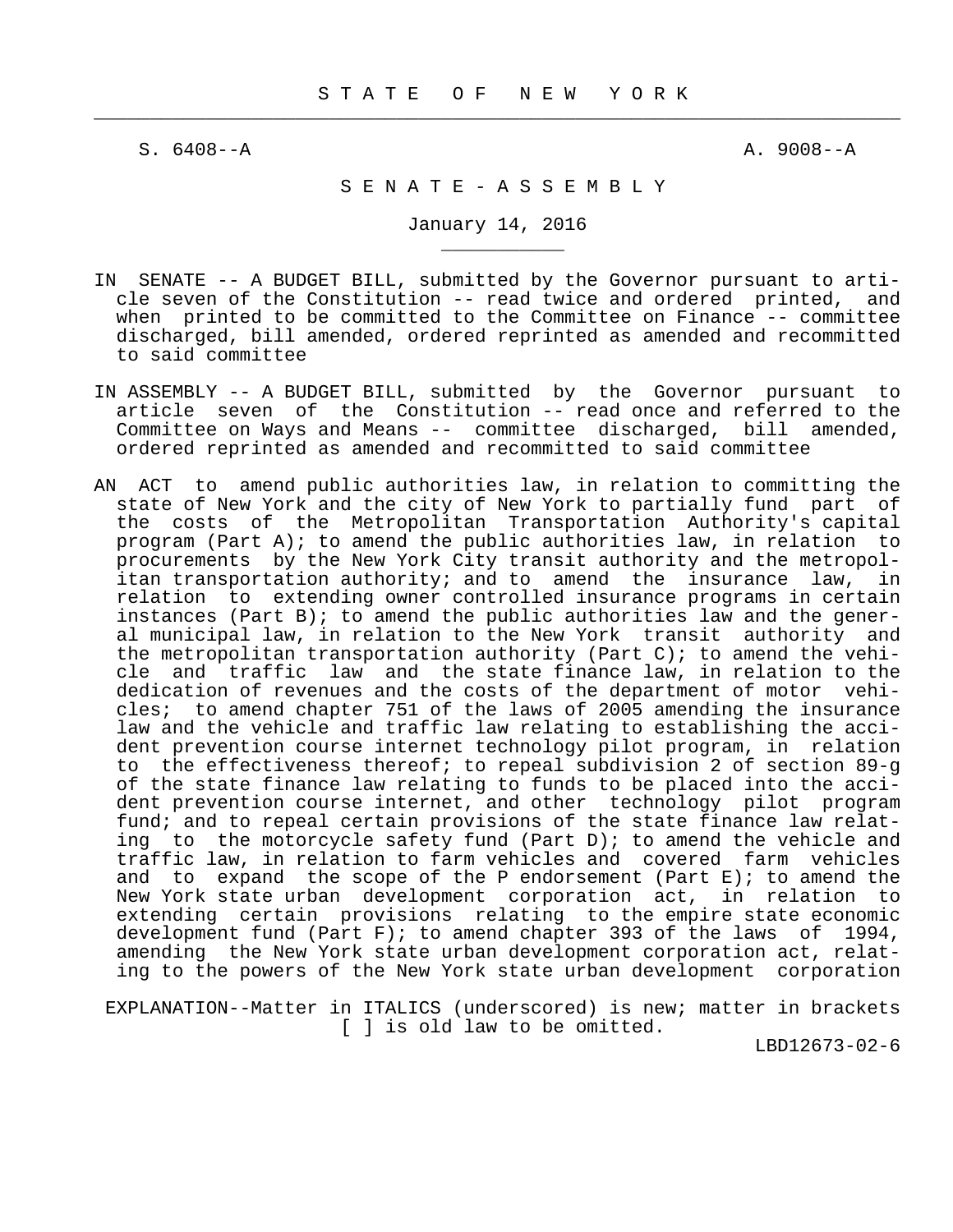to make loans, in relation to the effectiveness thereof (Part G); to establish the Transformational Economic Development Infrastructure and Revitalization Projects act (Part H); to authorize and direct the New York state energy research and development authority to make a payment to the general fund of up to \$913,000 (Part I); to authorize the New York state energy research and development authority to finance a portion of its research, development and demonstration, policy and planning, and Fuel NY programs, and to finance the department of envi ronmental conservation's climate change program, from an assessment on gas and electric corporations (Part J); to authorize the department of health to finance certain activities with revenues generated from an assessment on cable television companies (Part K); to amend the public service law, in relation to authorizing the department of public service to increase program efficiencies (Part L); to amend chapter 21 of the laws of 2003, amending the executive law, relating to permit ting the secretary of state to provide special handling for all docu ments filed or issued by the division of corporations and to permit additional levels of such expedited service, in relation to extending the expiration date thereof (Part M); to amend the business corpo ration law, the cooperative corporations law, the executive law, the general associations law, the general business law, the limited liability company law, the not-for-profit corporation law, the part nership law, the private housing finance law, the real property law and the tax law, in relation to streamlining the process by which service of process is served against a corporate or other entity with the secretary of state; and to repeal certain provisions of the real property law relating thereto (Part N); to amend the general business law, the tax law, and the alcoholic beverage control law, in relation to authorized combative sports and to the costs of boxer medical exam inations; and to repeal chapter 912 of the laws of 1920, relating to the regulation of boxing, sparring, and wrestling (Part  $0$ ); to amend chapter 584 of the laws of 2011, amending the public authorities law relating to the powers and duties of the dormitory authority of the state of New York relative to the establishment of subsidiaries for certain purposes in relation to the effectiveness thereof (Part P); to amend the public authorities law, the canal law, the state finance law, the public officers law, the transportation law, and the parks, recreation and historic preservation law, in relation to eliminating the canal corporation; and to repeal certain provisions of the public authorities law and the public officers law relating thereto (Part Q); to establish the private activity bond allocation act of 2016; to amend the public authorities law in relation to the powers, functions and duties of the New York state public authorities control board; and to repeal the private activity bond allocation act of 2014 (Part R); to amend the New York state urban development corporation act, in relation to transferring the statutory authority for the promulgation of marketing orders from the department of agriculture and markets to the New York state urban development corporation; to repeal certain provisions of the agriculture and markets law relating to the market ing of agricultural products; and providing for the repeal of such provisions upon expiration thereof (Part S); to amend the environ mental conservation law, in relation to mandatory tire acceptance (Part T); to amend the state finance law, in relation to creating a new climate change mitigation and adaptation account in the environ mental protection fund; to amend the environmental conservation law, in relation to local waterfront revitalization programs; and to amend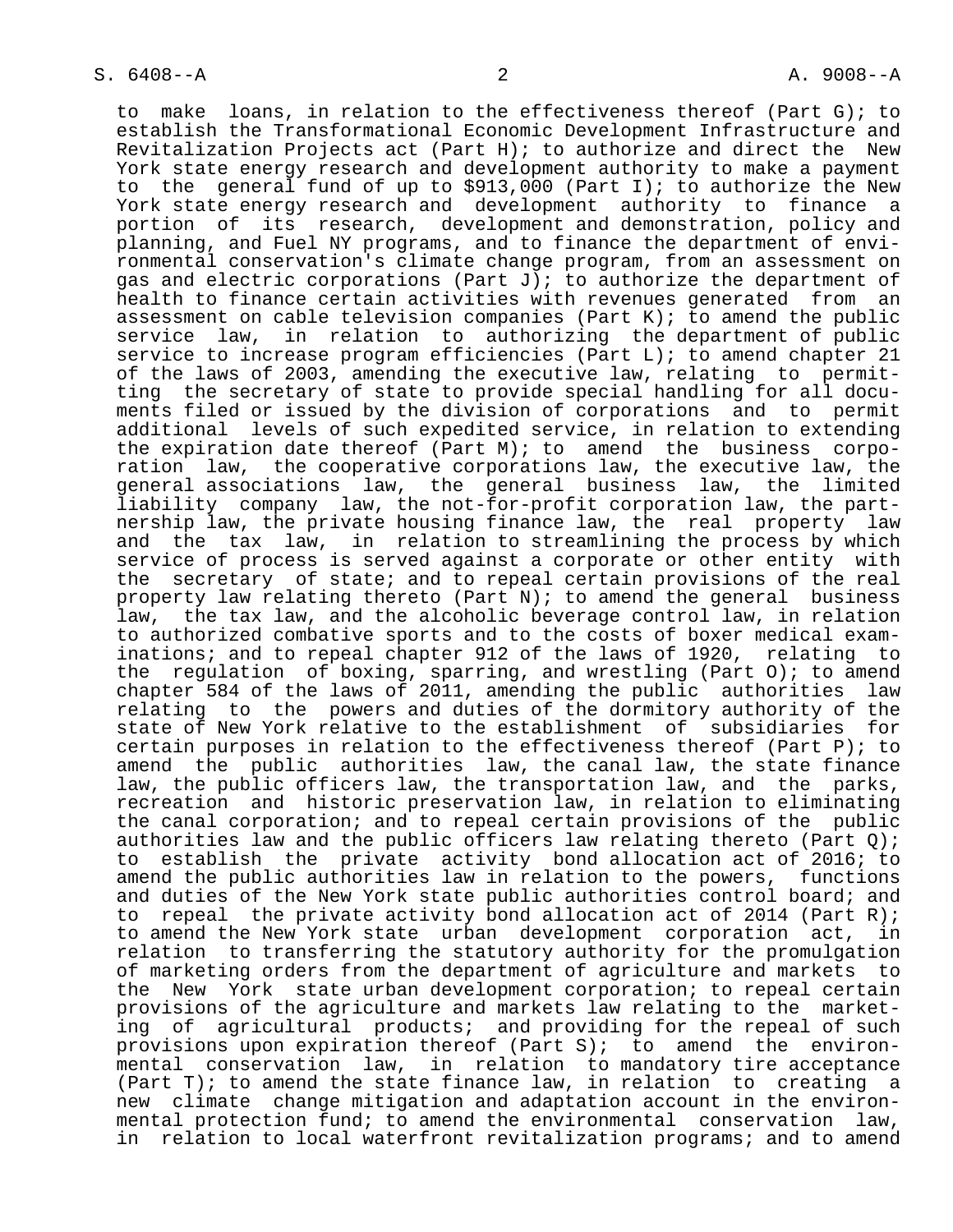## S. 6408--A 3 A. 9008--A

 the executive law, in relation to payments for local waterfront revi talization programs (Part U); and to amend the navigation law, in relation to the authorized reimbursement rate paid to governmental entities (Part V)

 THE PEOPLE OF THE STATE OF NEW YORK, REPRESENTED IN SENATE AND ASSEM- BLY, DO ENACT AS FOLLOWS:

1 Section 1. This act enacts into law major components of legislation<br>2 which are necessary to implement the state fiscal plan for the 2016-2017 2 which are necessary to implement the state fiscal plan for the 2016-2017<br>3 state fiscal year. Each component is wholly contained within a Part 3 state fiscal year. Each component is wholly contained within a Part<br>4 identified as Parts A through V. The effective date for each particular 4 identified as Parts A through V. The effective date for each particular<br>5 provision contained within such Part is set forth in the last section of 5 provision contained within such Part is set forth in the last section of<br>6 such Part. Any provision in any section contained within a Part, includ- 6 such Part. Any provision in any section contained within a Part, includ- 7 ing the effective date of the Part, which makes a reference to a section<br>8 "of this act", when used in connection with that particular component, 8 "of this act", when used in connection with that particular component,<br>8 shall be deemed to mean and refer to the corresponding section of the 9 shall be deemed to mean and refer to the corresponding section of the<br>10 Part in which it is found. Section three of this act sets forth the 10 Part in which it is found. Section three of this act sets forth the 11 general effective date of this act. general effective date of this act.

## 12 PART A

 13 Section 1. This act shall be known as the "Metropolitan Transportation 14 Authority (MTA) Capital Financing Act of 2016". This act commits the<br>15 state of New York (state) and the city of New York (city) to fund, over state of New York (state) and the city of New York (city) to fund, over 16 a multi-year period, \$10,828,000,000 in capital costs related to 17 projects contained in the MTA's 2015-2019 capital program (capital 18 program). The state share of \$8,336,000,000 shall consist of<br>19 \$1,000,000,000 in appropriations first enacted in the 2015-2016 state 19 \$1,000,000,000 in appropriations first enacted in the 2015-2016 state 20 budget and additional funds sufficient for MTA to pay \$7,336,000,000 of 21 capital costs as provided herein. The city share of \$2,492,000,000 shall<br>22 consist of \$657,000,000 to be provided by the city from 2015 through 22 consist of \$657,000,000 to be provided by the city from 2015 through<br>23 2019, and additional funds sufficient for MTA to pay \$1,835,000,000 of 23 2019, and additional funds sufficient for MTA to pay \$1,835,000,000 of<br>24 capital costs for the capital program. The \$7,336,000,000 of additional 24 capital costs for the capital program. The \$7,336,000,000 of additional<br>25 funds to be provided by the state may be used by the MTA to pay direct 25 funds to be provided by the state may be used by the MTA to pay direct<br>26 capital costs and/or the state may fund such \$7,336,000,000 of capital 26 capital costs and/or the state may fund such \$7,336,000,000 of capital 27 costs through financing mechanisms undertaken by the MTA.<br>28 S 2. (a) The additional funds provided by the stat

28 S 2. (a) The additional funds provided by the state pursuant to<br>29 section one of this act shall be scheduled and made available to pay for 29 section one of this act shall be scheduled and made available to pay for<br>30 the costs of the capital program after MTA capital resources planned for 30 the costs of the capital program after MTA capital resources planned for<br>31 the capital program, not including additional city and state funds, have 31 the capital program, not including additional city and state funds, have<br>32 been exhausted, or when MTA capital resources planned for the capital 32 been exhausted, or when MTA capital resources planned for the capital<br>33 program are not available. It is anticipated that state funds shall be 33 program are not available. It is anticipated that state funds shall be<br>34 required by, and provided to, the MTA in an amount to support 34 required by, and provided to, the MTA in an amount to support<br>35 \$1,500,000,000 of capital costs in the first year in which planned MTA 35 \$1,500,000,000 of capital costs in the first year in which planned MTA<br>36 capital resources are exhausted; \$2,600,000,000 in the second year; 36 capital resources are exhausted; \$2,600,000,000 in the second year;<br>37 \$1,840,000,000 in the third year and \$1,396,000,000 in the fourth year 37 \$1,840,000,000 in the third year and \$1,396,000,000 in the fourth year 38 or thereafter.<br>39 (b) Such fun

 39 (b) Such funds may be provided to the MTA through direct payments from 40 the state and/or financing mechanisms undertaken by the MTA utilizing<br>41 aid paid by the state on a schedule sufficient to support the capital aid paid by the state on a schedule sufficient to support the capital 42 costs outlined in this act. The director of the budget (director) shall<br>43 annually determine the level of funding required to meet the state's 43 annually determine the level of funding required to meet the state's<br>44 commitment and recommend such amounts for inclusion in the executive 44 commitment and recommend such amounts for inclusion in the executive<br>45 budget. In making such determination, the director shall consider the 45 budget. In making such determination, the director shall consider the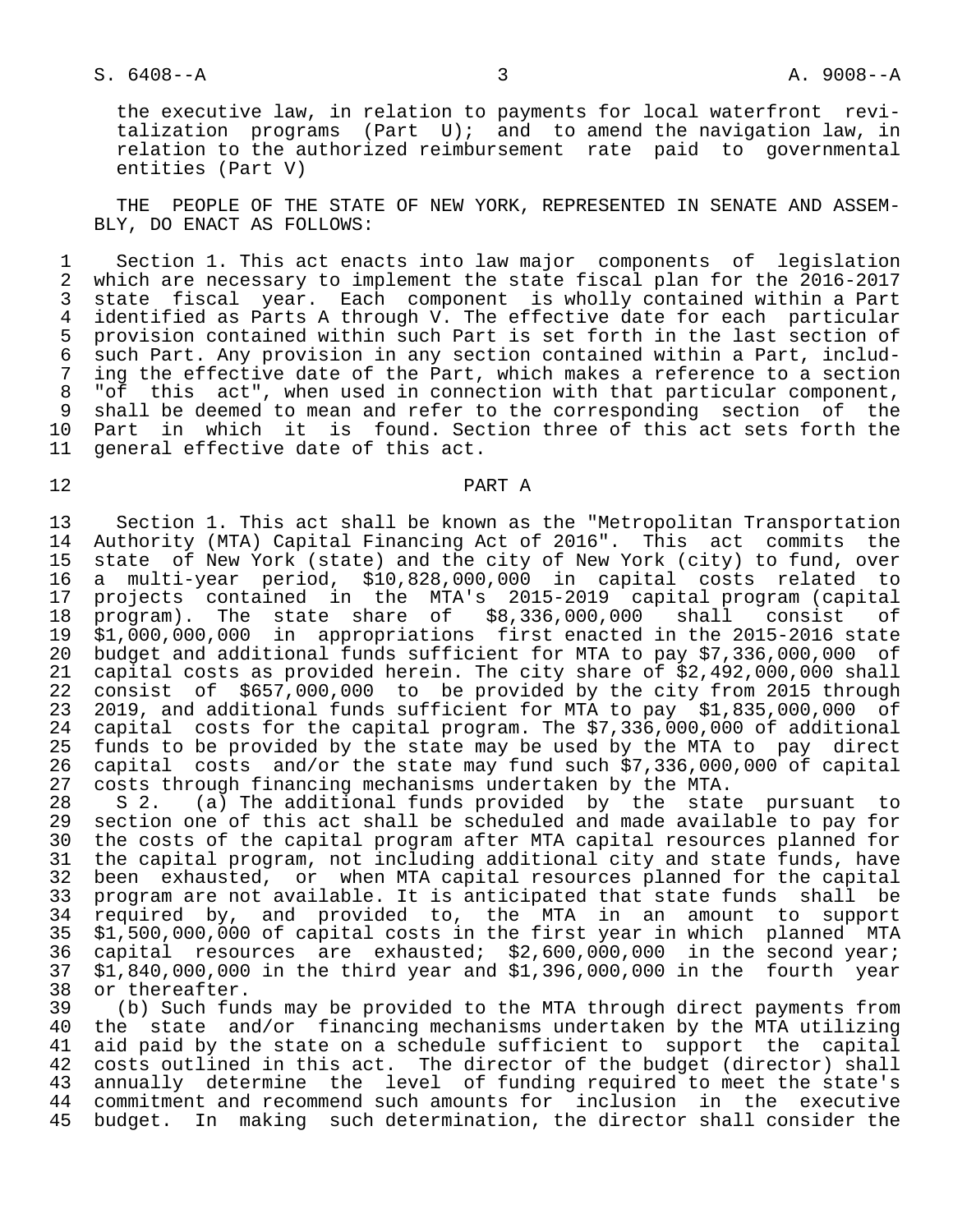1 availability of MTA capital resources planned for the capital program,<br>2 the current progress and timing of the MTA capital program, the financ-2 the current progress and timing of the MTA capital program, the financ-<br>3 ing mechanisms emploved by the MTA, if any, and any other pertinent 3 ing mechanisms employed by the MTA, if any, and any other pertinent<br>4 factors.

4 factors.<br>5 (c) St 5 (c) State funding amounts, whether direct or in support of a financing 6 mechanism undertaken by the MTA, shall be subject to appropriation with- 7 in applicable annual state budgets; provided, however, that in the event<br>8 the state does not appropriate the full amount of the funding required 8 the state does not appropriate the full amount of the funding required<br>9 pursuant to this act in any year, such action shall not reduce the 9 pursuant to this act in any year, such action shall not reduce the<br>10 commitment of the state to fund the full state share specified in 10 commitment of the state to fund the full state share specified in<br>11 section one of this act, with the state fulfilling its aggregate commit-11 section one of this act, with the state fulfilling its aggregate commit-<br>12 ment in this act no later than state fiscal year 2025-2026 or by the 12 ment in this act no later than state fiscal year 2025-2026 or by the<br>13 completion of the capital program. In the event that the MTA has 13 completion of the capital program. In the event that the MTA has<br>14 exhausted all currently available sources of funding, the MTA may, with exhausted all currently available sources of funding, the MTA may, with 15 the approval of the director, issue anticipation notes or other obli-<br>16 gations secured solely by the additional funds specified in subdivision 16 gations secured solely by the additional funds specified in subdivision<br>17 (a) of this section and shall provide for capitalized interest thereon. 17 (a) of this section and shall provide for capitalized interest thereon.<br>18 S 3. In order to annually determine the adequacy and pace of the leve

18 S 3. In order to annually determine the adequacy and pace of the level<br>19 of state funding in support of the MTA's capital program, and to gauge 19 of state funding in support of the MTA's capital program, and to gauge<br>20 the availability of MTA capital resources planned for the capital 20 the availability of MTA capital resources planned for the capital<br>21 program, the director may request, and the MTA shall provide, periodic 21 program, the director may request, and the MTA shall provide, periodic<br>22 reports on the MTA's capital programs and financial activities in a form 22 reports on the MTA's capital programs and financial activities in a form<br>23 and on a schedule prescribed by the director. 23 and on a schedule prescribed by the director.<br>24 S 4. Subdivision 12 of section 1269 of the

24 S 4. Subdivision 12 of section 1269 of the public authorities law, as<br>25 amended by section 1 of part E of chapter 58 of the laws of 2012, is 1 of part E of chapter 58 of the laws of 2012, is 26 amended to read as follows:<br>27 12. The aggregate princip

 27 12. The aggregate principal amount of bonds, notes or other obli- 28 gations issued after the first day of January, nineteen hundred ninety- 29 three by the authority, the Triborough bridge and tunnel authority and<br>20 the New York city transit authority to fund projects contained in capi- 30 the New York city transit authority to fund projects contained in capi- 31 tal program plans approved pursuant to section twelve hundred sixty- 32 nine-b of this title for the period nineteen hundred ninety-two through<br>33 two thousand [fourteen] NINETEEN shall not exceed [thirty-seven] FIFTY- 33 two thousand [fourteen] NINETEEN shall not exceed [thirty-seven] FIFTY- 34 FIVE billion [two hundred eleven] FOUR HUNDRED NINETY-SEVEN million<br>35 dollars [prior to January one, two thousand thirteen; shall not exceed 35 dollars [prior to January one, two thousand thirteen; shall not exceed<br>36 thirty-nine billion five hundred forty-four million prior to January 36 thirty-nine billion five hundred forty-four million prior to January 37 one, two thousand fourteen; and shall not exceed forty-one billion eight<br>38 hundred seventy-seven million dollars thereafter]. Such aggregate prin-38 hundred seventy-seven million dollars thereafter]. Such aggregate prin-<br>39 cipal amount of bonds, notes or other obligations or the expenditure 39 cipal amount of bonds, notes or other obligations or the expenditure<br>40 thereof shall not be subject to any limitation contained in any other 40 thereof shall not be subject to any limitation contained in any other<br>41 provision of law on the principal amount of bonds, notes or other obli-41 provision of law on the principal amount of bonds, notes or other obli-<br>42 gations or the expenditure thereof applicable to the authority, the 42 gations or the expenditure thereof applicable to the authority, the<br>43 Triborough bridge and tunnel authority or the New York city transit 43 Triborough bridge and tunnel authority or the New York city transit<br>44 authority. The aggregate limitation established by this subdivision 44 authority. The aggregate limitation established by this subdivision<br>45 shall not include (i) obligations issued to refund, redeem or otherwise shall not include (i) obligations issued to refund, redeem or otherwise 46 repay, including by purchase or tender, obligations theretofore issued<br>47 either by the issuer of such refunding obligations or by the authority. 47 either by the issuer of such refunding obligations or by the authority,<br>48 the New York city transit authority or the Triborough bridge and tunnel 48 the New York city transit authority or the Triborough bridge and tunnel<br>49 authority, (ii) obligations issued to fund any debt service or other 49 authority, (ii) obligations issued to fund any debt service or other<br>50 reserve funds for such obligations, (iii) obligations issued or incurred 50 reserve funds for such obligations, (iii) obligations issued or incurred<br>51 to fund the costs of issuance, the payment of amounts required under 51 to fund the costs of issuance, the payment of amounts required under<br>52 bond and note facilities, federal or other governmental loans, security 52 bond and note facilities, federal or other governmental loans, security<br>53 or credit arrangements or other agreements related thereto and the 53 or credit arrangements or other agreements related thereto and the 54 payment of other financing, ORIGINAL ISSUE PREMIUMS and related costs 55 associated with such obligations, (iv) an amount equal to any original<br>56 issue discount from the principal amount of such obligations or to fund issue discount from the principal amount of such obligations or to fund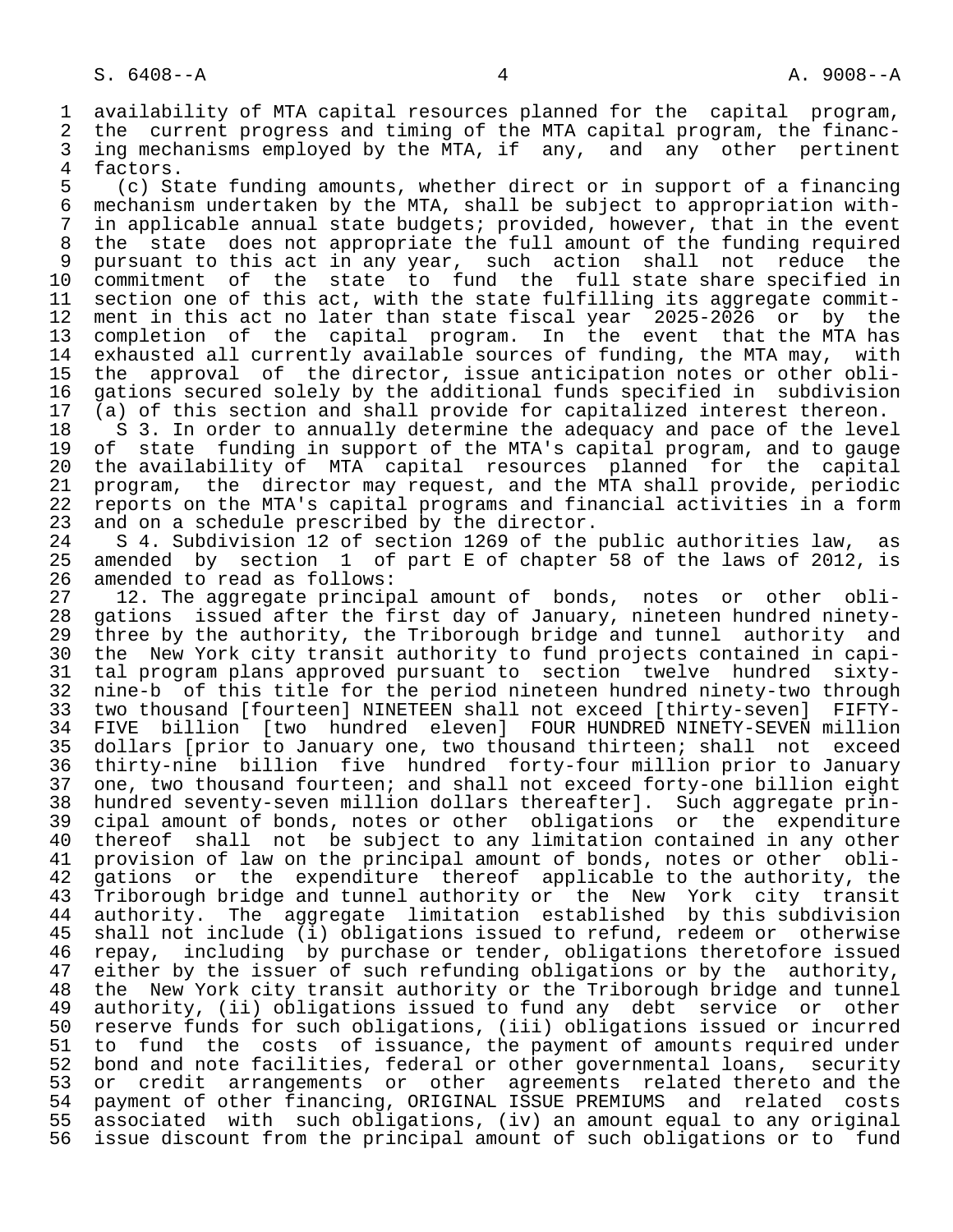1 capitalized interest, (v) obligations incurred pursuant to section 2 twelve hundred seven-m of this article, (vi) obligations incurred to<br>3 fund the acquisition of certain buses for the New York city transit 3 fund the acquisition of certain buses for the New York city transit<br>4 authority as identified in a capital program plan approved pursuant to 4 authority as identified in a capital program plan approved pursuant to<br>5 chapter fifty-three of the laws of nineteen hundred ninety-two, (vii) 5 chapter fifty-three of the laws of nineteen hundred ninety-two, (vii) 6 obligations incurred in connection with the leasing, selling or trans- 7 ferring of equipment, and (viii) bond anticipation notes or other obli-<br>8 gations, pavable solely from the proceeds of other bonds, notes or other 8 gations payable solely from the proceeds of other bonds, notes or other<br>8 obligations which would be included in the aggregate principal amount 9 obligations which would be included in the aggregate principal amount<br>10 specified in the first sentence of this subdivision, whether or not 10 specified in the first sentence of this subdivision, whether or not<br>11 additionally secured by revenues of the authority, or any of its subsid-11 additionally secured by revenues of the authority, or any of its subsid-<br>12 iary corporations, New York city transit authority, or any of its 12 iary corporations, New York city transit authority, or any of its 13 subsidiary corporations, or Triborough bridge and tunnel authority.

14 S 5. This act shall take effect immediately and shall be deemed to<br>15 have been in full force and effect on and after April 1, 2016. have been in full force and effect on and after April 1, 2016.

#### 16 PART B

17 Section 1. Subdivision 7 of section 1209 of the public authorities<br>18 law, as amended by chapter 334 of the laws of 2001, is amended to read 18 law, as amended by chapter 334 of the laws of 2001, is amended to read 19 as follows: 19 as follows:<br>20 7. (a) Ex

20 2. (a) Except as otherwise provided in this section, all purchase<br>21 contracts for supplies, materials or equipment involving an estimated 21 contracts for supplies, materials or equipment involving an estimated<br>22 expenditure in excess of [fifteen] ONE HUNDRED thousand dollars and all 22 expenditure in excess of [fifteen] ONE HUNDRED thousand dollars and all<br>23 contracts for public work involving an estimated expenditure in excess 23 contracts for public work involving an estimated expenditure in excess<br>24 of Itwenty-fivel ONE HUNDRED thousand dollars shall be awarded by the 24 of [twenty-five] ONE HUNDRED thousand dollars shall be awarded by the<br>25 authority to the lowest responsible bidder after obtaining sealed bids 25 authority to the lowest responsible bidder after obtaining sealed bids<br>26 in the manner hereinafter set forth. The aforesaid shall not apply to 26 in the manner hereinafter set forth. The aforesaid shall not apply to<br>27 contracts for personal, architectural, engineering or other professional 27 contracts for personal, architectural, engineering or other professional<br>28 services. The authority may reject all bids and obtain new bids in the 28 services. The authority may reject all bids and obtain new bids in the 29 manner provided by this section when it is deemed in the public interest<br>30 to do so or, in cases where two or more responsible bidders submit iden-30 to do so or, in cases where two or more responsible bidders submit iden-<br>31 tical bids which are the lowest bids, award the contract to any of such 31 tical bids which are the lowest bids, award the contract to any of such<br>32 bidders or obtain new bids from such bidders. Nothing herein shall obli-32 bidders or obtain new bids from such bidders. Nothing herein shall obli-<br>33 gate the authority to seek new bids after the rejection of bids or after 33 gate the authority to seek new bids after the rejection of bids or after<br>34 cancellation of an invitation to bid. Nothing in this section shall cancellation of an invitation to bid. Nothing in this section shall 35 prohibit the evaluation of bids on the basis of costs or savings includ-<br>36 ing life cycle costs of the item to be purchased, discounts, and 36 ing life cycle costs of the item to be purchased, discounts, and 37 inspection services so long as the invitation to bid reasonably sets 38 forth the criteria to be used in evaluating such costs or savings. Life<br>39 cycle costs may include but shall not be limited to costs or savings 39 cycle costs may include but shall not be limited to costs or savings<br>40 associated with installation, energy use, maintenance, operation and 40 associated with installation, energy use, maintenance, operation and<br>41 salvage or disposal. 41 salvage or disposal.<br>42 (b) Section twen

42 (b) Section twenty-eight hundred seventy-nine of this chapter shall<br>43 apply to the authority's acquisition of goods or services of any kind, 43 apply to the authority's acquisition of goods or services of any kind,<br>44 in the actual or estimated amount of fifteen thousand dollars or more, 44 in the actual or estimated amount of fifteen thousand dollars or more,<br>45 provided that (I) a contract for [personal] services in the actual or 45 provided that (I) a contract for [personal] services in the actual or 46 estimated amount of less than [twenty] ONE HUNDRED thousand dollars<br>47 shall not require approval by the board of the authority regardless of 47 shall not require approval by the board of the authority regardless of<br>48 the length of the period over which the services are rendered, and 48 the length of the period over which the services are rendered, and<br>49 provided further that a contract for [personal] services in the actual 49 provided further that a contract for [personal] services in the actual<br>50 or estimated amount of [twenty] ONE HUNDRED thousand dollars or more 50 or estimated amount of [twenty] ONE HUNDRED thousand dollars or more<br>51 shall require approval by the board of the authority regardless of the 51 shall require approval by the board of the authority regardless of the<br>52 length of the period over which the services are rendered UNLESS SUCH A 52 length of the period over which the services are rendered UNLESS SUCH A<br>53 CONTRACT IS AWARDED TO THE LOWEST RESPONSIBLE BIDDER AFTER OBTAINING 53 CONTRACT IS AWARDED TO THE LOWEST RESPONSIBLE BIDDER AFTER OBTAINING<br>54 SEALED BIDS AND (II) THE BOARD OF THE AUTHORITY MAY BY RESOLUTION ADOPT SEALED BIDS AND (II) THE BOARD OF THE AUTHORITY MAY BY RESOLUTION ADOPT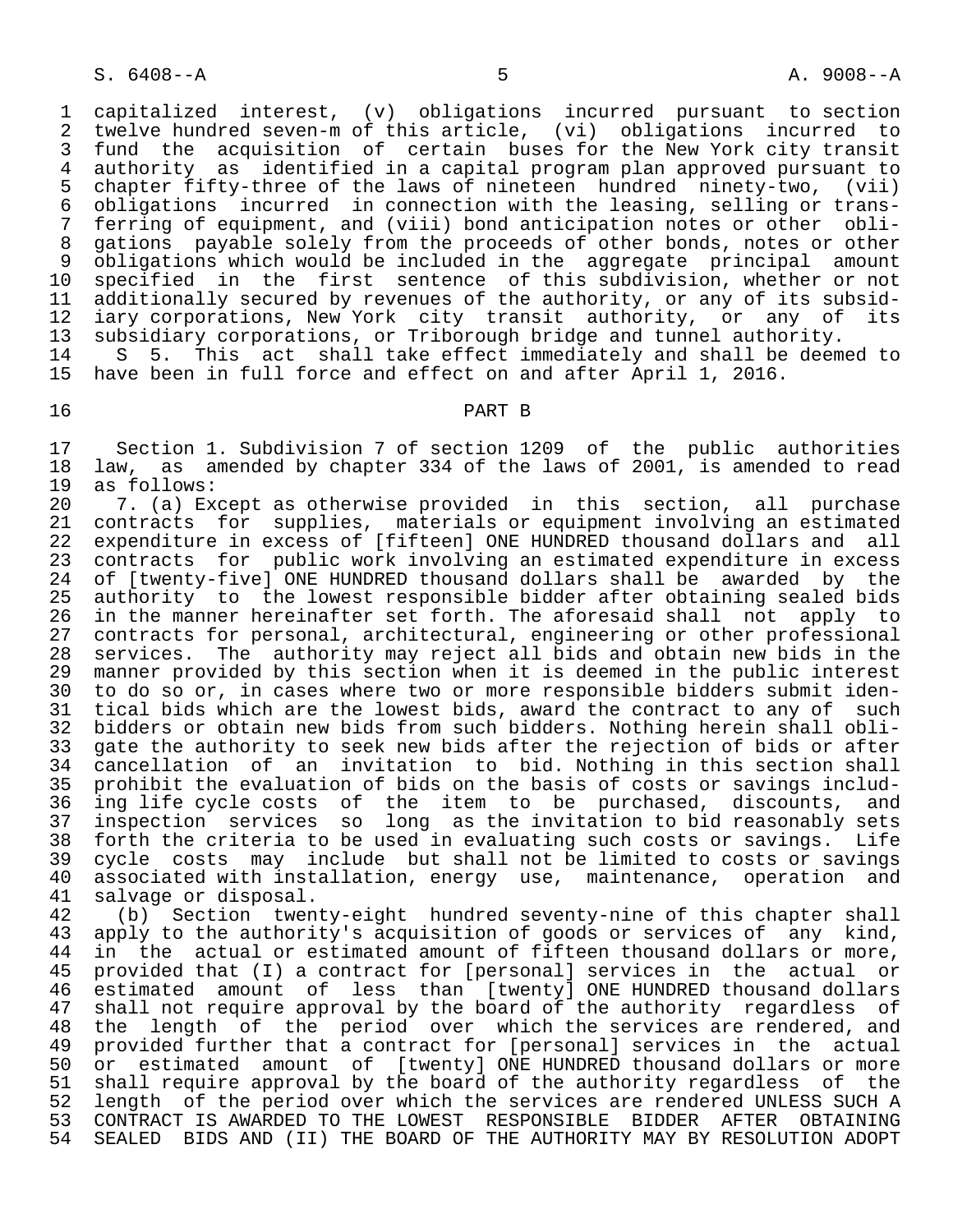1 GUIDELINES THAT AUTHORIZE THE AWARD OF CONTRACTS TO SMALL BUSINESS<br>2 CONCERNS, TO SERVICE DISABLED VETERAN OWNED BUSINESSES CERTIFIED PURSU-2 CONCERNS, TO SERVICE DISABLED VETERAN OWNED BUSINESSES CERTIFIED PURSU-<br>3 ANT TO ARTICLE SEVENTEEN-B OF THE EXECUTIVE LAW, OR MINORITY OR 3 ANT TO ARTICLE SEVENTEEN-B OF THE EXECUTIVE LAW, OR MINORITY OR 4 WOMEN-OWNED BUSINESS ENTERPRISES CERTIFIED PURSUANT TO ARTICLE FIFTEEN-A<br>5 OF THE EXECUTIVE LAW, OR PURCHASES OF GOODS OR TECHNOLOGY THAT ARE RECY-5 OF THE EXECUTIVE LAW, OR PURCHASES OF GOODS OR TECHNOLOGY THAT ARE RECY-<br>6 CLED OR REMANUFACTURED, IN AN AMOUNT NOT TO EXCEED FOUR HUNDRED THOUSAND 6 CLED OR REMANUFACTURED, IN AN AMOUNT NOT TO EXCEED FOUR HUNDRED THOUSAND<br>7 DOLLARS WITHOUT A FORMAL COMPETITIVE PROCESS AND WITHOUT FURTHER BOARD 7 DOLLARS WITHOUT A FORMAL COMPETITIVE PROCESS AND WITHOUT FURTHER BOARD<br>8 APPROVAL 8 APPROVAL.<br>9 S 2. Pa

9 S 2. Paragraph (a) of subdivision 8 of section 1209 of the public<br>10 authorities law, as amended by chapter 725 of the laws of 1993. is 10 authorities law, as amended by chapter 725 of the laws of 1993, is<br>11 amended to read as follows: 11 amended to read as follows:<br>12 (a) Advertisement for bid

 12 (a) Advertisement for bids, when required by this section, shall be 13 published [at least once in a newspaper of general circulation in the<br>14 area served by the authority and in the procurement opportunities newsarea served by the authority and] in the procurement opportunities news- 15 letter published pursuant to article four-C of the economic development 16 law provided that, notwithstanding the provisions of article four-C of 17 the economic development law, an advertisement shall only be required<br>18 when required by this section. Publication [in a newspaper of general 18 when required by this section. Publication [in a newspaper of general<br>19 circulation in the area served or] in the procurement opportunities 19 circulation in the area served or] in the procurement opportunities<br>20 newsletter shall not be required if bids for contracts for supplies. 20 newsletter shall not be required if bids for contracts for supplies,<br>21 materials or equipment are of a type reqularly purchased by the authori-21 materials or equipment are of a type regularly purchased by the authori-<br>22 ty and are to be solicited from a list of potential suppliers, if such 22 ty and are to be solicited from a list of potential suppliers, if such<br>23 list is or has been developed consistent with the provisions of subdivi-23 list is or has been developed consistent with the provisions of subdivi-<br>24 sion eleven of this section. Any such advertisement shall contain a 24 sion eleven of this section. Any such advertisement shall contain a<br>25 statement of: (i) the time and place where bids received pursuant to any statement of: (i) the time and place where bids received pursuant to any 26 notice requesting sealed bids will be publicly opened and read; (ii) the<br>27 name of the contracting agency; (iii) the contract identification 27 name of the contracting agency; (iii) the contract identification<br>28 number; (iv) a brief description of the public work, supplies, materi-28 number; (iv) a brief description of the public work, supplies, materi-<br>29 als, or equipment sought, the location where work is to be performed, 29 als, or equipment sought, the location where work is to be performed,<br>20 goods are to be delivered or services provided and the contract term; 30 goods are to be delivered or services provided and the contract term;<br>31 (v) the address where bids or proposals are to be submitted; (vi) the 31 (v) the address where bids or proposals are to be submitted; (vi) the 32 date when bids or proposals are due; (vii) a description of any eligi-32 date when bids or proposals are due; (vii) a description of any eligi-<br>33 bility or qualification requirement or preference; (viii) a statement as 33 bility or qualification requirement or preference; (viii) a statement as<br>34 to whether the contract requirements may be fulfilled by a subcontract-34 to whether the contract requirements may be fulfilled by a subcontract-<br>35 ing, joint venture, or co-production arrangement; (ix) any other infor-35 ing, joint venture, or co-production arrangement;  $(ix)$  any other infor-<br>36 mation deemed useful to potential contractors; and  $(x)$  the name, mation deemed useful to potential contractors; and  $(x)$  the name, 37 address, and telephone number of the person to be contacted for addi- 38 tional information. At least fifteen business days shall elapse between<br>39 the first publication of such advertisement or the solicitation of bids. 39 the first publication of such advertisement or the solicitation of bids,<br>40 as the case may be, and the date of opening and reading of bids.

40 as the case may be, and the date of opening and reading of bids.<br>41 S 3. Subparagraph (i) of paragraph f and subparagraph (i) of p 41 S 3. Subparagraph (i) of paragraph f and subparagraph (i) of paragraph 42 g of subdivision 9 of section 1209 of the public authorities law,<br>43 subparagraph (i) of paragraph f as added by chapter 929 of the laws of 43 subparagraph (i) of paragraph f as added by chapter 929 of the laws of 44 1986, and subparagraph (i) of paragraph g as amended by chapter 725 of 45 the laws of 1993, are amended to read as follows: 45 the laws of 1993, are amended to read as follows:<br>46 (i) [The] EXCEPT FOR A CONTRACT THAT IS AWARDED

46 (i) [The] EXCEPT FOR A CONTRACT THAT IS AWARDED PURSUANT TO THIS PARA-<br>47 GRAPH TO THE PROPOSER WHOSE PROPOSAL IS THE LOWEST COST. THE authority GRAPH TO THE PROPOSER WHOSE PROPOSAL IS THE LOWEST COST, THE authority 48 may award a contract pursuant to this paragraph only after a resolution<br>49 approved by a two-thirds vote of its members then in office at a public 49 approved by a two-thirds vote of its members then in office at a public<br>50 meeting of the authority with such resolution (A) disclosing the other 50 meeting of the authority with such resolution (A) disclosing the other<br>51 proposers and the substance of their proposals, (B) summarizing the 51 proposers and the substance of their proposals, (B) summarizing the<br>52 negotiation process including the opportunities, if any, available to 52 negotiation process including the opportunities, if any, available to<br>53 proposers to present and modify their proposals, and (C) setting forth 53 proposers to present and modify their proposals, and (C) setting forth<br>54 the criteria upon which the selection was made. 54 the criteria upon which the selection was made.<br>55 (i) [The] EXCEPT FOR A CONTRACT THAT IS AWARD

55 (i) [The] EXCEPT FOR A CONTRACT THAT IS AWARDED PURSUANT TO THIS PARA-<br>56 GRAPH TO THE PROPOSER WHOSE PROPOSAL IS THE LOWEST COST, THE authority 56 GRAPH TO THE PROPOSER WHOSE PROPOSAL IS THE LOWEST COST, THE authority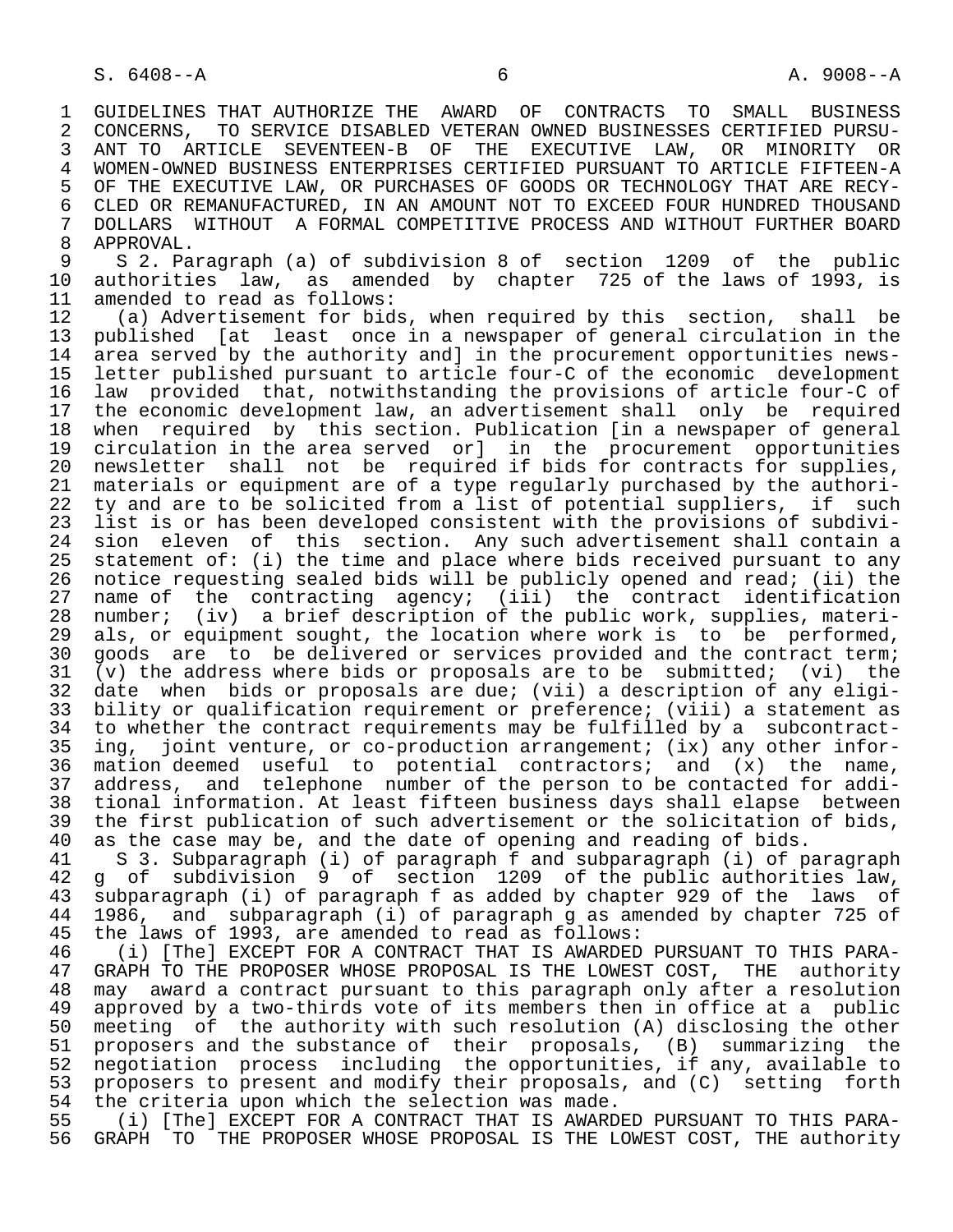1 may award a contract pursuant to this paragraph only after a resolution<br>2 approved by a vote of not less than two-thirds of its members then in 2 approved by a vote of not less than two-thirds of its members then in<br>3 office at a public meeting of the authority with such resolution (A) office at a public meeting of the authority with such resolution  $(A)$ 4 disclosing the other proposers and the substance of their proposals, (B)<br>5 summarizing the negotiation process including the opportunities, if any, 5 summarizing the negotiation process including the opportunities, if any, 6 available to proposers to present and modify their proposals, and (C)<br>7 setting forth the criteria upon which the selection was made. 7 setting forth the criteria upon which the selection was made.<br>8 5.4 Subdivision 13 of section 1209 of the public authoriti

8 S 4. Subdivision 13 of section 1209 of the public authorities law, is<br>9 renumbered subdivision 15 and two new subdivisions 13 and 14 are added 9 renumbered subdivision 15 and two new subdivisions 13 and 14 are added<br>10 to read as follows: 10 to read as follows:<br>11 13. NOTWITHSTANDI

11 13. NOTWITHSTANDING ANY OTHER PROVISIONS IN THIS SECTION, THE AUTHORI-<br>12 TY SHALL BE ALLOWED TO USE AN ELECTRONIC BIDDING SYSTEM THAT MAY INFORM 12 TY SHALL BE ALLOWED TO USE AN ELECTRONIC BIDDING SYSTEM THAT MAY INFORM<br>13 BIDDERS WHETHER THEIR BID IS THE CURRENT LOW BID, AND ALLOW BIDDERS TO 13 BIDDERS WHETHER THEIR BID IS THE CURRENT LOW BID, AND ALLOW BIDDERS TO<br>14 SUBMIT NEW BIDS BEFORE THE DATE AND TIME ASSIGNED. FOR THE OPENING OF 14 SUBMIT NEW BIDS BEFORE THE DATE AND TIME ASSIGNED FOR THE OPENING OF<br>15 BIDS, SUCH PROCEDURE SHALL NOT CONSTITUTE DISCLOSURE OF BIDS IN 15 BIDS. SUCH PROCEDURE SHALL NOT CONSTITUTE DISCLOSURE OF BIDS IN 16 VIOLATION OF SECTION TWENTY-EIGHT HUNDRED SEVENTY-EIGHT OF THIS CHAPTER.<br>17 14. WHENEVER THE COMPTROLLER, PURSUANT TO SUBDIVISION ONE OF SECTION 17 14. WHENEVER THE COMPTROLLER, PURSUANT TO SUBDIVISION ONE OF SECTION<br>18 TWENTY-EIGHT HUNDRED SEVENTY-NINE-A OF THIS CHAPTER:

18 TWENTY-EIGHT HUNDRED SEVENTY-NINE-A OF THIS CHAPTER:<br>19 (A) INTENDS TO SUBJECT TO HIS OR HER APPROVAL A 19 (A) INTENDS TO SUBJECT TO HIS OR HER APPROVAL A CONTRACT OR CONTRACT 20 AMENDMENT TO BE AWARDED BY THE AUTHORITY PURSUANT TO THIS SECTION, THE 21 COMPTROLLER SHALL NOTIFY THE AUTHORITY IN WRITING OF SUCH DETERMINATION 21 COMPTROLLER SHALL NOTIFY THE AUTHORITY IN WRITING OF SUCH DETERMINATION<br>22 WITHIN FORTY-FIVE DAYS OF HAVING RECEIVED WRITTEN NOTICE OF SUCH 22 WITHIN FORTY-FIVE DAYS OF HAVING RECEIVED WRITTEN NOTICE OF SUCH<br>23 CONTRACT OR CONTRACT AMENDMENT EITHER IN THE AUTHORITY'S ANNUAL REPORT 23 CONTRACT OR CONTRACT AMENDMENT EITHER IN THE AUTHORITY'S ANNUAL REPORT

24 OR ANY REVISED REPORT;<br>25 (B) HAS NOTIFIED TH 25 (B) HAS NOTIFIED THE AUTHORITY IN WRITING THAT ANY CONTRACT OR 26 CONTRACT AMENDMENT AWARDED PURSUANT TO THIS SECTION SHALL BE SUBJECT TO<br>27 HIS OR HER APPROVAL, SUCH CONTRACT OR CONTRACT AMENDMENT SHALL BECOME 27 HIS OR HER APPROVAL, SUCH CONTRACT OR CONTRACT AMENDMENT SHALL BECOME<br>28 VALID AND ENFORCEABLE WITHOUT SUCH APPROVAL IF THE COMPTROLLER HAS NOT 28 VALID AND ENFORCEABLE WITHOUT SUCH APPROVAL IF THE COMPTROLLER HAS NOT<br>29 APPROVED OR DISAPPROVED SUCH CONTRACT OR CONTRACT AMENDMENT WITHIN 29 APPROVED OR DISAPPROVED SUCH CONTRACT OR CONTRACT AMENDMENT<br>30 FORTY-FIVE DAYS OF SUBMISSION TO HIS OR HER OFFICE. 30 FORTY-FIVE DAYS OF SUBMISSION TO HIS OR HER OFFICE.

 31 S 5. Subdivision 7 of section 1265 of the public authorities law, as 32 added by chapter 324 of the laws of 1965, is amended to read as follows: 33 3. T. To acquire, hold and dispose of real or personal property in the 34 exercise of its powers[;], INCLUDING, NOTWITHSTANDING ANY OTHER 34 exercise of its powers[;], INCLUDING, NOTWITHSTANDING ANY OTHER<br>35 PROVISION\_OF\_LAW, THE\_POWER\_TO\_DISPOSE\_OF\_PERSONAL\_\_PROPERTY\_BY\_\_PUBLIC 35 PROVISION OF LAW, THE POWER TO DISPOSE OF PERSONAL PROPERTY BY PUBLIC<br>36 AUCTION IN ACCORDANCE WITH GUIDELINES ADOPTED BY THE AUTHORITY, SUCH 36 AUCTION IN ACCORDANCE WITH GUIDELINES ADOPTED BY THE AUTHORITY. SUCH 37 GUIDELINES SHALL PROVIDE FOR ADVERTISING AND SUCH OTHER SAFEGUARDS AS<br>38 THE AUTHORITY MAY DEEM APPROPRIATE IN THE PUBLIC INTEREST. 38 THE AUTHORITY MAY DEEM APPROPRIATE IN THE PUBLIC INTEREST.<br>39 S 6. Subdivision 3 of section 1204 of the public autho

 39 S 6. Subdivision 3 of section 1204 of the public authorities law, as 40 amended by chapter 980 of the laws of 1958, is amended to read as 41 follows: 41 follows:<br>42 3. To

42 3. To acquire, hold, use and dispose of equipment, devices and 43 appurtenances, and other property for its corporate purposes, INCLUDING, 43 appurtenances, and other property for its corporate purposes, INCLUDING,<br>44 NOTWITHSTANDING ANY OTHER PROVISION OF LAW. THE POWER TO DISPOSE OF 44 NOTWITHSTANDING ANY OTHER PROVISION OF LAW, THE POWER TO DISPOSE OF<br>45 PERSONAL PROPERTY BY PUBLIC AUCTION IN ACCORDANCE WITH-GUIDELINES PERSONAL PROPERTY BY PUBLIC AUCTION IN ACCORDANCE 46 ADOPTED BY THE METROPOLITAN TRANSPORTATION AUTHORITY PURSUANT TO SECTION<br>47 TWELVE HUNDRED SIXTY-FIVE OF THIS ARTICLE. 47 TWELVE HUNDRED SIXTY-FIVE OF THIS ARTICLE.<br>48 S 7. Subdivision 3 of section 553 of the

 48 S 7. Subdivision 3 of section 553 of the public authorities law, is 49 amended to read as follows:<br>50 3. To acquire, hold and d

50 3. To acquire, hold and dispose of personal property for its corporate<br>51 purposes[;], INCLUDING, NOTWITHSTANDING ANY OTHER PROVISION OF LAW, THE 51 purposes[;], INCLUDING, NOTWITHSTANDING ANY OTHER PROVISION OF LAW, THE<br>52 POWER TO DISPOSE OF PERSONAL PROPERTY BY PUBLIC AUCTION IN ACCORDANCE 52 POWER TO DISPOSE OF PERSONAL PROPERTY BY PUBLIC AUCTION IN ACCORDANCE<br>53 WITH GUIDELINES ADOPTED BY THE AUTHORITY, SUCH GUIDELINES SHALL PROVIDE 53 WITH GUIDELINES ADOPTED BY THE AUTHORITY. SUCH GUIDELINES SHALL PROVIDE<br>54 FOR ADVERTISING AND SUCH OTHER SAFEGUARDS AS THE AUTHORITY MAY DEEM 54 FOR ADVERTISING AND SUCH OTHER SAFEGUARDS AS THE AUTHORITY MAY DEEM<br>55 APPROPRIATE IN THE PUBLIC INTEREST. APPROPRIATE IN THE PUBLIC INTEREST.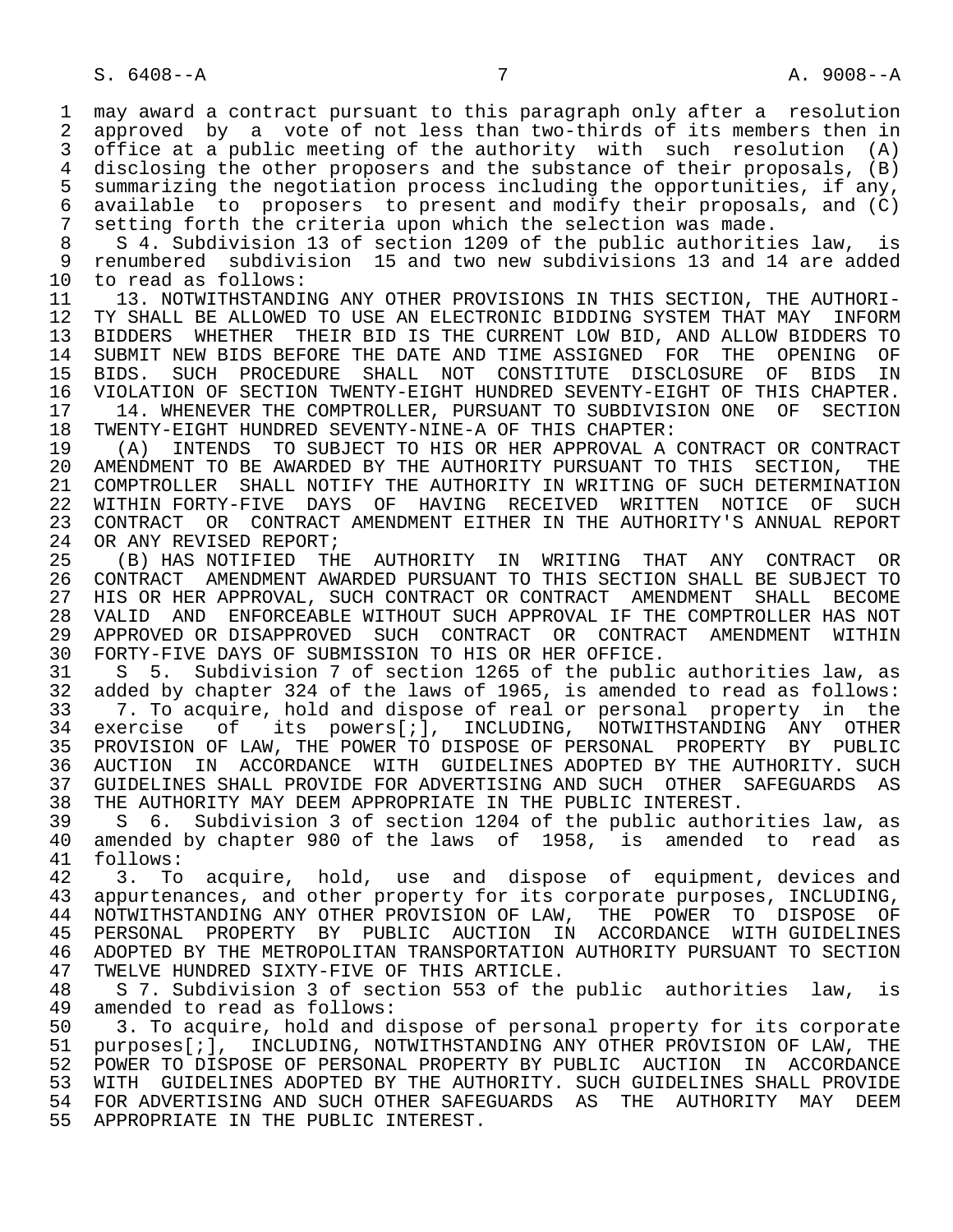1 S 8. Paragraphs (a) and (b) of subdivision 2 of section 1265-a of the<br>2 public authorities law, as amended by chapter 334 of the laws of 2001, 2 public authorities law, as amended by chapter 334 of the laws of 2001,<br>3 are amended to read as follows:

3 are amended to read as follows:<br>4 (a) Except as otherwise p 4 (a) Except as otherwise provided in this section, all purchase 5 contracts for supplies, materials or equipment involving an estimated<br>6 expenditure in excess of [fifteen] ONE HUNDRED thousand dollars and all 6 expenditure in excess of [fifteen] ONE HUNDRED thousand dollars and all<br>7 contracts for public work involving an estimated expenditure in excess 7 contracts for public work involving an estimated expenditure in excess<br>8 of [twenty-five] ONE HUNDRED thousand dollars shall be awarded by the 8 of [twenty-five] ONE HUNDRED thousand dollars shall be awarded by the<br>9 authority to the lowest responsible bidder after obtaining sealed bids 9 authority to the lowest responsible bidder after obtaining sealed bids<br>10 in the manner hereinafter set forth. For purposes hereof, contracts for 10 in the manner hereinafter set forth. For purposes hereof, contracts for<br>11 public work shall exclude contracts for personal, engineering and archi-11 public work shall exclude contracts for personal, engineering and archi-<br>12 tectural, or professional services. The authority may reject all bids 12 tectural, or professional services. The authority may reject all bids 13 and obtain new bids in the manner provided by this section when it is 14 deemed in the public interest to do so or, in cases where two or more 15 responsible bidders submit identical bids which are the lowest bids, 16 award the contract to any of such bidders or obtain new bids from such<br>17 bidders. Nothing herein shall obligate the authority to seek new bids 17 bidders. Nothing herein shall obligate the authority to seek new bids<br>18 after the rejection of bids or after cancellation of an invitation to 18 after the rejection of bids or after cancellation of an invitation to<br>19 bid. Nothing in this section shall prohibit the evaluation of bids on 19 bid. Nothing in this section shall prohibit the evaluation of bids on<br>20 the basis of costs or savings including life cycle costs of the item to 20 the basis of costs or savings including life cycle costs of the item to<br>21 be purchased, discounts, and inspection services so long as the invita-21 be purchased, discounts, and inspection services so long as the invita-<br>22 tion to bid reasonably sets forth the criteria to be used in evaluating 22 tion to bid reasonably sets forth the criteria to be used in evaluating<br>23 such costs or savings. Life cycle costs may include but shall not be 23 such costs or savings. Life cycle costs may include but shall not be<br>24 limited to costs or savings associated with installation, energy use, 24 limited to costs or savings associated with installation, energy use,<br>25 maintenance, operation and salvage or disposal. maintenance, operation and salvage or disposal.

26 (b) Section twenty-eight hundred seventy-nine of this chapter shall<br>27 apply to the authority's acquisition of goods or services of any kind, 27 apply to the authority's acquisition of goods or services of any kind,<br>28 in the actual or estimated amount of fifteen thousand dollars or more, 28 in the actual or estimated amount of fifteen thousand dollars or more,<br>29 provided (I) that a contract for [personal] services in the actual or 29 provided (I) that a contract for [personal] services in the actual or<br>30 estimated amount of less than [twenty] ONE HUNDRED thousand dollars 30 estimated amount of less than [twenty] ONE HUNDRED thousand dollars<br>31 shall not require approval by the board of the authority regardless of 31 shall not require approval by the board of the authority regardless of<br>32 the length of the period over which the services are rendered, and 32 the length of the period over which the services are rendered, and<br>33 provided further that a contract for [personal] services in the actual 33 provided further that a contract for [personal] services in the actual<br>34 or estimated amount of [twenty] ONE HUNDRED thousand dollars or more 34 or estimated amount of [twenty] ONE HUNDRED thousand dollars or more<br>35 shall require approval by the board of the authority regardless of the 31 SI SESIMMSSU SARGAIS IS THE RIGHT Of the authority regardless of the<br>35 shall require approval by the board of the authority regardless of the<br>36 length of the period over which the services are rendered UNLESS SUCH A length of the period over which the services are rendered UNLESS SUCH A 37 CONTRACT IS AWARDED TO THE LOWEST RESPONSIBLE BIDDER AFTER OBTAINING<br>38 SEALED BIDS, AND (II) THE BOARD OF THE AUTHORITY MAY BY RESOLUTION ADOPT 38 SEALED BIDS, AND (II) THE BOARD OF THE AUTHORITY MAY BY RESOLUTION ADOPT<br>39 GUIDELINES THAT AUTHORIZE THE AWARD OF CONTRACTS TO SMALL BUSINESS 39 GUIDELINES THAT AUTHORIZE THE AWARD OF CONTRACTS TO SMALL BUSINESS<br>40 CONCERNS, TO SERVICE DISABLED VETERAN OWNED BUSINESSES CERTIFIED PURSU-40 CONCERNS, TO SERVICE DISABLED VETERAN OWNED BUSINESSES CERTIFIED PURSU-<br>41 ANT TO ARTICLE SEVENTEEN-B OF THE EXECUTIVE LAW, OR MINORITY OR 41 ANT TO ARTICLE SEVENTEEN-B OF THE EXECUTIVE LAW, OR MINORITY OR<br>42 WOMEN-OWNED BUSINESS ENTERPRISES CERTIFIED PURSUANT TO ARTICLE FIFTEEN-A 42 WOMEN-OWNED BUSINESS ENTERPRISES CERTIFIED PURSUANT TO ARTICLE FIFTEEN-A<br>43 OF THE EXECUTIVE LAW, OR PURCHASES OF GOODS OR TECHNOLOGY THAT ARE RECY-43 OF THE EXECUTIVE LAW, OR PURCHASES OF GOODS OR TECHNOLOGY THAT ARE RECY-<br>44 CLED OR REMANUFACTURED, IN AN AMOUNT NOT TO EXCEED FOUR HUNDRED THOUSAND 44 CLED OR REMANUFACTURED, IN AN AMOUNT NOT TO EXCEED FOUR HUNDRED THOUSAND<br>45 DOLLARS WITHOUT A FORMAL COMPETITIVE PROCESS AND WITHOUT FURTHER BOARD 45 DOLLARS WITHOUT A FORMAL COMPETITIVE PROCESS AND WITHOUT FURTHER BOARD<br>46 APPROVAL.

46 APPROVAL.<br>47 S 9. Su 47 S 9. Subparagraph (i) of paragraph f and subparagraph (i) of paragraph 48 g of subdivision 4 of section 1265-a of the public authorities law,<br>49 subparagraph (i) of paragraph f as added by chapter 929 of the laws of 49 subparagraph (i) of paragraph f as added by chapter 929 of the laws of 50 1986, and subparagraph (i) of paragraph g as amended by chapter 256 of 51 the laws of 1998, are amended to read as follows: 51 the laws of 1998, are amended to read as follows:<br>52 (i) [The] EXCEPT FOR A CONTRACT THAT IS AWARDED

52 (i) [The] EXCEPT FOR A CONTRACT THAT IS AWARDED PURSUANT TO THIS PARA-<br>53 GRAPH TO THE PROPOSER WHOSE PROPOSAL IS THE LOWEST COST. THE authority 53 GRAPH TO THE PROPOSER WHOSE PROPOSAL IS THE LOWEST COST, THE authority<br>54 may award a contract pursuant to this paragraph only after a resolution 54 may award a contract pursuant to this paragraph only after a resolution<br>55 approved by a two-thirds vote of its members then in office at a public 55 approved by a two-thirds vote of its members then in office at a public<br>56 meeting of the authority with such resolution (A) disclosing the other meeting of the authority with such resolution (A) disclosing the other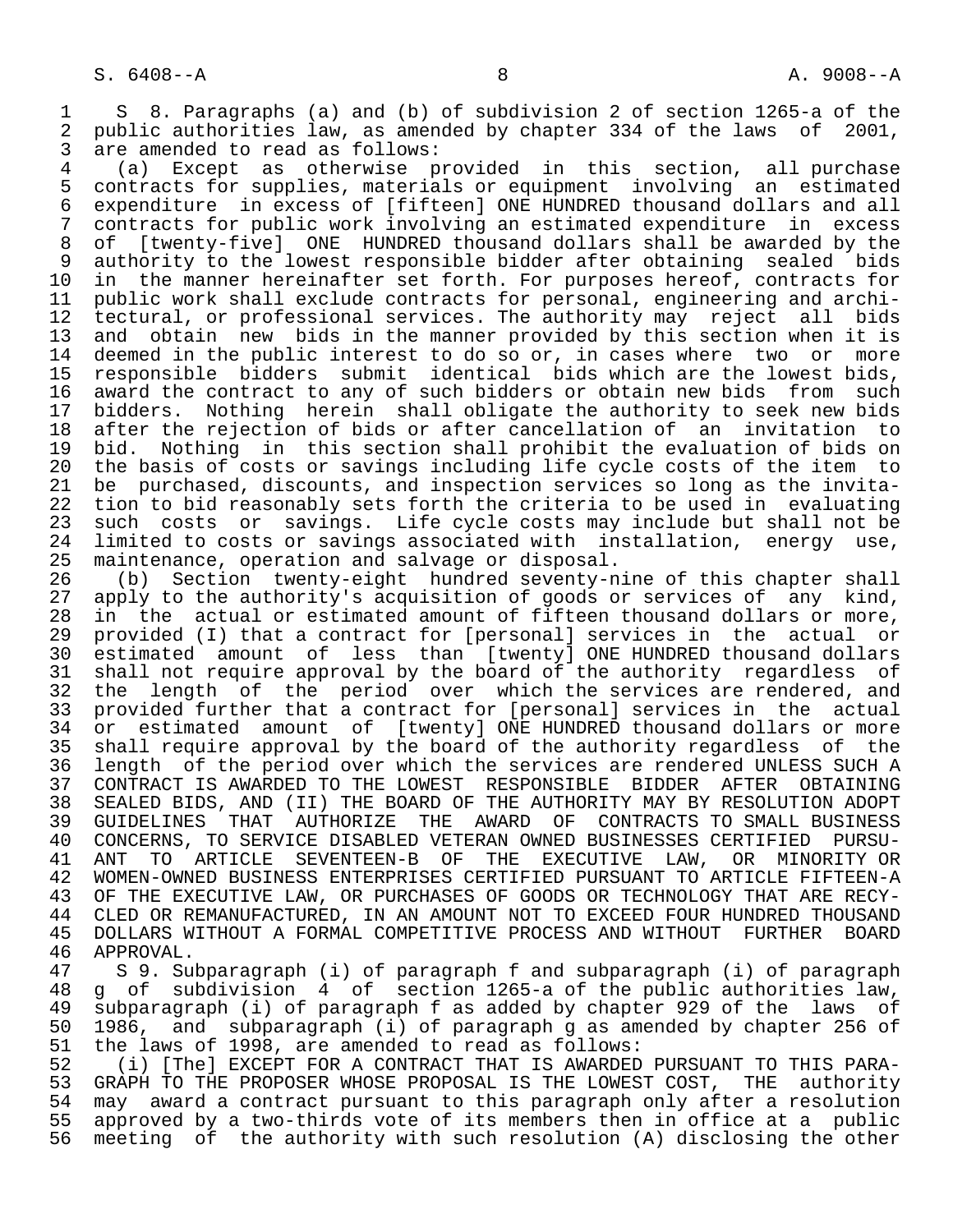1 proposers and the substance of their proposals, (B) summarizing the 2 negotiation process including the opportunities, if any, available to 3 proposers to present and modify their proposals, and (C) setting forth<br>4 the criteria upon which the selection was made. 4 the criteria upon which the selection was made.<br>5 (i) [The] EXCEPT FOR A CONTRACT THAT IS AWARD

 5 (i) [The] EXCEPT FOR A CONTRACT THAT IS AWARDED PURSUANT TO THIS PARA- 6 GRAPH TO THE PROPOSER WHOSE PROPOSAL IS THE LOWEST COST, THE authority<br>7 may award a contract pursuant to this paragraph only after a resolution 7 may award a contract pursuant to this paragraph only after a resolution 8 approved by a vote of not less than a two-thirds vote of its members<br>9 then in office at a public meeting of the authority with such resolution 9 then in office at a public meeting of the authority with such resolution<br>10 (A) disclosing the other proposers and the substance of their proposals. 10 (A) disclosing the other proposers and the substance of their proposals,<br>11 (B) summarizing the negotiation process including the opportunities, if 11 (B) summarizing the negotiation process including the opportunities, if<br>12 any, available to proposers to present and modify their proposals, and 12 any, available to proposers to present and modify their proposals, and<br>13 (C) setting forth the criteria upon which the selection was made. 13 (C) setting forth the criteria upon which the selection was made.<br>14 S 10. Paragraph (a) of subdivision 3 of section 1265-a of the

 14 S 10. Paragraph (a) of subdivision 3 of section 1265-a of the public 15 authorities law, as amended by chapter 494 of the laws of 1990, is 16 amended to read as follows:<br>17 (a) Advertisement for bid

 17 (a) Advertisement for bids, when required by this section, shall be 18 published [at least once in a newspaper of general circulation in the<br>19 area served by the authority and] in the procurement opportunities news-19 area served by the authority and] in the procurement opportunities news-<br>20 letter published pursuant to article four-C of the economic development 20 letter published pursuant to article four-C of the economic development<br>21 law provided that, notwithstanding the provisions of article four-C of 21 law provided that, notwithstanding the provisions of article four-C of<br>22 the economic development law, an advertisement shall only be required 22 the economic development law, an advertisement shall only be required<br>23 for a purchase contract for supplies, materials or equipment when 23 for a purchase contract for supplies, materials or equipment when<br>24 required by this section. Publication (in a newspaper of general circu-24 required by this section. Publication [in a newspaper of general circu-<br>25 lation in the area served orl in the procurement opportunities newsletlation in the area served or] in the procurement opportunities newslet-26 ter shall not be required if bids for contracts for supplies, materials<br>27 or equipment are of a type reqularly purchased by the authority and are 27 or equipment are of a type regularly purchased by the authority and are<br>28 to be solicited from a list of potential suppliers, if such list is or 28 to be solicited from a list of potential suppliers, if such list is or<br>29 has been developed consistent with the provisions of subdivision six of 29 has been developed consistent with the provisions of subdivision six of<br>20 this section, Any such advertisement shall contain a statement of: (i) 30 this section. Any such advertisement shall contain a statement of: (i)<br>31 the time and place where bids received pursuant to any notice requesting 31 the time and place where bids received pursuant to any notice requesting<br>32 sealed bids will be publicly opened and read; (ii) the name of the 32 sealed bids will be publicly opened and read; (ii) the name of the<br>33 contracting agency; (iii) the contract identification number; (iv) a 33 contracting agency; (iii) the contract identification number; (iv) a<br>34 brief description of the public work, supplies, materials, or equipment 34 brief description of the public work, supplies, materials, or equipment<br>35 sought, the location where work is to be performed, goods are to be 35 sought, the location where work is to be performed, goods are to be<br>36 delivered or services provided and the contract term; (v) the address delivered or services provided and the contract term; (v) the address 37 where bids or proposals are to be submitted; (vi) the date when bids or<br>38 proposals are due; (vii) a description of any eligibility or qualifica- 38 proposals are due; (vii) a description of any eligibility or qualifica- 39 tion requirement or preference; (viii) a statement as to whether the<br>40 contract requirements may be fulfilled by a subcontracting, joint 40 contract requirements may be fulfilled by a subcontracting, joint<br>41 venture, or co-production arrangement; (ix) any other information deemed 41 venture, or co-production arrangement; (ix) any other information deemed<br>42 useful to potential contractors; and (x) the name, address, and tele-42 useful to potential contractors; and (x) the name, address, and tele-<br>43 phone number of the person to be contacted for additional information. 43 phone number of the person to be contacted for additional information.<br>44 At least fifteen business days shall elapse between the first publica-44 At least fifteen business days shall elapse between the first publica-<br>45 tion of such advertisement or the solicitation of bids, as the case may tion of such advertisement or the solicitation of bids, as the case may

46 be, and the date of opening and reading of bids.<br>47 S 11. Subdivision 8 of section 1265-a of the p 47 S 11. Subdivision 8 of section 1265-a of the public authorities law is 48 renumbered subdivision 10 and two new subdivisions 8 and 9 are added to 49 read as follows:<br>50 8. NOTWITHSTAN

50 8. NOTWITHSTANDING ANY OTHER PROVISIONS IN THIS SECTION, THE AUTHORITY<br>51 SHALL BE ALLOWED TO USE AN ELECTRONIC BIDDING SYSTEM THAT MAY INFORM 51 SHALL BE ALLOWED TO USE AN ELECTRONIC BIDDING SYSTEM THAT MAY INFORM<br>52 BIDDERS WHETHER THEIR BID IS THE CURRENT LOW BID, AND ALLOW BIDDERS TO 52 BIDDERS WHETHER THEIR BID IS THE CURRENT LOW BID, AND ALLOW BIDDERS TO<br>53 SUBMIT NEW BIDS BEFORE THE DATE AND TIME ASSIGNED FOR THE OPENING OF 53 SUBMIT NEW BIDS BEFORE THE DATE AND TIME ASSIGNED FOR THE OPENING OF<br>54 BIDS. SUCH PROCEDURE SHALL NOT CONSTITUTE DISCLOSURE OF BIDS IN 54 BIDS. SUCH PROCEDURE SHALL NOT CONSTITUTE DISCLOSURE OF BIDS<br>55 VIOLATION OF SECTION TWENTY-EIGHT HUNDRED SEVENTY-EIGHT OF THIS CHAP 55 VIOLATION OF SECTION TWENTY-EIGHT HUNDRED SEVENTY-EIGHT OF THIS CHAPTER.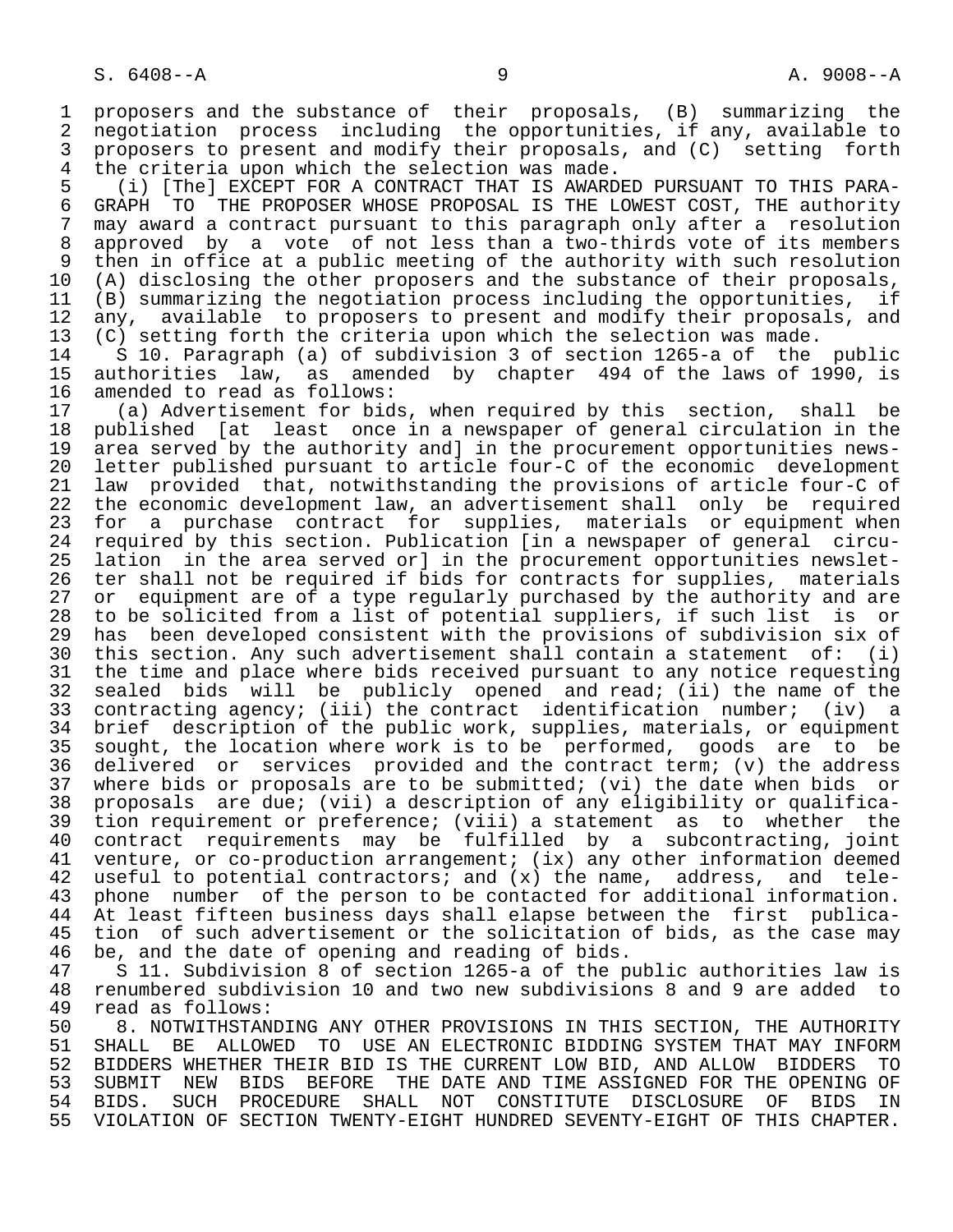1 9. WHENEVER THE COMPTROLLER, PURSUANT TO SUBDIVISION ONE OF SECTION<br>2 TWENTY-EIGHT HUNDRED SEVENTY-NINE-A OF THIS CHAPTER: 2 TWENTY-EIGHT HUNDRED SEVENTY-NINE-A OF THIS CHAPTER:<br>3 (A) INTENDS TO SUBJECT TO HIS OR HER APPROVAL A

 3 (A) INTENDS TO SUBJECT TO HIS OR HER APPROVAL A CONTRACT OR CONTRACT 4 AMENDMENT TO BE AWARDED BY THE AUTHORITY PURSUANT TO THIS SECTION, THE<br>5 COMPTROLLER SHALL NOTIFY THE AUTHORITY IN WRITING OF SUCH DETERMINATION 5 COMPTROLLER SHALL NOTIFY THE AUTHORITY IN WRITING OF SUCH DETERMINATION<br>6 WITHIN FORTY-FIVE DAYS OF HAVING RECEIVED WRITTEN NOTICE OF SUCH 6 WITHIN FORTY-FIVE DAYS OF HAVING RECEIVED WRITTEN NOTICE OF SUCH<br>7 CONTRACT OR CONTRACT AMENDMENT EITHER IN THE AUTHORITY'S ANNUAL REPORT 7 CONTRACT OR CONTRACT AMENDMENT EITHER IN THE AUTHORITY'S ANNUAL REPORT<br>8 OR ANY REVISED REPORT; 8 OR ANY REVISED REPORT;<br>9 (B) HAS NOTIFIED THE

 9 (B) HAS NOTIFIED THE AUTHORITY IN WRITING THAT ANY CONTRACT OR 10 CONTRACT AMENDMENT AWARDED PURSUANT TO THIS SECTION SHALL BE SUBJECT TO<br>11 HIS OR HER APPROVAL, SUCH CONTRACT OR CONTRACT AMENDMENT SHALL BECOME 11 HIS OR HER APPROVAL, SUCH CONTRACT OR CONTRACT AMENDMENT SHALL BECOME<br>12 VALID AND ENFORCEABLE WITHOUT SUCH APPROVAL IF THE COMPTROLLER HAS NOT 12 VALID AND ENFORCEABLE WITHOUT SUCH APPROVAL IF THE COMPTROLLER HAS NOT<br>13 APPROVED OR DISAPPROVED SUCH CONTRACT OR CONTRACT AMENDMENT WITHIN 13 APPROVED OR DISAPPROVED SUCH CONTRACT OR CONTRACT AMENDMENT WITHIN<br>14 FORTY-FIVE DAYS OF SUBMISSION TO HIS OR HER OFFICE. 14 FORTY-FIVE DAYS OF SUBMISSION TO HIS OR HER OFFICE.<br>15 S 12. Section 553 of the public authorities law i

15 S 12. Section 553 of the public authorities law is amended by adding a<br>16 new subdivision 22 to read as follows: 16 new subdivision 22 to read as follows:<br>17 22. SECTION TWENTY-EIGHT HUNDRED

17 22. SECTION TWENTY-EIGHT HUNDRED SEVENTY-NINE OF THIS CHAPTER SHALL<br>18 APPLY TO THE AUTHORITY'S ACOUISITION OF GOODS OR SERVICES OF ANY KIND, 18 APPLY TO THE AUTHORITY'S ACQUISITION OF GOODS OR SERVICES OF ANY KIND,<br>19 IN THE ACTUAL OR ESTIMATED AMOUNT OF FIFTEEN THOUSAND DOLLARS OR MORE. 19 IN THE ACTUAL OR ESTIMATED AMOUNT OF FIFTEEN THOUSAND DOLLARS OR MORE,<br>20 PROVIDED THAT (I) A CONTRACT FOR SERVICES IN THE ACTUAL OR ESTIMATED 20 PROVIDED THAT (I) A CONTRACT FOR SERVICES IN THE ACTUAL OR ESTIMATED 21 AMOUNT OF LESS THAN ONE HUNDRED THOUSAND DOLLARS SHALL NOT REQUIRE 22 APPROVAL BY THE BOARD OF THE AUTHORITY REGARDLESS OF THE LENGTH OF THE 23 PERIOD OVER WHICH THE SERVICES ARE RENDERED, AND PROVIDED FURTHER THAT A 24 CONTRACT FOR SERVICES IN THE ACTUAL OR ESTIMATED AMOUNT OF ONE HUNDRED 25 THOUSAND DOLLARS OR MORE SHALL REQUIRE APPROVAL BY THE BOARD OF THE 26 AUTHORITY REGARDLESS OF THE LENGTH OF THE PERIOD OVER WHICH THE SERVICES 27 ARE RENDERED UNLESS SUCH A CONTRACT IS AWARDED TO THE LOWEST RESPONSIBLE 28 BIDDER AFTER OBTAINING SEALED BIDS AND (II) THE BOARD OF THE AUTHORITY 29 MAY BY RESOLUTION ADOPT GUIDELINES THAT AUTHORIZE THE AWARD OF CONTRACTS 30 TO SMALL BUSINESS CONCERNS, TO SERVICE DISABLED VETERAN OWNED BUSINESSES 31 CERTIFIED PURSUANT TO ARTICLE SEVENTEEN-B OF THE EXECUTIVE LAW, OR 32 MINORITY OR WOMEN-OWNED BUSINESS ENTERPRISES CERTIFIED PURSUANT TO ARTI-<br>33 CLE FIFTEEN-A OF THE EXECUTIVE LAW, OR PURCHASES OF GOODS OR TECHNOLOGY 33 CLE FIFTEEN-A OF THE EXECUTIVE LAW, OR PURCHASES OF GOODS OR TECHNOLOGY<br>34 THAT ARE RECYCLED OR REMANUFACTURED, IN AN AMOUNT NOT TO EXCEED FOUR 34 THAT ARE RECYCLED OR REMANUFACTURED, IN AN AMOUNT NOT TO EXCEED FOUR<br>35 HUNDRED THOUSAND DOLLARS WITHOUT A FORMAL COMPETITIVE PROCESS AND WITH-35 HUNDRED THOUSAND DOLLARS WITHOUT A FORMAL COMPETITIVE PROCESS AND WITH-<br>36 OUT FURTHER BOARD APPROVAL. 36 OUT FURTHER BOARD APPROVAL.<br>37 S 13. Paragraph (f) of su

 37 S 13. Paragraph (f) of subdivision 3 of section 2879-a of the public 38 authorities law, as added by chapter 506 of the laws of 2009, is amended 39 to read as follows:<br>40 (f) contracts f

40 (f) contracts for the sale or delivery of power or energy and costs<br>41 and services ancillary thereto for economic development purposes pursu-41 and services ancillary thereto for economic development purposes pursu-<br>42 ant to title one of article five of this chapter or article six of the 42 ant to title one of article five of this chapter or article six of the<br>43 economic development law, provided, however, that the authority shall 43 economic development law, provided, however, that the authority shall<br>44 file copies of any such contract with the comptroller within sixty days 44 file copies of any such contract with the comptroller within sixty days<br>45 after the execution of such contract; AND (G) CONTRACTS ENTERED INTO BY after the execution of such contract; AND (G) CONTRACTS ENTERED INTO BY 46 THE METROPOLITAN TRANSPORTATION AUTHORITY OR THE NEW YORK CITY TRANSIT<br>47 AUTHORITY THAT ARE: I. AWARDED PURSUANT TO SECTION ONE THOUSAND TWO 47 AUTHORITY THAT ARE: I. AWARDED PURSUANT TO SECTION ONE THOUSAND TWO 48 HUNDRED NINE OR SECTION ONE THOUSAND TWO HUNDRED SIXTY-FIVE-A OF THIS 49 CHAPTER BY A METHOD OF PROCUREMENT THAT IS COMPETITIVE; OR II. FOR A 49 CHANSFER OF TITLE OR ANY OTHER BENEFICIAL INTEREST IN REAL PROPERTY OF TRANSFER OF TITLE OR ANY OTHER BENEFICIAL INTEREST IN REAL PROPERTY OF 51 SUCH AN AUTHORITY BY SALE, EXCHANGE OR TRANSFER, FOR CASH, CREDIT, OR 52 OTHER PROPERTY, WITH OR WITHOUT WARRANTY.<br>53 S. 14. Subparagraph (B) of paragraph

53 S 14. Subparagraph (B) of paragraph 2 of subsection (a) of section<br>54 2504 of the insurance law is amended to read as follows: 54 2504 of the insurance law is amended to read as follows:<br>55 (B) the city of New York, a public corporation or publ

(B) the city of New York, a public corporation or public authority, in 56 connection with the construction of electrical generating and trans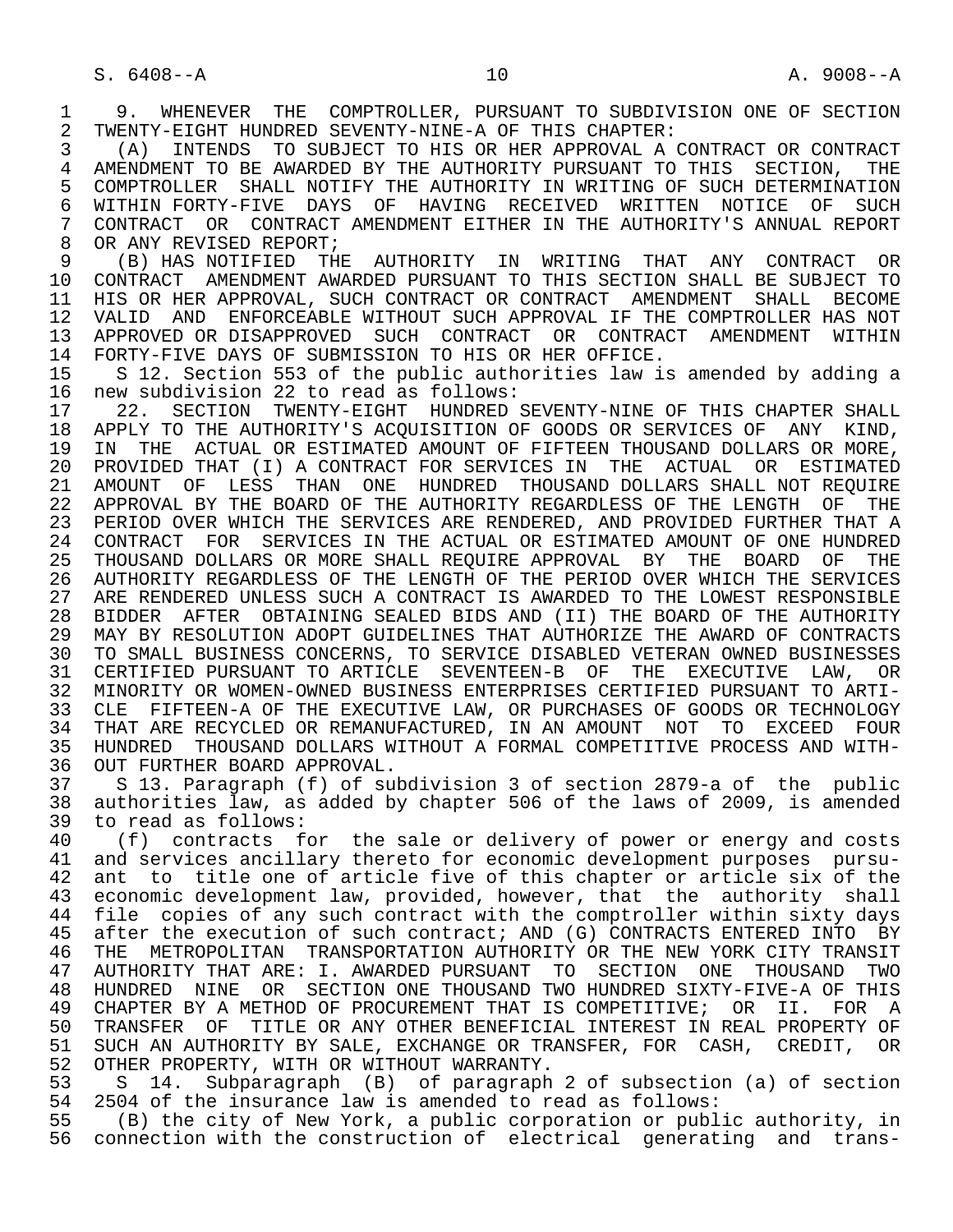1 mission facilities or construction, extensions and additions of light 2 rail or heavy rail rapid transit and commuter railroads, OR BRIDGE, 3 TUNNEL OR OMNIBUS FACILITIES.<br>4 S 15, This act shall take e

S 15. This act shall take effect immediately.

### 5 PART C

 6 Section 1. Subdivisions 2 and 3 of section 1204-d of the public 7 authorities law, as added by chapter 530 of the laws of 2006, are<br>8 amended and a new subdivision 1-a is added to read as follows: 8 amended and a new subdivision 1-a is added to read as follows:<br>9 1-A. THE AUTHORITY MAY ON SUCH TERMS AND CONDITIONS AS THE

9 1-A. THE AUTHORITY MAY ON SUCH TERMS AND CONDITIONS AS THE AUTHORITY<br>10 MAY DETERMINE NECESSARY, CONVENIENT OR DESIRABLE ENTER INTO ANY JOINT 10 MAY DETERMINE NECESSARY, CONVENIENT OR DESIRABLE ENTER INTO ANY JOINT<br>11 ARRANGEMENT AS DEFINED IN SUBDIVISION NINE-A OF SECTION TWELVE HUNDRED 11 ARRANGEMENT AS DEFINED IN SUBDIVISION NINE-A OF SECTION TWELVE HUNDRED<br>12 SIXTY-ONE OF THIS CHAPTER AND MAY EXERCISE ALL OF ITS POWERS IN 12 SIXTY-ONE OF THIS CHAPTER AND MAY EXERCISE ALL OF ITS POWERS IN<br>13 CONNECTION WITH ANY JOINT ARRANGEMENT. 13 CONNECTION WITH ANY JOINT ARRANGEMENT.<br>14 2. Any such joint service arrange

14 2. Any such joint service arrangement OR JOINT ARRANGEMENT shall be<br>15 authorized only by resolution of the authority approved by not less than 15 authorized only by resolution of the authority approved by not less than<br>16 a majority vote of the whole number of members of the board of the 16 a majority vote of the whole number of members of the board of the<br>17 authority then in office, except that in the event of a tie vote the 17 authority then in office, except that in the event of a tie vote the<br>18 chairman shall cast one additional vote. 18 chairman shall cast one additional vote.<br>19 3. All general powers of the authority

19 3. All general powers of the authority shall be applicable to joint<br>20 service arrangements AND JOINT ARRANGEMENTS. THE AUTHORITY SHALL ALSO 20 service arrangements AND JOINT ARRANGEMENTS. THE AUTHORITY SHALL ALSO<br>21 HAVE ALL OF THE POWERS OF THE METROPOLITAN TRANSPORTATION AUTHORITY AS 21 HAVE ALL OF THE POWERS OF THE METROPOLITAN TRANSPORTATION AUTHORITY AS<br>22 SET FORTH IN SECTION TWELVE HUNDRED SIXTY-SIX-I OF THIS CHAPTER. 22 SET FORTH IN SECTION TWELVE HUNDRED SIXTY-SIX-I OF THIS CHAPTER.<br>23 S 2. Section 1261 of the public authorities law is amended b

23 S 2. Section 1261 of the public authorities law is amended by adding<br>24 two new subdivisions 9-a and 18-a to read as follows: 24 two new subdivisions 9-a and 18-a to read as follows:

25 9-A. "JOINT ARRANGEMENT" SHALL MEAN AN ARRANGEMENT, INCLUDING A PUBL-<br>26 IC-PRIVATE PARTNERSHIP, BETWEEN OR AMONG THE AUTHORITY, ITS SUBSID-26 IC-PRIVATE PARTNERSHIP, BETWEEN OR AMONG THE AUTHORITY, ITS SUBSID-<br>27 IARIES, NEW YORK CITY TRANSIT AUTHORITY AND ITS SUBSIDIARY, AND ANY 27 IARIES, NEW YORK CITY TRANSIT AUTHORITY AND ITS SUBSIDIARY, AND ANY 28 OTHER PARTY OR PARTIES, INCLUDING PUBLIC ENTITIES AND PRIVATE ENTITIES, 29 ON SUCH TERMS AND CONDITIONS AS THE AUTHORITY, ANY OF ITS SUBSIDIARIES, 30 NEW YORK CITY TRANSIT AUTHORITY OR ITS SUBSIDIARY, DEEMS NECESSARY OR 31 APPROPRIATE, IN THE FORM OF A CONTRACT, CONCESSION, LICENSE, LEASE, 32 ALLIANCE, JOINT VENTURE, CORPORATION, INCLUDING A LIMITED LIABILITY 33 CORPORATION, A PARTNERSHIP, OR OTHER ARRANGEMENT, IN SUPPORT OF, ASSOCI- 34 ATED WITH, DERIVATIVE FROM, OR INCIDENTAL TO, THE PLANNING, ACQUISITION, 35 DESIGN, ESTABLISHMENT, CONSTRUCTION, REHABILITATION, RECONSTRUCTION, 36 IMPROVEMENT, EXTENSION, RENEWAL, REPAIR, OPERATION, MAINTENANCE, DEVEL- 37 OPMENT OR FINANCING OF TRANSPORTATION IN WHOLE OR IN PART IN OR UPON ONE 38 OR MORE TRANSPORTATION FACILITIES LOCATED IN WHOLE OR IN PART WITHIN THE 39 DISTRICT INCLUDING WITHOUT LIMITATION, AGREEMENTS RELATING TO INTERMODAL<br>40 AND SHARED FACILITIES, THE DISTRIBUTION OF FARE AND TOLL PAYMENT MEDIA 40 AND SHARED FACILITIES, THE DISTRIBUTION OF FARE AND TOLL PAYMENT MEDIA<br>41 AND ELECTRONIC PAYMENT DEVICES, OR THE COLLECTION OF FARES, TOLLS AND 41 AND ELECTRONIC PAYMENT DEVICES, OR THE COLLECTION OF FARES, TOLLS AND 42 OTHER CHARGES.

42 OTHER CHARGES.<br>43 18-A. "TRANS 43 18-A. "TRANSPORTATION PURPOSE" SHALL MEAN A PURPOSE THAT DIRECTLY OR<br>44 INDIRECTLY SUPPORTS ALL OR ANY OF THE MISSIONS OR PURPOSES OF THE 44 INDIRECTLY SUPPORTS ALL OR ANY OF THE MISSIONS OR PURPOSES OF THE 45 AUTHORITY, ANY OF ITS SUBSIDIARIES, NEW YORK CITY TRANSIT AUTHORITY OR 46 ITS SUBSIDIARY, INCLUDING THE PRODUCTION OF REVENUES AVAILABLE FOR THE 47 COSTS AND EXPENSES OF ALL OR ANY TRANSPORTATION FACILITIES. 47 COSTS AND EXPENSES OF ALL OR ANY TRANSPORTATION FACILITIES.<br>48 S 3. Subdivisions 3.6.8. and 11 of section 1266 of

48 S 3. Subdivisions 3, 6, 8, and 11 of section 1266 of the public<br>49 authorities law, subdivision 3 as amended and subdivision 11 as added by authorities law, subdivision 3 as amended and subdivision 11 as added by 50 chapter 314 of the laws of 1981, and subdivisions 6 and 8 as amended by 51 section 23 of part 0 of chapter 61 of the laws of 2000, are amended and<br>52 three new subdivisions 2-a, 12-a and 19 are added to read as follows: 52 three new subdivisions 2-a, 12-a and 19 are added to read as follows:

 53 2-A. NOTWITHSTANDING ANY OTHER PROVISIONS OF LAW TO THE CONTRARY, THE 54 AUTHORITY, ANY OF ITS SUBSIDIARIES, NEW YORK CITY TRANSIT AUTHORITY OR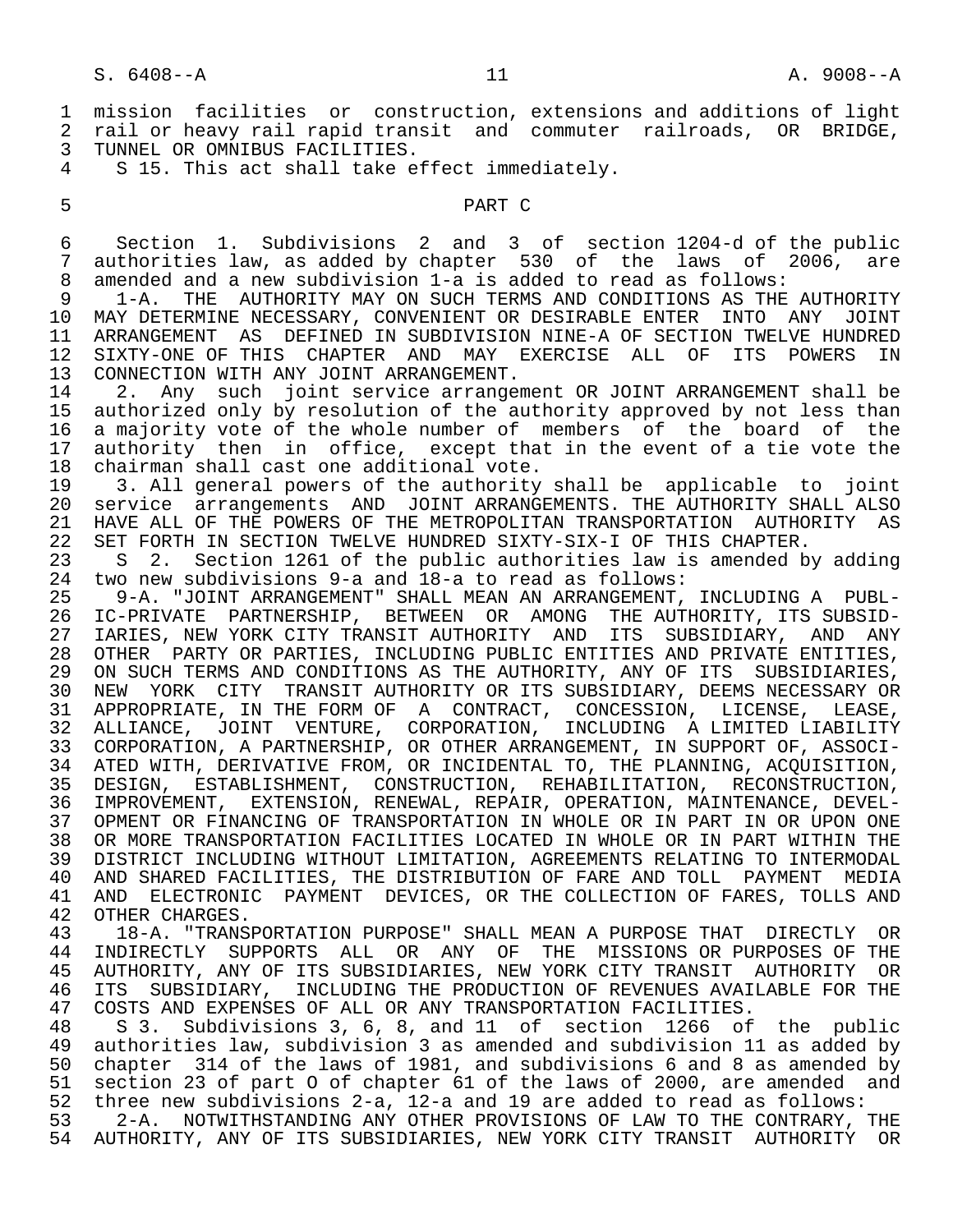1 ITS SUBSIDIARY, MAY ON SUCH TERMS AND CONDITIONS AS THEY MAY DETERMINE<br>2 NECESSARY, CONVENIENT OR DESIRABLE ENTER INTO ANY JOINT ARRANGEMENT AS 2 NECESSARY, CONVENIENT OR DESIRABLE ENTER INTO ANY JOINT ARRANGEMENT AS<br>3 HEREINAFTER PROVIDED AND MAY EXERCISE ALL OF ITS POWERS IN CONNECTION 3 HEREINAFTER PROVIDED AND MAY-EXERCISE ALL OF ITS POWERS IN CONNECTION<br>4 WITH ANY JOINT ARRANGEMENT, ANY JOINT-ARRANGEMENT-SHALL BE AUTHORIZED 4 WITH ANY JOINT ARRANGEMENT. ANY JOINT ARRANGEMENT SHALL BE AUTHORIZED<br>5 ONLY BY RESOLUTION OF THE AUTHORITY APPROVED BY NOT LESS THAN A MAJORITY 5 ONLY BY RESOLUTION OF THE AUTHORITY APPROVED BY NOT LESS THAN A MAJORITY<br>6 VOTE OF THE WHOLE NUMBER OF MEMBERS OF THE AUTHORITY THEN IN OFFICE, 6 VOTE OF THE WHOLE NUMBER OF MEMBERS OF THE AUTHORITY<br>7 EXCEPT THAT IN THE EVENT OF A TIE VOTE THE CHAIRMAN SH 7 EXCEPT THAT IN THE EVENT OF A TIE VOTE THE CHAIRMAN SHALL CAST ONE ADDI-<br>8 TIONAL VOTE 8 TIONAL VOTE.<br>9 3. The aut

9 3. The authority may establish, levy and collect or cause to be estab-<br>10 lished, levied and collected and, in the case of a joint service 10 lished, levied and collected and, in the case of a joint service 11 arrangement OR A JOINT ARRANGEMENT, join with others in the establish-<br>12 ment, levy and collection of such fares, tolls, rentals, rates, charges 12 ment, levy and collection of such fares, tolls, rentals, rates, charges<br>13 and other fees as it may deem necessary, convenient or desirable for the 13 and other fees as it may deem necessary, convenient or desirable for the<br>14 use and operation of any transportation facility and related services OR use and operation of any transportation facility and related services OR 15 ACTIVITIES (A) operated by the authority or by a subsidiary corporation<br>16 of the authority or under contract, lease or other arrangement, includ-16 of the authority or under contract, lease or other arrangement, includ-<br>17 ing joint service arrangements OR JOINT ARRANGEMENTS, with the authority 17 ing joint service arrangements OR JOINT ARRANGEMENTS, with the authority<br>18 OR A SUBSIDIARY CORPORATION OF THE AUTHORITY; OR (B) OPERATED BY NEW 18 OR A SUBSIDIARY CORPORATION OF THE AUTHORITY; OR (B) OPERATED BY NEW<br>19 YORK CITY TRANSIT AUTHORITY OR ITS SUBSIDIARY IN CONNECTION WITH A JOINT 19 YORK CITY TRANSIT AUTHORITY OR ITS SUBSIDIARY IN CONNECTION WITH A JOINT<br>20 ARRANGEMENT INVOLVING ANY TRANSPORTATION FACILITIES OF NEW YORK CITY 20 ARRANGEMENT INVOLVING ANY TRANSPORTATION FACILITIES OF NEW YORK CITY<br>21 TRANSIT AUTHORITY OR ITS SUBSIDIARY. THE AUTHORITY MAY ALSO ENTER INTO 21 TRANSIT AUTHORITY OR ITS SUBSIDIARY. THE AUTHORITY MAY ALSO ENTER<br>22 A JOINT ARRANGEMENT WITH AN ENTITY HAVING THE POWER TO ESTABLISH, 22 A JOINT ARRANGEMENT WITH AN ENTITY HAVING THE POWER TO ESTABLISH, LEVY<br>23 AND COLLECT TAXES AND ASSESSMENTS, WHICH JOINT ARRANGEMENT MAY USE SUCH AND COLLECT TAXES AND ASSESSMENTS, WHICH JOINT ARRANGEMENT MAY USE SUCH 24 ENTITY'S POWER TO ESTABLISH, LEVY AND COLLECT TAXES AND ASSESSMENTS FOR<br>25 THE BENEFIT OF SUCH JOINT ARRANGEMENT, AS SUCH JOINT ARRANGEMENT MAY THE BENEFIT OF SUCH JOINT ARRANGEMENT, AS SUCH JOINT ARRANGEMENT MAY 26 DEEM NECESSARY, CONVENIENT OR DESIRABLE FOR THE USE AND OPERATION OF ANY<br>27 TRANSPORTATION FACILITY AND RELATED SERVICES OR ACTIVITIES OPERATED BY 27 TRANSPORTATION FACILITY AND RELATED SERVICES OR ACTIVITIES OPERATED BY 28 THE AUTHORITY, A SUBSIDIARY CORPORATION OF THE AUTHORITY, NEW YORK CITY 29 TRANSIT AUTHORITY OR ITS SUBSIDIARY OR UNDER CONTRACT, LEASE OR OTHER 30 ARRANGEMENT. Any such fares, tolls, rentals, rates, TAXES, ASSESSMENTS, 31 charges or other fees for the transportation of passengers shall be 32 established and changed only if approved by resolution of the authority 33 adopted by not less than a majority vote of the whole number of members 34 of the authority then in office, with the chairman having one additional 35 vote in the event of a tie vote, and only after a public hearing, 36 provided however, that fares, tolls, rentals, rates, TAXES, ASSESSMENTS, 37 charges or other fees for the transportation of passengers on any trans- 38 portation facility which are in effect at the time that the then owner<br>39 of such transportation facility becomes a subsidiary corporation of the 39 of such transportation facility becomes a subsidiary corporation of the<br>40 authority or at the time that operation of such transportation facility 40 authority or at the time that operation of such transportation facility<br>41 is commenced by the authority or is commenced under contract, lease or 41 is commenced by the authority or is commenced under contract, lease or<br>42 other arrangement, including joint service arrangements OR JOINT 42 other arrangement, including joint service arrangements OR JOINT<br>43 ARRANGEMENTS, with the authority OR WHICH HAVE BEEN ESTABLISHED BY THE 43 ARRANGEMENTS, with the authority OR WHICH HAVE BEEN ESTABLISHED BY<br>44 NEW YORK CITY TRANSIT AUTHORITY OR ITS SUBSIDIARY CORPORATIONS AND 44 NEW YORK CITY TRANSIT AUTHORITY OR ITS SUBSIDIARY CORPORATIONS AND ARE<br>45 IN EFFECT ON THE DATE THE CHAPTER OF THE LAWS OF TWO THOUSAND SIXTEEN IN EFFECT ON THE DATE THE CHAPTER OF THE LAWS OF TWO THOUSAND SIXTEEN 46 THAT AMENDED THIS SUBDIVISION TAKES EFFECT may be continued in effect<br>47 without such a hearing. Such fares, tolls, rentals, rates, TAXES, 47 without such a hearing. Such fares, tolls, rentals, rates, TAXES,<br>48 ASSESSMENTS, charges and other fees shall be established as may in the 48 ASSESSMENTS, charges and other fees shall be established as may in the 49 judgment of the authority be necessary to maintain the combined oper- 50 ations of the authority and its subsidiary corporations on a self-sus-<br>51 taining basis. The said operations shall be deemed to be on a self-sustaining basis. The said operations shall be deemed to be on a self-sus- 52 taining basis as required by this title, when the authority is able to 53 pay or cause to be paid from revenue and any other funds or property 54 actually available to the authority and its subsidiary corporations (a) 55 as the same shall become due, the principal of and interest on the bonds 56 and notes and other obligations of the authority and of such subsidiary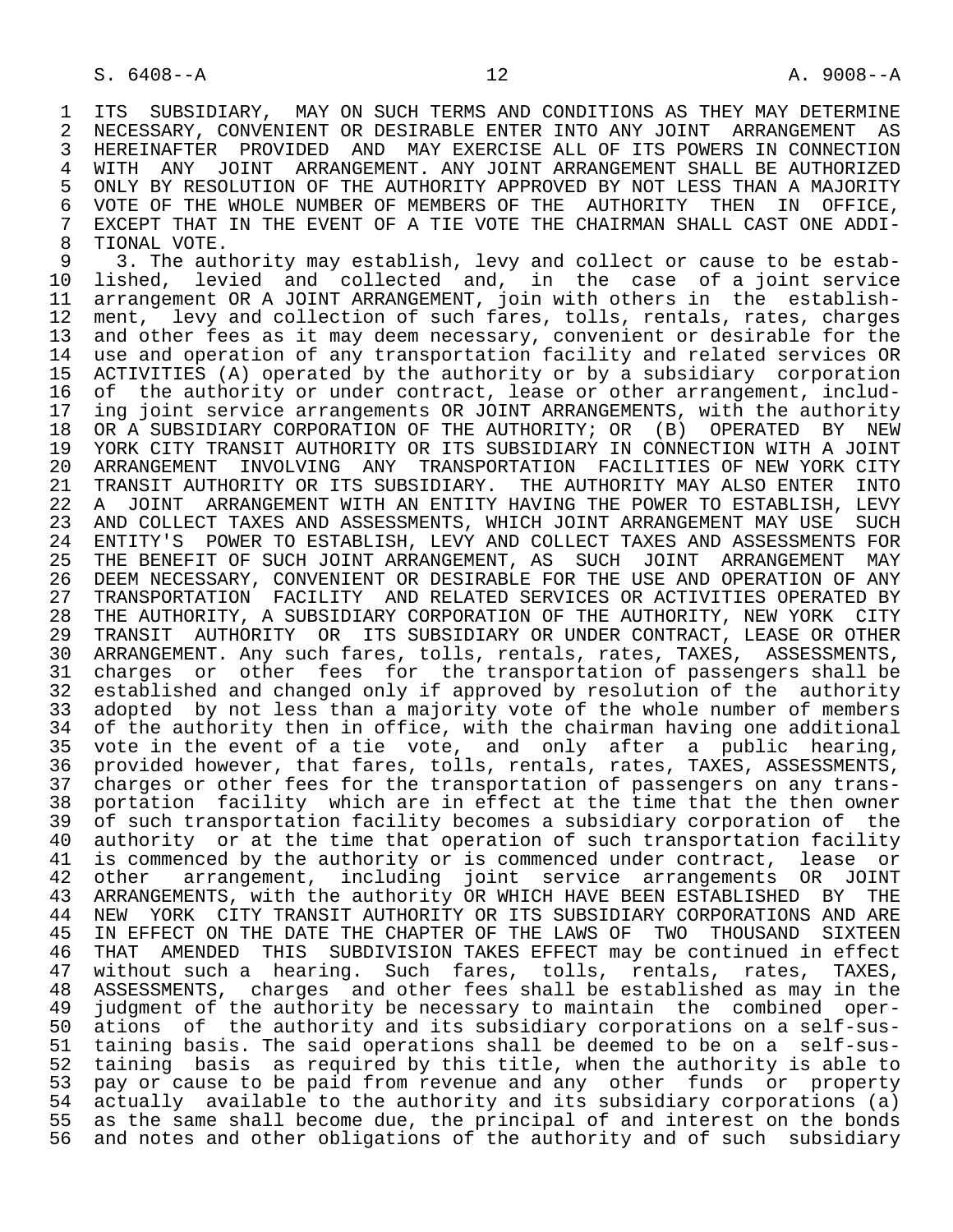1 corporations, together with the maintenance of [proper] reserves, IF<br>2 ANY, therefor, (b) the cost and expense of keeping the properties and 2 ANY, therefor, (b) the cost and expense of keeping the properties and<br>3 assets of the authority and its subsidiary corporations in good condi-3 assets of the authority and its subsidiary corporations in good condi-<br>4 tion and repair, and (c) the capital and operating expenses of the 4 tion and repair, and (c) the capital and operating expenses of the 5 authority and its subsidiary corporations. The authority may contract<br>6 with the holders of bonds [and] , notes AND OTHER OBLIGATIONS with 6 with the holders of bonds [and] , notes AND OTHER OBLIGATIONS with 7 respect to the exercise of the powers authorized by this section. No 8 acts or activities taken or proposed to be taken by the authority or any<br>9 subsidiary of the authority pursuant to the provisions of this subdivi-9 subsidiary of the authority pursuant to the provisions of this subdivi-<br>10 sion shall be deemed to be "actions" for the purposes or within the 10 sion shall be deemed to be "actions" for the purposes or within the<br>11 meaning of article eight of the environmental conservation law.

11 meaning of article eight of the environmental conservation law.<br>12 6. Each of the authority and its subsidiaries, and the New 12 6. Each of the authority and its subsidiaries, and the New York city<br>13 transit authority and its subsidiaries, in its own name or in the name 13 transit authority and its subsidiaries, in its own name or in the name<br>14 of the state, may apply for and receive and accept grants of property, of the state, may apply for and receive and accept grants of property, 15 money and services and other assistance offered or made available to it<br>16 by any person, government or agency, INCLUDING SUCH GRANTS OR OTHER 16 by any person, government or agency, INCLUDING SUCH GRANTS OR OTHER 17 ASSISTANCE OFFERED OR MADE AVAILABLE TO IT UNDER A JOINT SERVICE<br>18 ARRANGEMENT OR A JOINT ARRANGEMENT, which it may use to meet capital or 18 ARRANGEMENT OR A JOINT ARRANGEMENT, which it may use to meet capital or<br>19 operating expenses and for any other use within the scope of its powers. 19 operating expenses and for any other use within the scope of its powers,<br>20 and to negotiate for the same upon such terms and conditions as the 20 and to negotiate for the same upon such terms and conditions as the<br>21 respective authority may determine to be necessary, convenient or desir- 21 respective authority may determine to be necessary, convenient or desir- 22 able.<br>23 8.

23 8. The authority may do all things it deems necessary, convenient or<br>24 desirable to manage, control and direct the maintenance and operation of 24 desirable to manage, control and direct the maintenance and operation of<br>25 transportation facilities, equipment or real property operated by or 25 transportation facilities, equipment or real property operated by or 26 under contract, lease or other arrangement with the authority and its<br>27 subsidiaries, and New York city transit authority and its subsidiaries. 27 subsidiaries, and New York city transit authority and its subsidiaries.<br>28 [Except as hereinafter specially provided, no] NO municipality or poli-28 [Except as hereinafter specially provided, no] NO municipality or poli-<br>29 tical subdivision, including but not limited to a county, city, village, 29 tical subdivision, including but not limited to a county, city, village,<br>20 town or school or other district shall have jurisdiction over any facil-30 town or school or other district shall have jurisdiction over any facil-<br>31 ities of the authority and its subsidiaries, and New York city transit 31 ities of the authority and its subsidiaries, and New York city transit<br>32 authority and its subsidiaries, or any of their activities or operations 32 authority and its subsidiaries, or any of their activities or operations<br>33 EXCEPT WITH THE EXPRESS CONSENT OF THE AUTHORITY OR ONE OF ITS SUBSID-33 EXCEPT WITH THE EXPRESS CONSENT OF THE AUTHORITY OR ONE OF ITS SUBSID-<br>34 IARIES OR THE NEW YORK CITY TRANSIT AUTHORITY OR ONE OF ITS 34 IARIES OR THE NEW YORK CITY TRANSIT AUTHORITY OR ONE OF ITS<br>35 SUBSIDIARIES. [The local] LOCAL laws, resolutions, ordinances, rules and 35 SUBSIDIARIES. [The local] LOCAL laws, resolutions, ordinances, rules and 36 regulations of a municipality or political subdivision, heretofore or 37 hereafter adopted, [conflicting with this title or any rule or regu- 38 lation of the authority or its subsidiaries, or New York city transit 39 authority or its subsidiaries,] shall not be applicable to the activ- 40 ities or operations of the authority and its subsidiaries, and New York<br>41 city transit authority, or the facilities of the authority and its 41 city transit authority, or the facilities of the authority and its<br>42 subsidiaries, and New York city transit authority and its subsidiaries, 42 subsidiaries, and New York city transit authority and its subsidiaries,<br>43 except such ACTIVITIES OR OPERATIONS OR facilities that are devoted 43 except such ACTIVITIES OR OPERATIONS OR facilities that are devoted<br>44 SOLELY AND ENTIRELY to [purposes] A PURPOSE other than A transportation 44 SOLELY AND ENTIRELY to [purposes] A PURPOSE other than A transportation<br>45 or transit [purposes] PURPOSE, WHICH TRANSPORTATION OR TRANSIT PURPOSE 45 or transit [purposes] PURPOSE, WHICH TRANSPORTATION OR TRANSIT PURPOSE 46 MAY BE THE PRODUCTION OF REVENUE AVAILABLE FOR THE COSTS AND EXPENSES OF<br>47 ALL OR ANY ACTIVITIES OR OPERATIONS OR FACILITIES OF THE AUTHORITY AND ALL OR ANY ACTIVITIES OR OPERATIONS OR FACILITIES OF THE AUTHORITY AND 48 ITS SUBSIDIARIES, AND NEW YORK CITY TRANSIT AUTHORITY AND ITS SUBSID-<br>49 IARIES. Each municipality or political subdivision, including but not 49 IARIES. Each municipality or political subdivision, including but not 50 limited to a county, city, village, town or district in which any facil-<br>51 ities of the authority or its subsidiaries, or New York city transit 51 ities of the authority or its subsidiaries, or New York city transit<br>52 authority or its subsidiaries are located shall provide for such facili-52 authority or its subsidiaries are located shall provide for such facili-<br>53 ties police, fire and health protection services of the same character 53 ties police, fire and health protection services of the same character<br>54 and to the same extent as those provided for residents of such munici-54 and to the same extent as those provided for residents of such munici-<br>55 pality or political subdivision. pality or political subdivision.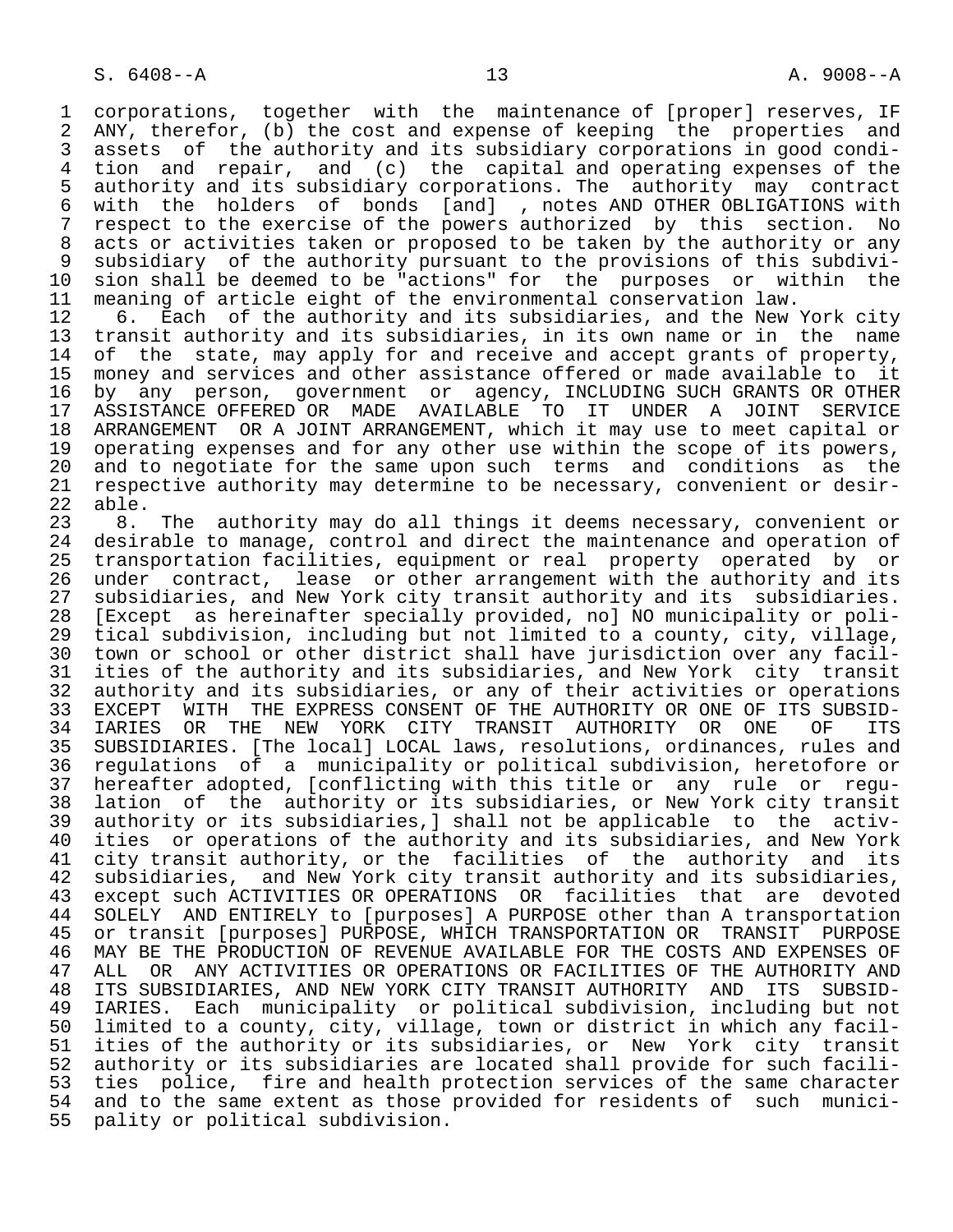1 The jurisdiction, supervision, powers and duties of the department of<br>2 transportation of the state under the transportation law shall not 2 transportation of the state under the transportation law shall not<br>3 extend to the authority in the exercise of any of its powers under this 3 extend to the authority in the exercise of any of its powers under this<br>4 title. The authority may agree with such department for the execution by 4 title. The authority may agree with such department for the execution by<br>5 such department of any grade crossing elimination project or any grade 5 such department of any grade crossing elimination project or any grade<br>6 crossing separation reconstruction project along any railroad facility 6 crossing separation reconstruction project along any railroad facility 7 operated by the authority or by one of its subsidiary corporations or 8 under contract, lease or other arrangement with the authority. Any such<br>9 project shall be executed as provided in article ten of the transporta-9 project shall be executed as provided in article ten of the transporta-<br>10 tion law and the railroad law, respectively, and the costs of any such 10 tion law and the railroad law, respectively, and the costs of any such<br>11 project shall be borne as provided in such laws, except that the author-11 project shall be borne as provided in such laws, except that the author-<br>12 ity's share of such costs shall be borne by the state. 12 ity's share of such costs shall be borne by the state.<br>13 11. No project to be constructed upon real propert

13 11. No project to be constructed upon real property theretofore used<br>14 for a transportation purpose, or on an insubstantial addition to such for a transportation purpose, or on an insubstantial addition to such 15 property contiguous OR ADJACENT AND RELATED thereto, which will not 16 change in a material respect the general character of such prior trans-<br>17 portation use, nor any acts or activities in connection with such 17 portation use, nor any acts or activities in connection with such<br>18 project, shall be subject to the provisions of article eight, nineteen, 18 project, shall be subject to the provisions of article eight, nineteen,<br>19 twenty-four or twenty-five of the environmental conservation law, or to 19 twenty-four or twenty-five of the environmental conservation law, or to<br>20 any local law or ordinance adopted pursuant to any such article. Nor 20 any local law or ordinance adopted pursuant to any such article. Nor<br>21 shall any acts or activities taken or proposed to be taken by the 21 shall any acts or activities taken or proposed to be taken by the<br>22 authority or by any other person or entity, public or private, in authority or by any other person or entity, public or private, in 23 connection with the planning, design, acquisition, improvement, 24 construction, reconstruction or rehabilitation of a transportation<br>25 facility, other than a-marine-or-aviation-facility, be-subject-to-the 25 facility, other than a marine or aviation facility, be subject to the 26 provisions of article eight of the environmental conservation law, or to 27 any local law or ordinance adopted pursuant to any such article if such<br>28 acts or activities require the preparation of a statement under or 28 acts or activities require the preparation of a statement under or<br>29 pursuant to any federal law or requlation as to the environmental impact 29 pursuant to any federal law or regulation as to the environmental impact 30 thereof. NOR SHALL ANY ACQUISITION OR CONDEMNATION OF REAL PROPERTY, OR<br>31 ACTS OR ACTIVITIES TAKEN OR PROPOSED TO BE TAKEN ON SUCH REAL PROPERTY. 31 ACTS OR ACTIVITIES TAKEN OR PROPOSED TO BE TAKEN ON SUCH REAL PROPERTY,<br>32 BE SUBJECT TO THE PROVISIONS OF ARTICLE EIGHT, NINETEEN, TWENTY-FOUR OR 32 BE SUBJECT TO THE PROVISIONS OF ARTICLE EIGHT, NINETEEN, TWENTY-FOUR OR<br>33 TWENTY-FIVE OF THE ENVIRONMENTAL CONSERVATION LAW, OR TO ANY LOCAL LAW 33 TWENTY-FIVE OF THE ENVIRONMENTAL CONSERVATION LAW, OR TO ANY LOCAL LAW<br>34 OR ORDINANCE ADOPTED PURSUANT TO ANY SUCH ARTICLE, WHEN THE AUTHORITY 34 OR ORDINANCE ADOPTED PURSUANT TO ANY SUCH ARTICLE, WHEN THE AUTHORITY<br>35 HAS CERTIFIED TO THE DEPARTMENT OF ENVIRONMENTAL CONSERVATION THAT SUCH 35 HAS CERTIFIED TO THE DEPARTMENT OF ENVIRONMENTAL CONSERVATION THAT SUCH<br>36 REAL PROPERTY IS ACOUIRED OR CONDEMNED IN CONNECTION WITH A FUTURE REAL PROPERTY IS ACQUIRED OR CONDEMNED IN CONNECTION WITH A FUTURE 37 PROJECT THAT WILL LIKELY CONSTITUTE A CAPITAL ELEMENT AS DEFINED BY<br>38 SECTION TWELVE HUNDRED SIXTY-NINE-B OF THIS TITLE, UNTIL SUCH TIME AS 38 SECTION TWELVE HUNDRED SIXTY-NINE-B OF THIS TITLE, UNTIL SUCH TIME AS 39 THAT CAPITAL ELEMENT IS INCLUDED IN A CAPITAL PROGRAM PLAN OR UNTIL SUCH<br>40 TIME AS THE PROJECT IS OTHERWISE SUBJECT TO THOSE PROVISIONS. 40 TIME AS THE PROJECT IS OTHERWISE SUBJECT TO THOSE PROVISIONS.<br>41 12-A. WHENEVER IN CONNECTION WITH THE IMPROVEMENT, CO

41 12-A. WHENEVER IN CONNECTION WITH THE IMPROVEMENT, CONSTRUCTION,<br>42 RECONSTRUCTION OR REHABILITATION OF A TRANSPORTATION FACILITY, INCLUDING 42 RECONSTRUCTION OR REHABILITATION OF A TRANSPORTATION FACILITY, INCLUDING<br>43 AS PART OF A JOINT ARRANGEMENT, THE AUTHORITY DETERMINES THAT THE PIPES, 43 AS PART OF A JOINT ARRANGEMENT, THE AUTHORITY DETERMINES THAT THE PIPES,<br>44 MAINS OR CONDUITS OF ANY PUBLIC SERVICE CORPORATION AND ANY FIXTURES AND 44 MAINS OR CONDUITS OF ANY PUBLIC SERVICE CORPORATION AND ANY FIXTURES AND<br>45 APPLIANCES CONNECTED THEREWITH OR ATTACHED THERETO MUST BE REMOVED OR 45 APPLIANCES CONNECTED THEREWITH OR ATTACHED THERETO MUST BE REMOVED OR 46 OTHERWISE PROTECTED OR REPLACED, THE COST OF SUCH REMOVAL, PROTECTION OR 47 REPLACEMENT WHETHER PERFORMED BY THE AUTHORITY OR THE PUBLIC SERVICE<br>48 CORPORATION SHALL BE BORNE SOLELY BY THE PUBLIC SERVICE CORPORATION. 48 CORPORATION SHALL BE BORNE SOLELY BY THE PUBLIC SERVICE CORPORATION.<br>49 19. NOTWITHSTANDING THE PROVISIONS OF ANY GENERAL, SPECIAL OR I

49 19. NOTWITHSTANDING THE PROVISIONS OF ANY GENERAL, SPECIAL OR LOCAL 49 (1997). 50 LAW, CODE, ORDINANCE, RULE OR REGULATION TO THE CONTRARY, THE AUTHORITY,<br>51 ITS SUBSIDIARIES, NEW YORK CITY TRANSIT AUTHORITY AND ITS SUBSIDIARY MAY 51 ITS SUBSIDIARIES, NEW YORK CITY TRANSIT AUTHORITY AND ITS SUBSIDIARY MAY<br>52 ERECT ADVERTISING SIGNS OR DEVICES INCLUDING ILLUMINATED OR DIGITAL 52 ERECT ADVERTISING SIGNS OR DEVICES INCLUDING-ILLUMINATED-OR-DIGITAL<br>53 SIGNS-OR-DEVICES-WITHIN-OR-ON-ANY-OF-ITS-TRANSPORTATION FACILITIES AND 53 SIGNS OR DEVICES WITHIN OR ON ANY OF ITS TRANSPORTATION FACILITIES AND 54 MAY INSTALL, MAINTAIN, AND DISPLAY ADVERTISING ON SUCH SIGNS OR DEVICES, 55 AND MAY RENT, LEASE, LICENSE OR OTHERWISE SELL THE RIGHT TO DO SO TO ANY<br>56 PERSON, PRIVATE OR PUBLIC. SUCH ADVERTISING SIGNS OR DEVICES AND THE 56 PERSON, PRIVATE OR PUBLIC. SUCH ADVERTISING SIGNS OR DEVICES AND THE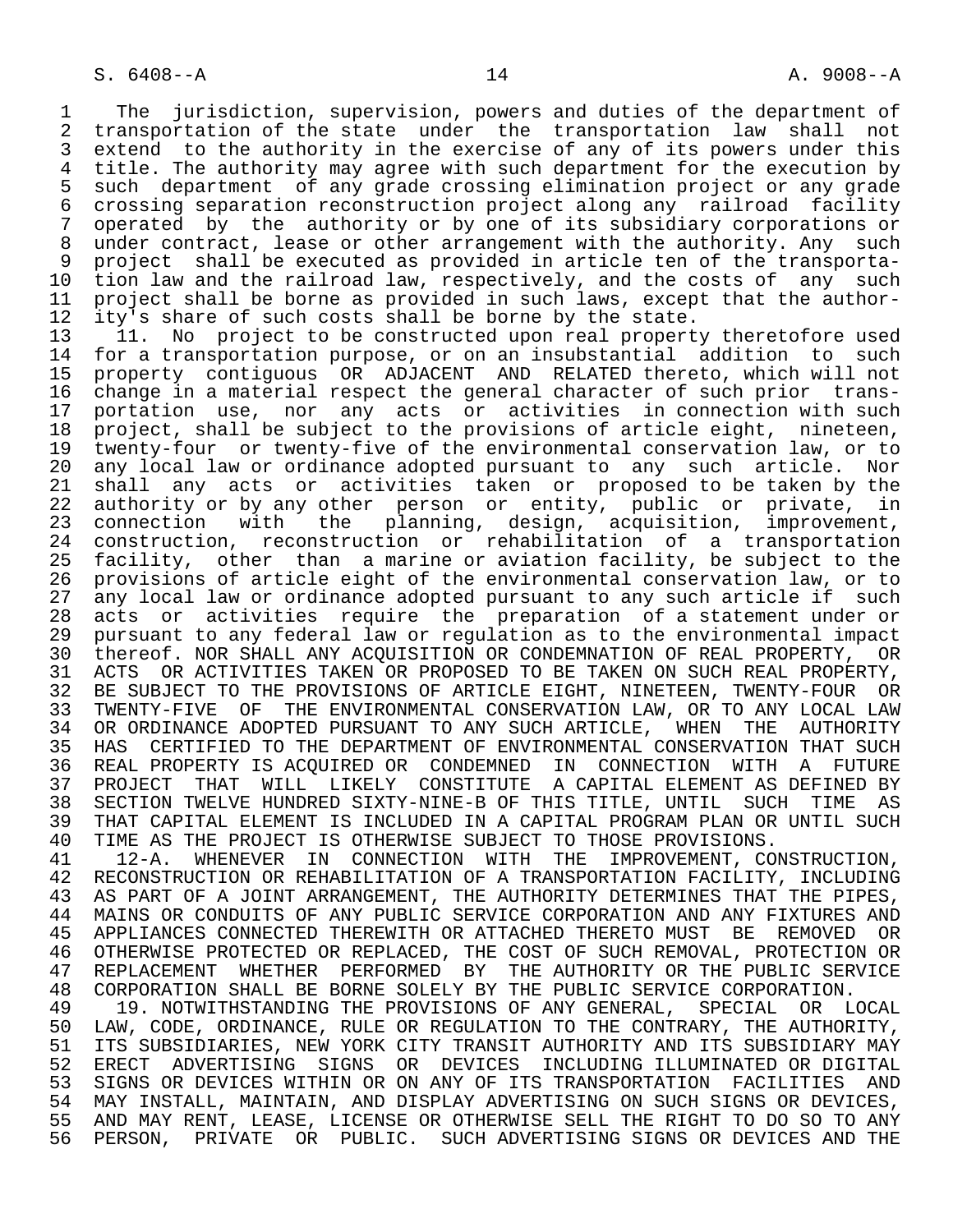1 PRODUCTION OF REVENUE FROM THEM FOR THE AUTHORITY SHALL BE DEEMED A<br>2 TRANSPORTATION PURPOSE AND NEITHER THE AUTHORITY, ITS SUBSIDIARIES, NEW 2 TRANSPORTATION PURPOSE AND NEITHER THE AUTHORITY, ITS SUBSIDIARIES, NEW<br>3 YORK CITY TRANSIT AUTHORITY OR ITS SUBSIDIARY, NOR ANY PERSON, PRIVATE 3 YORK CITY TRANSIT AUTHORITY OR ITS SUBSIDIARY, NOR ANY PERSON, PRIVATE 4 OR PUBLIC, TO WHOM THE AUTHORITY, ITS SUBSIDIARIES, NEW YORK CITY TRANS-<br>5 IT AUTHORITY OR ITS SUBSIDIARY HAS RENTED, LEASED, LICENSED OR OTHERWISE 5 IT AUTHORITY OR ITS SUBSIDIARY HAS RENTED, LEASED, LICENSED OR OTHERWISE<br>6 SOLD THE RIGHT TO INSTALL, MAINTAIN AND DISPLAY SUCH ADVERTISING MAY BE 6 SOLD THE RIGHT TO INSTALL, MAINTAIN AND DISPLAY SUCH ADVERTISING MAY BE 6 SOLD. THE RIGHT OF ANY FEES, TAXES OR ASSESSMENTS, WHETHER STATE OR LOCAL. REQUIRED TO PAY ANY FEES, TAXES OR ASSESSMENTS, WHETHER STATE OR LOCAL, 8 UPON SUCH ADVERTISING SIGNS OR DEVICES OR THE USE THEREOF OR THE REVENUE 9 OR INCOME THEREFROM.<br>10 S 4 The public 10 S 4. The public authorities law is amended by adding a new section<br>11 1266-k to read as follows: 11 1266-k to read as follows:<br>12 S 1266-K. JOINT ARRANGEM 12 S 1266-K. JOINT ARRANGEMENTS 1. NOTWITHSTANDING ANY PROVISION OF LAW<br>13 TO THE CONTRARY, THE AUTHORITY IS AUTHORIZED, IN ADDITION TO ITS OTHER 13 TO THE CONTRARY, THE AUTHORITY IS AUTHORIZED, IN ADDITION TO ITS OTHER<br>14 RIGHTS AND POWERS NOT INCONSISTENT WITH THE PROVISIONS OF THIS TITLE. 14 RIGHTS AND POWERS NOT INCONSISTENT WITH THE PROVISIONS OF THIS TITLE,<br>15 TO: 15 TO:<br>16 (1 16 (A) ENTER INTO ANY JOINT ARRANGEMENT;<br>17 (B) ACCEPT ANY GIFTS OR ANY APPROPRIA 17 (B) ACCEPT ANY GIFTS OR ANY APPROPRIATION OR GRANT OF FUNDS OR PROPER-<br>18 TY FOR THE PURPOSES OF A JOINT ARRANGEMENT FROM ANY PRIVATE ENTITY OR 18 TY FOR THE PURPOSES OF A JOINT ARRANGEMENT FROM ANY PRIVATE ENTITY OR<br>19 PUBLIC ENTITY AND TO COMPLY WITH THE TERMS AND CONDITIONS THEREOF; 19 PUBLIC ENTITY AND TO COMPLY WITH THE TERMS AND CONDITIONS THEREOF;<br>20 (C) ISSUE ITS NOTES OR BONDS, TO FINANCE ALL OR ANY PART OF THE 20 (C) ISSUE ITS NOTES OR BONDS, TO FINANCE ALL OR ANY PART OF THE COSTS<br>21 OF ANY JOINT ARRANGEMENT; 21 OF ANY JOINT ARRANGEMENT;<br>22 (D) USE THE AUTHORITY 22 (D) USE THE AUTHORITY'S EMINENT DOMAIN POWERS, ON SUCH TERMS AND<br>23 CONDITIONS AS THE AUTHORITY DEEMS APPROPRIATE, TO ACOUIRE PROPERTY 23 CONDITIONS AS THE AUTHORITY DEEMS APPROPRIATE, TO ACQUIRE PROPERTY 24 REQUIRED FOR JOINT ARRANGEMENTS;<br>25 (E) TAKE AN EOUITY OR OTHER O 25 (E) TAKE AN EQUITY OR OTHER OWNERSHIP INTEREST IN ANY JOINT ARRANGE- 26 MENT IN THE FORM OF STOCK OWNERSHIP, PARTNERSHIP INTERESTS OR OTHER<br>27 INTERESTS AND MEMBERS OF THE AUTHORITY AND EMPLOYEES OF THE AUTHORITY 27 INTERESTS AND MEMBERS OF THE AUTHORITY AND EMPLOYEES OF THE AUTHORITY<br>28 SHALL BE PERMITTED TO SERVE ON THE BOARD OF DIRECTORS, MANAGEMENT 28 SHALL BE PERMITTED TO SERVE ON THE BOARD OF DIRECTORS, MANAGEMENT<br>29 COMMITTEE OR OTHER CONTROLLING BODY OF THE JOINT ARRANGEMENT PROVIDED 29 COMMITTEE OR OTHER CONTROLLING BODY OF THE JOINT ARRANGEMENT PROVIDED 30 THAT ANY SUCH APPOINTMENT SHALL HAVE BEEN APPROVED BY A MAJORITY OF THE 31 WHOLE NUMBER OF MEMBERS OF THE AUTHORITY THEN IN OFFICE. 31 WHOLE NUMBER OF MEMBERS OF THE AUTHORITY THEN IN OFFICE.<br>32 32 NOTWITHSTANDING ANY PROVISION OF LAW TO THE CONTRARY 32 2. NOTWITHSTANDING ANY PROVISION OF LAW TO THE CONTRARY, THE AUTHORITY<br>33 MAY: 33 MAY:<br>34  $(A)$ 34 (A) ACCEPT, FOLLOWING COMPLIANCE WITH THE PROCEDURE SET FORTH IN THIS<br>35 SUBSECTION, PROPOSALS FROM PUBLIC ENTITIES OR PRIVATE ENTITIES FOR JOINT 35 SUBSECTION, PROPOSALS FROM PUBLIC ENTITIES OR PRIVATE ENTITIES FOR JOINT<br>36 ARRANGEMENTS. ARRANGEMENTS. 37 (I) THE AUTHORITY IS HEREBY AUTHORIZED TO ACCEPT UNSOLICITED PROPOSALS<br>38 FOR JOINT ARRANGEMENTS. 38 FOR JOINT ARRANGEMENTS.<br>39 (II) AN UNSOLICITED P 39 (II) AN UNSOLICITED PROPOSAL MUST INCLUDE AT A MINIMUM: 40 (A) A DESCRIPTION OF THE PROPOSED JOINT ARRANGEMENT, INCLUDING THE 41 LOCATION. CONCEPTUAL DESIGN. ANY INTERCONNECTION OF SUCH JOINT ARRANGE-41 LOCATION, CONCEPTUAL DESIGN, ANY INTERCONNECTION OF SUCH JOINT ARRANGE-<br>42 MENT WITH OTHER EXISTING OR PROPOSED TRANSPORTATION FACILITIES, AND THE 42 MENT WITH OTHER EXISTING OR PROPOSED TRANSPORTATION FACILITIES, AND THE 43 RENEFITS TO THE AUTHORITY OF THE JOINT ARRANGEMENT: 43 BENEFITS TO THE AUTHORITY OF THE JOINT ARRANGEMENT;<br>44 (B) THE PROJECTED TOTAL COST AND PLANS FOR FINANC 44 (B) THE PROJECTED TOTAL COST AND PLANS FOR FINANCING, INCLUDING SOURC-<br>45 ES OF FUNDING, FOR THE JOINT ARRANGEMENT; ES OF FUNDING, FOR THE JOINT ARRANGEMENT; 46 (C) THE PROPOSED SCHEDULE FOR THE DEVELOPMENT OF THE PROPOSED JOINT 47 ARRANGEMENT: 47 ARRANGEMENT;<br>48 (D) THE ME. 48 (D) THE MEANS PROPOSED FOR THE PROCUREMENT OF THE PROPERTY INTERESTS<br>49 REOUIRED FOR THE PROPOSED JOINT ARRANGEMENT; 49 REQUIRED FOR THE PROPOSED JOINT ARRANGEMENT;<br>50 (E) INFORMATION RELATING TO THE CONSISTE 50 (E) INFORMATION RELATING TO THE CONSISTENCY OF THE PROPOSAL WITH THE 51 CURRENT TRANSPORTATION PLANS OF THE AUTHORITY AND ANY AFFECTED STATE OR 51 CURRENT TRANSPORTATION PLANS OF THE AUTHORITY AND ANY AFFECTED STATE OR 52 LOCAL JURISDICTION;<br>53 (F) A LIST OF PERN 53 THE REPORT OF PERMITS AND APPROVALS REQUIRED FOR THE IMPLEMENTATION OF SALL THE PROPOSED JOINT ARRANGEMENT AND A SCHEDULE FOR THE ACOULSITION OF 54 THE PROPOSED JOINT ARRANGEMENT AND A SCHEDULE FOR THE ACQUISITION OF<br>55 SUCH PERMITS AND APPROVALS FROM THE APPROPRIATE LOCAL, STATE AND FEDERAL 55 SUCH PERMITS AND APPROVALS FROM THE APPROPRIATE LOCAL, STATE AND FEDERAL 56 AGENCIES;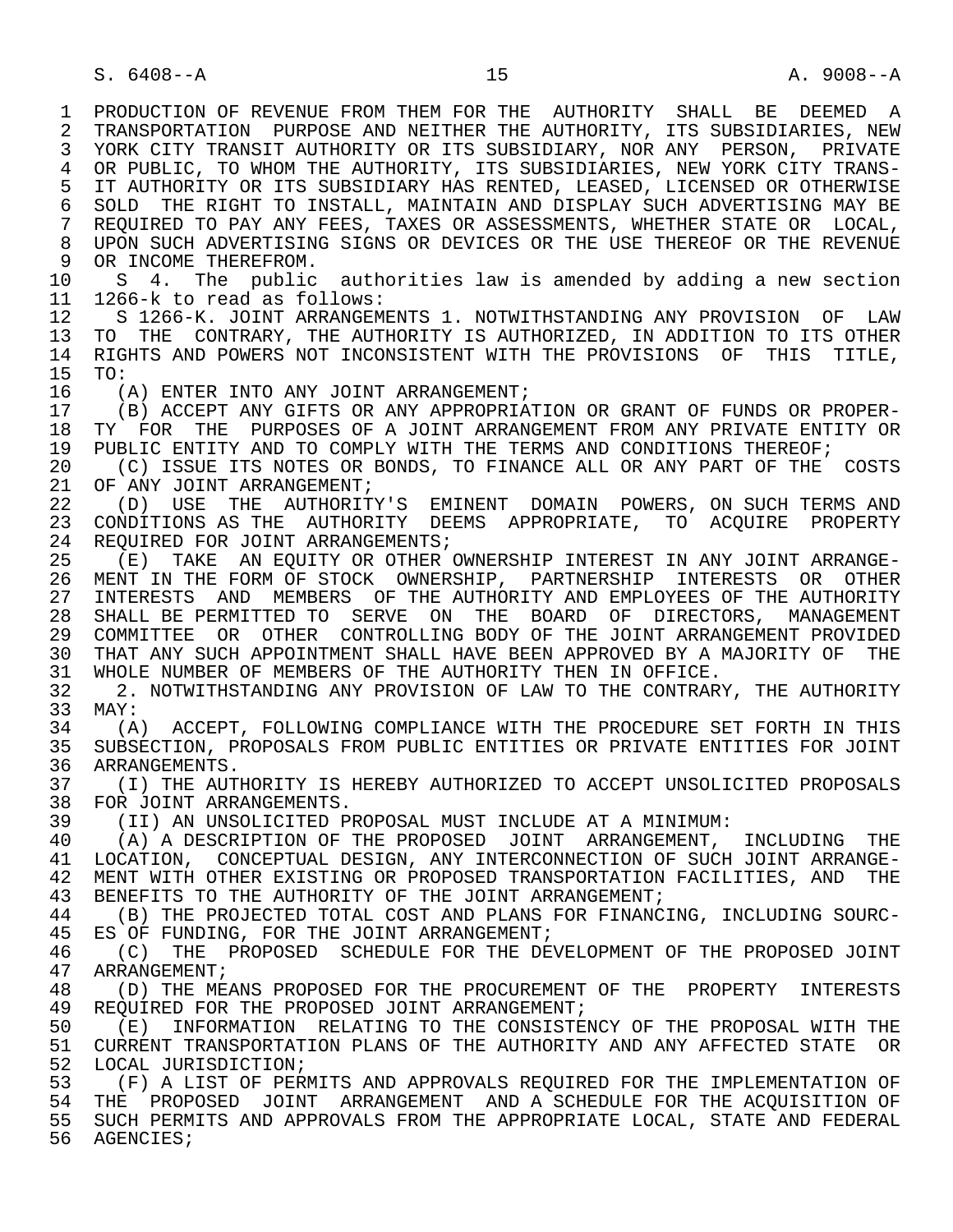1 (G) THE AUTHORITY'S PROPOSED ROLE AND RESPONSIBILITIES, INCLUDING ANY<br>2 FINANCIAL ASSISTANCE, IN THE DEVELOPMENT OF THE PROPOSED JOINT ARRANGE-2 FINANCIAL ASSISTANCE, IN THE DEVELOPMENT OF THE PROPOSED JOINT ARRANGE-<br>3 MENT AND IMPLEMENTATION OF THE PROPOSED TRANSPORTATION SERVICE; AND MENT AND IMPLEMENTATION OF THE PROPOSED TRANSPORTATION SERVICE; AND 4 (H) THE NAME AND ADDRESS OF THE PROPOSER.<br>5 (III) AFTER THE RECEIPT OF AN UNSOLICITE. 5 (III) AFTER THE RECEIPT OF AN UNSOLICITED PROPOSAL, THE AUTHORITY MAY<br>6 REOUIRE SUCH ADDITIONAL INFORMATION FROM THE PROPOSER AS THE AUTHORITY 6 REQUIRE SUCH ADDITIONAL INFORMATION FROM THE PROPOSER AS THE AUTHORITY<br>7 DEEMS PERTINENT TO THE CONSIDERATION OF THE PROPOSAL. 7 DEEMS PERTINENT TO THE CONSIDERATION OF THE PROPOSAL.<br>8 (IV) AFTER THE RECEIPT OF AN UNSOLICITED PROPOSAL

8 (IV) AFTER THE RECEIPT OF AN UNSOLICITED PROPOSAL THAT THE AUTHORITY<br>9 FINDS (A) TO HAVE FULFILLED THE REOUIREMENTS OF SUBPARAGRAPHS (II) AND 9 FINDS (A) TO HAVE FULFILLED THE REQUIREMENTS OF SUBPARAGRAPHS (II) AND<br>10 (III) OF THIS PARAGRAPH, (B) TO BE CONSISTENT WITH THE AUTHORITY'S 10 (III) OF THIS PARAGRAPH, (B) TO BE CONSISTENT WITH THE AUTHORITY'S<br>11 TRANSPORTATION OBJECTIVES, AND (C) TO BE A CONCEPT THAT THE AUTHORITY 11 TRANSPORTATION OBJECTIVES, AND (C) TO BE A CONCEPT THAT THE AUTHORITY<br>12 WISHES TO PURSUE, THE AUTHORITY MAY, AFTER CONSULTING WITH THE ENTITY 12 WISHES TO PURSUE, THE AUTHORITY MAY, AFTER CONSULTING WITH THE ENTITY 13 MAKING THE PROPOSAL, PREPARE AND ISSUE A PUBLIC REQUEST FOR COMPETING 14 PROPOSALS.

15 (V) SUCH PUBLIC REQUEST FOR COMPETING PROPOSALS MUST:<br>16 (A) DESCRIBE THE UNSOLICITED PROPOSAL IN SUCH A 16 (A) DESCRIBE THE UNSOLICITED PROPOSAL IN SUCH A WAY THAT, IN THE 17 DISCRETION OF THE AUTHORITY, IT FAIRLY SOLICITS COMPETITIVE PROPOSALS 17 DISCRETION OF THE AUTHORITY, IT FAIRLY SOLICITS COMPETITIVE PROPOSALS<br>18 THAT COULD ACHIEVE THE TRANSPORTATION BENEFIT PROPOSED BY THE UNSOLICIT-18 THAT COULD ACHIEVE THE TRANSPORTATION BENEFIT PROPOSED BY THE UNSOLICIT-<br>19 ED PROPOSAL: 19 ED PROPOSAL;<br>20 (B) PROVI

20 (B) PROVIDE FOR A PERIOD, NOT TO EXCEED NINETY DAYS, FOR THE INITIAL<br>21 SUBMISSION OF COMPETING PROPOSALS; AND 21 SUBMISSION OF COMPETING PROPOSALS; AND<br>22 (C) REOUIRE THAT SUCH COMPETING PRO

22 (C) REQUIRE THAT SUCH COMPETING PROPOSALS INCLUDE THE INFORMATION<br>23 REOUIRED FOR UNSOLICITED PROPOSALS, AS SET FORTH IN SUBPARAGRAPH (II) OF 23 REQUIRED FOR UNSOLICITED PROPOSALS, AS SET FORTH IN SUBPARAGRAPH (II) OF 24 THIS PARAGRAPH.<br>25 (VI) AFTER 1

 25 (VI) AFTER RECEIVING ANY SUCH COMPETING PROPOSALS, THE AUTHORITY MAY 26 REQUIRE SUCH ADDITIONAL INFORMATION FROM ANY PROPOSER AS THE AUTHORITY<br>27 DEEMS PERTINENT TO THE CONSIDERATION OF THE APPLICABLE PROPOSAL AND MAY 27 DEEMS PERTINENT TO THE CONSIDERATION OF THE APPLICABLE PROPOSAL AND MAY<br>28 ALLOW FOR THE SUBMISSION OF ADDITIONAL INFORMATION CONCERNING THE UNSO-28 ALLOW FOR THE SUBMISSION OF ADDITIONAL INFORMATION CONCERNING THE UNSO-<br>29 LICITED PROPOSAL OR ANY COMPETING PROPOSAL. 29 LICITED PROPOSAL OR ANY COMPETING PROPOSAL.<br>30 3. NOTWITHSTANDING ANY PROVISION OF LAW T

30 3. NOTWITHSTANDING ANY PROVISION OF LAW TO THE CONTRARY, THE AUTHORITY<br>31 MAY ENTER INTO A JOINT ARRANGEMENT WITH THE PUBLIC ENTITY OR PRIVATE 31 MAY ENTER INTO A JOINT-ARRANGEMENT-WITH-THE-PUBLIC-ENTITY-OR-PRIVATE<br>32 ENTITY-WHICH-HAS-SUBMITTED-THE-UNSOLICITED-OR-SOLICITED-PROPOSAL-THAT 32 ENTITY WHICH HAS SUBMITTED THE UNSOLICITED OR SOLICITED PROPOSAL THAT<br>33 BEST DEMONSTRATES THE FOLLOWING: 33 BEST DEMONSTRATES THE FOLLOWING:<br>34 (A) A PUBLIC NEED FOR THE PROP

34 (A) A PUBLIC NEED FOR THE PROPOSED JOINT ARRANGEMENT;<br>35 (B) THE PROPOSED JOINT ARRANGEMENT AND THE SCHEDULIN

35 (B) THE PROPOSED JOINT ARRANGEMENT AND THE SCHEDULING OF ITS DEVELOP-<br>36 MENT AND IMPLEMENTATION AND ITS CONNECTIONS TO THE EXISTING TRANSPORTA- 36 MENT AND IMPLEMENTATION AND ITS CONNECTIONS TO THE EXISTING TRANSPORTA- 37 TION SYSTEM ARE COMPATIBLE WITH THE TRANSPORTATION PLANS OF THE AUTHORI-<br>38 TY AND OF ANY STATE OR LOCAL JURISDICTIONS; 38 TY AND OF ANY STATE OR LOCAL JURISDICTIONS;<br>39 (C) THE ESTIMATED COST OF THE PROPOSED JOY

39 (C) THE ESTIMATED COST OF THE PROPOSED JOINT ARRANGEMENT AND OF DELIV-<br>40 ERY OF THE TRANSPORTATION SERVICE IS REASONABLE AND THE EXPENDITURE OF 40 ERY OF THE TRANSPORTATION SERVICE IS REASONABLE AND THE EXPENDITURE OF 41 ANY AUTHORTTY FUNDS ON THE FACTLITY WOULD PROVIDE A REASONABLE TRANSPOR-41 ANY AUTHORITY FUNDS ON THE FACILITY WOULD PROVIDE A REASONABLE TRANSPOR-<br>42 TATION BENEFIT, RELATIVE TO THE ESTIMATED COST; 42 TATION BENEFIT, RELATIVE TO THE ESTIMATED COST;<br>43 (D) THE FINANCING OF THE IMPLEMENTATION AND O

43 (D) THE FINANCING OF THE IMPLEMENTATION AND OPERATION OF THE PROPOSED<br>44 JOINT ARRANGEMENT IS FEASIBLE; AND 44 JOINT ARRANGEMENT IS FEASIBLE; AND<br>45 (E) THE PROPOSAL PROVIDES THE

 45 (E) THE PROPOSAL PROVIDES THE BEST VALUE TO THE AUTHORITY AND THE 46 PROPOSED JOINT ARRANGEMENT SATISFIES ANY OTHER CRITERIA APPLIED BY THE<br>47 AUTHORITY IN ASCERTAINING WHETHER IMPLEMENTATION AND OPERATION OF THE 47 AUTHORITY IN ASCERTAINING WHETHER IMPLEMENTATION AND OPERATION OF THE 48 PROPOSED JOINT ARRANGEMENT IS IN THE INTERESTS OF THE AUTHORITY. 48 PROPOSED JOINT ARRANGEMENT IS IN THE INTERESTS OF THE AUTHORITY.<br>49 4. (A) NOTHING IN THIS SECTION SHALL BE CONSTRUED TO REOU

49 4. (A) NOTHING IN THIS SECTION SHALL BE CONSTRUED TO REQUIRE THE 49 (A) NOTHING IN THIS SECTION SHALL BE CONSTRUED TO REQUIRE THE 50 AUTHORITY TO ACCEPT ANY UNSOLICITED PROPOSAL, MAKE ANY SOLICITATION OR<br>51 REOUEST FOR COMPETITIVE PROPOSALS, OR ENTER INTO ANY AGREEMENT WITH ANY 51 REQUEST FOR COMPETITIVE PROPOSALS, OR ENTER INTO ANY AGREEMENT WITH ANY 52 PUBLIC OR PRIVATE ENTITY. 52 PUBLIC OR PRIVATE ENTITY.<br>53 (B) NOTHING IN THIS SE

53 (B) NOTHING IN THIS SECTION SHALL BE DEEMED TO (I) SUPERSEDE OR LIMIT<br>54 THE APPLICABILITY OF THE AUTHORITY'S EXISTING POWERS AND AUTHORITY. OR 54 THE APPLICABILITY OF THE AUTHORITY'S EXISTING POWERS AND AUTHORITY, OR<br>55 (II) REOUIRE THE AUTHORITY TO ACCEPT ANY PROJECT THROUGH THE PROVISIONS (II) REQUIRE THE AUTHORITY TO ACCEPT ANY PROJECT THROUGH THE PROVISIONS 56 OF THIS SECTION, OR (III) REQUIRE THE AUTHORITY TO ENTER INTO ANY AGREE-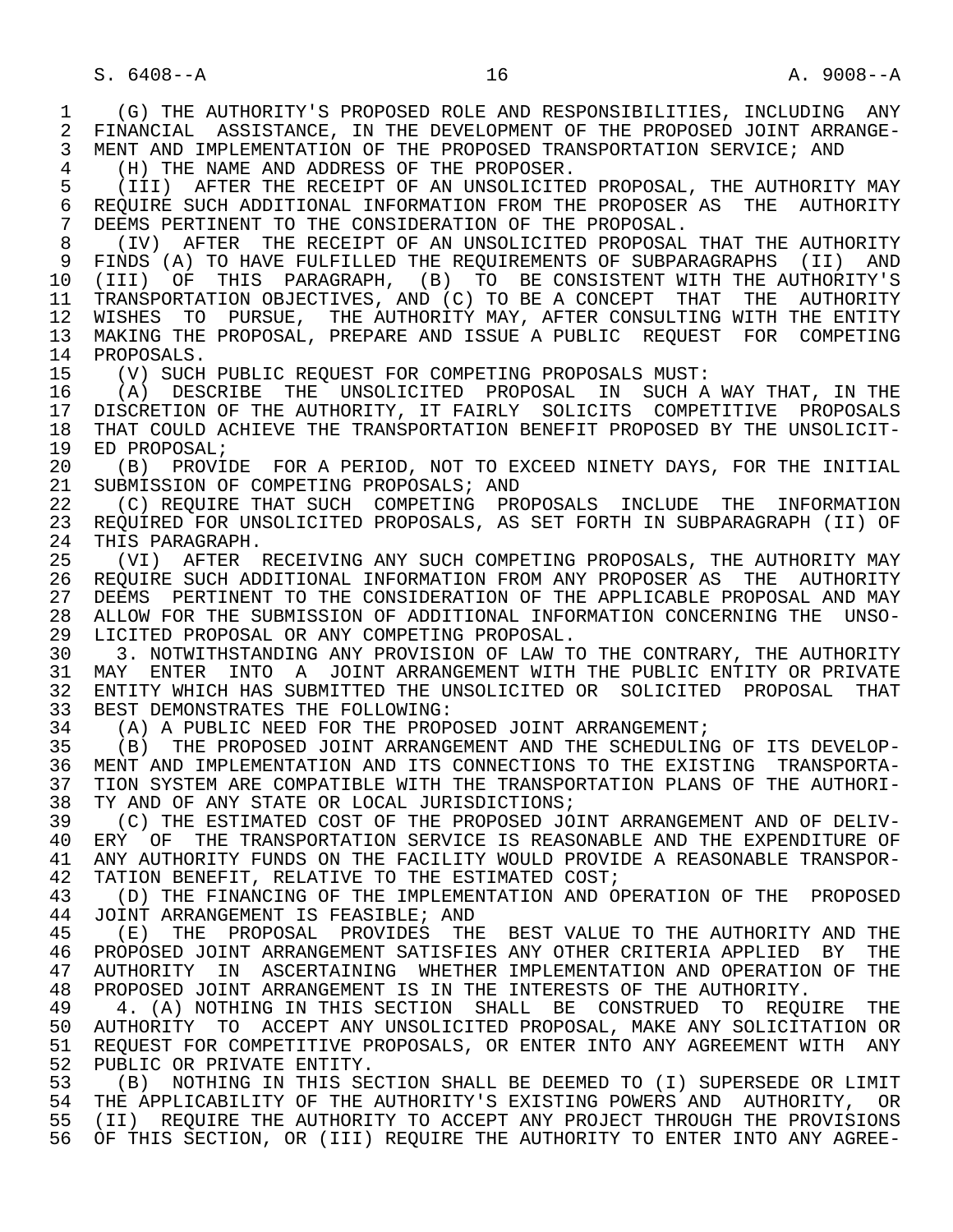1 MENTS HEREUNDER, OR (IV) REQUIRE THE AUTHORITY TO TAKE ANY ACTION THAT<br>2 WOULD CONTRADICT OR IMPACT AN EXISTING AUTHORITY CONTRACT OR AGREEMENT 2 WOULD CONTRADICT OR IMPACT AN EXISTING AUTHORITY CONTRACT OR AGREEMENT<br>3 WITH ITS BONDHOLDERS. WITH ITS BONDHOLDERS. 4 (C) SECTION TWENTY-EIGHT HUNDRED NINETY-SEVEN OF THIS CHAPTER SHALL<br>5 NOT APPLY TO ANY TRANSFER OF TITLE OR ANY OTHER BENEFICIAL INTEREST IN 5 NOT APPLY TO ANY TRANSFER OF TITLE OR ANY OTHER BENEFICIAL INTEREST IN<br>6 PERSONAL OR REAL PROPERTY BY THE AUTHORITY PURSUANT TO THE TERMS OF A 6 PERSONAL OR REAL PROPERTY BY THE AUTHORITY PURSUANT TO THE TERMS OF A<br>7 JOINT ARRANGEMENT. 7 JOINT ARRANGEMENT. 8 (D) THE AUTHORITY IS HEREBY AUTHORIZED TO PROMULGATE ANY RULES AND<br>9 REGULATIONS DEEMED NECESSARY OR DESIRABLE FOR THE IMPLEMENTATION OF THIS 9 REGULATIONS DEEMED NECESSARY OR DESIRABLE FOR THE IMPLEMENTATION OF THIS<br>10 SECTION. 10 SECTION.<br>11 5. NO 11 5. NOTWITHSTANDING ANY PROVISION OF LAW TO THE CONTRARY, AGREEMENTS<br>12 ENTERED INTO PURSUANT TO THIS SECTION MAY PROVIDE FOR: 12 ENTERED INTO PURSUANT TO THIS SECTION MAY PROVIDE FOR:<br>13 (A) THE PLANNING, ACOUISITION, DESIGN, CONSTRUCTION 13 (A) THE PLANNING, ACQUISITION, DESIGN, CONSTRUCTION, RECONSTRUCTION,<br>14 REHABILITATION, ESTABLISHMENT, IMPROVEMENT, RENOVATION, EXTENSION, REHABILITATION, ESTABLISHMENT, IMPROVEMENT, RENOVATION, EXTENSION, 15 REPAIR, OPERATION, MAINTENANCE, DEVELOPMENT OR FINANCING OF TRANSPORTA- 16 TION FACILITIES AND JOINT ARRANGEMENTS AND THE PROVISION OF TRANSPORTA- 17 TION SERVICES.<br>18 (B) THE ESTA 18 (B) THE ESTABLISHMENT, LEVY AND COLLECTION OF FARES, USER FEES, TOLLS, 19 RENTALS, RATES OR OTHER CHARGES FOR THE USE OF TRANSPORTATION FACILI-<br>20 TIES, JOINT ARRANGEMENTS OR FOR THE RECEIPT OF TRANSPORTATION SERVICES 20 TIES, JOINT ARRANGEMENTS OR FOR THE RECEIPT OF TRANSPORTATION SERVICES<br>21 PURSUANT TO THIS SECTION AS THE AUTHORITY MAY DEEM NECESSARY, CONVENIENT 21 PURSUANT TO THIS SECTION AS THE AUTHORITY MAY DEEM NECESSARY, CONVENIENT 22 OR DESIRABLE; AND 22 OR DESIRABLE; AND<br>23 (C) THE CROSSIN (C) THE CROSSING OF ANY STREET, HIGHWAY, RAILROAD, CANAL, NAVIGABLE 24 WATER COURSE OR RIGHT-OF-WAY, SO LONG AS THE CROSSING DOES NOT UNREASON-<br>25 ABLY INTERFERE WITH THE REASONABLE USE THEREOF. ABLY INTERFERE WITH THE REASONABLE USE THEREOF. 26 6. IN THE EVENT A PUBLIC OR PRIVATE ENTITY MATERIALLY DEFAULTS ON ITS 27 OBLIGATIONS UNDER A JOINT ARRANGEMENT, THE AUTHORITY IS HEREBY AUTHOR- 28 IZED TO ACQUIRE ALL OR ANY PORTION OF ANY JOINT ARRANGEMENT CONSTRUCTED 29 BY OR IN CONJUNCTION WITH SUCH PUBLIC ENTITY OR PRIVATE ENTITY, WITH ANY 30 DAMAGES SUFFERED TO THE AUTHORITY AS A RESULT OF SUCH DEFAULT BEING AN 31 OFFSET TO THE COMPENSATION PROVIDED FOR THE ACQUISITION OF THE JOINT 32 ARRANGEMENT. IN THE EVENT OF SUCH ACQUISITION AND NOTWITHSTANDING ANY 33 PROVISION OF LAW TO THE CONTRARY, THE AUTHORITY IS HEREBY AUTHORIZED, 34 BUT NOT REQUIRED, TO OPERATE AND MAINTAIN THE JOINT ARRANGEMENT, INCLUD- 35 ING THE IMPOSITION AND COLLECTION OF APPLICABLE FEES, FARES, TOLLS OR<br>36 OTHER CHARGES. OTHER CHARGES. 37 5. ANY REQUEST FOR PROPOSAL OR AGREEMENT ENTERED PURSUANT TO THIS<br>38 SECTION SHALL MAKE PROVISION FOR THE PROTECTION OF INTERESTS AND RIGHTS 38 SECTION SHALL MAKE PROVISION FOR THE PROTECTION OF INTERESTS AND RIGHTS<br>39 IN INTELLECTUAL PROPERTY AND TRADE SECRETS. THE CONTENTS OF PROPOSALS 39 IN INTELLECTUAL PROPERTY AND TRADE SECRETS. THE CONTENTS OF PROPOSALS 40 RECEIVED BY THE AUTHORITY PURSUANT TO THIS SECTION SHALL BE CONSIDERED, RECEIVED BY THE AUTHORITY PURSUANT TO THIS SECTION SHALL BE CONSIDERED, 41 FOR THE PURPOSES OF SECTION EIGHTY-SEVEN OF THE PUBLIC OFFICERS LAW, 42 RECORDS WHICH, IF DISCLOSED, WOULD IMPAIR PRESENT OR IMMINENT CONTRACT<br>43 AWARDS 43 AWARDS.<br>44 S 5. 44 S 5. Subdivisions 5 and 6 of section 1267 of the public authorities law, as added by chapter 324 of the laws of 1965, are amended to read as 46 follows:<br>47 5. The 5. The authority may, whenever it determines that it is in the inter- 48 est of the authority, dispose of any real property or property other 49 than real property, which it determines is not necessary, convenient or 50 desirable for its purposes. SUCH DISPOSALS OF REAL OR PERSONAL PROPERTY 51 MAY BE NEGOTIATED OR MADE BY PUBLIC AUCTION AS PERMITTED BY SUBDIVISION 52 SIX OF SECTION TWENTY-EIGHT HUNDRED NINETY-SEVEN OF THIS CHAPTER AND MAY 53 ALSO BE MADE BY NEGOTIATION IF:<br>54 (A) THE CHARACTER OR CONDITION (A) THE CHARACTER OR CONDITION OF THE PROPERTY, THE NATURE OF THE 55 INTEREST TO BE CONVEYED, OR OTHER UNIQUE CIRCUMSTANCES OF THE DISPOSAL 56 MAKE IT IMPRACTICABLE TO ADVERTISE PUBLICLY; AN APPRAISAL OF THE ESTI-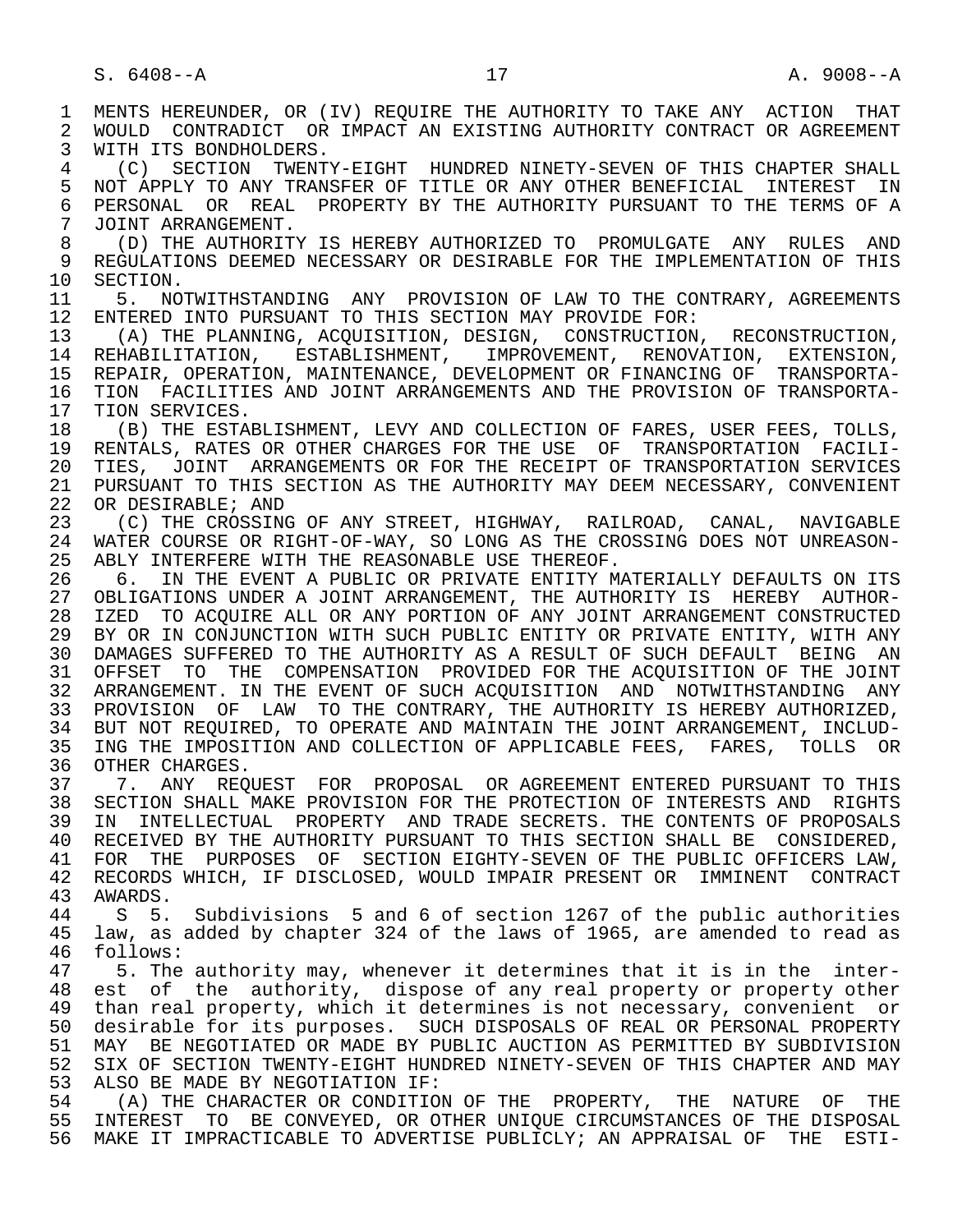1 MATED FAIR MARKET VALUE OF THE PROPERTY HAS BEEN MADE BY AN INDEPENDENT<br>2 APPRAISER AND INCLUDED IN THE RECORD OF THE TRANSACTION; AND THE CONSID-2 APPRAISER AND INCLUDED IN THE RECORD OF THE TRANSACTION; AND THE CONSID-<br>3 ERATION RECEIVED BY THE AUTHORITY FOR THE PROPERTY, INCLUDING THE VALUE ERATION RECEIVED BY THE AUTHORITY FOR THE PROPERTY, INCLUDING THE VALUE 4 OF OTHER PROPERTY EXCHANGED, WILL NOT BE LESS THAN THE PROPERTY'S<br>5 APPRAISED VALUE; OR 5 APPRAISED VALUE; OR<br>6 (B) THE DISPOSAL

 6 (B) THE DISPOSAL IS MADE TO A GOVERNMENT OR OTHER PUBLIC ENTITY, AND 7 THE TERMS AND CONDITIONS OF THE TRANSFER REQUIRE THAT THE OWNERSHIP AND 8 USE OF THE PROPERTY WILL REMAIN WITH THE GOVERNMENT OR OTHER PUBLIC<br>9 ENTITY, OR THE DISPOSAL IS PART OF A TRANSACTION THAT FURTHERS AND IS 9 ENTITY, OR THE DISPOSAL IS PART OF A TRANSACTION THAT FURTHERS AND IS<br>10 WITHIN THE AUTHORITY'S PURPOSE OR MISSION AND THE APPRAISED VALUE OF THE 10 WITHIN THE AUTHORITY'S PURPOSE OR MISSION AND THE APPRAISED VALUE OF THE 11 PROPERTY AND OTHER SATISFACTORY TERMS OF DISPOSAL ARE OBTAINED. 11 PROPERTY AND OTHER SATISFACTORY TERMS OF DISPOSAL ARE OBTAINED.<br>12 6. The authority may, whenever it shall determine that it is

12 6. The authority may, whenever it shall determine that it is in the<br>13 interest of the authority, rent, lease, [or] grant, MODIFY OR EXCHANGE 13 interest of the authority, rent, lease, [or] grant, MODIFY OR EXCHANGE<br>14 easements or other rights in, any land or property of the authority AND 14 easements or other rights in, any land or property of the authority AND<br>15 TO THE EXTENT SUCH A LEASE, GRANT, MODIFICATION OR EXCHANGE IS DEEMED A 15 TO THE EXTENT SUCH A LEASE, GRANT, MODIFICATION OR EXCHANGE IS DEEMED A<br>16 DISPOSAL THE PROVISIONS OF SUBDIVISION FIVE OF THIS SECTION SHALL APPLY. 16 DISPOSAL THE PROVISIONS OF SUBDIVISION FIVE OF THIS SECTION SHALL APPLY.<br>17 S 6. Subdivision 1 of section 119-r of the general municipal law, as 17 S 6. Subdivision 1 of section 119-r of the general municipal law, as<br>18 added by chapter 717 of the laws of 1967, is amended to read as follows:

18 added by chapter 717 of the laws of 1967, is amended to read as follows:<br>19 1. To assure the provision of mass transportation services to the 19 1. To assure the provision of mass transportation services to the<br>20 public at adequate levels and at reasonable cost, every city, town, 20 public at adequate levels and at reasonable cost, every city, town,<br>21 village or county not wholly contained within a city, shall have power 21 village or county not wholly contained within a city, shall have power<br>22 to adopt local laws to authorize: 22 to adopt local laws to authorize:<br>23 a. The acquisition, constructio

a. The acquisition, construction, reconstruction, improvement, equip-24 ment, maintenance, FINANCING, or operation of one or more mass transpor-<br>25 tation projects. Such municipal corporation shall have power to occupy 25 tation projects. Such municipal corporation shall have power to occupy 26 or use any of the streets, roads, highways, avenues, parks or public<br>27 places of such municipal corporation therefor and to agree upon and 27 places of such municipal corporation therefor and to agree upon and 28 contract for the terms and conditions thereof. 28 contract for the terms and conditions thereof.<br>29 b. The making of a contract or contracts

29 b. The making of a contract or contracts for the acquisition by<br>30 purchase of all or any part of the property, plant and equipment of an 30 purchase of all or any part of the property, plant and equipment of an<br>31 existing mass transportation facility actually used and useful for the 31 existing mass transportation facility actually used and useful for the<br>32 convenience of the public. 32 convenience of the public.<br>33 c. The making of a

33 c. The making of a contract or contracts with any person, firm or<br>34 corporation, including a public authority, for the equipment, mainte-34 corporation, including a public authority, for the equipment, mainte-<br>35 nance or operation of a mass transportation facility owned, acquired, 35 nance or operation of a mass transportation facility owned, acquired,<br>36 constructed, reconstructed or improved by it. constructed, reconstructed or improved by it.

 37 d. The making of a contract or contracts for a fair and reasonable 38 consideration for mass transportation services to be rendered to the<br>39 public by a privately-owned or operated mass transportation facility. 39 public by a privately-owned or operated mass transportation facility.<br>40 Such power shall include but not be limited to the power to appropriate Such power shall include but not be limited to the power to appropriate 41 funds for payment of such consideration, and to provide that all or part<br>42 of such consideration shall be in the form of capital equipment to be 42 of such consideration shall be in the form of capital equipment to be<br>43 furnished to and used and maintained by such privately-owned or operated 43 furnished to and used and maintained by such privately-owned or operated 44 mass transportation facility. 44 mass transportation facility.<br>45 e. The making of unconditio

e. The making of unconditional grants of money or property to a public 46 authority providing mass transportation services to all or part of such<br>47 municipal corporation in order to assist such public authority in meetmunicipal corporation in order to assist such public authority in meet-48 ing its capital or operating expenses, provided such money does not<br>49 consist of borrowed funds and such property has not been acquired by the 49 consist of borrowed funds and such property has not been acquired by the<br>50 use of borrowed funds. Such purpose is hereby declared to be county. 50 use of borrowed funds. Such purpose is hereby declared to be county,<br>51 city, town or village purposes, respectively. The provisions of this city, town or village purposes, respectively. The provisions of this 52 paragraph are intended as enabling legislation only and shall not be<br>53 interpreted as implying that absent their enactment a municipal corpo-53 interpreted as implying that absent their enactment a municipal corpo-<br>54 ration would lack the power to authorize any such grant; but they shall 54 ration would lack the power to authorize any such grant; but they shall<br>55 not be interpreted as an authorization to public authorities generally not be interpreted as an authorization to public authorities generally 56 to accept such grants. The acceptance of any such grant by a public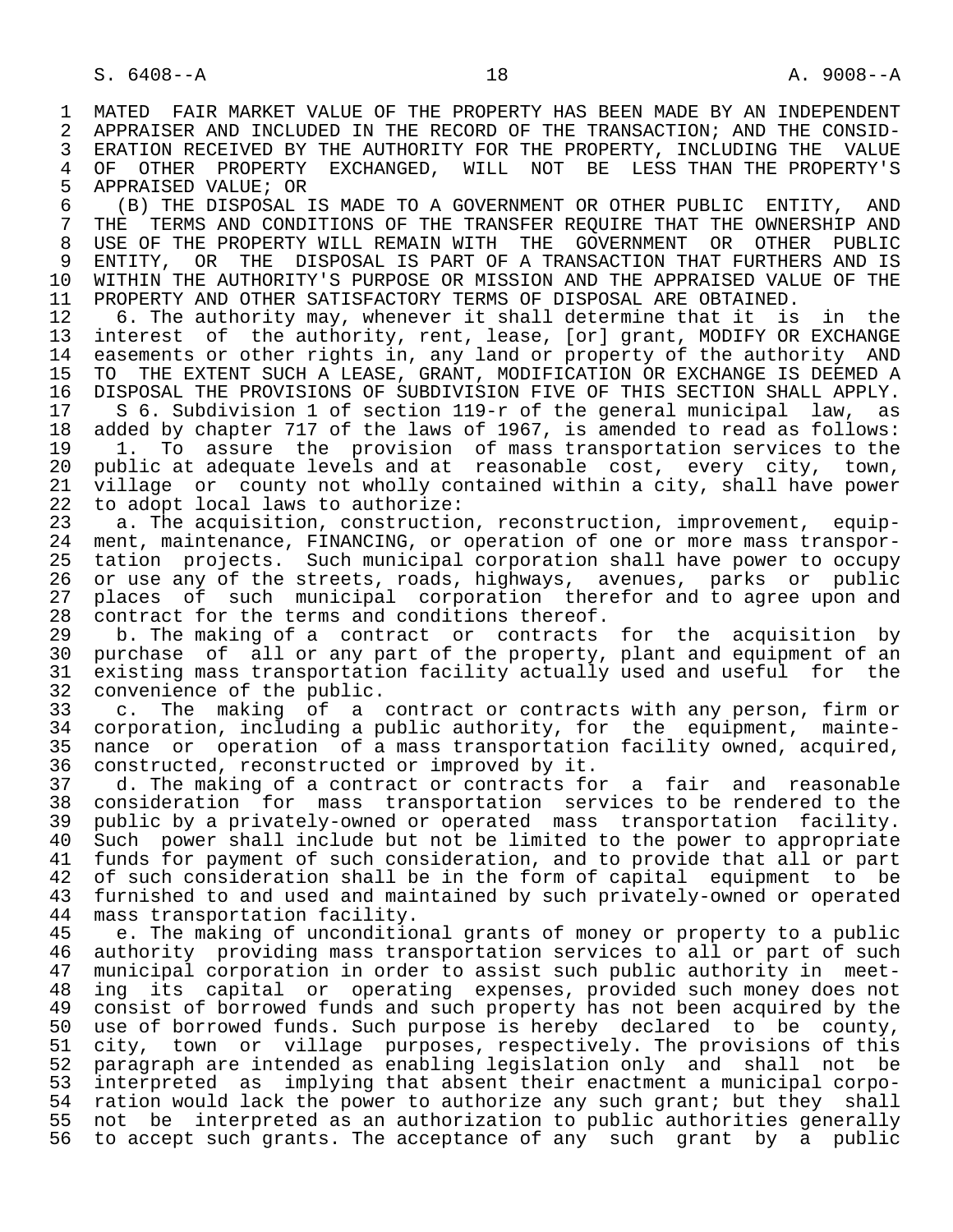1 authority shall not operate to make such authority an agency of the<br>2 municipal corporation making the grant. 2 municipal corporation making the grant.<br>3 F. THE MAKING OF A CONTRACT WITH

3 F. THE MAKING OF A CONTRACT WITH THE METROPOLITAN TRANSPORTATION<br>4 AUTHORITY, BY ITSELF OR WITH ONE OR MORE OTHER MUNICIPAL CORPORATIONS, 4 AUTHORITY, BY ITSELF OR WITH ONE OR MORE OTHER MUNICIPAL CORPORATIONS,<br>5 WHICH SHALL CONSTITUTE A JOINT ARRANGEMENT AS DEFINED IN SUBDIVISION 5 WHICH SHALL CONSTITUTE A JOINT-ARRANGEMENT AS DEFINED IN SUBDIVISION<br>6 NINE-A OF SECTION TWELVE HUNDRED SIXTY-ONE. OF THE PUBLIC AUTHORITIES 6 NINE-A OF SECTION TWELVE HUNDRED SIXTY-ONE OF THE PUBLIC AUTHORITIES LAW, TO ASSIST THE AUTHORITY IN MEETING ITS CAPITAL OR OPERATING 8 EXPENSES IN PROVIDING MASS TRANSPORTATION SERVICES OF BENEFIT TO ALL OR<br>9 PART OF SUCH MUNICIPAL CORPORATION, INCLUDING UNDERTAKING A MASS TRANS-9 PART OF SUCH MUNICIPAL CORPORATION, INCLUDING UNDERTAKING A MASS TRANS-<br>10 PORTATION CAPITAL PROJECT IN OR NEAR THE MUNICIPAL CORPORATION. UNDER 10 PORTATION CAPITAL PROJECT IN OR NEAR THE MUNICIPAL CORPORATION. UNDER<br>11 SUCH A JOINT ARRANGEMENT, A MUNICIPAL CORPORATION MAY, ACCORDING TO THE 11 SUCH A JOINT ARRANGEMENT, A MUNICIPAL CORPORATION MAY, ACCORDING TO THE 12 TERMS OF THE CONTRACT WITH THE AUTHORITY, ESTABLISH, LEVY AND COLLECT 12 TERMS OF THE CONTRACT WITH THE AUTHORITY, ESTABLISH, LEVY AND COLLECT<br>13 SUCH FARES, TOLLS, RENTALS, RATES, TAXES, ASSESSMENTS, CHARGES AND OTHER 13 SUCH FARES, TOLLS, RENTALS, RATES, TAXES, ASSESSMENTS, CHARGES AND OTHER<br>14 FEES AND MAY CONDITIONALLY OR UNCONDITIONALLY GRANT OR PLEDGE A PORTION FEES AND MAY CONDITIONALLY OR UNCONDITIONALLY GRANT OR PLEDGE A PORTION 15 OF ITS REVENUES ALLOCATED ACCORDING TO SUBDIVISION E OF THIS SECTION.<br>16 G. THE DESIGNATION OF A MASS TRANSPORTATION CAPITAL PROJECT DISTR

16 G. THE DESIGNATION OF A MASS TRANSPORTATION CAPITAL PROJECT DISTRICT<br>17 THAT A MUNICIPAL CORPORATION DEFINES AS BENEFITTING FROM ANY MASS TRANS-17 THAT A MUNICIPAL CORPORATION DEFINES AS BENEFITTING FROM ANY MASS TRANS-<br>18 PORTATION CAPITAL PROJECT. UPON DESIGNATING SUCH A DISTRICT, THE MUNICI-18 PORTATION CAPITAL PROJECT. UPON DESIGNATING SUCH A DISTRICT, THE MUNICI-<br>19 PAL CORPORATION MAY ALLOCATE A PORTION OF ITS REVENUES FROM THE DISTRICT 19 PAL CORPORATION MAY ALLOCATE A PORTION OF ITS REVENUES FROM THE DISTRICT 20 ACCORDING TO TERMS IT DESIGNS OR HAS AGREED TO BY CONTRACT. NOTWITH-<br>21 STANDING ANY OTHER LAW, THE MUNICIPAL CORPORATION MAY, IN ALLOCATING AND 21 STANDING ANY OTHER LAW, THE MUNICIPAL CORPORATION MAY, IN ALLOCATING AND<br>22 COLLECTING REVENUES FROM THE DISTRICT, MAKE USE OF ONE OR MORE METHODS 22 COLLECTING REVENUES FROM THE DISTRICT, MAKE USE OF ONE OR MORE METHODS<br>23 TO CAPTURE THE VALUE CREATED BY A MASS TRANSPORTATION CAPITAL PROJECT, 23 TO CAPTURE THE VALUE CREATED BY A MASS TRANSPORTATION CAPITAL PROJECT,<br>24 INCLUDING, BUT NOT LIMITED TO: 24 INCLUDING, BUT NOT LIMITED TO:<br>25 (I) TAX INCREMENT FINANCING.

(I) TAX INCREMENT FINANCING, MEANING THE ALLOCATION OF AN INCREMENT OF 26 PROPERTY TAX REVENUES IN EXCESS OF THE AMOUNT LEVIED AT THE TIME PRIOR<br>27 TO PLANNING OF A MASS TRANSPORTATION CAPITAL PROJECT; 27 TO PLANNING OF A MASS TRANSPORTATION CAPITAL PROJECT;<br>28 (II) A SPECIAL TRANSPORTATION ASSESSMENT, MEANI

 28 (II) A SPECIAL TRANSPORTATION ASSESSMENT, MEANING A CHARGE IMPOSED 29 UPON BENEFITED REAL PROPERTY IN PROPORTION TO THE BENEFIT RECEIVED BY<br>30 SUCH PROPERTY FROM A MASS TRANSPORTATION CAPITAL PROJECT, WHICH SHALL 30 SUCH PROPERTY FROM A MASS TRANSPORTATION CAPITAL PROJECT, WHICH SHALL 31 NOT CONSTITUTE A TAX; 31 NOT CONSTITUTE A TAX;<br>32 (III) A TRANSPORTAT

32 (III) A TRANSPORTATION UTILITY FEE, MEANING A CHARGE IMPOSED IN<br>33 PROPORTION TO THE BENEFIT RECEIVED FROM OR THE DEMAND IMPOSED ON A MASS 33 PROPORTION TO THE BENEFIT RECEIVED FROM OR THE DEMAND IMPOSED ON A MASS<br>34 TRANSPORTATION CAPITAL PROJECT, WHICH SHALL NOT CONSTITUTE A TAX; 34 TRANSPORTATION CAPITAL PROJECT, WHICH SHALL NOT CONSTITUTE A TAX;<br>35 (IV) LAND VALUE TAXATION, MEANING THE ALLOCATION OF AN INCREM

35 (IV) LAND VALUE TAXATION, MEANING THE ALLOCATION OF AN INCREMENT OF<br>36 TAX REVENUES GAINED FROM LEVYING TAXES ON THE ASSESSED VALUE OF TAXABLE 36 TAX REVENUES GAINED FROM LEVYING TAXES ON THE ASSESSED VALUE OF TAXABLE 37 LAND AT A HIGHER RATE THAN THE IMPROVEMENTS, AS DEFINED IN SUBDIVISION<br>38 TWELVE OF SECTION ONE HUNDRED TWO OF THE REAL PROPERTY TAX LAW; 38 TWELVE OF SECTION ONE HUNDRED TWO OF THE REAL PROPERTY TAX LAW;<br>39 (V) SOME COMBINATION OF THE ABOVE OR OTHER METHODS OF GAINING

39 (V) SOME COMBINATION OF THE ABOVE OR OTHER METHODS OF GAINING REVENUES<br>40 THAT THE MUNICIPAL CORPORATION IS EMPOWERED TO USE, PROVIDED THAT THE 40 THAT THE MUNICIPAL CORPORATION IS EMPOWERED TO USE, PROVIDED THAT THE 41 TOTAL AMOUNT OF ALL TAXES, ASSESSMENTS, FEES, CHARGES, OR RATES LEVIED 41 TOTAL AMOUNT OF ALL TAXES, ASSESSMENTS, FEES, CHARGES, OR RATES LEVIED<br>42 ON EACH PARCEL OR LOT UNDER THIS SECTION SHALL BE LIMITED TO A PROPOR-42 ON EACH PARCEL OR LOT UNDER THIS SECTION SHALL BE LIMITED TO A PROPOR-<br>43 TIONATE AMOUNT AS NEAR AS POSSIBLE TO THE ACTUAL BENEFIT WHICH EACH LOT 43 TIONATE AMOUNT AS NEAR AS POSSIBLE TO THE ACTUAL BENEFIT WHICH EACH LOT<br>44 OR PARCEL WILL DERIVE FROM THE MASS TRANSPORTATION CAPITAL PROJECT; 44 OR PARCEL WILL DERIVE FROM THE MASS TRANSPORTATION CAPITAL PROJECT;<br>45 (VI) WITHIN ANY MASS TRANSPORTATION CAPITAL PROJECT DISTRICT T

45 (VI) WITHIN ANY MASS TRANSPORTATION CAPITAL PROJECT DISTRICT THAT A<br>46 MUNICIPAL CORPORATION SHALL DESIGNATE, ANY LIMIT OR CAP TO THE TEVY OR 46 MUNICIPAL CORPORATION SHALL DESIGNATE, ANY LIMIT OR CAP TO THE LEVY OR<br>47 PROPERTY TAXES OR ASSESSMENT OF TAXABLE VALUE SHALL NOT APPLY. 47 PROPERTY TAXES OR ASSESSMENT OF TAXABLE VALUE SHALL NOT APPLY.<br>48 S 7. Paragraph (g) of subdivision 2 of section 3-c of t

48 S 7. Paragraph (g) of subdivision 2 of section 3-c of the general<br>49 municipal law is amended by adding a new subparagraph (v) to read as 49 municipal law is amended by adding a new subparagraph (v) to read as 50 follows:<br>51 (V) A

51 (V) A TAX LEVY WITHIN A MASS TRANSPORTATION CAPITAL PROJECT DISTRICT,<br>52 DESIGNATED PURSUANT TO ARTICLE FIVE-I OF THE GENERAL MUNICIPAL LAW. 52 DESIGNATED PURSUANT TO ARTICLE FIVE-I OF THE GENERAL MUNICIPAL LAW.<br>53 S 8. This act shall take effect immediately; provided that the a

53 S 8. This act shall take effect immediately; provided that the amend-<br>54 ment made to section 3-c of the general municipal law by section seven 54 ment made to section 3-c of the general municipal law by section seven<br>55 of this act shall not affect the repeal of said section and shall be of this act shall not affect the repeal of said section and shall be 56 deemed repealed therewith.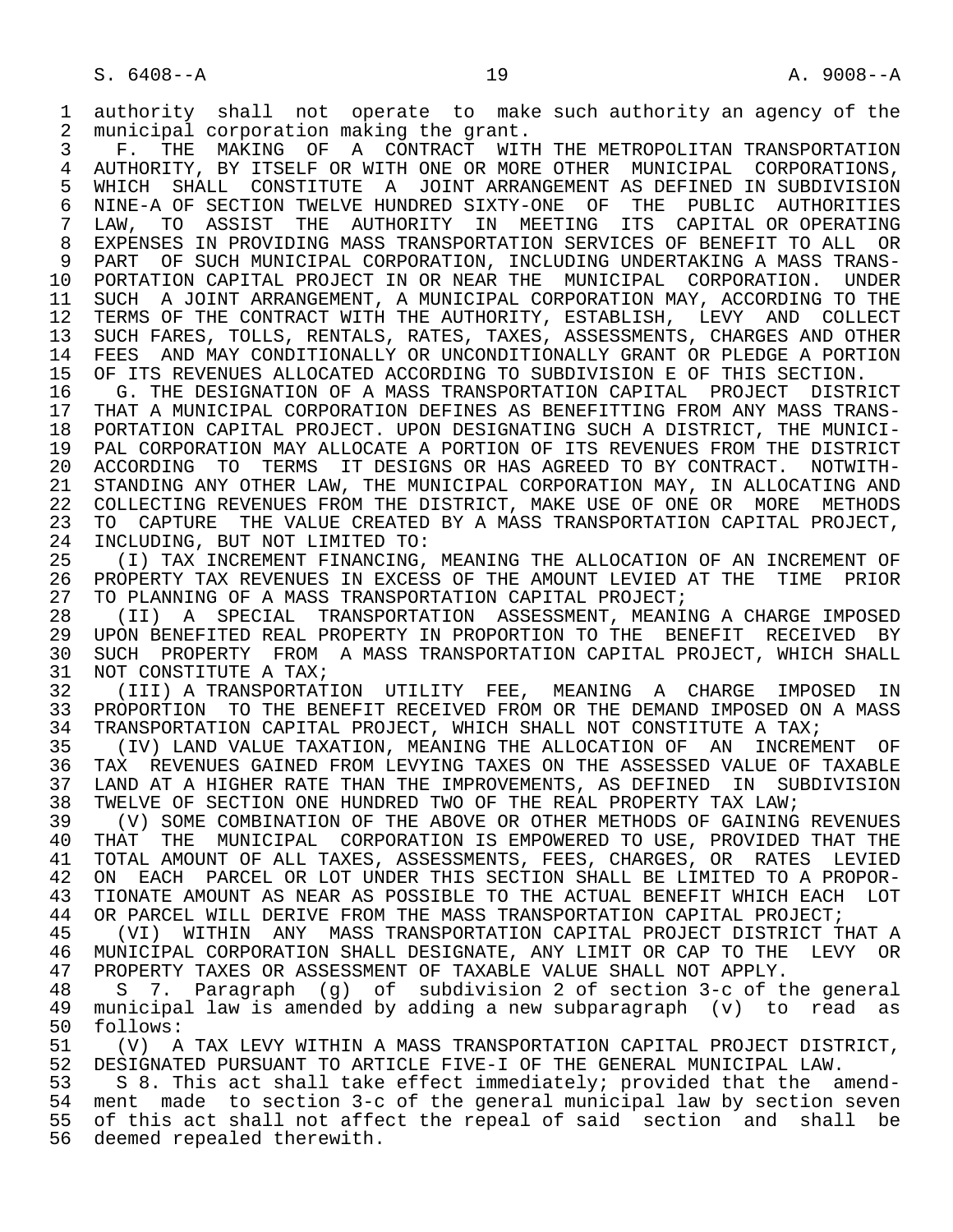### 1 PART D

2 Section 1. Section 399-1 of the vehicle and traffic law, as added by<br>3 chapter 751 of the laws of 2005, is amended to read as follows: 3 chapter 751 of the laws of 2005, is amended to read as follows:<br>4 5 399-1. Application. Applicants for participation in t

 4 S 399-l. Application. Applicants for participation in the pilot 5 program established pursuant to this article shall be among those acci- 6 dent prevention course sponsoring agencies that have a course approved<br>7 by the commissioner pursuant to article twelve-B of this title prior to by the commissioner pursuant to article twelve-B of this title prior to 8 the effective date of this article and which deliver such course to the<br>9 public. Provided, however, the commissioner may, in his or her 9 public. Provided, however, the commissioner may, in his or<br>10 discretion, approve applications after such date. In order to 10 discretion, approve applications after such date. In order to be<br>11 approved for participation in such pilot program, the course must comply 11 approved for participation in such pilot program, the course must comply<br>12 with the provisions of law, rules and regulations applicable thereto. 12 with the provisions of law, rules and regulations applicable thereto.<br>13 The commissioner may, in his or her discretion, impose a fee for the The commissioner may, in his or her discretion, impose a fee for the 14 submission of each application to participate in the pilot program 15 established pursuant to this article. Such fee shall not exceed seven<br>16 thousand five hundred dollars. The proceeds from such fee shall be 16 thousand five hundred dollars. The proceeds from such fee shall be<br>17 deposited [in the accident prevention course internet technology pilot 17 deposited [in the accident prevention course internet technology pilot<br>18 program fund as established by section eighty-nine-g of the state 18 program fund as established by section eighty-nine-g of the state 19 finance law] BY THE COMPTROLLER INTO THE SPECIAL OBLIGATION RESERVE AND<br>20 PAYMENT ACCOUNT OF THE DEDICATED HIGHWAY AND BRIDGE TRUST FUND ESTAB-20 PAYMENT ACCOUNT OF THE DEDICATED HIGHWAY AND BRIDGE TRUST FUND ESTAB-<br>21 LISHED PURSUANT TO SECTION EIGHTY-NINE-B OF THE STATE FINANCE LAW FOR 21 LISHED PURSUANT TO SECTION EIGHTY-NINE-B OF THE STATE FINANCE LAW FOR<br>22 THE PURPOSES ESTABLISHED IN THIS SECTION. 22 THE PURPOSES ESTABLISHED IN THIS SECTION.<br>23 S 2. Subdivision 2 of section 89-

23 S 2. Subdivision 2 of section 89-g of the state finance law is<br>24 REPEALED and subdivisions 3 and 4 are renumbered subdivisions 2 and 3. 24 REPEALED and subdivisions 3 and 4 are renumbered subdivisions 2 and 3.

25 S 3. Section 5 of chapter 751 of the laws of 2005, amending the insur-<br>26 ance law and the vehicle and traffic law relating to establishing the 26 ance law and the vehicle and traffic law relating to establishing the<br>27 accident prevention course internet technology pilot program, as amended 27 accident prevention course internet technology pilot program, as amended<br>28 by section 1 of part E of chapter 57 of the laws of 2014, is amended to 28 by section 1 of part E of chapter 57 of the laws of 2014, is amended to 29 read as follows: 29 read as follows:<br>30 S 5. This act

30 S 5. This act shall take effect on the one hundred eightieth day after<br>31 it shall have become a law and shall expire and be deemed repealed [May 31 it shall have become a law and shall expire and be deemed repealed [May<br>32 31, 2019] APRIL 1, 2020; provided that any rules and regulations neces- 32 31, 2019] APRIL 1, 2020; provided that any rules and regulations neces- 33 sary to implement the provisions of this act on its effective date are<br>34 authorized and directed to be completed on or before such date. 34 authorized and directed to be completed on or before such date.<br>35 S 4. Paragraph a of subdivision 5 of section 410 of the ve

S 4. Paragraph a of subdivision 5 of section 410 of the vehicle and 36 traffic law, as amended by section 16 of part G of chapter 59 of the 37 laws of 2009, is amended to read as follows:

38 a. The annual fee for registration or reregistration of a motorcycle<br>39 shall be eleven dollars and fifty cents. Beginning April first, nine- 39 shall be eleven dollars and fifty cents. Beginning April first, nine- 40 teen hundred ninety-eight the annual fee for registration or reregistra-<br>41 tion of a motorcycle shall be seventeen dollars and fifty cents, of 41 tion of a motorcycle shall be seventeen dollars and fifty cents, of<br>42 which two dollars and fifty cents shall be deposited BY THE COMPTROLLER 42 which two dollars and fifty cents shall be deposited BY THE COMPTROLLER<br>43 into the [motorcycle safety fund established pursuant to section nine-43 into the [motorcycle safety fund established pursuant to section nine-<br>44 ty-two-g of the state finance law] SPECIAL OBLIGATION RESERVE AND 44 ty-two-g of the state finance law] SPECIAL OBLIGATION RESERVE AND 45 PAYMENT ACCOUNT OF THE DEDICATED HIGHWAY AND BRIDGE TRUST FUND ESTAB-<br>46 LISHED PURSUANT TO SECTION EIGHTY-NINE-B OF THE STATE FINANCE LAW FOR 46 LISHED PURSUANT TO SECTION EIGHTY-NINE-B OF THE STATE FINANCE LAW FOR<br>47 THE PURPOSES ESTABLISHED IN THIS SECTION. 47 THE PURPOSES ESTABLISHED IN THIS SECTION.<br>48 S 5. Paragraph (c-1) of subdivision

 48 S 5. Paragraph (c-1) of subdivision 2 of section 503 of the vehicle 49 and traffic law, as added by chapter 435 of the laws of 1997, is amended 50 to read as follows: 50 to read as follows:<br>51 (c-1) In addition

 51 (c-1) In addition to the fees established in paragraphs (b) and (c) of 52 this subdivision, a fee of fifty cents for each six months or portion<br>53 thereof of the period of validity shall be paid upon the issuance of any 53 thereof of the period of validity shall be paid upon the issuance of any<br>54 permit, license or renewal of a license which is valid for the operation 54 permit, license or renewal of a license which is valid for the operation<br>55 of a motorcycle, except a limited use motorcycle. Fees collected pursu-55 of a motorcycle, except a limited use motorcycle. Fees collected pursu-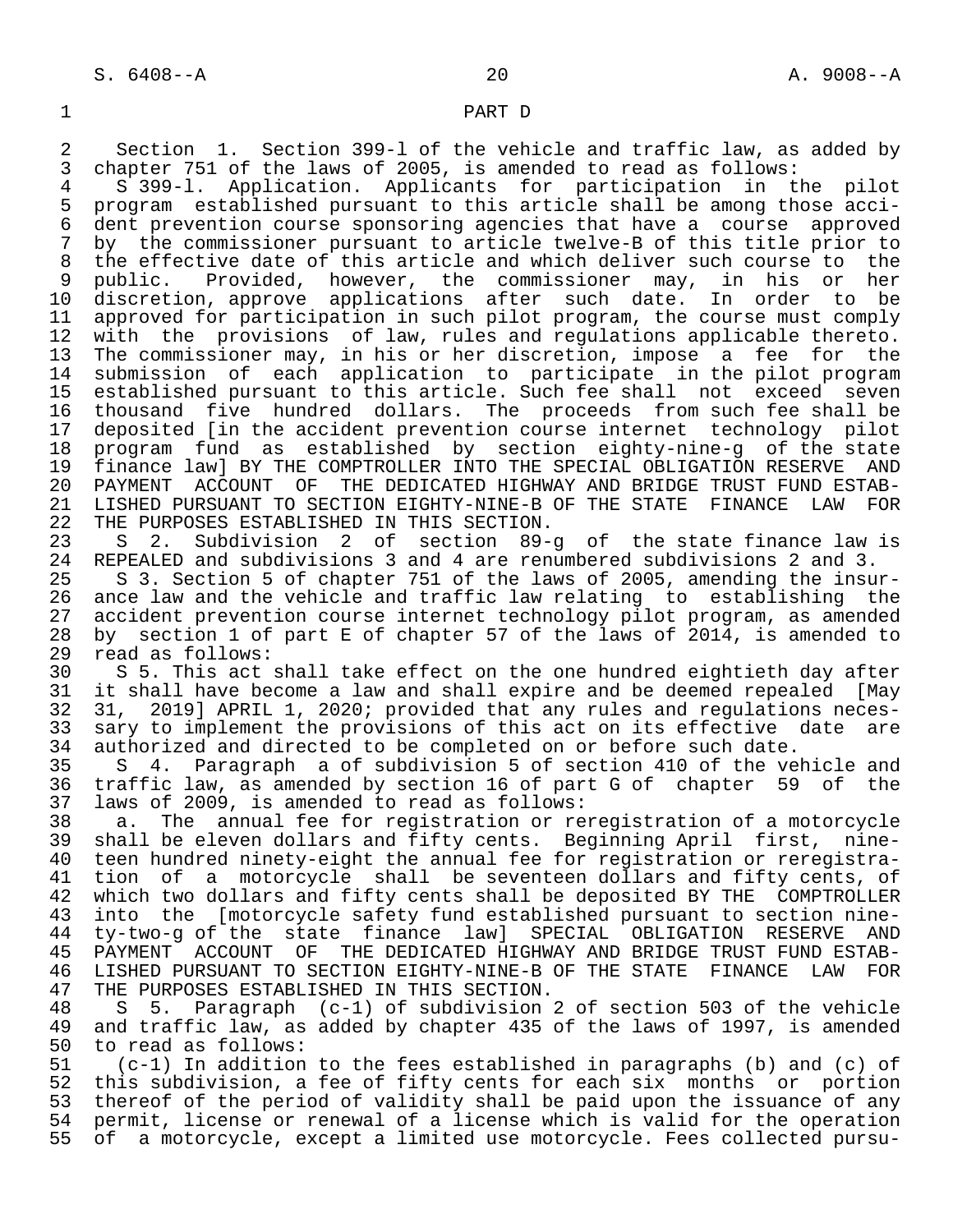1 ant to this paragraph shall be deposited BY THE COMPTROLLER into the<br>2 Imotorcycle safety fund established pursuant to section ninety-two-g of 2 [motorcycle safety fund established pursuant to section ninety-two-g of 3 the state finance law] SPECIAL OBLIGATION RESERVE AND PAYMENT ACCOUNT OF<br>4 THE DEDICATED HIGHWAY AND BRIDGE TRUST FUND ESTABLISHED PURSUANT TO 4 THE DEDICATED HIGHWAY AND BRIDGE TRUST\_FUND\_ESTABLISHED\_PURSUANT\_TO<br>5 SECTION\_EIGHTY-NINE-B\_OF\_THE\_STATE\_FINANCE\_LAW\_FOR\_THE\_\_PURPOSES\_\_ESTAB-5 SECTION EIGHTY-NINE-B OF THE STATE FINANCE LAW FOR THE PURPOSES ESTAB-<br>6 LISHED IN THIS SECTION. 6 LISHED IN THIS SECTION.<br>7 S 6. Subdivision 2 7 S 6. Subdivision 2 of section 92-g of the state finance law is<br>8 REPEALED and subdivisions 3 and 4 are renumbered subdivisions 2 and 3. 8 REPEALED and subdivisions 3 and 4 are renumbered subdivisions 2 and 3.<br>9 S 7. Section 92-g of the state finance law is REPEALED. 9 S 7. Section 92-g of the state finance law is REPEALED.<br>10 S 8. Section 317 of the vehicle and traffic law is amen 10 S 8. Section 317 of the vehicle and traffic law is amended by adding a<br>11 new subdivision 5 to read as follows: 11 new subdivision 5 to read as follows:<br>12 5. ALL ASSESSMENTS CHARGED AND COLL 12 5. ALL ASSESSMENTS CHARGED AND COLLECTED BY THE COMMISSIONER PURSUANT<br>13 TO THIS SECTION SHALL BE DEPOSITED BY THE COMPTROLLER INTO THE SPECIAL 13 TO THIS SECTION SHALL BE DEPOSITED BY THE COMPTROLLER INTO THE SPECIAL<br>14 OBLIGATION RESERVE AND PAYMENT ACCOUNT OF THE DEDICATED HIGHWAY AND 14 OBLIGATION RESERVE AND PAYMENT ACCOUNT OF THE DEDICATED HIGHWAY AND<br>15 BRIDGE TRUST FUND ESTABLISHED PURSUANT TO SECTION EIGHTY-NINE-B OF THE 15 BRIDGE TRUST FUND ESTABLISHED PURSUANT TO SECTION EIGHTY-NINE-B OF THE 16 STATE FINANCE LAW.<br>17 S 9. Paragraph ( 17 S 9. Paragraph (b) of subdivision 1-a of section 318 of the vehicle<br>18 and traffic law, as amended by section 1-b of part A of chapter 63 of 18 and traffic law, as amended by section 1-b of part A of chapter 63 of<br>19 the laws of 2005, is amended to read as follows: 19 the laws of 2005, is amended to read as follows:<br>20 (b) Notwithstanding the provisions of paragrap 20 (b) Notwithstanding the provisions of paragraph (a) of this subdivi-<br>21 sion, an order of suspension issued pursuant to paragraph (a) or (e) of 21 sion, an order of suspension issued pursuant to paragraph (a) or (e) of<br>22 this subdivision may be terminated if the registrant pays to the commis-22 this subdivision may be terminated if the registrant pays to the commis-<br>23 sioner a civil penalty in the amount of eight dollars for each day up to 23 sioner a civil penalty in the amount of eight dollars for each day up to<br>24 thirty days for which financial security was not in effect, plus ten 24 thirty days for which financial security was not in effect, plus ten<br>25 dollars for each day from the thirty-first to the sixtieth day for which dollars for each day from the thirty-first to the sixtieth day for which 26 financial security was not in effect, plus twelve dollars for each day 27 from the sixty-first to the ninetieth day for which financial security<br>28 was not in effect. Of each eight dollar penalty, six dollars will be 28 was not in effect. Of each eight dollar penalty, six dollars will be<br>29 deposited in the general fund and two dollars in the [miscellaneous 29 deposited in the general fund and two dollars in the [miscellaneous<br>30 special revenue fund - compulsory insurance accountl SPECIAL OBLIGATION 30 special revenue fund - compulsory insurance account] SPECIAL OBLIGATION 31 RESERVE AND PAYMENT ACCOUNT OF THE DEDICATED HIGHWAY AND BRIDGE TRUST<br>32 FUND ESTABLISHED PURSUANT TO SECTION EIGHTY-NINE-B OF THE STATE FINANCE 32 FUND ESTABLISHED PURSUANT TO SECTION EIGHTY-NINE-B OF THE STATE FINANCE<br>33 LAW FOR THE PURPOSES ESTABLISHED IN THIS SECTION. Of each ten dollar 33 LAW FOR THE PURPOSES ESTABLISHED IN THIS SECTION. Of each ten dollar<br>34 penalty collected, six dollars will be deposited in the general fund, 34 penalty collected, six dollars will be deposited in the general fund,<br>35 two dollars will be deposited in the [miscellaneous special revenue fund 35 two dollars will be deposited in the [miscellaneous special revenue fund - compulsory insurance account] SPECIAL OBLIGATION RESERVE AND PAYMENT 37 ACCOUNT OF THE DEDICATED HIGHWAY AND BRIDGE—TRUST—FUND—ESTABLISHED—<br>38 PURSUANT—TO SECTION—EIGHTY-NINE-B OF THE STATE—FINANCE—LAW—FOR—THE 38 PURSUANT TO SECTION EIGHTY-NINE-B OF<br>39 PURPOSES ESTABLISHED IN THIS SECTION. 39 PURPOSES ESTABLISHED IN THIS SECTION, and two dollars shall be deposited 40 in the dedicated highway and bridge trust fund established pursuant to<br>41 section eighty-nine-b of the state finance law and the dedicated mass 41 section eighty-nine-b of the state finance law and the dedicated mass<br>42 transportation fund established pursuant to section eighty-nine-c of the 42 transportation fund established pursuant to section eighty-nine-c of the<br>43 state finance law and distributed according to the provisions of subdi-43 state finance law and distributed according to the provisions of subdi-<br>44 vision (d) of section three hundred one-i of the tax law. Of each twelve 44 vision (d) of section three hundred one-j of the tax law. Of each twelve<br>45 dollar penalty collected, six dollars will be deposited into the general dollar penalty collected, six dollars will be deposited into the general 46 fund, two dollars will be deposited into the [miscellaneous special<br>47 revenue fund - compulsory insurance accountl SPECIAL OBLIGATION RESERVE 47 revenue fund - compulsory insurance account] SPECIAL OBLIGATION RESERVE 48 AND PAYMENT ACCOUNT OF THE DEDICATED HIGHWAY AND BRIDGE TRUST FUND<br>49 ESTABLISHED PURSUANT TO SECTION EIGHTY-NINE-B OF THE STATE FINANCE LAW 49 ESTABLISHED PURSUANT TO SECTION EIGHTY-NINE-B OF THE STATE FINANCE LAW<br>50 FOR THE PURPOSES ESTABLISHED IN THIS SECTION, and four dollars shall be 50 FOR THE PURPOSES ESTABLISHED IN THIS SECTION, and four dollars shall be<br>51 deposited in the dedicated highway and bridge trust fund established 51 deposited in the dedicated highway and bridge trust fund established<br>52 pursuant to section eighty-nine-b of the state finance law and the dedi- 52 pursuant to section eighty-nine-b of the state finance law and the dedi- 53 cated mass transportation fund established pursuant to section eighty-<br>54 nine-c of the state finance law and distributed according to the 54 nine-c of the state finance law and distributed according to the<br>55 provisions of subdivision (d) of section three hundred one-j of the tax 55 provisions of subdivision (d) of section three hundred one-j of the tax<br>56 law. The foregoing provision shall apply only once during any thirty-six law. The foregoing provision shall apply only once during any thirty-six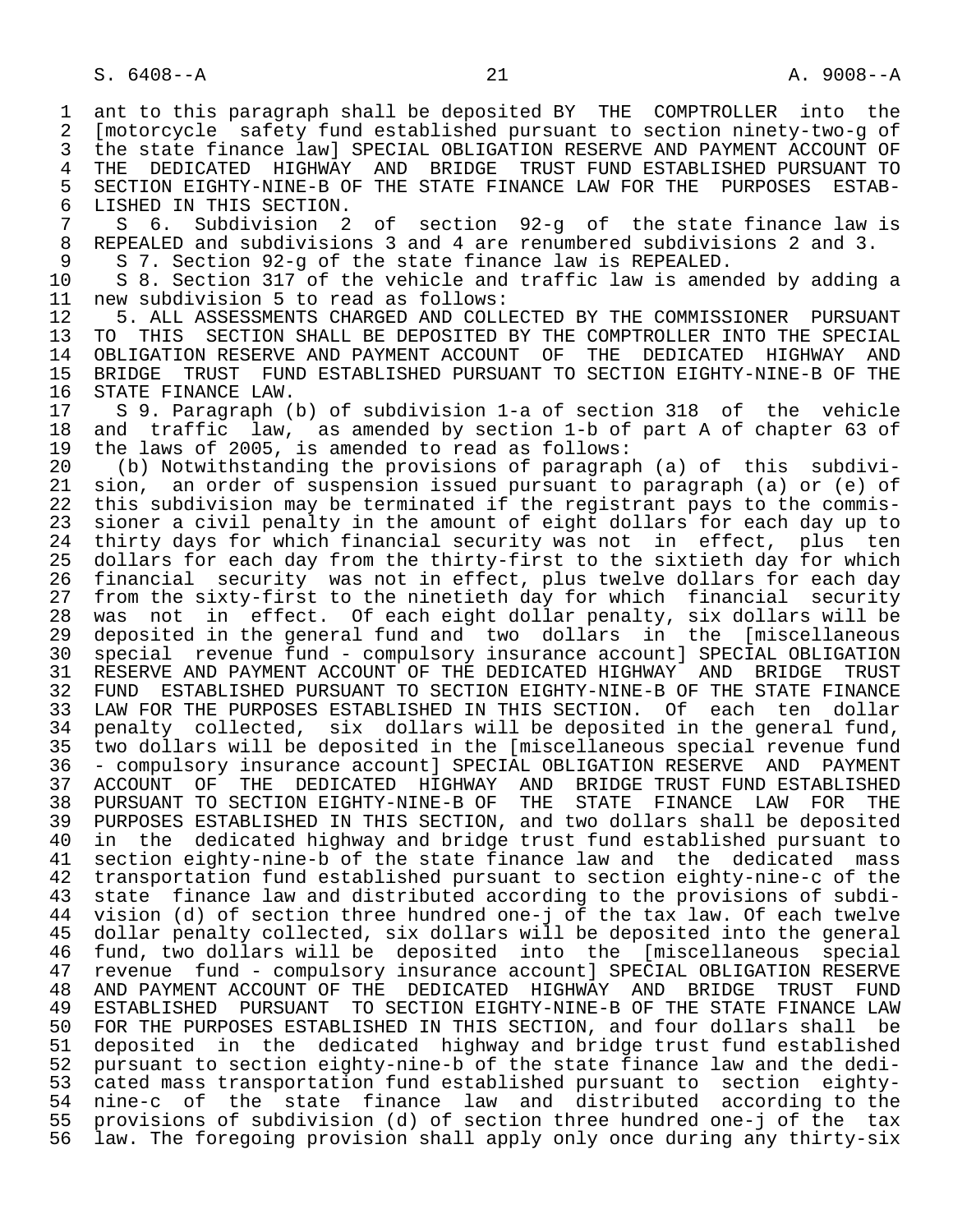1 month period and only if the registrant surrendered the certificate of<br>2 registration and number plates to the commissioner not more than ninety 2 registration and number plates to the commissioner not more than ninety<br>3 days from the date of termination of financial security or submits to 3 days from the date of termination of financial security or submits to<br>4 the commissioner new proof of financial security which took effect not 4 the commissioner new proof of financial security which took effect not<br>5 more than ninety days from the termination of financial security. 5 more than ninety days from the termination of financial security.<br>6 5 S 10. Section 423-a of the vehicle and traffic law is amen

 6 S 10. Section 423-a of the vehicle and traffic law is amended by 7 adding a new subdivision 6 to read as follows:<br>8 6 ALL, FUNDS COLLECTED FROM THE DEPARTM

 8 6. ALL FUNDS COLLECTED FROM THE DEPARTMENT'S SHARE OF THE SALE OF 9 ASSETS PURSUANT TO THIS SECTION SHALL BE DEPOSITED BY THE COMPTROLLER<br>10 INTO THE SPECIAL OBLIGATION RESERVE AND PAYMENT ACCOUNT OF THE DEDICATED 10 INTO THE SPECIAL OBLIGATION RESERVE AND PAYMENT ACCOUNT OF THE DEDICATED<br>11 HIGHWAY AND BRIDGE TRUST FUND ESTABLISHED PURSUANT TO SECTION 11 HIGHWAY AND BRIDGE TRUST FUND ESTABLISHED PURSUANT TO SECTION<br>12 EIGHTY-NINE-BOF THE STATE FINANCE LAW. 12 EIGHTY-NINE-B OF THE STATE FINANCE LAW.<br>13 S 11, Paragraph (a) of subdivision 3

 13 S 11. Paragraph (a) of subdivision 3 of section 89-b of the state finance law, as amended by section 8 of part C of chapter 57 of the laws

15 of 2014, is amended to read as follows:<br>16 (a) The special obligation reserve 16 (a) The special obligation reserve and payment account shall consist<br>17 (i) of all moneys required to be deposited in the dedicated highway and 17 (i) of all moneys required to be deposited in the dedicated highway and 18 bridge trust fund pursuant to the provisions of sections two hundred<br>19 five, two hundred eighty-nine-e, three hundred one-j, five hundred 19 five, two hundred eighty-nine-e, three hundred one-j, five hundred 20 fifteen and eleven hundred sixty-seven of the tax law, section four 21 hundred one of the vehicle and traffic law, and section thirty-one of 22 chapter fifty-six of the laws of nineteen hundred ninety-three, (ii) all<br>23 fees, fines or penalties collected by the commissioner of transportation 23 fees, fines or penalties collected by the commissioner of transportation<br>24 AND THE COMMISSIONER OF MOTOR VEHICLES pursuant to section fifty-two. 24 AND THE COMMISSIONER OF MOTOR VEHICLES pursuant to section fifty-two,<br>25 section three hundred twenty-six, section eighty-eight of the highway section three hundred twenty-six, section eighty-eight of the highway 26 law, subdivision fifteen of section three hundred eighty-five, SECTION 27 FOUR HUNDRED TWENTY-THREE-A, SECTION FOUR HUNDRED TEN, SECTION THREE<br>28 HUNDRED SEVENTEEN, SECTION THREE HUNDRED EIGHTEEN, ARTICLE TWELVE-C, AND 28 HUNDRED SEVENTEEN, SECTION THREE HUNDRED EIGHTEEN, ARTICLE TWELVE-C, AND<br>29 PARAGRAPH (C-1) OF SUBDIVISION TWO OF SECTION FIVE HUNDRED THREE of the 29 PARAGRAPH (C-1) OF SUBDIVISION TWO OF SECTION FIVE HUNDRED THREE of the<br>30 vehicle and traffic law, section two of the chapter of the laws of two 30 vehicle and traffic law, section two of the chapter of the laws of two<br>31 thousand three that amended this paragraph, subdivision (d) of section 31 thousand three that amended this paragraph, subdivision (d) of section<br>32 three hundred four-a, paragraph one of subdivision (a) and subdivision 32 three hundred four-a, paragraph one of subdivision (a) and subdivision<br>33 (d) of section three hundred five, subdivision six-a of section four 33 (d) of section three hundred five, subdivision six-a of section four 34 hundred fifteen and subdivision (g) of section twenty-one hundred twen-<br>35 ty-five of the vehicle and traffic law, section fifteen of this chapter, 35 ty-five of the vehicle and traffic law, section fifteen of this chapter, excepting moneys deposited with the state on account of betterments 37 performed pursuant to subdivision twenty-seven or subdivision thirty- 38 five of section ten of the highway law, and sections ninety-four, one 39 hundred thirty-five, [one hundred forty-four] and one hundred forty-five<br>40 of the transportation law, (iii) any moneys collected by the department 40 of the transportation law, (iii) any moneys collected by the department<br>41 of transportation for services provided pursuant to agreements entered 41 of transportation for services provided pursuant to agreements entered<br>42 into in accordance with section ninety-nine-r of the general municipal 42 into in accordance with section ninety-nine-r of the general municipal<br>43 law, (IV) ANY MONEYS COLLECTED BY THE DEPARTMENT OF MOTOR VEHICLES, and 43 law, (IV) ANY MONEYS COLLECTED BY THE DEPARTMENT OF MOTOR VEHICLES, and<br>44 [(iv)] (V) any other moneys collected therefor or credited or trans-44 [(iv)] (V) any other moneys collected therefor or credited or trans-<br>45 ferred thereto from any other fund, account or source.

45 ferred thereto from any other fund, account or source.<br>46 S 12. Paragraph (a) of subdivision 3 of section 46 S 12. Paragraph (a) of subdivision 3 of section 89-b of the state<br>47 finance law, as amended by section 9 of part C of chapter 57 of the laws 47 finance law, as amended by section 9 of part C of chapter 57 of the laws<br>48 of 2014, is amended to read as follows: 48 of 2014, is amended to read as follows:

 49 (a) The special obligation reserve and payment account shall consist 50 (i) of all moneys required to be deposited in the dedicated highway and<br>51 bridge trust fund pursuant to the provisions of sections two hundred 51 bridge trust fund pursuant to the provisions of sections two hundred<br>52 eighty-nine-e, three hundred one-j, five hundred fifteen and eleven 52 eighty-nine-e, three hundred one-j, five hundred fifteen and eleven<br>53 hundred sixty-seven of the tax law, section four hundred one of the 53 hundred sixty-seven of the tax law, section four hundred one of the<br>54 vehicle and traffic law, and section thirty-one of chapter fifty-six of 54 vehicle and traffic law, and section thirty-one of chapter fifty-six of<br>55 the laws of nineteen hundred ninety-three, (ii) all fees, fines or 55 the laws of nineteen hundred ninety-three, (ii) all fees, fines or<br>56 penalties collected by the commissioner of transportation AND THE penalties collected by the commissioner of transportation AND THE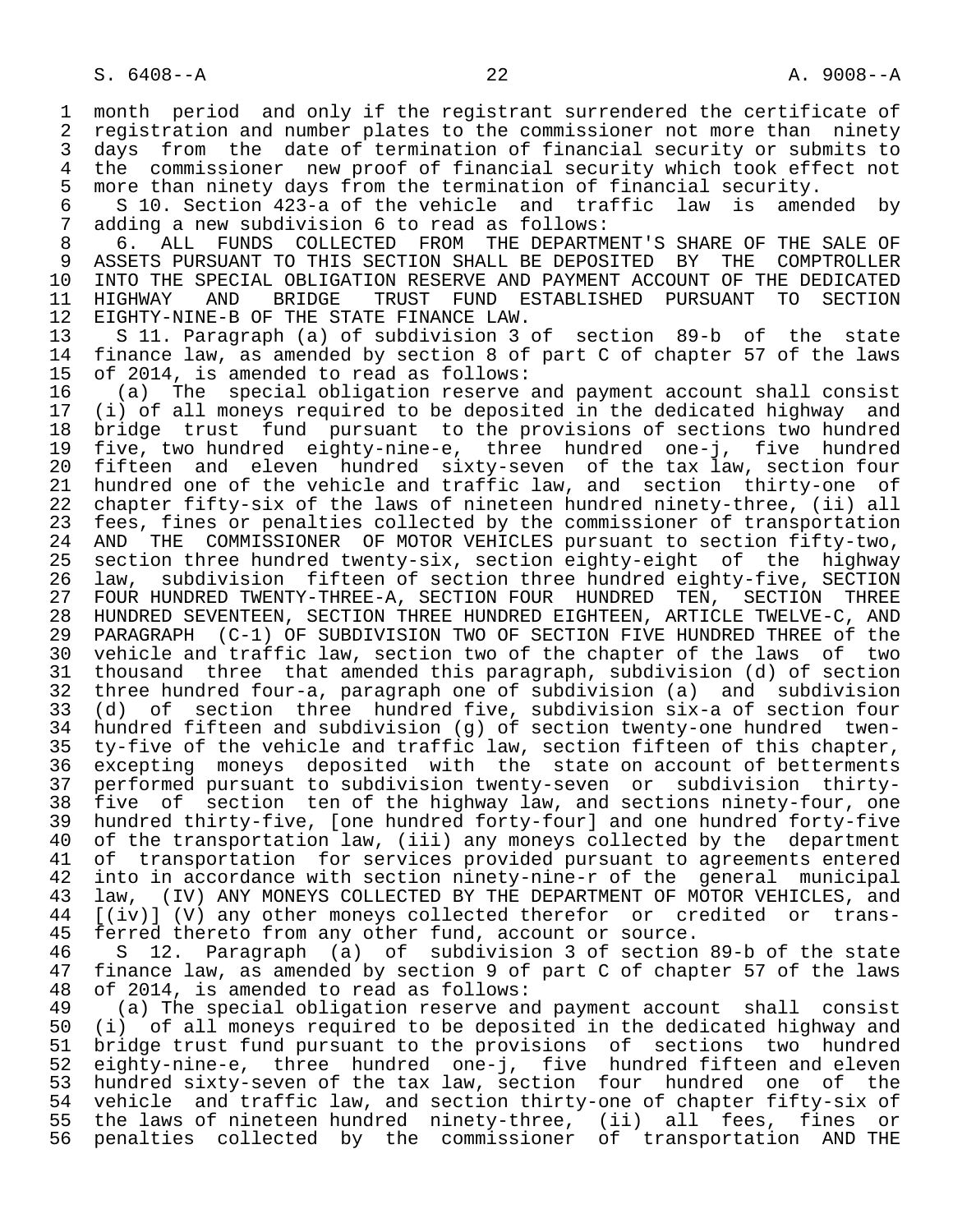1 COMMISSIONER OF MOTOR VEHICLES pursuant to section fifty-two, section<br>2 three hundred twenty-six, section eighty-eight of the highway law, 2 three hundred twenty-six, section eighty-eight of the highway law,<br>3 subdivision fifteen of section three hundred eighty-five, SECTION FOUR 3 subdivision fifteen of section three hundred eighty-five, SECTION FOUR 4 HUNDRED TWENTY-THREE-A, SECTION FOUR HUNDRED TEN, SECTION THREE HUNDRED<br>5 SEVENTEEN, SECTION THREE HUNDRED EIGHTEEN, ARTICLE TWELVE-C, AND PARA-5 SEVENTEEN, SECTION THREE HUNDRED EIGHTEEN, ARTICLE TWELVE-C, AND PARA-<br>6 GRAPH (C-1) OF SUBDIVISION TWO OF SECTION FIVE HUNDRED THREE of the 6 GRAPH (C-1) OF SUBDIVISION TWO OF SECTION FIVE HUNDRED THREE of the<br>7 vehicle and traffic law, section fifteen of this chapter, excepting 7 vehicle and traffic law, section fifteen of this chapter, excepting<br>8 moneys deposited with the state on account of betterments performed 8 moneys deposited with the state on account of betterments performed 9 pursuant to subdivision twenty-seven or subdivision thirty-five of 10 section ten of the highway law, and sections ninety-four, one hundred<br>11 thirty-five, [one hundred forty-four] and one hundred forty-five of the 11 thirty-five, [one hundred forty-four] and one hundred forty-five of the<br>12 transportation law, (iii) any moneys collected by the department of 12 transportation law, (iii) any moneys collected by the department of<br>13 transportation for services provided pursuant to agreements entered into 13 transportation for services provided pursuant to agreements entered into<br>14 in accordance with section ninety-nine-r of the general municipal law. in accordance with section ninety-nine-r of the general municipal law, 15 (IV) ANY MONEYS COLLECTED BY THE DEPARTMENT-OF-MOTOR-VEHICLES, and 16 (iv) any other-moneys collected therefor or credited or trans-16 [(iv)] (V) any other moneys collected therefor or credited or trans-<br>17 ferred thereto from any other fund, account or source. 17 ferred thereto from any other fund, account or source.<br>18 S 13. This act shall take effect immediately; provi

18 S 13. This act shall take effect immediately; provided, however, that<br>19 section seven of this act shall take effect April 1, 2020; provided 19 section seven of this act shall take effect April 1, 2020; provided<br>20 further, however, that the amendments to section 399-1 of the vehicle 20 further, however, that the amendments to section 399-1 of the vehicle<br>21 and traffic law made by section one of this act shall not affect the 21 and traffic law made by section one of this act shall not affect the<br>22 repeal of such section and shall be deemed repealed therewith; and 22 repeal of such section and shall be-deemed-repealed-therewith; and<br>23 provided-further, however, that the amendments to paragraph (a) of provided further, however, that the amendments to paragraph (a) of <sup>24</sup> subdivision 3 of section 89-b of the state finance law made by section<br>25 eleven of this act shall be subject to the expiration and reversion of eleven of this act shall be subject to the expiration and reversion of 26 such paragraph pursuant to section 13 of part U1 of chapter 62 of the<br>27 laws of 2003, as amended, when upon such date the provisions of section 27 laws of 2003, as amended, when upon such date the provisions of section<br>28 twelve of this act shall take effect. twelve of this act shall take effect.

#### 29 PART E

 30 Section 1. Subparagraph (vi) of paragraph (b) of subdivision 2 of 31 section 501 of the vehicle and traffic law, as added by chapter 173 of<br>32 the laws of 1990, is amended to read as follows: 32 the laws of 1990, is amended to read as follows:

33 (vi) Farm endorsement. Shall be required to operate a farm vehicle or<br>34 a combination of farm vehicles which may not be operated with a class C. a combination of farm vehicles which may not be operated with a class  $C$ , 35 D or E license AND WHICH IS USED TO TRANSPORT HAZARDOUS MATERIALS AS<br>36 DEFINED IN SECTION ONE HUNDRED THREE OF THE HAZARDOUS MATERIALS TRANS-36 DEFINED IN SECTION ONE HUNDRED THREE OF THE HAZARDOUS MATERIALS TRANS-<br>37 PORTATION ACT, PUBLIC LAW 93-633 TITLE I, WHEN THE VEHICLE TRANSPORTING 37 PORTATION ACT, PUBLIC LAW 93-633 TITLE I, WHEN THE VEHICLE TRANSPORTING 38 SUCH MATERIALS IS REQUIRED TO BE PLACARDED UNDER THE HAZARDOUS MATERIALS<br>39 REGULATION, 49 CFR PART 172, SUBPART F OR IS TRANSPORTING ANY OUANTITY 39 REGULATION, 49 CFR PART 172, SUBPART F OR IS TRANSPORTING ANY QUANTITY 40 OF MATERIAL LISTED AS A SELECT AGENT OR TOXIN IN 42 CFR PART 73. The<br>41 identification and scope of any such endorsement or endorsements shall 41 identification and scope of any such endorsement or endorsements shall<br>42 be as prescribed by requlation of the commissioner. Such identification 42 be as prescribed by regulation of the commissioner. Such identification<br>43 and scope shall, at a minimum, include a distinction between the operaand scope shall, at a minimum, include a distinction between the opera-44 tion of a farm vehicle having a GVWR of more than twenty-six thousand<br>45 pounds within one hundred fifty miles of the person's farm and the oper- 45 pounds within one hundred fifty miles of the person's farm and the oper- 46 ation of a combination of farm vehicles having a GVWR of more than twen- 47 ty-six thousand pounds within one hundred fifty miles of the person's 48 farm.

 49 S 2. Subparagraph (i) of paragraph (b) of subdivision 4 of section 50 501-a of the vehicle and traffic law, as amended by chapter 36 of the<br>51 laws of 2009, is amended to read as follows: 51 laws of 2009, is amended to read as follows:<br>52 (i) a personal use vehicle, A COVERED FA

52 (i) a personal use vehicle, A COVERED FARM VEHICLE or a farm vehicle<br>53 or a combination of such vehicles; or a combination of such vehicles;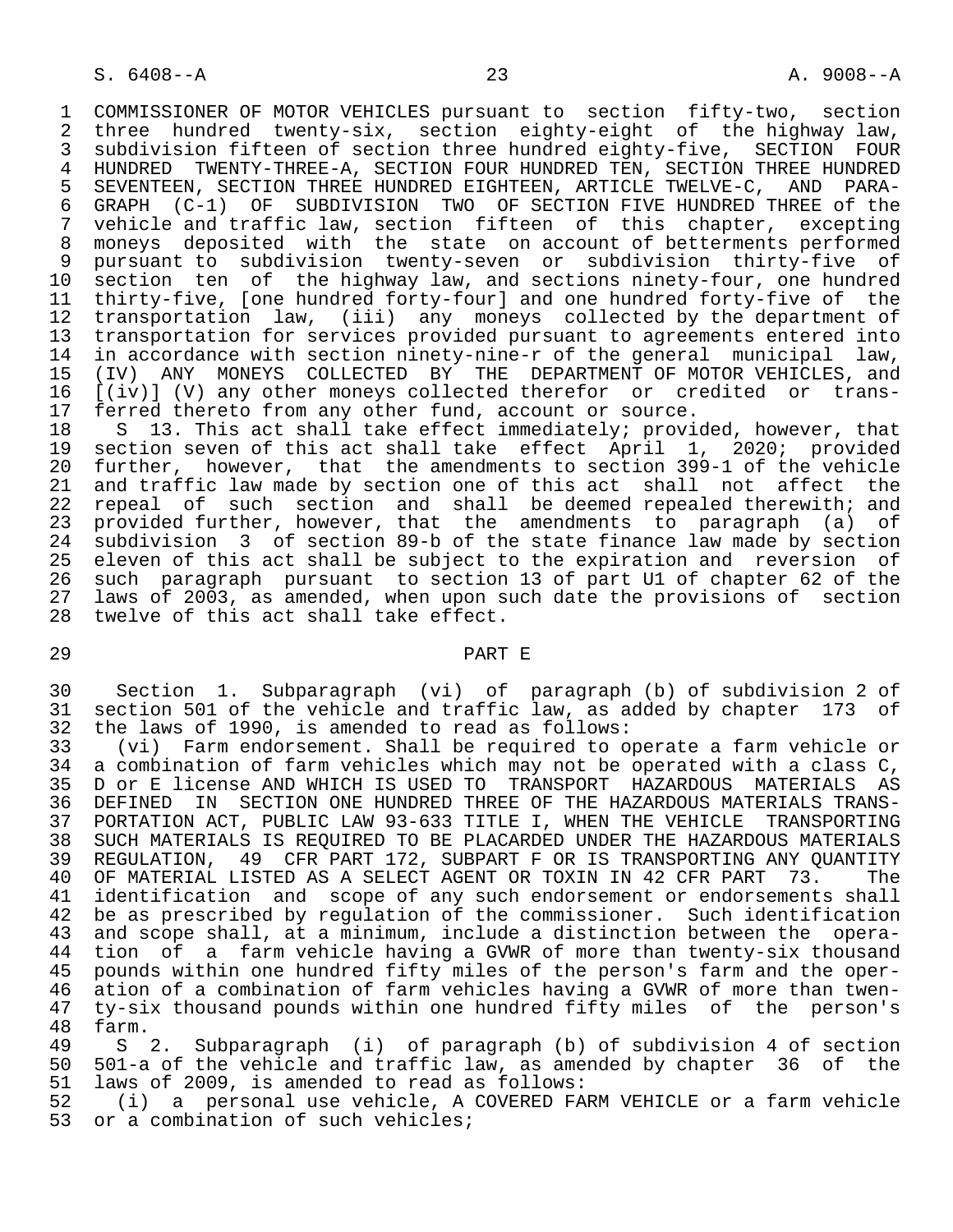1 S 3. Subdivision 7 of section 501-a of the vehicle and traffic law, as<br>2 added by chapter 173 of the laws of 1990, is amended and a new subdivi-2 added by chapter 173 of the laws of 1990, is amended and a new subdivi-<br>3 sion 9 is added to read as follows:

3 sion 9 is added to read as follows:<br>4 7. Farm vehicle, A vehicle havi 4 7. Farm vehicle. A vehicle having a GVWR of not more than twenty-six<br>5 thousand pounds which is controlled and operated by a farmer, is used to 5 thousand pounds which is controlled and operated by a farmer, is used to<br>6 transport agricultural products, farm machinery, farm supplies or all of 6 transport agricultural products, farm machinery, farm supplies or all of 7 the aforementioned to or from the farm and is not used in the operations<br>8 of a common or contract motor carrier and, such a vehicle having a GVWR 8 of a common or contract motor carrier and, such a vehicle having a GVWR<br>8 of more than twenty-six thousand pounds while being used within one 9 of more than twenty-six thousand pounds while being used within one<br>10 hundred fifty miles of the person's farm, AND SUCH VEHICLE IS USED TO 10 hundred fifty miles of the person's farm, AND SUCH VEHICLE IS USED TO<br>11 TRANSPORT HAZARDOUS MATERIALS AS DEFINED IN SECTION ONE HUNDRED THREE OF 11 TRANSPORT HAZARDOUS MATERIALS AS DEFINED IN SECTION ONE HUNDRED THREE OF<br>12 THE HAZARDOUS MATERIALS TRANSPORTATION ACT, PUBLIC LAW 93-633, TITLE I, 12 THE HAZARDOUS MATERIALS TRANSPORTATION ACT, PUBLIC LAW 93-633, TITLE I,<br>13 WHEN THE VEHICLE TRANSPORTING SUCH MATERIALS IS REOUIRED TO BE PLACARDED 13 WHEN THE VEHICLE TRANSPORTING SUCH MATERIALS IS REQUIRED TO BE PLACARDED<br>14 UNDER THE HAZARDOUS MATERIALS REGULATION, 49 CFR PART 172, SUBPART F OR 14 UNDER THE HAZARDOUS MATERIALS REGULATION, 49 CFR PART 172, SUBPART F OR 15 IS TRANSPORTING ANY QUANTITY OF MATERIAL LISTED AS A SELECT AGENT OR 16 TOXIN IN 42 CFR PART 73; PROVIDED, HOWEVER, A FARM VEHICLE MAY<br>17 OPERATED IN ANOTHER STATE IF SUCH STATE PERMITS THE OPERATION 17 OPERATED IN ANOTHER STATE IF SUCH STATE PERMITS THE OPERATION OF A FARM 18 VEHICLE IN SUCH STATE. 18 VEHICLE IN SUCH STATE.<br>19 9. COVERED FARM VEHI

19 9. COVERED FARM VEHICLE. (A) A VEHICLE OR COMBINATION OF VEHICLES<br>20 REGISTERED IN THIS STATE, WHICH (I) DISPLAYS A COVERED FARM VEHICLE 20 REGISTERED IN THIS STATE, WHICH (I) DISPLAYS A COVERED FARM VEHICLE<br>21 DESIGNATION ISSUED BY THE COMMISSIONER, (II) OPERATED BY THE OWNER OR 21 DESIGNATION ISSUED BY THE COMMISSIONER, (II) OPERATED BY THE OWNER OR<br>22 OPERATOR OF A FARM OR RANCH, OR AN EMPLOYEE OR FAMILY MEMBER OF AN OWNER 22 OPERATOR OF A FARM OR RANCH, OR AN EMPLOYEE OR FAMILY MEMBER OF AN OWNER<br>23 OR OPERATOR OF A FARM OR RANCH, (III) USED TO TRANSPORT AGRICULTURAL OR OPERATOR OF A FARM OR RANCH, (III) USED TO TRANSPORT AGRICULTURAL 24 COMMODITIES, LIVESTOCK, MACHINERY OR SUPPLIES TO OR FROM A FARM OR<br>25 RANCH, (IV) NOT USED IN FOR-HIRE-MOTOR-CARRIER-OPERATIONS; HOWEVER, RANCH, (IV) NOT USED IN FOR-HIRE MOTOR CARRIER OPERATIONS; HOWEVER,<br>FOR-HIRE MOTOR CARRIER OPERATIONS DO NOT INCLUDE OPERATION BY A TENANT 26 FOR-HIRE MOTOR CARRIER OPERATIONS DO NOT INCLUDE OPERATION BY A<br>27 PURSUANT TO A CROP SHARE FARM LEASE AGREEMENT TO TRANSPORT TH 27 PURSUANT TO A CROP SHARE FARM LEASE AGREEMENT TO TRANSPORT THE LAND-<br>28 LORD'S PORTION OF THE CROPS UNDER THAT AGREEMENT; AND (V) NOT USED FOR 28 LORD'S PORTION OF THE CROPS UNDER THAT AGREEMENT; AND (V) NOT USED FOR<br>29 THE TRANSPORTATION OF HAZARDOUS MATERIALS. 29 THE TRANSPORTATION OF HAZARDOUS MATERIALS.<br>30 (B) A COVERED FARM VEHICLE WITH A GROSS

30 (B) A COVERED FARM VEHICLE WITH A GROSS VEHICLE WEIGHT OR GROSS VEHI-<br>31 CLE WEIGHT RATING, WHICHEVER IS GREATER, OF TWENTY-SIX THOUSAND POUNDS 31 CLE WEIGHT RATING, WHICHEVER IS GREATER, OF TWENTY-SIX THOUSAND POUNDS<br>32 OR LESS, MAY OPERATE ANYWHERE IN THE UNITED STATES. 32 OR LESS, MAY OPERATE ANYWHERE IN THE UNITED STATES.<br>33 (C) A COVERED FARM VEHICLE WITH A GROSS VEHICLE

 33 (C) A COVERED FARM VEHICLE WITH A GROSS VEHICLE WEIGHT OR GROSS VEHI- 34 CLE WEIGHT RATING, WHICHEVER IS GREATER, OF MORE THAN<br>35 SAND POUNDS, MAY OPERATE ANYWHERE IN THIS STATE OR A 35 SAND POUNDS, MAY OPERATE ANYWHERE IN THIS STATE OR ACROSS STATE LINES<br>36 WITHIN ONE HUNDRED FIFTY AIR MILES OF THE FARM OR RANCH. THE OPERATOR OF 36 WITHIN ONE HUNDRED FIFTY AIR MILES OF THE FARM OR RANCH. THE OPERATOR OF 37 SUCH A COVERED FARM VEHICLE SHALL OBTAIN AN ENDORSEMENT AS PROVIDED FOR<br>38 IN PARAGRAPH (D) OF THIS SUBDIVISION. 38 IN PARAGRAPH (D) OF THIS SUBDIVISION.

39 (D) THE COMMISSIONER SHALL, BY REGULATION, DESIGNATE AN ENDORSEMENT OR<br>40 ENDORSEMENTS FOR THE OPERATION OF COVERED FARM VEHICLES WEIGHING MORE 40 ENDORSEMENTS FOR THE OPERATION OF COVERED FARM VEHICLES WEIGHING MORE<br>41 THAN TWENTY-SIX THOUSAND POUNDS. THE IDENTIFICATION AND SCOPE OF SUCH 41 THAN TWENTY-SIX THOUSAND POUNDS. THE IDENTIFICATION AND SCOPE OF SUCH<br>42 ENDORSEMENT OR ENDORSEMENTS SHALL, AT A MINIMUM, INCLUDE A DISTINCTION 42 ENDORSEMENT OR ENDORSEMENTS SHALL, AT A MINIMUM, INCLUDE A DISTINCTION<br>43 BETWEEN THE OPERATION OF A COVERED FARM VEHICLE HAVING A GROSS VEHICLE 43 BETWEEN THE OPERATION OF A COVERED FARM VEHICLE HAVING A GROSS VEHICLE<br>44 WEIGHT OR GROSS VEHICLE WEIGHT RATING OF MORE THAN TWENTY-SIX THOUSAND 44 WEIGHT OR GROSS VEHICLE WEIGHT RATING OF MORE THAN TWENTY-SIX THOUSAND<br>45 POUNDS AND THE OPERATION OF A COMBINATION OF COVERED FARM VEHICLES 45 POUNDS AND THE OPERATION OF A COMBINATION OF COVERED FARM VEHICLES 46 HAVING A GROSS VEHICLE WEIGHT OR GROSS VEHICLE WEIGHT RATING OF MORE<br>47 THAN TWENTY-SIX THOUSAND POUNDS. 47 THAN TWENTY-SIX THOUSAND POUNDS.<br>48 (E) FOR THE PURPOSES OF THIS S

48 (E) FOR THE PURPOSES OF THIS SUBDIVISION, THE GROSS VEHICLE WEIGHT OF<br>49 A VEHICLE SHALL MEAN THE ACTUAL WEIGHT OF THE VEHICLE AND THE LOAD. 49 A VEHICLE SHALL MEAN THE ACTUAL WEIGHT OF THE VEHICLE AND THE LOAD.<br>50 S. 4. Subparagraph (iv) of paragraph (b) of subdivision 2 of se

50 S 4. Subparagraph (iv) of paragraph (b) of subdivision 2 of section<br>51 501 of the vehicle and traffic law, as added by chapter 173 of the laws 51 501 of the vehicle and traffic law, as added by chapter 173 of the laws<br>52 of 1990, is amended to read as follows: 52 of 1990, is amended to read as follows:<br>53 (iv) P endorsement. Shall be require

 53 (iv) P endorsement. Shall be required to operate a bus as defined in 54 sections one hundred four and five hundred nine-a of this chapter OR ANY 55 MOTOR VEHICLE WITH A GROSS VEHICLE WEIGHT OR GROSS VEHICLE WEIGHT RATING<br>56 OF MORE THAN TWENTY-SIX THOUSAND POUNDS WHICH IS DESIGNED TO TRANSPORT 56 OF MORE THAN TWENTY-SIX THOUSAND POUNDS WHICH IS DESIGNED TO TRANSPORT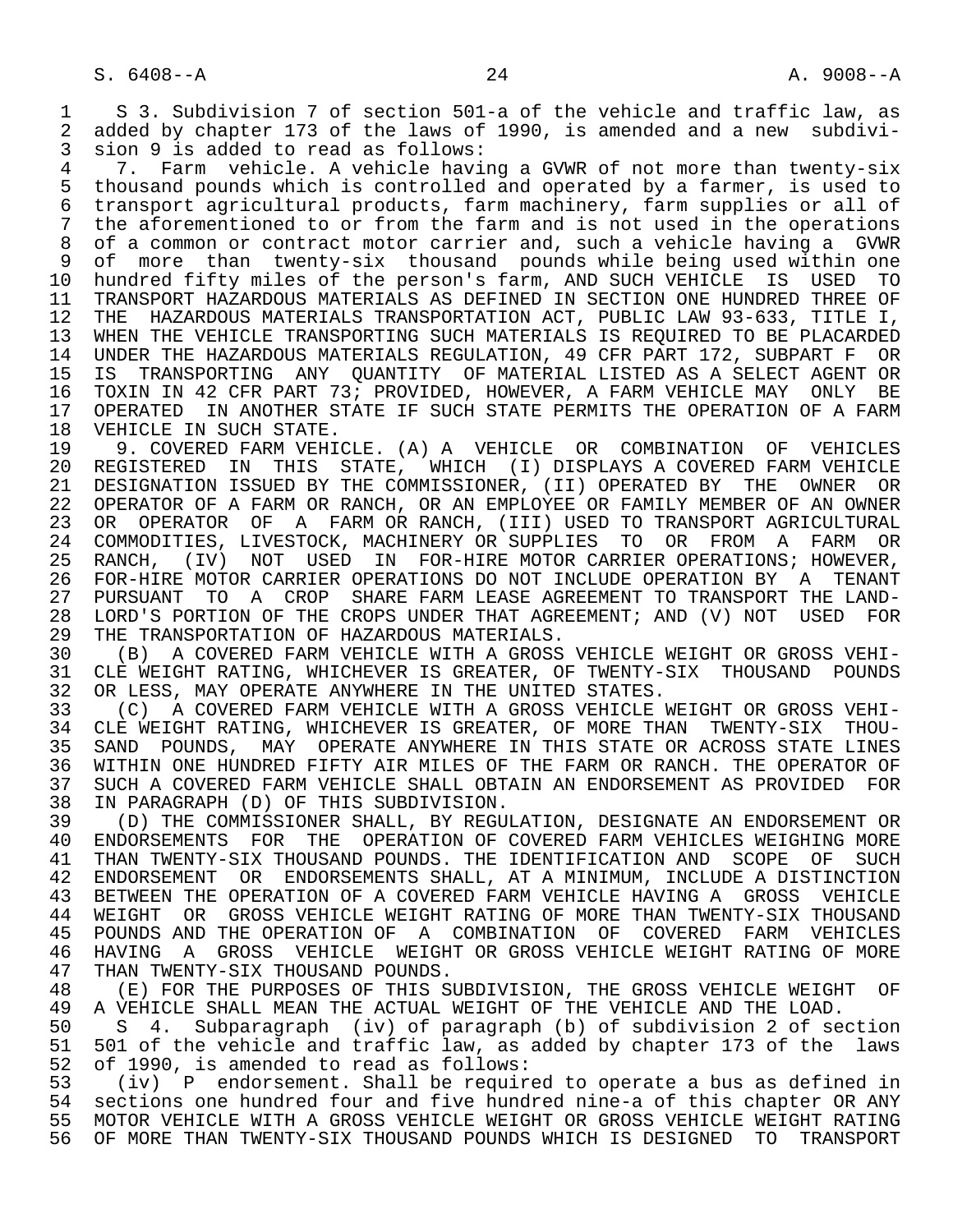1 PASSENGERS IN COMMERCE. FOR THE PURPOSES OF THIS SUBPARAGRAPH THE GROSS<br>2 VEHICLE WEIGHT OF A VEHICLE SHALL MEAN THE ACTUAL WEIGHT OF THE VEHICLE 2 VEHICLE WEIGHT OF A VEHICLE SHALL MEAN THE ACTUAL WEIGHT OF THE VEHICLE<br>3 AND THE LOAD. 3 AND THE LOAD. 4 S 5. This act shall take effect on the ninetieth day after it shall<br>5 have become a law. have become a law. 6 PART F 7 Section 1. Subdivision 3 of section 16-m of section 1 of chapter 174<br>8 of the laws of 1968 constituting the New York state urban development 8 of the laws of 1968 constituting the New York state urban development<br>9 corporation act, as amended by section 1 of part M of chapter 58 of the 9 corporation act, as amended by section 1 of part M of chapter 58 of the<br>10 laws of 2015, is amended to read as follows: 10 laws of 2015, is amended to read as follows:<br>11 3. The provisions of this section shall 11 3. The provisions of this section shall expire, notwithstanding any<br>12 inconsistent provision of subdivision 4 of section 469 of chapter 309 of inconsistent provision of subdivision 4 of section 469 of chapter 309 of 13 the laws of 1996 or of any other law, on July 1, [2016] 2017.<br>14 S 2. This act shall take effect immediately and shall be 14 S 2. This act shall take effect immediately and shall be deemed to<br>15 have been in full force and effect on and after July 1, 2016. have been in full force and effect on and after July 1, 2016. 16 PART G 17 Section 1. Section 2 of chapter 393 of the laws of 1994, amending the<br>18 New York state urban development corporation act, relating to the powers 18 New York state urban development corporation act, relating to the powers<br>19 of New York state urban development corporation to make loans, as 19 of New York state urban development corporation to make loans, as<br>20 amended by section 1 of part N of chapter 58 of the laws of 2015, is 20 amended by section 1 of part  $N$  of chapter 58 of the laws of 2015, is 21 amended to read as follows: 21 amended to read as follows:<br>22 S 2. This act shall take 22 S 2. This act shall take effect immediately provided, however, that<br>23 section one of this act shall expire on July 1, [2016] 2017, at which 23 section one of this act shall expire on July 1, [2016] 2017, at which<br>24 time the provisions of subdivision 26 of section 5 of the New York state 24 time the provisions of subdivision 26 of section 5 of the New York state<br>25 urban development corporation act shall be deemed repealed; provided, urban development corporation act shall be deemed repealed; provided, 26 however, that neither the expiration nor the repeal of such subdivision<br>27 as provided for herein shall be deemed to affect or impair in any manner 27 as provided for herein shall be deemed to affect or impair in any manner<br>28 any loan made pursuant to the authority of such subdivision prior to 28 any loan made pursuant to the authority of such subdivision prior to<br>29 such expiration and repeal. 29 such expiration and repeal.<br>30 S 2. This act shall t 30 S 2. This act shall take effect immediately and shall be deemed to<br>31 have been in full force and effect on and after April 1, 2016. have been in full force and effect on and after April 1, 2016. 32 PART H 33 Section 1. This act shall be known and may be cited as the "Transfor- 34 mational Economic Development Infrastructure and Revitalization Projects 35 act".<br>36 S : 36 S 2. Definitions. For the purposes of this act, the following terms<br>37 shall have the following meanings: 37 shall have the following meanings:<br>38 1. "Transformational Economic De 38 1. "Transformational Economic Development Infrastructure and Revitali- 39 zation Projects act" or "projects" shall include construction projects 40 in the county of New York related to the Jacob V. Javits Convention 41 Center, the Empire State Station Complex, the James A. Farley Building 42 Replacement, and the Pennsylvania Station New York Redevelopment. The 43 term "project" shall refer to any of these construction projects.

43 term "project" shall refer to any of these construction projects.<br>44 12. "Authorized entity" shall mean the New York State Urban Deve 44 2. "Authorized entity" shall mean the New York State Urban Development<br>45 Corporation, the New York Convention Center Development Corporation, and Corporation, the New York Convention Center Development Corporation, and

46 their subsidiaries.<br>47 3. "Best value" s 47 3. "Best value" shall mean the basis for awarding contracts for<br>48 services to the bidder that optimize quality, cost and efficiency, price 48 services to the bidder that optimize quality, cost and efficiency, price<br>49 and performance criteria, which may include, but is not limited to: 49 and performance criteria, which may include, but is not limited to:<br>50 (a) The quality of the contractor's performance on previous proje

(a) The quality of the contractor's performance on previous projects;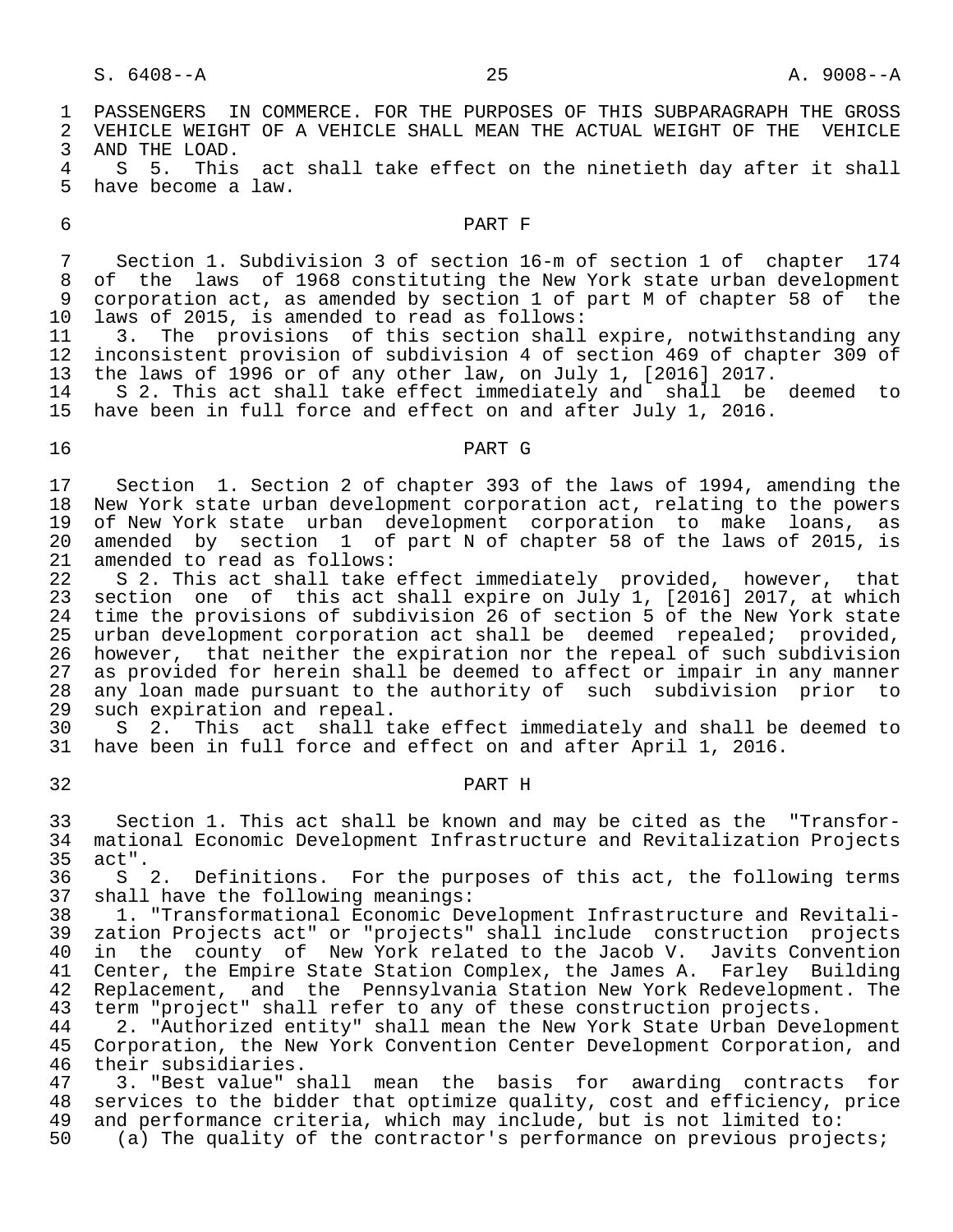1 (b) The timeliness of the contractor's performance on previous 2 projects;<br>3 (c) Th 3 (c) The level of customer satisfaction with the contractor's perform- 4 ance on previous projects;<br>5 (d) The contractor's rec 5 (d) The contractor's record of performing previous projects on budget<br>6 and ability to minimize cost overruns; 6 and ability to minimize cost overruns;<br>7 (e) The contractor's ability to limi 7 (e) The contractor's ability to limit change orders;<br>8 (f) The contractor's ability to prepare appropriate 1 8 (f) The contractor's ability to prepare appropriate project plans;<br>9 (g) The contractor's technical capacities; 9 (g) The contractor's technical capacities;<br>10 (h) The individual qualifications of the c 10 (h) The individual qualifications of the contractor's key personnel;<br>11 (i) The contractor's ability to assess and manage risk and minimi 11 (i) The contractor's ability to assess and manage risk and minimize 12 risk impact; and<br>13 (i) The contrad 13 (j) The contractor's past record of encouraging women and minority owned business enterprise participation and compliance with article 15-A 15 of the executive law.<br>16 Such basis shall 16 Such basis shall reflect, wherever possible, objective and quantifi-<br>17 able analysis. 17 able analysis.<br>18 4. "Design-b 18 4. "Design-build contract" shall mean, in conformity with the require- 19 ments of this act, a contract for the design and construction of the<br>20 projects with a single entity, which may be a team comprised of separate 20 projects with a single entity, which may be a team comprised of separate<br>21 entities. 21 entities.<br>22 5. "Pro 22 5. "Procurement record" shall mean documentation of the decisions made<br>23 and the approach taken in the procurement process. and the approach taken in the procurement process. 24 6. "Project labor agreement" shall mean a pre-hire collective bargain ing agreement between a contractor and a bona fide building and 26 construction trade labor organization establishing the labor organiza- 27 tion as the collective bargaining representative for all persons who<br>28 will perform work on the project, and which provides that only contrac-28 will perform work on the project, and which provides that only contrac-<br>29 tors and subcontractors who sign a pre-negotiated agreement with the 29 tors and subcontractors who sign a pre-negotiated agreement with the<br>30 labor organization can perform project work. 30 labor organization can perform project work. 31 S 3. Notwithstanding section 103 of the general municipal law or the 32 provisions of any other law to the contrary, in conformity with the<br>33 requirements of this act, and only when a project labor agreement is 33 requirements of this act, and only when a project labor agreement is<br>34 performed, the authorized entity may utilize the alternative delivery 34 performed, the authorized entity may utilize the alternative delivery<br>35 method referred to as a design-build contract for the project. The 35 method referred to as a design-build contract for the project. The<br>36 authorized entity shall ensure that its procurement record reflects the authorized entity shall ensure that its procurement record reflects the 37 design-build contract process authorized by this act.<br>38 S 4. An entity selected by the authorized entity 38 S 4. An entity selected by the authorized entity to enter into a<br>39 design-build contract for the project shall be selected through a two- 39 design-build contract for the project shall be selected through a two- 40 step method, as follows:<br>41 1. Step one. Generation 41 1. Step one. Generation of a list of entities that have demonstrated<br>42 the general capability to perform a design-build contract for the 42 the general capability to perform a design-build contract for the<br>43 project. Such list shall consist of a specified number of entities, as 43 project. Such list shall consist of a specified number of entities, as<br>44 determined by the authorized entity, and shall be generated based upon 44 determined by the authorized entity, and shall be generated based upon<br>45 the authorized entity's review of responses to a publicly advertised the authorized entity's review of responses to a publicly advertised 16 request for qualifications for the project. The authorized entity's<br>47 request for qualifications for the project shall include a general 47 request for qualifications for the project shall include a general 48 description of the project, the maximum number of entities to be 49 included on the list, and the selection criteria to be used in generat-<br>50 ing the list, Such selection criteria shall include the qualifications 50 ing the list. Such selection criteria shall include the qualifications<br>51 and experience of the design and construction team, organization, demonand experience of the design and construction team, organization, demon- 52 strated responsibility, ability of the team or of a member or members of 53 the team to comply with applicable requirements, including the 54 provisions of articles 145, 147 and 148 of the education law, past 55 record of compliance with the labor law including prevailing wage<br>56 requirements under state and federal law; the past record of compliance 56 requirements under state and federal law; the past record of compliance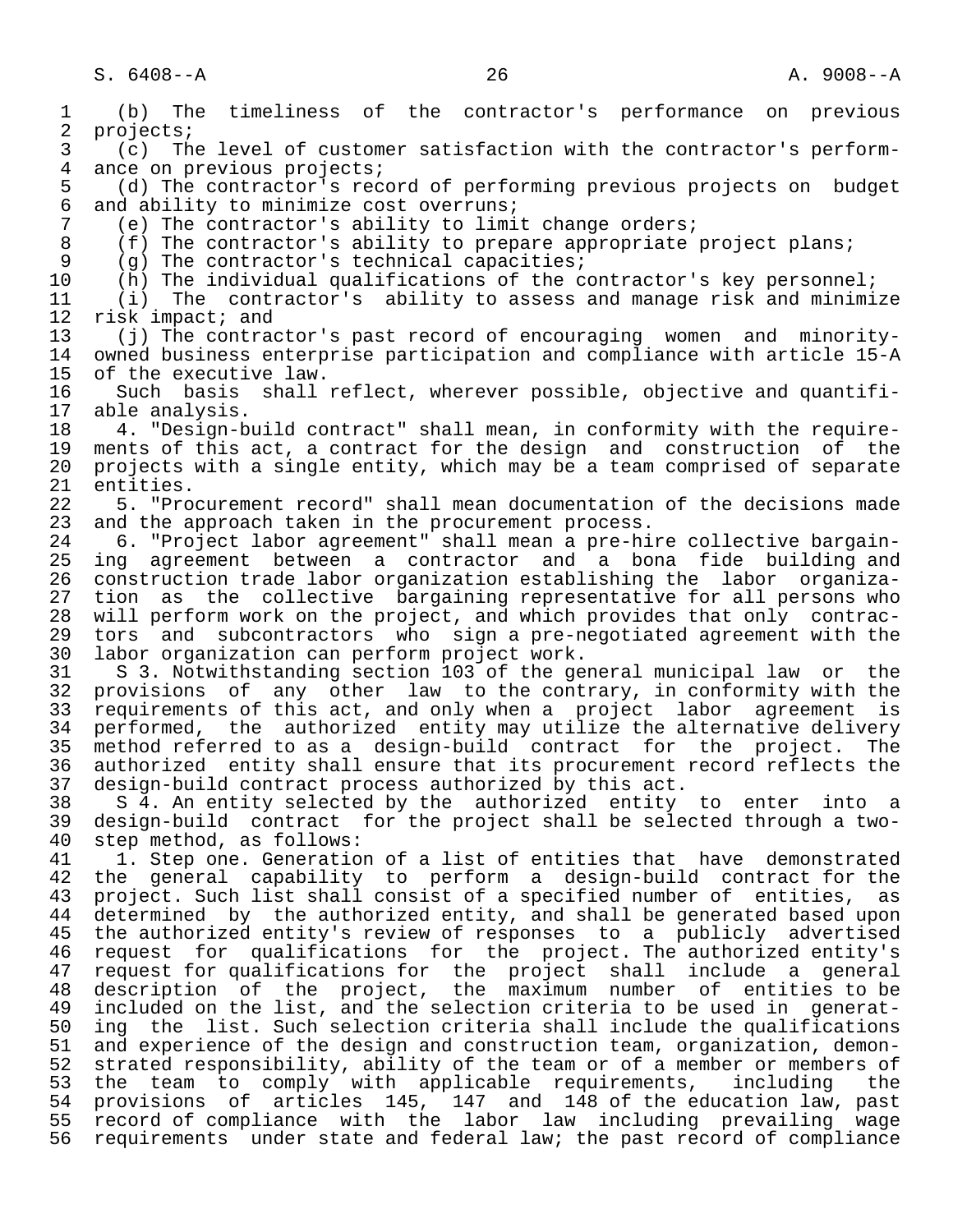1 with existing labor standards and maintaining harmonious labor<br>2 relations; the record of protecting the health and safety of workers on 2 relations; the record of protecting the health and safety of workers on<br>3 public works projects and job sites as demonstrated by the experience 3 public works projects and job sites as demonstrated by the experience<br>4 modification rate for each of the last three vears; the prospective 4 modification rate for each of the last three years; the prospective<br>5 bidder's ability to undertake the particular type and complexity of 5 bidder's ability to undertake the particular type and complexity of 6 work; the financial capability, responsibility and reliability of the 7 prospective bidder for such type and complexity of work; the prospective<br>8 bidder's compliance with equal employment opportunity requirements and 8 bidder's compliance with equal employment opportunity requirements and<br>9 anti-discrimination laws, and demonstrated commitment to working with anti-discrimination laws, and demonstrated commitment to working with 10 minority and women-owned businesses through joint ventures or subcon-<br>11 tractor relationships; whether or not the prospective bidder or a person 11 tractor relationships; whether or not the prospective bidder or a person<br>12 or entity with an interest of at least ten per centum in the prospective 12 or entity with an interest of at least ten per centum in the prospective<br>13 bidder, is debarred for having disregarded obligations to employees 13 bidder, is debarred for having disregarded obligations to employees<br>14 under the Davis-Bacon Act pursuant to 40 U.S.C. 3144 and 29 C.F.R. 5.12 14 under the Davis-Bacon Act pursuant to 40 U.S.C. 3144 and 29 C.F.R. 5.12<br>15 and such other qualifications the authorized entity deems appropriate 15 and such other qualifications the authorized entity deems appropriate<br>16 which may include but are not limited to project understanding, finan-16 which may include but are not limited to project understanding, finan-<br>17 cial capability and record of past performance. The authorized entity 17 cial capability and record of past performance. The authorized entity<br>18 shall evaluate and rate all entities responding to the request for qual-18 shall evaluate and rate all entities responding to the request for qual-<br>19 ifications, Based upon such ratings, the authorized entity shall list 19 ifications. Based upon such ratings, the authorized entity shall list<br>20 the entities that shall receive a request for proposals in accordance 20 the entities that shall receive a request for proposals in accordance<br>21 with subdivision two of this section. To the extent consistent with 21 with subdivision two of this section. To the extent consistent with<br>22 applicable federal law, the authorized entity shall consider, when 22 applicable federal law, the authorized entity shall consider, when<br>23 awarding any contract pursuant to this section, the participation of: 23 awarding any contract pursuant to this section, the participation of: 24 (a) firms certified pursuant to article 15-A of the executive law as 25 minority or women-owned businesses and the ability of other businesses 26 under consideration to work with minority and women-owned businesses so<br>27 as to promote and assist participation by such businesses; and (b) small 27 as to promote and assist participation by such businesses; and (b) small<br>28 business concerns identified pursuant to subdivision (b) of section 28 business concerns identified pursuant to subdivision (b) of section

29 139-g of the state finance law.<br>30 2. Step two. Selection of th 30 2. Step two. Selection of the proposal which is the best value to the<br>31 authorized entity. The authorized entity shall issue a request for 31 authorized entity. The authorized entity shall issue a request for 32 proposals for the project to the entities listed pursuant to subdivision 33 one of this section. If such an entity consists of a team of separate<br>34 entities, the entities that comprise such a team must remain unchanged 34 entities, the entities that comprise such a team must remain unchanged<br>35 from the entity as listed pursuant to subdivision one of this section 35 from the entity as listed pursuant to subdivision one of this section<br>36 unless otherwise approved by the authorized entity. The request for 36 unless otherwise approved by the authorized entity.<br>37 proposals for the project shall set forth the proje 37 proposals for the project shall set forth the project's scope of work,<br>38 and other requirements, as determined by the authorized entity. The 38 and other requirements, as determined by the authorized entity.<br>39 request for proposals shall specify the criteria to be used to ev 39 request for proposals shall specify the criteria to be used to evaluate<br>40 the responses and the relative weight of each such criteria. Such crite-40 the responses and the relative weight of each such criteria. Such crite-<br>41 ria shall include the proposal's cost, the quality of the proposal's 41 ria shall include the proposal's cost, the quality of the proposal's<br>42 solution, the qualifications and experience of the design-build entity, 42 solution, the qualifications and experience of the design-build entity,<br>43 and other factors deemed pertinent by the authorized entity, which may 43 and other factors deemed pertinent by the authorized entity, which may<br>44 include, but shall not be limited to, the proposal's project implementa-44 include, but shall not be limited to, the proposal's project implementa-<br>45 tion, ability to complete the work in a timely and satisfactory manner, 45 tion, ability to complete the work in a timely and satisfactory manner,<br>46 maintenance costs of the completed project, maintenance of traffic 46 maintenance costs of the completed project, maintenance of traffic<br>47 approach, and community impact, Any contract awarded pursuant to this 47 approach, and community impact. Any contract awarded pursuant to this<br>48 act shall be awarded to a responsive and responsible entity that submits 48 act shall be awarded to a responsive and responsible entity that submits<br>49 the proposal, which, in consideration of these and other specified 49 the proposal, which, in consideration of these and other specified 50 criteria deemed pertinent to the project, offers the best value to the 51 authorized entity, as determined by the authorized entity. Nothing in<br>52 this act shall be construed to prohibit the authorized entity from nego-52 this act shall be construed to prohibit the authorized entity from nego-<br>53 tiating final contract terms and conditions including cost. 53 tiating final contract terms and conditions including cost.

54 3. Notwithstanding the foregoing provisions of this section, when any<br>55 person or entity is debarred for having disregarded obligations to 55 person or entity is debarred for having disregarded obligations to<br>56 employees under the Davis-Bacon Act pursuant to 40 U.S.C. 3144 and 29 employees under the Davis-Bacon Act pursuant to 40 U.S.C. 3144 and 29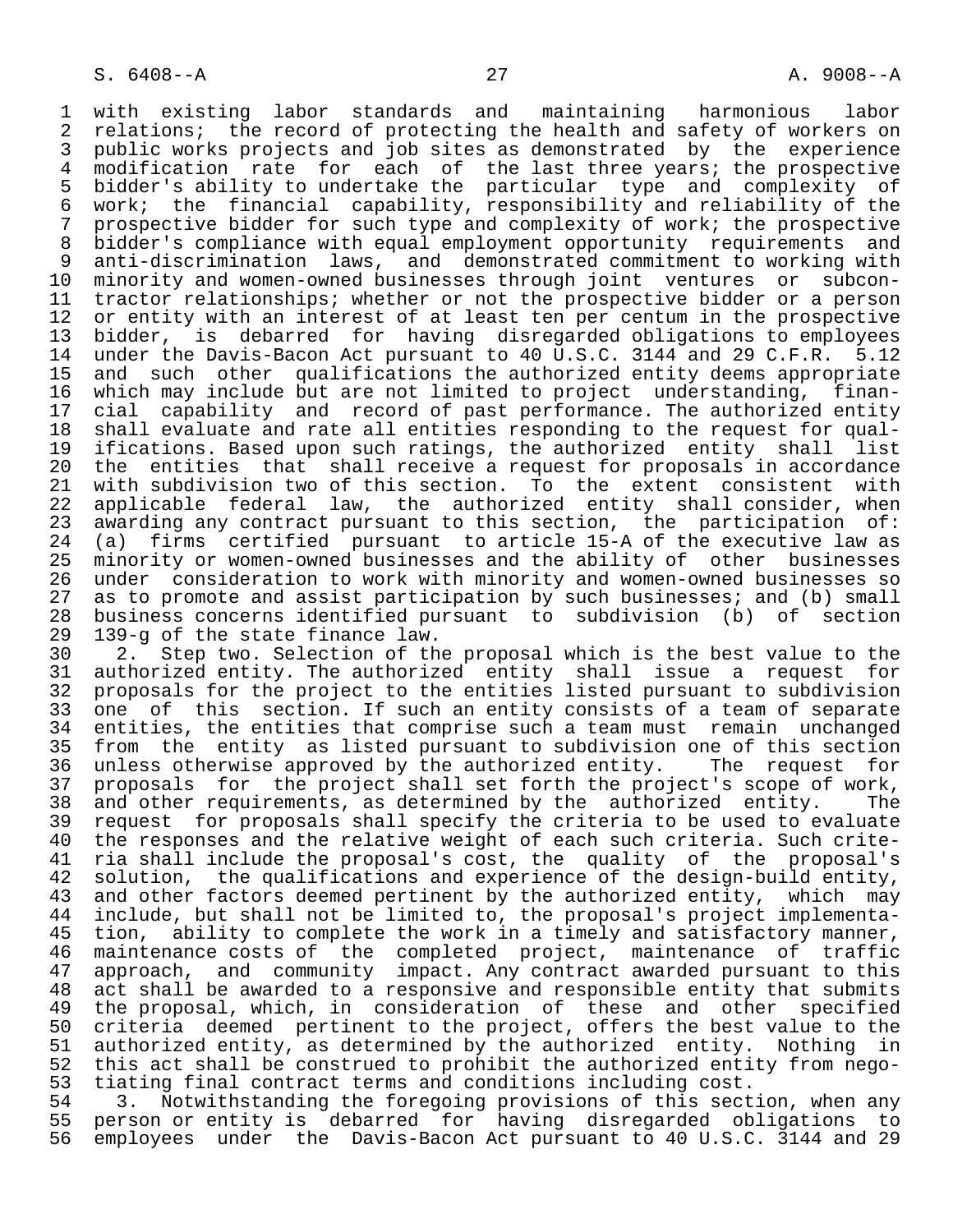1 C.F.R. 5.12, such person or entity, and any firm, corporation, partner-<br>2 ship or association in which the person or entity owns or controls at 2 ship or association in which the person or entity owns or controls at<br>3 least ten per centum, shall be ineligible to submit a bid on or be 3 least ten per centum, shall be ineligible to submit a bid on or be 4 awarded any contract authorized by this act while the name of the person<br>5 or entity is published in the list of debarred contractors pursuant to 5 or entity is published in the list of debarred contractors pursuant to<br>6 40 U.S.C. 3144. The department of labor will notify the person or entity 6 40 U.S.C. 3144. The department of labor will notify the person or entity<br>7 immediately of such ineligibility and such person or entity must be 7 immediately of such ineligibility and such person or entity must be<br>8 afforded the opportunity to appeal to the department of labor. 8 afforded the opportunity to appeal to the department of labor.<br>9 S 5. Any contract entered into pursuant to this act shall

9 S 5. Any contract entered into pursuant to this act shall include a<br>10 clause requiring that any professional services requlated by articles 10 clause requiring that any professional services regulated by<br>11 145, 147 and 148 of the education law shall be performed and sta 11 145, 147 and 148 of the education law shall be performed and stamped and<br>12 sealed, where appropriate, by a professional licensed in accordance with 12 sealed, where appropriate, by a professional licensed in accordance with<br>13 such articles.

13 such articles.<br>14 S 6. The c 14 S 6. The construction, demolition, reconstruction, excavation, reha-<br>15 bilitation, repair, renovation of the project undertaken by the author-15 bilitation, repair, renovation of the project undertaken by the author-<br>16 ized entity pursuant to this act shall be deemed a "public work" to be 16 ized entity pursuant to this act shall be deemed a "public work" to be<br>17 performed in accordance with the provisions of article 8 of the labor 17 performed in accordance with the provisions of article 8 of the labor<br>18 law, as well as subject to sections 200, 240, 241 and 242 of the labor 18 law, as well as subject to sections 200, 240, 241 and 242 of the labor 19 law and enforcement of prevailing wage requirements by the New York<br>20 state department of labor. 20 state department of labor.<br>21 S 7. A project labor.

21 S 7. A project labor agreement shall be included in the request for<br>22 proposals for the project, provided that, based upon a study done by or 22 proposals for the project, provided that, based upon a study done by or<br>23 for the authorized entity, the authorized entity determines that its for the authorized entity, the authorized entity determines that its 24 interests are best met by requiring a project labor agreement. The<br>25 authorized entity shall conduct such a study and the project labor authorized entity shall conduct such a study and the project labor 26 agreement shall be performed consistent with the provisions of section<br>27 222 of the labor law. If a project labor agreement is not performed on 27 222 of the labor law. If a project labor agreement is not performed on<br>28 the project; (1) the authorized entity shall not utilize a design-build 28 the project; (1) the authorized entity shall not utilize a design-build<br>29 contract for the project; and (2) sections 101 and 103 of the general 29 contract for the project; and (2) sections 101 and 103 of the general<br>30 municipal law shall apply to the project. 30 municipal law shall apply to the project.<br>31 S 8. Each contract entered into by the

31 S 8. Each contract entered into by the authorized entity pursuant to<br>32 this act shall comply, whenever practical, with the objectives and goals 32 this act shall comply, whenever practical, with the objectives and goals<br>33 of minority and women-owned business enterprises pursuant to article 33 of minority and women-owned business enterprises pursuant to article<br>34 15-A of the executive law or, if the project receives federal aid, shall 34 15-A of the executive law or, if the project receives federal aid, shall 35 comply with applicable federal requirements for disadvantaged business enterprises.

 37 S 9. The project undertaken by the authorized entity pursuant to this 38 act shall be subject to the requirements of article 8 of the environ-<br>39 mental conservation law, and, where applicable, the requirements of the 39 mental conservation law, and, where applicable, the requirements of the 40 national environmental policy act. 40 national environmental policy act.<br>41 S 10. The submission of a propo

41 S 10. The submission of a proposal or responses or the execution of a<br>42 design-build contract pursuant to this act shall not be construed to be 42 design-build contract pursuant to this act shall not be construed to be 43 a violation of section 6512 of the education law. 43 a violation of section 6512 of the education law.

44 S 11. Nothing contained in this act shall limit the right or obli-<br>45 gation of the authorized entity to comply with the provisions of any gation of the authorized entity to comply with the provisions of any 46 existing contract, including any existing contract with or for the bene-<br>47 fit of the holders of the obligations of the authorized entity, or to fit of the holders of the obligations of the authorized entity, or to 48 award contracts as otherwise provided by law.

S 12. This act shall take effect immediately.

# 50 PART I

51 Section 1. Notwithstanding any law to the contrary, the comptroller is<br>52 hereby authorized and directed to receive for deposit to the credit of 52 hereby authorized and directed to receive for deposit to the credit of<br>53 the general fund the amount of up to \$913,000 from the New York state 53 the general fund the amount of up to \$913,000 from the New York state<br>54 energy research and development authority. energy research and development authority.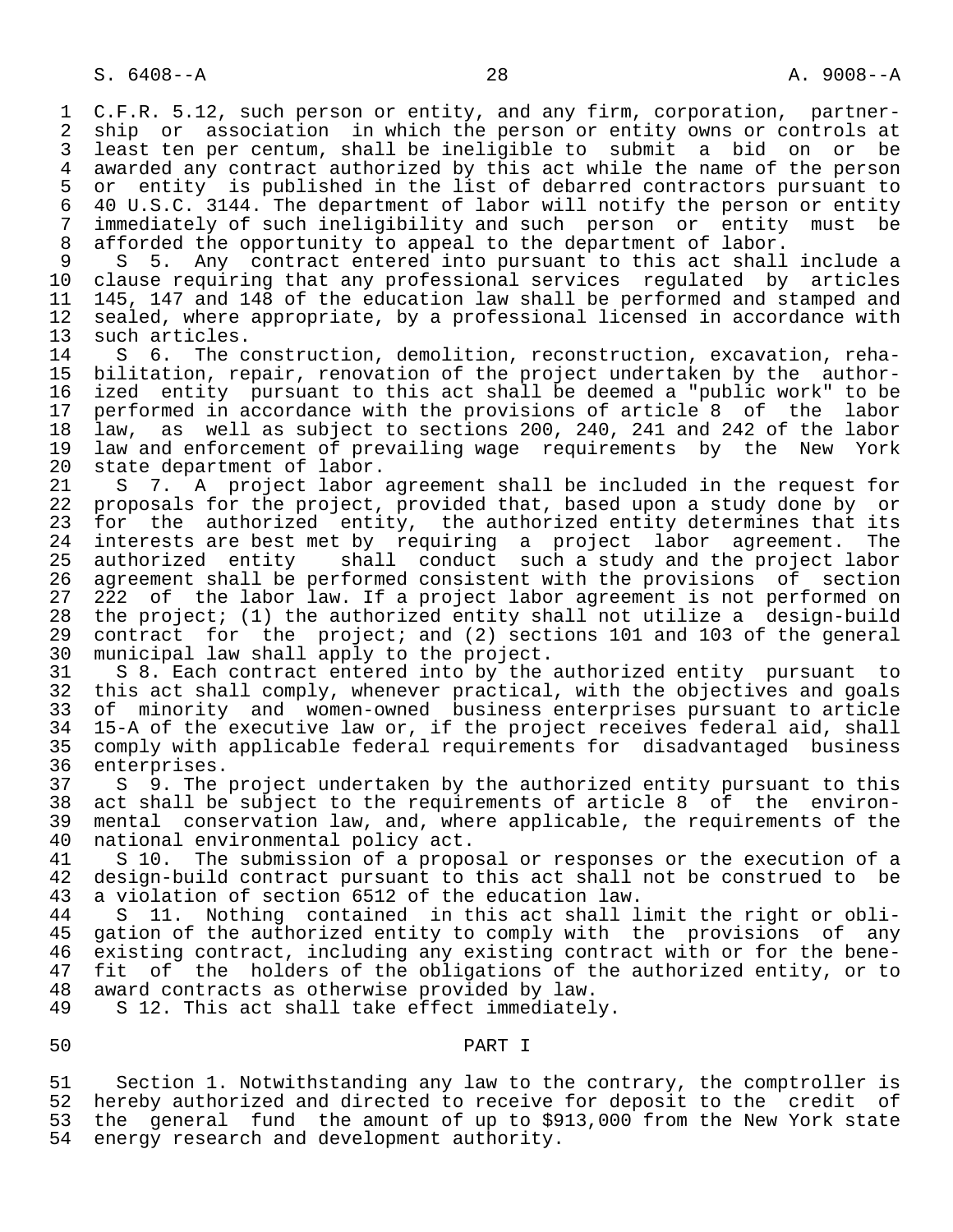1 S 2. This act shall take effect immediately and shall be deemed to<br>2 have been in full force and effect on and after April 1, 2016. have been in full force and effect on and after April 1, 2016.

### 3 PART J

4 Section 1. Expenditures of moneys by the New York state energy<br>5 research and development authority for services and expenses of the 5 research and development authority for services and expenses of the<br>6 energy research, development and demonstration program, including 6 energy research, development and demonstration program, including<br>7 grants, the energy policy and planning program, and the Fuel NY program 7 grants, the energy policy and planning program, and the Fuel NY program<br>8 shall be subject to the provisions of this section. Notwithstanding the 8 shall be subject to the provisions of this section. Notwithstanding the<br>9 provisions of subdivision 4-a of section 18-a of the public service law. 9 provisions of subdivision 4-a of section 18-a of the public service law,<br>10 all moneys committed or expended in an amount not to exceed \$19,700,000 10 all moneys committed or expended in an amount not to exceed \$19,700,000<br>11 shall be reimbursed by assessment against gas corporations, as defined 11 shall be reimbursed by assessment against gas corporations, as defined<br>12 in subdivision 11 of section 2 of the public service law and electric in subdivision 11 of section 2 of the public service law and electric 13 corporations as defined in subdivision 13 of section 2 of the public<br>14 service law, where such gas corporations and electric corporations have 14 service law, where such gas corporations and electric corporations have<br>15 gross revenues from intrastate utility operations in excess of \$500.000 15 gross revenues from intrastate utility operations in excess of \$500,000<br>16 in the preceding calendar year, and the total amount which may be 16 in the preceding calendar year, and the total amount which may be<br>17 charged to any gas corporation and any electric corporation shall not 17 charged to any gas corporation and any electric corporation shall not<br>18 exceed one cent per one thousand cubic feet of gas sold and .010 cent 18 exceed one cent per one thousand cubic feet of gas sold and .010 cent<br>19 per kilowatt-hour of electricity sold by such corporations in their 19 per kilowatt-hour of electricity sold by such corporations in their<br>20 intrastate utility operations in calendar year 2014. Such amounts shall 20 intrastate utility operations in calendar year 2014. Such amounts shall<br>21 be excluded from the general assessment provisions of subdivision 2 of 21 be excluded from the general assessment provisions of subdivision 2 of<br>22 section 18-a of the public service law. The chair of the public service 22 section 18-a of the public service law. The chair of the public service<br>23 commission shall bill such gas and/or electric corporations for such 23 commission shall bill such gas and/or electric corporations for such<br>24 amounts on or before August 10, 2016 and such amounts shall be paid to 24 amounts on or before August 10, 2016 and such amounts shall be paid to<br>25 the New York state energy research and development authority on or 25 the New York state energy research and development authority on or 26 before September 10, 2016. Upon receipt, the New York state energy 27 research and development authority shall deposit such funds in the ener-<br>28 gy research and development operating fund established pursuant to 28 gy research and development operating fund established pursuant to<br>29 section 1859 of the public authorities law. The New York state energy 29 section 1859 of the public authorities law. The New York state energy<br>30 research and development authority is authorized and directed to: (1) 30 research and development authority is authorized and directed to: (1)<br>31 transfer \$1 million to the state general fund for services and expenses 31 transfer \$1 million to the state general fund for services and expenses<br>32 of the department of environmental conservation and to transfer \$750,000 32 of the department of environmental conservation and to transfer \$750,000<br>33 to the University of Rochester laboratory for laser energetics from the 33 to the University of Rochester laboratory for laser energetics from the<br>34 funds received; and (2) commencing in 2016, provide to the chair of the funds received; and (2) commencing in 2016, provide to the chair of the 35 public service commission and the director of the budget and the chairs 36 and secretaries of the legislative fiscal committees, on or before<br>37 August first of each year, an itemized record, certified by the presi-37 August first of each year, an itemized record, certified by the presi-<br>38 dent and chief executive officer of the authority, or his or her desig-38 dent and chief executive officer of the authority, or his or her desig-<br>39 nee, detailing any and all expenditures and commitments ascribable to 39 nee, detailing any and all expenditures and commitments ascribable to 40 moneys received as a result of this assessment by the chair of the 41 department of public service pursuant to section 18-a of the public<br>42 service law. This itemized record shall include an itemized breakdown 42 service law. This itemized record shall include an itemized breakdown<br>43 of the programs being funded by this section and the amount committed to 43 of the programs being funded by this section and the amount committed to<br>44 each program. The authority shall not commit for any expenditure, any 44 each program. The authority shall not commit for any expenditure, any<br>45 moneys derived from the assessment provided for in this section, until moneys derived from the assessment provided for in this section, until 46 the chair of such authority shall have submitted, and the director of<br>47 the budget shall have approved, a comprehensive financial plan encom-47 the budget shall have approved, a comprehensive financial plan encom-<br>48 passing all moneys available to and all anticipated commitments and 48 passing all moneys available to and all-anticipated commitments and<br>49 expenditures by such authority from any source for the operations of 49 expenditures by such authority from any source for the operations of<br>50 such authority. Copies of the approved comprehensive financial plan such authority. Copies of the approved comprehensive financial plan 51 shall be immediately submitted by the chair to the chairs and secre-<br>52 taries of the legislative fiscal committees. Any such amount not taries of the legislative fiscal committees. 53 committed by such authority to contracts or contracts to be awarded or 54 otherwise expended by the authority during the fiscal year shall be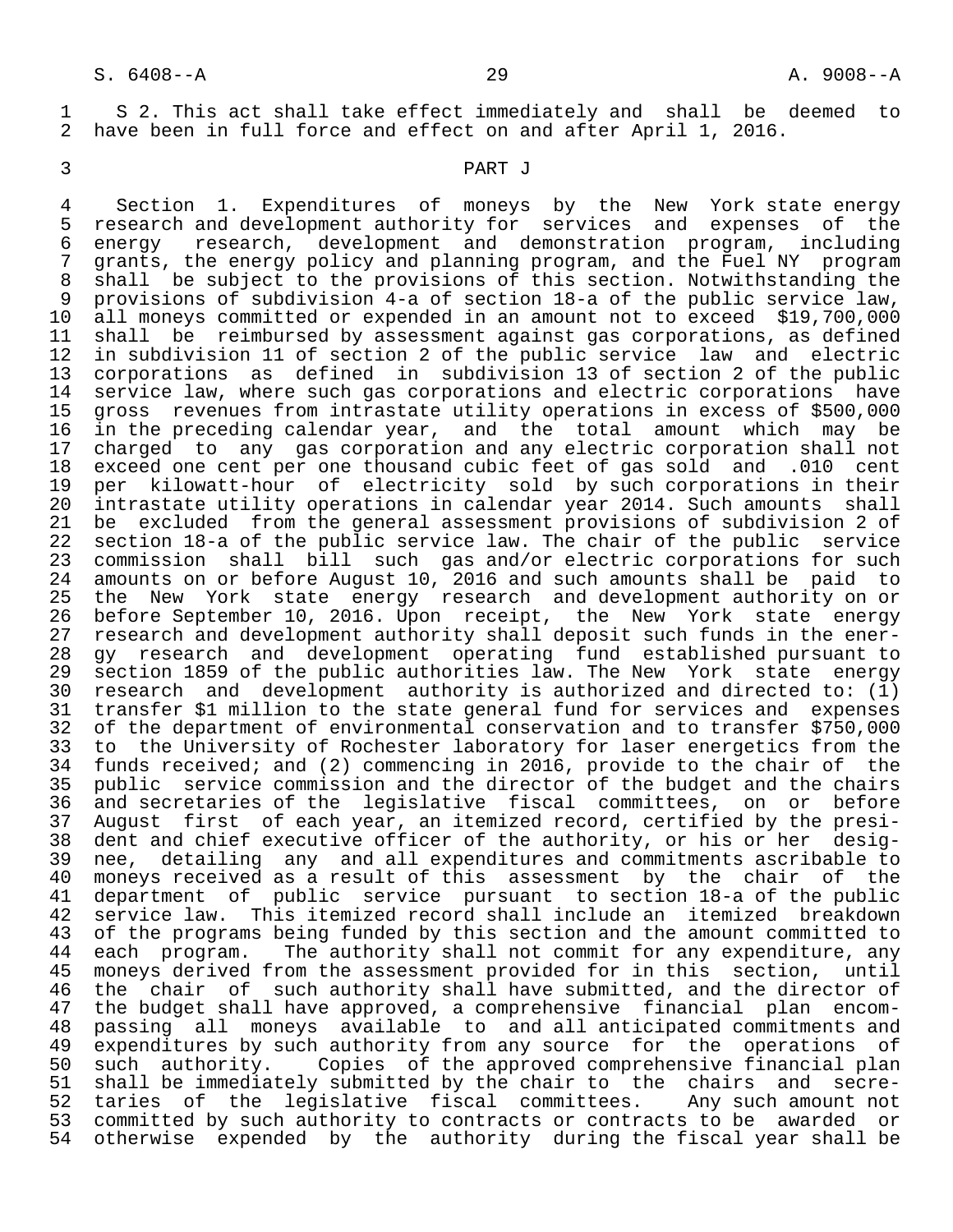1 refunded by such authority on a pro-rata basis to such gas and/or elec-<br>2 tric corporations, in a manner to be determined by the department of 2 tric corporations, in a manner to be determined by the department of<br>3 public service. 3 public service.<br>4 S 2 This 4 S 2. This act shall take effect immediately and shall be deemed to<br>5 have been in full force and effect on and after April 1, 2016. have been in full force and effect on and after April 1, 2016. 6 PART K 7 Section 1. Notwithstanding any other law, rule or regulation to the<br>8 contrary, expenses of the department of health public service education 8 contrary, expenses of the department of health public service education<br>9 program incurred pursuant to appropriations from the cable television 9 program incurred pursuant to appropriations from the cable television<br>10 account of the state miscellaneous special revenue funds shall be deemed account of the state miscellaneous special revenue funds shall be deemed 11 expenses of the department of public service.<br>12 S 2. This act shall take effect immedia 12 S 2. This act shall take effect immediately and shall be deemed to<br>13 have been in full force and effect on and after April 1, 2016. have been in full force and effect on and after April 1, 2016. 14 PART L 15 Section 1. Paragraph (c) of subdivision 12 of section 66 of the public<br>16 service law, as amended by chapter 162 of the laws of 1998, is amended 16 service law, as amended by chapter 162 of the laws of 1998, is amended<br>17 to read as follows: 17 to read as follows:<br>18 (c) For the purpo 18 (c) For the purpose of this subdivision, "major changes" shall mean an<br>19 increase in the rates and charges which would increase the aggregate 19 increase in the rates and charges which would increase the aggregate<br>20 revenues of the applicant more than the greater of three hundred thou-20 revenues of the applicant more than the greater of three hundred thou-<br>21 sand dollars or two and one-half percent, but shall not include changes 21 sand dollars or two and one-half percent, but shall not include changes<br>22 in rates, charges or rentals (I) allowed to go into effect by the 22 in rates, charges or rentals (I) allowed to go into effect by the<br>23 commission or made by the utility pursuant to an order of the commission 23 commission or made by the utility pursuant to an order of the commission<br>24 after hearings held upon notice to the public. OR (II) PROPOSED BY A 24 after hearings held upon notice to the public, OR (II) PROPOSED BY A 25 MUNICIPALITY. 25 MUNICIPALITY.<br>26 S 2. Paragr 26 S 2. Paragraph (f) of subdivision 12 of section 66 of the public 27 service law, as amended by chapter 154 of the laws of 1989, is amended 28 to read as follows: 28 to read as follows:<br>29 (f) Whenever ther 29 (f) Whenever there shall be filed with the commission by any utility<br>30 any schedule stating a new rate or charge, or any change in any form of 30 any schedule stating a new rate or charge, or any change in any form of 31 contract or agreement or any rule or regulation relating to any rate. 31 contract or agreement or any rule or regulation relating to any rate,<br>32 charge or service, or in any general privilege or facility, the commischarge or service, or in any general privilege or facility, the commis- 33 sion may, at any time within sixty days from the date when such schedule 34 would or has become effective, either upon complaint or upon its own<br>35 initiative, and, if it so orders, without answer or other formal plead-35 initiative, and, if it so orders, without answer or other formal plead-<br>36 ing by the utility, but upon reasonable notice, hold a hearing concern-36 ing by the utility, but upon reasonable notice, hold a hearing concern-<br>37 ing the propriety of a change proposed by the filing. If such change is 37 ing the propriety of a change proposed by the filing. If such change is<br>38 a major change, the commission shall hold such a hearing. Pending such 38 a major change, the commission shall hold such a hearing. Pending such<br>39 hearing and decision thereon, the commission, upon filing with such 39 hearing and decision thereon, the commission, upon filing with such<br>40 schedule and delivering to the utility, a statement in writing of its 40 schedule and delivering to the utility, a statement in writing of its<br>41 reasons therefor, may suspend the operation of such schedule, but not 41 reasons therefor, may suspend the operation of such schedule, but not 42 for a longer period than [one hundred and twenty days] FOUR MONTHS<br>43 bevond the time when it would otherwise go into effect. After full hearbeyond the time when it would otherwise go into effect. After full hear-44 ing, whether completed before or after the schedule goes into effect,<br>45 the commission may make such order in reference thereto as would be 45 the commission may make such order in reference thereto as would be<br>46 proper in a proceeding begun after the rate, charge, form of contract or 46 proper in a proceeding begun after the rate, charge, form of contract or<br>47 agreement, rule, regulation, service, general privilege or facility had agreement, rule, regulation, service, general privilege or facility had 48 become effective. If any such hearing cannot be concluded within the<br>49 period of suspension as above stated, the commission may extend the 49 period of suspension as above stated, the commission may extend the<br>50 suspension for a further period, not exceeding [six] TEN months. IF AT 50 suspension for a further period, not exceeding [six] TEN months.<br>51 THE END OF SUCH PERIOD, THE FILED PETITION HAS NOT BEEN ACTED 51 THE END OF SUCH PERIOD, THE FILED PETITION HAS NOT BEEN ACTED UPON BY<br>52 THE COMMISSION, THE COMMISSION SHALL UTILIZE THE PROPOSAL FILED BY THE THE COMMISSION, THE COMMISSION SHALL UTILIZE THE PROPOSAL FILED BY THE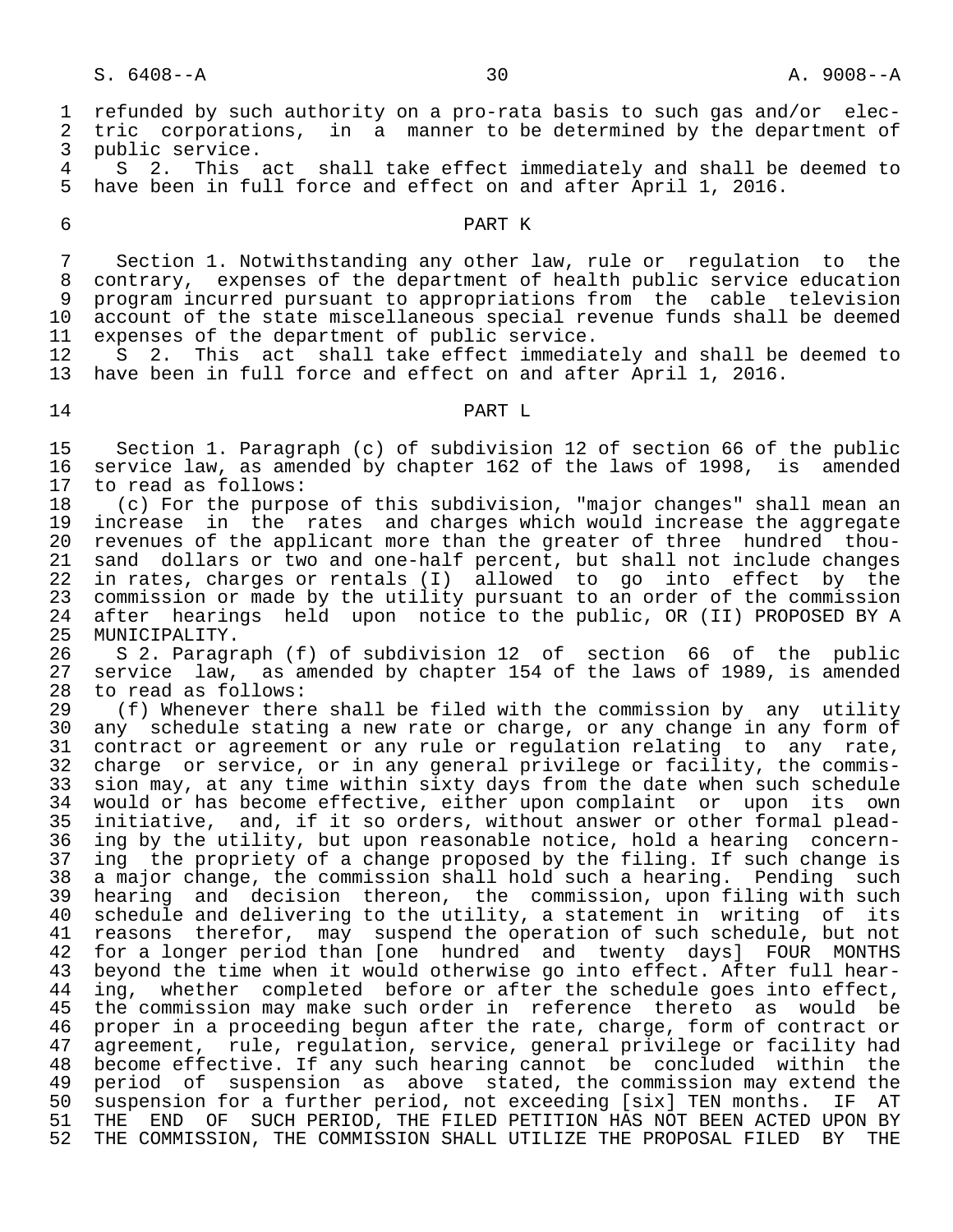1 STAFF OF THE DEPARTMENT TO ESTABLISH TEMPORARY RATES FOR THE PETITIONER,<br>2 SUBJECT TO REFUND OR REPARATION AS PROVIDED IN SECTION ONE HUNDRED THIR-2 SUBJECT TO REFUND OR REPARATION AS PROVIDED IN SECTION ONE HUNDRED THIR-<br>3 TEEN OF THIS CHAPTER. 3 TEEN OF THIS CHAPTER.<br>4 S 3. Paragraph (

 4 S 3. Paragraph (f) of subdivision 10 of section 80 of the public 5 service law, as amended by chapter 154 of the laws of 1989, is amended<br>6 to read as follows: 6 to read as follows:<br>7 (f) Whenever th

 7 (f) Whenever there shall be filed with the commission by any utility 8 any schedule stating a new rate or charge, or any change in any form of 8 contract or agreement or any rule or regulation relating to any rate. 9 contract or agreement or any rule or regulation relating to any rate,<br>10 charge or service, or in any general privilege or facility, the commis-10 charge or service, or in any general privilege or facility, the commis-<br>11 sion may, at any time within sixty days from the date when such schedule 11 sion may, at any time within sixty days from the date when such schedule<br>12 would or has become effective, either upon complaint or upon its own 12 would or has become effective, either upon complaint or upon its own<br>13 initiative, and, if it so orders, without answer or other formal plead-13 initiative, and, if it so orders, without answer or other formal plead-<br>14 ing by the utility, but upon reasonable notice, hold a hearing concerning by the utility, but upon reasonable notice, hold a hearing concern-15 ing the propriety of a change proposed by the filing. If such change is<br>16 a major change, the commission shall hold such a hearing. Pending such 16 a major change, the commission shall hold such a hearing. Pending such<br>17 hearing and decision thereon the commission, upon filing with such sche-17 hearing and decision thereon the commission, upon filing with such sche-<br>18 dule and delivering to the utility, a statement in writing of its 18 dule and delivering to the utility, a statement in writing of its<br>19 reasons therefor, may suspend the operation of such schedule, but not 19 reasons therefor, may suspend the operation of such schedule, but not<br>20 for a longer period than [one hundred and twenty days] FOUR MONTHS 20 for a longer period than [one hundred and twenty days] FOUR MONTHS 21 beyond the time when it would otherwise go into effect. After full hear- 22 ing, whether completed before or after the schedule goes into effect,<br>23 the commission may make such order in reference thereto as would be 23 the commission may make such order in reference thereto as would be<br>24 proper in a proceeding begun after the rate, charge, form of contract or 24 proper in a proceeding begun after the rate, charge, form of contract or agreement, rule, regulation, service, general privilege or facility had 26 become effective. If such hearing cannot be concluded within the period<br>27 of suspension as above stated, the commission may extend the suspension 27 of suspension as above stated, the commission may extend the suspension<br>28 for a further period not exceeding [six] TEN months. IF AT THE END OF 28 for a further period not exceeding [six] TEN months. IF AT THE END OF<br>29 SUCH PERIOD, THE FILED PETITION HAS NOT BEEN ACTED UPON BY THE COMMIS-29 SUCH PERIOD, THE FILED PETITION HAS NOT BEEN ACTED UPON BY THE COMMIS-<br>30 SION, THE COMMISSION SHALL UTILIZE THE PROPOSAL FILED BY THE STAFF OF 30 SION, THE COMMISSION SHALL UTILIZE THE PROPOSAL FILED BY THE STAFF OF<br>31 THE DEPARTMENT TO ESTABLISH TEMPORARY RATES FOR THE PETITIONER, SUBJECT 31 THE DEPARTMENT TO ESTABLISH TEMPORARY RATES FOR THE PETITIONER, SUBJECT<br>32 TO REFUND OR REPARATION AS PROVIDED IN SECTION ONE HUNDRED THIRTEEN OF 32 TO REFUND OR REPARATION AS PROVIDED IN SECTION ONE HUNDRED<br>33 THIS CHAPTER.

33 THIS CHAPTER.<br>34 S 4. Para 34 S 4. Paragraph (f) of subdivision 10 of section 89-c of the public 35 service law, as amended by chapter 154 of the laws of 1989, is amended<br>36 to read as follows: 36 to read as follows:<br>37 (f) Whenever th

 37 (f) Whenever there shall be filed with the commission by any water- 38 works corporation any schedule stating a new rate or charge, or any<br>39 change in any form of contract or agreement or any rule or regulation 39 change in any form of contract or agreement or any rule or regulation<br>40 relating to any rate, charge or service, or in any general privilege or 40 relating to any rate, charge or service, or in any general privilege or<br>41 facility, the commission may, at any time within sixty days from the 41 facility, the commission may, at any time within sixty days from the<br>42 date when such schedule would or has become effective, either upon 42 date when such schedule would or has become effective, either upon 43 complaint or upon its own initiative, and, if it so orders, without 44 answer or other formal pleading by the interested corporation, but upon<br>45 reasonable notice, hold a hearing concerning the propriety of a change 45 reasonable notice, hold a hearing concerning the propriety of a change 46 proposed by the filing. If such change is a major change, the commission<br>47 shall hold such a hearing. Pending such hearing and decision thereon, 47 shall hold such a hearing. Pending such hearing and decision thereon,<br>48 the commission, upon filing with such schedule and delivering to the 48 the commission, upon filing with such schedule and delivering to the<br>49 corporation affected thereby a statement in writing of its reasons 49 corporation affected thereby  $\overline{a}$  statement in writing of its reasons<br>50 therefor, may suspend the operation of such schedule, but not for a 50 therefor, may suspend the operation of such schedule, but not for a<br>51 longer period than [one hundred and twenty days] FOUR MONTHS beyond the 51 longer period than [one hundred and twenty days] FOUR MONTHS beyond the<br>52 time when it would otherwise go into effect. After a full hearing, 52 time when it would otherwise go into-effect. After a full hearing,<br>53 whether completed before or after the schedule goes into effect, the 53 whether completed before or after the schedule goes into effect, the<br>54 commission may make such order in reference thereto as would be proper 54 commission may make such order in reference thereto as would be proper<br>55 in a proceeding begun after the rate, charge, form of contract or agree-55 in a proceeding begun after the rate, charge, form of contract or agree-<br>56 ment, rule, regulation, service, general privilege or facility had ment, rule, regulation, service, general privilege or facility had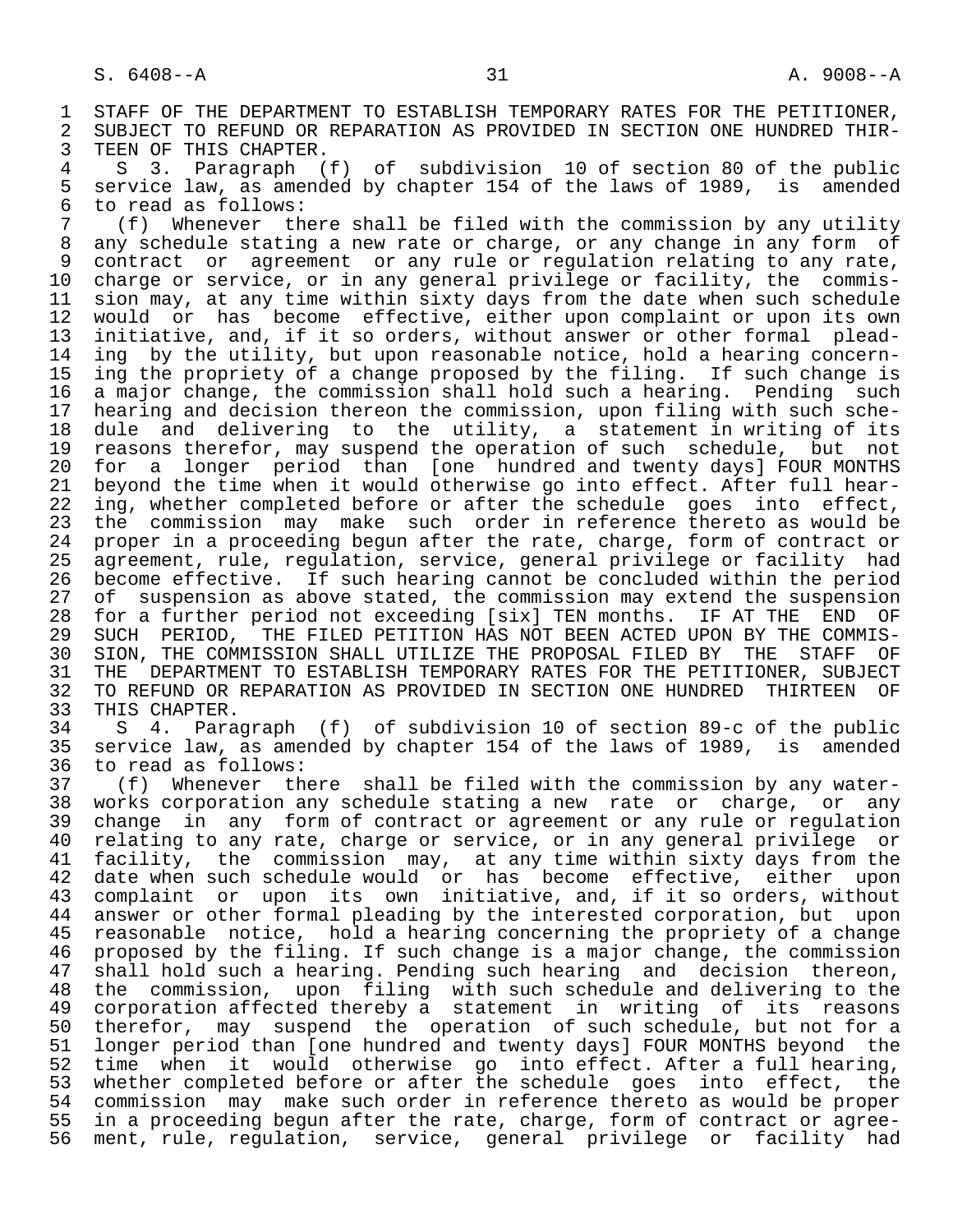1 become effective. If any such hearing cannot be concluded within the<br>2 period of suspension as above stated, the commission may extend the 2 period of suspension as above stated, the commission may extend the<br>3 suspension for a further period not exceeding [six] TEN months. IF AT 3 suspension for a further period not exceeding [six] TEN months. IF AT<br>4 THE END OF SUCH PERIOD, THE FILED PETITION HAS NOT BEEN ACTED UPON BY 4 THE END OF SUCH PERIOD, THE FILED PETITION HAS NOT BEEN ACTED UPON BY<br>5 THE COMMISSION, THE COMMISSION SHALL UTILIZE THE PROPOSAL FILED BY THE 5 THE COMMISSION, THE COMMISSION SHALL UTILIZE THE PROPOSAL FILED BY THE 6 STAFF OF THE DEPARTMENT TO ESTABLISH TEMPORARY RATES FOR THE PETITIONER. 6 STAFF OF THE DEPARTMENT TO ESTABLISH TEMPORARY RATES FOR THE PETITIONER,<br>7 SUBJECT TO REFUND OR REPARATION AS PROVIDED IN SECTION ONE HUNDRED THIR-7 SUBJECT TO REFUND OR REPARATION AS PROVIDED IN SECTION ONE HUNDRED THIR-<br>8 TEEN OF THIS CHAPTER 8 TEEN OF THIS CHAPTER.<br>9 S 5. This act shall S 5. This act shall take effect immediately. 10 PART M 11 Section 1. Section 2 of chapter 21 of the laws of 2003, amending the executive law relating to permitting the secretary of state to provide 13 special handling for all documents filed or issued by the division of<br>14 corporations and to permit additional levels of such expedited service, 14 corporations and to permit additional levels of such expedited service,<br>15 as amended by section 1 of part T of chapter 58 of the laws of 2015, is 15 as amended by section 1 of part T of chapter 58 of the laws of 2015, is<br>16 amended to read as follows: 16 amended to read as follows:<br>17 S 2. This act shall take 17 S 2. This act shall take effect immediately, provided however, that<br>18 section one of this act shall be deemed to have been in full force and 18 section one of this act shall be deemed to have been in full force and<br>19 effect on and after April 1, 2003 and shall expire March 31, [2016] 19 effect on and after April 1, 2003 and shall expire March 31, [2016] 20 2017.<br>21 S S 2. This act shall take effect immediately and shall be deemed to 22 have been in full force and effect on and after March 31, 2016. 23 PART N 24 Section 1. Paragraph (d) of section 304 of the business corporation<br>25 law is amended to read as follows: law is amended to read as follows: 26 (d) ANY DESIGNATED POST OFFICE ADDRESS TO WHICH A PERSON SHALL MAIL A<br>27 COPY OF ANY PROCESS SERVED UPON THE SECRETARY OF STATE AS AGENT OF A 27 COPY OF ANY PROCESS SERVED UPON THE SECRETARY OF STATE AS AGENT OF A<br>28 DOMESTIC CORPORATION OR FOREIGN CORPORATION SHALL BE DEEMED TO BE THE 28 DOMESTIC CORPORATION OR FOREIGN CORPORATION SHALL BE DEEMED TO BE THE 29 POST OFFICE ADDRESS, WITHIN OR WITHOUT THIS STATE, TO WHICH A PERSON 29 POST OFFICE ADDRESS, WITHIN OR WITHOUT THIS STATE, TO WHICH A PERSON<br>20 SHALL MAIL THE PROCESS SERVED AGAINST THE CORPORATION AS REOUIRED BY 30 SHALL MAIL THE PROCESS SERVED AGAINST THE CORPORATION AS REQUIRED BY<br>31 THIS ARTICLE, Any designated [post-office] POST OFFICE address to which THIS ARTICLE. Any designated [post-office] POST OFFICE address to which 32 the secretary of state OR A PERSON shall mail a copy of ANY process 33 served upon [him] THE SECRETARY OF STATE as agent of a domestic corpo- 34 ration or a foreign corporation, shall continue until the filing of a<br>35 certificate under this chapter directing the mailing to a different 35 certificate under this chapter directing the mailing to a different<br>36 [post-office] POST OFFICE address. 36 [post-office] POST OFFICE address.<br>37 S 2. Paragraph (a) of section 3 37 S 2. Paragraph (a) of section 305 of the business corporation law, as 38 amended by chapter 131 of the laws of 1985, is amended to read as 39 follows:<br>40 (a) I 40 (a) In addition to such designation of the secretary of state, every<br>41 domestic corporation or authorized foreign corporation may designate a 41 domestic corporation or authorized foreign corporation may designate a<br>42 registered agent in this state upon whom process against such corpo- 42 registered agent in this state upon whom process against such corpo ration may be served. The agent shall be a natural person who is a resi- 44 dent of or has a business address in this state [or], a domestic corpo- 45 ration or foreign corporation of any type or kind formed[,] or<br>46 authorized to do business in this state, under this chapter or under any 46 authorized to do business in this state, under this chapter or under any<br>47 other statute of this state, OR DOMESTIC LIMITED LIABILITY COMPANY OR 47 other statute of this state, OR DOMESTIC LIMITED LIABILITY COMPANY OR<br>48 FOREIGN LIMITED LIABILITY COMPANY FORMED OR AUTHORIZED TO DO BUSINESS IN 48 FOREIGN LIMITED LIABILITY COMPANY FORMED OR AUTHORIZED TO DO BUSINESS IN<br>49 THIS STATE. 49 THIS STATE.<br>50 S 3. Su 3. Subparagraph 1 of paragraph (b) of section 306 of the business 51 corporation law, as amended by chapter 419 of the laws of 1990, is 52 amended to read as follows: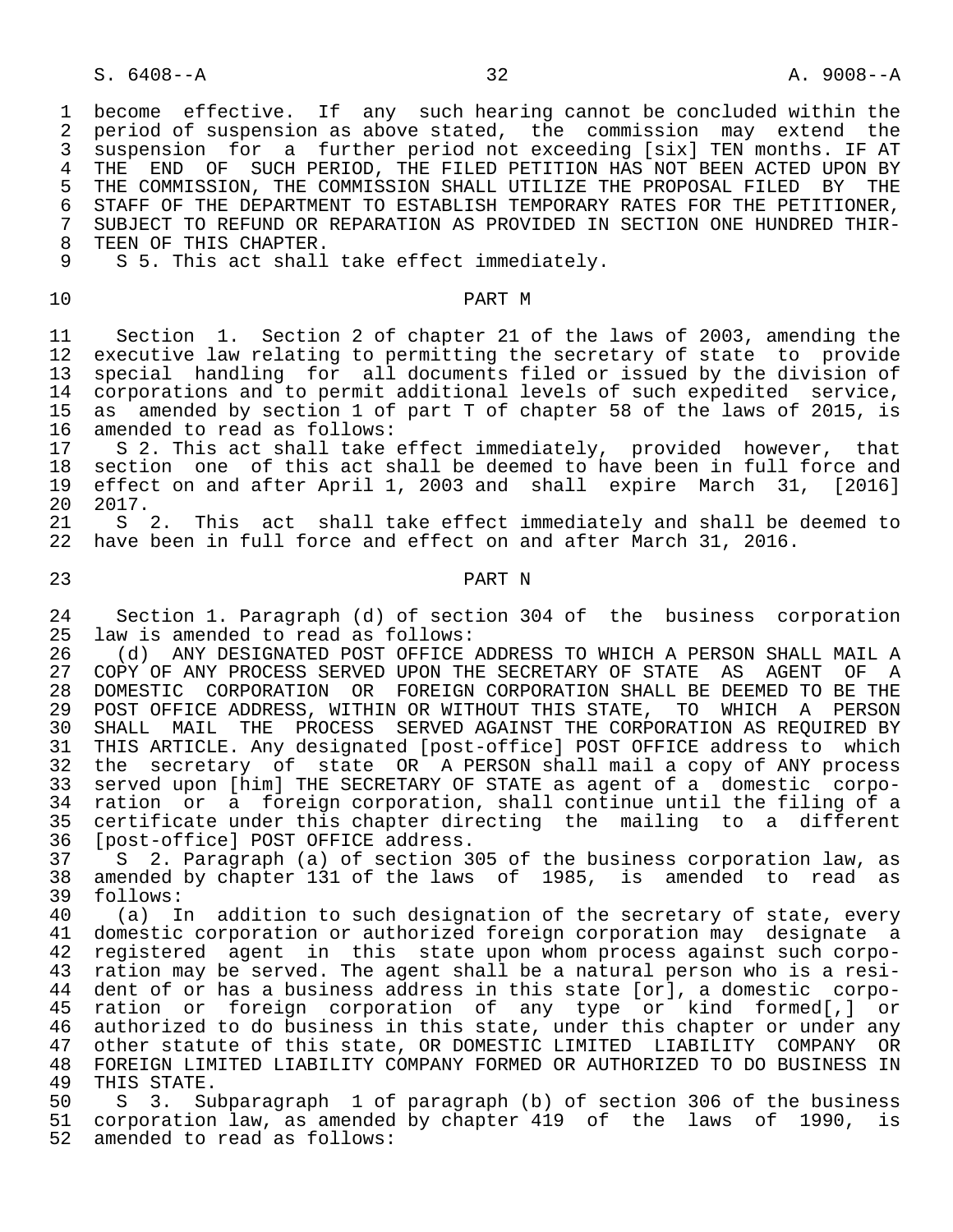1 (1) Service of process on the secretary of state as agent of a domes-<br>2 tic or authorized foreign corporation, OR OTHER BUSINESS ENTITY THAT HAS 2 tic or authorized foreign corporation, OR OTHER BUSINESS ENTITY THAT HAS<br>3 DESIGNATED THE SECRETARY OF STATE AS AGENT FOR SERVICE OF PROCESS PURSU-3 DESIGNATED THE SECRETARY OF STATE AS AGENT FOR SERVICE OF PROCESS PURSU-<br>4 ANT TO ARTICLE NINE OF THIS CHAPTER, shall be made by [personally deliv-4 ANT TO ARTICLE NINE OF THIS CHAPTER, shall be made by [personally deliv-<br>5 ering to and leaving with the secretary of state or a deputy, or with 5 ering to and leaving with the secretary of state or a deputy, or with<br>6 any person authorized by the secretary of state to receive such service. 6 any person authorized by the secretary of state to receive such service,<br>7 at the office of the department of state in the city of Albany, dupli-7 at the office of the department of state in the city of Albany, dupli-<br>8 cate, copies, of such process together with the statutory fee, which fee 8 cate copies of such process together with the statutory fee, which fee<br>9 shall be a taxable disbursementl MAILING THE PROCESS AND NOTICE OF 9 shall be a taxable disbursement] MAILING THE PROCESS AND NOTICE OF<br>10 SERVICE THEREOF BY CERTIFIED MAIL, RETURN RECEIPT REOUESTED, TO SUCH 10 SERVICE THEREOF BY CERTIFIED MAIL, RETURN RECEIPT REQUESTED, TO SUCH<br>11 CORPORATION OR OTHER BUSINESS ENTITY, AT THE POST OFFICE ADDRESS ON FILE 11 CORPORATION OR OTHER BUSINESS ENTITY, AT THE POST OFFICE ADDRESS ON FILE<br>12 IN THE DEPARTMENT OF STATE, SPECIFIED FOR THIS PURPOSE. IF A DOMESTIC OR 12 IN THE DEPARTMENT OF STATE, SPECIFIED FOR THIS PURPOSE. IF A DOMESTIC OR<br>13 AUTHORIZED FOREIGN CORPORATION HAS NO SUCH ADDRESS ON FILE IN THE 13 AUTHORIZED FOREIGN CORPORATION HAS NO SUCH ADDRESS ON FILE IN THE<br>14 DEPARTMENT OF STATE, THE PROCESS AND NOTICE OF SERVICE THEREOF SHALL BE DEPARTMENT OF STATE, THE PROCESS AND NOTICE OF SERVICE THEREOF SHALL BE 15 MAILED, IN THE CASE OF A DOMESTIC CORPORATION, IN CARE OF ANY DIRECTOR<br>16 NAMED IN ITS CERTIFICATE OF INCORPORATION AT THE DIRECTOR'S ADDRESS 16 NAMED IN ITS CERTIFICATE OF INCORPORATION AT THE DIRECTOR'S ADDRESS<br>17 STATED THEREIN OR, IN THE CASE OF AN AUTHORIZED FOREIGN CORPORATION, TO 17 STATED THEREIN OR, IN THE CASE OF AN AUTHORIZED FOREIGN CORPORATION, TO<br>18 SUCH CORPORATION AT THE ADDRESS OF ITS OFFICE WITHIN THIS STATE ON FILE 18 SUCH CORPORATION AT THE ADDRESS OF ITS OFFICE WITHIN THIS STATE ON FILE<br>19 IN THE DEPARTMENT. ON THE SAME DAY THAT SUCH PROCESS IS MAILED, A DUPLI-19 IN THE DEPARTMENT. ON THE SAME DAY THAT SUCH PROCESS IS MAILED, A DUPLI-<br>20 CATE COPY OF SUCH PROCESS AND PROOF OF MAILING TOGETHER WITH THE STATU-20 CATE COPY OF SUCH PROCESS AND PROOF OF MAILING TOGETHER WITH THE STATU-<br>21 TORY FEE, WHICH FEE SHALL BE A TAXABLE DISBURSEMENT SHALL BE PERSONALLY 21 TORY FEE, WHICH FEE SHALL BE A TAXABLE DISBURSEMENT SHALL BE PERSONALLY<br>22 DELIVERED TO AND LEFT WITH THE SECRETARY OF STATE OR A DEPUTY, OR WITH 22 DELIVERED TO AND LEFT WITH THE SECRETARY OF STATE OR A DEPUTY, OR WITH 23 ANY PERSON AUTHORIZED BY THE SECRETARY OF STATE TO RECEIVE SUCH SERVICE, 23 ANY PERSON AUTHORIZED BY THE SECRETARY OF STATE TO RECEIVE SUCH SERVICE,<br>24 AT THE OFFICE OF THE DEPARTMENT OF STATE IN THE CITY OF ALBANY. PROOF OF 24 AT THE OFFICE OF THE DEPARTMENT OF STATE IN THE CITY OF ALBANY. PROOF OF<br>25 MAILING SHALL BE BY AFFIDAVIT OF COMPLIANCE WITH THIS SECTION. Service 25 MAILING SHALL BE BY AFFIDAVIT OF COMPLIANCE WITH THIS SECTION. Service 26 of process on such corporation OR OTHER BUSINESS ENTITY shall be<br>27 complete when the secretary of state is so-served. [The secretary of 27 complete when the secretary of state is so served. [The secretary of<br>28 state shall promptly send one of such copies by certified mail, return state shall promptly send one of such copies by certified mail, return 29 receipt requested, to such corporation, at the post office address, on 30 file in the department of state, specified for the purpose. If a domes- 31 tic or authorized foreign corporation has no such address on file in the 32 department of state, the secretary of state shall so mail such copy, in<br>33 the case of a domestic corporation, in care of any director named in its the case of a domestic corporation, in care of any director named in its 34 certificate of incorporation at the director's address stated therein<br>35 or, in the case of an authorized foreign corporation, to such corpo-35 or, in the case of an authorized foreign corporation, to such corpo-<br>36 ration at the address of its office within this state on file in the 36 ration at the address of its office within this state on file in the 37 department. 37 department.]<br>38 S 4. Sub

 38 S 4. Subparagraphs 2 and 3 of paragraph (a) of section 306-A of the 39 business corporation law, as added by chapter 469 of the laws of 1997,<br>40 are amended to read as follows: 40 are amended to read as follows:<br>41 (2) That the address of th

41 (2) That the address of the party has been designated by the corpo-<br>42 ration as the post office address to which [the secretary of state] A 42 ration as the post office address to which [the secretary of state] A<br>43 PERSON shall mail a copy of any process served on the secretary of state 43 PERSON shall mail a copy of any process served on the secretary of state<br>44 as agent for such corporation, SPECIFYING SUCH ADDRESS, and that such 44 as agent for such corporation, SPECIFYING SUCH ADDRESS, and that such 45 party wishes to resign. party wishes to resign.

46 (3) That sixty days prior to the filing of the certificate of resigna-<br>47 tion OR RECEIPT OF PROCESS with the department of state the party has 47 tion OR RECEIPT OF PROCESS with the department of state the party has<br>48 sent a copy of the certificate of resignation for receipt of process by 48 sent a copy of the certificate of resignation for receipt of process by<br>49 registered or certified mail to the address of the registered agent of 49 registered or certified mail to the address of the registered agent of<br>50 the designating corporation, if other than the party filing the certif-50 the designating corporation, if other than the party filing the certif-<br>51 icate of resignation[,] for receipt of process, or if the [resigning] icate of resignation[, ] for receipt of process, or if the [resigning] 52 DESIGNATING corporation has no registered agent, then to the last 53 address of the designating corporation known to the party, specifying<br>54 the address to which the copy was sent. If there is no registered agent 54 the address to which the copy was sent. If there is no registered agent<br>55 and no known address of the designating corporation, the party shall 55 and no known address of the designating corporation, the party shall<br>56 attach an affidavit to the certificate stating that a diligent but attach an affidavit to the certificate stating that a diligent but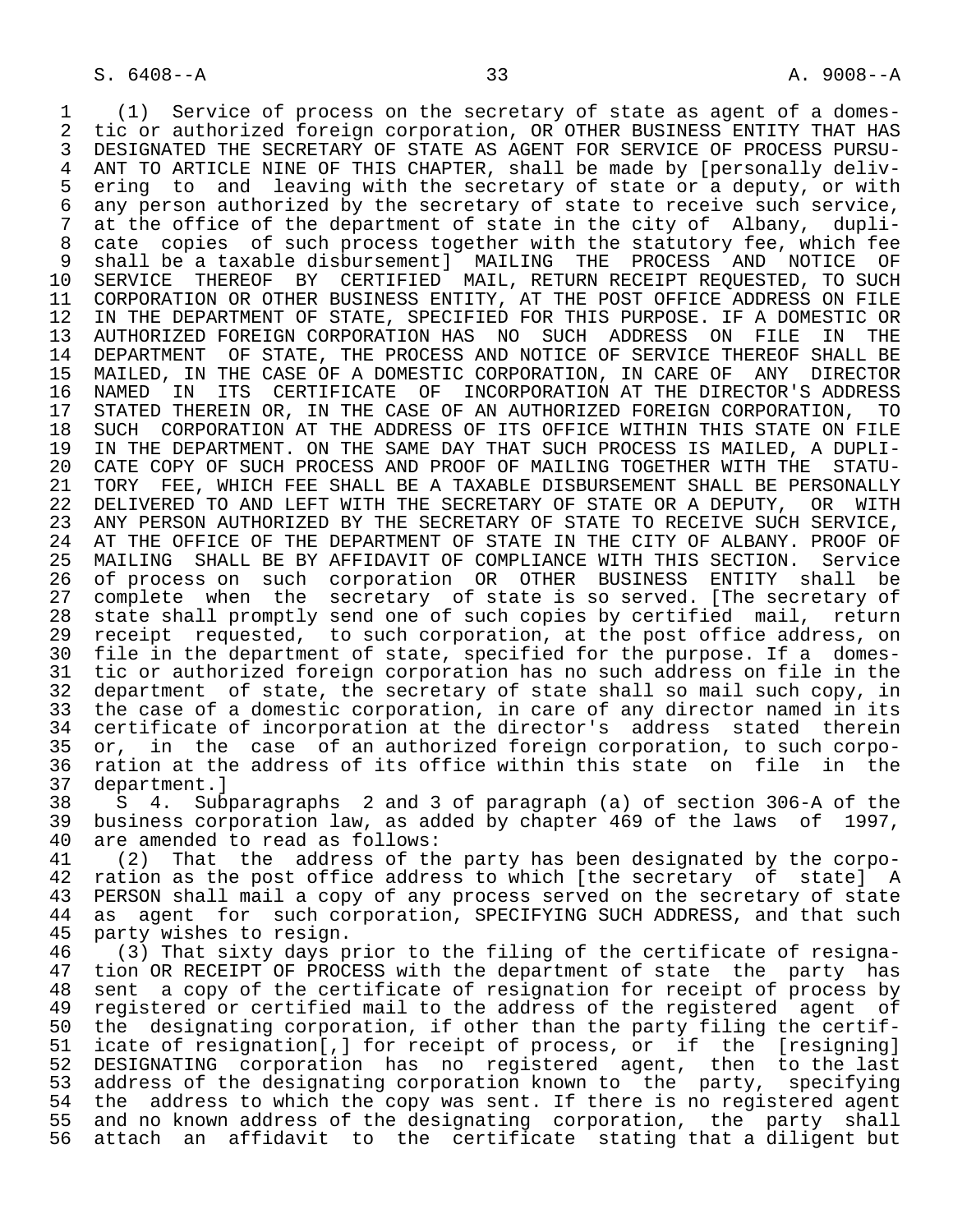1 unsuccessful search was made by the party to locate the corporation,<br>2 specifying what efforts were made. 2 specifying what efforts were made.<br>3 S 5. Subparagraph 7 of paragr 3 S 5. Subparagraph 7 of paragraph (a) of section 402 of the business<br>4 corporation law is amended to read as follows: 4 corporation law is amended to read as follows:<br>5 (7) A designation of the secretary of state 5 (7) A designation of the secretary of state as agent of the corpo- 6 ration upon whom process against it may be served and the post office 7 address, within or without this state, to which [the secretary of state]<br>8 A PERSON shall mail a copy of any process against it served upon [him] 8 A PERSON shall mail a copy of any process against it served upon [him]<br>9 THE SECRETARY OF STATE. 9 THE SECRETARY OF STATE.<br>10 S 6. Subparagraph 10 S 6. Subparagraph (c) of paragraph 1 of section 408 of the business<br>11 corporation law, as amended by section 3 of part S of chapter 59 of the 11 corporation law, as amended by section 3 of part S of chapter 59 of the<br>12 laws of 2015, is amended to read as follows: 12 laws of 2015, is amended to read as follows:<br>13 (c) The post office address, within or 13 (c) The post office address, within or without this state, to which<br>14 (the secretary of statel A PERSON shall mail a copy of any process [the secretary of state] A PERSON shall mail a copy of any process 15 against it served upon [him or her] THE SECRETARY OF STATE. Such<br>16 address shall supersede any previous address on file with the department 16 address shall supersede any previous address on file with the department<br>17 of state for this purpose. 17 of state for this purpose.<br>18 S 7. Subparagraph 4 of p. 18 S 7. Subparagraph 4 of paragraph (b) of section 801 of the business<br>19 corporation law is amended to read as follows: 19 corporation law is amended to read as follows:<br>20 (4) To specify or change the post office ad 20 (4) To specify or change the post office address to which [the secre- 21 tary of state] A PERSON shall mail a copy of any process against the<br>22 corporation served upon [him] THE SECRETARY OF STATE. 22 corporation served upon [him] THE SECRETARY OF STATE.<br>23 S 8. Subparagraph 2 of paragraph (b) of section 23 S 8. Subparagraph 2 of paragraph (b) of section 803 of the business<br>24 corporation law, as amended by chapter 803 of the laws of 1965, is 24 corporation law, as amended by chapter 803 of the laws of 1965, is<br>25 amended to read as follows: amended to read as follows: 26 (2) To specify or change the post office address to which [the secre-<br>27 tary of state] A PERSON shall mail a copy of any process against the 27 tary of state] A PERSON shall mail a copy of any process against the<br>28 corporation served upon [him] THE SECRETARY OF STATE. 28 corporation served upon [him] THE SECRETARY OF STATE.<br>29 S 9. Paragraph (b) of section 805-A of the busine 29 S 9. Paragraph (b) of section 805-A of the business corporation law,<br>30 as added by chapter 725 of the laws of 1964, is amended to read as 30 as added by chapter 725 of the laws of 1964, is amended to read as 31 follows: 31 follows:<br>32 (b) A 32 (b) A certificate of change which changes only the post office address<br>33 to which [the secretary of state] A PERSON shall mail a copy of any 33 to which [the secretary of state] A PERSON shall mail a copy of any<br>34 process against a corporation served upon [him or] THE SECRETARY OF 34 process against a corporation served upon [him or] THE SECRETARY OF<br>35 STATE AND/OR the address of the registered agent, provided such address 35 STATE AND/OR the address of the registered agent, provided such address<br>36 being changed is the address of a person, partnership, LIMITED LIABILITY being changed is the address of a person, partnership, LIMITED LIABILITY 37 COMPANY or other corporation whose address, as agent, is the address to 38 be changed or who has been designated as registered agent for such<br>39 corporation, may be signed[, verified] and delivered to the department 39 corporation, may be signed[, verified] and delivered to the department<br>40 of state by such agent. The certificate of change shall set forth the 40 of state by such agent. The certificate of change shall set forth the 41 statements required under subparagraphs [(a)] (1), (2) and (3) OF PARA-<br>42 GRAPH (A) of this section; that a notice of the proposed change was 42 GRAPH (A) of this section; that a notice of the proposed change was<br>43 mailed to the corporation by the party signing the certificate not less 43 mailed to the corporation by the party signing the certificate not less<br>44 than thirty days prior to the date of delivery to the department and 44 than thirty days prior to the date of delivery to the department and<br>45 that such corporation has not objected thereto; and that the party signthat such corporation has not objected thereto; and that the party sign-46 ing the certificate is the agent of such corporation to whose address<br>47 Ithe secretary of statel A PERSON is required to mail copies of process [the secretary of state] A PERSON is required to mail copies of process 48 SERVED ON THE SECRETARY OF STATE or the registered agent, if such be the<br>49 case. A certificate signed[, verified] and delivered under this para- 49 case. A certificate signed[, verified] and delivered under this para- 50 graph shall not be deemed to effect a change of location of the office<br>51 of the corporation in whose behalf such certificate is filed. 51 of the corporation in whose behalf such certificate is filed.<br>52 S 10. Subparagraph 8 of paragraph (a) of section 904-a of t 52 S 10. Subparagraph 8 of paragraph (a) of section 904-a of the business<br>53 corporation law, as amended by chapter 177 of the laws of 2008, is 53 corporation law, as amended by chapter 177 of the laws of 2008, is<br>54 amended to read as follows: 54 amended to read as follows:<br>55 (8) If the surviving or

55 (8) If the surviving or resulting entity is a foreign corporation or<br>56 other business entity, a designation of the secretary of state as its other business entity, a designation of the secretary of state as its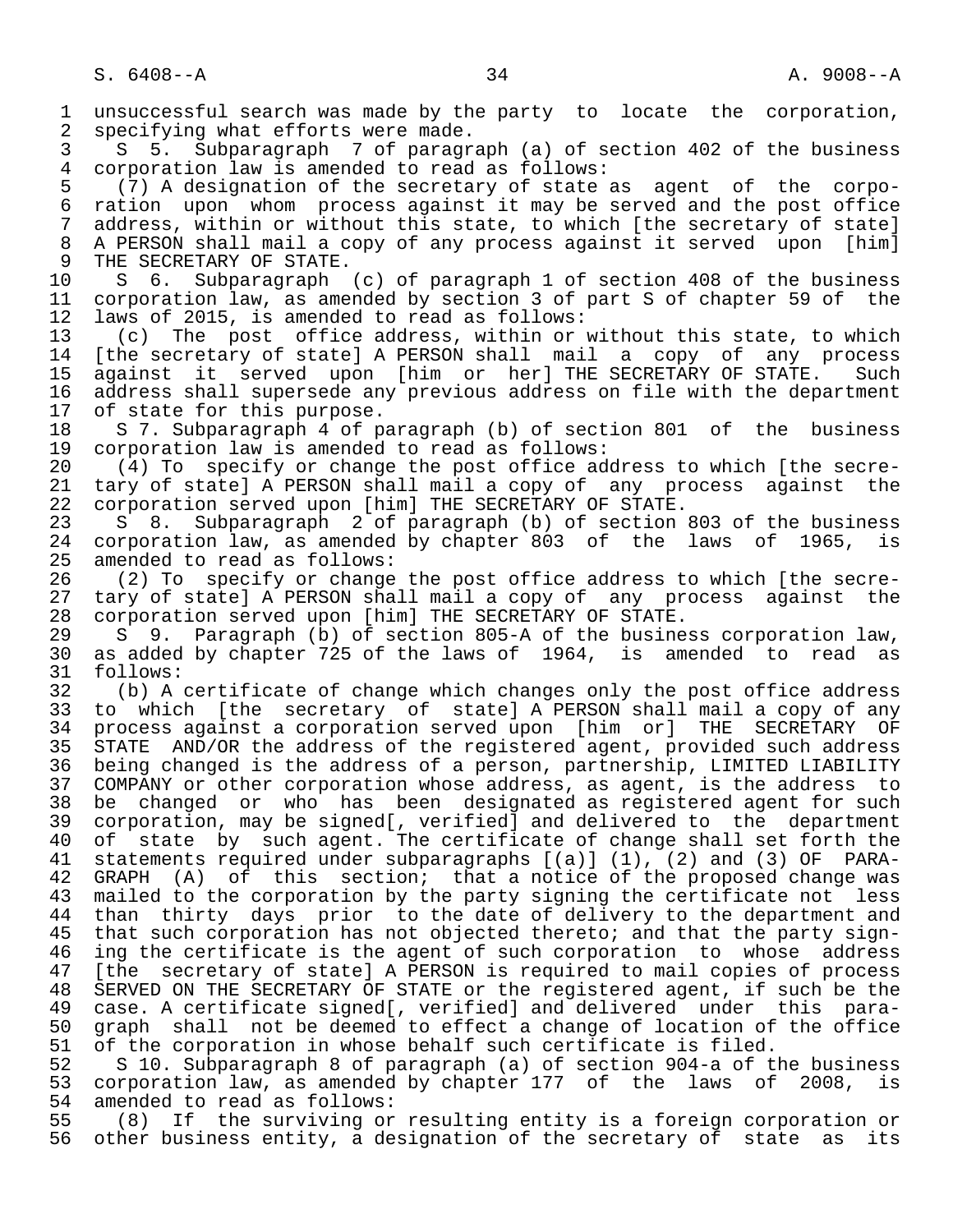1 agent upon whom process against it may be served in the manner set forth<br>2 in paragraph (b) of section three hundred six of this chapter, in any 2 in paragraph (b) of section three hundred six of this chapter, in any<br>3 action or special proceeding, and a post office address, within or with-3 action or special proceeding, and a post office address, within or with-<br>4 out this state, to which (the secretary of state) A PERSON shall mail a 4 out this state, to which [the secretary of state] A PERSON shall mail a<br>5 copy of any process against it served upon [him] THE SECRETARY OF STATE. 5 copy of any process against it served upon [him] THE SECRETARY OF STATE.<br>6 Such post office address shall supersede any prior address designated as 6 Such post office address shall supersede any prior address designated as<br>7 the address to which process shall be mailed; 7 the address to which process shall be mailed;<br>8 S 11. Clause (G) of subparagraph 2 of parag

8 S 11. Clause (G) of subparagraph 2 of paragraph (e) of section 907 of<br>9 the business corporation law, as amended by chapter 494 of the laws of 9 the business corporation law, as amended by chapter 494 of the laws of 10 1997, is amended to read as follows: 10 1997, is amended to read as follows:<br>11 (G) A designation of the secretary

11 (G) A designation of the secretary of state as its agent upon whom<br>12 process against it may be served in the manner set forth in paragraph 12 process against it may be served in the manner set forth in paragraph<br>13 (b) of section 306 (Service of process), in any action or special 13 (b) of section 306 (Service of process), in any action or special<br>14 proceeding, and a post office address, within or without this state, to proceeding, and a post office address, within or without this state, to 15 which [the secretary of state] A PERSON shall mail a copy of any process<br>16 against it served upon [him] THE SECRETARY OF STATE. Such post office 16 against it served upon [him] THE SECRETARY OF STATE.<br>17 address shall supersede any prior address designate 17 address shall supersede any prior address designated as the address to<br>18 which process shall be mailed. 18 which process shall be mailed.<br>19 S 12. Subparagraph 6 of para

19 S 12. Subparagraph 6 of paragraph (a) of section 1304 of the business<br>20 corporation law, as amended by chapter 684 of the laws of 1963 and as 20 corporation law, as amended by chapter 684 of the laws of 1963 and as<br>21 renumbered by chapter 590 of the laws of 1982, is amended to read as 21 renumbered by chapter 590 of the laws of 1982, is amended to read as 22 follows:<br>23 (6) A

 $(6)$  A designation of the secretary of state as its agent upon whom 24 process against it may be served and the post office address, within or<br>25 without this state, to which (the secretary of state) A PERSON shall without this state, to which [the secretary of state] A PERSON shall 26 mail a copy of any process against it served upon [him] THE SECRETARY OF 27 STATE.<br>28 S 13

28 S 13. Subparagraph 7 of paragraph (a) of section 1308 of the business<br>29 corporation law, as amended by chapter 725 of the laws of 1964 and as 29 corporation law, as amended by chapter 725 of the laws of 1964 and as<br>30 renumbered by chapter 186 of the laws of 1983, is amended to read as 30 renumbered by chapter 186 of the laws of 1983, is amended to read as 31 follows:<br>32 (7) T

32 (7) To specify or change the post office address to which [the secre-<br>33 tary of state] A PERSON shall mail a copy of any process against it 33 tary of state] A PERSON shall mail a copy of any process against it<br>34 served upon [him] THE SECRETARY OF STATE. 34 served upon [him] THE SECRETARY OF STATE.<br>35 S 14. Subparagraph 2 of paragraph (

35 S 14. Subparagraph 2 of paragraph (a) and paragraph (c) of section<br>36 1309-A of the business corporation law, subparagraph 2 of paragraph (a) 36 1309-A of the business corporation law, subparagraph 2 of paragraph (a) 37 as added by chapter 725 of the laws of 1964 and paragraph (c) as amended<br>38 by chapter 172 of the laws of 1999, are amended to read as follows:

 38 by chapter 172 of the laws of 1999, are amended to read as follows: 39 (2) To specify or change the post office address to which [the secre-<br>40 tary of state] A PERSON shall mail a copy of any process against it 40 tary of state] A PERSON shall mail a copy of any process against it<br>41 served upon [him] THE SECRETARY OF STATE. 41 served upon [him] THE SECRETARY OF STATE.<br>42 (c) A certificate of change of applicat

42 (c) A certificate of change of application for authority which changes<br>43 only the post office address to which [the secretary of state] A PERSON 43 only the post office address to which [the secretary of state] A PERSON<br>44 shall mail a copy of any process against an authorized foreign corpo-44 shall mail a copy of any process against an authorized foreign corpo-<br>45 ration served upon [him or which] THE SECRETARY OF STATE AND/OR changes ration served upon [him or which] THE SECRETARY OF STATE AND/OR changes 46 the address of its registered agent, provided such address is the<br>47 address of a person, partnership, LIMITED LIABILITY COMPANY or other address of a person, partnership, LIMITED LIABILITY COMPANY or other 48 corporation whose address, as agent, is the address to be changed or who<br>49 has been designated as registered agent for such authorized foreign 49 has been designated as registered agent for such authorized foreign<br>50 corporation, may be signed and delivered to the department of state by 50 corporation, may be signed and delivered to the department of state by<br>51 such agent. The certificate of change of application for authority shall 51 such agent. The certificate of change of application for authority shall<br>52 set forth the statements required under subparagraphs (1), (2), (3) and 52 set forth the statements required under subparagraphs (1), (2), (3) and<br>53 (4) of paragraph (b) of this section; that a notice of the proposed 53 (4) of paragraph (b) of this section; that a notice of the proposed 54 change was mailed by the party signing the certificate to the authorized<br>55 foreign corporation not less than thirty days prior to the date of 55 foreign corporation not less than thirty days prior to the date of<br>56 delivery to the department and that such corporation has not objected 56 delivery to the department and that such corporation has not objected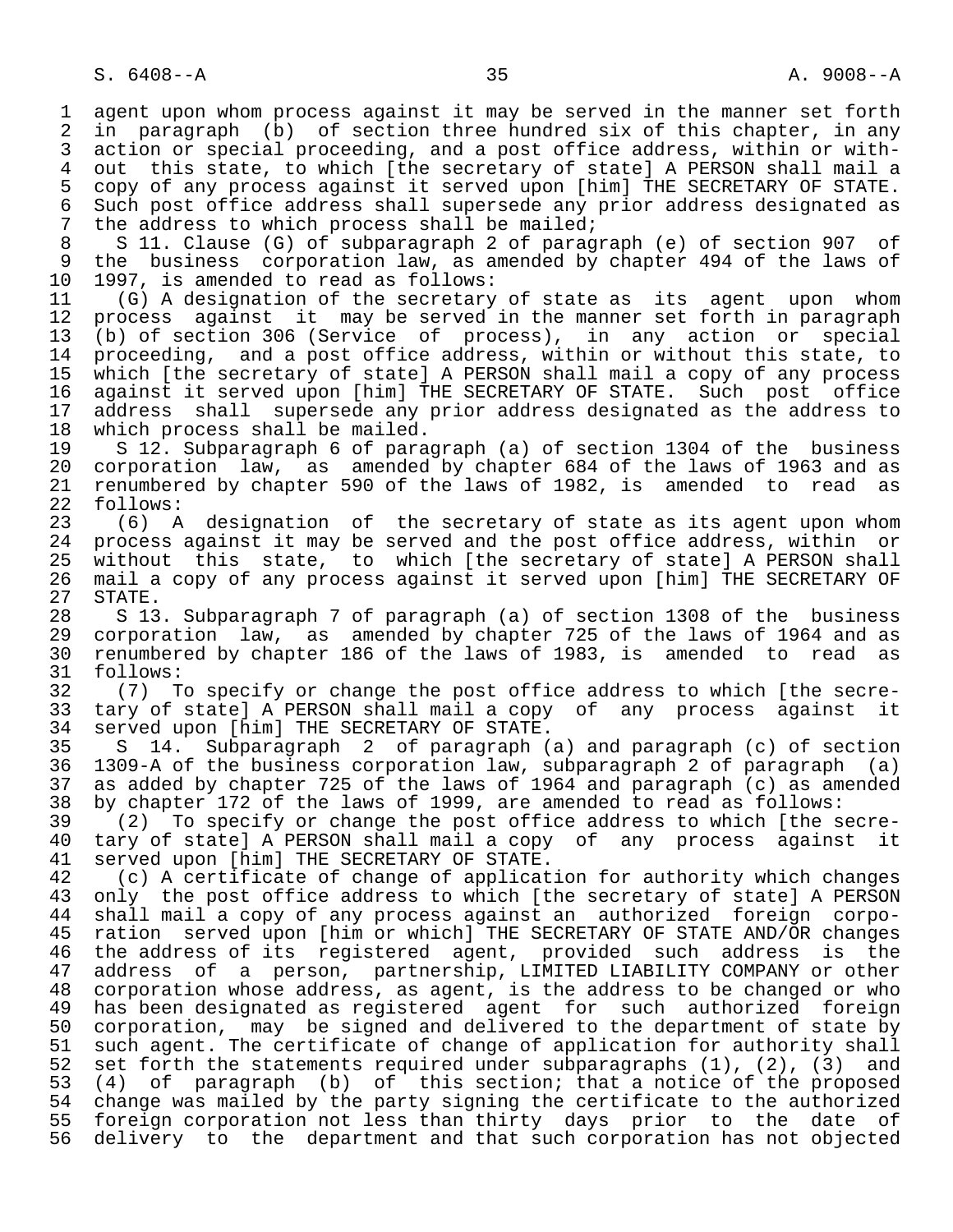1 thereto; and that the party signing the certificate is the agent of such<br>2 foreign corporation to whose address [the secretary of state] A PERSON 2 foreign corporation to whose address [the secretary of state] A PERSON<br>3 is required to mail copies of process SERVED ON THE SECRETARY OF STATE 3 is required to mail copies of process SERVED ON THE SECRETARY OF STATE<br>4 or the registered agent, if such be the case. A certificate signed and 4 or the registered agent, if such be the case. A certificate signed and<br>5 delivered under this paragraph shall not be deemed to effect a change of 5 delivered under this paragraph shall not be deemed to effect a change of<br>6 location of the office of the corporation in whose behalf such certif-6 location of the office of the corporation in whose behalf such certif-<br>7 icate is filed. 7 icate is filed.<br>8 S 15. Subpa 8 S 15. Subparagraphs 1 and 6 of paragraph (a) of section 1310 of the<br>9 business corporation law, subparagraph 1 as amended by chapter 590 of 9 business corporation law, subparagraph 1 as amended by chapter 590 of<br>10 the laws of 1982, are amended to read as follows: 10 the laws of 1982, are amended to read as follows:<br>11 (1) The name of the foreign corporation as it. 11 (1) The name of the foreign corporation as it appears on the index of<br>12 names of existing domestic and authorized foreign corporations of any 12 names of existing domestic and authorized foreign corporations of any<br>13 type or kind in the department of state, division of corporations [or,] 13 type or kind in the department of state, division of corporations [or,]<br>14 AND the fictitious name, IF ANY, the corporation has agreed to use in AND the fictitious name, IF ANY, the corporation has agreed to use in 15 this state pursuant to paragraph (d) of section 1301 of this [chapter] 16 ARTICLE.<br>17 (6) A 17 (6) A post office address, within or without this state, to which [the 18 secretary of state] A PERSON shall mail a copy of any process against it 18 secretary of state] A PERSON shall mail a copy of any process against it<br>19 served upon [him] THE SECRETARY OF STATE. 19 served upon [him] THE SECRETARY OF STATE.<br>20 S 16. Subparagraph 4 of paragraph (d) o 20 S 16. Subparagraph 4 of paragraph (d) of section 1310 of the business<br>21 corporation law is amended to read as follows: 21 corporation law is amended to read as follows:<br>22 (4) The changed post office address, within 22 (4) The changed post office address, within or without this state, to<br>23 which [the secretary of state] A PERSON shall mail a copy of any process which [the secretary of state] A PERSON shall mail a copy of any process 24 against it served upon [him] THE SECRETARY OF STATE.<br>25 S 17. Section 1311 of the business corporation 1 S 17. Section 1311 of the business corporation law, as amended by 26 chapter 375 of the laws of 1998, is amended to read as follows: 27 S 1311. Termination of existence.<br>28 When an authorized foreign co 28 When an authorized foreign corporation is dissolved or its authority<br>29 or existence is otherwise terminated or cancelled in the jurisdiction of 29 or existence is otherwise terminated or cancelled in the jurisdiction of<br>30 its incorporation or when such foreign corporation is merged into or 30 its incorporation or when such foreign corporation is merged into or<br>31 consolidated with another foreign corporation, a certificate of the 31 consolidated with another foreign corporation, a certificate of the<br>32 secretary of state, or official performing the equivalent function as to 32 secretary of state, or official performing the equivalent function as to<br>33 corporate records, of the jurisdiction of incorporation of such foreign 33 corporate records, of the jurisdiction of incorporation of such foreign<br>34 corporation attesting to the occurrence of any such event or a certified 34 corporation attesting to the occurrence of any such event or a certified<br>35 copy of an order or decree of a court of such jurisdiction directing the 35 copy of an order or decree of a court of such jurisdiction directing the<br>36 dissolution of such foreign corporation, the termination of its existdissolution of such foreign corporation, the termination of its exist- 37 ence or the cancellation of its authority shall be delivered to the 38 department of state. The filing of the certificate, order or decree<br>39 shall have the same effect as the filing of a certificate of surrender 39 shall have the same effect as the filing of a certificate of surrender<br>40 of authority under section 1310 (Surrender of authority). The secretary 40 of authority under section 1310 (Surrender of authority). The secretary<br>41 of state shall continue as agent of the foreign corporation upon whom 41 of state shall continue as agent of the foreign corporation upon whom<br>42 process against it may be served in the manner set forth in paragraph 42 process against it may be served in the manner set forth in paragraph<br>43 (b) of section 306 (Service of process), in any action or special 43 (b) of section 306 (Service of process), in any action or special<br>44 proceeding based upon any liability or obligation incurred by the 44 proceeding based upon any liability or obligation incurred by the<br>45 foreign corporation within this state prior to the filing of such foreign corporation within this state prior to the 46 certificate, order or decree and [he] THE PERSON SERVING SUCH PROCESS<br>47 shall [promptly cause a copy of any such] SEND THE process [to be 47 shall [promptly cause a copy of any such] SEND THE process [to be<br>48 mailed] by [reqistered] CERTIFIED mail, return receipt requested, to 48 mailed] by [registered] CERTIFIED mail, return receipt requested, to 49 such foreign corporation at the post office address on file in his 50 office specified for such purpose AND SHALL PROVIDE THE SECRETARY OF 51 STATE WITH PROOF OF SUCH MAILING IN THE MANNER SET FORTH IN PARAGRAPH<br>52 (B) OF SECTION 306 (SERVICE OF PROCESS). The post office address may be 52 (B) OF SECTION 306 (SERVICE OF PROCESS). The post office address may be 53 changed by signing and delivering to the department of state a certif-53 changed by signing and delivering to the department of state a certif-<br>54 icate of change setting forth the statements required under section 54 icate of change setting forth the statements required under section<br>55 1309-A (Certificate of change; contents) to effect a change in the post 55 1309-A (Certificate of change; contents) to effect a change in the post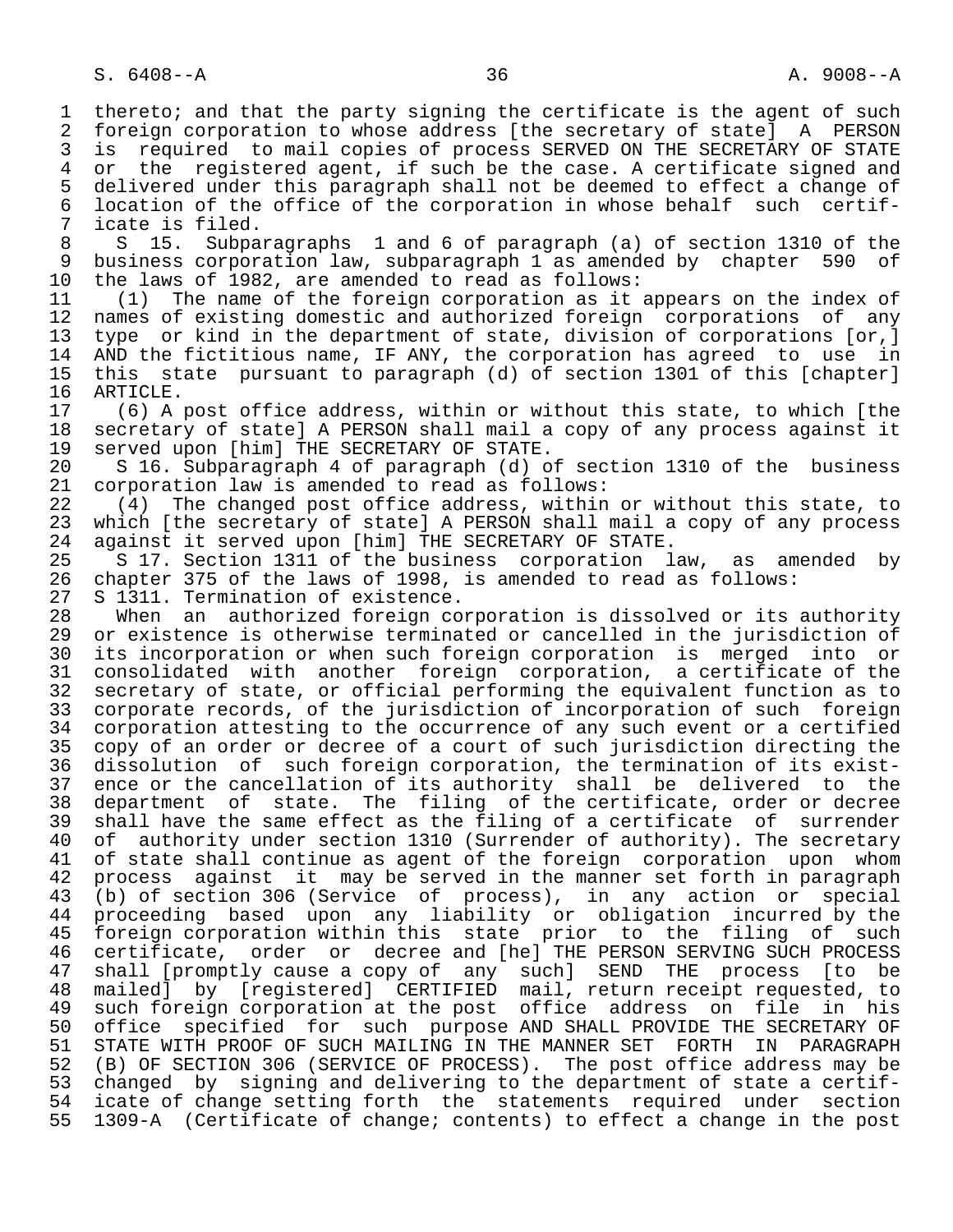1 office address under subparagraph SEVEN OF PARAGRAPH (a) [(4)] of 2 section 1308 (Amendments or changes). 3 S 18. Subparagraph 6 of paragraph (a) of section 1530 of the business 4 corporation law, as added by chapter 505 of the laws of 1983, is amended 5 to read as follows:<br>6 (6) A designation 6 (6) A designation of the secretary of state as its agent upon whom 7 process against it may be served and the post office address, within or 8 without this state, to which [the secretary of state] A PERSON shall<br>9 mail a copy of any process against it served upon [him] THE SECRETARY OF 9 mail a copy of any process against it served upon [him] THE SECRETARY OF 10 STATE. 10 STATE.<br>11 S 1 11 S 19. Subdivision 10 of section 11 of the cooperative corporations<br>12 law, as added by chapter 97 of the laws of 1969, is amended to read as 12 law, as added by chapter 97 of the laws of 1969, is amended to read as 13 follows:<br>14 10. A 14 10. A designation of the secretary of state as agent of the corpo-<br>15 ration upon whom process against it may be served and the post office 15 ration upon whom process against it may be served and the post office 16 address, within or without this state, to which [the secretary of state]<br>17 A PERSON shall mail a copy of any process against it served upon [him] 17 A PERSON shall mail a copy of any process against it served upon [him]<br>18 THE SECRETARY OF STATE. 18 THE SECRETARY OF STATE.<br>19 S 20. Subdivision 10 19 S 20. Subdivision 10 of section 96 of the executive law, as amended by<br>20 chapter 39 of the laws of 1987, is amended to read as follows: 20 chapter 39 of the laws of 1987, is amended to read as follows:<br>21 10. For service of process on the secretary of state, acting 21 10. For service of process on the secretary of state, acting as agent<br>22 for a third party pursuant to law, except as otherwise specifically 22 for a third party pursuant to law, except as otherwise specifically<br>23 provided by law, forty dollars. No fee shall be collected for process provided by law, forty dollars. No fee shall be collected for process 24 served on behalf of [a] ANY STATE OFFICIAL, DEPARTMENT, BOARD, AGENCY,<br>25 AUTHORITY, county, city, town or village or other political subdivision 25 AUTHORITY, county, city, town or village or other political subdivision 26 of the state. The fees paid the secretary of state shall be a taxable<br>27 disbursement. 27 disbursement.<br>28 S 21. The o 28 S 21. The opening paragraph of subdivision 2 and subdivision 3 of 29 section 18 of the general associations law, as amended by chapter 13 of<br>20 the laws of 1938, are amended and two new subdivisions 5 and 6 are added 30 the laws of 1938, are amended and two new subdivisions 5 and 6 are added 31 to read as follows:<br>32 Every association 32 Every association doing business within this state shall file in the<br>33 department of state a certificate in its associate name, signed [and 33 department of state a certificate in its associate name, signed [and<br>34 acknowledged] by its president, or a vice-president, or secretary, or 34 acknowledged] by its president, or a vice-president, or secretary, or<br>35 treasurer, or managing director, or trustee, designating the secretary 35 treasurer, or managing director, or trustee, designating the secretary<br>36 of state as an agent upon whom process in any action or proceeding of state as an agent upon whom process in any action or proceeding 37 against the association may be served within this state, and setting<br>38 forth an address to which [the secretary of state] A PERSON shall mail a 38 forth an address to which [the secretary of state] A PERSON shall mail a<br>39 copy of any process against the association which may be served upon 39 copy of any process against the association which may be served upon<br>40 [him] THE SECRETARY OF STATE pursuant to law. Annexed to the certif-40 [him] THE SECRETARY OF STATE pursuant to law. Annexed to the certif-<br>41 icate of designation shall be a statement, executed in the same manner 41 icate of designation shall be a statement, executed in the same manner<br>42 as the certificate is required to be executed under this section, which 42 as the certificate is required to be executed under this section, which<br>43 shall set forth: 43 shall set forth:<br>44 3. Any associ 44 3. Any association, from time to time, may change the address to<br>45 which [the secretary of state] A PERSON is directed to mail copies of which [the secretary of state] A PERSON is directed to mail copies of 46 process SERVED ON THE SECRETARY OF STATE, by filing a statement to that<br>47 effect, executed[,] AND signed [and acknowledged] in like manner as a effect, executed[,] AND signed [and acknowledged] in like manner as a 48 certificate of designation as herein provided. 49 5. ANY DESIGNATED POST OFFICE ADDRESS TO WHICH A PERSON SHALL MAIL A 1999 ANY PROCESS SERVED UPON THE SECRETARY OF STATE AS AGENT IN ANY 50 COPY OF ANY PROCESS SERVED UPON THE SECRETARY OF STATE AS AGENT IN ANY<br>51 ACTION OR PROCEEDING AGAINST THE ASSOCIATION SHALL BE DEEMED TO BE THE 51 ACTION OR PROCEEDING AGAINST THE ASSOCIATION SHALL BE DEEMED TO BE THE<br>52 POST OFFICE ADDRESS, WITHIN OR WITHOUT THIS STATE, TO WHICH A PERSON 52 POST OFFICE ADDRESS, WITHIN OR WITHOUT THIS STATE, TO WHICH A PERSON 53 SHALL MAIL PROCESS SERVED AGAINST THE ASSOCIATION AS REQUIRED BY THIS<br>54 ARTICLE. ANY DESIGNATED POST OFFICE ADDRESS TO WHICH THE SECRETARY OF 54 ARTICLE. ANY DESIGNATED POST OFFICE ADDRESS TO WHICH THE SECRETARY OF<br>55 STATE OR A PERSON SHALL MAIL A COPY OF ANY PROCESS SERVED UPON THE 55 STATE OR A PERSON SHALL MAIL A COPY OF ANY PROCESS SERVED UPON THE 56 SECRETARY OF STATE AS AGENT IN ANY ACTION OR PROCEEDING AGAINST THE IN ANY ACTION OR PROCEEDING AGAINST THE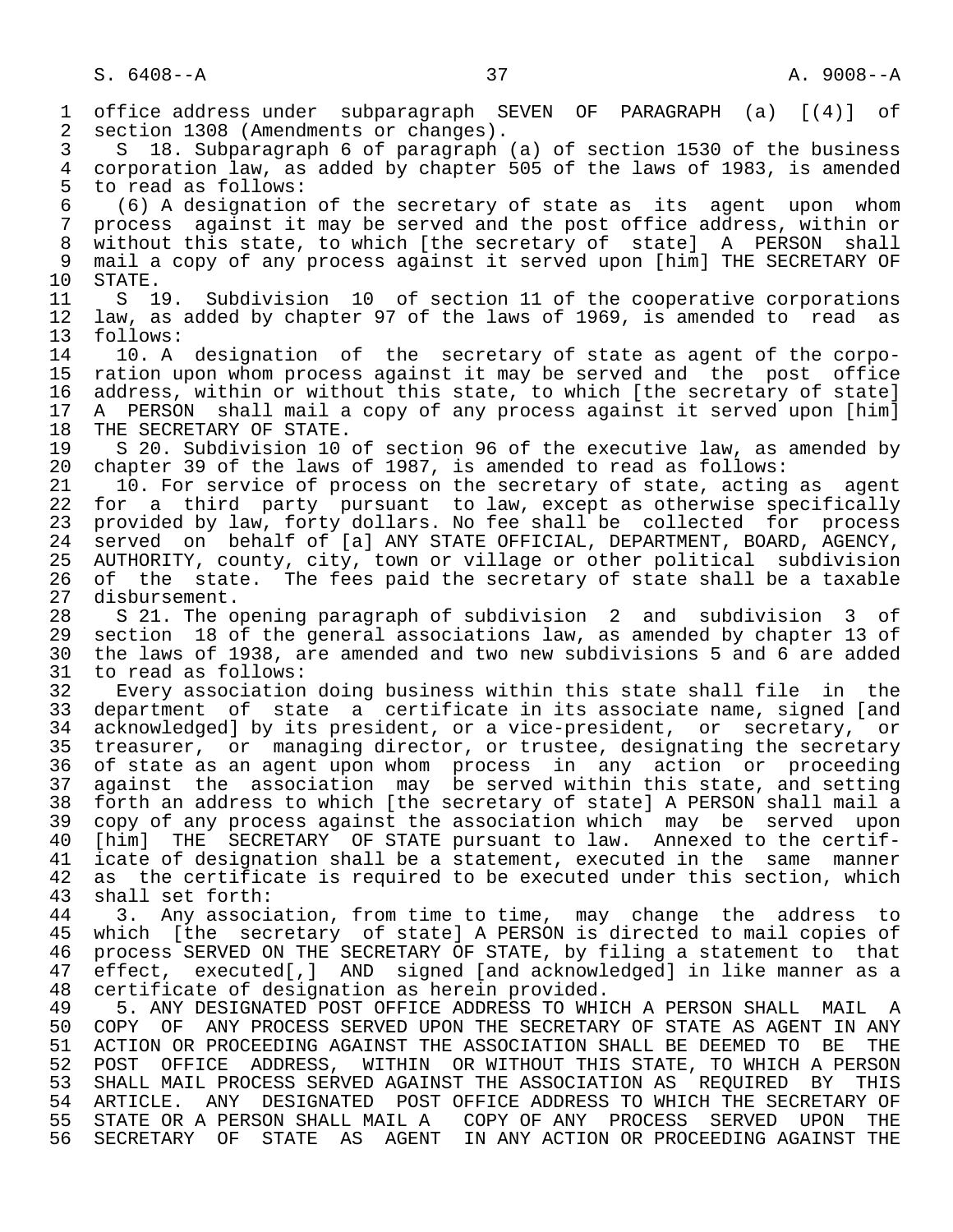1 ASSOCIATION SHALL CONTINUE UNTIL THE FILING OF A CERTIFICATE UNDER THIS<br>2 CHAPTER DIRECTING THE MAILING TO A DIFFERENT POST OFFICE ADDRESS. 2 CHAPTER DIRECTING THE MAILING TO A DIFFERENT POST OFFICE ADDRESS.<br>3 6. "PROCESS" MEANS JUDICIAL PROCESS AND ALL ORDERS, DEMANDS,

 3 6. "PROCESS" MEANS JUDICIAL PROCESS AND ALL ORDERS, DEMANDS, NOTICES 4 OR OTHER PAPERS REQUIRED OR PERMITTED BY LAW TO BE PERSONALLY SERVED ON<br>5 AN ASSOCIATION, FOR THE PURPOSE OF ACOUIRING JURISDICTION OF SUCH ASSO-5 AN ASSOCIATION, FOR THE PURPOSE OF ACQUIRING JURISDICTION OF SUCH ASSO-<br>6 CIATION IN ANY ACTION OR PROCEEDING, CIVIL OR CRIMINAL, WHETHER JUDI-6 CIATION IN ANY ACTION OR PROCEEDING, CIVIL OR CRIMINAL, WHETHER JUDI-<br>7 CIAL, ADMINISTRATIVE, ARBITRATIVE OR OTHERWISE, IN THIS STATE OR IN THE 7 CIAL, ADMINISTRATIVE, ARBITRATIVE OR OTHERWISE, IN THIS STATE OR IN THE 31 STATE OR IN THE 8 FEDERAL COURTS SITTING IN OR FOR THIS STATE.<br>9 S 22. Section 19 of the general association

9 S 22. Section 19 of the general associations law, as amended by chap-<br>10 ter 166 of the laws of 1991, is amended to read as follows: 10 ter 166 of the laws of 1991, is amended to read as follows:<br>11 S 19. (A) Service of process. Service of process again

11 S 19. (A) Service of process. Service of process against an associ-<br>12 ation upon the secretary of state shall be made by MAILING THE PROCESS 12 ation upon the secretary of state shall be made by MAILING THE PROCESS<br>13 AND NOTICE OF SERVICE THEREOF BY CERTIFIED MAIL, RETURN RECEIPT THE TRID NOTICE OF SERVICE THEREOF BY CERTIFIED MAIL, RETURN RECEIPT<br>14 REQUESTED, TO SUCH CORPORATION OR OTHER BUSINESS ENTITY, AT THE POST 14 REQUESTED, TO SUCH CORPORATION OR OTHER BUSINESS ENTITY, AT THE POST 15 OFFICE ADDRESS, ON FILE IN THE DEPARTMENT OF STATE, SPECIFIED FOR THIS<br>16 PURPOSE. ON THE SAME DAY THAT SUCH PROCESS IS MAILED, A DUPLICATE COPY 16 PURPOSE. ON THE SAME DAY THAT SUCH PROCESS IS MAILED, A DUPLICATE COPY<br>17 OF SUCH PROCESS AND PROOF OF MAILING SHALL BE personally [delivering] 17 OF SUCH PROCESS AND PROOF OF MAILING SHALL BE personally [delivering]<br>18 DELIVERED to and [leaving] LEFT with [him] THE SECRETARY OF STATE or a 18 DELIVERED to and [leaving] LEFT with [him] THE SECRETARY OF STATE or a<br>19 deputy [secretary of state or an associate attorney, senior attorney or 19 deputy [secretary of state or an associate attorney, senior attorney or<br>20 attorney in the corporation division of the department of statel, SO 20 attorney in the corporation division of the department of state], SO<br>21 DESIGNATED [duplicate copies of such process at the office of the 21 DESIGNATED [duplicate copies of such process at the office of the<br>22 department of state in the city of Albany]. At the time of such service 22 department of state in the city of Albany]. At the time of such service<br>23 the plaintiff shall pay a fee of forty dollars to the secretary of state 23 the plaintiff shall pay a fee of forty dollars to the secretary of state<br>24 which shall be a taxable disbursement. Iff the cost of registered mail 24 which shall be a taxable disbursement. [If the cost of registered mail<br>25 for transmitting a copy of the process shall exceed two dollars, an for transmitting a copy of the process shall exceed two dollars, an 26 additional fee equal to such excess shall be paid at the time of the<br>27 service of such process. The secretary of state shall forthwith send by 27 service of such process. The secretary of state shall forthwith send by<br>28 registered mail one of such copies to the association at the address 28 registered mail one of such copies to the association at the address<br>29 fixed for that purpose, as herein provided.]

29 fixed for that purpose, as herein provided.]<br>30 (B) PROOF OF MAILING SHALL BE BY AFFIDAVIT 30 (B) PROOF OF MAILING SHALL BE BY AFFIDAVIT OF COMPLIANCE WITH THIS<br>31 SECTION. SERVICE OF PROCESS ON SUCH ASSOCIATION SHALL BE COMPLETE WHEN 31 SECTION. SERVICE OF PROCESS ON SUCH ASSOCIATION SHALL BE COMPLETE WHEN<br>32 THE SECRETARY OF STATE IS SO SERVED. If the action or proceeding is 32 THE SECRETARY OF STATE IS SO SERVED. If the action or proceeding is<br>33 instituted in a court of limited jurisdiction, service of process may be 33 instituted in a court of limited jurisdiction, service of process may be 34 made in the manner provided in this section if the cause of action arose<br>35 within the territorial jurisdiction of the court and the office of the 35 within the territorial jurisdiction of the court and the office of the<br>36 defendant, as set forth in its statement filed pursuant to section eighdefendant, as set forth in its statement filed pursuant to section eigh- 37 teen of this [chapter] ARTICLE, is within such territorial jurisdiction. 38 S 23. Subdivision 2 of section 352-b of the general business law, as 39 amended by chapter 252 of the laws of 1983, is amended to read as 40 follows:<br>41 2. Ser

41 2. Service of such process upon the secretary of state shall be made<br>42 by personally delivering to and leaving with him [or], a deputy secre-42 by personally delivering to and leaving with him [or], a deputy secre-<br>43 tary of state, OR WITH A PERSON AUTHORIZED BY THE SECRETARY OF STATE TO 43 tary of state, OR WITH A PERSON AUTHORIZED BY THE SECRETARY OF STATE TO 44 RECEIVE SUCH SERVICE a copy thereof at the office of the department of 44 RECEIVE SUCH SERVICE a copy thereof at the office of the department of<br>45 state in the city of Albany, and such service shall be sufficient state in the city of Albany, and such service shall be sufficient 46 service provided that notice of such service and a copy of such process<br>47 are forthwith sent by the attorney general to such person, partnership, 47 are forthwith sent by the attorney general to such person, partnership,<br>48 corporation, company, trust or association, by registered or certified 48 corporation, company, trust or association, by registered or certified<br>49 mail with return receipt requested, at his or its office as set forth in 49 mail with return receipt requested, at his or its office as set forth in<br>50 the "broker-dealer's statement", "salesman's statement" or "investment 50 the "broker-dealer's statement", "salesman's statement" or "investment<br>51 advisor's statement" filed in the department of law pursuant to section advisor's statement" filed in the department of law pursuant to section 52 three hundred fifty-nine-e or section three hundred fifty-nine-eee of 53 this article, or in default of the filing of such statement, at the last 54 address known to the attorney general. Service of such process shall be 55 complete on receipt by the attorney general of a return receipt purport-<br>56 ing to be signed by the addressee or a person qualified to receive his ing to be signed by the addressee or a person qualified to receive his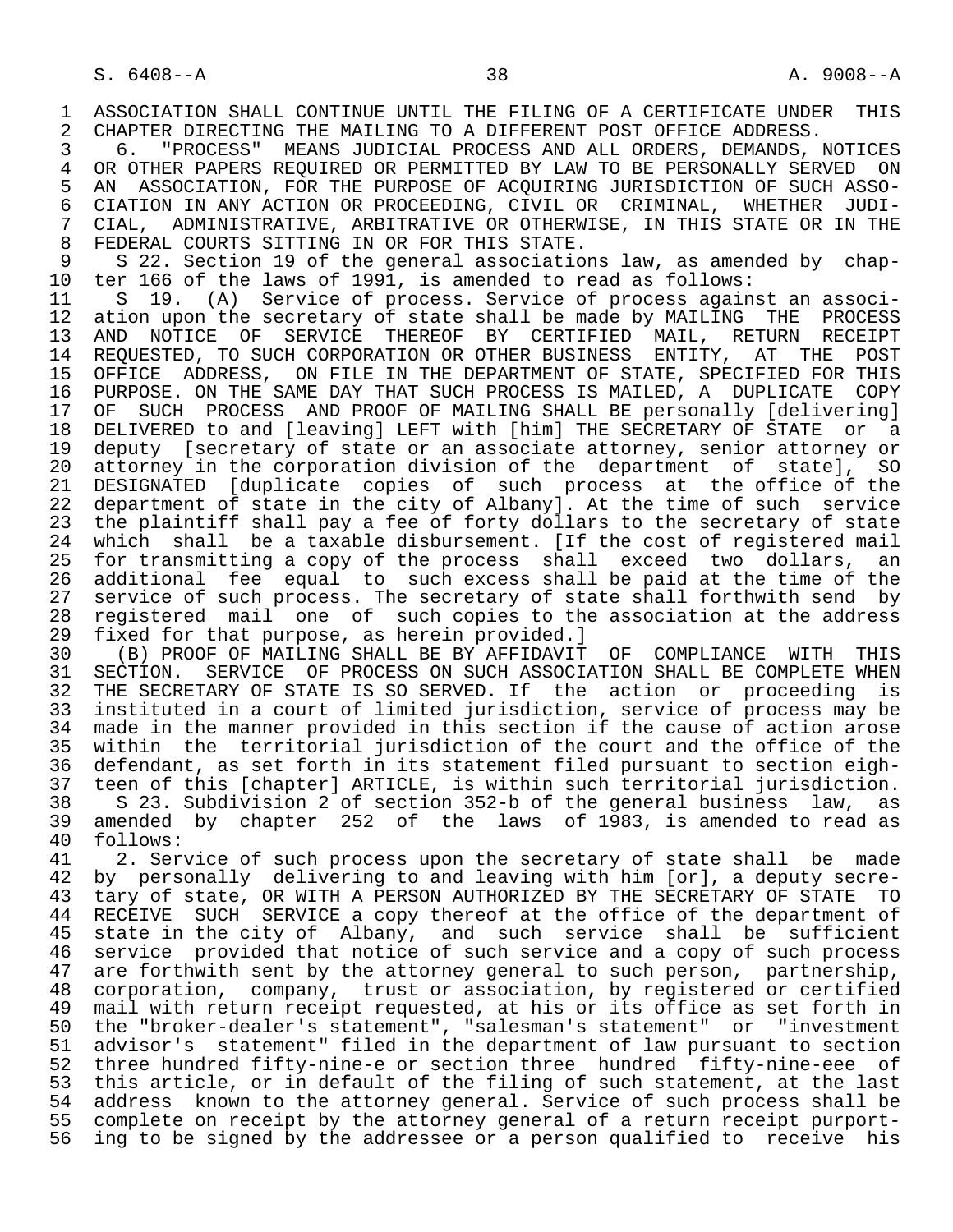1 or its registered or certified mail, in accordance with the rules and<br>2 customs of the post office department, or, if acceptance was refused by 2 customs of the post office department, or, if acceptance was refused by<br>3 the addressee or his or its agent, on return to the attorney general of 3 the addressee or his or its agent, on return to the attorney general of<br>4 the original envelope bearing a notation by the postal authorities that 4 the original envelope bearing a notation by the postal authorities that<br>5 receipt thereof was refused. 5 receipt thereof was refused.<br>6 S 24. Section 686 of the q

6 S 24. Section 686 of the general business law, as added by chapter 730<br>7 of the laws of 1980, is amended to read as follows: 7 of the laws of 1980, is amended to read as follows:

8 S 686. Designation of secretary of state as agent for service of proc-<br>8 ess; service of process. Any person who shall offer to sell or sell a 9 ess; service of process. Any person who shall offer to sell or sell a<br>10 franchise in this state as a franchisor, subfranchisor or franchise 10 franchise in this state as a franchisor, subfranchisor or franchise<br>11 sales agent shall be deemed to have irrevocably appointed the secretary 11 sales agent shall be deemed to have irrevocably appointed the secretary<br>12 of state as his or its agent upon whom may be served any summons, 12 of state as his or its agent upon whom may be served any summons, 13 complaint, subpoena, subpoena duces tecum, notice, order or other proc- 14 ess directed to such person, or any partner, principal, officer, sales- 15 man or director thereof, or his or its successor, administrator or exec- 16 utor, in any action, investigation, or proceeding which arises under<br>17 this article or a rule hereunder, with the same force and validity as if 17 this article or a rule hereunder, with the same force and validity as if<br>18 served personally on such person. Service of such process upon the 18 served personally on such person. Service of such process upon the<br>19 secretary of state shall be made by personally delivering to and leaving 19 secretary of state shall be made by personally delivering to and leaving<br>20 with [him] THE SECRETARY OF STATE or a deputy [secretary of state], OR 20 with [him] THE SECRETARY OF STATE or a deputy [secretary of state], OR<br>21 WITH ANY PERSON AUTHORIZED BY THE SECRETARY OF STATE TO RECEIVE SUCH 21 WITH ANY PERSON AUTHORIZED BY THE SECRETARY OF STATE TO RECEIVE SUCH<br>22 SERVICE, a copy thereof at the office of the department of state, and 22 SERVICE, a copy thereof at the office of the department of state, and<br>23 such service shall be sufficient provided that notice of such service 23 such service shall be sufficient provided that notice of such service<br>24 and a copy of such process are sent forthwith by the department to such 24 and a copy of such process are sent forthwith by the department to such<br>25 person, by registered or certified mail with return receipt requested, 25 person, by registered or certified mail with return receipt requested, 26 at his address as set forth in the application for registration of his<br>27 offering prospectus or in the registered offering prospectus itself 27 offering prospectus or in the registered offering prospectus itself<br>28 filed with the department of law pursuant to this article, or in default 28 filed with the department of law pursuant to this article, or in default<br>29 of the filing of such application or prospectus, at the last address 29 of the filing of such application or prospectus, at the last address<br>30 known to the department. Service of such process shall be complete upon 30 known to the department. Service of such process shall be complete upon<br>31 receipt by the department of a return receipt purporting to be signed by 31 receipt by the department of a return receipt purporting to be signed by<br>32 the addressee or a person qualified to receive his or its registered or 32 the addressee or a person qualified to receive his or its registered or<br>33 certified mail, in accordance with the rules and customs of the post 33 certified mail, in accordance with the rules and customs of the post<br>34 office department, or, if acceptance was refused or unclaimed by the 34 office department, or, if acceptance was refused or unclaimed by the<br>35 addressee or his or its agent, or if the addressee moved without leaving 35 addressee or his or its agent, or if the addressee moved without leaving<br>36 a forwarding address, upon return to the department of the original a forwarding address, upon return to the department of the original 37 envelope bearing a notation by the postal authorities that receipt ther-<br>38 eof was refused or that such mail was otherwise undeliverable.

 38 eof was refused or that such mail was otherwise undeliverable. 39 S 25. Paragraph 4 of subdivision (e) of section 203 of the limited 40 liability company law, as added by chapter 470 of the laws of 1997, is<br>41 amended to read as follows: 41 amended to read as follows:<br>42 (4) a designation of the

42 (4) a designation of the secretary of state as agent of the limited<br>43 liability company upon whom process against it may be served and the 43 liability company upon whom process against it may be served and the<br>44 post office address, within or without this state, to which [the secre-44 post office address, within or without this state, to which [the secre-<br>45 tary of state] A PERSON shall mail a copy of any process against the tary of state] A PERSON shall mail a copy of any process against the<br>limited liability company served upon [him or her] THE SECRETARY OF 46 limited liability company served upon [him or her] THE SECRETARY OF 47 STATE;<br>48 S 2

 48 S 26. Paragraph 4 of subdivision (a) of section 206 of the limited 49 liability company law, as amended by chapter 44 of the laws of 2006, is<br>50 amended to read as follows: 50 amended to read as follows:<br>51 (4) a statement that

51 (4) a statement that the secretary of state has been designated as<br>52 agent of the limited liability company upon whom process against it may 52 agent of the limited liability company upon whom process against it may<br>53 be served and the post office address, within or without this state, to 53 be served and the post office address, within or without this state, to<br>54 which [the secretary of state] A PERSON shall mail a copy of any process 54 which [the secretary of state] A PERSON shall mail a copy of any process<br>55 against it served upon [him or her] THE SECRETARY OF STATE; against it served upon [him or her] THE SECRETARY OF STATE;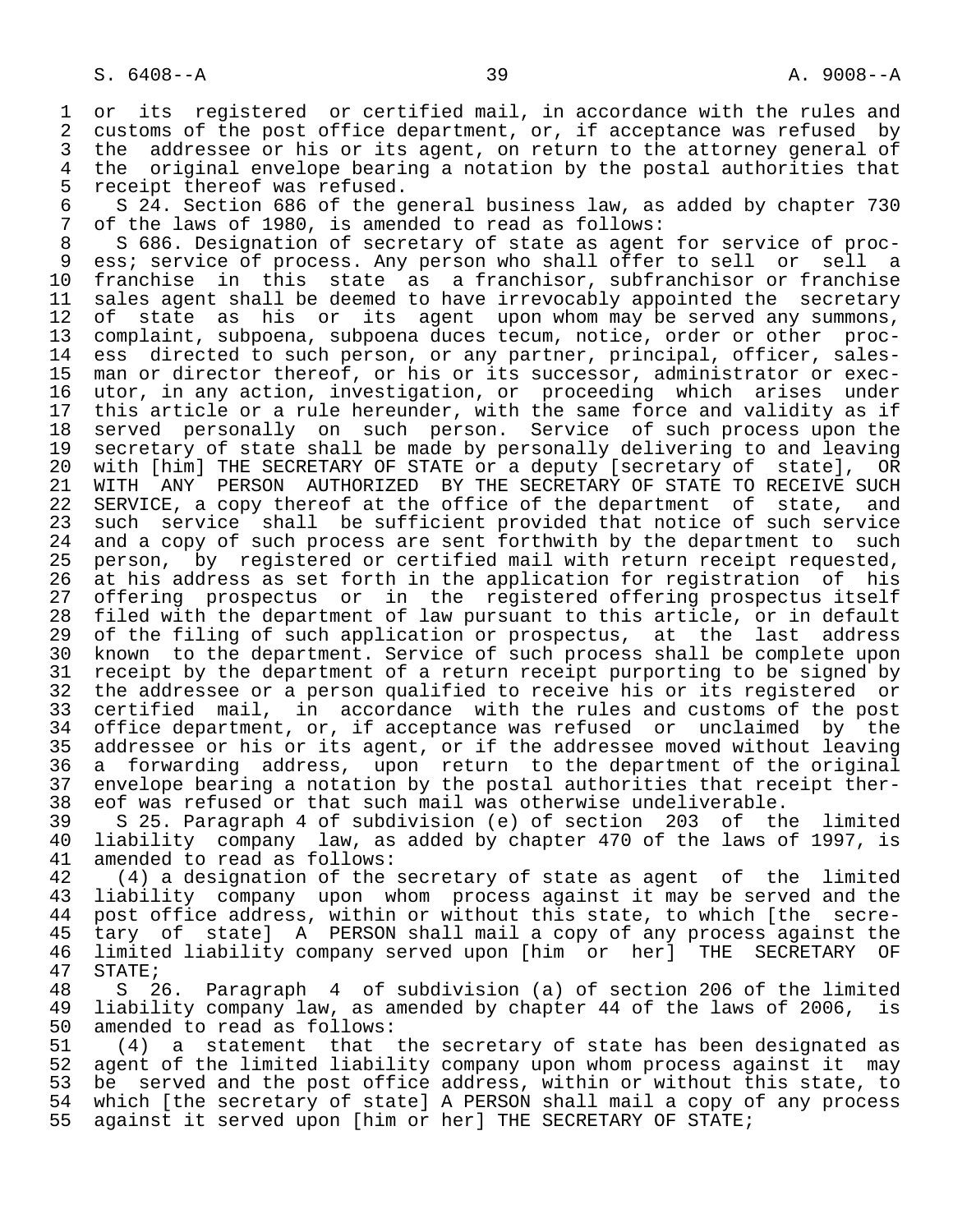1 S 27. Paragraph 6 of subdivision (d) of section 211 of the limited<br>2 liability company law is amended to read as follows: 2 liability company law is amended to read as follows:<br>3 (6) a change in the post office address to whi

 3 (6) a change in the post office address to which [the secretary of 4 state] A PERSON shall mail a copy of any process against the limited 5 liability company served upon [him or her] THE SECRETARY OF STATE if 6 such change is made other than pursuant to section three hundred one of<br>7 this chapter; 7 this chapter;<br>8 S 28. Sect

8 S 28. Section 211-A of the limited liability company law, as added by<br>9 chapter 448 of the laws of 1998, is amended to read as follows: 9 chapter 448 of the laws of 1998, is amended to read as follows:<br>10 S 211-A. Certificate of change. (a) A limited liability com

10 S 211-A. Certificate of change. (a) A limited liability company may<br>11 amend its articles of organization from time to time to (i) specify or 11 amend its articles of organization from time to time to (i) specify or<br>12 change the location of the limited liability company's office; (ii) 12 change the location of the limited liability company's office; (ii)<br>13 specify or change the post office address to which (the secretary of 13 specify or change the post office address to which [the secretary of<br>14 statel A PERSON shall mail a copy of any process against the limited state] A PERSON shall mail a copy of any process against the limited 15 liability company served upon [him] THE SECRETARY OF STATE; and (iii) 16 make, revoke or change the designation of a registered agent, or specify<br>17 or change the address of the registered agent. Any one or more such 17 or change the address of the registered agent. Any one or more such<br>18 changes may be accomplished by filing a certificate of change which 18 changes may be accomplished by filing a certificate of change which<br>19 shall be entitled "Certificate of Change of ....... (name of limited 19 shall be entitled "Certificate of Change of ....... (name of limited<br>20 liability company) under section 211-A of the Limited Liability Company 20 liability company) under section 211-A of the Limited Liability Company 21 Law" and shall be signed and delivered to the department of state. It<br>22 shall set forth: 22 shall set forth:<br>23 (1) the name

23 (1) the name of the limited liability company, and if it has been<br>24 changed, the name under which it was formed; 24 changed, the name under which it was formed;<br>25 (2) the date the articles of organization

 $(2)$  the date the articles of organization were filed by the department 26 of state; and<br>27 (3) each cha

27 (3) each change effected thereby.<br>28 (b) A certificate of change which

28 (b) A certificate of change which changes only the post office address<br>29 to which [the secretary of state] A PERSON shall mail a copy of any 29 to which [the secretary of state] A PERSON shall mail a copy of any<br>30 process against a limited liability company served upon [him or] THE 30 process against a limited liability company served upon [him or] THE<br>31 SECRETARY OF STATE AND/OR the address of the registered agent, provided 31 SECRETARY OF STATE AND/OR the address of the registered agent, provided<br>32 such address being changed is the address of a person, partnership, 32 such address being changed is the address of a person, partnership,<br>33 LIMITED LIABILITY COMPANY or corporation whose address, as agent, is the 33 LIMITED LIABILITY COMPANY or corporation whose address, as agent, is the 34 address to be changed or who has been designated as registered agent for<br>35 such limited liability company may be signed and delivered to the 35 such limited liability company may be signed and delivered to the 36 department of state by such agent. The certificate of change shall set 37 forth the statements required under subdivision (a) of this section;<br>38 that a notice of the proposed change was mailed to the domestic limited 38 that a notice of the proposed change was mailed to the domestic limited<br>39 liability company by the party signing the certificate not less than 39 liability company by the party signing the certificate not less than<br>40 thirty days prior to the date of delivery to the department of state and 40 thirty days prior to the date of delivery to the department of state and<br>41 that such domestic limited liability company has not objected thereto; 41 that such domestic limited liability company has not objected thereto;<br>42 and that the party signing the certificate is the agent of such limited 42 and that the party signing the certificate is the agent of such limited<br>43 liability company to whose address [the secretary of state] A PERSON is 43 liability company to whose address [the secretary of state] A PERSON is<br>44 required to mail copies of process SERVED ON THE SECRETARY OF STATE or 44 required to mail copies of process SERVED ON THE SECRETARY OF STATE or<br>45 the registered agent, if such be the case. A certificate signed and the registered agent, if such be the case. A certificate signed and 46 delivered under this subdivision shall not be deemed to effect a change<br>47 of location of the office of the limited liability company in whose 47 of location of the office of the limited liability company in whose<br>48 behalf such certificate is filed. 48 behalf such certificate is filed.<br>49 S 29. Paragraph 2 of subdivisio

49 S 29. Paragraph 2 of subdivision (b) of section 213 of the limited

50 liability company law is amended to read as follows:<br>51 (2) to change the post office address to whi 51 (2) to change the post office address to which [the secretary of<br>52 state] A PERSON shall mail a copy of any process against the limited 52 state] A PERSON shall mail a copy of any process against the limited<br>53 liability company served upon [him or her] THE SECRETARY OF STATE; and 53 liability company served upon [him or her] THE SECRETARY OF STATE; and<br>54 S 30. Subdivisions (c) and (e) of section 301 of the limited liabilit

54 S 30. Subdivisions (c) and (e) of section 301 of the limited liability<br>55 company law, subdivision (e) as amended by section 5 of part S of chap-55 company law, subdivision (e) as amended by section 5 of part S of chap-<br>56 ter 59 of the laws of 2015, are amended to read as follows: ter 59 of the laws of 2015, are amended to read as follows: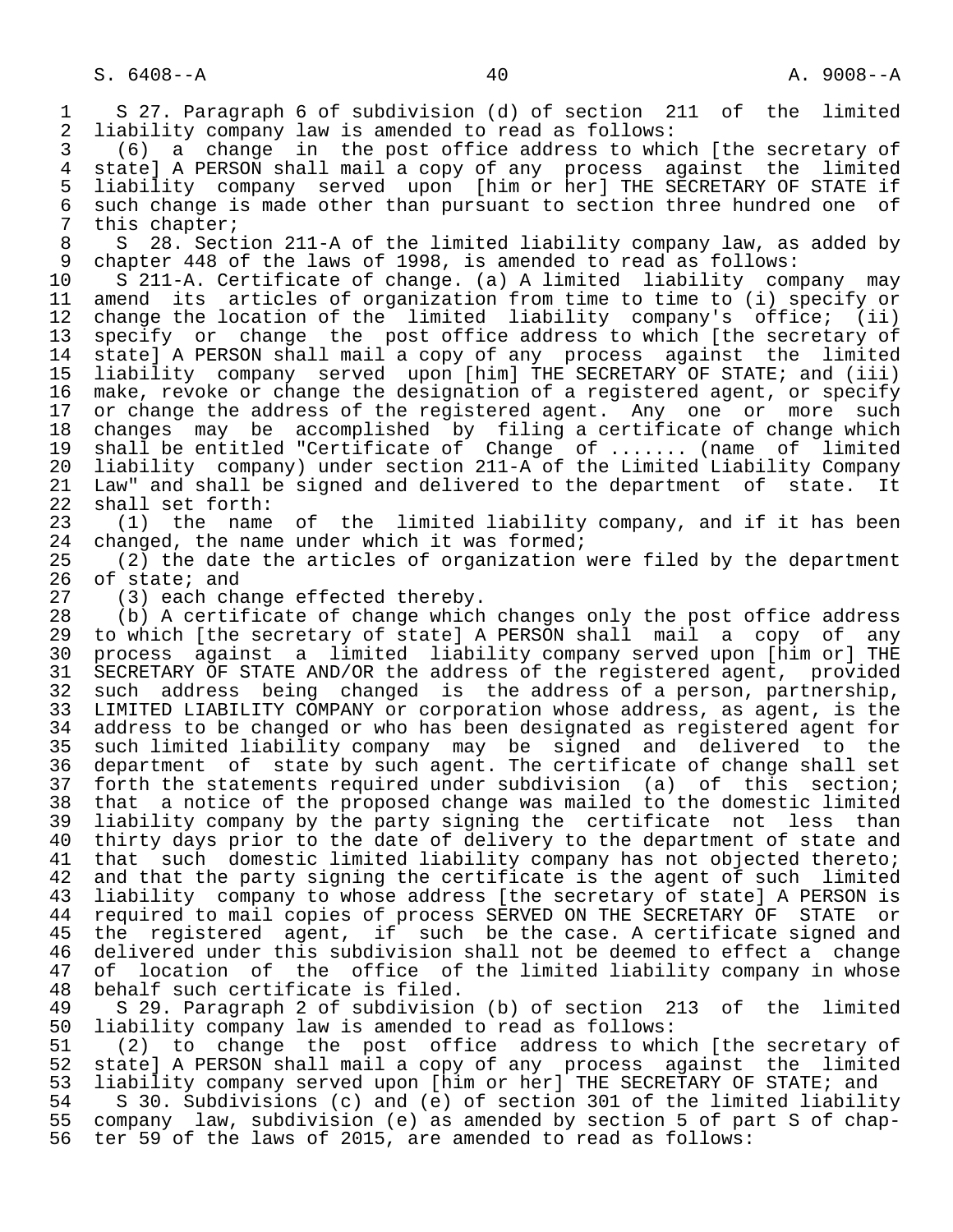1 (c) ANY DESIGNATED POST OFFICE ADDRESS TO WHICH A PERSON SHALL MAIL A<br>2 COPY OF ANY PROCESS SERVED UPON THE SECRETARY OF STATE AS AGENT OF A 2 COPY OF ANY PROCESS SERVED UPON THE SECRETARY OF STATE AS AGENT OF A<br>3 DOMESTIC LIMITED LIABILITY COMPANY OR FOREIGN LIMITED LIABILITY COMPANY 3 DOMESTIC LIMITED LIABILITY COMPANY OR FOREIGN LIMITED LIABILITY<br>4 SHALL BE DEEMED TO BE THE POST OFFICE ADDRESS, WITHIN OR WITH 4 SHALL BE DEEMED TO BE THE POST OFFICE ADDRESS, WITHIN OR WITHOUT THIS<br>5 STATE, TO WHICH A PERSON SHALL MAIL THE PROCESS SERVED AGAINST THE 5 STATE, TO WHICH A PERSON SHALL MAIL THE PROCESS SERVED AGAINST THE<br>6 LIMITED LIABILITY COMPANY AS REOUIRED BY THIS ARTICLE. Any designated 6 LIMITED LIABILITY COMPANY AS REQUIRED BY THIS ARTICLE. Any designated<br>7 post office address to which the secretary of state OR A PERSON shall 7 post office address to which the secretary of state OR A PERSON shall<br>8 mail a copy of process served upon [him or her] THE SECRETARY OF STATE 8 mail a copy of process served upon [him or her] THE SECRETARY<br>9 as agent of a domestic limited liability company or a forei 9 as agent of a domestic limited liability company or a foreign limited<br>10 liability company shall continue until the filing of a certificate under 10 liability company shall continue until the filing of a certificate under<br>11 this chapter directing the mailing to a different post office address. 11 this chapter directing the mailing to a different post office address.<br>12 [(e)] (D) (1) Except as otherwise provided in this subdivision, eve

12 [(e)] (D) (1) Except as otherwise provided in this subdivision, every<br>13 limited liability company to which this chapter applies, shall biennial-13 limited liability company to which this chapter applies, shall biennial-<br>14 ly in the calendar month during which its articles of organization or 14 ly in the calendar month during which its articles of organization or 15 application for authority were filed, or effective date thereof if stat-<br>16 ed, file on forms prescribed by the secretary of state, a statement 16 ed, file on forms prescribed by the secretary of state, a statement<br>17 setting forth the post office address within or without this state to 17 setting forth the post office address within or without this state to<br>18 which [the secretary of state] A PERSON shall mail a copy of any process 18 which [the secretary of state] A PERSON shall mail a copy of any process<br>19 accepted against it served upon [him or her] THE SECRETARY OF STATE. 19 accepted against it served upon [him or her] THE SECRETARY OF STATE. 20 Such address shall supersede any previous address on file with the 21 department of state for this purpose. 21 department of state for this purpose.<br>22 (2) The commissioner of taxation and

22 (2) The commissioner of taxation and finance and the secretary of<br>23 state may agree to allow limited liability companies to include the state may agree to allow limited liability companies to include the 24 statement specified in paragraph one of this subdivision on tax reports<br>25 filed with the department of taxation and finance in lieu of biennial filed with the department of taxation and finance in lieu of biennial 26 statements and in a manner prescribed by the commissioner of taxation<br>27 and finance. If this agreement is made, starting with taxable years 27 and finance. If this agreement is made, starting with taxable years<br>28 beginning on or after January first, two thousand sixteen, each limited 28 beginning on or after January first, two thousand sixteen, each limited<br>29 liability company required to file the statement specified in paragraph 29 liability company required to file the statement specified in paragraph<br>20 one of this subdivision that is subject to the filing fee imposed by 30 one of this subdivision that is subject to the filing fee imposed by<br>31 paragraph three of subsection (c) of section six hundred fifty-eight of 31 paragraph three of subsection (c) of section six hundred fifty-eight of<br>32 the tax law shall provide such statement annually on its filing fee 32 the tax law shall provide such statement annually on its filing fee<br>33 payment form filed with the department of taxation and finance in lieu 33 payment form filed with the department of taxation and finance in lieu<br>34 of filing a statement under this section with the department of state. 34 of filing a statement under this section with the department of state.<br>35 However, each limited liability company required to file a statement 35 However, each limited liability company required to file a statement under this section must continue to file the biennial statement required 37 by this section with the department of state until the limited liability 38 company in fact has filed a filing fee payment form with the department<br>39 of taxation and finance that includes all required information. After 39 of taxation and finance that includes all required information. After<br>40 that time, the limited liability company shall continue to provide annu-40 that time, the limited liability company shall continue to provide annu-<br>41 ally the statement specified in paragraph one of this subdivision on its 41 ally the statement specified in paragraph one of this subdivision on its<br>42 filing fee payment form in lieu of the biennial statement reguired by 42 filing fee payment form in lieu of the biennial statement required by<br>43 this subdivision. 43 this subdivision.<br>44 (3) If the agre

44 (3) If the agreement described in paragraph two of this subdivision is<br>45 made, the department of taxation and finance shall deliver to the made, the department of taxation and finance shall deliver to the 46 department of state the statement specified in paragraph one of this<br>47 subdivision contained on filing fee payment forms. The department of 47 subdivision contained on filing fee payment forms. The department of<br>48 taxation and finance must, to the extent feasible, also include the 48 taxation and finance must, to the extent feasible, also include the 49 current name of the limited liability company, department of state iden-<br>50 tification number for such limited liability company, the name, signa-50 tification number for such limited liability company, the name, signa-<br>51 ture and capacity of the signer of the statement, name and street 51 ture and capacity of the signer of the statement, name and street<br>52 address of the filer of the statement, and the email address, if any, of 52 address of the filer of the statement, and the email address, if any, of 53 the filer of the statement. 53 the filer of the statement.<br>54 S 31. Paragraphs 2 an

 54 S 31. Paragraphs 2 and 3 of subdivision (a), subparagraph (ii) of 55 paragraph 2 and subparagraph (ii) of paragraph 3 of subdivision (e) of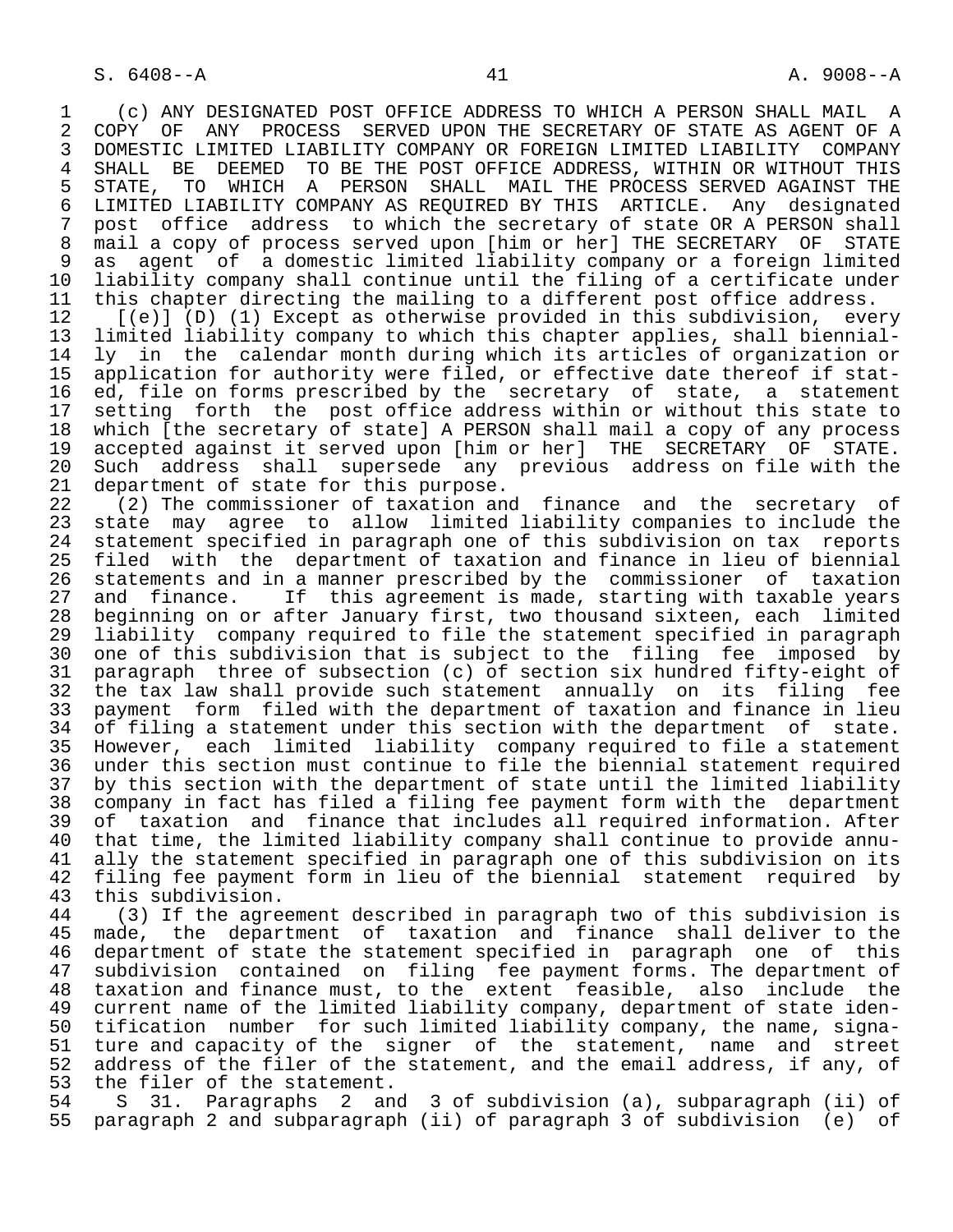1 section 301-A of the limited liability company law, as added by chapter<br>2 448 of the laws of 1998, are amended to read as follows: 2 448 of the laws of 1998, are amended to read as follows:<br>3 (2) that the address of the party has been designate

 3 (2) that the address of the party has been designated by the limited 4 liability company as the post office address to which [the secretary of<br>5 state] A PERSON shall mail a copy of any process served on the secretary 5 state] A PERSON shall mail a copy of any process served on the secretary<br>6 of state as agent for such limited liability company, SUCH ADDRESS and 6 of state as agent for such limited liability company, SUCH ADDRESS and  $\overline{7}$  that such party wishes to resign. 7 that such party wishes to resign.<br>8 (3) that sixty days prior to th

8 (3) that sixty days prior to the filing of the certificate of resigna-<br>9 tion OR RECEIPT OF PROCESS with the department of state the party has 9 tion OR RECEIPT OF PROCESS with the department of state the party has<br>10 sent a copy of the certificate of resignation for receipt of process by 10 sent a copy of the certificate of resignation for receipt of process by<br>11 registered or certified mail to the address of the registered agent of 11 registered or certified mail to the address of the registered agent of<br>12 the designated limited liability company, if other than the party filing 12 the designated limited liability company, if other than the party filing<br>13 the certificate of resignation[,] for receipt of process, or if the 13 the certificate of resignation[,] for receipt of process, or if the [resigning] DESIGNATING limited liability company has no registered 15 agent, then to the last address of the designated limited liability<br>16 company known to the party, specifying the address to which the copy was 16 company known to the party, specifying the address to which the copy was<br>17 sent. If there is no registered agent and no known address of the desig-17 sent. If there is no registered agent and no known address of the desig-<br>18 nating limited liability company, the party shall attach an affidavit to 18 nating limited liability company, the party shall attach an affidavit to 19 the certificate stating that a diligent but unsuccessful search was made<br>20 by the party to locate the limited liability company, specifying what 20 by the party to locate the limited liability company, specifying what<br>21 efforts were made. 21 efforts were made.<br>22 (ii) sent by o

 22 (ii) sent by or on behalf of the plaintiff to such limited LIABILITY company by registered or certified mail with return receipt requested to 24 the last address of such limited liability company known to the plain-<br>25 tiff. tiff.

 26 (ii) Where service of a copy of process was effected by mailing in 27 accordance with this section, proof of service shall be by affidavit of<br>28 compliance with this section filed, together with the process, within 28 compliance with this section filed, together with the process, within<br>29 thirty days after receipt of the return receipt signed by the limited 29 thirty days after receipt of the return receipt signed by the limited<br>20 liability company or other official proof of delivery or of the original 30 liability company or other official proof of delivery or of the original<br>31 envelope mailed. If a copy of the process is mailed in accordance with 31 envelope mailed. If a copy of the process is mailed in accordance with<br>32 this section, there shall be filed with the affidavit of compliance 32 this section, there shall be filed with the affidavit<br>33 either the return receipt signed by such limited LIABI 33 either the return receipt signed by such limited LIABILITY company or<br>34 other official proof of delivery, if acceptance was refused by it, the 34 other official proof of delivery, if acceptance was refused by it, the<br>35 original envelope with a notation by the postal authorities that accept-31 original envelope with a notation by the postal authorities that accept-<br>36 ance was refused. If acceptance was refused a copy of the notice and ance was refused. If acceptance was refused a copy of the notice and<br>process together with notice of the mailing by registered or certified 37 process together with notice of the mailing by registered or<br>38 mail and refusal to accept shall be promptly sent to su 38 mail and refusal to accept shall be promptly sent to such limited<br>39 liability company at the same address by ordinary mail and the affidavit 39 liability company at the same address by ordinary mail and the affidavit<br>40 of compliance shall so state. Service of process shall be complete ten 40 of compliance shall so state. Service of process shall be complete ten<br>41 days after such papers are filed with the clerk of the court. The 41 days after such papers are filed with the clerk of the court. The<br>42 refusal to accept delivery of the registered or certified mail or to 42 refusal to accept delivery of the registered or certified mail or to<br>43 sign the return receipt shall not affect the validity of the service and 43 sign the return receipt shall not affect the validity of the service and<br>44 such limited liability company refusing to accept such registered or 44 such limited liability company refusing to accept such registered or<br>45 certified mail shall be charged with knowledge of the contents thereof. certified mail shall be charged with knowledge of the contents thereof.

46 S 32. Subdivision (a) of section 303 of the limited liability company<br>47 law, as relettered by chapter 341 of the laws of 1999, is amended to 47 law, as relettered by chapter 341 of the laws of 1999, is amended to 48 read as follows: 48 read as follows:<br>49 (a) Service of

 49 (a) Service of process on the secretary of state as agent of a domes- 50 tic limited liability company, [or] authorized foreign limited liability<br>51 company, OR OTHER BUSINESS ENTITY THAT HAS DESIGNATED THE SECRETARY OF 51 company, OR OTHER BUSINESS ENTITY THAT HAS DESIGNATED THE SECRETARY OF<br>52 STATE AS AGENT FOR SERVICE OF PROCESS PURSUANT TO ARTICLE TEN OF THIS 52 STATE AS AGENT FOR SERVICE OF PROCESS PURSUANT TO ARTICLE TEN OF THIS<br>53 CHAPTER, SHALL BE MADE BY MAILING THE PROCESS AND NOTICE OF SERVICE 53 CHAPTER, SHALL BE MADE BY MAILING THE PROCESS AND NOTICE OF SERVICE<br>54 THEREOF BY CERTIFIED MAIL, RETURN RECEIPT REOUESTED, TO SUCH LIMITED 54 THEREOF BY CERTIFIED MAIL, RETURN RECEIPT REQUESTED, TO SUCH LIMITED<br>55 LIABILITY COMPANY OR OTHER BUSINESS ENTITY, AT THE POST OFFICE ADDRESS, 55 LIABILITY COMPANY OR OTHER BUSINESS ENTITY, AT THE POST OFFICE ADDRESS,<br>56 ON FILE IN THE DEPARTMENT OF STATE, SPECIFIED FOR THIS PURPOSE. ON THE ON FILE IN THE DEPARTMENT OF STATE, SPECIFIED FOR THIS PURPOSE. ON THE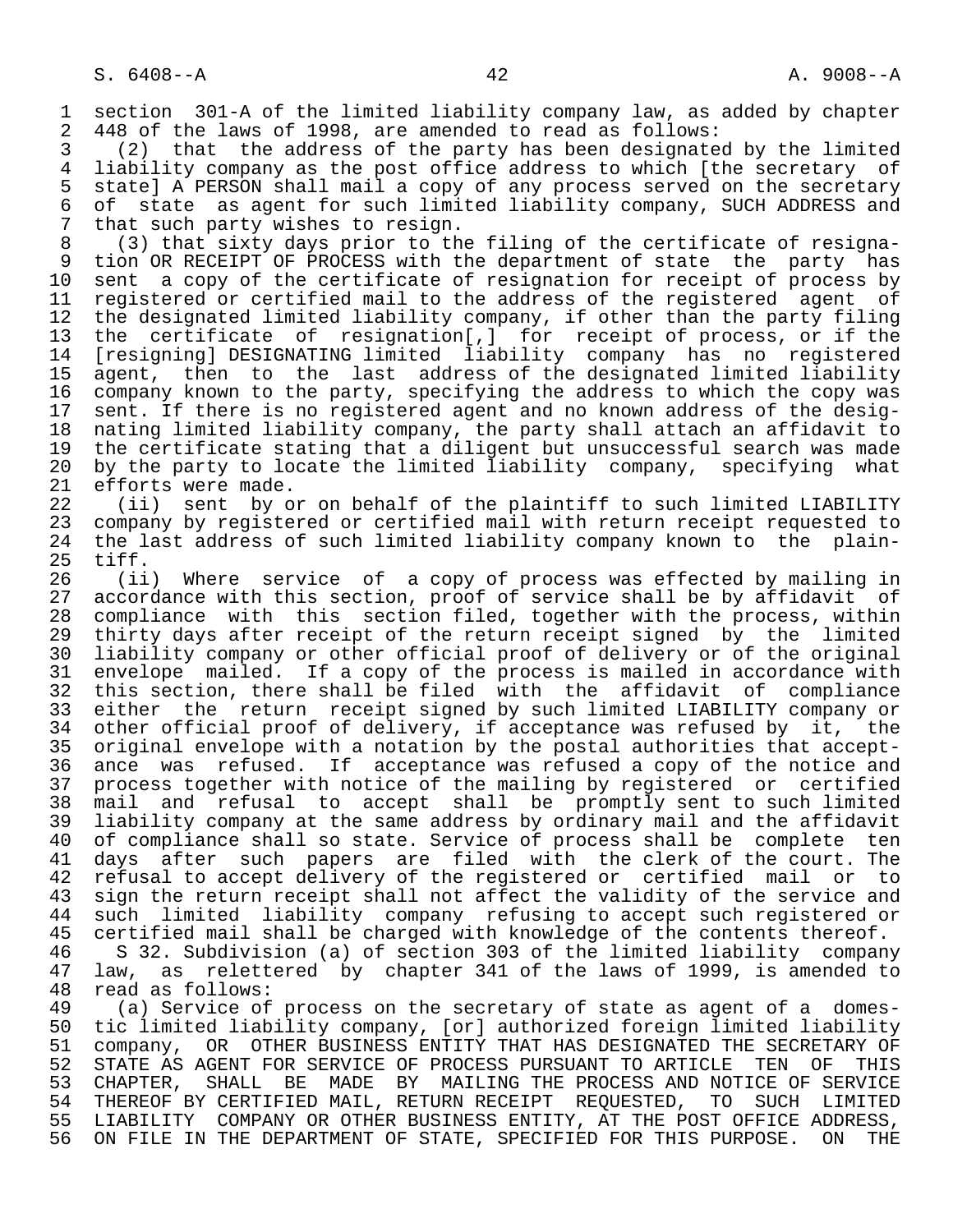1 SAME DAY AS SUCH PROCESS IS MAILED, A DUPLICATE COPY OF SUCH PROCESS AND<br>2 PROOF OF MAILING shall be [made by] personally [delivering] DELIVERED to 2 PROOF OF MAILING shall be [made by] personally [delivering] DELIVERED to<br>3 and [leaving] LEFT with the secretary of state or his or her deputy, or and [leaving] LEFT with the secretary of state or his or her deputy, or 4 with any person authorized by the secretary of state to receive such<br>5 service, at the office of the department of state in the city of Albany, 5 service, at the office of the department of state in the city of Albany,<br>6 Iduplicate copies of such processl together with the statutory fee, 6 [duplicate copies of such process] together with the statutory fee, 7 which fee shall be a taxable disbursement. PROOF OF MAILING SHALL BE BY 8 AFFIDAVIT OF COMPLIANCE WITH THIS SECTION. Service of process on such 9 limited liability company OR OTHER BUSINESS ENTITY shall be complete<br>10 when the secretary of state is so served. The secretary of state shall 10 when the secretary of state is so served. [The secretary of state shall<br>11 promptly send one of such copies by certified mail, return receipt 11 promptly send one of such copies by certified mail, return receipt<br>12 requested, to such limited liability company at the post office address 12 requested, to such limited liability company at the post office address<br>13 on file in the department of state specified for that purpose. 13 on file in the department of state specified for that purpose.]<br>14 S 33. Section 305 of the limited liability company law is am

14 S 33. Section 305 of the limited liability company law is amended to 15 read as follows: 15 read as follows:<br>16 S 305. Recor

16 S 305. Records of process served on the secretary of state. The<br>17 [secretary of state] DEPARTMENT OF STATE shall keep a record of each 17 [secretary of state] DEPARTMENT OF STATE shall keep a record of each<br>18 process served upon the secretary of state under this chapter, including 18 process served upon the secretary of state under this chapter, including<br>19 the date of such service [and the action of the secretary of state with 19 the date of such service [and the action of the secretary of state with<br>20 reference thereto]. IT SHALL, UPON REOUEST MADE WITHIN TEN YEARS OF SUCH 20 reference thereto]. IT SHALL, UPON REQUEST MADE WITHIN TEN YEARS OF SUCH<br>21 SERVICE, ISSUE A CERTIFICATE UNDER ITS SEAL CERTIFYING AS TO THE RECEIPT 21 SERVICE, ISSUE A CERTIFICATE UNDER ITS SEAL CERTIFYING AS TO THE RECEIPT<br>22 OF THE PROCESS BY AN AUTHORIZED PERSON, THE DATE AND PLACE OF SUCH 22 OF THE PROCESS BY AN AUTHORIZED PERSON, THE DATE AND PLACE OF SUCH 23 SERVICE AND THE RECEIPT OF THE STATUTORY FEE. PROCESS SERVED UPON THE 23 SERVICE AND THE RECEIPT OF THE STATUTORY FEE. PROCESS SERVED UPON THE 24 SECRETARY OF STATE UNDER THIS CHAPTER SHALL BE DESTROYED BY THE DEPART-24 SECRETARY OF STATE UNDER THIS CHAPTER SHALL BE DESTROYED BY THE DEPART-<br>25 MENT OF STATE AFTER A PERIOD OF TEN YEARS FROM SUCH SERVICE. 25 MENT OF STATE AFTER A PERIOD OF TEN YEARS FROM SUCH SERVICE.

 26 S 34. Paragraph 4 of subdivision (a) of section 802 of the limited 27 liability company law, as amend by chapter 470 of the laws of 1997, is<br>28 amended to read as follows: 28 amended to read as follows:<br>29 (4) a designation of

29 (4) a designation of the secretary of state as its agent upon whom<br>30 process against it may be served and the post office address, within or 30 process against it may be served and the post office address, within or<br>31 without this state, to which (the secretary of state) A PERSON shall 31 without this state, to which [the secretary of state] A PERSON shall<br>32 mail a copy of any process against it served upon [him or her] THE 32 mail a copy of any process against it served upon [him or her] THE<br>33 SECRETARY OF STATE; 33 SECRETARY OF STATE;<br>34 S 35. Section 80

 34 S 35. Section 804-A of the limited liability company law, as added by 35 chapter 448 of the laws of 1998, is amended to read as follows:

 36 S 804-A. Certificate of change. (a) A foreign limited liability compa- 37 ny may amend its application for authority from time to time to (i) 38 specify or change the location of the limited liability company's<br>39 office; (ii) specify or change the post office address to which [the 39 office; (ii) specify or change the post office address to which [the<br>40 secretary of state] A PERSON shall mail a copy of any process against 40 secretary of state] A PERSON shall mail a copy of any process against<br>41 the limited liability company served upon [him] THE SECRETARY OF STATE; 41 the limited liability company served upon [him] THE SECRETARY OF STATE;<br>42 and (iii) to make, revoke or change the designation of a registered 42 and (iii) to make, revoke or change the designation of a registered<br>43 agent, or to specify or change the address of a registered agent. Any 43 agent, or to specify or change the address of a registered agent. Any<br>44 one or more such changes may be accomplished by filing a certificate of 44 one or more such changes may be accomplished by filing a certificate of<br>45 change which shall be entitled "Certificate of Change of ........ (name change which shall be entitled "Certificate of Change of ........ (name 46 of limited liability company) under section 804-A of the Limited Liabil-<br>47 ity Company Law" and shall be signed and delivered to the department of 47 ity Company Law" and shall be signed and delivered to the department of 48 state. It shall set forth:

 48 state. It shall set forth: 49 (1) the name of the foreign limited liability company and, if applica-<br>50 ble, the fictitious name the limited liability company has agreed to use 50 ble, the fictitious name the limited liability company has agreed to use<br>51 in this state pursuant to section eight hundred two of this article;

51 in this state pursuant to section eight hundred two of this article;<br>52 (2) the date its application for authority was filed by the depart 52 (2) the date its application for authority was filed by the department<br>53 of state; and 53 of state; and<br>54 (3) each cha

54 (3) each change effected thereby[,].<br>55 (b) A certificate of change which ch

55 (b) A certificate of change which changes only the post office address<br>56 to which [the secretary of state] A PERSON shall mail a copy of any to which [the secretary of state] A PERSON shall mail a copy of any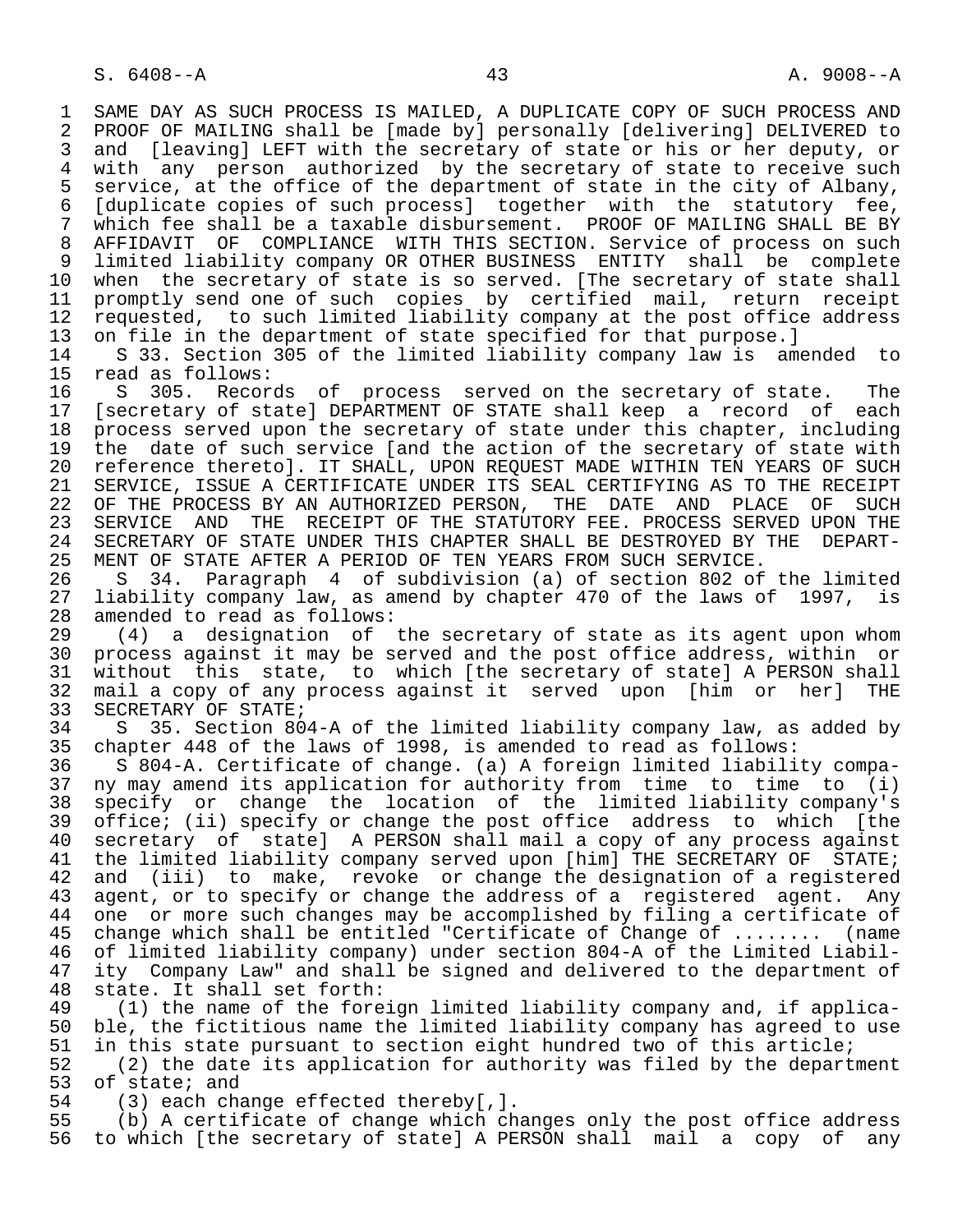1 process against a foreign limited liability company served upon [him or]<br>2 THE SECRETARY OF STATE AND/OR the address of the registered agent. 2 THE SECRETARY OF STATE AND/OR the address of the registered agent,<br>3 provided such address being changed is the address of a person, partner- 3 provided such address being changed is the address of a person, partner- 4 ship [or], corporation OR OTHER LIMITED LIABILITY COMPANY whose address,<br>5 as agent, is the address to be changed or who has been designated as 5 as agent, is the address to be changed or who has been designated as 6 registered agent for such limited liability company may be signed and 7 delivered to the department of state by such agent. The certificate of 8 change shall set forth the statements required under subdivision (a) of 9 this section; that a notice of the proposed change was mailed to the<br>10 foreign limited liability company by the party signing the certificate 10 foreign limited liability company by the party signing the certificate<br>11 not less than thirty days prior to the date of delivery to the depart-11 not less than thirty days prior to the date of delivery to the depart-<br>12 ment of state and that such foreign limited liability company has not 12 ment of state and that such foreign limited liability company has not 13 objected thereto; and that the party signing the certificate is the 14 agent of such foreign limited liability company to whose address [the 15 secretary of state] A PERSON is required to mail copies of process 16 SERVED ON THE SECRETARY OF STATE or the registered agent, if such be the<br>17 case. A certificate signed and delivered under this subdivision shall 17 case. A certificate signed and delivered under this subdivision shall<br>18 not be deemed to effect a change of location of the office of the 18 not be deemed to effect a change of location of the office of the<br>19 foreign limited liability company in whose behalf such certificate is 19 foreign limited liability company in whose behalf such certificate is 20 filed.<br>21 S 3

21 S 36. Paragraph 6 of subdivision (b) of section 806 of the limited<br>22 liability company law is amended to read as follows: 22 liability company law is amended to read as follows:<br>23 (6) a post office address, within or without this

 23 (6) a post office address, within or without this state, to which [the 24 secretary of state] A PERSON shall mail a copy of any process against it<br>25 served upon [him or her] THE SECRETARY OF STATE. served upon [him or her] THE SECRETARY OF STATE.

26 S 37. Paragraph 11 of subdivision (a) of section 1003 of the limited<br>27 liability company law, as amended by chapter 374 of the laws of 1998, is 27 liability company law, as amended by chapter 374 of the laws of 1998, is<br>28 amended to read as follows: 28 amended to read as follows:<br>29 (11) a designation of

29 (11) a designation of the secretary of state as its agent upon whom<br>30 process against it may be served in the manner set forth in article 30 process against it may be served in the manner set forth in article<br>31 three of this chapter in any action or special proceeding, and a post 31 three of this chapter in any action or special proceeding, and a post<br>32 office address, within or without this state, to which [the secretary of 32 office address, within or without this state, to which [the secretary of<br>33 state] A PERSON shall mail a copy of any process served upon [him or 33 state] A PERSON shall mail a copy of any process served upon [him or<br>34 her] THE SECRETARY OF STATE. Such post office address shall supersede 34 her] THE SECRETARY OF STATE. Such post office address shall supersede<br>35 any prior address designated as the address to which process shall be 35 any prior address designated as the address to which process shall be 36 mailed; mailed;

 37 S 38. Clause (iv) of subparagraph (A) of paragraph 2 of subdivision 38 (c) of section 1203 of the limited liability company law, as amended by<br>39 chapter 44 of the laws of 2006, is amended to read as follows: 39 chapter 44 of the laws of 2006, is amended to read as follows:<br>40 (iv) a statement that the secretary of state has been des

 40 (iv) a statement that the secretary of state has been designated as 41 agent of the professional service limited liability company upon whom<br>42 process against it may be served and the post office address, within or 42 process against it may be served and the post office address, within or<br>43 without this state, to which [the secretary of state] A PERSON shall 43 without this state, to which [the secretary of state] A PERSON shall<br>44 mail a copy of any process against it served upon [him or her] THE 44 mail a copy of any process against it served upon [him or her] THE 45 SECRETARY OF STATE; SECRETARY OF STATE;

 46 S 39. Paragraph 6 of subdivision (a) and subparagraph 5 of paragraph 47 (i) of subdivision (d) of section 1306 of the limited liability company 48 law, subparagraph 5 of paragraph (i) of subdivision (d) as amended by<br>49 chapter 44 of the laws of 2006, are amended to read as follows: 49 chapter 44 of the laws of 2006, are amended to read as follows:

50 (6) a designation of the secretary of state as its agent upon whom<br>51 process against it may be served and the post office address, within or 51 process against it may be served and the post office address, within or<br>52 without this state, to which [the secretary of state] A PERSON shall 52 without this state, to which [the secretary of state] A PERSON shall<br>53 mail a copy of any process against it served upon [him or her] THE 53 mail a copy of any process against it served upon [him or her] THE<br>54 SECRETARY OF STATE; and 54 SECRETARY OF STATE; and<br>55 (5) a statement tha

 55 (5) a statement that the secretary of state has been designated as agent of the foreign professional service limited liability company upon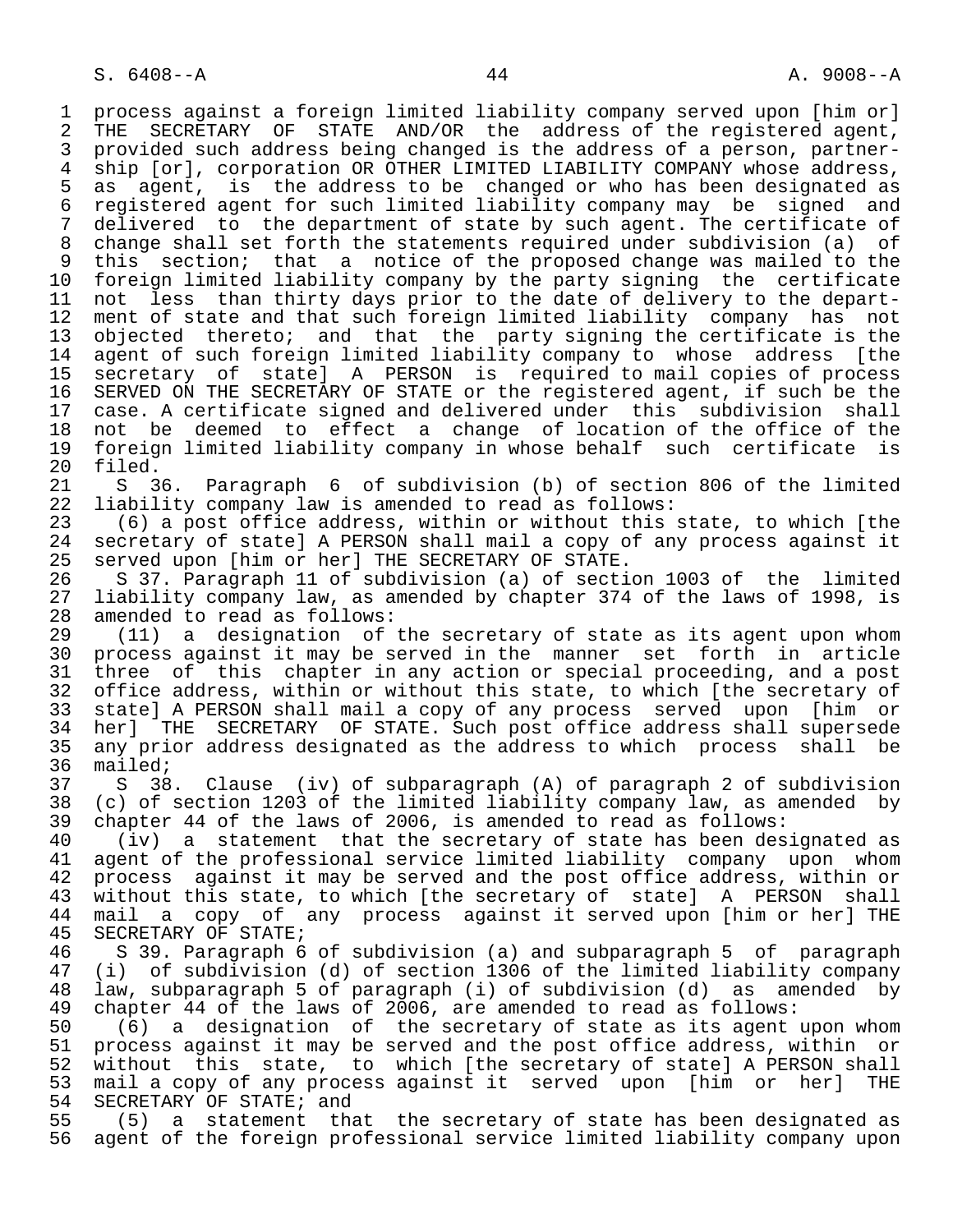1 whom process against it may be served and the post office address, with-<br>2 in or without this state, to which [the secretary of state] A PERSON 2 in or without this state, to which [the secretary of state] A PERSON<br>3 shall mail a copy of any process against it served upon [him or her] THE shall mail a copy of any process against it served upon [him or her] THE

4 SECRETARY OF STATE;<br>5 S 40. Paragraph 5 S 40. Paragraph (d) of section 304 of the not-for-profit corporation<br>6 law, as amended by chapter 358 of the laws of 2015, is amended to read 6 law, as amended by chapter 358 of the laws of 2015, is amended to read 7 as follows:<br>8 (d) ANY

 8 (d) ANY DESIGNATED POST OFFICE ADDRESS TO WHICH A PERSON SHALL MAIL A 9 COPY OF ANY PROCESS SERVED UPON THE SECRETARY OF STATE AS AGENT OF A<br>10 DOMESTIC CORPORATION OR FOREIGN CORPORATION SHALL BE DEEMED TO BE THE 10 DOMESTIC CORPORATION OR FOREIGN CORPORATION SHALL BE DEEMED TO BE THE 11 POST OFFICE ADDRESS, WITHIN OR WITHOUT THIS STATE, TO WHICH A PERSON 11 POST OFFICE ADDRESS, WITHIN OR WITHOUT THIS STATE, TO WHICH A PERSON<br>12 SHALL MAIL THE PROCESS SERVED AGAINST THE CORPORATION AS REOUIRED BY SHALL MAIL THE PROCESS SERVED AGAINST THE CORPORATION AS REQUIRED BY 13 THIS ARTICLE. Any designated [post-office] POST OFFICE address to which<br>14 the secretary of state OR A PERSON shall mail a copy of process served the secretary of state OR A PERSON shall mail a copy of process served 15 upon [him or her] THE SECRETARY OF STATE as agent of a domestic corpo- 16 ration formed under article four of this chapter or foreign corporation,<br>17 shall continue until the filing of a certificate under this chapter 17 shall continue until the filing of a certificate under this chapter<br>18 directing the mailing to a different [post-office] POST OFFICE address.

18 directing the mailing to a different [post-office] POST OFFICE address.<br>19 S 41. Paragraph (a) of section 305 of the not-for-profit corporation 19 S 41. Paragraph (a) of section 305 of the not-for-profit corporation<br>20 law, as amended by chapter 549 of the laws of 2013, is amended to read 20 law, as amended by chapter 549 of the laws of 2013, is amended to read<br>21 as follows: 21 as follows:<br>22 (a) Every

22 (a) Every domestic corporation or authorized foreign corporation may<br>23 designate a registered agent in this state upon whom process against designate a registered agent in this state upon whom process against 24 such corporation may be served. The agent shall be a natural person who<br>25 is a resident of or has a business address in this state or a domestic is a resident of or has a business address in this state or a domestic 26 corporation or foreign corporation of any kind formed[,] or authorized 27 to do business in this state, under this chapter or under any other<br>28 statute of this state, OR A DOMESTIC LIMITED LIABILITY COMPANY OR A 28 statute of this state, OR A DOMESTIC LIMITED LIABILITY COMPANY OR A<br>29 FOREIGN LIMITED LIABILITY COMPANY AUTHORIZED TO DO BUSINESS IN THIS 29 FOREIGN LIMITED LIABILITY COMPANY AUTHORIZED TO DO-BUSINESS IN-THIS<br>30 STATE.

30 STATE.<br>31 S 42 31 S 42. Paragraph (b) of section 306 of the not-for-profit corporation 32 law, as amended by chapter 23 of the laws of 2014, is amended to read as 33 follows:<br>34 (b) S

34 (b) Service of process on the secretary of state as agent of a domes-<br>35 tic corporation formed under article four of this chapter or an author-35 tic corporation formed under article four of this chapter or an author-<br>36 ized foreign corporation shall be made by MAILING THE PROCESS AND NOTICE ized foreign corporation shall be made by MAILING THE PROCESS AND NOTICE 37 OF SERVICE THEREOF BY CERTIFIED MAIL, RETURN RECEIPT REQUESTED, TO SUCH<br>38 CORPORATION OR OTHER BUSINESS ENTITY, AT THE POST OFFICE ADDRESS, ON 38 CORPORATION OR OTHER BUSINESS ENTITY, AT THE POST OFFICE ADDRESS, ON THE SAME<br>39 FILE IN THE DEPARTMENT OF STATE, SPECIFIED FOR THIS PURPOSE, ON THE SAME 39 FILE IN THE DEPARTMENT OF STATE, SPECIFIED FOR THIS PURPOSE. ON THE SAME<br>40 DAY THAT SUCH PROCESS IS MAILED, A DUPLICATE COPY OF SUCH PROCESS AND 40 DAY THAT SUCH PROCESS IS MAILED, A DUPLICATE COPY OF SUCH PROCESS AND<br>41 PROOF OF MAILING SHALL BE personally [delivering] DELIVERED to and 41 PROOF OF MAILING SHALL BE personally [delivering] DELIVERED to and<br>42 [leaving] LEFT with the secretary of state or his or her deputy, or with 42 [leaving] LEFT with the secretary of state or his or her deputy, or with 43 any person authorized by the secretary of state to receive such service. 43 any person authorized by the secretary of state to receive such service,<br>44 at the office of the department of state in the city of Albany, [dupli-44 at the office of the department of state in the city of Albany, [dupli-<br>45 cate copies of such process] together with the statutory fee, which fee cate copies of such process] together with the statutory fee, which fee 46 shall be a taxable disbursement. PROOF OF MAILING SHALL BE BY AFFIDAVIT<br>47 OF COMPLIANCE WITH THIS SECTION. Service of process on such corporation OF COMPLIANCE WITH THIS SECTION. Service of process on such corporation 48 OR OTHER BUSINESS ENTITY shall be complete when the secretary of state<br>49 is so served. [The secretary of state shall promptly send one of such 49 is so served. [The secretary of state shall promptly send one of such<br>50 copies by certified mail, return receipt requested, to such corporation, 50 copies by certified mail, return receipt requested, to such corporation,<br>51 at the post office address, on file in the department of state, speci-51 at the post office address, on file in the department of state, speci-<br>52 fied for the purpose.] If a domestic corporation formed under article 52 fied for the purpose.] If a domestic corporation formed under article<br>53 four of this chapter or an authorized foreign corporation has no such 53 four of this chapter or an authorized foreign corporation has no such<br>54 address on file in the department of state, the [secretary of state 54 address on file in the department of state, the [secretary of state<br>55 shall so mail such] DUPLICATE copy OF THE PROCESS SHALL BE MAILED to 55 shall so mail such] DUPLICATE copy OF THE PROCESS SHALL BE MAILED to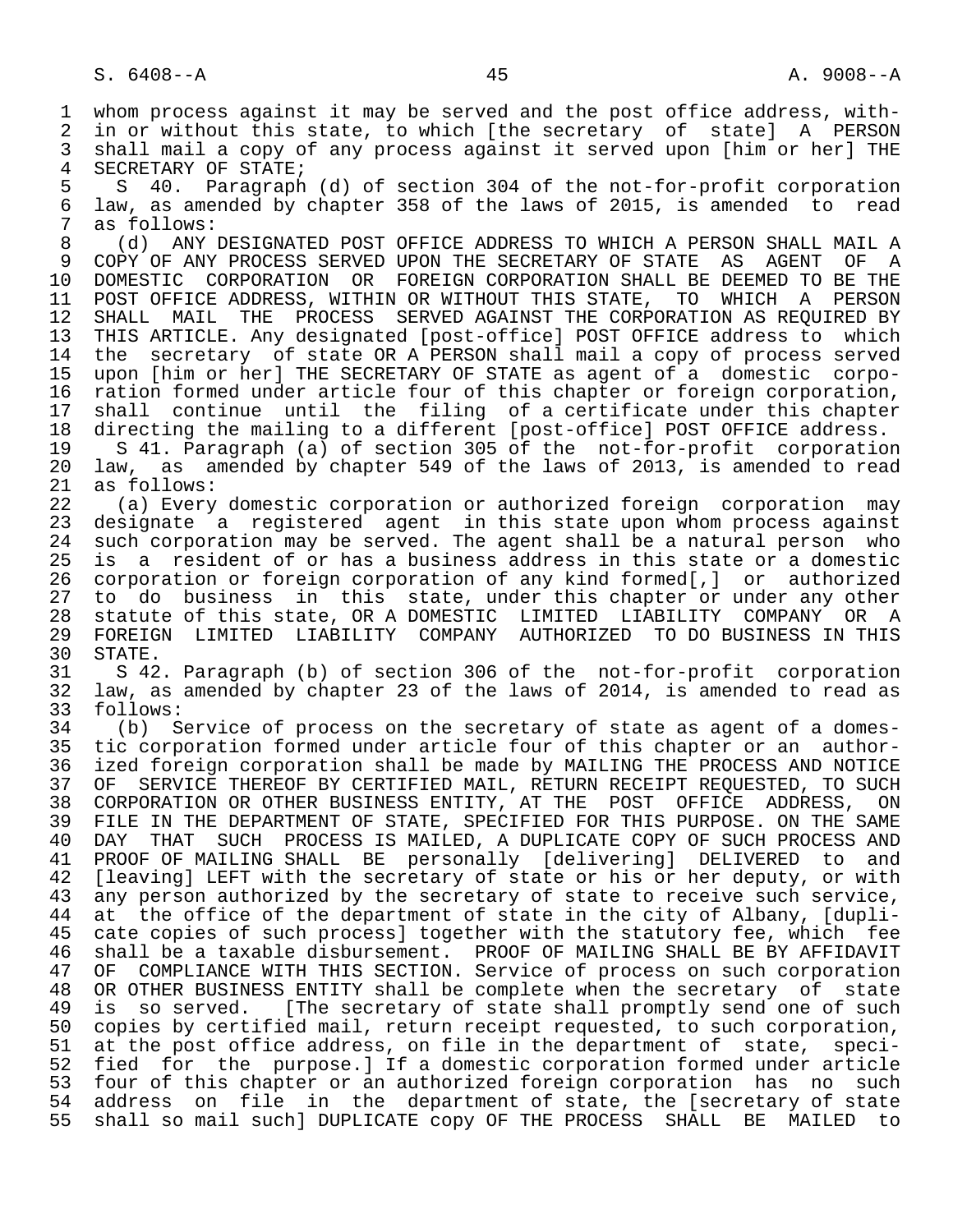1 such corporation at the address of its office within this state on file<br>2 in the department. 2 in the department.<br>3 S 43. Subparag 3 S 43. Subparagraph 6 of paragraph (a) of section 402 of the not-for- 4 profit corporation law, as added by chapter 564 of the laws of 1981 and<br>5 as renumbered by chapter 132 of the laws of 1985, is amended to read as 5 as renumbered by chapter 132 of the laws of 1985, is amended to read as<br>6 follows: 6 follows:<br>7 (6) A  $(6)$  A designation of the secretary of state as agent of the corpo- 8 ration upon whom process against it may be served and the post office 9 address, within or without this state, to which [the secretary of state]<br>10 A PERSON shall mail a copy of any process against it served upon [him] 10 A PERSON shall mail a copy of any process against it served upon [him]<br>11 THE SECRETARY OF STATE. 11 THE SECRETARY OF STATE.<br>12 S 44. Subparagraph 12 S 44. Subparagraph 7 of paragraph (b) of section 801 of the not-for-<br>13 profit corporation law, as amended by chapter 438 of the laws of 1984, 13 profit corporation law, as amended by chapter 438 of the laws of 1984,<br>14 is amended to read as follows: is amended to read as follows: 15 (7) To specify or change the post office address to which [the secre-<br>16 tary of state] A PERSON shall mail a copy of any process against the 16 tary of state] A PERSON shall mail a copy of any process against the<br>17 corporation served upon [him] THE SECRETARY OF STATE. 17 corporation served upon [him] THE SECRETARY OF STATE.<br>18 S 45. Subparagraph 2 of paragraph (c) of section 18 S 45. Subparagraph 2 of paragraph (c) of section 802 of the not-for-<br>19 profit corporation law, as amended by chapter 186 of the laws of 1983, 19 profit corporation law, as amended by chapter 186 of the laws of 1983,<br>20 is amended to read as follows: 20 is amended to read as follows:<br>21 (2) To specify or change th 21 (2) To specify or change the post office address to which [the secre-<br>22 tary of state] A PERSON shall mail a copy of any process against the 22 tary of state] A PERSON shall mail a copy of any process against the<br>23 corporation served upon [him] THE SECRETARY OF STATE. 23 corporation served upon [him] THE SECRETARY OF STATE.<br>24 S 46. Subparagraph 6 of paragraph (a) of section 24 S 46. Subparagraph 6 of paragraph (a) of section 803 of the not-for- 25 profit corporation law, as amended by chapter 23 of the laws of 2014, is 26 amended to read as follows:<br>27 (6) A designation of the: 27 (6) A designation of the secretary of state as agent of the corpo-<br>28 ration upon whom process against it may be served and the post office 28 ration upon whom process against it may be served and the post office<br>29 address, within or without this state, to which [the secretary of 29 address, within or without this state, to which [the secretary of<br>20 statel A PERSON shall mail a copy of any process against it served upon 30 state] A PERSON shall mail a copy of any process against it served upon<br>31 the secretary OF STATE. 31 the secretary OF STATE.<br>32 S 47. Paragraph (b) o 32 S 47. Paragraph (b) of section 803-A of the not-for-profit corporation<br>33 law, as amended by chapter 172 of the laws of 1999, is amended to read 33 law, as amended by chapter 172 of the laws of 1999, is amended to read 34 as follows:<br>35 (b) A cer 35 (b) A certificate of change which changes only the post office address<br>36 to which [the secretary of state] A PERSON shall mail a copy of any 36 to which [the secretary of state] A PERSON shall mail a copy of any 37 process against the corporation served upon [him or] THE SECRETARY OF<br>38 STATE AND/OR the address of the registered agent, provided such address 38 STATE AND/OR the address of the registered agent, provided such address<br>39 being changed is the address of a person, partnership, LIMITED LIABILITY 39 being changed is the address of a person, partnership, LIMITED LIABILITY<br>40 COMPANY or other corporation whose address, as agent, is the address to 40 COMPANY or other corporation whose address, as agent, is the address to<br>41 be changed or who has been designated as registered agent for such 41 be changed or who has been designated as registered agent for such<br>42 corporation, may be signed and delivered to the department of state by 42 corporation, may be signed and delivered to the department of state by<br>43 such agent. The certificate of change shall set forth the statements 43 such agent. The certificate of change shall set forth the statements<br>44 required under subparagraphs (1), (2) and (3) of paragraph (a) of this 44 required under subparagraphs (1), (2) and (3) of paragraph (a) of this<br>45 section; that a notice of the proposed change was mailed to the corposection; that a notice of the proposed change was mailed to the corpo-46 ration by the party signing the certificate not less than thirty days<br>47 prior to the date of delivery to the department and that such corpo- 47 prior to the date of delivery to the department and that such corpo- 48 ration has not objected thereto; and that the party signing the certif-<br>49 icate is the agent of such corporation to whose address [the secretary 49 icate is the agent of such corporation to whose address [the secretary<br>50 of state] A PERSON is required to mail copies of any process against the 50 of state] A PERSON is required to mail copies of any process against the<br>51 corporation served upon [him] THE SECRETARY OF STATE or the registered 51 corporation served upon [him] THE SECRETARY OF STATE or the registered<br>52 agent, if such be the case. A certificate signed and delivered under 52 agent, if such be the case. A certificate signed and delivered under<br>53 this paragraph shall not be deemed to effect a change of location of the 53 this paragraph shall not be deemed to effect a change of location of the<br>54 office of the corporation in whose behalf such certificate is filed. office of the corporation in whose behalf such certificate is filed.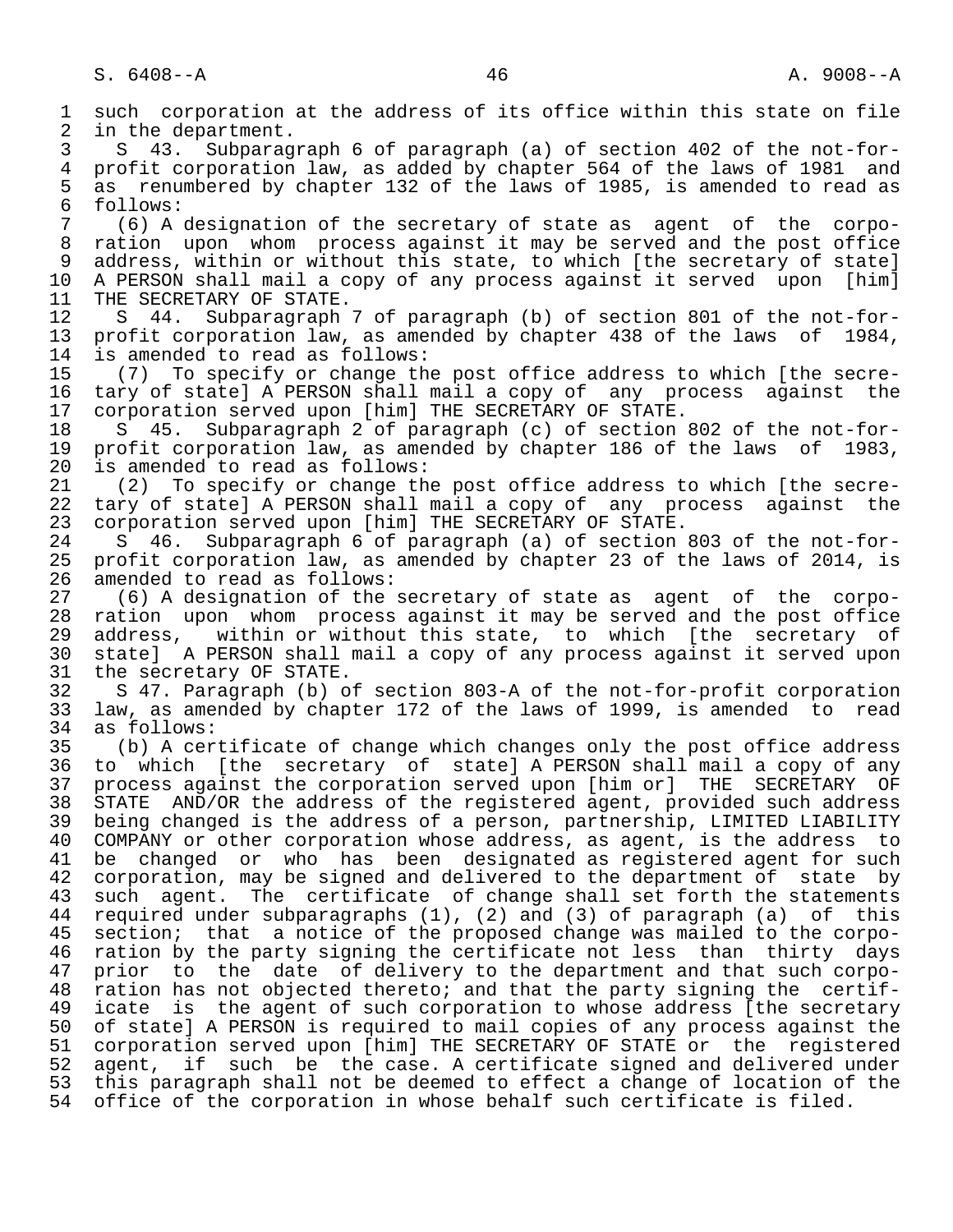1 S 48. Clause (E) of subparagraph 2 of paragraph (d) of section 906 of<br>2 the not-for-profit corporation law, as amended by chapter 1058 of the 2 the not-for-profit corporation law, as amended by chapter 1058 of the<br>3 laws of 1971, is amended to read as follows: 3 laws of 1971, is amended to read as follows:<br>4 (F) A designation of the secretary of

4 (E) A designation of the secretary of state as its agent upon whom<br>5 process against it may be served in the manner set forth in paragraph 5 process against it may be served in the manner set forth in paragraph<br>6 (b) of section 306 (Service of process), in any action or special 6 (b) of section 306 (Service of process), in any action or special proceeding described in subparagraph (D) and a post office address, 8 within or without this state, to which [the secretary of state] A PERSON<br>9 shall mail a copy of the process in such action or special proceeding 9 shall mail a copy of the process in such action or special proceeding<br>10 SERVED UPON THE SECRETARY OF STATE. 10 SERVED UPON THE SECRETARY OF STATE.<br>11 S 49. Clause (F) of subparagraph

11 S 49. Clause (F) of subparagraph 2 of paragraph (d) of section 908 of<br>12 the not-for-profit corporation law, is amended to read as follows: 12 the not-for-profit corporation law, is amended to read as follows:<br>13 (F) A designation of the secretary of state as his agent upo

13 (F) A designation of the secretary of state as his agent upon whom<br>14 process against it may be served in the manner set forth in paragraph process against it may be served in the manner set forth in paragraph 15 (b) of section 306 (Service of process), in any action or special 16 proceeding described in [subparagraph] CLAUSE (D) and a post office<br>17 address, within or without the state, to which [the secretary of state] 17 address, within or without the state, to which [the secretary of state]<br>18 A PERSON shall mail a copy of the process in such action or special 18 A PERSON shall mail a copy of the process in such action or special<br>19 proceeding SERVED UPON BY THE SECRETARY OF STATE. 19 proceeding SERVED UPON BY THE SECRETARY OF STATE.<br>20 S 50. Subparagraph 6 of paragraph (a) of secti

20 S 50. Subparagraph 6 of paragraph (a) of section 1304 of the not-for-<br>21 profit corporation law, as renumbered by chapter 590 of the laws of 21 profit corporation law, as renumbered by chapter 590 of the laws of<br>22 1982, is amended to read as follows: 22 1982, is amended to read as follows:<br>23 (6) A designation of the secre

 $(6)$  A designation of the secretary of state as its agent upon whom 24 process against it may be served and the post office address, within or<br>25 without this state, to which [the secretary of state] A PERSON shall without this state, to which [the secretary of state] A PERSON shall 26 mail a copy of any process against it served upon [him] THE SECRETARY OF 27 STATE.<br>28 S 51

28 S 51. Subparagraph 7 of paragraph (a) of section 1308 of the not-for-<br>29 profit corporation law, as renumbered by chapter 186 of the laws of 29 profit corporation law, as renumbered by chapter 186 of the laws of 30 1983, is amended to read as follows: 30 1983, is amended to read as follows:<br>31 (7) To specify or change the post

31 (7) To specify or change the post office address to which [the secre-<br>32 tary of state] A PERSON shall mail a copy of any process against it 32 tary of state] A PERSON shall mail a copy of any process against it<br>33 served upon [him] THE SECRETARY OF STATE. 33 served upon [him] THE SECRETARY OF STATE.<br>34 S 52. Subparagraph 2 of paragraph (a) a

 34 S 52. Subparagraph 2 of paragraph (a) and paragraph (c) of section 35 1310 of the not-for-profit corporation law, paragraph (c) as amended by<br>36 chapter 172 of the laws of 1999, is amended to read as follows: chapter 172 of the laws of 1999, is amended to read as follows:

37 (2) To specify or change the post office address to which [the secre-<br>38 tary of state] A PERSON shall mail a copy of any process against it 38 tary of state] A PERSON shall mail a copy of any process against it<br>39 served upon [him] THE SECRETARY OF STATE. 39 served upon [him] THE SECRETARY OF STATE.<br>40 (c) A certificate of change of applicat

40 (c) A certificate of change of application for authority which changes<br>41 only the post office address to which [the secretary of state] A PERSON 41 only the post office address to which [the secretary of state] A PERSON<br>42 shall mail a copy of any process against an authorized foreign corpo- 42 shall mail a copy of any process against an authorized foreign corpo- 43 ration served upon [him or] THE SECRETARY OF STATE AND/OR which changes 44 the address of its registered agent, provided such address is the<br>45 address of a person, partnership, LIMITED LIABILITY COMPANY or other address of a person, partnership, LIMITED LIABILITY COMPANY or other 46 corporation whose address, as agent, is the address to be changed or who<br>47 has been designated as registered agent for such authorized foreign has been designated as registered agent for such authorized foreign 48 corporation, may be signed and delivered to the department of state by<br>49 such agent. The certificate of change of application for authority shall 49 such agent. The certificate of change of application for authority shall<br>50 set forth the statements required under subparagraphs (1), (2), (3) and 50 set forth the statements required under subparagraphs (1), (2), (3) and<br>51 (4) of paragraph (b) of this section; that a notice of the proposed 51 (4) of paragraph (b) of this section; that a notice of the proposed<br>52 change was mailed by the party signing the certificate to the authorized 52 change was mailed by the party signing the certificate to the authorized<br>53 foreign corporation not less than thirty days prior to the date of 53 foreign corporation not less than thirty days prior to the date of<br>54 delivery to the department and that such corporation has not objected 54 delivery to the department and that such corporation has not objected<br>55 thereto; and that the party signing the certificate is the agent of such 55 thereto; and that the party signing the certificate is the agent of such<br>56 foreign corporation to whose address [the secretary of state] A PERSON 56 foreign corporation to whose address [the secretary of state] A PERSON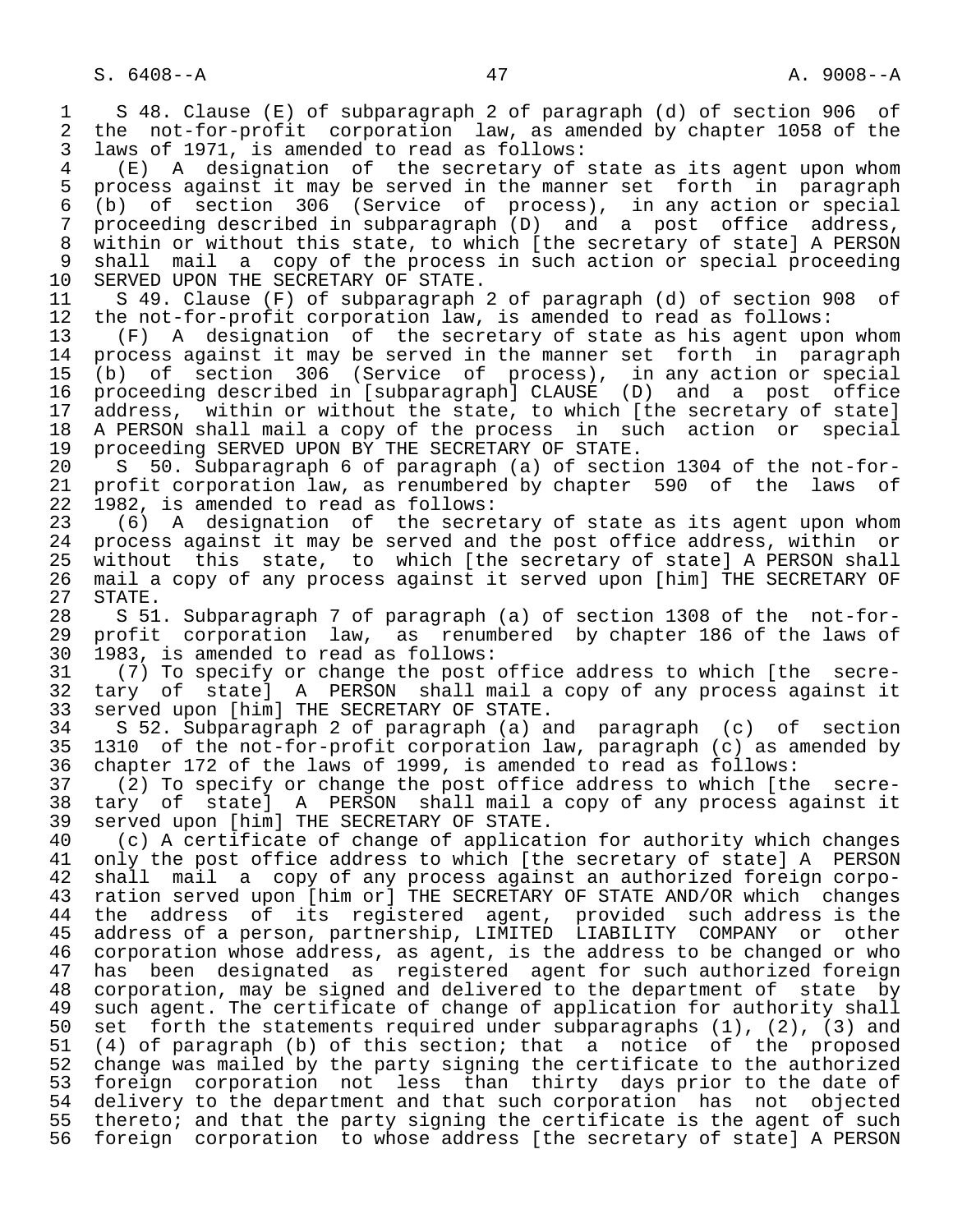1 is required to mail copies of process SERVED ON THE SECRETARY OF STATE<br>2 or the registered agent, if such be the case. A certificate signed and 2 or the registered agent, if such be the case. A certificate signed and<br>3 delivered under this paragraph shall not be deemed to effect a change of 3 delivered under this paragraph shall not be deemed to effect a change of<br>4 location of the office of the corporation in whose behalf such certif-4 location of the office of the corporation in whose behalf such certif-<br>5 icate is filed. 5 icate is filed.<br>6 S 53. Subpara 6 S 53. Subparagraph 6 of paragraph (a) and subparagraph 4 of paragraph 7 (d) of section 1311 of the not-for-profit corporation law are amended to<br>8 read as follows: 8 read as follows:<br>9 (6) A post off 9 (6) A post office address, within or without this state, to which [the 10 secretary of state] A PERSON shall mail a copy of any process against it<br>11 served upon [him] THE SECRETARY OF STATE. 11 served upon [him] THE SECRETARY OF STATE.<br>12 (4) The changed post office address, w 12 (4) The changed post office address, within or without this state, to<br>13 which (the secretary of state) A PERSON shall mail a copy of any process 13 which [the secretary of state] A PERSON shall mail a copy of any process<br>14 against it served upon [him] THE SECRETARY OF STATE. 14 against it served upon [him] THE SECRETARY OF STATE.<br>15 S 54. Section 1312 of the not-for-profit corporati 15 S 54. Section 1312 of the not-for-profit corporation law, as amended<br>16 by chapter 375 of the laws of 1998, is amended to read as follows: 16 by chapter 375 of the laws of 1998, is amended to read as follows:<br>17 S 1312. Termination of existence. 17 S 1312. Termination of existence.<br>18 When an authorized foreign co 18 When an authorized foreign corporation is dissolved or its authority<br>19 or existence is otherwise terminated or cancelled in the jurisdiction of 19 or existence is otherwise terminated or cancelled in the jurisdiction of<br>20 its incorporation or when such foreign corporation is merged into or 20 its incorporation or when such foreign corporation is merged into or<br>21 consolidated with another foreign corporation, a certificate of the 21 consolidated with another foreign corporation, a certificate of the<br>22 secretary of state, or official performing the equivalent function as to 22 secretary of state, or official performing the equivalent function as to<br>23 corporate records, of the jurisdiction of incorporation of such foreign 23 corporate records, of the jurisdiction of incorporation of such foreign<br>24 corporation attesting to the occurrence of any such event or a certified 24 corporation attesting to the occurrence of any such event or a certified<br>25 copy of an order or decree of a court of such jurisdiction directing the copy of an order or decree of a court of such jurisdiction directing the 26 dissolution of such foreign corporation, the termination of its exist- 27 ence or the cancellation of its authority shall be delivered to the<br>28 department of state. The filing of the certificate, order or decree 28 department of state. The filing of the certificate, order or decree<br>29 shall have the same effect as the filing of a certificate of surrender 29 shall have the same effect as the filing of a certificate of surrender<br>20 of authority under section 1311 (Surrender of authority). The secretary 30 of authority under section 1311 (Surrender of authority). The secretary<br>31 of state shall continue as agent of the foreign corporation upon whom 31 of state shall continue as agent of the foreign corporation upon whom<br>32 process against it may be served in the manner set forth in paragraph 32 process against it may be served in the manner set forth in paragraph<br>33 (b) of section 306 (Service of process), in any action or special 33 (b) of section 306 (Service of process), in any action or special 34 proceeding based upon any liability or obligation incurred by the<br>35 foreign corporation within this state prior to the filing of such 35 foreign corporation within this state prior to the filing of such<br>36 certificate, order or decree and [he] THE PERSON SERVING SUCH PROCESS 36 certificate, order or decree and [he] THE PERSON SERVING SUCH PROCESS 37 shall promptly cause a copy of any such process to be mailed by [regis-<br>38 tered] CERTIFIED mail, return receipt requested, to such foreign corpo- 38 tered] CERTIFIED mail, return receipt requested, to such foreign corpo- 39 ration at the post office address on file in his office specified for<br>40 such purpose. The post office address may be changed by signing and 40 such purpose. The post office address may be changed by signing and<br>41 delivering to the department of state a certificate of change setting 41 delivering to the department of state a certificate of change setting<br>42 forth the statements required under section 1310 (Certificate of change, 42 forth the statements required under section 1310 (Certificate of change,<br>43 contents) to effect a change in the post office address under subpara-43 contents) to effect a change in the post office address under subpara-<br>44 graph (a) (4) of section 1308 (Amendments or changes). 44 graph (a) (4) of section 1308 (Amendments or changes).<br>45 S 55. Subdivision (c) of section 121-104 of the p 55. Subdivision (c) of section 121-104 of the partnership law, as 46 added by chapter 950 of the laws of 1990, is amended to read as follows:<br>47 (c) ANY DESIGNATED POST OFFICE ADDRESS TO WHICH A PERSON SHALL MAIL A 47 (c) ANY DESIGNATED POST OFFICE ADDRESS TO WHICH A PERSON SHALL MAIL A<br>48 COPY OF ANY PROCESS SERVED UPON THE SECRETARY OF STATE AS AGENT OF A 48 COPY OF ANY PROCESS SERVED UPON THE SECRETARY OF STATE AS AGENT OF A<br>49 DOMESTIC LIMITED PARTNERSHIP OR FOREIGN LIMITED PARTNERSHIP SHALL BE 49 DOMESTIC LIMITED PARTNERSHIP OR FOREIGN LIMITED PARTNERSHIP SHALL BE<br>50 DEEMED TO BE THE POST OFFICE ADDRESS, WITHIN OR WITHOUT THIS STATE, TO 50 DEEMED TO BE THE POST OFFICE ADDRESS, WITHIN OR WITHOUT THIS STATE, TO<br>51 WHICH A PERSON SHALL MAIL THE PROCESS SERVED AGAINST THE LIMITED PART-WHICH A PERSON SHALL MAIL THE PROCESS SERVED AGAINST THE LIMITED PART-52 NERSHIP AS REQUIRED BY THIS ARTICLE. Any designated post office address<br>53 to which the secretary of state OR A PERSON shall mail a copy of process to which the secretary of state OR A PERSON shall mail a copy of process

54 served upon [him] THE SECRETARY OF STATE as agent of a domestic limited<br>55 partnership or foreign limited partnership shall continue until the 55 partnership or foreign limited partnership shall continue until the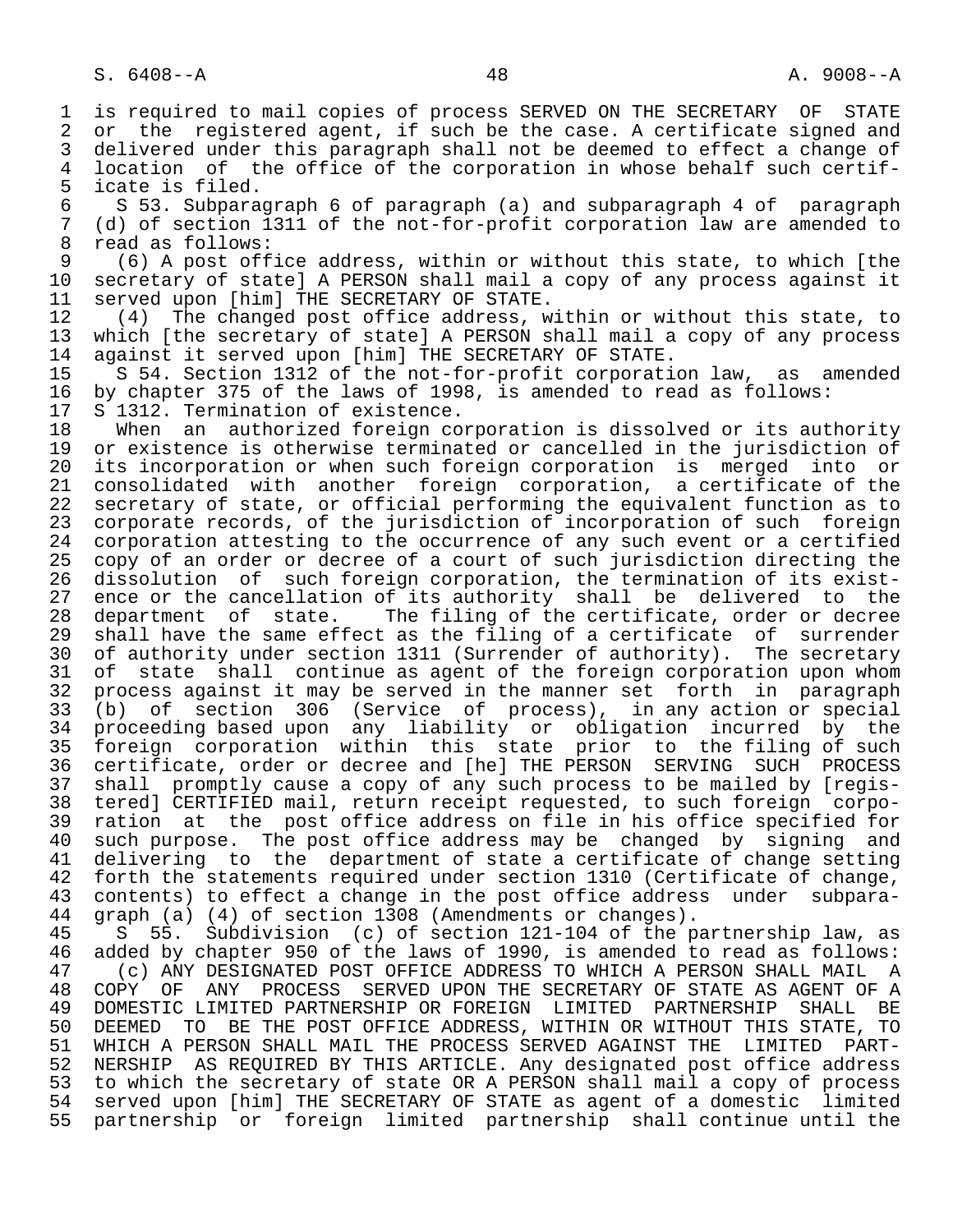1 filing of a certificate under this article directing the mailing to a<br>2 different post office address. 2 different post office address.<br>3 S 56. Paragraphs 1, 2 and 3 3 S 56. Paragraphs 1, 2 and 3 of subdivision (a) of section 121-104-A of 4 the partnership law, as added by chapter 448 of the laws of 1998, are<br>5 amended to read as follows: 5 amended to read as follows:<br>6 (1) the name of the limit 6 (1) the name of the limited partnership and the date that its [arti- 7 cles of organization] CERTIFICATE OF LIMITED PARTNERSHIP or application<br>8 for authority was filed by the department of state. 8 for authority was filed by the department of state.<br>9 (2) that the address of the party has been design 9 (2) that the address of the party has been designated by the limited<br>10 partnership as the post office address to which [the secretary of state] 10 partnership as the post office address to which [the secretary of state]<br>11 A PERSON shall mail a copy of any process served on the secretary of 11 A PERSON shall mail a copy of any process served on the secretary of<br>12 state as agent for such limited partnership, and that such party wishes 12 state as agent for such limited partnership, and that such party wishes<br>13 to resign. 13 to resign.<br>14 (3) that 14 (3) that sixty days prior to the filing of the certificate of resigna-<br>15 tion FOR RECEIPT OF PROCESS with the department of state the party has 15 tion FOR RECEIPT OF PROCESS with the department of state the party has<br>16 sent a copy of the certificate of resignation for receipt of process by 16 sent a copy of the certificate of resignation for receipt of process by<br>17 registered or certified mail to the address of the registered agent of 17 registered or certified mail to the address of the registered agent of<br>18 the [designated] DESIGNATING limited partnership, if other than the 18 the [designated] DESIGNATING limited partnership, if other than the<br>19 party filing the certificate of resignation[,] for receipt of process, 19 party filing the certificate of resignation[,] for receipt of process,<br>20 or if the [resigning] DESIGNATING limited partnership has no registered 20 or if the [resigning] DESIGNATING limited partnership has no registered<br>21 agent, then to the last address of the [designated] DESIGNATING limited 21 agent, then to the last address of the [designated] DESIGNATING limited<br>22 partnership, known to the party, specifying the address to which the 22 partnership, known to the party, specifying the address to which the<br>23 copy was sent. If there is no registered agent and no known address of copy was sent. If there is no registered agent and no known address of 24 the designating limited partnership the party shall attach an affidavit<br>25 to the certificate stating that a diligent but unsuccessful search was 25 to the certificate stating that a diligent but unsuccessful search was 26 made by the party to locate the limited partnership, specifying what<br>27 efforts were made. 27 efforts were made.<br>28 S 57. Subdivis 28 S 57. Subdivision (a) of section 121-105 of the partnership law, as<br>29 added by chapter 950 of the laws of 1990, is amended to read as follows: 29 added by chapter 950 of the laws of 1990, is amended to read as follows:<br>30 (a) In addition to the designation of the secretary of state, each 30 (a) In addition to the designation of the secretary of state, each 31 limited partnership or authorized foreign limited partnership may desig- 32 nate a registered agent upon whom process against the limited partner-<br>33 ship may be served. The agent must be (i) a natural person who is a 33 ship may be served. The agent must be (i) a natural person who is a<br>34 resident of this state or has a business address in this state, [or] 34 resident of this state or has a business address in this state, [or]<br>35 (ii) a domestic corporation or a foreign corporation authorized to do 35 (ii) a domestic corporation or a foreign corporation authorized to do 36 business in this state, OR A DOMESTIC LIMITED LIABILITY COMPANY OR A 37 FOREIGN LIMITED LIABILITY COMPANY AUTHORIZED TO DO BUSINESS IN THIS 38 STATE.<br>39 S 5 39 S 58. Subdivisions (a) and (c) of section 121-109 of the partnership<br>40 law, as added by chapter 950 of the laws of 1990 and as relettered by 40 law, as added by chapter 950 of the laws of 1990 and as relettered by<br>41 chapter 341 of the laws of 1999, are amended to read as follows: 41 chapter 341 of the laws of 1999, are amended to read as follows:<br>42 (a) Service of process on the secretary of state as agent of 42 (a) Service of process on the secretary of state as agent of a domes-<br>43 tic or authorized foreign limited partnership, OR OTHER BUSINESS ENTITY 43 tic or authorized foreign limited partnership, OR OTHER BUSINESS ENTITY<br>44 THAT HAS DESIGNATED THE SECRETARY OF STATE AS AGENT FOR SERVICE OF PROC-44 THAT HAS DESIGNATED THE SECRETARY OF STATE AS AGENT FOR SERVICE OF PROC-<br>45 ESS PURSUANT TO THIS CHAPTER, shall be made [as follows: ESS PURSUANT TO THIS CHAPTER, shall be made [as follows: 46 (1) By] BY MAILING THE PROCESS AND NOTICE OF SERVICE OF PROCESS PURSU-<br>47 ANT TO THIS SECTION BY CERTIFIED MAIL, RETURN RECEIPT REOUESTED, TO SUCH 47 ANT TO THIS SECTION BY CERTIFIED MAIL, RETURN RECEIPT REQUESTED, TO SUCH<br>48 DOMESTIC OR AUTHORIZED FOREIGN LIMITED PARTNERSHIP OR OTHER BUSINESS 48 DOMESTIC OR AUTHORIZED FOREIGN LIMITED-PARTNERSHIP OR OTHER BUSINESS<br>49 ENTITY, AT THE POST OFFICE ADDRESS, ON FILE IN THE DEPARTMENT OF STATE, 49 ENTITY, AT THE POST OFFICE ADDRESS, ON FILE IN THE DEPARTMENT OF STATE,<br>50 SPECIFIED FOR THAT PURPOSE, ON THE SAME DAY AS THE PROCESS IS MAILED, A 50 SPECIFIED FOR THAT PURPOSE. ON THE SAME DAY AS THE PROCESS IS MAILED, A<br>51 DUPLICATE COPY OF SUCH PROCESS AND PROOF OF MAILING SHALL BE personally 51 DUPLICATE COPY OF SUCH PROCESS AND PROOF OF MAILING SHALL BE personally<br>52 [delivering] DELIVERED to and [leaving] LEFT with [him or his] THE [delivering] DELIVERED to and [leaving] LEFT with [him or his] THE 53 SECRETARY OF STATE OR A deputy, or with any person authorized by the 54 secretary of state to receive such service, at the office of the depart- 55 ment of state in the city of Albany, [duplicate copies of such process]<br>56 together with the statutory fee, which fee shall be a taxable disburse-56 together with the statutory fee, which fee shall be a taxable disburse-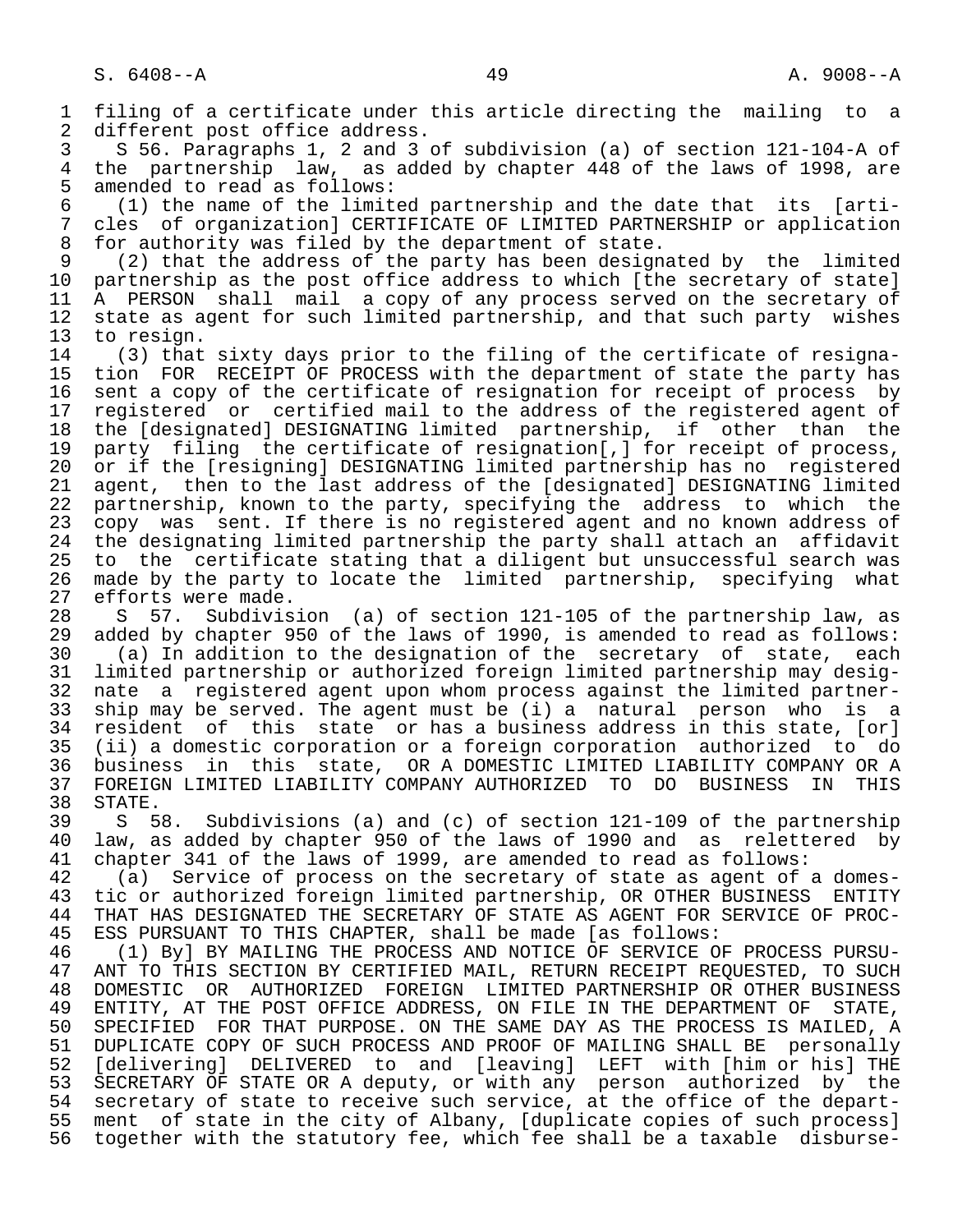1 ment. PROOF OF MAILING SHALL BE BY AFFIDAVIT OF COMPLIANCE WITH THIS<br>2 SECTION. SERVICE OF PROCESS ON SUCH LIMITED PARTNERSHIP OR OTHER BUSI-2 SECTION. SERVICE OF PROCESS ON SUCH LIMITED PARTNERSHIP OR OTHER BUSI-<br>3 NESS ENTITY SHALL BE COMPLETE WHEN THE SECRETARY OF STATE IS SO SERVED. 3 NESS ENTITY SHALL BE COMPLETE WHEN THE SECRETARY OF STATE IS SO SERVED.<br>4 [(2) The service on the limited partnership is complete when the 4 [(2) The service on the limited partnership is complete when the 5 secretary of state is so served.<br>6 (3) The secretary of state sha 6 (3) The secretary of state shall promptly send one of such copies by<br>7 certified mail, return receipt requested, addressed to the limited part-7 certified mail, return receipt requested, addressed to the limited part-<br>8 nership, at the post office address, on file in the department of state. 8 nership at the post office address, on file in the department of state,<br>9 specified for that purpose. 1 9 specified for that purpose.]<br>10 (c) The [secretary of state 10 (c) The [secretary of state] DEPARTMENT OF STATE shall keep a record<br>11 of all process served upon [him] IT under this section and shall record 11 of all process served upon [him] IT under this section and shall record<br>12 therein the date of such service [and his action with reference there-12 therein the date of such service [and his action with reference there-<br>13 tol. IT SHALL, UPON REOUEST MADE WITHIN TEN YEARS OF SUCH SERVICE, ISSUE 13 to]. IT SHALL, UPON REQUEST MADE WITHIN TEN YEARS OF SUCH SERVICE, ISSUE<br>14 A CERTIFICATE UNDER ITS SEAL CERTIFYING AS TO THE RECEIPT OF THE PROCESS 14 A CERTIFICATE UNDER ITS SEAL CERTIFYING AS TO THE RECEIPT OF THE PROCESS 15 BY AN AUTHORIZED PERSON, THE DATE—AND—PLACE OF SUCH SERVICE AND THE<br>16 RECEIPT OF THE STATUTORY FEE. PROCESS SERVED UPON THE SECRETARY OF STATE 16 RECEIPT OF THE STATUTORY FEE. PROCESS SERVED UPON THE SECRETARY OF STATE<br>17 UNDER THIS CHAPTER SHALL BE DESTROYED BY HIM AFTER A PERIOD OF TEN YEARS 17 UNDER THIS CHAPTER SHALL BE DESTROYED BY HIM AFTER A PERIOD OF TEN YEARS 18 FROM SUCH SERVICE.<br>19 S 59. Paragraph 19 S 59. Paragraph 3 of subdivision (a) and subparagraph 4 of paragraph<br>20 (i) of subdivision (c) of section 121-201 of the partnership law, para-20 (i) of subdivision (c) of section 121-201 of the partnership law, para-<br>21 graph 3 of subdivision (a) as amended by chapter 264 of the laws of 21 graph 3 of subdivision (a) as amended by chapter 264 of the laws of<br>22 1991, and subparagraph 4 of paragraph (i) of subdivision (c), as amended 22 1991, and subparagraph 4 of paragraph (i) of subdivision (c), as amended<br>23 by chapter 44 of the laws of 2006, are amended to read as follows: 23 by chapter 44 of the laws of 2006, are amended to read as follows:<br>24 (3) a designation of the secretary of state as agent of the l 24 (3) a designation of the secretary of state as agent of the limited<br>25 partnership upon whom process against it may be served and the post 25 partnership upon whom process against it may be served and the post 26 office address, within or without this state, to which [the secretary of<br>27 state] A PERSON shall mail a copy of any process against it served upon 27 state] A PERSON shall mail a copy of any process against it served upon<br>28 [him] THE SECRETARY OF STATE; 28 [him] THE SECRETARY OF STATE;<br>29 (4) a statement that the se 29 (4) a statement that the secretary of state has been designated as<br>30 agent of the limited partnership upon whom process against it may be 30 agent of the limited partnership upon whom process against it may be<br>31 served and the post office address, within or without this state, to 31 served and the post office address, within or without this state, to<br>32 which [the secretary of state] A PERSON shall mail a copy of any process 32 which [the secretary of state] A PERSON shall mail a copy of any process<br>33 against it served upon [him or her] THE SECRETARY OF STATE; 33 against it served upon [him or her] THE SECRETARY OF STATE;<br>34 S 60. Paragraph 4 of subdivision (b) of section 121-202 34 S 60. Paragraph 4 of subdivision (b) of section 121-202 of the part- 35 nership law, as amended by chapter 576 of the laws of 1994, is amended<br>36 to read as follows: to read as follows: 37 (4) a change in the name of the limited partnership, or a change in 38 the post office address to which [the secretary of state] A PERSON shall<br>39 mail a copy of any process against the limited partnership served on 39 mail a copy of any process against the limited partnership served on<br>40 [him] THE SECRETARY OF STATE, or a change in the name or address of the 40 [him] THE SECRETARY OF STATE, or a change in the name or address of the<br>41 registered agent, if such change is made other than pursuant to section 41 registered agent, if such change is made other than pursuant to section<br>42 121-104 or 121-105 of this article. 42  $12\overline{1}$ -104 or 121-105 of this article.<br>43 S 61. Section 121-202-A of the 43 S 61. Section 121-202-A of the partnership law, as added by chapter<br>44 448 of the laws of 1998, and paragraph 2 of subdivision (a) as amended 44 448 of the laws of 1998, and paragraph 2 of subdivision (a) as amended<br>45 by chapter 172 of the laws of 1999, is amended to read as follows: by chapter 172 of the laws of 1999, is amended to read as follows: 46 <sup>1</sup>S 121-202-A. Certificate of change. (a) A certificate of limited part-<br>47 nership may be changed by filing with the department of state a certifnership may be changed by filing with the department of state a certif- 48 icate of change entitled "Certificate of Change of ..... (name of limit- 49 ed partnership) under Section 121-202-A of the Revised<br>50 Partnership Act" and shall be signed and delivered to the depa 50 Partnership Act" and shall be signed and delivered to the department of<br>51 state. A certificate of change may (i) specify or change the location of 51 state. A certificate of change may (i) specify or change the location of<br>52 the limited partnership's office; (ii) specify or change the post office the limited partnership's office; (ii) specify or change the post office 53 address to which [the secretary of state] A PERSON shall mail a copy of<br>54 process against the limited partnership served upon [him] THE SECRETARY 54 process against the limited partnership served upon [him] THE SECRETARY<br>55 OF STATE; and (iii) make, revoke or change the designation of a regis-OF STATE; and (iii) make, revoke or change the designation of a regis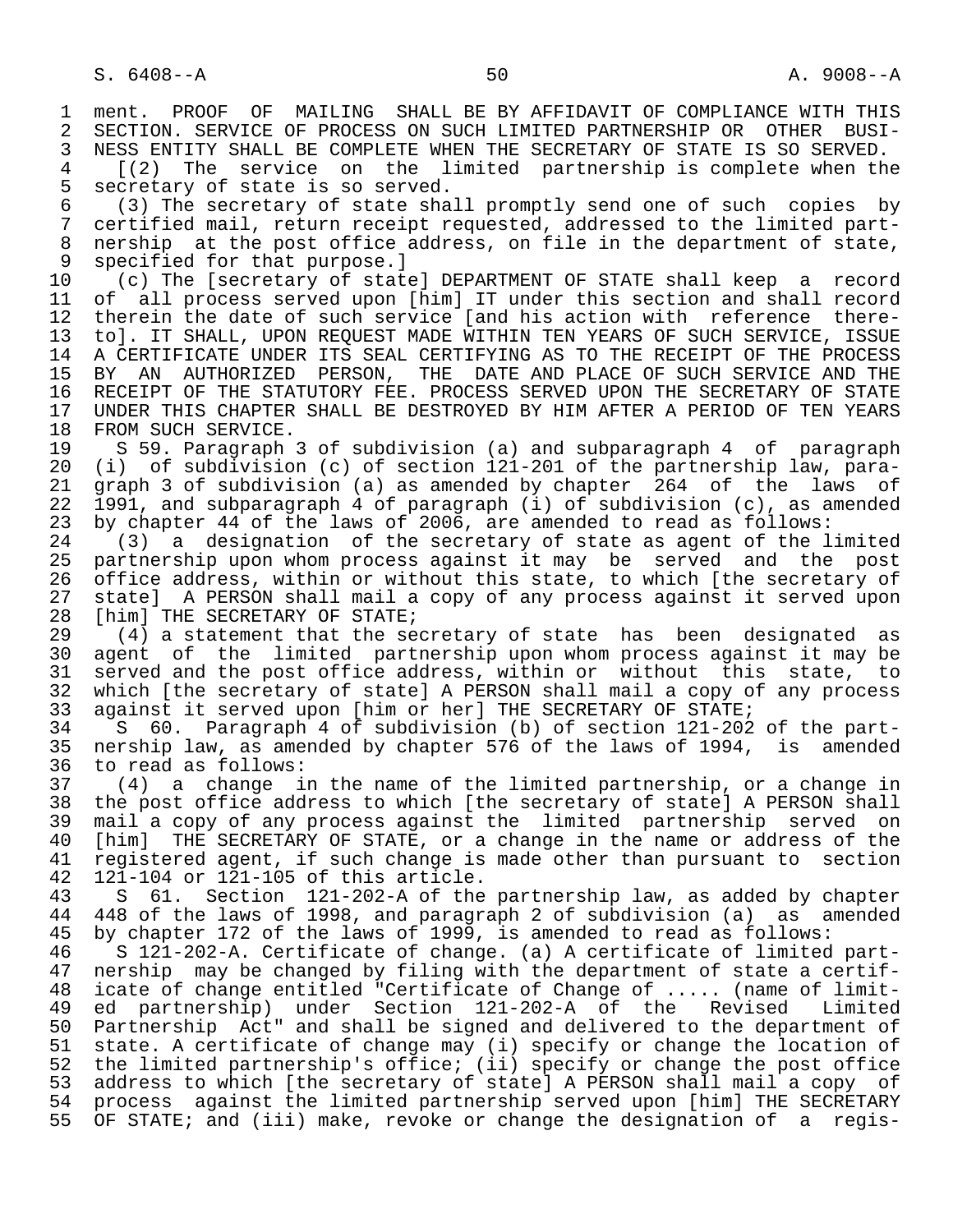1 tered agent, or to specify or change the address of its registered<br>2 agent. It shall set forth: 2 agent. It shall set forth:<br>3 (1) the name of the li

 3 (1) the name of the limited partnership, and if it has been changed, 4 the name under which it was formed;<br>5 (2) the date its certificate of 1

5 (2) the date its certificate of limited partnership was filed by the<br>6 department of state; and 6 department of state; and<br> $7$   $(3)$  each change effect.

7 (3) each change effected thereby.<br>8 (b) A certificate of change which 8 (b) A certificate of change which changes only the post office address<br>9 to which [the secretary of state] A PERSON shall mail a copy of any 9 to which [the secretary of state] A PERSON shall mail a copy of any<br>10 process against a limited partnership served upon [him or] THE SECRETARY 10 process against a limited partnership served upon [him or] THE SECRETARY<br>11 OF STATE AND/OR the address of the registered agent, provided such 11 OF STATE AND/OR the address of the registered agent, provided such<br>12 address being changed is the address of a person, partnership, LIMITED 12 address being changed is the address of a person, partnership, LIMITED<br>13 LIABILITY CORPORATION or corporation whose address, as agent, is the 13 LIABILITY CORPORATION or corporation whose address, as agent, is the<br>14 address to be changed or who has been designated as registered agent for address to be changed or who has been designated as registered agent for 15 such limited partnership shall be signed and delivered to the department<br>16 of state by such agent. The certificate of change shall set forth the 16 of state by such agent. The certificate of change shall set forth the<br>17 statements required under subdivision (a) of this section; that a notice 17 statements required under subdivision (a) of this section; that a notice<br>18 of the proposed change was mailed to the domestic limited partnership by 18 of the proposed change was mailed to the domestic limited partnership by<br>19 the party signing the certificate not less than thirty days prior to the 19 the party signing the certificate not less than thirty days prior to the<br>20 date of delivery to the department of state and that such domestic 20 date of delivery to the department of state and that such domestic<br>21 limited partnership has not objected thereto; and that the party signing 21 limited partnership has not objected thereto; and that the party signing<br>22 the certificate is the agent of such limited partnership to whose 22 the certificate is the agent of such limited partnership to whose<br>23 address [the secretary of state] A PERSON is required to mail copies of 23 address [the secretary of state] A PERSON is required to mail copies of<br>24 process SERVED ON THE SECRETARY OF STATE or the registered agent, if 24 process SERVED ON THE SECRETARY OF STATE or the registered agent, if<br>25 such be the case. A certificate signed and delivered under this subdivisuch be the case. A certificate signed and delivered under this subdivi-26 sion shall not be deemed to effect a change of location of the office of<br>27 the limited partnership in whose behalf such certificate is filed.

27 the limited partnership in whose behalf such certificate is filed.<br>28 S 62. Paragraph 4 of subdivision (a) and subparagraph 5 of par 28 S 62. Paragraph 4 of subdivision (a) and subparagraph 5 of paragraph<br>29 (i) of subdivision (d) of section 121-902 of the partnership law, para-29 (i) of subdivision (d) of section  $121-902$  of the partnership law, para-<br>30 graph 4 of subdivision (a) as amended by chapter 172 of the laws of 1999 30 graph 4 of subdivision (a) as amended by chapter 172 of the laws of 1999 31 and subparagraph 5 of paragraph (i) of subdivision (d) as amended by<br>32 chapter 44 of the laws of 2006, are amended to read as follows:

32 chapter 44 of the laws of 2006, are amended to read as follows:<br>33 (4) a designation of the secretary of state as its agent 33 (4) a designation of the secretary of state as its agent upon whom 34 process against it may be served and the post office address, within or<br>35 without this state, to which (the secretary of state) A PERSON shall 35 without this state, to which [the secretary of state] A PERSON shall<br>36 mail a copy of any process against it served upon [him] THE SECRETARY OF mail a copy of any process against it served upon [him] THE SECRETARY OF 37 STATE;<br>38 (5);

38 (5) a statement that the secretary of state has been designated as its<br>39 agent upon whom process against it may be served and the post office 39 agent upon whom process against it may be served and the post office<br>40 address, within or without this state, to which [the secretary of state] 40 address, within or without this state, to which [the secretary of state]<br>41 A PERSON shall mail a copy of any process against it served upon [him or 41 A PERSON shall mail a copy of any process against it served upon [him or 42 her] THE SECRETARY OF STATE; 42 her] THE SECRETARY OF STATE;<br>43 S 63. Section 121-903-A

43 S 63. Section 121-903-A of the partnership law, as added by chapter<br>44 448 of the laws of 1998, is amended to read as follows:

 44 448 of the laws of 1998, is amended to read as follows: 45 S 121-903-A. Certificate of change. (a) A foreign limited partnership 46 may change its application for authority by filing with the department<br>47 of state a certificate of change entitled "Certificate of Change 47 of state a certificate of change entitled "Certificate of Change 48 of ........ (name of limited partnership) under Section 121-903-A of the 49 Revised Limited Partnership Act" and shall be signed and delivered to<br>50 the department of state. A certificate of change may (i) change the 50 the department of state. A certificate of change may (i) change the<br>51 location of the limited partnership's office; (ii) change the post 51 location of the limited partnership's office; (ii) change the post<br>52 office address to which [the secretary of state] A PERSON shall mail a 52 office address to which [the secretary of state] A PERSON shall mail a<br>53 copy of process against the limited partnership served upon [him] THE 53 copy of process against the limited partnership served upon [him] THE<br>54 SECRETARY OF STATE; and (iii) make, revoke or change the designation of 54 SECRETARY OF STATE; and (iii) make, revoke or change the designation of<br>55 a registered agent, or to specify or change the address of its regis-55 a registered agent, or to specify or change the address of its regis-<br>56 tered agent. It shall set forth: tered agent. It shall set forth: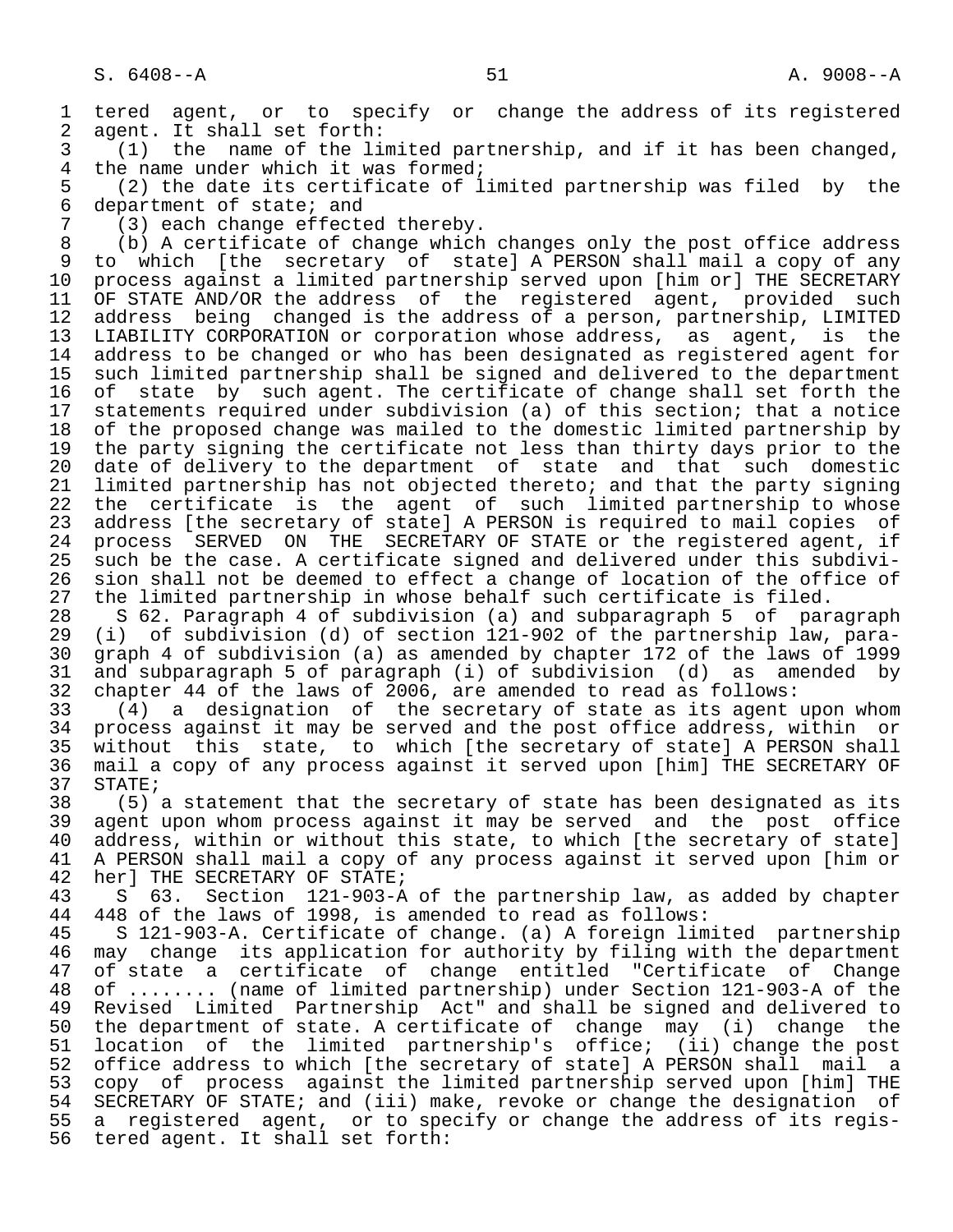1 (1) the name of the foreign limited partnership and, if applicable, 2 the fictitious name the foreign limited partnership has agreed to use in<br>3 this state pursuant to section 121-902 of this article;

3 this state pursuant to section 121-902 of this article;<br>4 (2) the date its application for authority was filed 4 (2) the date its application for authority was filed by the department 5 of state; and<br>6 (3) each cha

6 (3) each change effected thereby.

 7 (b) A certificate of change which changes only the post office address to which [the secretary of state] A PERSON shall mail a copy of any 9 process against a foreign limited partnership served upon [him or] THE<br>10 SECRETARY OF STATE AND/OR the address of the registered agent, provided 10 SECRETARY OF STATE AND/OR the address of the registered agent, provided<br>11 such address being changed is the address of a person, partnership, 11 such address being changed is the address of a person, partnership,<br>12 LIMITED LIABILITY COMPANY or corporation whose address, as agent, is the LIMITED LIABILITY COMPANY or corporation whose address, as agent, is the 13 address to be changed or who has been designated as registered agent for<br>14 such foreign limited partnership shall be signed and delivered to the such foreign limited partnership shall be signed and delivered to the 15 department of state by such agent. The certificate of change shall set<br>16 forth the statements required under subdivision (a) of this section; 16 forth the statements required under subdivision (a) of this section;<br>17 that a notice of the proposed change was mailed to the foreign limited 17 that a notice of the proposed change was mailed to the foreign limited<br>18 partnership by the party signing the certificate not less than thirty 18 partnership by the party signing the certificate not less than thirty<br>19 days prior to the date of delivery to the department of state and that 19 days prior to the date of delivery to the department of state and that<br>20 such foreign limited partnership has not objected thereto; and that the 20 such foreign limited partnership has not objected thereto; and that the<br>21 party signing the certificate is the agent of such foreign limited part-21 party signing the certificate is the agent of such foreign limited part-<br>22 nership to whose address [the secretary of state] A PERSON is required 22 nership to whose address [the secretary of state] A PERSON is required<br>23 to mail copies of process SERVED ON THE SECRETARY OF STATE or the registo mail copies of process SERVED ON THE SECRETARY OF STATE or the regis-24 tered agent, if such be the case. A certificate signed and delivered<br>25 under this subdivision shall not be deemed to effect a change of under this subdivision shall not be deemed to effect a change of 26 location of the office of the limited partnership in whose behalf such<br>27 certificate is filed.

27 certificate is filed.<br>28 S 64. Paragraph 6 o 28 S 64. Paragraph 6 of subdivision (b) of section 121-905 of the part-<br>29 nership law, as added by chapter 950 of the laws of 1990, is amended to 29 nership law, as added by chapter 950 of the laws of 1990, is amended to 30 read as follows:<br>31 (6) a post off

 31 (6) a post office address, within or without this state, to which [the 32 secretary of state] A PERSON shall mail a copy of any process against it<br>33 served upon [him] THE SECRETARY OF STATE. 33 served upon [him] THE SECRETARY OF STATE.<br>34 S 65. Paragraph 7 of subdivision (a) of

 34 S 65. Paragraph 7 of subdivision (a) of section 121-1103 of the part- 35 nership law, as added by chapter 950 of the laws of 1990, is amended to read as follows:

 37 (7) A designation of the secretary of state as its agent upon whom 38 process against it may be served in the manner set forth in section<br>39 121-109 of this article in any action or special proceeding, and a post 39 121-109 of this article in any action or special proceeding, and a post 40 office address, within or without this state, to which [the secretary of<br>41 state] A PERSON shall mail a copy of any process served upon [him] THE 41 state] A PERSON shall mail a copy of any process served upon [him] THE<br>42 SECRETARY OF STATE. Such post office address shall supersede any prior 42 SECRETARY OF STATE. Such post office address shall supersede any prior<br>43 address designated as the address to which process shall be mailed.

43 address designated as the address to which process shall be mailed.<br>44 S 66. Subparagraphs 2 and 4 of paragraph (I) of subdivision (a 44 S 66. Subparagraphs 2 and 4 of paragraph (I) of subdivision (a) and<br>45 clause 4 of subparagraph (A) of paragraph (II) of section 121-1500 of clause 4 of subparagraph (A) of paragraph (II) of section 121-1500 of 46 the partnership law, subparagraph 2 of paragraph (I) as added by chapter<br>47 576 of the laws of 1994, subparagraph 4 of paragraph (I) as amended by 576 of the laws of 1994, subparagraph 4 of paragraph (I) as amended by 48 chapter 643 of the laws of 1995 and such paragraph as redesignated by<br>49 chapter 767 of the laws of 2005 and clause 4 of subparagraph (A) of 49 chapter 767 of the laws of 2005 and clause 4 of subparagraph (A) of 40 state 100 and the 100 state and 41 of the laws of 2006, are amended 50 paragraph (II) as amended by chapter 44 of the laws of 2006, are amended 51 to read as follows:

51 to read as follows:<br>52 (2) the address, 1 (2) the address, WITHIN THIS STATE, of the principal office of the 53 partnership without limited partners;<br>54 (4) a designation of the secretar

54 (4) a designation of the secretary of state as agent of the partner-<br>55 ship without limited partners upon whom process against it may be served 55 ship without limited partners upon whom process against it may be served<br>56 and the post office address, within or without this state, to which the and the post office address, within or without this state, to which the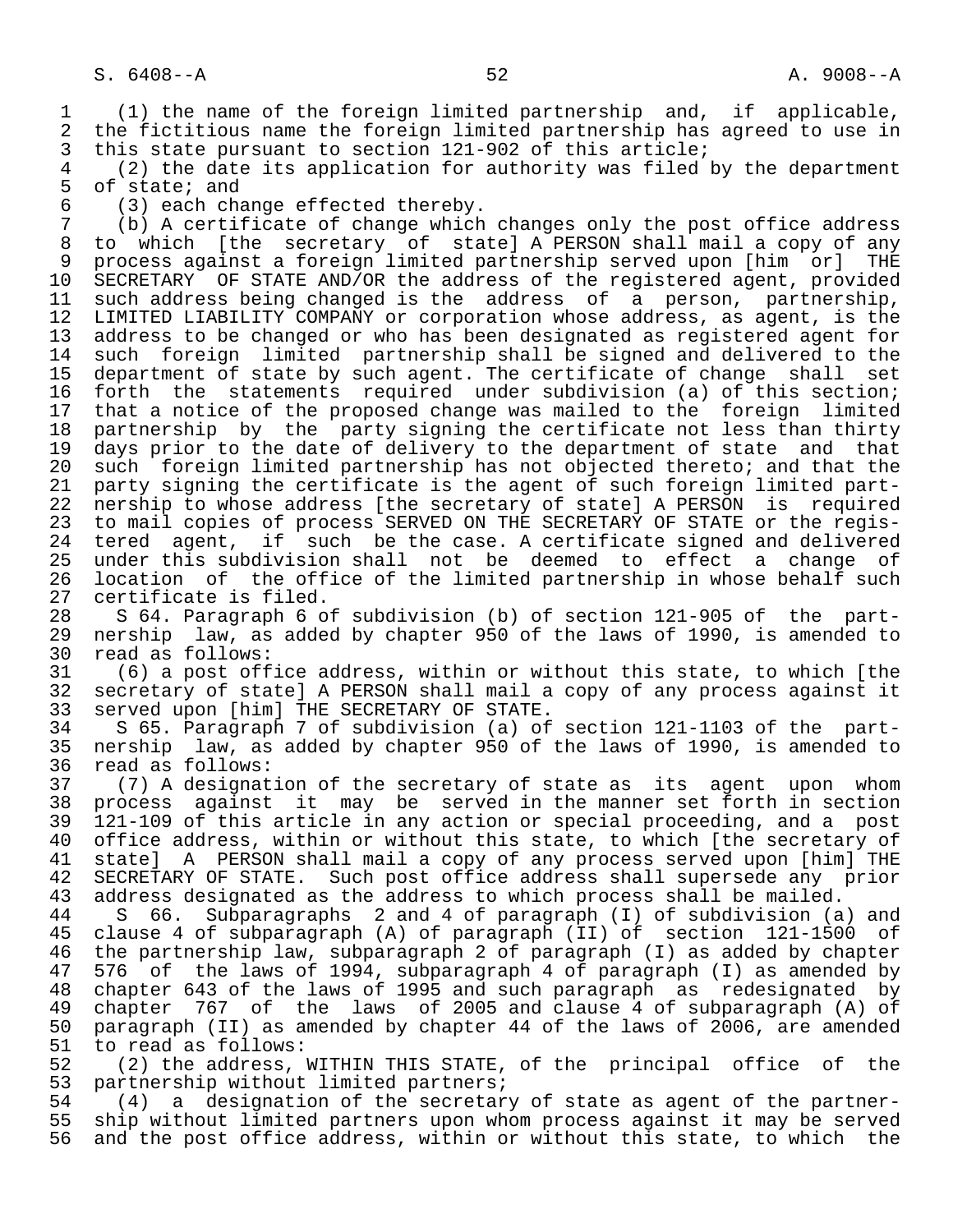1 [secretary of state] A PERSON shall mail a copy of any process against<br>2 it or served [upon it] ON THE SECRETARY OF STATE; 2 it or served [upon it] ON THE SECRETARY OF STATE;<br>3 (4) a statement that the secretary of state

 3 (4) a statement that the secretary of state has been designated as 4 agent of the registered limited liability partnership upon whom process<br>5 against it may be served and the post office address, within or without 5 against it may be served and the post office address, within or without<br>6 this state, to which [the secretary of state] A PERSON shall mail a copy 6 this state, to which [the secretary of state] A PERSON shall mail a copy<br>7 of any process against it served upon [him or her] THE SECRETARY OF 7 of any process against it served upon [him or her] THE SECRETARY OF

8 STATE;<br>9 S 67 9 S 67. Paragraphs (ii) and (iii) of subdivision (g) of section 121-1500<br>10 of the partnership law, as amended by section 8 of part S of chapter 59 10 of the partnership law, as amended by section 8 of part S of chapter 59<br>11 of the laws of 2015, are amended to read as follows: 11 of the laws of 2015, are amended to read as follows:<br>12 (ii) the address, WITHIN THIS STATE, of the princi

12 (ii) the address, WITHIN THIS STATE, of the principal office of the<br>13 registered limited liability partnership, (iii) the post office address, 13 registered limited liability partnership, (iii) the post office address,<br>14 within or without this state, to which [the secretary of state] A PERSON within or without this state, to which [the secretary of state] A PERSON 15 shall mail a copy of any process accepted against it served upon [him or 16 her] THE SECRETARY OF STATE, which address shall supersede any previous<br>17 address on file with the department of state for this purpose, and 17 address on file with the department of state for this purpose, and<br>18 S 68. Subdivision (j-1) of section 121-1500 of the partnership la

18 S 68. Subdivision (j-1) of section 121-1500 of the partnership law, as<br>19 added by chapter 448 of the laws of 1998, is amended to read as follows: 19 added by chapter 448 of the laws of 1998, is amended to read as follows:<br>20 (j-1) A certificate of change which changes only the post office

 20 (j-1) A certificate of change which changes only the post office 21 address to which [the secretary of state] A PERSON shall mail a copy of<br>22 any process against a registered limited liability partnership served 22 any process against a registered limited liability partnership served<br>23 upon [him] THE SECRETARY OF STATE AND/or the address of the registered 23 upon [him] THE SECRETARY OF STATE AND/or the address of the registered<br>24 agent, provided such address being changed is the address of a person, 24 agent, provided such address being changed is the address of a person,<br>25 partnership, LIMITED LIABILITY COMPANY or corporation whose address, as 25 partnership, LIMITED LIABILITY COMPANY or corporation whose address, as 26 agent, is the address to be changed or who has been designated as regis- 27 tered agent for such registered limited liability partnership shall be<br>28 signed and delivered to the department of state by such agent. The 28 signed and delivered to the department of state by such agent. The<br>29 certificate of change shall set forth: (i) the name of the registered 29 certificate of change shall set forth: (i) the name of the registered<br>30 limited liability partnership and, if it has been changed, the name 30 limited liability partnership and, if it has been changed, the name<br>31 under which it was originally filed with the department of state; (ii) 31 under which it was originally filed with the department of state; (ii)<br>32 the date of filing of its initial registration or notice statement; 32 the date of filing of its initial registration or notice statement;<br>33 (iii) each change effected thereby; (iv) that a notice of the proposed 33 (iii) each change effected thereby; (iv) that a notice of the proposed<br>34 change was mailed to the limited liability partnership by the party 34 change was mailed to the limited liability partnership by the party<br>35 signing the certificate not less than thirty days prior to the date of 35 signing the certificate not less than thirty days prior to the date of<br>36 delivery to the department of state and that such limited liability delivery to the department of state and that such limited liability 37 partnership has not objected thereto; and (v) that the party signing the<br>38 certificate is the agent of such limited liability partnership to whose 38 certificate is the agent of such limited liability partnership to whose<br>39 address (the secretary of state) A PERSON is required to mail copies of 39 address [the secretary of state] A PERSON is required to mail copies of<br>40 process SERVED ON THE SECRETARY OF STATE or the registered agent, if 40 process SERVED ON THE SECRETARY OF STATE or the registered agent,<br>41 such be the case. A certificate signed and delivered under this subdi-41 such be the case. A certificate signed and delivered under this subdivi-<br>42 sion shall not be deemed to effect a change of location of the office of 42 sion shall not be deemed to effect a change of location of the office of<br>43 the limited liability partnership in whose behalf such certificate is 43 the limited liability partnership in whose behalf such certificate is<br>44 filed. The certificate of change shall be accompanied by a fee of five 44 filed. The certificate of change shall be accompanied by a fee of five<br>45 dollars.

45 dollars.<br>46 S 69. 46 S 69. Subdivision (a) of section 121-1502 of the partnership law, as amended by chapter 643 of the laws of 1995, and paragraph (v) as amended 48 by chapter 470 of the laws of 1997, are amended to read as follows:

49 (a) In order for a foreign limited liability partnership to carry on<br>50 or conduct or transact business or activities as a New York registered 50 or conduct or transact business or activities as a New York registered<br>51 foreign limited liability partnership in this state, such foreign limit-51 foreign limited liability partnership in this state, such foreign limit-<br>52 ed liability partnership shall file with the department of state a 52 ed liability partnership shall file with the department of state a<br>53 notice which shall set forth: (i) the name under which the foreign 53 notice which shall set forth: (i) the name under which the foreign<br>54 limited liability partnership intends to carry on or conduct or transact 54 limited liability partnership intends to carry on or conduct or transact<br>55 business or activities in this state; (ii) the date on which and the 55 business or activities in this state; (ii) the date on which and the<br>56 jurisdiction in which it registered as a limited liability partnership; jurisdiction in which it registered as a limited liability partnership;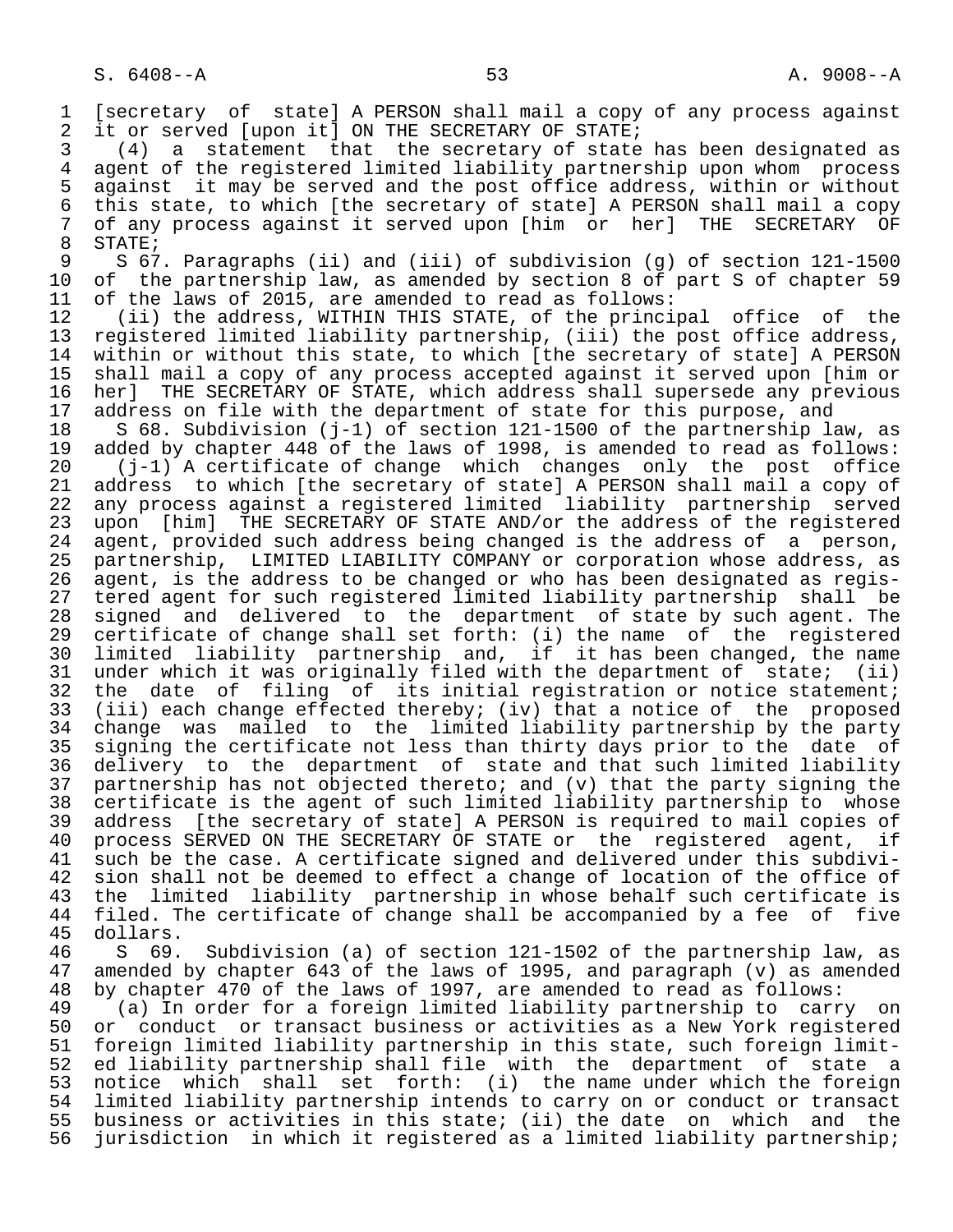1 (iii) the address, WITHIN THIS STATE, of the principal office of the 2 foreign limited liability partnership;<br>3 professions to be practiced by such foreign l 3 professions to be practiced by such foreign limited liability partner-<br>4 ship and a statement that it is a foreign limited liability partnership 4 ship and a statement that it is a foreign limited liability partnership<br>5 eligible to file a notice under this chapter; (v) a designation of the 5 eligible to file a notice under this chapter; (v) a designation of the 6 secretary of state as agent of the foreign limited liability partnership<br>7 upon whom process against it may be served and the post office address 7 upon whom process against it may be served and the post office address 8 within or without this state, to which [the secretary of state] A PERSON 9 shall mail a copy of any process against it [or] served upon [it] THE 10 SECRETARY OF STATE; (vi) if the foreign limited liability partnership is<br>11 to have a registered agent, its name and address in this state and a 11 to have a registered agent, its name and address in this state and a<br>12 statement that the registered agent is to be the agent of the foreign 12 statement that the registered agent is to be the agent of the foreign<br>13 limited liability partnership upon whom process against it may be 13 limited liability partnership upon whom process against it may be 14 served; (vii) a statement that its registration as a limited liability 15 partnership is effective in the jurisdiction in which it registered as a<br>16 limited liability partnership at the time of the filing of such notice; 16 limited liability partnership at the time of the filing of such notice; 17 (viii) a statement that the foreign limited liability partnership is 18 filing a notice in order to obtain status as a New York registered<br>19 foreign limited liability partnership; (ix) if the registration of the 19 foreign limited liability partnership; (ix) if the registration of the<br>20 foreign limited liability partnership is to be effective on a date later 20 foreign limited liability partnership is to be effective on a date later<br>21 than the time of filing, the date, not to exceed sixty days from the 21 than the time of filing, the date, not to exceed sixty days from the<br>22 date of filing, of such proposed effectiveness; and (x) any other 22 date of filing, of such proposed effectiveness; and (x) any other<br>23 matters the foreign limited liability partnership determines to include 23 matters the foreign limited liability partnership determines to include<br>24 in the notice. Such notice shall be accompanied by either (1) a copy of 24 in the notice. Such notice shall be accompanied by either (1) a copy of<br>25 the last registration or renewal registration (or similar filing), if the last registration or renewal registration (or similar filing), if 26 any, filed by the foreign limited liability partnership with the juris-<br>27 diction where it registered as a limited liability partnership or (2) a 27 diction where it registered as a limited liability partnership or (2) a<br>28 certificate, issued by the jurisdiction where it registered as a limited 28 certificate, issued by the jurisdiction where it registered as a limited<br>29 liability partnership, substantially to the effect that such foreign 29 liability partnership, substantially to the effect that such foreign<br>30 limited liability partnership has filed a registration as a limited 30 limited liability partnership has filed a registration as a limited 31 liability partnership which is effective on the date of the certificate<br>32 (if such registration, renewal registration or certificate is in a 32 (if such registration, renewal registration or certificate is in a 33 foreign language, a translation thereof under oath of the translator<br>34 shall be attached thereto). Such notice shall also be accompanied by a 34 shall be attached thereto). Such notice shall also be accompanied by a<br>35 fee of two hundred fifty dollars. 35 fee of two hundred fifty dollars.<br>36 S 70. Subparagraphs (ii) and (i

 36 S 70. Subparagraphs (ii) and (iii) of paragraph (I) of subdivision (f) 37 of section 121-1502 of the partnership law, as amended by section 9 of 38 part S of chapter 59 of the laws of 2015, is amended to read as follows: 39 (ii) the address, WITHIN THIS STATE, of the principal office of the 40 New York registered foreign limited liability partnership, (iii) the<br>41 post office address, within or without this state, to which [the secre-41 post office address, within or without this state, to which [the secre-<br>42 tary of state] A PERSON shall mail a copy of any process accepted 42 tary of state] A PERSON shall mail a copy of any process accepted 43 against it served upon [him or her] THE SECRETARY OF STATE, which 44 address shall supersede any previous address on file with the department<br>45 of state for this purpose, and of state for this purpose, and

 46 S 71. Clause 5 of subparagraph (A) of paragraph (II) of subdivision 47 (f) of section 121-1502 of the partnership law, as amended by chapter 44<br>48 of the laws of 2006, is amended to read as follows: 48 of the laws of 2006, is amended to read as follows:

 49 (5) a statement that the secretary of state has been designated as 50 agent of the foreign limited liability partnership upon whom process 51 against it may be served and the post office address, within or without<br>52 this state, to which [the secretary of state] A PERSON shall mail a copy 52 this state, to which [the secretary of state] A PERSON shall mail a copy<br>53 of any process against it served upon [him or her] THE SECRETARY OF 53 of any process against it served upon [him or her] THE SECRETARY OF<br>54 STATE; 54 STATE;<br>55 S 72

55 S 572. Subdivision (i-1) of section 121-1502 of the partnership law, as<br>56 added by chapter 448 of the laws of 1998, is amended to read as follows: added by chapter 448 of the laws of 1998, is amended to read as follows: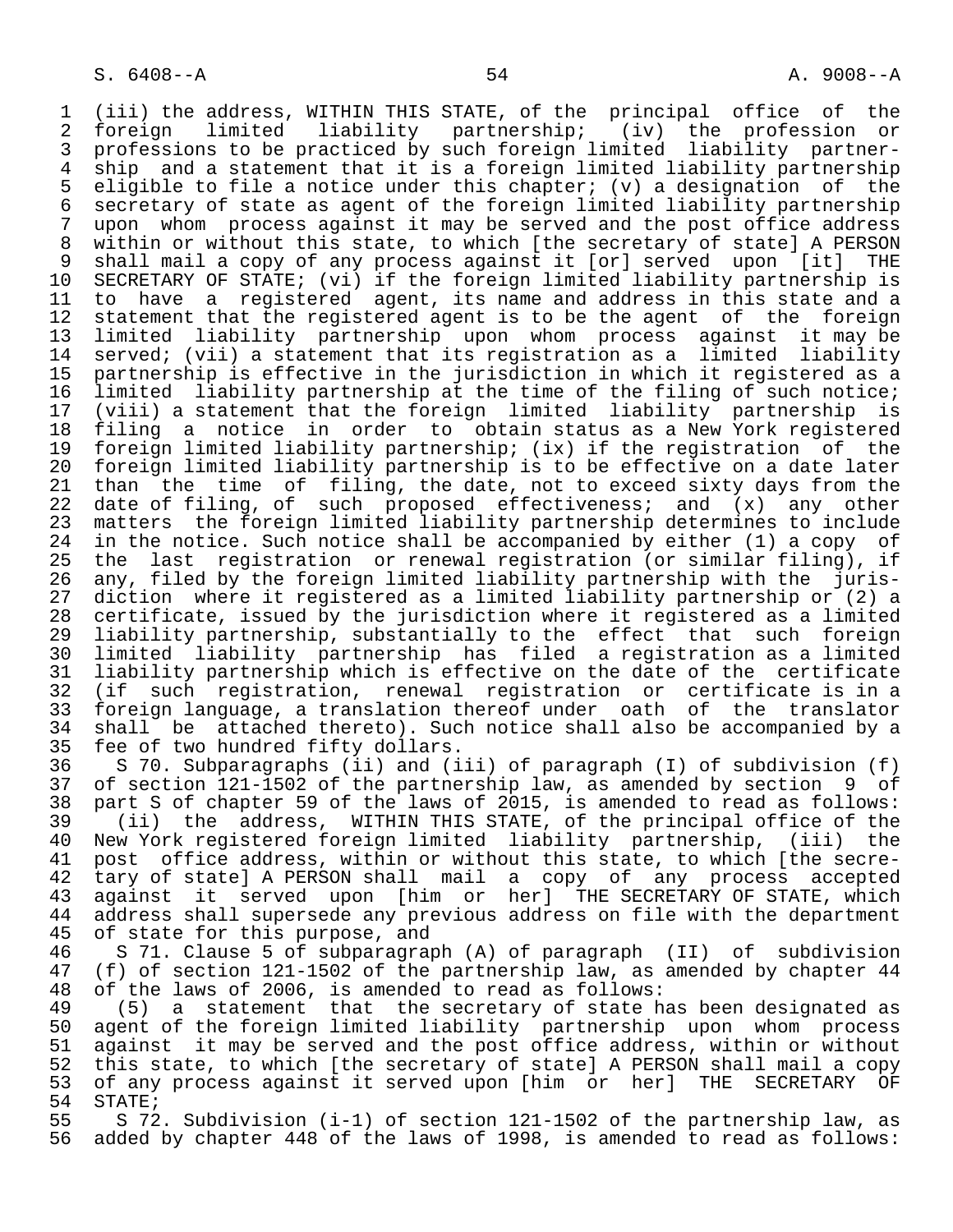1 (i-1) A certificate of change which changes only the post office 2 address to which [the secretary of state] A PERSON shall mail a copy of<br>3 any process against a New York registered foreign limited liability 3 any process against a New York registered foreign limited liability 4 partnership served upon [him] THE SECRETARY OF STATE AND/or the address<br>5 of the registered agent, provided such address being changed is the 5 of the registered agent, provided such address being changed is the<br>6 address of a person, partnership, LIMITED LIABILITY COMPANY or corpo- 6 address of a person, partnership, LIMITED LIABILITY COMPANY or corpo ration whose address, as agent, is the address to be changed or who has 8 been designated as registered agent of such registered foreign limited 9 liability partnership shall be signed and delivered to the department of<br>10 state by such agent. The certificate of change shall set forth: (i) the 10 state by such agent. The certificate of change shall set forth: (i) the<br>11 name of the New York registered foreign limited liability partnership; 11 name of the New York registered foreign limited liability partnership;<br>12 (ii) the date of filing of its initial registration or notice statement; 12 (ii) the date of filing of its initial registration or notice statement;<br>13 (iii) each change effected thereby; (iy) that a notice of the proposed 13 (iii) each change effected thereby; (iv) that a notice of the proposed change was mailed to the limited liability partnership by the party 15 signing the certificate not less than thirty days prior to the date of<br>16 delivery to the department of state and that such limited liability 16 delivery to the department of state and that such limited liability<br>17 partnership has not objected thereto; and (y) that the party signing the 17 partnership has not objected thereto; and (v) that the party signing the<br>18 certificate is the agent of such limited liability partnership to whose 18 certificate is the agent of such limited liability partnership to whose<br>19 address [the secretary of state] A PERSON is required to mail copies of 19 address [the secretary of state] A PERSON is required to mail copies of<br>20 process SERVED ON THE SECRETARY OF STATE or the registered agent, if 20 process SERVED ON THE SECRETARY OF STATE or the registered agent, if<br>21 such be the case. A certificate signed and delivered under this subdivi-21 such be the case. A certificate signed and delivered under this subdivi-<br>22 sion shall not be deemed to effect a change of location of the office of 22 sion shall not be deemed to effect a change of location of the office of<br>23 the limited liability partnership in whose behalf such certificate is 23 the limited liability partnership in whose behalf such certificate is<br>24 filed. The certificate of change shall be accompanied by a fee of five 24 filed. The certificate of change shall be accompanied by a fee of five<br>25 dollars. dollars.

26 S 73. Subdivision (a) of section 121-1505 of the partnership law, as<br>27 added by chapter 470 of the laws of 1997, is amended and three new 27 added by chapter 470 of the laws of 1997, is amended and three new<br>28 subdivisions (d), (e) and (f) are added to read as follows: 28 subdivisions  $(d)$ ,  $(e)$  and  $(f)$  are added to read as follows:<br>29 (a) Service of process on the secretary of state as agent

 29 (a) Service of process on the secretary of state as agent of a regis- 30 tered limited liability partnership OR NEW YORK\_REGISTERED\_FOREIGN<br>31 LIMITED\_LIABILITY\_PARTNERSHIP\_under\_this\_article\_shall\_be\_made\_by\_\_MAIL-31 LIMITED LIABILITY PARTNERSHIP under this article shall be made by MAIL-<br>32 ING THE PROCESS AND NOTICE OF SERVICE THEREOF BY CERTIFIED MAIL, RETURN 32 ING THE PROCESS AND NOTICE OF SERVICE THEREOF BY CERTIFIED MAIL, RETURN<br>33 RECEIPT REOUESTED, TO SUCH REGISTERED LIMITED LIABILITY PARTNERSHIP OR 33 RECEIPT REQUESTED, TO SUCH REGISTERED LIMITED LIABILITY PARTNERSHIP OR<br>34 NEW YORK REGISTERED FOREIGN LIMITED LIABILITY PARTNERSHIP, AT THE POST 34 NEW YORK REGISTERED FOREIGN LIMITED LIABILITY PARTNERSHIP, AT THE POST<br>35 OFFICE ADDRESS ON FILE IN THE DEPARTMENT OF STATE SPECIFIED FOR SUCH 35 OFFICE ADDRESS ON FILE IN THE DEPARTMENT OF STATE SPECIFIED FOR SUCH<br>36 PURPOSE. ON THE SAME DATE THAT SUCH PROCESS IS MAILED, A DUPLICATE COPY PURPOSE. ON THE SAME DATE THAT SUCH PROCESS IS MAILED, A DUPLICATE COPY 37 OF SUCH PROCESS AND PROOF OF MAILING TOGETHER WITH THE STATUTORY FEE,<br>38 WHICH FEE SHALL BE A TAXABLE DISBURSEMENT SHALL BE personally [deliver- 38 WHICH FEE SHALL BE A TAXABLE DISBURSEMENT SHALL BE personally [deliver- 39 ing] DELIVERED to and [leaving] LEFT with the secretary of state or a<br>40 deputy, or with any person authorized by the secretary of state to 40 deputy, or with any person authorized by the secretary of state to<br>41 receive such service, at the office of the department of state in the 41 receive such service, at the office of the department of state in the<br>42 city of Albany. Iduplicate copies of such processl together with the 42 city of Albany, [duplicate copies of such process] together with the 43 statutory fee, which fee shall be a taxable disbursement. PROOF OF MAIL- 44 ING SHALL BE BY AFFIDAVIT OF COMPLIANCE WITH THIS SECTION. Service of<br>45 process on such registered limited liability partnership OR NEW YORK 45 process on such registered limited liability partnership OR NEW YORK 46 REGISTERED FOREIGN LIMITED LIABILITY PARTNERSHIP shall be complete when<br>47 the secretary of state is so served. The secretary of state shall the secretary of state is so served. [The secretary of state shall 48 promptly send one of such copies by certified mail, return receipt<br>49 requested, to such registered limited liability partnership, at the post 40 promptry send one or such topics to the contract of the post<br>49 requested, to such registered limited liability partnership, at the post<br>50 office address on file in the department of state specified for such 50 office address on file in the department of state specified for such<br>51 purpose.] 51 purpose.]<br>52 (D) THE

52 (D) THE DEPARTMENT OF STATE SHALL KEEP A RECORD OF EACH PROCESS SERVED<br>53 UPON THE SECRETARY OF STATE UNDER THIS CHAPTER, INCLUDING THE DATE OF 53 UPON THE SECRETARY OF STATE UNDER THIS CHAPTER, INCLUDING THE DATE OF<br>54 SUCH SERVICE. IT SHALL, UPON REOUEST MADE WITHIN TEN YEARS OF SUCH 54 SUCH SERVICE. IT SHALL, UPON REQUEST MADE WITHIN TEN YEARS OF SUCH<br>55 SERVICE, ISSUE A CERTIFICATE UNDER ITS SEAL CERTIFYING AS TO THE RECEIPT 55 SERVICE, ISSUE A CERTIFICATE UNDER ITS SEAL CERTIFYING AS TO THE RECEIPT<br>56 OF THE PROCESS BY AN AUTHORIZED PERSON, THE DATE AND PLACE OF SUCH OF THE PROCESS BY AN AUTHORIZED PERSON, THE DATE AND PLACE OF SUCH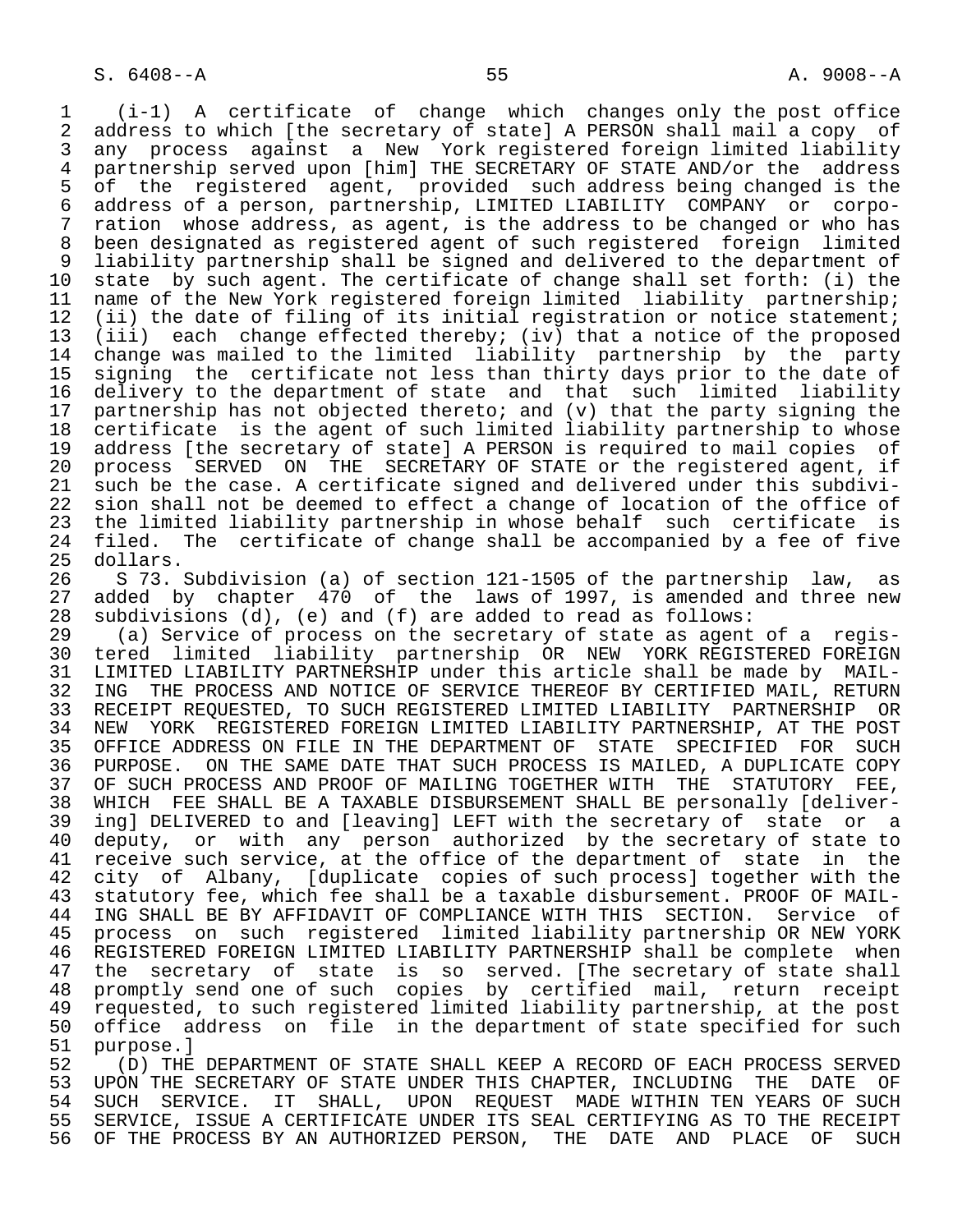1 SERVICE AND THE RECEIPT OF THE STATUTORY FEE. PROCESS SERVED UPON THE 2 SECRETARY OF STATE UNDER THIS CHAPTER SHALL BE DESTROYED BY THE DEPART-2 SECRETARY OF STATE UNDER THIS CHAPTER SHALL BE DESTROYED BY THE DEPART-<br>3 MENT OF STATE AFTER A PERIOD OF TEN YEARS FROM SUCH SERVICE. MENT OF STATE AFTER A PERIOD OF TEN YEARS FROM SUCH SERVICE.

 4 (E) ANY DESIGNATED POST OFFICE ADDRESS TO WHICH THE SECRETARY OF STATE 5 SHALL MAIL A COPY OF ANY PROCESS SERVED UPON HIM AS AGENT OF A REGIS-<br>6 TERED LIMITED LIABILITY PARTNERSHIP OR NEW YORK REGISTERED FOREIGN 6 TERED LIMITED LIABILITY PARTNERSHIP OR NEW YORK REGISTERED FOREIGN<br>7 LIMITED LIABILITY PARTNERSHIP SHALL BE DEEMED-TO-BE-THE-POST-OFFICE 7 LIMITED LIABILITY PARTNERSHIP SHALL BE DEEMED—TO—BE THE POST OFFICE 7 (1999) 7 AGAINST THE 8 ADDRESS TO WHICH A PERSON SHALL MAIL THE PROCESS SERVED AGAINST THE 8 ADDRESS TO WHICH A PERSON SHALL MAIL THE PROCESS SERVED AGAINST THE 9 REGISTERED LIMITED LIABILITY PARTNERSHIP OR NEW YORK REGISTERED FOREIGN<br>10 LIMITED LIABILITY PARTNERSHIP PURSUANT TO THIS ARTICLE. 10 LIMITED LIABILITY PARTNERSHIP PURSUANT TO THIS ARTICLE.<br>11 (F) ANY DESIGNATED POST OFFICE ADDRESS TO WHICH THE S

11 (F) ANY DESIGNATED POST OFFICE ADDRESS TO WHICH THE SECRETARY OF STATE<br>12 OR A PERSON SHALL MAIL ANY PROCESS SERVED UPON THE SECRETARY OF STATE AS 12 OR A PERSON SHALL MAIL ANY PROCESS SERVED UPON THE SECRETARY OF STATE AS<br>13 AGENT OF A REGISTERED LIMITED LIABILITY PARTNERSHIP OR NEW YORK REGIS- 13 AGENT OF A REGISTERED LIMITED LIABILITY PARTNERSHIP OR NEW YORK REGIS- 14 TERED FOREIGN LIMITED LIABILITY PARTNERSHIP SHALL CONTINUE UNTIL THE 15 FILING OF A CERTIFICATE UNDER THIS CHAPTER DIRECTING THE MAILING TO A<br>16 DIFFERENT POST OFFICE ADDRESS. 16 DIFFERENT POST OFFICE ADDRESS.<br>17 S. 74. Subdivision (b) of s.

17 S 74. Subdivision (b) of section 121-1506 of the partnership law, as<br>18 added by chapter 448 of the laws of 1998, and paragraph 4 as amended by 18 added by chapter 448 of the laws of 1998, and paragraph 4 as amended by<br>19 chapter 172 of the laws of 1999, is amended to read as follows: 19 chapter 172 of the laws of 1999, is amended to read as follows:<br>20 (b) The party (or the party's legal representative) whose po

20 (b) The party (or the party's legal representative) whose post OFFICE<br>21 address has been supplied by a limited liability partnership as its 21 address has been supplied by a limited liability partnership as its<br>22 address for process may resign. A certificate entitled "Certificate of 22 address for process may resign. A certificate entitled "Certificate of<br>23 Resignation for Receipt of Process under Section 121-1506(b) of the 23 Resignation for Receipt of Process under Section 121-1506(b) of the<br>24 Partnership Law" shall be signed by such party and delivered to the 24 Partnership Law" shall be signed by such party and delivered to the<br>25 department of state. It shall set forth: department of state. It shall set forth:

26 (1) The name of the limited liability partnership and the date that<br>27 its certificate of registration was filed by the department of state. 27 its certificate of registration was filed by the department of state.<br>28 (2) That the address of the party has been designated by the limi

28 (2) That the address of the party has been designated by the limited<br>29 liability partnership as the post office address to which [the secretary 29 liability partnership as the post office address to which [the secretary<br>20 of statel A PERSON shall mail a copy of any process served on the secre-30 of state] A PERSON shall mail a copy of any process served on the secre-<br>31 tary of state as agent for such limited liability partnership and that 31 tary of state as agent for such limited liability partnership and that<br>32 such party wishes to resign. 32 such party wishes to resign.<br>33 (3) That sixty days prior

 33 (3) That sixty days prior to the filing of the certificate of resigna- 34 tion with the department of state the party has sent a copy of the 35 certificate of resignation for receipt of process by registered or 36 certified mail to the address of the registered agent of the [desig- 37 nated] DESIGNATING limited liability partnership, if other than the<br>38 party filing the certificate of resignation, for receipt of process, or 38 party filing the certificate of resignation, for receipt of process, or<br>39 if the [resigning] DESIGNATING limited liability partnership has no 39 if the [resigning] DESIGNATING limited liability partnership has no<br>40 registered agent, then to the last address of the [designated] DESIGNAT-40 registered agent, then to the last address of the [designated] DESIGNAT-<br>41 ING limited liability partnership, known to the party, specifying the 41 ING limited liability partnership, known to the party, specifying the<br>42 address to which the copy was sent. If there is no registered agent and 42 address to which the copy was sent. If there is no registered agent and<br>43 no known address of the designating limited liability partnership the 43 no known address of the designating limited liability partnership the<br>44 party shall attach an affidavit to the certificate stating that a dili-44 party shall attach an affidavit to the certificate stating that a dili-<br>45 gent but unsuccessful search was made by the party to locate the limited gent but unsuccessful search was made by the party to locate the limited 46 liability partnership, specifying what efforts were made.<br>47 (4) That the [designated] DESIGNATING limited liability

 47 (4) That the [designated] DESIGNATING limited liability partnership is 48 required to deliver to the department of state a certificate of amend- 49 ment providing for the designation by the limited liability partnership<br>50 of a new address and that upon its failure to file such certificate, its 50 of a new address and that upon its failure to file such certificate, its<br>51 authority to do business in this state shall be suspended. 51 authority to do business in this state shall be suspended.<br>52 5 55. Paragraph 16 of subdivision 1 of section 103

52 S 75. Paragraph 16 of subdivision 1 of section 103 of the private<br>53 housing finance law, as added by chapter 22 of the laws of 1970, is 53 housing finance law, as added by chapter 22 of the laws of  $1970$ , is<br>54 amended to read as follows: 54 amended to read as follows:<br>55 (16) A designation of

 55 (16) A designation of the secretary of state as agent of the corpo ration upon whom process against it may be served and the post office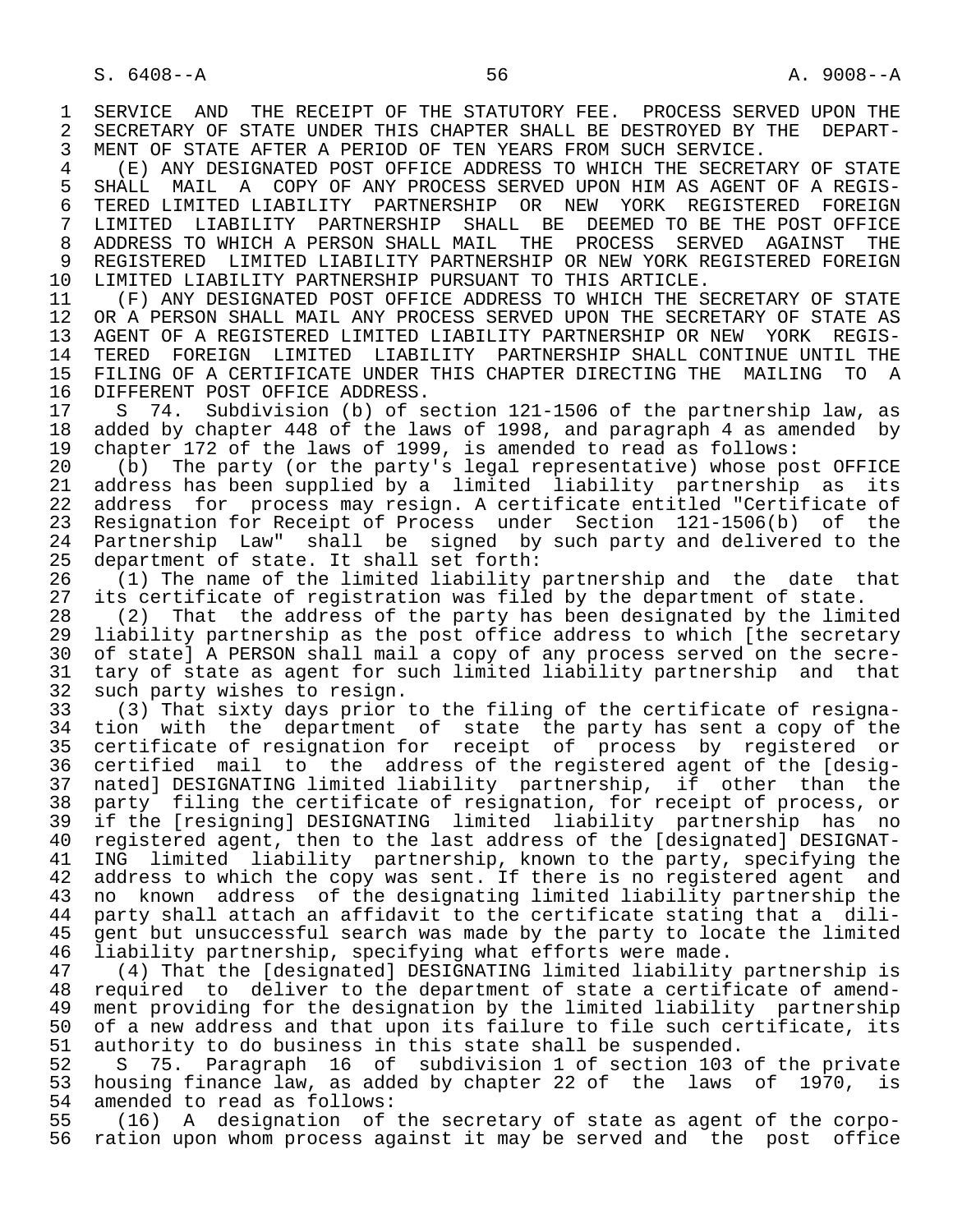1 address, within or without this state, to which [the secretary of state]<br>2 A PERSON shall mail a copy of any process against it served upon [him] 2 A PERSON shall mail a copy of any process against it served upon [him]<br>3 THE SECRETARY OF STATE. 3 THE SECRETARY OF STATE.<br>4 S. 76. Subdivision

4 S 76. Subdivision 7 of section 339-n of the real property law, is<br>5 REPEALED and subdivisions 8 and 9 are renumbered subdivisions 7 and 8. 5 REPEALED and subdivisions 8 and 9 are renumbered subdivisions 7 and 8.<br>6 5 77. Subdivision 2 of section 339-s of the real property law.

of the many discussives of the section 339-s of the real property law, as<br>7 added by chapter 346 of the laws of 1997, is amended to read as follows: 7 added by chapter 346 of the laws of 1997, is amended to read as follows:<br>8 2. [Each such declaration, and any amendment or amendments thereof

8 2. [Each such declaration, and any amendment or amendments thereof<br>9 shall be filed with the department of statel (A) THE BOARD OF MANAGERS 9 shall be filed with the department of state] (A) THE BOARD OF MANAGERS<br>10 FOR EACH CONDOMINIUM SUBJECT TO THIS ARTICLE SHALL FILE WITH THE SECRE-10 FOR EACH CONDOMINIUM SUBJECT TO THIS ARTICLE SHALL FILE WITH THE SECRE-<br>11 TARY OF STATE A CERTIFICATE, IN WRITING, SIGNED, DESIGNATING THE SECRE-11 TARY OF STATE A CERTIFICATE, IN WRITING, SIGNED, DESIGNATING THE SECRE-<br>12 TARY OF STATE AS AGENT OF THE BOARD OF MANAGERS UPON WHOM PROCESS 12 TARY OF STATE AS AGENT OF THE BOARD OF MANAGERS UPON WHOM PROCESS<br>13 AGAINST IT MAY BE SERVED AND THE POST OFFICE ADDRESS TO WHICH A PERSON 13 AGAINST IT MAY BE SERVED AND THE POST OFFICE ADDRESS TO WHICH A PERSON<br>14 SHALL MAIL A COPY OF SUCH PROCESS. THE CERTIFICATE SHALL BE ACCOMPANIED 14 SHALL MAIL A COPY OF SUCH PROCESS. THE CERTIFICATE SHALL BE ACCOMPANIED<br>15 BY A FEE OF SIXTY DOLLARS.

15 BY A FEE OF SIXTY DOLLARS.<br>16 (B) ANY BOARD OF MAN. 16 (B) ANY BOARD OF MANAGERS MAY CHANGE THE ADDRESS TO WHICH A PERSON<br>17 SHALL MAIL A COPY OF PROCESS SERVED UPON THE SECRETARY OF STATE . BY 17 SHALL MAIL A COPY OF PROCESS SERVED UPON THE SECRETARY OF STATE, BY<br>18 FILING A SIGNED CERTIFICATE OF AMENDMENT WITH THE DEPARTMENT OF STATE. 18 FILING A SIGNED CERTIFICATE OF AMENDMENT WITH THE DEPARTMENT OF STATE.<br>19 SUCH CERTIFICATE SHALL BE ACCOMPANIED BY A FEE OF SIXTY DOLLARS. 19 SUCH CERTIFICATE SHALL BE ACCOMPANIED BY A FEE OF SIXTY DOLLARS.<br>20 (C) SERVICE OF PROCESS ON THE SECRETARY OF STATE AS AGENT OF

20 (C) SERVICE OF PROCESS ON THE SECRETARY OF STATE AS AGENT OF A BOARD<br>21 OF MANAGERS SHALL BE MADE BY MAILING THE PROCESS AND NOTICE OF SERVICE 21 OF MANAGERS SHALL BE MADE BY MAILING THE PROCESS AND NOTICE OF SERVICE<br>22 OF PROCESS PURSUANT TO THIS SECTION BY CERTIFIED MAIL, RETURN RECEIPT 22 OF PROCESS PURSUANT TO THIS SECTION BY CERTIFIED MAIL, RETURN RECEIPT<br>23 REOUESTED, TO SUCH BOARD OF MANAGERS, AT THE POST OFFICE ADDRESS, ON 23 REQUESTED, TO SUCH BOARD OF MANAGERS, AT THE POST OFFICE ADDRESS, ON 24 FILE IN THE DEPARTMENT OF STATE, SPECIFIED FOR THIS PURPOSE. ON THE SAME<br>25 DAY THAT SUCH PROCESS IS MAILED, A DUPLICATE COPY OF SUCH PROCESS AND 25 DAY THAT SUCH PROCESS IS MAILED, A DUPLICATE COPY OF SUCH PROCESS AND 26 PROOF OF MAILING SHALL BE PERSONALLY DELIVERED TO AND LEFT WITH THE<br>27 SECRETARY OF STATE OR A DEPUTY,OR WITH ANY PERSON AUTHORIZED BY THE 27 SECRETARY OF STATE OR A DEPUTY, OR WITH ANY PERSON AUTHORIZED BY THE 28 SECRETARY OF STATE TO RECEIVE SUCH SERVICE, AT THE OFFICE OF THE DEPART- 28 SECRETARY OF STATE TO RECEIVE SUCH SERVICE, AT THE OFFICE OF THE DEPART- 29 MENT OF STATE IN THE CITY OF ALBANY, A DUPLICATE COPY OF SUCH PROCESS<br>30 WITH PROOF OF MAILING TOGETHER WITH THE STATUTORY FEE, WHICH SHALL BE A 30 WITH PROOF OF MAILING TOGETHER WITH THE STATUTORY FEE, WHICH SHALL BE A<br>31 TAXABLE DISBURSEMENT, PROOF OF MAILING SHALL BE BY AFFIDAVIT OF COMPLI-31 TAXABLE DISBURSEMENT. PROOF OF MAILING SHALL BE BY AFFIDAVIT OF COMPLI-<br>32 ANCE WITH THIS SECTION. SERVICE OF PROCESS ON A BOARD OF MANAGERS SHALL 32 ANCE WITH THIS SECTION. SERVICE OF PROCESS ON A BOARD OF MANAGERS SHALL<br>33 BE COMPLETE WHEN THE SECRETARY OF STATE IS SO SERVED. 33 BE COMPLETE WHEN THE SECRETARY OF STATE IS SO SERVED.<br>34 (D) AS USED IN THIS ARTICLE, "PROCESS" SHALL MEAN J

34 (D) AS USED IN THIS ARTICLE, "PROCESS" SHALL MEAN JUDICIAL PROCESS AND<br>35 ALL ORDERS. DEMANDS. NOTICES OR OTHER PAPERS REOUIRED OR PERMITTED BY 35 ALL ORDERS, DEMANDS, NOTICES OR OTHER PAPERS REQUIRED OR PERMITTED BY<br>36 LAW TO BE PERSONALLY SERVED ON A BOARD OF MANAGERS, FOR THE PURPOSE OF LAW TO BE PERSONALLY SERVED ON A BOARD OF MANAGERS, FOR THE PURPOSE OF 37 ACQUIRING JURISDICTION OF SUCH BOARD OF MANAGERS IN ANY ACTION OR<br>38 PROCEEDING, CIVIL OR CRIMINAL, WHETHER JUDICIAL, ADMINISTRATIVE, ARBI-38 PROCEEDING, CIVIL OR CRIMINAL, WHETHER JUDICIAL, ADMINISTRATIVE, ARBI-<br>39 TRATIVE OR OTHERWISE, IN THIS STATE OR IN THE FEDERAL COURTS SITTING IN 39 TRATIVE OR OTHERWISE, IN THIS STATE OR IN THE FEDERAL COURTS SITTING IN 40 OR FOR THIS STATE. 40 OR FOR THIS STATE.<br>41 (E) NOTHING IN T

41 (E) NOTHING IN THIS SECTION SHALL AFFECT THE RIGHT TO SERVE PROCESS IN 42 ANY OTHER MANNER PERMITTED BY LAW. 42 ANY OTHER MANNER PERMITTED BY LAW.

43 (F) THE DEPARTMENT OF STATE SHALL KEEP A RECORD OF EACH PROCESS SERVED<br>44 UNDER THIS SECTION, INCLUDING THE DATE OF SERVICE. IT SHALL, UPON 44 UNDER THIS SECTION, INCLUDING THE DATE OF SERVICE. IT SHALL, UPON<br>45 REOUEST, MADE WITHIN TEN YEARS OF SUCH SERVICE, ISSUE A CERTIFICATE REQUEST, MADE WITHIN TEN YEARS OF SUCH SERVICE, ISSUE A CERTIFICATE 46 UNDER ITS SEAL CERTIFYING AS TO THE RECEIPT OF PROCESS BY AN AUTHORIZED<br>47 PERSON, THE DATE AND PLACE OF SUCH SERVICE AND THE RECEIPT OF THE STATU-47 PERSON, THE DATE AND PLACE OF SUCH SERVICE AND THE RECEIPT OF THE STATU-<br>48 TORY FEE. PROCESS SERVED ON THE SECRETARY OF STATE UNDER THIS SECTION 48 TORY FEE. PROCESS SERVED ON THE SECRETARY OF STATE UNDER THIS SECTION<br>49 SHALL BE DESTROYED BY THE DEPARTMENT OF STATE AFTER A PERIOD OF TEN 49 SHALL BE DESTROYED BY THE DEPARTMENT OF STATE AFTER A PERIOD OF TEN<br>50 YEARS FROM SUCH SERVICE. 50 YEARS FROM SUCH SERVICE.<br>51 (G) ANY DESIGNATED POS

51 (G) ANY DESIGNATED POST OFFICE ADDRESS TO WHICH THE SECRETARY OF STATE<br>52 SHALL MAIL A COPY OF ANY PROCESS SERVED UPON THE SECRETARY OF STATE AS 52 SHALL MAIL A COPY OF ANY PROCESS SERVED UPON THE SECRETARY OF STATE AS<br>53 AGENT OF THE BOARD OF MANAGERS FILED WITH THE DEPARTMENT OF STATE PURSU-53 AGENT OF THE BOARD OF MANAGERS FILED WITH THE DEPARTMENT OF STATE PURSU-<br>54 ANT TO THIS SECTION PRIOR TO THE EFFECTIVE DATE OF THIS PARAGRAPH SHALL 54 ANT TO THIS SECTION PRIOR TO THE EFFECTIVE DATE OF THIS PARAGRAPH SHALL<br>55 BE DEEMED TO BE THE POST OFFICE ADDRESS TO WHICH A PERSON SHALL MAIL THE 55 BE DEEMED TO BE THE POST OFFICE ADDRESS TO WHICH A PERSON SHALL MAIL THE<br>56 PROCESS AGAINST THE BOARD OF MANAGERS PURSUANT TO THIS ARTICLE. ANY 56 PROCESS AGAINST THE BOARD OF MANAGERS PURSUANT TO THIS ARTICLE. ANY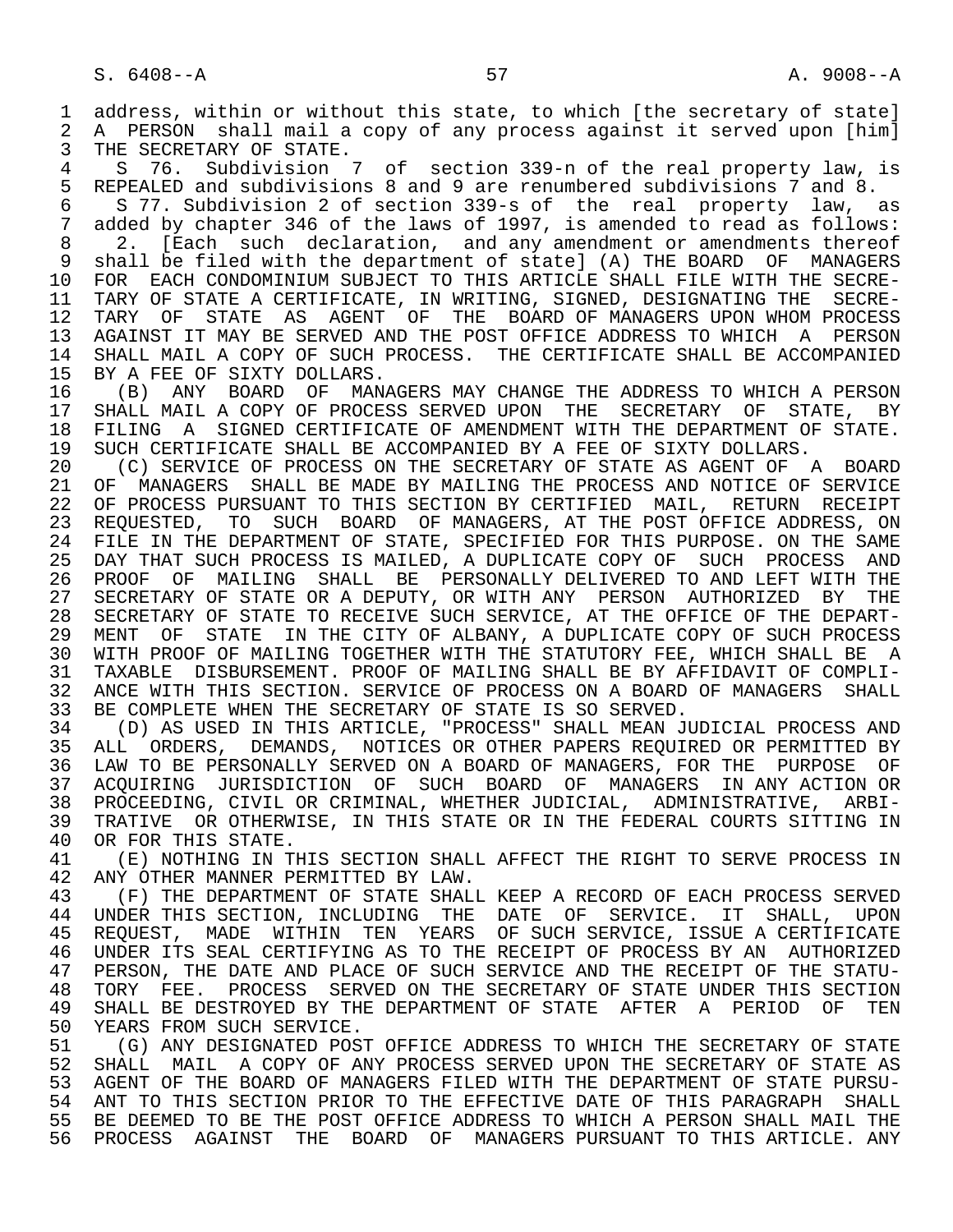1 DESIGNATED POST OFFICE ADDRESS TO WHICH THE SECRETARY OF STATE OR A<br>2 PERSON SHALL MAIL A COPY OF ANY PROCESS SERVED UPON THE SECRETARY OF 2 PERSON SHALL MAIL A COPY OF ANY PROCESS SERVED UPON THE SECRETARY OF<br>3 STATE AS AGENT OF A BOARD OF MANAGERS, SHALL CONTINUE UNTIL THE FILING 3 STATE AS AGENT OF A BOARD OF MANAGERS, SHALL CONTINUE UNTIL THE FILING<br>4 OF A CERTIFICATE UNDER THIS CHAPTER DIRECTING THE MAILING TO A DIFFERENT 4 OF A CERTIFICATE UNDER THIS CHAPTER DIRECTING THE MAILING TO A DIFFERENT<br>5 POST OFFICE ADDRESS.

5 POST OFFICE ADDRESS.<br>6 S 78. Subdivision 6 S 78. Subdivisions 3 and 4 of section 442-g of the real property law,<br>7 as amended by chapter 482 of the laws of 1963, are amended to read as 7 as amended by chapter 482 of the laws of 1963, are amended to read as  $\beta$ 8 follows:<br>9 3. Se

9 3. Service of such process upon the secretary of state shall be made<br>10 by personally delivering to and leaving with [him or his] THE SECRETARY 10 by personally delivering to and leaving with [him or his] THE SECRETARY<br>11 OF STATE OR A deputy, or with any person authorized by the secretary of 11 OF STATE OR A deputy, or with any person authorized by the secretary of<br>12 state to receive such service, at the office of the department of state 12 state to receive such service, at the office of the department of state<br>13 in the city of Albany, [duplicate copies] A COPY of such process AND 13 in the city of Albany, [duplicate copies] A COPY of such process AND<br>14 PROOF OF MAILING together with a fee of five dollars if the action is PROOF OF MAILING together with a fee of five dollars if the action is 15 solely for the recovery of a sum of money not in excess of two hundred<br>16 dollars and the process is so endorsed, and a fee of ten dollars in any 16 dollars and the process is so endorsed, and a fee of ten dollars in any<br>17 other action or proceeding, which fee shall be a taxable disbursement. 17 other action or proceeding, which fee shall be a taxable disbursement.<br>18 If such process is served upon behalf of a county, city, town or 18 If such process is served upon behalf of a county, city, town or<br>19 village, or other political subdivision of the state, the fee to be paid 19 village, or other political subdivision of the state, the fee to be paid<br>20 to the secretary of state shall be five dollars, irrespective of the 20 to the secretary of state shall be five dollars, irrespective of the<br>21 amount involved or the nature of the action on account of which such 21 amount involved or the nature of the action on account of which such<br>22 service of process is made. [If the cost of registered mail for trans-22 service of process is made. [If the cost of registered mail for trans-<br>23 mitting a copy of the process shall exceed two dollars, an additional mitting a copy of the process shall exceed two dollars, an additional 24 fee equal to such excess shall be paid at the time of the service of<br>25 such process. PROOF OF MAILING SHALL BE BY AFFIDAVIT OF COMPLIANCE WITH such process.] PROOF OF MAILING SHALL BE BY AFFIDAVIT OF COMPLIANCE WITH 26 THIS SECTION. Proof of service shall be by affidavit of compliance with<br>27 this subdivision filed by or on behalf of the plaintiff together with 27 this subdivision filed by or on behalf of the plaintiff together with<br>28 the process, within ten days after such service, with the clerk of the 28 the process, within ten days after such service, with the clerk of the<br>29 court in which the action or special proceeding is pending. Service 29 court in which the action or special proceeding is pending. Service<br>30 made as provided in this section shall be complete ten days after such 30 made as provided in this section shall be complete ten days after such<br>31 papers are filed with the clerk of the court and shall have the same 31 papers are filed with the clerk of the court and shall have the same<br>32 force and validity as if served on him personally within the state and 32 force and validity as if served on him personally within the state and<br>33 within the territorial jurisdiction of the court from which the process 33 within the territorial jurisdiction of the court from which the process<br>34 issues.

34 issues.<br>35 4. Th 35 4. The [secretary of state] PERSON SERVING SUCH PROCESS shall [prompt-<br>36 lyl send [one of] such [copies] PROCESS by [registered] CERTIFIED mail, ly] send [one of] such [copies] PROCESS by [registered] CERTIFIED mail, 37 return receipt requested, to the nonresident broker or nonresident 38 salesman at the post office address of his main office as set forth in<br>39 the last application filed by him. 39 the last application filed by him.<br>40 S 79. Subdivision 2 of section 2

40 S 79. Subdivision 2 of section 203 of the tax law, as amended by chap-<br>41 ter 100 of the laws of 1964, is amended to read as follows: 41 ter 100 of the laws of 1964, is amended to read as follows:<br>42 2. Every foreign corporation (other than a moneved

42 2. Every foreign corporation (other than a moneyed corporation)<br>43 subject to the provisions of this article, except a corporation having a 43 subject to the provisions of this article, except a corporation having a<br>44 certificate of authority [under section two hundred twelve of the gener-44 certificate of authority [under section two hundred twelve of the gener-<br>45 al corporation law] or having authority to do business by virtue of al corporation law] or having authority to do business by virtue of 46 section thirteen hundred five of the business corporation law, shall<br>47 file in the department of state a certificate of designation in its file in the department of state a certificate of designation in its 48 corporate name, signed and acknowledged by its president or a vice-pre- 49 sident or its secretary or treasurer, under its corporate seal, desig-<br>50 nating the secretary of state as its agent upon whom process in any 50 nating the secretary of state as its agent upon whom process in any<br>51 action provided for by this article may be served within this state, and 51 action provided for by this article may be served within this state, and<br>52 setting forth an address to which [the secretary of state] A PERSON 52 setting forth an address to which [the secretary of state] A PERSON<br>53 shall mail a copy of any such process against the corporation which may 53 shall mail a copy of any such process against the corporation which may<br>54 be served upon [him] THE SECRETARY OF STATE. In case any such corpo-54 be served upon [him] THE SECRETARY OF STATE.<br>55 ration shall have failed to file such cer 55 ration shall have failed to file such certificate of designation, it<br>56 shall be deemed to have designated the secretary of state as its agent shall be deemed to have designated the secretary of state as its agent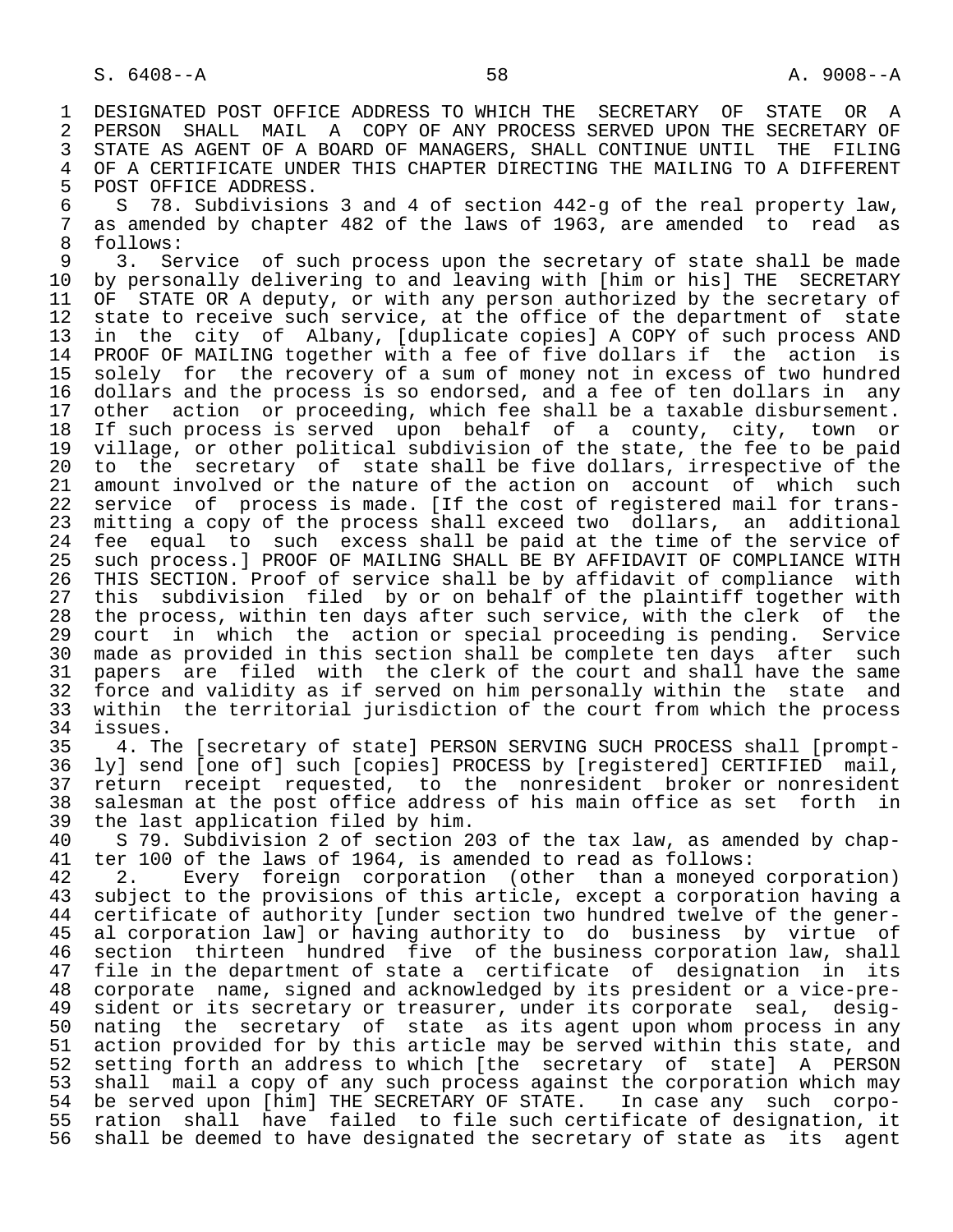1 upon whom such process against it may be served; and until a certificate<br>2 of designation shall have been filed the corporation shall be deemed to 2 of designation shall have been filed the corporation shall be deemed to<br>3 have directed [the secretary of state] A PERSON SERVING PROCESS to mail 3 have directed [the secretary of state] A PERSON SERVING PROCESS to mail<br>4 copies of process served upon [him] THE SECRETARY OF STATE to the corpo-4 copies of process served upon [him] THE SECRETARY OF STATE to the corpo-<br>5 ration at its last known office address within or without the state. 5 ration at its last known office address within or without the state.<br>6 When a certificate of designation has been filed by such corporation 6 When a certificate of designation has been filed by such corporation<br>7 Ithe secretary of statel A PERSON SERVING PROCESS shall mail copies of 7 [the secretary of state] A PERSON SERVING PROCESS shall mail copies of<br>8 process thereafter served upon [him] THE SECRETARY OF STATE to the 8 process thereafter served upon [him] THE SECRETARY OF STATE to the<br>9 address set forth in such certificate. Any such corporation, from time 9 address set forth in such certificate. Any such corporation, from time<br>10 to time, may change the address to which [the secretary of state] A 10 to time, may change the address to which [the secretary of state] A<br>11 PERSON is directed to mail copies of process, by filing a certificate to 11 PERSON is directed to mail copies of process, by filing a certificate to<br>12 that effect executed, signed and acknowledged in like manner as a 12 that effect executed, signed and acknowledged in like manner as a<br>13 certificate of designation as herein provided. Service of process upon 13 certificate of designation as herein provided. Service of process upon<br>14 any such corporation or upon any corporation having a certificate of any such corporation or upon any corporation having a certificate of 15 authority [under section two hundred twelve of the general corporation<br>16 law] or having authority to do business by virtue of section thirteen 16 law] or having authority to do business by virtue of section thirteen<br>17 hundred five of the business corporation law, in any action commenced at 17 hundred five of the business corporation law, in any action commenced at<br>18 any time pursuant to the provisions of this article, may be made by 18 any time pursuant to the provisions of this article, may be made by<br>19 either (1) personally delivering to and leaving with the secretary of 19 either (1) personally delivering to and leaving with the secretary of<br>20 state, a deputy secretary of state or with any person authorized by the 20 state, a deputy secretary of state or with any person authorized by the<br>21 secretary of state to receive such service [duplicate copies] A COPY 21 secretary of state to receive such service [duplicate copies] A COPY<br>22 thereof at the office of the department of state in the city of Albany, 22 thereof at the office of the department of state in the city of Albany,<br>23 in which event [the secretary of state] A PERSON SERVING SUCH PROCESS 23 in which event [the secretary of state] A PERSON SERVING SUCH PROCESS<br>24 shall forthwith send by [registered] CERTIFIED mail, return receipt 24 shall forthwith send by [registered] CERTIFIED mail, return receipt<br>25 requested, [one of such copies] A DUPLICATE COPY to the corporation at 25 requested, [one of such copies] A DUPLICATE COPY to the corporation at 26 the address designated by it or at its last known office address within<br>27 or without the state, or (2) personally delivering to and leaving with 27 or without the state, or (2) personally delivering to and leaving with<br>28 the secretary of state, a deputy secretary of state or with any person 28 the secretary of state, a deputy secretary of state or with any person<br>29 authorized by the secretary of state to receive such service, a copy 29 authorized by the secretary of state to receive such service, a copy<br>30 thereof at the office of the department of state in the city of Albany 30 thereof at the office of the department of state in the city of Albany<br>31 and by delivering a copy thereof to, and leaving such copy with, the 31 and by delivering a copy thereof to, and leaving such copy with, the<br>32 president, vice-president, secretary, assistant secretary, treasurer, 32 president, vice-president, secretary, assistant secretary, treasurer,<br>33 assistant treasurer, or cashier of such corporation, or the officer 33 assistant treasurer, or cashier of such corporation, or the officer<br>34 performing corresponding functions under another name, or a director or 34 performing corresponding functions under another name, or a director or<br>35 managing agent of such corporation, personally without the state. Proof 35 managing agent of such corporation, personally without the state. Proof<br>36 of such personal service without the state shall be filed with the clerk of such personal service without the state shall be filed with the clerk 37 of the court in which the action is pending within thirty days after<br>38 such service, and such service shall be complete ten days after proof 38 such service, and such service shall be complete ten days after proof<br>39 thereof is filed. 39 thereof is filed.<br>40 S 80. Section

40 S 80. Section 216 of the tax law, as added by chapter 415 of the laws<br>41 of 1944, the opening paragraph as amended by chapter 100 of the laws of 41 of 1944, the opening paragraph as amended by chapter 100 of the laws of<br>42 1964 and redesignated by chapter 613 of the laws of 1976, is amended to 42 1964 and redesignated by chapter 613 of the laws of 1976, is amended to 43 read as follows: 43 read as follows:<br>44 S 216. Collection of taxes.

44 S 216. Collection of taxes. Every foreign corporation (other than a<br>45 moneyed corporation) subject to the provisions of this article, except a moneyed corporation) subject to the provisions of this article, except a 46 corporation having a certificate of authority [under section two hundred<br>47 twelve of the general corporation lawl or having authority to do busitwelve of the general corporation law] or having authority to do busi- 48 ness by virtue of section thirteen hundred five of the business corpo- 49 ration law, shall file in the department of state a certificate of 50 designation in its corporate name, signed and acknowledged by its presi- 51 dent or a vice-president or its secretary or treasurer, under its corpo-<br>52 rate seal, designating the secretary of state as its agent upon whom 52 rate seal, designating the secretary of state as its agent upon whom<br>53 process in any action provided for by this article may be served within 53 process in any action provided for by this article may be served within<br>54 this state, and setting forth an address to which [the secretary of 54 this state, and setting forth an address to which [the secretary of<br>55 state] A PERSON shall mail a copy of any such process against the corpo-55 state] A PERSON shall mail a copy of any such process against the corpo-<br>56 ration which may be served upon him. In case any such corporation shall ration which may be served upon him. In case any such corporation shall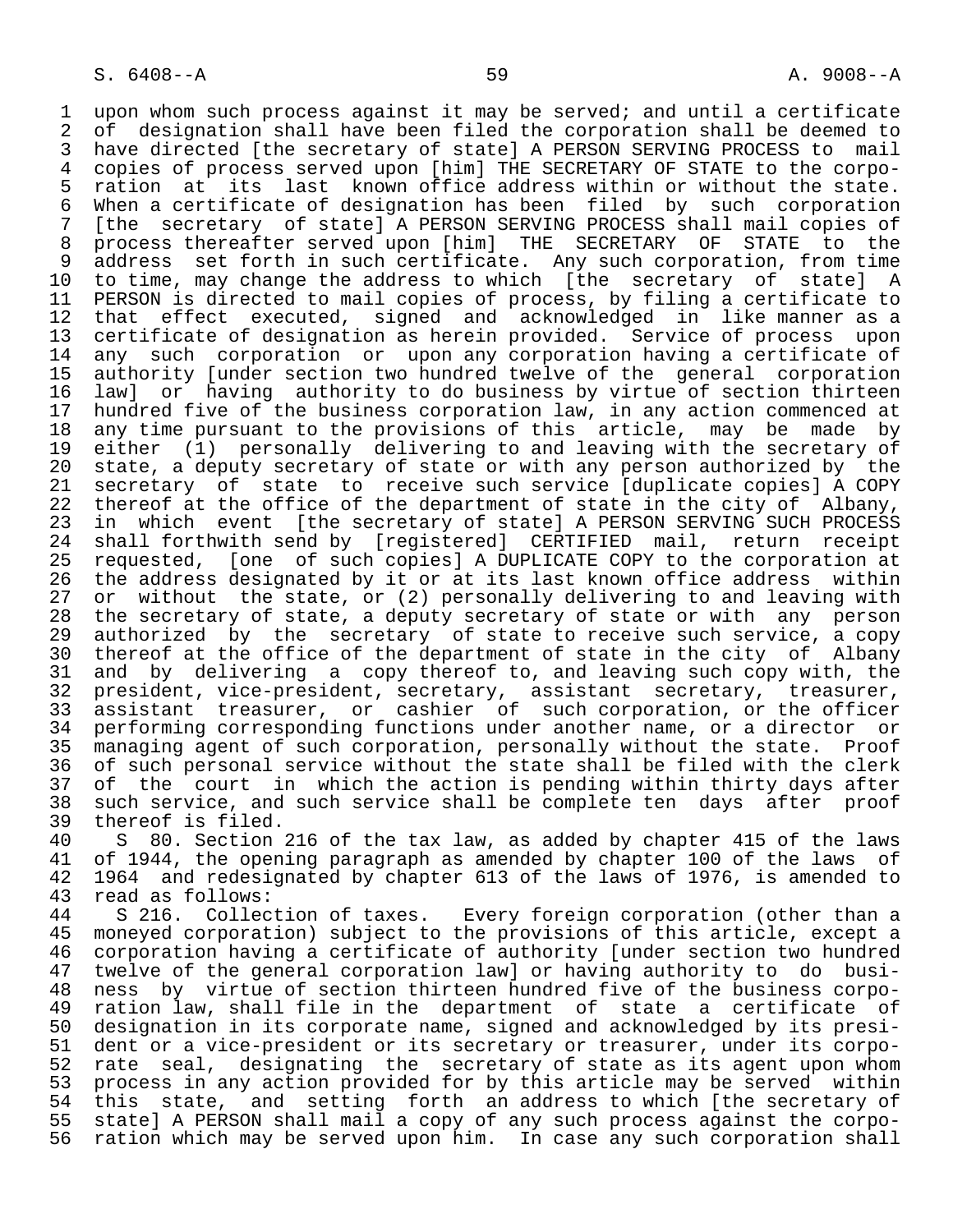1 have failed to file such certificate of designation, it shall be deemed<br>2 to have designated the secretary of state as its agent upon whom such 2 to have designated the secretary of state as its agent upon whom such<br>3 process against it may be served; and until a certificate of designation 3 process against it may be served; and until a certificate of designation<br>4 shall have been filed the corporation shall be deemed to have directed 4 shall have been filed the corporation shall be deemed to have directed<br>5 [the secretary of state] A PERSON to mail [copies] A COPY of process 5 [the secretary of state] A PERSON to mail [copies] A COPY of process 6 served upon [him] THE SECRETARY OF STATE to the corporation at its last<br>7 known office address within or without the state. When a certificate of 7 known office address within or without the state. When a certificate of<br>8 designation has been filed by such corporation [the secretary of state] 8 designation has been filed by such corporation [the secretary of state]<br>9 A PERSON SERVING SUCH PROCESS shall mail [copies] A COPY of process 9 A PERSON SERVING SUCH PROCESS shall mail [copies] A COPY of process<br>10 thereafter served upon [him] PERSON SERVING SUCH PROCESS to the address 10 thereafter served upon [him] PERSON SERVING SUCH PROCESS to the address<br>11 set forth in such certificate. Any such corporation, from time to time, 11 set forth in such certificate. Any such corporation, from time to time,<br>12 may change the address to which [the secretary of state] PERSON is 12 may change the address to which [the secretary of state] PERSON is 13 directed to mail copies of process, by filing a certificate to that 14 effect executed, signed and acknowledged in like manner as a certificate<br>15 of designation as herein provided. Service of process upon any such 15 of designation as herein provided. Service of process upon any such 16 corporation or upon any corporation having a certificate of authority<br>17 [under section two hundred twelve of the general corporation law] or 17 [under section two hundred twelve of the general corporation law] or<br>18 having authority to do business by virtue of section thirteen hundred 18 having authority to do business by virtue of section thirteen hundred<br>19 five of the business corporation law, in any action commenced at any 19 five of the business corporation law, in any action commenced at any<br>20 time pursuant to the provisions of this article, may be made by either 20 time pursuant to the provisions of this article, may be made by either<br>21 (1) personally delivering to and leaving with the secretary of state, a 21 (1) personally delivering to and leaving with the secretary of state, a<br>22 deputy secretary of state or with any person authorized by the secretary 22 deputy secretary of state or with any person authorized by the secretary<br>23 of state to receive such service [duplicate copies] A COPY thereof at 23 of state to receive such service [duplicate copies] A COPY thereof at<br>24 the office of the department of state in the city of Albany, in which 24 the office of the department of state in the city of Albany, in which<br>25 event [the secretary of state] A PERSON SERVING SUCH PROCESS shall 25 event [the secretary of state] A PERSON SERVING SUCH PROCESS shall 26 forthwith send by [registered] CERTIFIED mail, return receipt requested,<br>27 [one of such copies] A DUPLICATE COPY to the corporation at the address 27 [one of such copies] A DUPLICATE COPY to the corporation at the address<br>28 designated by it or at its last known office address within or without 28 designated by it or at its last known office address within or without<br>29 the state, or (2) personally delivering to and leaving with the secre-29 the state, or (2) personally delivering to and leaving with the secre-<br>20 tary of state, a deputy secretary of state or with any person authorized 30 tary of state, a deputy secretary of state or with any person authorized<br>31 by the secretary of state to receive such service, a copy thereof at the 31 by the secretary of state to receive such service, a copy thereof at the<br>32 office of the department of state in the city of Albany and by deliver-32 office of the department of state in the city of Albany and by deliver-<br>33 ing a copy thereof to, and leaving such copy with, the president, vice-33 ing a copy thereof to, and leaving such copy with, the president, vice-<br>34 president, secretary, assistant secretary, treasurer, assistant treasur- 34 president, secretary, assistant secretary, treasurer, assistant treasur- 35 er, or cashier of such corporation, or the officer performing<br>36 corresponding functions under another name, or a director or managing 36 corresponding functions under another name, or a director or managing 37 agent of such corporation, personally without the state. Proof of such<br>38 personal service without the state shall be filed with the clerk of the 38 personal service without the state shall be filed with the clerk of the<br>39 court in which the action is pending within thirty days after such 39 court in which the action is pending within thirty days after such<br>40 service, and such service shall be complete ten days after proof thereof 40 service, and such service shall be complete ten days after proof thereof<br>41 is filed. 41 is filed.<br>42 S 81. S

42 S 81. Subdivisions (a) and (b) of section 310 of the tax law, as added<br>43 by chapter 400 of the laws of 1983, is amended to read as follows:

43 by chapter 400 of the laws of 1983, is amended to read as follows:<br>44 (a) Designation for service of process.--Every petroleum bu 44 (a) Designation for service of process.--Every petroleum business<br>45 which is a corporation, except such a petroleum business having a which is a corporation, except such a petroleum business having a 46 certificate of authority [under section two hundred twelve of the gener-<br>47 al corporation lawl or having authority to do business by virtue of al corporation law] or having authority to do business by virtue of 48 section thirteen hundred five of the business corporation law, shall<br>49 file in the department of state a certificate of designation in its 49 file in the department of state a certificate of designation in its<br>50 corporate name, signed and acknowledged by its president or vice-presi-50 corporate name, signed and acknowledged by its president or vice-presi-<br>51 dent or its secretary or treasurer, under its corporate seal, designat-51 dent or its secretary or treasurer, under its corporate seal, designat-<br>52 ing the secretary of state as its agent upon whom process in any action 52 ing the secretary of state as its agent upon whom process in any action<br>53 provided for by this article may be served within this state, and 53 provided for by this article may be served within this state, and<br>54 setting forth an address to which [the secretary of state] A PERSON 54 setting forth an address to which [the secretary of state]<br>55 shall mail a copy of any such process against such petroley 55 shall mail a copy of any such process against such petroleum business<br>56 which may be served upon [him] THE SECRETARY OF STATE. In case any such which may be served upon [him] THE SECRETARY OF STATE. In case any such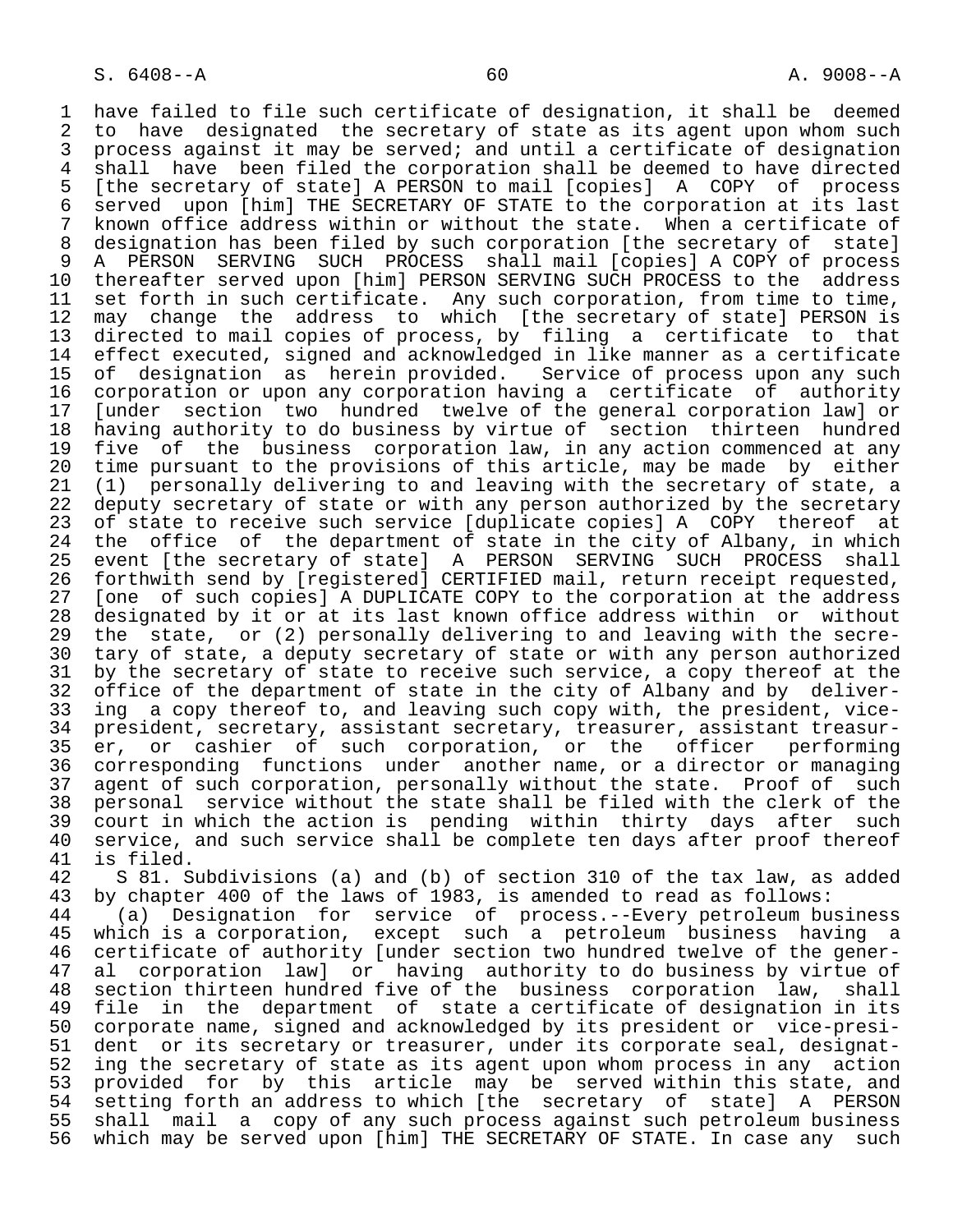1 petroleum business shall have failed to file such certificate of desig-<br>2 nation, it shall be deemed to have designated the secretary of state as 2 nation, it shall be deemed to have designated the secretary of state as<br>3 its agent upon whom such process against it may be served; and until a 3 its agent upon whom such process against it may be served; and until a<br>4 certificate of designation shall have been filed such a petroleum busi-4 certificate of designation shall have been filed such a petroleum busi-<br>5 ness shall be deemed to have directed [the secretary of state] A PERSON 5 ness shall be deemed to have directed [the secretary of state] A PERSON<br>6 to mail copies of process served upon [him] THE SECRETARY OF STATE to 6 to mail copies of process served upon [him] THE SECRETARY OF STATE to 7 such petroleum business at its last known office address within or with-<br>8 out the state. When a certificate of designation has been filed by such 8 out the state. When a certificate of designation has been filed by such<br>9 a petroleum business [the secretary of state] A PERSON SERVING PROCESS 9 a petroleum business [the secretary of state] A PERSON SERVING PROCESS<br>10 shall mail copies of process thereafter served upon [him] THE SECRETARY 10 shall mail copies of process thereafter served upon [him] THE SECRETARY<br>11 OF STATE to the address set forth in such certificate. Any such petrole-11 OF STATE to the address set forth in such certificate. Any such petrole-<br>12 um business, from time to time, may change the address to which [the 12 um business, from time to time, may change the address to which [the<br>13 secretary of statel A PERSON is directed to mail copies of process, by 13 secretary of state] A PERSON is directed to mail copies of process, by<br>14 filing a certificate to that effect executed, signed and acknowledged in filing a certificate to that effect executed, signed and acknowledged in

15 like manner as a certificate of designation as herein provided.<br>16 (b) Service of process.--Service of process upon any petrol 16 (b) Service of process.--Service of process upon any petroleum busi-<br>17 ness which is a corporation (including any such petroleum business 17 ness which is a corporation (including any such petroleum business<br>18 having a certificate of authority [under section two hundred twelve of 18 having a certificate of authority [under section two hundred twelve of<br>19 the general corporation law] or having authority to do business by 19 the general corporation law] or having authority to do business by<br>20 virtue of section thirteen hundred five of the business corporation 20 virtue of section thirteen hundred five of the business corporation<br>21 law), in any action commenced at any time pursuant to the provisions of 21 law), in any action commenced at any time pursuant to the provisions of<br>22 this article, may be made by either (1) personally delivering to and 22 this article, may be made by either (1) personally delivering to and<br>23 leaving with the secretary of state, a deputy secretary of state or with 23 leaving with the secretary of state, a deputy secretary of state or with<br>24 any person authorized by the secretary of state to receive such service 24 any person authorized by the secretary of state to receive such service<br>25 Iduplicate copiesl A COPY thereof at the office of the department of [duplicate copies] A COPY thereof at the office of the department of 26 state in the city of Albany, in which event [the secretary of state] A<br>27 PERSON SERVING PROCESS shall forthwith send by [registered] CERTIFIED 27 PERSON SERVING PROCESS shall forthwith send by [registered] CERTIFIED<br>28 mail, return receipt requested, [one of such copies] A DUPLICATE COPY to 28 mail, return receipt requested, [one of such copies] A DUPLICATE COPY to 29 such petroleum business at the address designated by it or at its last<br>30 known office address within or without the state, or (2) personally 30 known office address within or without the state, or (2) personally<br>31 delivering to and leaving with the secretary of state, a deputy secre-31 delivering to and leaving with the secretary of state, a deputy secre-<br>32 tary of state or with any person authorized by the secretary of state to 32 tary of state or with any person authorized by the secretary of state to<br>33 receive such service, a copy thereof at the office of the department of 33 receive such service, a copy thereof at the office of the department of<br>34 state in the city of Albany and by delivering a copy thereof to, and 34 state in the city of Albany and by delivering a copy thereof to, and<br>35 leaving such copy with, the president, vice-president, secretary, 35 leaving such copy with, the president, vice-president, secretary,<br>36 assistant-secretary, treasurer, assistant-treasurer, or-cashier-of-such assistant secretary, treasurer, assistant treasurer, or cashier of such 37 petroleum business, or the officer performing corresponding functions 38 under another name, or a director or managing agent of such petroleum<br>39 business, personally without the state. Proof of such personal service 39 business, personally without the state. Proof of such personal service 40 without the state shall be filed with the clerk of the court in which<br>41 the action is pending within thirty days after such service, and such 41 the action is pending within thirty days after such service, and such<br>42 service shall be complete ten days after proof thereof is filed. 42 service shall be complete ten days after proof thereof is filed.<br>43 S 82. This act shall take effect on the one hundred twenti

43 S 82. This act shall take effect on the one hundred twentieth day<br>44 after it shall have become a law. after it shall have become a law.

45 PART O

46 Section 1. Chapter 912 of the laws of 1920 relating to the regulation<br>47 of boxing, sparring, and wrestling is REPEALED. 47 of boxing, sparring, and wrestling is REPEALED.<br>48 S 2. Article 40 and sections 900 and 901 of t

48 S 2. Article 40 and sections 900 and 901 of the general business law,<br>49 as renumbered by chapter 407 of the laws of 1973, are renumbered article 49 as renumbered by chapter 407 of the laws of 1973, are renumbered article<br>50 43 and sections 1200 and 1201, respectively, and a new article 41 is 50 43 and sections 1200 and 1201, respectively, and a new article 41 is<br>51 added to read as follows: 51 added to read as follows:<br>52

52 ARTICLE 41

53 COMBATIVE SPORTS<br>54 SECTION 1000. DEFINITIONS. SECTION 1000. DEFINITIONS.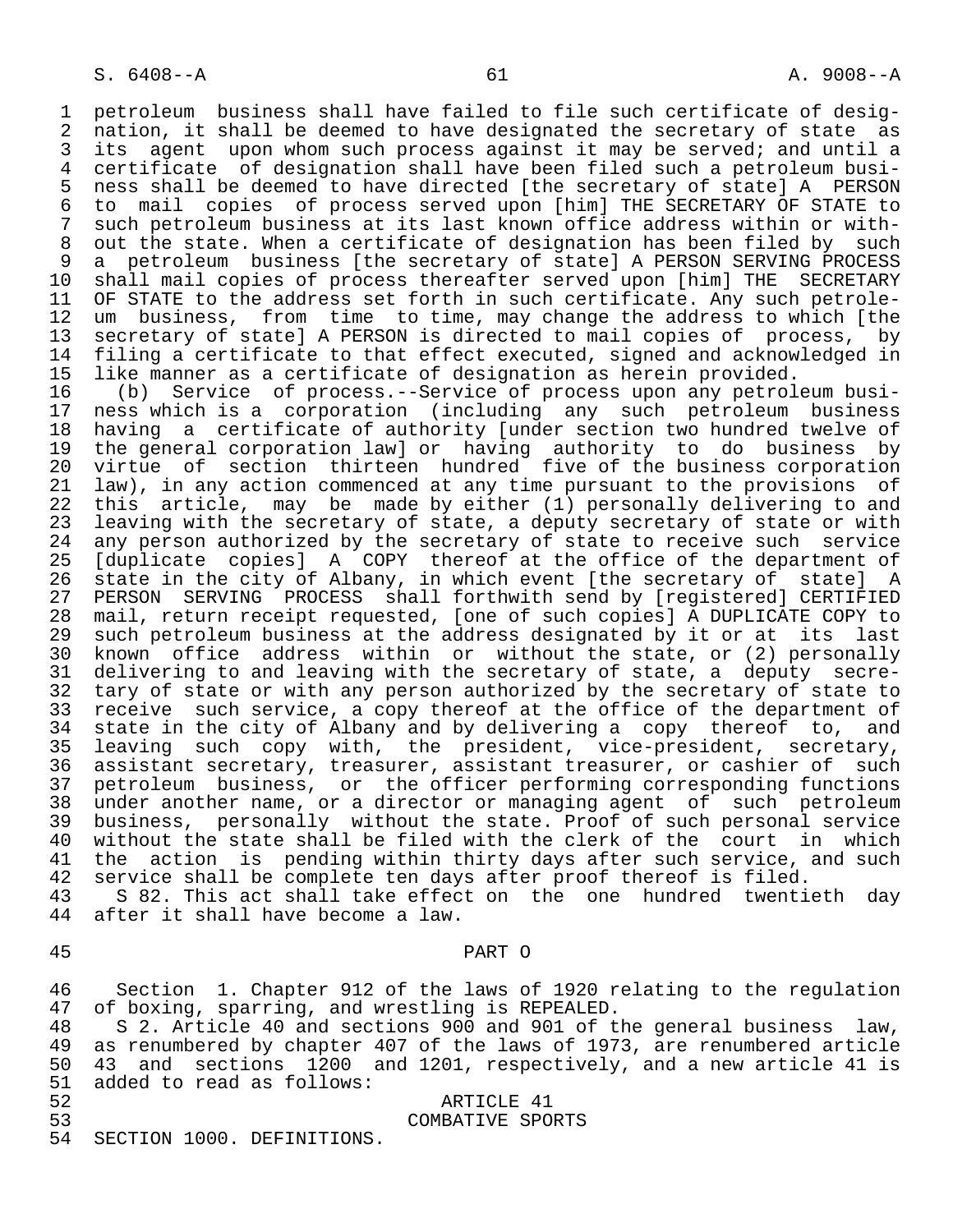S. 6408--A 62 A. 9008--A

| $\mathbf 1$    | 1001. COMBATIVE SPORTS AUTHORIZED.                                       |
|----------------|--------------------------------------------------------------------------|
| 2              | 1002. COMBATIVE SPORTS PROHIBITED.                                       |
| 3              | 1003. STATE ATHLETIC COMMISSION.                                         |
| $\overline{4}$ | 1004. JURISDICTION OF THE COMMISSION.                                    |
|                | 1005. OFFICERS AND EMPLOYEES OF THE COMMISSION.                          |
| $\frac{5}{6}$  | 1006. SANCTIONING ENTITIES.                                              |
| $\sqrt{ }$     | 1007. LICENSES; GENERAL PROVISIONS.                                      |
|                |                                                                          |
| 8              | 1008. LICENSES; JUDGES.                                                  |
| $\mathsf 9$    | 1009. LICENSES; ENTITIES.                                                |
| 10             | 1010. LICENSES; PROFESSIONALS.                                           |
| 11             | 1011. TEMPORARY WORKING PERMITS.                                         |
| 12             | 1012. TEMPORARY TRAINING FACILITIES.                                     |
| 13             | 1013. MEDICAL ADVISORY BOARD.                                            |
| 14             | 1014. REGULATION OF AUTHORIZED PROFESSIONAL COMBATIVE SPORTS.            |
| 15             | 1015. CONDUCT OF AUTHORIZED PROFESSIONAL COMBATIVE SPORTS.               |
|                |                                                                          |
| 16             | 1016. REQUIRED FILINGS.                                                  |
| 17             | 1017. PROFESSIONAL WRESTLING; PROMOTERS.                                 |
| 18             | 1018. PROHIBITED CONDUCT.                                                |
| 19             | 1019. PENALTIES.                                                         |
| 20             | 1020. SUBPOENAS BY COMMISSION; OATHS.                                    |
| 21             | 1021. EXCEPTIONS.                                                        |
| 22             | 1022. DISPOSITION OF RECEIPTS.                                           |
| 23             | S 1000. DEFINITIONS. AS USED IN THIS ARTICLE: 1. "AMATEUR" MEANS ANY     |
| 24             | PARTICIPANT IN A COMBATIVE SPORT AUTHORIZED PURSUANT TO THIS ARTICLE WHO |
| 25             | IS NOT RECEIVING OR COMPETING FOR, AND WHO HAS NEVER RECEIVED OR         |
|                |                                                                          |
| 26             | COMPETED FOR, ANY PURSE, MONEY, PRIZE, PECUNIARY GAIN, OR OTHER THING OF |
| 27             | VALUE EXCEEDING SEVENTY-FIVE DOLLARS OR THE ALLOWABLE AMOUNT ESTABLISHED |
| 28             | BY THE AUTHORIZED AMATEUR SANCTIONING ENTITY OVERSEEING THE COMPETITION. |
| 29             | 2. "AUTHORIZED SANCTIONING ENTITY" MEANS AN ENTITY ALLOWED TO OVERSEE    |
|                |                                                                          |
| 30             | AND CONDUCT COMBATIVE SPORTS PURSUANT TO REGULATIONS PROMULGATED BY THE  |
| 31             | COMMISSION.                                                              |
|                |                                                                          |
| 32             | 3. "COMBATIVE SPORT" MEANS ANY UNARMED BOUT, CONTEST, COMPETITION,       |
| 33             | MATCH, OR EXHIBITION UNDERTAKEN TO ENTERTAIN AN AUDIENCE, WHEREIN<br>THE |
| 34             | PARTICIPANTS PRIMARILY GRAPPLE OR WRESTLE, OR DELIVER BLOWS OF ANY KIND  |
| 35             | TO, OR USE FORCE IN ANY WAY TO MANIPULATE, THE BODY OF ANOTHER PARTIC-   |
| 36             | IPANT, AND WHEREIN THE OUTCOME AND SCORE DEPEND ENTIRELY ON SUCH ACTIV-  |
| 37             | ITIES.                                                                   |
| 38             | 4. "COMMISSION" MEANS THE STATE ATHLETIC COMMISSION AS PROVIDED FOR IN   |
| 39             | SECTION ONE THOUSAND THREE OF THIS ARTICLE, OR AN AGENT OR EMPLOYEE OF   |
| 40             | THE STATE ATHLETIC COMMISSION ACTING ON ITS BEHALF.                      |
| 41             | 5. "MIXED MARTIAL ARTS" MEANS A COMBATIVE SPORT WHEREIN THE RULES OF     |
| 42             | ENGAGEMENT DO NOT LIMIT THE PARTICIPANTS TO A SINGLE, SYSTEMATIC, FIGHT- |
| 43             | ING DISCIPLINE.                                                          |
|                |                                                                          |
| 44             | 6. "PROFESSIONAL" MEANS ANY PARTICIPANT IN A COMBATIVE SPORT AUTHOR-     |
| 45             | IZED PURSUANT TO THIS ARTICLE, OTHER THAN AN AMATEUR, WHO IS RECEIVING   |
| 46             | OR COMPETING FOR, OR WHO HAS EVER RECEIVED OR COMPETED FOR, ANY PURSE,   |
| 47             | MONEY, PRIZE, PECUNIARY GAIN, OR OTHER THING EXCEEDING SEVENTY-FIVE      |
| 48             | DOLLARS IN VALUE.                                                        |
| 49             | S 1001. COMBATIVE SPORTS AUTHORIZED. COMBATIVE SPORTS CONDUCTED UNDER    |
| 50             | THE SUPERVISION OF THE COMMISSION, UNDER THE SUPERVISION OF AN AUTHOR-   |
| 51             | IZED SANCTIONING ENTITY, OR AS PROVIDED FOR IN SECTION ONE THOUSAND      |
| 52             | TWENTY-ONE OF THIS ARTICLE, ARE HEREBY AUTHORIZED. AUTHORIZED COMBATIVE  |
| 53             | SPORTS INCLUDE, AMATEUR AND PROFESSIONAL BOXING, WRESTLING, SPARRING,    |
| 54             | KICK BOXING, SINGLE DISCIPLINE MARTIAL ARTS AND MIXED MARTIAL ARTS,      |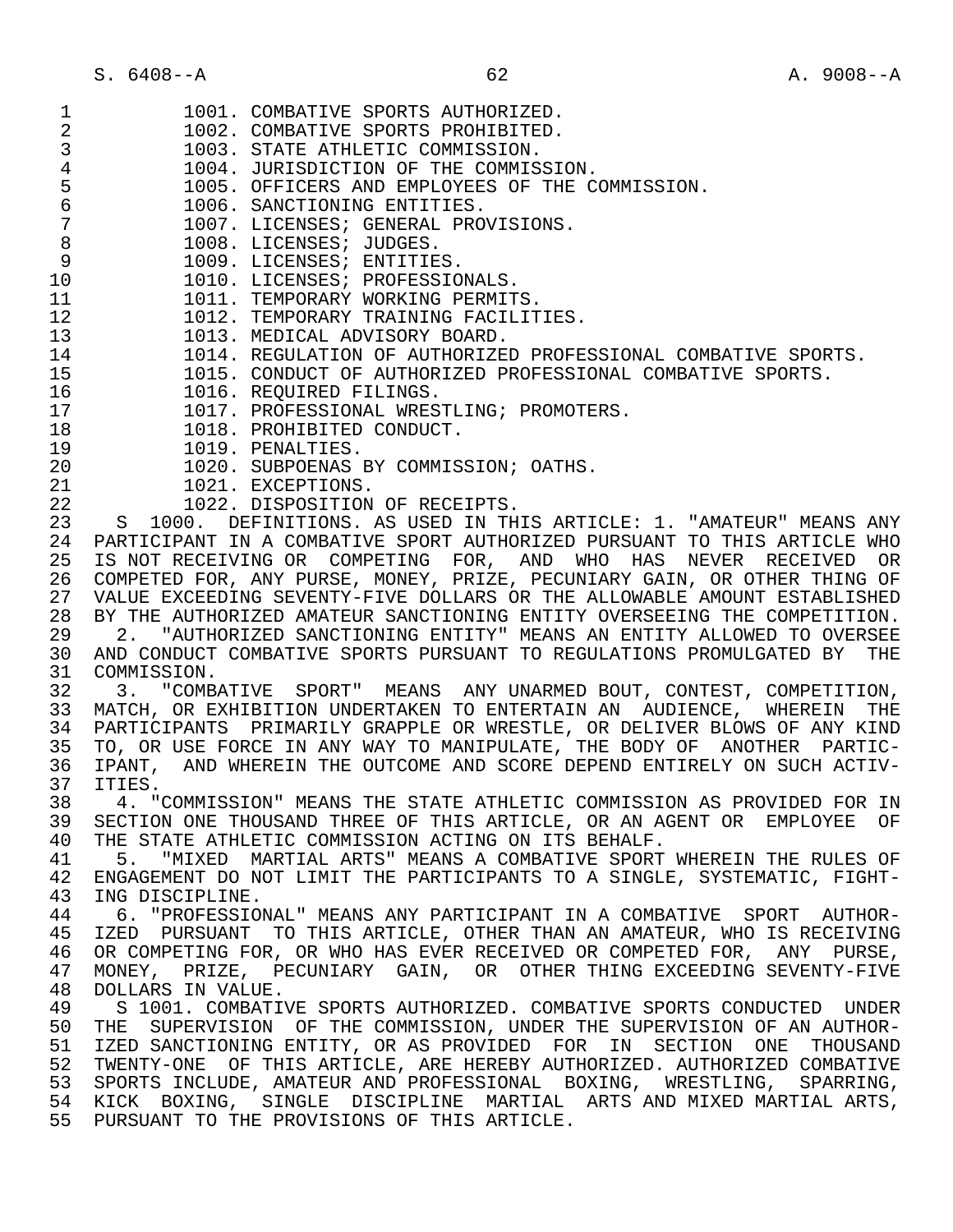1 S 1002. COMBATIVE SPORTS PROHIBITED. 1. THE CONDUCT OF COMBATIVE<br>2 SPORTS OUTSIDE THE SUPERVISION OF THE COMMISSION OR AN AUTHORIZED SANC-2 SPORTS OUTSIDE THE SUPERVISION OF THE COMMISSION OR AN AUTHORIZED SANC-<br>3 TIONING ENTITY IS PROHIBITED. TIONING ENTITY IS PROHIBITED.

4 2. A PERSON ADVANCES A PROHIBITED COMBATIVE SPORT WHEN, ACTING OTHER<br>5 THAN AS A SPECTATOR, HE OR SHE ENGAGES IN CONDUCT WHICH MATERIALLY AIDS 5 THAN AS A SPECTATOR, HE OR SHE ENGAGES IN CONDUCT WHICH MATERIALLY AIDS<br>6 ANY UNAUTHORIZED COMBATIVE SPORT. SUCH CONDUCT INCLUDES BUT IS NOT 6 ANY UNAUTHORIZED COMBATIVE SPORT. SUCH CONDUCT INCLUDES BUT IS NOT<br>7 LIMITED TO CONDUCT DIRECTED TOWARD THE CREATION, ESTABLISHMENT OR 7 LIMITED TO CONDUCT DIRECTED TOWARD THE CREATION, ESTABLISHMENT OR<br>8 PEREORMANCE OF A PROHIBITED COMBATIVE SPORT, TOWARD THE ACOUISITION OR 8 PERFORMANCE OF A PROHIBITED COMBATIVE SPORT, TOWARD THE ACQUISITION OR 9 MAINTENANCE OF PREMISES, PARAPHERNALIA, EQUIPMENT OR APPARATUS THEREFOR,<br>10 TOWARD THE SOLICITATION OR INDUCEMENT OF PERSONS TO ATTEND OR PARTIC-10 TOWARD THE SOLICITATION OR INDUCEMENT OF PERSONS TO ATTEND OR PARTIC-<br>11 IPATE THEREIN, TOWARD THE ACTUAL CONDUCT OF THE PERFORMANCE THEREOF, 11 IPATE THEREIN, TOWARD THE ACTUAL CONDUCT OF THE PERFORMANCE THEREOF,<br>12 TOWARD THE ARRANGEMENT OF ANY OF ITS FINANCIAL OR PROMOTIONAL PHASES, OR 12 TOWARD THE ARRANGEMENT OF ANY OF ITS FINANCIAL OR PROMOTIONAL PHASES, OR<br>13 TOWARD ANY OTHER PHASE OF A PROHIBITED COMBATIVE SPORT. ONE ADVANCES A 13 TOWARD ANY OTHER PHASE OF A PROHIBITED COMBATIVE SPORT. ONE ADVANCES A 14 PROHIBITED COMBATIVE SPORT WHEN, HAVING SUBSTANTIAL PROPRIETARY OR OTHER 15 AUTHORITATIVE CONTROL OVER PREMISES BEING USED WITH HIS OR HER KNOWLEDGE 16 FOR PURPOSES OF A PROHIBITED COMBATIVE SPORT, HE OR SHE PERMITS SUCH TO 17 OCCUR OR CONTINUE OR MAKES NO EFFORT TO PREVENT ITS OCCURRENCE OR

18 CONTINUATION.<br>19 3 A PERS 19 13. A PERSON PROFITS FROM A PROHIBITED COMBATIVE SPORT WHEN HE OR SHE<br>20 ACCEPTS OR RECEIVES MONEY OR OTHER PROPERTY WITH INTENT TO PARTICIPATE 20 ACCEPTS OR RECEIVES MONEY OR OTHER PROPERTY WITH INTENT TO PARTICIPATE<br>21 IN THE PROCEEDS OF A PROHIBITED COMBATIVE SPORT, OR PURSUANT TO AN 21 IN THE PROCEEDS OF A PROHIBITED COMBATIVE SPORT, OR PURSUANT TO AN 22 AGREEMENT OR UNDERSTANDING WITH ANY PERSON WHEREBY HE OR SHE PARTIC-22 AGREEMENT OR UNDERSTANDING WITH ANY PERSON WHEREBY HE OR SHE PARTIC-<br>23 IPATES OR IS TO PARTICIPATE IN THE PROCEEDS OF A PROHIBITED COMBATIVE 23 IPATES OR IS TO PARTICIPATE IN THE PROCEEDS OF A PROHIBITED COMBATIVE 24 SPORT. 24 SPORT.<br>25 S 100

 25 S 1003. STATE ATHLETIC COMMISSION. 1. THE STATE ATHLETIC COMMISSION, 26 AS NAMED BY CHAPTER NINE HUNDRED TWELVE OF THE LAWS OF NINETEEN HUNDRED<br>27 TWENTY, AS AMENDED BY CHAPTER SIX HUNDRED THREE OF THE LAWS OF NINETEEN 27 TWENTY, AS AMENDED BY CHAPTER SIX HUNDRED THREE OF THE LAWS OF NINETEEN<br>28 HUNDRED EIGHTY-ONE, IS CONTINUED AS A DIVISION OF THE DEPARTMENT OF 28 HUNDRED EIGHTY-ONE, IS CONTINUED AS A DIVISION OF THE DEPARTMENT OF 29 STATE. THE COMMISSION SHALL ACT IN THE BEST INTERESTS OF COMBATIVE 30 SPORTS. THE COMMISSION IS ENACTED TO PROTECT THE HEALTH, SAFETY AND 31 GENERAL WELFARE OF ALL PARTICIPANTS IN COMBATIVE SPORTS AND SPECTATORS<br>32 THEREOF, TO PRESERVE THE INTEGRITY OF COMBATIVE SPORTS THROUGH THE MEANS 32 THEREOF, TO PRESERVE THE INTEGRITY OF COMBATIVE SPORTS THROUGH THE MEANS<br>33 OF LICENSING, OVERSIGHT, ENFORCEMENT AND THE AUTHORIZATION OF SANCTION-33 OF LICENSING, OVERSIGHT, ENFORCEMENT AND THE AUTHORIZATION OF SANCTION-<br>34 ING ENTITIES, AND TO FACILITATE THE DEVELOPMENT AND RESPONSIBLE CONDUCT 34 ING ENTITIES, AND TO FACILITATE THE DEVELOPMENT AND RESPONSIBLE CONDUCT<br>35 OF COMBATIVE SPORTS THROUGHOUT THE ENTIRE STATE. THE COMMISSION SHALL 35 OF COMBATIVE SPORTS THROUGHOUT THE ENTIRE STATE. THE COMMISSION SHALL<br>36 CONSIST OF FIVE MEMBERS WHO SHALL BE APPOINTED BY THE GOVERNOR BY AND 36 CONSIST OF FIVE MEMBERS WHO SHALL BE APPOINTED BY THE GOVERNOR BY AND 37 WITH THE ADVICE AND CONSENT OF THE SENATE. THE GOVERNOR SHALL DESIGNATE 38 ONE OF THE MEMBERS AS CHAIRPERSON OF THE COMMISSION. THE MEMBERS OF THE<br>39 COMMISSION SHALL BE APPOINTED FOR TERMS OF THREE YEARS. ANY VACANCY IN 39 COMMISSION SHALL BE APPOINTED FOR TERMS OF THREE YEARS. ANY VACANCY IN<br>40 THE MEMBERSHIP OF THE COMMISSION CAUSED OTHERWISE THAN BY EXPIRATION OF 40 THE MEMBERSHIP OF THE COMMISSION CAUSED OTHERWISE THAN BY EXPIRATION OF 41 TERM SHALL BE FILLED ONLY FOR THE BALANCE OF THE TERM OF THE MEMBER IN 41 TERM SHALL BE FILLED ONLY FOR THE BALANCE OF THE TERM OF THE MEMBER IN 42 WHOSE POSITION THE VACANCY OCCURS. 42 WHOSE POSITION THE VACANCY OCCURS.<br>43 2. THE COMMISSIONERS SHALL BE PA

43 2. THE COMMISSIONERS SHALL BE PAID THEIR ACTUAL AND NECESSARY TRAVEL-<br>44 ING AND OTHER EXPENSES INCURRED BY THEM IN THE PERFORMANCE OF THEIR 44 ING AND OTHER EXPENSES INCURRED BY THEM IN THE PERFORMANCE OF THEIR<br>45 OFFICIAL DUTIES. THE MEMBERS OF THE COMMISSION SHALL ADOPT A SEAL FOR 45 OFFICIAL DUTIES. THE MEMBERS OF THE COMMISSION SHALL ADOPT A SEAL FOR 46 THE COMMISSION, AND MAKE SUCH RULES FOR THE ADMINISTRATION OF THEIR<br>47 OFFICE, NOT INCONSISTENT HEREWITH, AS THEY MAY DEEM EXPEDIENT; AND THEY OFFICE, NOT INCONSISTENT HEREWITH, AS THEY MAY DEEM EXPEDIENT; AND THEY 48 MAY AMEND OR ABROGATE SUCH RULES. THREE OF THE MEMBERS OF THE COMMISSION<br>49 SHALL CONSTITUTE A OUORUM TO DO BUSINESS; AND THE CONCURRENCE OF A SHALL CONSTITUTE A QUORUM TO DO BUSINESS; AND THE CONCURRENCE OF A 50 MAJORITY OF THE COMMISSIONERS PRESENT SHALL BE NECESSARY TO RENDER A 51 DETERMINATION BY THE COMMISSION. THE COMMISSION IS VESTED WITH THE 52 AUTHORITY TO ADOPT SUCH RULES AND REGULATIONS AS NECESSARY TO EFFECTUATE<br>53 THE PROVISIONS OF THIS ARTICLE. 53 THE PROVISIONS OF THIS ARTICLE.<br>54 S 1004, JURISDICTION OF THE

54 S 1004. JURISDICTION OF THE COMMISSION. THE COMMISSION SHALL HAVE AND<br>55 IS HEREBY VESTED WITH THE SOLE DIRECTION, MANAGEMENT, CONTROL AND JURIS-IS HEREBY VESTED WITH THE SOLE DIRECTION, MANAGEMENT, CONTROL AND JURIS-56 DICTION OVER: 1. ALL AUTHORIZED COMBATIVE SPORTS;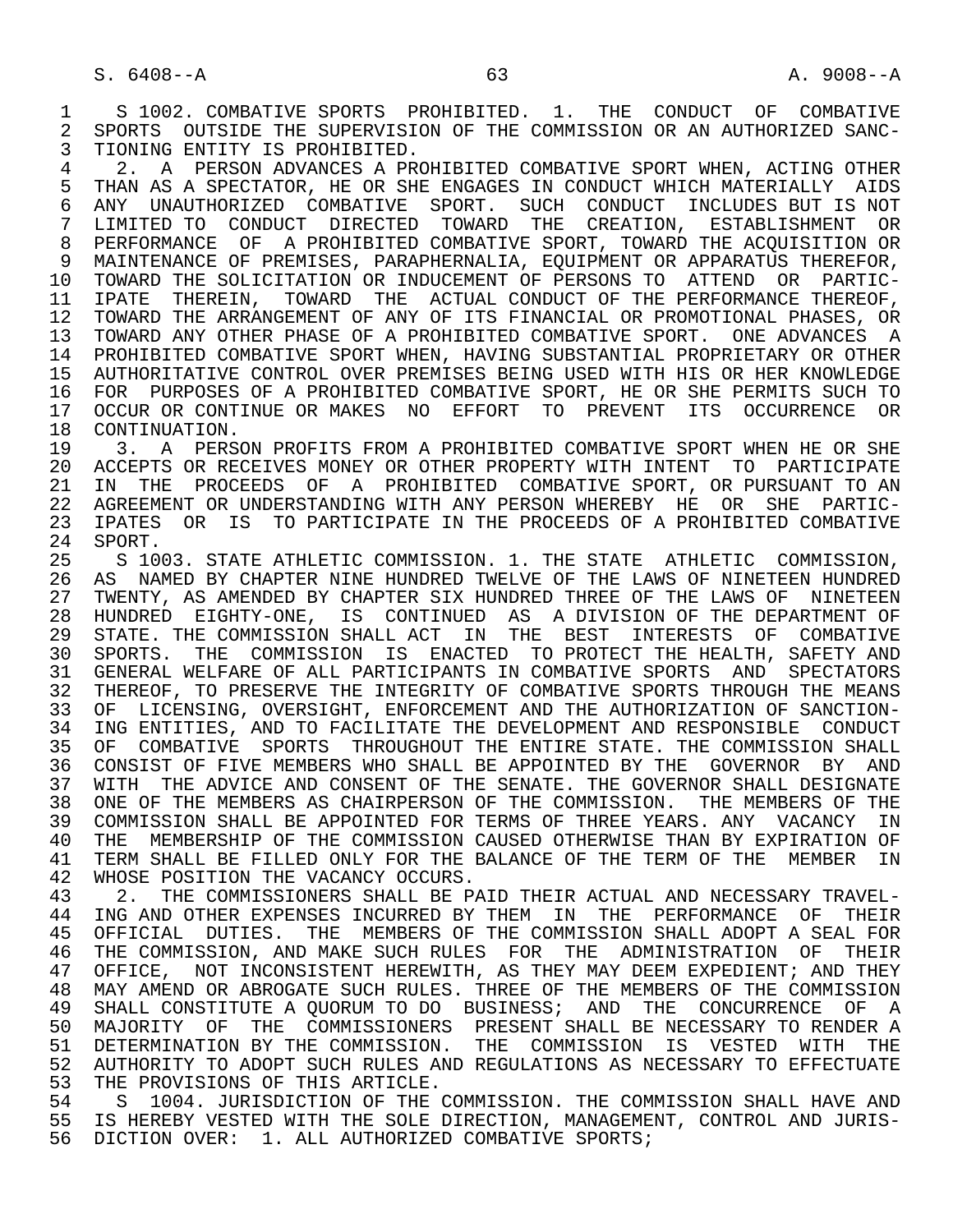1 2. ALL LICENSES OR PERMITS GRANTED BY THE COMMISSION TO ANY AND ALL<br>2 PERSONS OR ENTITIES WHO PARTICIPATE IN AUTHORIZED COMBATIVE SPORTS; 2 PERSONS OR ENTITIES WHO PARTICIPATE IN AUTHORIZED COMBATIVE SPORTS;<br>3 3. ALL DETERMINATIONS REGARDING THE AUTHORIZATION OF AMATEUR 3 3. ALL DETERMINATIONS REGARDING THE AUTHORIZATION OF AMATEURAND<br>4 PROFESSIONAL SANCTIONING ENTITIES; 4 PROFESSIONAL SANCTIONING ENTITIES;<br>5 4. ALL GYMS, CLUBS, TRAINING CAMI 5 4. ALL GYMS, CLUBS, TRAINING CAMPS AND OTHER ORGANIZATIONS THAT MAIN-<br>6 TAIN TRAINING FACILITIES TO PREPARE PERSONS FOR PARTICIPATION IN AUTHOR-6 TAIN TRAINING FACILITIES TO PREPARE PERSONS FOR PARTICIPATION IN AUTHOR-<br>7 IZED PROFESSIONAL COMBATIVE SPORTS; 7 IZED PROFESSIONAL COMBATIVE SPORTS;<br>8 5. THE PROMOTION OF PROFESSIONAL 8 5. THE PROMOTION OF PROFESSIONAL WRESTLING EXHIBITIONS TO THE EXTENT<br>9 PROVIDED FOR IN THIS ARTICLE; AND 9 PROVIDED FOR IN THIS ARTICLE; AND<br>10 6. ALL CONTRACTS DIRECTLY RELATE 10 6. ALL CONTRACTS DIRECTLY RELATED TO THE CONDUCT OF AUTHORIZED PROFES-<br>11 SIONAL COMBATIVE SPORTS IN THE STATE OF NEW YORK. 11 SIONAL COMBATIVE SPORTS IN THE STATE OF NEW YORK.<br>12 7. ALL DISCLOSURES TO THE COMMISSION SHALL BE D 12 1. ALL DISCLOSURES TO THE COMMISSION SHALL BE DEEMED CONFIDENTIAL.<br>13 5 1005. OFFICERS AND EMPLOYEES OF THE COMMISSION. THE SECRETARY 13 S 1005. OFFICERS AND EMPLOYEES OF THE COMMISSION. THE SECRETARY OF 14 STATE MAY APPOINT. AND AT HIS OR HER PLEASURE REMOVE. AN EXECUTIVE STATE MAY APPOINT, AND AT HIS OR HER PLEASURE REMOVE, AN EXECUTIVE 15 DIRECTOR, DEPUTIES, OFFICERS, INSPECTORS, PHYSICIANS AND ANY SUCH OTHER 16 EMPLOYEES AS MAY BE NECESSARY TO ADMINISTER THE PROVISIONS OF THIS ARTI-<br>17 CLE AND FIX THEIR SALARIES WITHIN THE AMOUNT APPROPRIATED THEREFOR. 17 CLE AND FIX THEIR SALARIES WITHIN THE AMOUNT APPROPRIATED THEREFOR.<br>18 S 1006. SANCTIONING ENTITIES. 1. THE COMMISSION SHALL PROMULGATE I S 1006. SANCTIONING ENTITIES. 1. THE COMMISSION SHALL PROMULGATE REGU- 19 LATIONS ESTABLISHING A PROCESS BY WHICH ENTITIES MAY BE RECOGNIZED AND 20 APPROVED BY THE COMMISSION AS AUTHORIZED SANCTIONING ENTITIES FOR A<br>21 PERIOD OF TIME TO BE ESTABLISHED BY THE COMMISSION, DURING WHICH THE PERIOD OF TIME TO BE ESTABLISHED BY THE COMMISSION, DURING WHICH THE 22 ENTITY WILL BE ALLOWED TO OVERSEE AND CONDUCT COMBATIVE SPORTS WITHIN 23 THE STATE OF NEW YORK. THE COMMISSION MAY, IN ITS REASONABLE DISCRETION, 24 LIMIT THE SCOPE OF ANY RECOGNITION AND APPROVAL OF A SANCTIONING ENTITY<br>25 TO THE OVERSIGHT AND CONDUCT OF ONE OR MORE SPECIFIC COMBAT DISCIPLINES. 25 TO THE OVERSIGHT AND CONDUCT OF ONE OR MORE SPECIFIC COMBAT DISCIPLINES, 26 AMATEUR OR PROFESSIONAL COMBATIVE SPORTS, OR TO ANY COMBINATION OF THE 27 FOREGOING BASED ON THE QUALIFICATIONS, INTEGRITY AND HISTORY OF THE 28 ENTITY SEEKING AUTHORIZATION AS A SANCTIONING ENTITY. 28 ENTITY SEEKING AUTHORIZATION AS A SANCTIONING ENTITY.<br>29 2. THE COMMISSION SHALL EVALUATE FACTORS INCLUDING 29 2. THE COMMISSION SHALL EVALUATE FACTORS INCLUDING BUT NOT LIMITED TO:<br>30 (A) THE ENTITY'S STATED MISSION AND PRIMARY PURPOSE; 30 (A) THE ENTITY'S STATED MISSION AND PRIMARY PURPOSE;<br>31 (B) WHETHER THE ENTITY REOUIRES PARTICIPANTS IN COMP 31 (B) WHETHER THE ENTITY REQUIRES PARTICIPANTS IN COMBATIVE SPORTS TO 32 USE HAND. FOOT AND GROIN PROTECTION; 32 USE HAND, FOOT AND GROIN PROTECTION;<br>33 (C) WHETHER THE ENTITY HAS AN ES 33 (C) WHETHER THE ENTITY HAS AN ESTABLISHED SET OF RULES THAT REQUIRES<br>34 THE IMMEDIATE TERMINATION OF ANY COMBATIVE SPORT WHEN ANY PARTICIPANT 34 THE IMMEDIATE TERMINATION OF ANY COMBATIVE SPORT WHEN ANY PARTICIPANT<br>35 HAS ENDURED SEVERE PUNISHMENT OR IS IN DANGER OF SUFFERING SERIOUS PHYS-35 HAS ENDURED SEVERE PUNISHMENT OR IS IN DANGER OF SUFFERING SERIOUS PHYS-<br>36 ICAL INJURY; AND 36 ICAL INJURY; AND<br>37 (D) WHETHER 37 (D) WHETHER THE ENTITY HAS ESTABLISHED PROTOCOLS TO EFFECTUATE THE 38 APPROPRIATE AND TIMELY MEDICAL TREATMENT OF INJURED PERSONS. 38 APPROPRIATE AND TIMELY MEDICAL TREATMENT OF INJURED PERSONS.<br>39 S 1007, LICENSES; GENERAL PROVISIONS, 1, EXCEPT AS OTHERWIS 39 S 1007. LICENSES; GENERAL PROVISIONS. 1. EXCEPT AS OTHERWISE PROVIDED<br>40 IN SECTIONS ONE THOUSAND SIX, ONE THOUSAND ELEVEN, AND ONE THOUSAND 40 IN SECTIONS ONE THOUSAND SIX, ONE THOUSAND ELEVEN, AND ONE THOUSAND<br>41 SEVENTEEN OF THIS ARTICLE, WITH RESPECT TO ALL AUTHORIZED PROFESSIONAL 41 SEVENTEEN OF THIS ARTICLE, WITH RESPECT TO ALL AUTHORIZED PROFESSIONAL 42 COMBATIVE SPORTS IN THIS STATE, ALL CORPORATIONS, ENTITIES, PERSONS, 43 REFEREES, JUDGES, MATCH-MAKERS, TIMEKEEPERS, PROFESSIONALS, AND THEIR 43 REFEREES, JUDGES, MATCH-MAKERS, TIMEKEEPERS, PROFESSIONALS, AND THEIR 44 MANAGERS, TRAINERS, AND SECONDS SHALL BE LICENSED BY THE COMMISSION. NO 45 SUCH CORPORATION, ENTITY OR PERSON SHALL BE PERMITTED TO PARTICIPATE, 46 EITHER DIRECTLY OR INDIRECTLY, IN ANY AUTHORIZED PROFESSIONAL COMBATIVE<br>47 SPORT, OR THE HOLDING THEREOF, OR THE OPERATION OF ANY TRAINING FACILITY 47 SPORT, OR THE HOLDING THEREOF, OR THE OPERATION OF ANY TRAINING FACILITY<br>48 PROVIDING CONTACT SPARRING MAINTAINED EITHER EXCLUSIVELY OR IN PART FOR 48 PROVIDING CONTACT SPARRING MAINTAINED EITHER EXCLUSIVELY OR IN PART FOR<br>49 THE USE OF PROFESSIONAL BOXERS OR PROFESSIONAL MIXED MARTIAL ARTS 49 THE USE OF PROFESSIONAL BOXERS OR PROFESSIONAL MIXED-MARTIAL-ARTS<br>50 PARTICIPANTS, UNLESS SUCH CORPORATION OR PERSONS SHALL HAVE FIRST 50 PARTICIPANTS, UNLESS SUCH CORPORATION OR PERSONS SHALL HAVE FIRST<br>51 PROCURED A LICENSE FROM THE COMMISSION. THE COMMISSION SHALL ESTABLISH 51 PROCURED A LICENSE FROM THE COMMISSION. THE COMMISSION SHALL ESTABLISH<br>52 BY RULE AND REGULATION LICENSING STANDARDS FOR ALL LICENSEES. 52 BY RULE AND REGULATION LICENSING STANDARDS FOR ALL LICENSEES.<br>53 12. EVERY APPLICATION FOR A LICENSE SHALL BE IN A FORM PRES 53 2. EVERY APPLICATION FOR A LICENSE SHALL BE IN A FORM PRESCRIBED BY 54 THE COMMISSION, SHALL BE ADDRESSED TO THE COMMISSION, SHALL BE<br>55 SUBSCRIBED BY THE APPLICANT, AND AFFIRMED BY HIM OR HER AS TRUE UNDER 55 SUBSCRIBED BY THE APPLICANT, AND AFFIRMED BY HIM OR HER AS TRUE UNDER<br>56 THE PENALTIES OF PERJURY, AND SHALL SET FORTH SUCH FACTS AS THE THE PENALTIES OF PERJURY, AND SHALL SET FORTH SUCH FACTS AS THE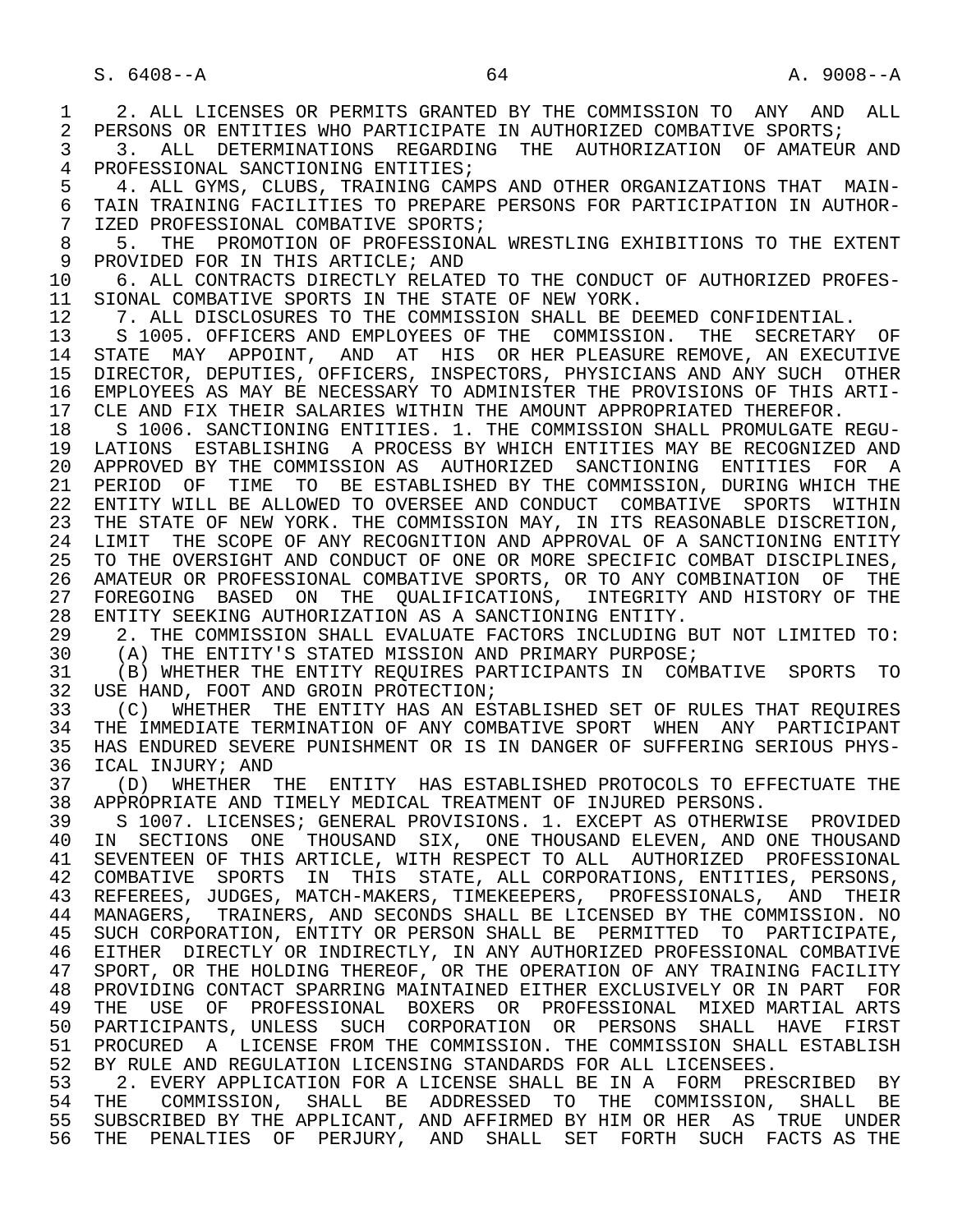1 PROVISIONS HEREOF AND THE RULES AND REGULATIONS OF THE COMMISSION MAY<br>2 REOUIRE. 2 REQUIRE.<br>3 3. (A 3 3. (A) THE COMMISSION SHALL ESTABLISH REASONABLE FEES, TERMS AND 4 RENEWAL TERMS FOR LICENSES, PERMITS AND OTHER AUTHORIZATIONS ISSUED<br>5 PURSUANT TO THIS ARTICLE, PROVIDED, HOWEVER, THAT-ALL-TERMS, RENEWAL 5 PURSUANT TO THIS ARTICLE, PROVIDED, HOWEVER, THAT ALL TERMS, RENEWAL<br>6 TERMS AND FEES IN EFFECT PURSUANT TO CHAPTER NINE HUNDRED TWELVE OF THE 6 TERMS AND FEES IN EFFECT PURSUANT TO CHAPTER NINE HUNDRED TWELVE OF THE 7 LAWS OF NINETEEN HUNDRED TWENTY, AND ANY SUBSEOUENT AMENDMENTS THERETO, LAWS OF NINETEEN HUNDRED TWENTY, AND ANY SUBSEQUENT AMENDMENTS THERETO, 8 IMMEDIATELY PRIOR TO THE ENACTMENT OF THIS ARTICLE, SHALL REMAIN FIXED<br>9 AT THEIR PRIOR STATUTORY LEVELS FOR A PERIOD OF TWO YEARS FROM ENACTMENT 9 AT THEIR PRIOR STATUTORY LEVELS FOR A PERIOD OF TWO YEARS FROM ENACTMENT<br>10 OF THIS ARTICLE. THE COMMISSION SHALL PUBLISH ALL FEES, INCLUDING THE 10 OF THIS ARTICLE. THE COMMISSION SHALL PUBLISH ALL FEES, INCLUDING THE<br>11 AFOREMENTIONED, IN A SINGLE LOCATION ON ITS WEBSITE. ALL FEES SET BY THE 11 AFOREMENTIONED, IN A SINGLE LOCATION ON ITS WEBSITE. ALL FEES SET BY THE 12 COMMISSION PURSUANT TO THIS SECTION SHALL BE SUBJECT TO THE APPROVAL OF 13 THE DIRECTOR OF THE BUDGET. 13 THE DIRECTOR OF THE BUDGET.<br>14 (B) WITH RESPECT TO THE F 14 (B) WITH RESPECT TO THE FEES ESTABLISHED BY THE COMMISSION PURSUANT TO 15 PARAGRAPH (A) OF THIS SUBDIVISION, WHEN SUCH FEES ARE-PAYABLE IN<br>16 RELATION TO AUTHORIZED COMBATIVE SPORTS CONSTITUTING MIXED MARTIAL ARTS, 16 RELATION TO AUTHORIZED COMBATIVE SPORTS CONSTITUTING MIXED MARTIAL ARTS,<br>17 THE FOLLOWING SHALL APPLY: 17 THE FOLLOWING SHALL APPLY:<br>18 (I) BY PROMOTERS, FOR CO 18 THE PROMOTERS, FOR CONTESTS HELD WHERE THE SEATING CAPACITY IS NOT AND THOUS AND THE PROMOTER SHALL PAY NOT MORE 19 MORE THAN TWO THOUSAND FIVE HUNDRED, THE PROMOTER SHALL PAY NOT MORE 20 THAN FIVE HUNDRED DOLLARS; 20 THAN FIVE HUNDRED DOLLARS;<br>21 (II) BY PROMOTERS, FOR C 21 (II) BY PROMOTERS, FOR CONTESTS HELD WHERE THE SEATING CAPACITY IS<br>22 GREATER THAN TWO THOUSAND FIVE HUNDRED, BUT NOT MORE THAN FIVE THOUSAND, 22 GREATER THAN TWO THOUSAND FIVE HUNDRED, BUT NOT MORE THAN FIVE THOUSAND,<br>23 THE PROMOTER SHALL PAY NOT MORE THAN ONE THOUSAND DOLLARS; THE PROMOTER SHALL PAY NOT MORE THAN ONE THOUSAND DOLLARS; 24 (III) BY PROMOTERS, FOR CONTESTS HELD WHERE THE SEATING CAPACITY IS<br>25 GREATER THAN FIVE THOUSAND, BUT NOT MORE THAN FIFTEEN THOUSAND, THE 25 GREATER THAN FIVE THOUSAND, BUT NOT MORE THAN FIFTEEN THOUSAND, THE 26 PROMOTER SHALL PAY NOT MORE THAN ONE THOUSAND FIVE HUNDRED DOLLARS;<br>27 (IV) BY PROMOTERS, FOR CONTESTS HELD WHERE THE SEATING CAPACIT 27 (IV) BY PROMOTERS, FOR CONTESTS HELD WHERE THE SEATING CAPACITY IS<br>28 GREATER THAN FIFTEEN THOUSAND, BUT NOT MORE THAN TWENTY-FIVE THOUSAND, 28 GREATER THAN FIFTEEN THOUSAND, BUT NOT MORE THAN TWENTY-FIVE THOUSAND,<br>29 THE PROMOTER SHALL PAY NOT MORE THAN TWO THOUSAND FIVE HUNDRED DOLLARS; 29 THE PROMOTER SHALL PAY NOT MORE THAN TWO THOUSAND FIVE HUNDRED DOLLARS;<br>30 (V) BY PROMOTERS, FOR CONTESTS HELD WHERE THE SEATING CAPACITY IS 30 (V) BY PROMOTERS, FOR CONTESTS HELD WHERE THE SEATING CAPACITY IS 31 GREATER THAN TWENTY-FIVE THOUSAND, THE PROMOTER SHALL PAY NOT MORE THAN<br>32 THREE THOUSAND DOLLARS; 32 THREE THOUSAND DOLLARS;<br>33 (VI) FOR REFEREES AND 33 (VI) FOR REFEREES AND JUDGES, NOT MORE THAN ONE HUNDRED DOLLARS;<br>34 (VII) FOR PROFESSIONAL PARTICIPANTS, MANAGERS AND TRAINERS NOT 34 (VII) FOR PROFESSIONAL PARTICIPANTS, MANAGERS AND TRAINERS NOT MORE<br>35 THAN FIFTY DOLLARS; AND 35 THAN FIFTY DOLLARS; AND<br>36 (VIII) FOR CHIEF SECON (VIII) FOR CHIEF SECONDS, NOT MORE THAN FORTY DOLLARS. 37 4. ANY LICENSE, TEMPORARY WORK PERMIT OR OTHER AUTHORIZATION ISSUED<br>38 UNDER THE PROVISIONS OF THIS ARTICLE MAY BE REVOKED OR SUSPENDED BY THE 38 UNDER THE PROVISIONS OF THIS ARTICLE MAY BE REVOKED OR SUSPENDED BY THE 39 COMMISSION WHEN THE LICENSEE, PERMITTEE OR AUTHORIZED ENTITY HAS, IN THE 39 COMMISSION WHEN THE LICENSEE, PERMITTEE OR AUTHORIZED ENTITY HAS, IN THE<br>40 JUDGMENT OF THE COMMISSION, VIOLATED ANY PROVISION OF THIS ARTICLE, RULE 40 JUDGMENT OF THE COMMISSION, VIOLATED ANY PROVISION OF THIS ARTICLE, RULE 41 OR ORDER OF THE COMMISSION, DEMONSTRATED CONDUCT DETRIMENTAL TO THE PUBLIC<br>42 INTERESTS OF AUTHORIZED COMBATIVE SPORTS GENERALLY OR TO THE PUBLIC 42 INTERESTS OF AUTHORIZED COMBATIVE SPORTS GENERALLY OR TO THE PUBLIC<br>43 INTEREST, OR WHEN THE COMMISSION DEEMS IT TO BE IN THE BEST INTERESTS OF 43 INTEREST, OR WHEN THE COMMISSION DEEMS IT TO BE IN THE BEST INTERESTS OF 44 THE HEALTH AND SAFETY OF THE LICENSEE. 44 THE HEALTH AND SAFETY OF THE LICENSEE.<br>45 (A) ANY LICENSEE WHO SUFFERED A KNOCI 45 (A) ANY LICENSEE WHO SUFFERED A KNOCKOUT OR TECHNICAL KNOCKOUT IN A 46 COMBATIVE SPORT MAY, UPON THE RECOMMENDATION OF THE ATTENDING COMMISSION<br>47 PHYSICIAN, BE SUSPENDED BY THE COMMISSION, FOR A PERIOD DETERMINED BY 47 PHYSICIAN, BE SUSPENDED BY THE COMMISSION, FOR A PERIOD DETERMINED BY<br>48 THE COMMISSION, AND SHALL FORFEIT HIS OR HER LICENSE TO THE COMMISSION 48 THE COMMISSION, AND SHALL FORFEIT HIS OR HER LICENSE TO THE COMMISSION<br>49 DURING SUCH PERIOD. SUCH LICENSE SHALL NOT BE RETURNED TO THE LICENSEE 49 DURING SUCH PERIOD. SUCH LICENSE SHALL NOT BE RETURNED TO THE LICENSEE<br>50 UNTIL HE OR SHE HAS MET ALL REOUIREMENTS, MEDICAL, AND OTHERWISE, FOR 50 UNTIL HE OR SHE HAS MET ALL REQUIREMENTS, MEDICAL AND OTHERWISE, FOR<br>51 REINSTATEMENT OF SUCH LICENSE. ALL SUCH SUSPENSIONS SHALL BE RECORDED IN 51 REINSTATEMENT OF SUCH LICENSE. ALL SUCH SUSPENSIONS SHALL BE RECORDED IN<br>52 HIS OR HER LICENSE BY A COMMISSION OFFICIAL. 52 HIS OR HER LICENSE BY A COMMISSION OFFICIAL.<br>53 (B) NOTWITHSTANDING ANY OTHER PROVISIO 53 (B) NOTWITHSTANDING ANY OTHER PROVISION OF LAW, IF ANY OTHER STATE<br>54 SHALL REVOKE A LICENSEE'S LICENSE TO COMPETE IN COMBATIVE SPORTS IN THAT 54 SHALL REVOKE A LICENSEE'S LICENSE TO COMPETE IN COMBATIVE SPORTS IN THAT<br>55 STATE, THEN THE COMMISSION MAY ACT TO REVOKE ANY LICENSE ISSUED TO SUCH 55 STATE, THEN THE COMMISSION MAY ACT TO REVOKE ANY LICENSE ISSUED TO SUCH 56 LICENSEE PURSUANT TO THE PROVISIONS OF THIS ARTICLE.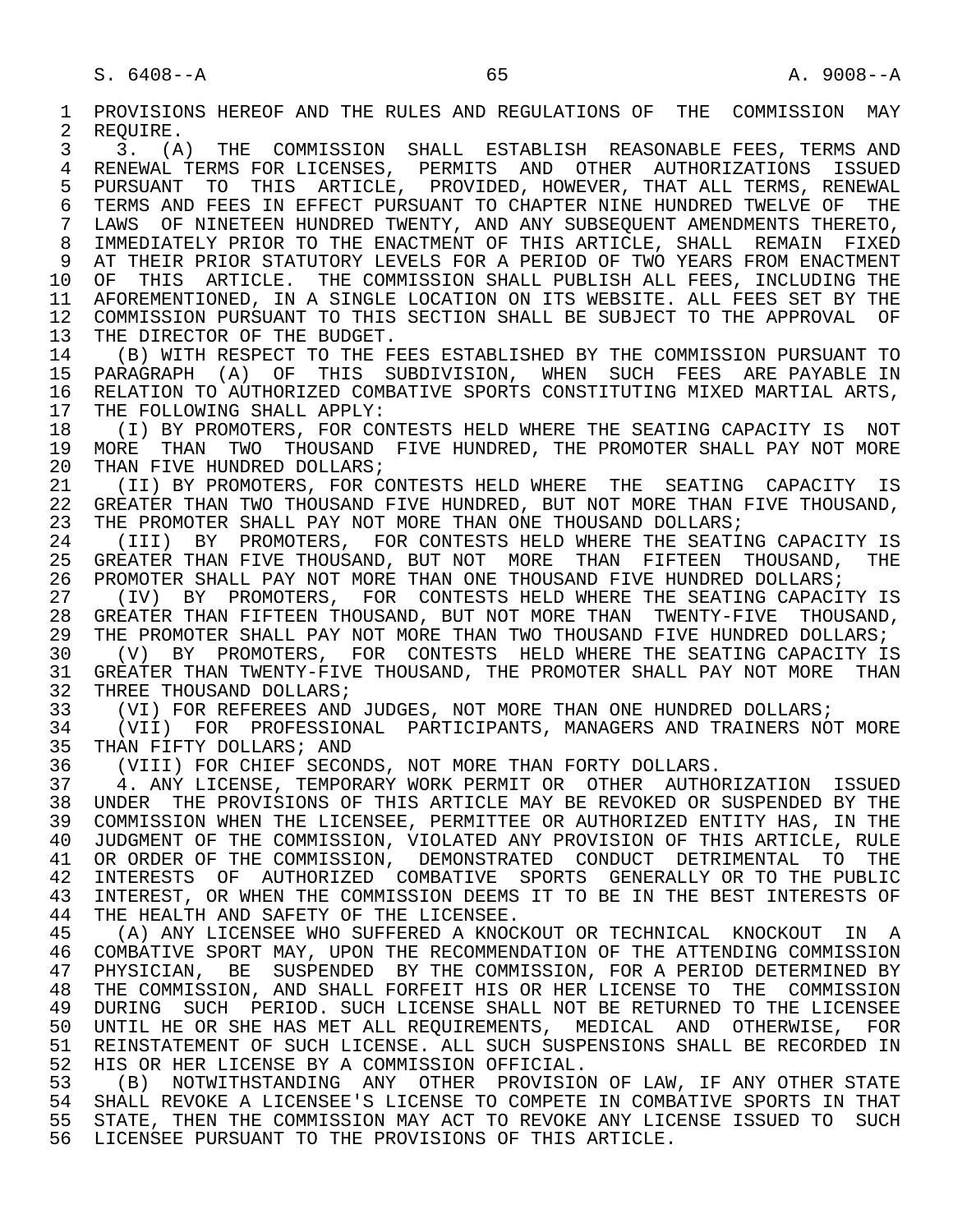1 S 1008. LICENSES; JUDGES. 1. EXCEPT AS OTHERWISE PROVIDED IN SECTIONS<br>2 ONE THOUSAND SIX AND ONE THOUSAND SEVENTEEN OF THIS ARTICLE, ONLY A 2 ONE THOUSAND SIX AND ONE THOUSAND SEVENTEEN OF THIS ARTICLE, ONLY A<br>3 PERSON LICENSED BY THE COMMISSION, AS A COMBATIVE SPORTS JUDGE, MAY 3 PERSON LICENSED BY THE COMMISSION, AS A COMBATIVE SPORTS JUDGE, MAY 4 JUDGE AN AUTHORIZED PROFESSIONAL COMBATIVE SPORT WITHIN THE STATE. JUDG-<br>5 ES FOR ANY AUTHORIZED PROFESSIONAL COMBATIVE SPORT UNDER THE JURISDIC-5 ES FOR ANY AUTHORIZED PROFESSIONAL COMBATIVE SPORT UNDER THE JURISDIC-<br>6 TION OF THE COMMISSION SHALL BE SELECTED BY THE COMMISSION FROM A LIST 6 TION OF THE COMMISSION SHALL BE SELECTED BY THE COMMISSION FROM A LIST<br>7 OF OUALIFIED LICENSED JUDGES MAINTAINED BY THE COMMISSION. 7 OF QUALIFIED LICENSED JUDGES MAINTAINED BY THE COMMISSION.<br>8 2. ANY PARTICIPANT IN A PROFESSIONAL COMBATIVE SPORT

8 2. ANY PARTICIPANT IN A PROFESSIONAL COMBATIVE SPORT OR HIS OR HER<br>9 MANAGER MAY PROTEST THE ASSIGNMENT OF A JUDGE TO A CONTEST AND THE 9 MANAGER MAY PROTEST THE ASSIGNMENT OF A JUDGE TO A CONTEST AND THE<br>10 PARTICIPANT OR MANAGER MAY BE HEARD BY THE COMMISSION OR ITS DESIGNEE IF 10 PARTICIPANT OR MANAGER MAY BE HEARD BY THE COMMISSION OR ITS DESIGNEE IF<br>11 SUCH PROTEST IS TIMELY. IF THE PROTEST IS UNTIMELY IT SHALL BE SUMMARILY 11 SUCH PROTEST IS TIMELY. IF THE PROTEST IS UNTIMELY IT SHALL BE SUMMARILY 12 REJECTED. 12 REJECTED.<br>13 3. EACI

13 13. EACH PERSON SEEKING TO BE LICENSED AS A JUDGE BY THE COMMISSION 14 SHALL RE REQUIRED TO SUBMIT TO OR PROVIDE PROOF OF AN EYE EXAMINATION SHALL BE REQUIRED TO SUBMIT TO OR PROVIDE PROOF OF AN EYE EXAMINATION 15 AND ANNUALLY THEREAFTER ON THE ANNIVERSARY OF THE ISSUANCE OF THE<br>16 LICENSE. THE COMMISSION SHALL ESTABLISH CONTINUING EDUCATION PROGRAMS 16 LICENSE. THE COMMISSION SHALL ESTABLISH CONTINUING EDUCATION PROGRAMS<br>17 AND REOUIREMENTS TO BE COMPLETED BY LICENSED JUDGES. EACH JUDGE MUST BE 17 AND REQUIREMENTS TO BE COMPLETED BY LICENSED JUDGES. EACH JUDGE MUST BE<br>18 CERTIFIED AS HAVING COMPLETED A TRAINING PROGRAM AS APPROVED BY THE 18 CERTIFIED AS HAVING COMPLETED A TRAINING PROGRAM AS APPROVED BY THE 19 COMMISSION 19 COMMISSION AND SHALL PASS AN EXAMINATION APPROVED BY THE COMMISSION.<br>20 4. EACH PERSON SEEKING A LICENSE TO JUDGE AUTHORIZED PROFESSI

20 4. EACH PERSON SEEKING A LICENSE TO JUDGE AUTHORIZED PROFESSIONAL<br>21 COMBATIVE SPORTS IN THE STATE SHALL BE REOUIRED TO FILL OUT A FINANCIAL 21 COMBATIVE SPORTS IN THE STATE SHALL BE REQUIRED TO FILL OUT A FINANCIAL<br>22 OUESTIONNAIRE CERTIFYING UNDER PENALTY OF PERJURY FULL DISCLOSURE OF THE 22 QUESTIONNAIRE CERTIFYING UNDER PENALTY OF PERJURY FULL DISCLOSURE OF THE<br>23 JUDGE'S FINANCIAL SITUATION ON A OUESTIONNAIRE TO BE PROMULGATED BY THE JUDGE'S FINANCIAL SITUATION ON A OUESTIONNAIRE TO BE PROMULGATED BY THE 24 COMMISSION. SUCH QUESTIONNAIRE SHALL BE IN A FORM AND MANNER APPROVED<br>25 BY THE COMMISSION AND SHALL PROVIDE INFORMATION AS TO AREAS OF ACTUAL OR BY THE COMMISSION AND SHALL PROVIDE INFORMATION AS TO AREAS OF ACTUAL OR 26 POTENTIAL CONFLICT OF INTEREST AS WELL AS APPEARANCES OF SUCH CONFLICTS,<br>27 INCLUDING FINANCIAL RESPONSIBILITY. WITHIN FORTY-EIGHT HOURS OF ANY 27 INCLUDING FINANCIAL RESPONSIBILITY. WITHIN FORTY-EIGHT HOURS OF ANY<br>28 MATCH, EACH JUDGE OF A PROFESSIONAL COMBATIVE SPORT SHALL FILE WITH THE 28 MATCH, EACH JUDGE OF A PROFESSIONAL COMBATIVE SPORT SHALL FILE WITH THE<br>29 COMMISSION A FINANCIAL DISCLOSURE STATEMENT IN SUCH FORM AND MANNER AS 29 COMMISSION A FINANCIAL DISCLOSURE STATEMENT IN SUCH FORM AND MANNER AS<br>30 SHALL BE ACCEPTABLE TO THE COMMISSION 30 SHALL BE ACCEPTABLE TO THE COMMISSION.<br>31 S 1009. LICENSES; ENTITIES. 1. (A) E

31 S 1009. LICENSES; ENTITIES. 1. (A) EXCEPT AS OTHERWISE PROVIDED IN<br>32 SECTIONS ONE THOUSAND SIX AND ONE THOUSAND SEVENTEEN OF THIS ARTICLE. 32 SECTIONS ONE THOUSAND SIXAND ONE THOUSAND SEVENTEEN OF THIS ARTICLE,<br>33 ONLY ENTITIES LICENSED BY THE COMMISSION MAY CONDUCT AN AUTHORIZED 33 ONLY ENTITIES LICENSED BY THE COMMISSION MAY CONDUCT AN AUTHORIZED<br>34 PROFESSIONAL COMBATIVE SPORT WITHIN THE STATE. THE COMMISSION MAY, IN 34 PROFESSIONAL COMBATIVE SPORT WITHIN THE STATE. THE COMMISSION MAY, IN<br>35 ITS DISCRETION, ISSUE A LICENSE TO CONDUCT OR HOLD AUTHORIZED PROFES-35 ITS DISCRETION, ISSUE A LICENSE TO CONDUCT OR HOLD AUTHORIZED PROFES-<br>36 SIONAL COMBATIVE SPORTS, SUBJECT TO THE PROVISIONS HEREOF, TO ANY PERSON SIONAL COMBATIVE SPORTS, SUBJECT TO THE PROVISIONS HEREOF, TO ANY PERSON 37 OR CORPORATION DULY INCORPORATED, OR LIMITED LIABILITY COMPANY AUTHOR-<br>38 IZED, UNDER THE LAWS OF THE STATE OF NEW YORK. 38 IZED, UNDER THE LAWS OF THE STATE OF NEW YORK.<br>39 (B) A PROSPECTIVE LICENSEE MUST SUBMIT TO THE

39 (B) A PROSPECTIVE LICENSEE MUST SUBMIT TO THE COMMISSION PROOF THAT IT<br>40 CAN FURNISH SUITABLE PREMISES, AS DETERMINED BY THE COMMISSION, IN WHICH 40 CAN FURNISH SUITABLE PREMISES, AS DETERMINED BY THE COMMISSION, IN WHICH<br>41 SUCH COMBATIVE SPORT IS TO BE HELD. 41 SUCH COMBATIVE SPORT IS TO BE HELD.<br>42 (C) UPON WRITTEN APPLICATION THE

42 (C) UPON WRITTEN APPLICATION THE COMMISSION MAY GRANT TO ANY ENTITY<br>43 HOLDING A LICENSE ISSUED HEREUNDER. THE PRIVILEGE OF HOLDING SUCH A 43 HOLDING A LICENSE ISSUED HEREUNDER, THE PRIVILEGE OF HOLDING SUCH A<br>44 MATCH OR EXHIBITION ON A SPECIFIED DATE IN OTHER PREMISES, OR IN ANOTHER 44 MATCH OR EXHIBITION ON A SPECIFIED DATE IN OTHER PREMISES, OR IN ANOTHER<br>45 LOCATION, THAN THE PREMISES OR LOCATION PREVIOUSLY APPROVED BY THE 45 LOCATION, THAN THE PREMISES OR LOCATION PREVIOUSLY APPROVED BY THE 46 COMMISSION, SUBJECT HOWEVER TO APPROVAL OF THE COMMISSION AND THE RULES<br>47 AND REGULATIONS OF THE COMMISSION. 47 AND REGULATIONS OF THE COMMISSION.<br>48 2. (A) THE COMMISSION MAY, IN IT!

48 2. (A) THE COMMISSION MAY, IN ITS DISCRETION AND IN ACCORDANCE WITH<br>49 REGULATIONS ADOPTED BY THE COMMISSION TO PROTECT THE HEALTH AND SAFETY 49 REGULATIONS ADOPTED BY THE COMMISSION TO PROTECT THE HEALTH AND SAFETY<br>50 OF PROFESSIONALS IN TRAINING, ISSUE A LICENSE TO OPERATE A TRAINING 50 OF PROFESSIONALS IN TRAINING, ISSUE A LICENSE TO OPERATE A TRAINING<br>51 FACILITY PROVIDING CONTACT SPARRING MAINTAINED EITHER EXCLUSIVELY OR IN 51 FACILITY PROVIDING CONTACT SPARRING MAINTAINED EITHER EXCLUSIVELY OR IN<br>52 PART FOR THE USE OF PROFESSIONAL COMBATIVE SPORTS PARTICIPANTS. AT A 52 PART FOR THE USE OF PROFESSIONAL COMBATIVE SPORTS PARTICIPANTS. AT A 53 MINIMUM, ANY SUCH REGULATION SHALL REQUIRE: 53 MINIMUM, ANY SUCH REGULATION SHALL REQUIRE:<br>54 (I) FIRST AID MATERIALS TO BE STORED IN ;

54 THE REST AND MATERIALS TO BE STORED IN AN ACCESSIBLE LOCATION ON THE STORE AND THE PRESENCE ON THE PREMISES OF A PERSON TRAINED AND 55 PREMISES AND FOR THE PRESENCE ON THE PREMISES OF A PERSON TRAINED AND 56 CERTIFIED IN THE USE OF SUCH MATERIALS AND PROCEDURES FOR CARDIO-PULMO-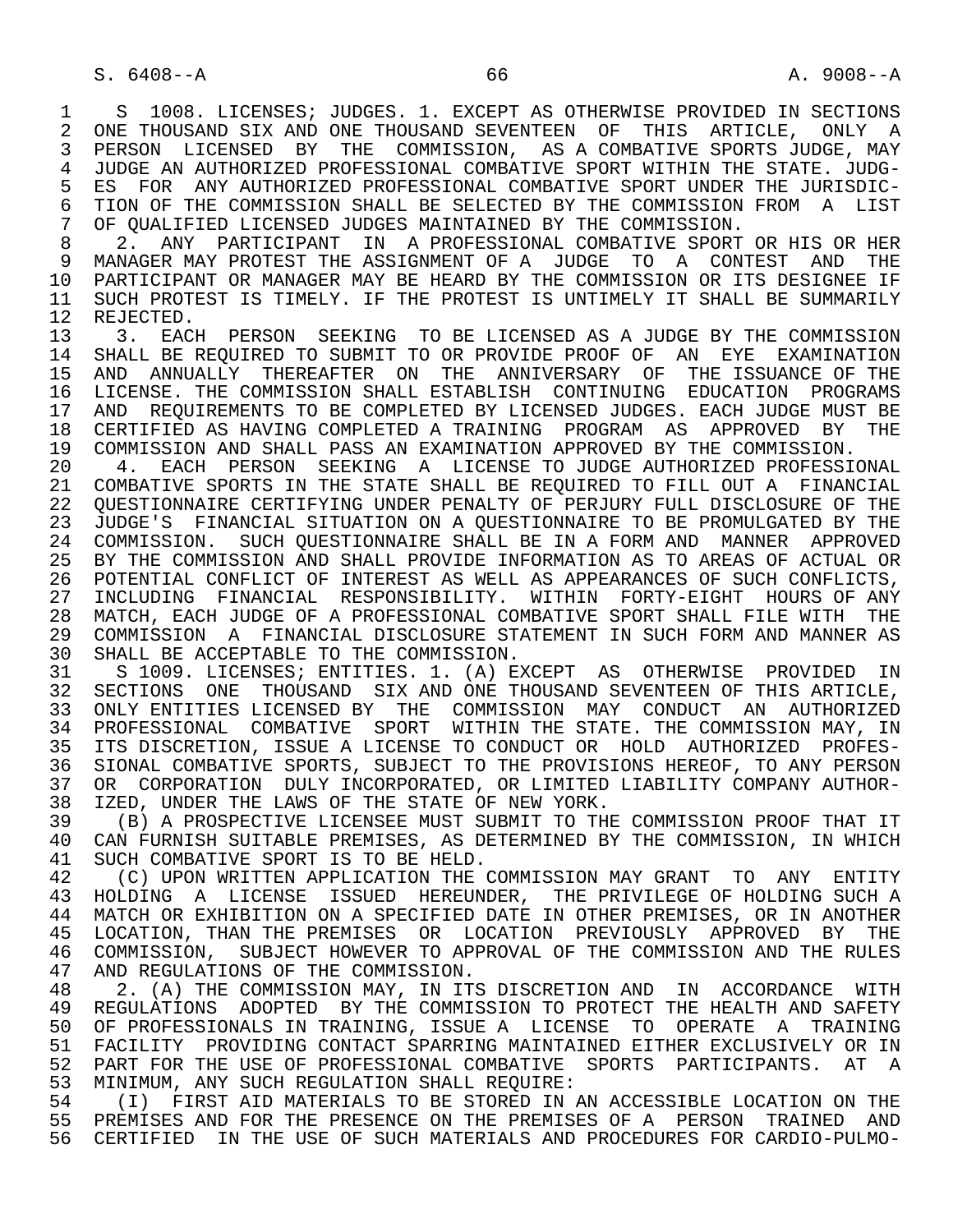1 NARY RESUSCITATION AT ALL TIMES DURING WHICH THE FACILITY IS OPEN FOR<br>2 TRAINING PURPOSES; 2 TRAINING PURPOSES;<br>3 (II) CLEAN AND SI 3 (II) CLEAN AND SANITARY BATHROOMS, SHOWER ROOMS, AND LOCKER ROOMS;<br>4 (TTT) ADEOUATE VENTILATION AND LIGHTING OF ACCESSIBLE AREAS OF 4 (III) ADEQUATE VENTILATION AND LIGHTING OF ACCESSIBLE AREAS OF THE 5 TRAINING FACILITY;<br>6 (IV) ESTABLISHME 6 (IV) ESTABLISHMENT OF A POLICY CONCERNING THE RESTRICTION OF SMOKING 7 IN TRAINING AREAS, INCLUDING PROVISIONS FOR ITS-ENFORCEMENT-BY-THE-<br>8 FACTLITY-OPERATOR: 8 FACILITY OPERATOR;<br>9 (V) COMPLIANCE W 9 (V) COMPLIANCE WITH STATE AND LOCAL FIRE ORDINANCES;<br>10 (VI) INSPECTION AND APPROVAL OF SURFACES ON WHICH TR 10 (VI) INSPECTION AND APPROVAL OF SURFACES ON WHICH TRAINING FOR COMBA-<br>11 TIVE SPORTS WILL BE HELD; AND 11 TIVE SPORTS WILL BE HELD; AND<br>12 (VII) ESTABLISHMENT OF A 12 (VII) ESTABLISHMENT OF A POLICY FOR POSTING ALL COMMISSION LICENSE<br>13 SUSPENSIONS AND LICENSE REVOCATIONS RECEIVED FROM THE COMMISSION INCLUD-13 SUSPENSIONS AND LICENSE REVOCATIONS RECEIVED FROM THE COMMISSION INCLUD-<br>14 ING PROVISIONS FOR ENFORCEMENT OF SUCH SUSPENSIONS AND REVOCATIONS BY 14 ING PROVISIONS FOR ENFORCEMENT OF SUCH SUSPENSIONS AND REVOCATIONS BY<br>15 THE FACILITY OPERATOR. 15 THE FACILITY OPERATOR.<br>16 (B) A PROSPECTIVE ENT 16 (B) A PROSPECTIVE ENTITY LICENSEE SHALL SUBMIT TO THE COMMISSION PROOF<br>17 THAT IT CAN FURNISH SUITABLE FACILITIES IN WHICH THE TRAINING IS TO BE 17 THAT IT CAN FURNISH SUITABLE FACILITIES IN WHICH THE TRAINING IS TO BE 18 CONDUCTED, INCLUDING THE MAKING OF SUCH TRAINING FACILITIES AVAILABLE 18 CONDUCTED, INCLUDING THE MAKING OF SUCH TRAINING FACILITIES AVAILABLE<br>19 FOR INSPECTION BY THE COMMISSION AT ANY TIME DURING WHICH TRAINING IS IN 19 FOR INSPECTION BY THE COMMISSION AT ANY TIME DURING WHICH TRAINING IS IN 20 PROGRESS. 20 PROGRESS.<br>21 S 1010 21 S 1010. LICENSES; PROFESSIONALS. 1. EXCEPT AS OTHERWISE PROVIDED IN 22 SECTIONS ONE THOUSAND SIX. ONE THOUSAND ELEVEN-22 SECTIONS ONE THOUSAND SIX, ONE THOUSAND ELEVEN AND ONE THOUSAND SEVEN-<br>23 TEEN OF THIS ARTICLE, ONLY PERSONS LICENSED BY THE COMMISSION SHALL TEEN OF THIS ARTICLE, ONLY PERSONS LICENSED BY THE COMMISSION SHALL 24 COMPETE IN AUTHORIZED PROFESSIONAL COMBATIVE SPORTS. 2. ANY PROFESSIONAL APPLYING FOR A LICENSE OR RENEWAL OF A LICENSE TO 26 PARTICIPATE IN COMBATIVE SPORTS UNDER THIS ARTICLE SHALL UNDERGO A<br>27 COMPREHENSIVE PHYSICAL EXAMINATION INCLUDING CLINICAL NEUROLOGICAL EXAM-27 COMPREHENSIVE PHYSICAL EXAMINATION INCLUDING CLINICAL NEUROLOGICAL EXAM-<br>28 INATIONS BY A PHYSICIAN APPROVED BY THE COMMISSION. IF, AT THE TIME OF 28 INATIONS BY A PHYSICIAN APPROVED BY THE COMMISSION. IF, AT THE TIME OF<br>29 SUCH EXAMINATION, THERE IS ANY INDICATION OF BRAIN INJURY, OR FOR ANY SUCH EXAMINATION, THERE IS ANY INDICATION OF BRAIN INJURY, OR FOR ANY 30 OTHER REASON THE PHYSICIAN DEEMS IT APPROPRIATE, THE PROFESSIONAL SHALL 31 BE REQUIRED TO UNDERGO FURTHER NEUROLOGICAL EXAMINATIONS BY A NEUROLO- 32 GIST INCLUDING MAGNETIC RESONANCE IMAGING OR OTHER MEDICALLY EQUIVALENT<br>33 PROCEDURES. THE COMMISSION SHALL NOT ISSUE A LICENSE TO A PROFESSIONAL PROCEDURES. THE COMMISSION SHALL NOT ISSUE A LICENSE TO A PROFESSIONAL 34 UNTIL SUCH EXAMINATIONS ARE COMPLETED AND REVIEWED BY THE COMMISSION.<br>35 THE RESULTS OF ALL SUCH EXAMINATIONS HEREIN REOUIRED SHALL BECOME A PART THE RESULTS OF ALL SUCH EXAMINATIONS HEREIN REQUIRED SHALL BECOME A PART 36 OF THE PROFESSIONAL'S PERMANENT MEDICAL RECORD AS MAINTAINED BY THE 37 COMMISSION. THE COSTS OF ALL SUCH EXAMINATIONS SHALL BE ASSUMED BY THE 38 APPLICANT OR PROMOTER WITH WHICH THE PROFESSIONAL BOXER OR MIXED MARTIAL<br>39 ARTS PARTICIPANT IS AFFILIATED, REGARDLESS OF PROVIDER. 39 ARTS PARTICIPANT IS AFFILIATED, REGARDLESS OF PROVIDER.<br>40 3. ANY PROFESSIONAL LICENSED UNDER THIS ARTICLE SHAL 40 3. ANY PROFESSIONAL LICENSED UNDER THIS ARTICLE SHALL, AS A CONDITION<br>41 OF LICENSURE, WAIVE RIGHT OF CONFIDENTIALITY OF MEDICAL RECORDS RELATING 41 OF LICENSURE, WAIVE RIGHT OF CONFIDENTIALITY OF MEDICAL RECORDS RELATING<br>42 TO TREATMENT OF ANY PHYSICAL CONDITION WHICH RELATES TO HIS OR HER ABIL-42 TO TREATMENT OF ANY PHYSICAL CONDITION WHICH RELATES TO HIS OR HER ABIL-<br>43 TTY TO FIGHT, ALL MEDICAL REPORTS SUBMITTED TO, AND ALL MEDICAL, RECORDS 43 ITY TO FIGHT. ALL MEDICAL REPORTS SUBMITTED TO, AND ALL MEDICAL RECORDS<br>44 OF THE MEDICAL ADVISORY BOARD OR THE COMMISSION RELATIVE TO THE PHYSICAL 44 OF THE MEDICAL ADVISORY BOARD OR THE COMMISSION RELATIVE TO THE PHYSICAL<br>45 EXAMINATION OR CONDITION OF PROFESSIONALS SHALL BE CONSIDERED CONFIDEN- 45 EXAMINATION OR CONDITION OF PROFESSIONALS SHALL BE CONSIDERED CONFIDEN- 46 TIAL, AND SHALL BE OPEN TO EXAMINATION ONLY TO THE COMMISSION OR ITS<br>47 AUTHORIZED REPRESENTATIVE, TO THE LICENSED PROFESSIONAL OR MANAGER UPON 47 AUTHORIZED REPRESENTATIVE, TO THE LICENSED PROFESSIONAL OR MANAGER UPON<br>48 WRITTEN APPLICATION TO EXAMINE SAID RECORDS, OR UPON THE ORDER OF A 48 WRITTEN APPLICATION TO EXAMINE SAID RECORDS, OR UPON THE ORDER OF A<br>49 COURT OF COMPETENT JURISDICTION IN AN APPROPRIATE CASE. 49 COURT OF COMPETENT JURISDICTION IN AN APPROPRIATE CASE.<br>50 S 1011. TEMPORARY WORKING PERMITS. THE COMMISSION MA 50 S 1011. TEMPORARY WORKING PERMITS. THE COMMISSION MAY ISSUE TEMPORARY<br>51 WORKING PERMITS TO PROFESSIONALS, THEIR MANAGERS, TRAINERS AND SECONDS. 51 WORKING PERMITS TO PROFESSIONALS, THEIR MANAGERS, TRAINERS AND SECONDS.<br>52 A TEMPORARY WORKING PERMIT SHALL AUTHORIZE THE EMPLOYMENT OF THE HOLDER 52 A TEMPORARY WORKING PERMIT SHALL AUTHORIZE THE EMPLOYMENT OF THE HOLDER<br>53 OF SUCH PERMIT TO ENGAGE IN A SINGLE AUTHORIZED PROFESSIONAL COMBATIVE 53 OF SUCH PERMIT TO ENGAGE IN A SINGLE AUTHORIZED PROFESSIONAL COMBATIVE<br>54 SPORT AT A SPECIFIED TIME AND PLACE. THE COMMISSION MAY REQUIRE THAT 54 SPORT AT A SPECIFIED TIME AND PLACE. THE COMMISSION MAY REQUIRE THAT<br>55 PROFESSIONALS APPLYING FOR TEMPORARY WORKING PERMITS UNDERGO A PHYSICAL 55 PROFESSIONALS APPLYING FOR TEMPORARY WORKING PERMITS UNDERGO A PHYSICAL 56 EXAMINATION AND NEUROLOGICAL TEST OR PROCEDURE, INCLUDING MAGNETIC RESO-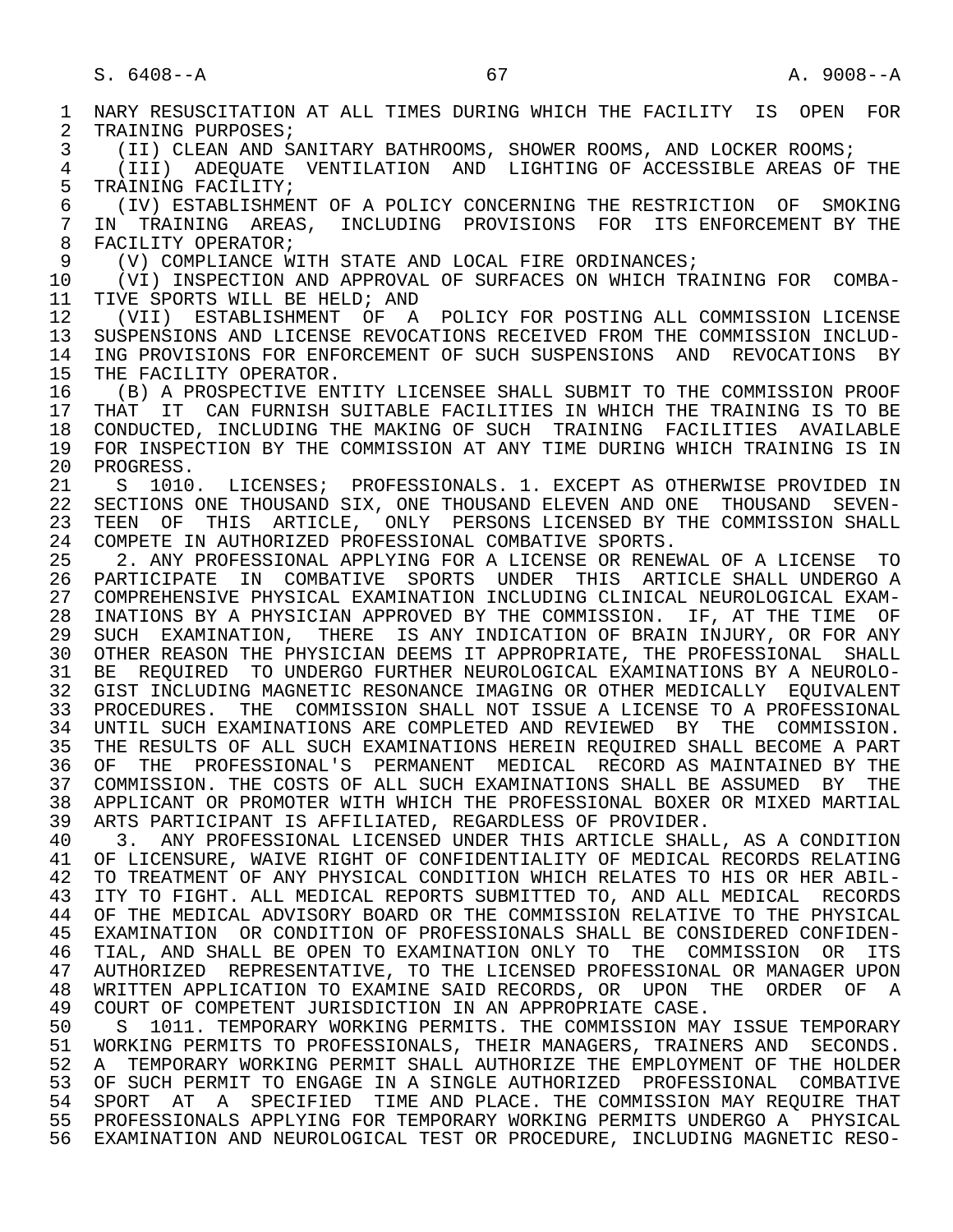1 NANCE IMAGING OR MEDICALLY EQUIVALENT PROCEDURE. TEMPORARY\_WORKING<br>2 PERMITS SHALL\_EXPIRE UPON THE COMPLETION OF THE SINGLE AUTHORIZED 2 PERMITS SHALL EXPIRE UPON THE COMPLETION OF THE SINGLE AUTHORIZED<br>3 PROFESSIONAL COMBATIVE SPORT AND ANY SUBSEOUENT EVALUATIONS OR 3 PROFESSIONAL COMBATIVE SPORT AND ANY SUBSEQUENT EVALUATIONS OR 4 INSPECTIONS REQUIRED BY THE COMMISSION. THE FEE FOR SUCH TEMPORARY<br>5 WORKING PERMIT SHALL BE ESTABLISHED BY THE COMMISSION PURSUANT TO RULE. 5 WORKING PERMIT SHALL BE ESTABLISHED BY THE COMMISSION PURSUANT TO RULE.<br>6 S 1012, TEMPORARY TRAINING FACILITIES, THE COMMISSION IN ITS JUDGMENT 6 S 1012. TEMPORARY TRAINING FACILITIES. THE COMMISSION IN ITS JUDGMENT<br>7 MAY EXEMPT FROM LICENSING UNDER THIS ARTICLE ANY TRAINING FACILITY 7 MAY EXEMPT FROM LICENSING UNDER THIS ARTICLE<sup>NY</sup> TRAININGFACILITY<br>8 PROVIDINGCONTACT SPARRINGFSTABLISHED AND MAINTAINED ON A TEMPORARY 8 PROVIDING CONTACT SPARRING ESTABLISHED AND MAINTAINED ON A TEMPORARY<br>9 BASIS FOR THE PURPOSE OF PREPARING PROFESSIONALS FOR A SPECIFIC AUTHOR-9 BASIS FOR THE PURPOSE OF PREPARING PROFESSIONALS FOR A SPECIFIC AUTHOR-<br>10 IZED COMBATIVE SPORT TO BE CONDUCTED, HELD OR GIVEN WITHIN THE STATE OF 10 IZED COMBATIVE SPORT TO BE CONDUCTED, HELD OR GIVEN WITHIN THE STATE OF 11 NEW YORK. 11 NEW YORK.<br>12 S 1013 S 1013. MEDICAL ADVISORY BOARD. 1. THE MEDICAL ADVISORY BOARD CREATED 13 PURSUANT TO CHAPTER NINE HUNDRED TWELVE OF THE LAWS OF NINETEEN HUNDRED 14 TWENTY, AND SUBSEQUENT AMENDMENTS THERETO IS HEREBY CONTINUED WITHOUT 15 INTERRUPTION. IT SHALL REMAIN A DIVISION OF THE STATE ATHLETIC COMMIS-<br>16 SION, AND SHALL CONSIST OF NINE MEMBERS TO BE APPOINTED BY THE GOVERNOR. 16 SION, AND SHALL CONSIST OF NINE MEMBERS TO BE APPOINTED BY THE GOVERNOR.<br>17 THE GOVERNOR SHALL DESIGNATE ONE OF SUCH MEMBERS AS CHAIRPERSON OF THE THE GOVERNOR SHALL DESIGNATE ONE OF SUCH MEMBERS AS CHAIRPERSON OF THE 18 ADVISORY BOARD. THE TERM OF A MEMBER THEREAFTER APPOINTED, EXCEPT TO 19 FILL A VACANCY, SHALL BE THREE YEARS FROM THE EXPIRATION OF THE TERM OF 20 HIS PREDECESSOR. UPON THE APPOINTMENT OF A SUCCESSOR TO THE CHAIRPERSON 21 OF THE ADVISORY BOARD, THE GOVERNOR SHALL DESIGNATE SUCH SUCCESSOR OR 22 OTHER MEMBER OF THE ADVISORY BOARD AS CHAIRPERSON. A VACANCY OCCURRING 23 OTHERWISE THAN BY EXPIRATION OF TERM, SHALL BE FILLED BY APPOINTMENT BY 24 THE GOVERNOR FOR THE REMAINDER ONLY OF THE TERM. EACH MEMBER OF THE THE STATE 25 ADVISORY BOARD SHALL BE DULY LICENSED TO PRACTICE MEDICINE IN THE STATE 26 OF NEW YORK, AND AT THE TIME OF HIS OR HER APPOINTMENT HAVE HAD AT LEAST 27 FIVE YEARS' EXPERIENCE IN THE PRACTICE OF HIS OR HER PROFESSION. THE 28 MEMBERS OF THE ADVISORY BOARD SHALL RECEIVE SUCH COMPENSATION AS MAY BE 29 FIXED BY THE COMMISSION WITHIN THE AMOUNT PROVIDED BY APPROPRIATION, AND 30 SHALL BE ALLOWED AND PAID NECESSARY TRAVELING AND OTHER EXPENSES<br>31 INCURRED BY THEM, RESPECTIVELY, IN THE PERFORMANCE OF THEIR DUTIES HERE-31 INCURRED BY THEM, RESPECTIVELY, IN THE PERFORMANCE OF THEIR DUTIES HERE-<br>32 UNDER. 32 UNDER.<br>33 2. T

 33 2. THE ADVISORY BOARD SHALL HAVE POWER AND IT SHALL BE THE DUTY OF THE 34 BOARD TO PREPARE AND SUBMIT TO THE COMMISSION FOR APPROVAL REGULATIONS 35 AND STANDARDS FOR THE PHYSICAL EXAMINATION OF PROFESSIONALS INCLUDING, 36 WITHOUT LIMITATION, PRE-FIGHT AND POST-FIGHT EXAMINATIONS AND PERIODIC 37 COMPREHENSIVE EXAMINATIONS. THE BOARD SHALL CONTINUE TO SERVE IN AN 38 ADVISORY CAPACITY TO THE COMMISSION AND FROM TIME TO TIME PREPARE AND SUBMIT TO THE COMMISSION FOR APPROVAL, SUCH ADDITIONAL REGULATIONS AND 40 STANDARDS OF EXAMINATION AS IN THEIR JUDGMENT WILL SAFEGUARD THE PHYS- 41 ICAL WELFARE OF PROFESSIONALS LICENSED BY THE COMMISSION. THE ADVISORY 42 BOARD SHALL RECOMMEND TO THE COMMISSION FROM TIME TO TIME SUCH QUALIFIED<br>43 PHYSICIANS, WHO MAY BE DESIGNATED AND EMPLOYED BY THE COMMISSION FOR THE 43 PHYSICIANS, WHO MAY BE DESIGNATED AND EMPLOYED BY THE COMMISSION FOR THE 44 PURPOSE OF CONDUCTING PHYSICAL EXAMINATIONS OF PROFESSIONALS AND OTHER 44 PURPOSE OF CONDUCTING PHYSICAL EXAMINATIONS OF PROFESSIONALS AND OTHER<br>45 SERVICES AS THE RULES OF THE COMMISSION SHALL PROVIDE. SUCH PHYSICIANS, SERVICES AS THE RULES OF THE COMMISSION SHALL PROVIDE. SUCH PHYSICIANS, 46 IF SO EMPLOYED, SHALL RECEIVE COMPENSATION AS FIXED BY THE COMMISSION<br>47 WITHIN AMOUNTS APPROPRIATED THEREFOR, THE PROVISIONS OF SECTION SEVEN-47 WITHIN AMOUNTS APPROPRIATED THEREFOR. THE PROVISIONS OF SECTION SEVEN-<br>48 TEEN OF THE PUBLIC OFFICERS LAW SHALL APPLY TO ANY PHYSICIAN WHO: 48 TEEN OF THE PUBLIC OFFICERS LAW SHALL APPLY TO ANY PHYSICIAN WHO:<br>49 (A) IS DESIGNATED AND EMPLOYED BY THE COMMISSION; AND

49 (A) IS DESIGNATED AND EMPLOYED BY THE COMMISSION; AND<br>50 (B) IS RENDERING PROFESSIONAL SERVICES ON BEHALF OF T

 50 (B) IS RENDERING PROFESSIONAL SERVICES ON BEHALF OF THE COMMISSION TO 51 PROFESSIONALS.<br>52 3. THE ADVIS

52 3. THE ADVISORY BOARD SHALL DEVELOP OR RECOMMEND APPROPRIATE MEDICAL<br>53 EDUCATION PROGRAMS FOR ALL COMMISSION PERSONNEL INVOLVED IN THE CONDUCT 53 EDUCATION PROGRAMS FOR ALL COMMISSION PERSONNEL INVOLVED IN THE CONDUCT<br>54 OF AUTHORIZED COMBATIVE SPORTS SO THAT SUCH PERSONNEL CAN RECOGNIZE AND 54 OF AUTHORIZED COMBATIVE SPORTS SO THAT SUCH PERSONNEL CAN RECOGNIZE AND<br>55 ACT UPON EVIDENCE OF POTENTIAL OR ACTUAL ADVERSE MEDICAL INDICATIONS IN ACT UPON EVIDENCE OF POTENTIAL OR ACTUAL ADVERSE MEDICAL INDICATIONS IN 56 A PARTICIPANT PRIOR TO, DURING OR AFTER THE COURSE OF A MATCH.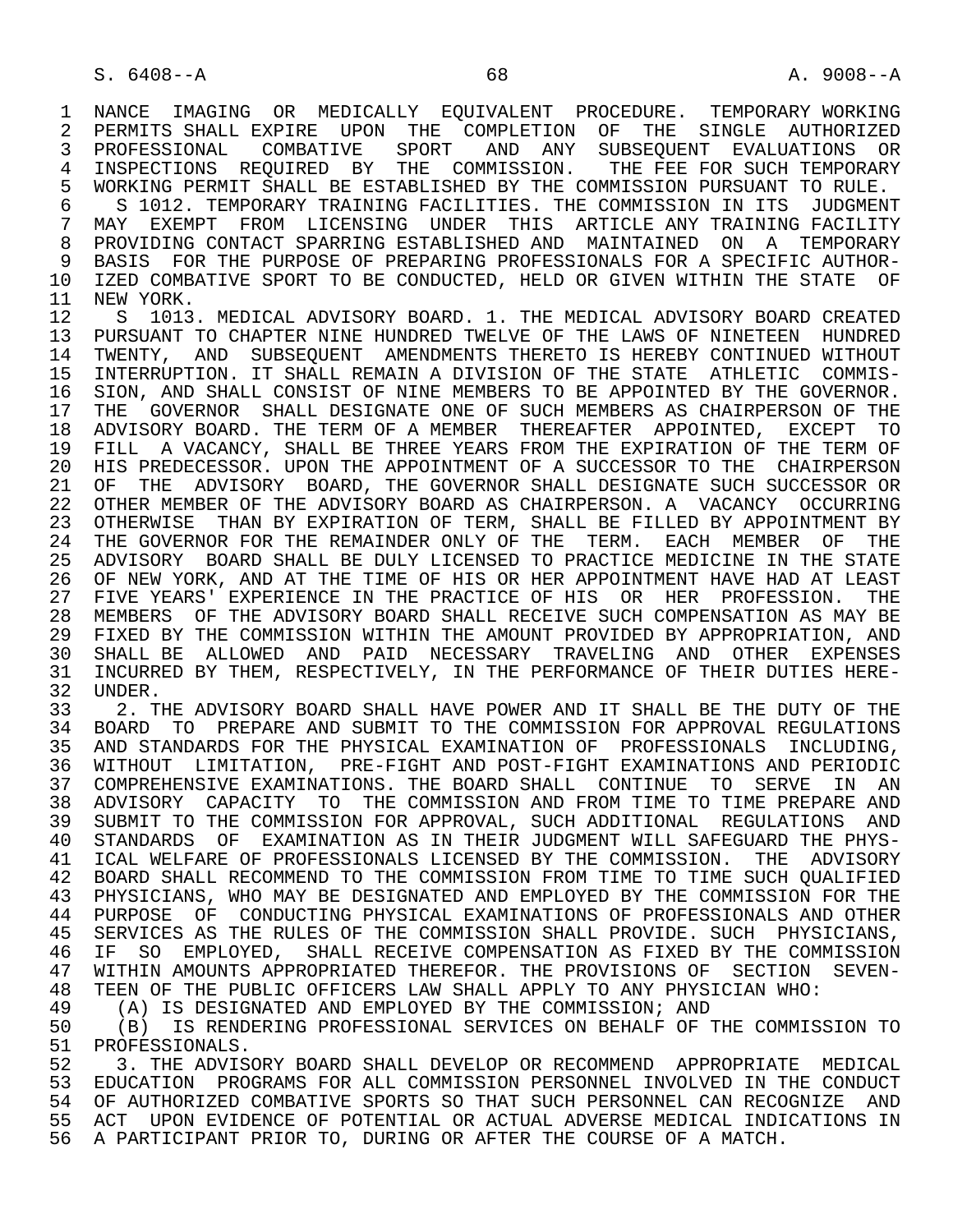1 4. THE ADVISORY BOARD SHALL REVIEW THE CREDENTIALS AND PERFORMANCE OF<br>2 EACH COMMISSION PHYSICIAN ON AN ANNUAL BASIS. 2 EACH COMMISSION PHYSICIAN ON AN ANNUAL BASIS.<br>3 5. THE ADVISORY BOARD SHALL ADVISE THE 3 5. THE ADVISORY BOARD SHALL ADVISE THE COMMISSION ON ANY STUDY OF 4 EQUIPMENT, PROCEDURES OR PERSONNEL WHICH WILL, IN THEIR OPINION, PROMOTE<br>5 THE SAFETY OF PROFESSIONALS. 5 THE SAFETY OF PROFESSIONALS.<br>6 S 1014, REGULATION OF AUTH 6 S 1014. REGULATION OF AUTHORIZED PROFESSIONAL COMBATIVE SPORTS. THE SOONLISSION SHALL PROMULGATE REGULATIONS GOVERNING THE CONDUCT OF AUTHOR-7 COMMISSION SHALL PROMULGATE REGULATIONS GOVERNING THE CONDUCT OF AUTHOR-<br>8 IZED PROFESSIONAL COMBATIVE SPORTS THAT: 8 IZED PROFESSIONAL COMBATIVE SPORTS THAT:<br>9 1. ESTABLISH PARAMETERS AND LIMITAT 9 1. ESTABLISH PARAMETERS AND LIMITATIONS ON WEIGHTS AND CLASSES OF 10 PROFESSIONALS; 10 PROFESSIONALS;<br>11 2. ESTABLISH 11 2. ESTABLISH PARAMETERS AND LIMITATIONS ON THE NUMBER AND DURATION OF 12 ROUNDS; 12 ROUNDS;<br>13 3. E 13 3. ESTABLISH THE REQUIREMENTS FOR THE PRESENCE OF MEDICAL EQUIPMENT,<br>14 MEDICAL PERSONNEL, AN AMBULANCE, OTHER EMERGENCY APPARATUS AND AN EMER- 14 MEDICAL PERSONNEL, AN AMBULANCE, OTHER EMERGENCY APPARATUS AND AN EMER- 15 GENCY MEDICAL PLAN;<br>16 4. ESTABLISH RE 16 4. ESTABLISH RESPONSIBILITIES OF ALL LICENSEES BEFORE, DURING AND 17 AFTER AN EVENT; 17 AFTER AN EVENT;<br>18 5. DEFINE UNS 18 5. DEFINE UNSPORTSMANLIKE PRACTICES;<br>19 6. ESTABLISH CONDITIONS FOR THE FORE 19 6. ESTABLISH CONDITIONS FOR THE FORFEITURE OF ANY PRIZE, REMUNERATION<br>20 OR PURSE, OR ANY PART THEREOF BASED ON THE CONDUCT OF PROFESSIONALS, 20 OR PURSE, OR ANY PART THEREOF BASED ON THE CONDUCT OF PROFESSIONALS,<br>21 THEIR MANAGERS AND SECONDS; 21 THEIR MANAGERS AND SECONDS;<br>22 7. ESTABLISH PARAMETERS A 22 7. ESTABLISH PARAMETERS AND STANDARDS FOR REQUIRED AND ALLOWED EQUIP-<br>23 MENT ITEMS UTILIZED BY PROFESSIONALS; MENT ITEMS UTILIZED BY PROFESSIONALS; 24 8. ESTABLISH PARAMETERS AND STANDARDS FOR RINGS, COMBAT SURFACES AND 25 APPURTENANCES THERETO; AND 25 APPURTENANCES THERETO; AND 26 9. ESTABLISH SUCH OTHER RULES AND CONDITIONS AS ARE NECESSARY TO<br>27 EFFECTUATE THE COMMISSION'S PURPOSE. 27 EFFECTUATE THE COMMISSION'S PURPOSE.<br>28 S 1015. CONDUCT OF AUTHORIZED PR 28 S 1015. CONDUCT OF AUTHORIZED PROFESSIONAL COMBATIVE SPORTS. 1. ALL<br>29 BUILDINGS OR STRUCTURES USED OR INTENDED TO BE USED FOR CONDUCTING 29 BUILDINGS OR STRUCTURES USED OR INTENDED TO BE USED FOR CONDUCTING<br>30 AUTHORIZED PROFESSIONAL COMBATIVE SPORTS SHALL BE PROPERLY VENTILATED 30 AUTHORIZED PROFESSIONAL COMBATIVE SPORTS-SHALL BE PROPERLY VENTILATED<br>31 AND PROVIDED WITH FIRE EXITS AND FIRE ESCAPES, AND IN ALL MANNER CONFORM 31 AND PROVIDED WITH FIRE EXITS AND FIRE ESCAPES, AND IN ALL MANNER CONFORM<br>32 TO THE LAWS, ORDINANCES AND REGULATIONS PERTAINING TO BUILDINGS IN THE 32 TO THE LAWS, ORDINANCES AND REGULATIONS PERTAINING TO BUILDINGS IN THE 33 CITY, TOWN OR VILLAGE WHERE SITUATED. 33 CITY, TOWN OR VILLAGE WHERE SITUATED.<br>34 2. NO PERSON UNDER THE AGE OF EIGHT 34 2. NO PERSON UNDER THE AGE OF EIGHTEEN YEARS SHALL PARTICIPATE IN ANY<br>35 AUTHORIZED PROFESSIONAL COMBATIVE SPORTS, AND NO PERSON UNDER SIXTEEN 35 AUTHORIZED PROFESSIONAL COMBATIVE SPORTS, AND NO PERSON UNDER SIXTEEN<br>36 YEARS OF AGE SHALL BE PERMITTED TO ATTEND THEREAT AS A SPECTATOR, YEARS OF AGE SHALL BE PERMITTED TO ATTEND THEREAT AS A SPECTATOR, 37 PROVIDED, HOWEVER, THAT A PERSON UNDER THE AGE OF SIXTEEN MAY BE PERMIT-<br>38 TED TO ATTEND AS A SPECTATOR IF ACCOMPANIED BY A PARENT OR GUARDIAN. 38 TED TO ATTEND AS A SPECTATOR IF ACCOMPANIED BY A PARENT OR GUARDIAN.<br>39 3. EXCEPT AS OTHERWISE PROVIDED IN SECTIONS ONE THOUSAND SIX AND 39 3. EXCEPT AS OTHERWISE PROVIDED IN SECTIONS ONE THOUSAND SIX AND ONE 40 THOUSAND SEVENTEEN OF THIS ARTICLE, AT EACH AUTHORIZED PROFESSIONAL 40 THOUSAND SEVENTEEN OF THIS ARTICLE, AT EACH-AUTHORIZED-PROFESSIONAL 41 COMBATIVE SPORT, EXCEPT WHERE CONDUCTED SOLELY FOR TRAINING PURPOSES, 41 COMBATIVE SPORT, EXCEPT WHERE CONDUCTED SOLELY FOR TRAINING PURPOSES,<br>42 THERE SHALL BE IN ATTENDANCE A DULY LICENSED REFEREE WHO SHALL DIRECT 42 THERE SHALL BE IN ATTENDANCE A DULY LICENSED REFEREE WHO SHALL DIRECT<br>43 AND CONTROL THE SAME, THERE SHALL ALSO BE IN ATTENDANCE, EXCEPT WHERE 43 AND CONTROL THE SAME. THERE SHALL ALSO BE IN ATTENDANCE, EXCEPT WHERE<br>44 CONDUCTED SOLELY FOR TRAINING PURPOSES. THREE DULY LICENSED JUDGES WHO 44 CONDUCTED SOLELY FOR TRAINING PURPOSES, THREE DULY LICENSED JUDGES WHO<br>45 SHALL AT THE TERMINATION OF EACH SUCH AUTHORIZED PROFESSIONAL COMBATIVE SHALL AT THE TERMINATION OF EACH SUCH AUTHORIZED PROFESSIONAL COMBATIVE 46 SPORT RENDER THEIR DECISION. THE WINNER SHALL BE DETERMINED IN ACCORD-<br>47 ANCE WITH A SCORING SYSTEM PRESCRIBED BY THE COMMISSION. ANCE WITH A SCORING SYSTEM PRESCRIBED BY THE COMMISSION. 48 4. EXCEPT AS OTHERWISE PROVIDED IN SECTIONS ONE THOUSAND SIX AND ONE 49 THOUSAND SEVENTEEN OF THIS ARTICLE, THE COMMISSION SHALL DIRECT AN 49 THOUSAND SEVENTEEN OF THIS ARTICLE, THE COMMISSION SHALL DIRECT AN 50 EMPLOYEE OF THE COMMISSION TO BE PRESENT AT EACH PLACE WHERE AUTHORIZED 51 PROFESSIONAL COMBATIVE SPORTS ARE TO BE CONDUCTED. SUCH EMPLOYEE OF THE 52 COMMISSION SHALL ASCERTAIN THE EXACT CONDITIONS SURROUNDING SUCH AUTHOR-<br>53 IZED PROFESSIONAL COMBATIVE SPORT AND MAKE A WRITTEN REPORT OF THE SAME 53 IZED PROFESSIONAL COMBATIVE SPORT AND MAKE A WRITTEN REPORT OF THE SAME<br>54 IN THE MANNER AND FORM PRESCRIBED BY THE COMMISSION. WHERE AUTHORIZED IN THE MANNER AND FORM PRESCRIBED BY THE COMMISSION. WHERE AUTHORIZED 55 PROFESSIONAL COMBATIVE SPORTS ARE APPROVED TO BE HELD IN A STATE OR CITY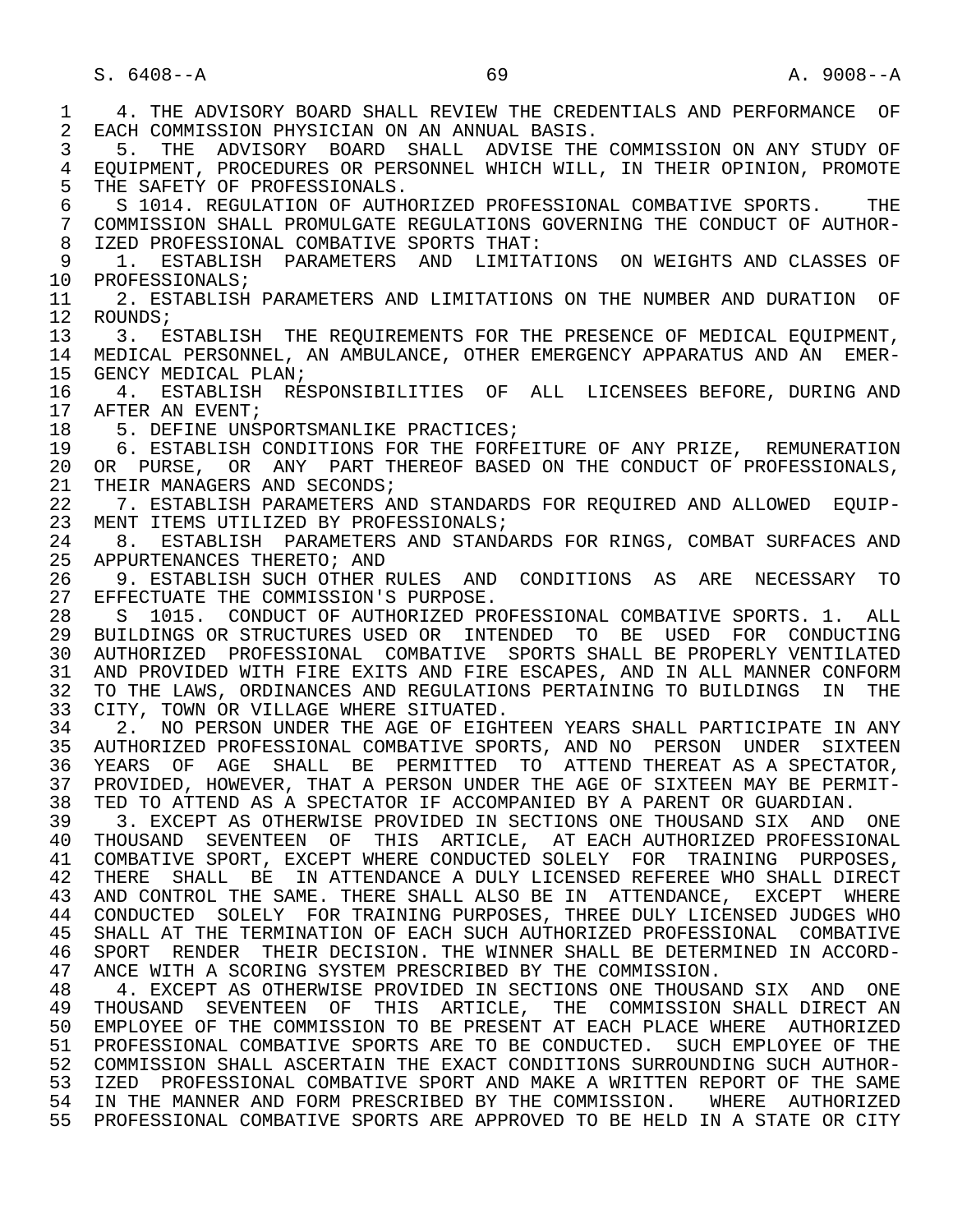1 OWNED ARMORY, THE PROVISION OF THE MILITARY LAW IN RESPECT THERETO MUST<br>2 BE COMPLIED WITH. 2 BE COMPLIED WITH.<br>3 5. EXCEPT AS

 3 5. EXCEPT AS OTHERWISE PROVIDED IN SECTIONS ONE THOUSAND SIX AND ONE 4 THOUSAND SEVENTEEN OF THIS ARTICLE, ANY RING OR COMBAT SURFACE MUST BE<br>5 INSPECTED AND APPROVED BY THE COMMISSION PRIOR TO THE COMMENCEMENT OF 5 INSPECTED AND APPROVED BY THE COMMISSION PRIOR TO THE COMMENCEMENT OF<br>6 ANY AUTHORIZED PROFESSIONAL COMBATIVE SPORT. 6 ANY AUTHORIZED PROFESSIONAL COMBATIVE SPORT.

 7 6. EXCEPT AS OTHERWISE PROVIDED IN SECTIONS ONE THOUSAND SIX AND ONE 8 THOUSAND SEVENTEEN OF THIS ARTICLE, ALL PROFESSIONALS MUST BE EXAMINED<br>9 BY A PHYSICIAN DESIGNATED BY THE COMMISSION BEFORE ENTERING THE RING OR 9 BY A PHYSICIAN DESIGNATED BY THE COMMISSION BEFORE ENTERING THE RING OR<br>10 COMBAT SURFACE AND EACH SUCH PHYSICIAN SHALL IMMEDIATELY FILE WITH THE 10 COMBAT SURFACE AND EACH SUCH PHYSICIAN SHALL IMMEDIATELY FILE WITH THE<br>11 COMMISSION A WRITTEN REPORT OF SUCH EXAMINATION. THE COST OF ANY SUCH 11 COMMISSION A WRITTEN REPORT OF SUCH EXAMINATION. THE COST OF ANY SUCH 12 EXAMINATION, AS PRESCRIBED BY A SCHEDULE OF FEES ESTABLISHED BY THE 13 COMMISSION, SHALL BE PAID BY THE CORPORATION CONDUCTING THE AUTHORIZED 14 PROFESSIONAL COMBATIVE SPORT TO THE COMMISSION. IT SHALL BE THE DUTY OF 15 EVERY PERSON OR CORPORATION LICENSED TO CONDUCT AN AUTHORIZED PROFES- 16 SIONAL COMBATIVE SPORT, TO HAVE IN ATTENDANCE AT EVERY AUTHORIZED<br>17 PROFESSIONAL COMBATIVE SPORT, AT LEAST ONE PHYSICIAN DESIGNATED BY THE 17 PROFESSIONAL COMBATIVE SPORT, AT LEAST ONE PHYSICIAN DESIGNATED BY THE 18 COMMISSION AS THE RULES SHALL PROVIDE. THE COMMISSION MAY ESTABLISH A<br>19 SCHEDULE OF FEES TO BE PAID BY THE LICENSEE TO COVER THE COST OF SUCH 19 SCHEDULE OF FEES TO BE PAID BY THE LICENSEE TO COVER THE COST OF SUCH 20 ATTENDANCE. 20 ATTENDANCE.<br>21 7. THE PH

21 21 7. THE PHYSICIAN SHALL TERMINATE ANY AUTHORIZED PROFESSIONAL COMBATIVE<br>22 SPORT IF IN THE OPINION OF SUCH PHYSICIAN ANY PROFESSIONAL HAS RECEIVED 22 SPORT IF IN THE OPINION OF SUCH PHYSICIAN ANY PROFESSIONAL HAS RECEIVED<br>23 SEVERE PUNISHMENT OR IS IN DANGER OF SERIOUS PHYSICAL INJURY. IN THE 23 SEVERE PUNISHMENT OR IS IN DANGER OF SERIOUS PHYSICAL INJURY. IN THE<br>24 EVENT OF ANY SERIOUS PHYSICAL INJURY, SUCH PHYSICIAN SHALL IMMEDIATELY 24 EVENT OF ANY SERIOUS PHYSICAL INJURY, SUCH PHYSICIAN SHALL IMMEDIATELY<br>25 RENDER ANY EMERGENCY TREATMENT NECESSARY, RECOMMEND FURTHER TREATMENT OR 25 RENDER ANY EMERGENCY TREATMENT NECESSARY, RECOMMEND FURTHER TREATMENT OR 26 HOSPITALIZATION IF REQUIRED, AND FULLY REPORT THE ENTIRE MATTER TO THE 27 COMMISSION WITHIN TWENTY-FOUR HOURS AND IF NECESSARY, SUBSEQUENTLY THER-<br>28 EAFTER. SUCH PHYSICIAN MAY ALSO REOUIRE THAT THE INJURED PROFESSIONAL 28 EAFTER. SUCH PHYSICIAN MAY ALSO REQUIRE THAT THE INJURED PROFESSIONAL<br>29 AND HIS OR HER MANAGER REMAIN IN THE RING OR ON THE PREMISES OR REPORT 29 AND HIS OR HER MANAGER REMAIN IN THE RING OR ON THE PREMISES OR REPORT<br>30 TO A HOSPITAL AFTER THE CONTEST FOR SUCH PERIOD OF TIME AS SUCH PHYSI-30 TO A HOSPITAL AFTER THE CONTEST FOR SUCH PERIOD OF TIME AS SUCH PHYSI-<br>31 CIAN DEEMS ADVISABLE, ANY PROFESSIONAL LICENSED UNDER THIS ARTICLE 31 CIAN DEEMS ADVISABLE. ANY PROFESSIONAL LICENSED UNDER THIS ARTICLE<br>32 RENDERED UNCONSCIOUS OR SUFFERING HEAD TRAUMA AS DETERMINED BY THE 32 RENDERED UNCONSCIOUS OR SUFFERING HEAD TRAUMA AS DETERMINED BY THE THE STORE SALL BE IMMEDIATELY EXAMINED BY THE ATTENDING 33 ATTENDING PHYSICIAN SHALL BE IMMEDIATELY EXAMINED BY THE ATTENDING 34 COMMISSION PHYSICIAN AND SHALL BE REQUIRED TO UNDERGO NEUROLOGICAL EXAM-<br>35 INATIONS BY A NEUROLOGIST INCLUDING BUT NOT LIMITED TO MAGNETIC RESO-35 INATIONS BY A NEUROLOGIST INCLUDING BUT NOT LIMITED TO MAGNETIC RESO-<br>36 NANCE IMAGING OR MEDICALLY EOUIVALENT PROCEDURE. 36 NANCE IMAGING OR MEDICALLY EQUIVALENT PROCEDURE.<br>37 8. SUCH PHYSICIAN MAY ENTER THE RING AT ANY TIP

 37 8. SUCH PHYSICIAN MAY ENTER THE RING AT ANY TIME DURING AN AUTHORIZED 38 PROFESSIONAL COMBATIVE SPORT AND MAY TERMINATE THE MATCH IF IN HIS OR<br>39 HER OPINION THE SAME IS NECESSARY TO PREVENT SEVERE PUNISHMENT OR SERI-39 HER OPINION THE SAME IS NECESSARY TO PREVENT SEVERE PUNISHMENT OR SERI-<br>40 OUS PHYSICAL INJURY TO A PROFESSIONAL. 40 OUS PHYSICAL INJURY TO A PROFESSIONAL.<br>41 9. BEFORE A LICENSE, SHALL BE GRAI

41 9. BEFORE A LICENSE SHALL BE GRANTED TO A PERSON OR CORPORATION TO 42 CONDUCT AN AUTHORIZED PROFESSIONAL COMBATIVE SPORT, THE APPLICANT SHALL 42 CONDUCT AN AUTHORIZED PROFESSIONAL COMBATIVE SPORT, THE APPLICANT SHALL<br>43 EXECUTE AND FILE WITH THE SECRETARY OF STATE A BOND IN AN AMOUNT TO BE 43 EXECUTE AND FILE WITH THE SECRETARY OF STATE A BOND IN AN AMOUNT TO BE 44 DETERMINED BY THE COMMISSION. TO BE APPROVED AS TO FORM AND SUFFICIENCY 44 DETERMINED BY THE COMMISSION, TO BE APPROVED AS TO FORM AND SUFFICIENCY<br>45 OF SURETIES THEREON BY THE SECRETARY OF STATE, CONDITIONED FOR THE OF SURETIES THEREON BY THE SECRETARY OF STATE, CONDITIONED FOR THE 46 FAITHFUL PERFORMANCE BY SAID CORPORATION OF THE PROVISIONS OF THIS ARTI-<br>47 CLE AND THE RULES AND REGULATIONS OF THE COMMISSION, AND UPON THE FILING 47 CLE AND THE RULES AND REGULATIONS OF THE COMMISSION, AND UPON THE FILING<br>48 AND APPROVAL OF SAID BOND THE SECRETARY OF STATE SHALL ISSUE TO SAID 48 AND APPROVAL OF SAID BOND THE SECRETARY OF STATE SHALL ISSUE TO SAID<br>49 APPLICANT A CERTIFICATE OF SUCH FILING AND APPROVAL, WHICH SHALL BE, BY 49 APPLICANT A CERTIFICATE OF SUCH FILING AND APPROVAL, WHICH SHALL BE, BY<br>50 SAID APPLICANT, FILED IN THE OFFICE OF THE COMMISSION WITH ITS APPLICA-50 SAID APPLICANT, FILED IN THE OFFICE OF THE COMMISSION WITH ITS APPLICA-<br>51 TION FOR LICENSE, AND NO SUCH LICENSE SHALL BE ISSUED UNTIL SUCH CERTIF-51 TION FOR LICENSE, AND NO SUCH LICENSE SHALL BE ISSUED UNTIL SUCH CERTIF-<br>52 ICATE SHALL BE FILED. IN CASE OF DEFAULT IN SUCH PERFORMANCE, THE 52 ICATE SHALL BE FILED. IN CASE OF DEFAULT IN SUCH PERFORMANCE, THE 53 COMMISSION MAY IMPOSE UPON THE DELINQUENT A PENALTY IN THE SUM OF NOT 54 MORE THAN ONE THOUSAND DOLLARS FOR EACH OFFENSE, WHICH MAY BE RECOVERED 55 BY THE ATTORNEY GENERAL IN THE NAME OF THE PEOPLE OF THE STATE OF NEW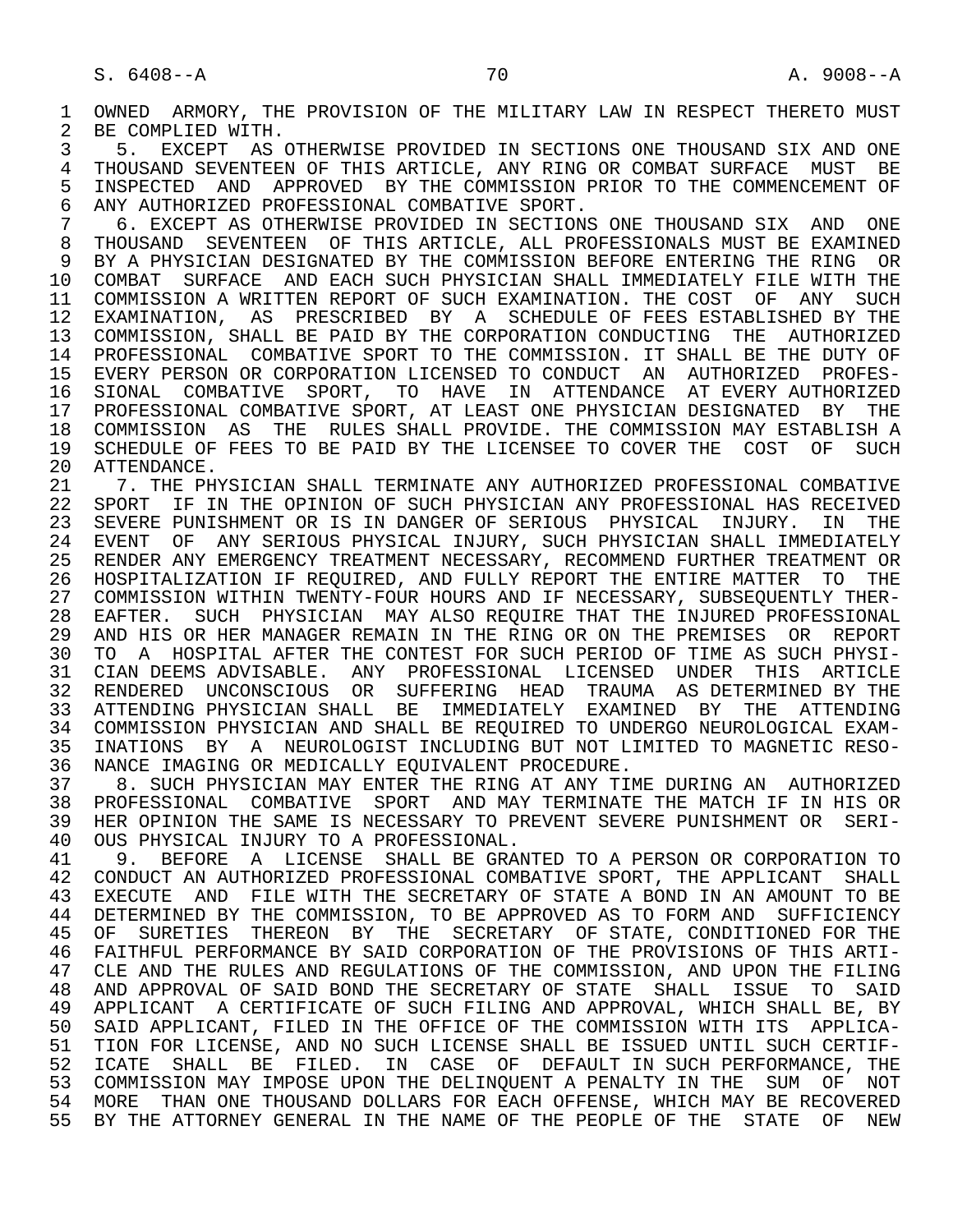1 YORK IN THE SAME MANNER AS OTHER PENALTIES ARE RECOVERED BY LAW; ANY 2 AMOUNT SO RECOVERED SHALL BE PAID INTO THE TREASURY. 2 AMOUNT SO RECOVERED SHALL BE PAID INTO THE TREASURY.<br>3 10. IN ADDITION TO THE BOND REOUIRED BY SUBD.

3 10. IN ADDITION TO THE BOND REQUIRED BY SUBDIVISION NINE OF THIS<br>4 SECTION, EACH APPLICANT FOR A LICENSE TO CONDUCT AN AUTHORIZED PROFES-4 SECTION, EACH APPLICANT FOR A LICENSE TO CONDUCT AN AUTHORIZED PROFES-<br>5 SIONAL COMBATIVE SPORT SHALL EXECUTE AND FILE WITH THE SECRETARY OF 5 SIONAL COMBATIVE SPORT SHALL EXECUTE AND FILE WITH THE SECRETARY OF 6 STATE A BOND IN AN AMOUNT TO BE DETERMINED BY THE COMMISSION TO BE 7 APPROVED AS TO FORM AND SUFFICIENCY OF SURETIES THEREON BY THE SECRETARY<br>8 OF STATE, CONDITIONED FOR AND GUARANTEEING THE PAYMENT OF PROFESSIONALS' 8 OF STATE, CONDITIONED FOR AND GUARANTEEING THE PAYMENT OF PROFESSIONALS'<br>9 AND PROFESSIONAL WRESTLERS' PURSES, SALARIES OF CLUB EMPLOYEES LICENSED 9 AND PROFESSIONAL WRESTLERS' PURSES, SALARIES OF CLUB EMPLOYEES LICENSED<br>10 BY THE COMMISSION, AND THE LEGITIMATE EXPENSES OF PRINTING TICKETS AND 10 BY THE COMMISSION, AND THE LEGITIMATE EXPENSES OF PRINTING TICKETS AND<br>11 ALL ADVERTISING MATERIAL. 11 ALL ADVERTISING MATERIAL.<br>12 11. ALL PERSONS, PARTI

12 11. ALL PERSONS, PARTIES OR CORPORATIONS HAVING LICENSES AS PROMOTERS<br>13 OR WHO ARE LICENSED IN ACCORDANCE WITH SECTION ONE THOUSAND SEVENTEEN OF 13 OR WHO ARE LICENSED IN ACCORDANCE WITH SECTION ONE THOUSAND SEVENTEEN OF 14 THIS ARTICLE SHALL CONTINUOUSLY PROVIDE ACCIDENT INSURANCE OR SUCH OTHER THIS ARTICLE SHALL CONTINUOUSLY PROVIDE ACCIDENT INSURANCE OR SUCH OTHER 15 FORM OF FINANCIAL GUARANTEE DEEMED ACCEPTABLE BY THE COMMISSION, FOR THE<br>16 PROTECTION OF LICENSED PROFESSIONALS AND PROFESSIONAL WRESTLERS, APPEAR- 16 PROTECTION OF LICENSED PROFESSIONALS AND PROFESSIONAL WRESTLERS, APPEAR- 17 ING IN AUTHORIZED PROFESSIONAL COMBATIVE SPORTS OR WRESTLING EXHIBI-<br>18 TIONS. SUCH ACCIDENT INSURANCE OR FINANCIAL GUARANTEE SHALL PROVIDE 18 TIONS. SUCH ACCIDENT INSURANCE OR FINANCIAL GUARANTEE SHALL PROVIDE 19 COVERAGE TO THE LICENSED PROFESSIONAL FOR: MEDICAL, SURGICAL AND HOSPI-<br>20 TAL CARE, WITH A MINIMUM LIMIT OF FIFTY THOUSAND DOLLARS FOR INJURIES 20 TAL CARE, WITH A MINIMUM LIMIT OF FIFTY THOUSAND DOLLARS FOR INJURIES<br>21 SUSTAINED WHILE PARTICIPATING IN ANY PROGRAM OPERATED UNDER THE CONTROL 21 SUSTAINED WHILE PARTICIPATING IN ANY PROGRAM OPERATED UNDER THE CONTROL<br>22 OF SUCH LICENSED PROMOTER AND FOR A PAYMENT OF FIFTY THOUSAND DOLLARS TO 22 OF SUCH LICENSED PROMOTER AND FOR A PAYMENT OF FIFTY THOUSAND DOLLARS TO<br>23 THE ESTATE OF ANY DECEASED ATHLETE WHERE SUCH DEATH IS OCCASIONED BY 23 THE ESTATE OF ANY DECEASED ATHLETE WHERE SUCH DEATH IS OCCASIONED BY 24 INJURIES RECEIVED IN THIS STATE DURING THE COURSE OF A PROGRAM IN WHICH<br>25 SUCH LICENSED PROFESSIONAL OR PROFESSIONAL WRESTLER PARTICIPATED UNDER 25 SUCH LICENSED PROFESSIONAL OR PROFESSIONAL WRESTLER PARTICIPATED UNDER 26 THE PROMOTION OR CONTROL OF ANY LICENSED PROMOTER; AND, MEDICAL, SURGI- 27 CAL AND HOSPITAL CARE WITH A MINIMUM LIMIT OF ONE MILLION DOLLARS FOR 28 THE TREATMENT OF A LIFE-THREATENING BRAIN INJURY SUSTAINED IN A PROGRAM 29 OPERATED UNDER THE CONTROL OF SUCH LICENSED PROMOTER, WHERE AN IDENTIFI- 30 ABLE, CAUSAL LINK EXISTS BETWEEN THE PROFESSIONAL LICENSEE'S PARTIC-<br>31 IPATION IN SUCH PROGRAM AND THE LIFE-THREATENING BRAIN INJURY. WHERE 31 IPATION IN SUCH PROGRAM AND THE LIFE-THREATENING BRAIN INJURY. WHERE<br>32 APPLICABLE, PROFESSIONAL LICENSEES SHALL BE AFFORDED THE OPTION TO 32 APPLICABLE, PROFESSIONAL LICENSEES SHALL BE AFFORDED THE OPTION TO 33 SUPPLEMENT THE PREMIUMS FOR THE ACCIDENT INSURANCE OR FINANCIAL GUARAN- 34 TEE TO INCREASE THE COVERAGE BEYOND THE MINIMUM LIMITS REQUIRED BY THIS 35 SUBDIVISION. THE COMMISSION MAY FROM TIME TO TIME, PROMULGATE REGU- 36 LATIONS TO ADJUST THE AMOUNT OF SUCH MINIMUM LIMITS. THE FAILURE TO 37 PROVIDE SUCH INSURANCE AS IS REQUIRED BY THIS SUBDIVISION SHALL BE CAUSE 38 FOR THE SUSPENSION OR THE REVOCATION OF THE LICENSE OF SUCH DEFAULTING<br>39 ENTITY. 39 ENTITY.<br>40 12. (1)

12. (A) EVERY INDIVIDUAL, CORPORATION, ASSOCIATION OR CLUB HOLDING ANY 41 PROFESSIONAL OR AMATEUR COMBATIVE SPORT, INCLUDING ANY PROFESSIONAL 42 WRESTLING MATCH OR EXHIBITION, FOR WHICH AN ADMISSION FEE IS CHARGED OR<br>43 RECEIVED, SHALL NOTIFY THE ATHLETIC COMMISSION AT LEAST TEN DAYS IN RECEIVED, SHALL NOTIFY THE ATHLETIC COMMISSION<sup>AT LEAST</sup> TEN DAYS IN 44 ADVANCE OF THE HOLDING OF SUCH CONTEST. ALL TICKETS OF ADMISSION TO ANY<br>45 SUCH PROFESSIONAL OR AMATEUR COMBATIVE SPORT OR PROFESSIONAL WRESTLING 45 SUCH PROFESSIONAL OR AMATEUR COMBATIVE SPORT OR PROFESSIONAL WRESTLING 46 MATCH OR EXHIBITION SHALL BE PROCURED FROM A PRINTER DULY AUTHORIZED BY<br>47 THE STATE ATHLETIC COMMISSION TO PRINT SUCH TICKETS AND SHALL BEAR 47 THE STATE ATHLETIC COMMISSION TO PRINT SUCH-TICKETS AND SHALL BEAR 48 CLEARLY UPON THE FACE THEREOF THE PURCHASE PRICE AND LOCATION OF SAME. 48 CLEARLY UPON THE FACE THEREOF THE PURCHASE PRICE AND LOCATION OF SAME.<br>49 (B) PURSUANT TO DIRECTION BY THE COMMISSIONER OF TAXATION AND FINANCE

 49 (B) PURSUANT TO DIRECTION BY THE COMMISSIONER OF TAXATION AND FINANCE, 50 EMPLOYEES OR OFFICERS OF THE COMMISSION SHALL ACT AS AGENTS OF THE 51 COMMISSIONER OF TAXATION AND FINANCE TO COLLECT THE TAX IMPOSED BY ARTI- 52 CLE NINETEEN OF THE TAX LAW. THE ATHLETIC COMMISSION SHALL PROVIDE THE 53 COMMISSIONER OF TAXATION AND FINANCE WITH SUCH INFORMATION AND TECHNICAL 54 ASSISTANCE AS MAY BE NECESSARY FOR THE PROPER ADMINISTRATION OF SUCH 55 TAX.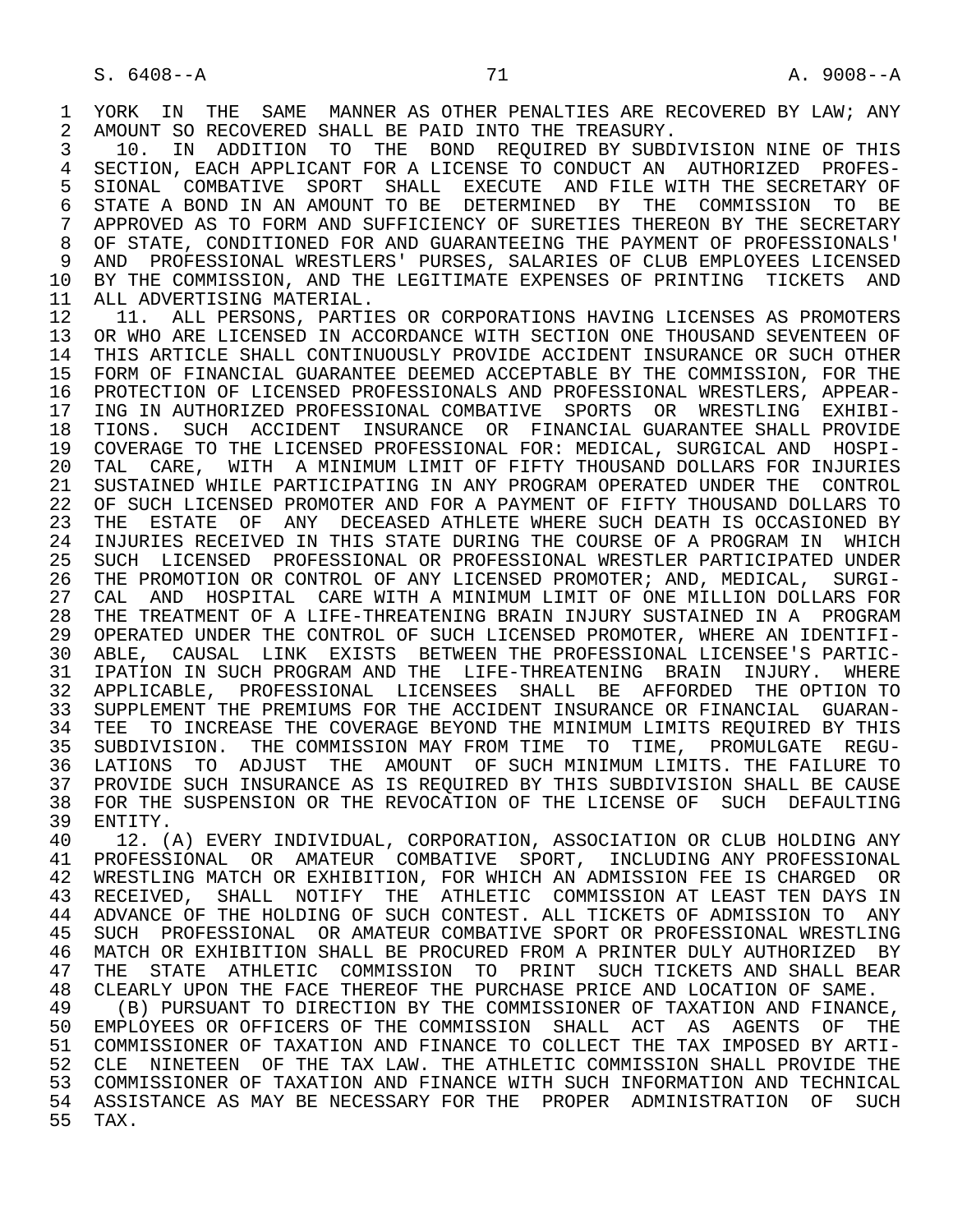1 S 1016. REQUIRED FILINGS. 1. THE ORGANIZATION THAT PROMOTES, SANCTIONS<br>2 OR OTHERWISE PARTICIPATES IN THE PROPOSITION, SELECTION, OR ARRANGEMENT 2 OR OTHERWISE PARTICIPATES IN THE PROPOSITION, SELECTION, OR ARRANGEMENT<br>3 OF ONE OR MORE PROFESSIONALS FOR A CONTEST MUST FILE WITH THE COMMISSION OF ONE OR MORE PROFESSIONALS FOR A CONTEST MUST FILE WITH THE COMMISSION 4 A WRITTEN STATEMENT EXECUTED UNDER PENALTY OF PERJURY STATING (A) ALL<br>5 CHARGES, EXPENSES, FEES, AND COSTS THAT WILL BE ASSESSED AGAINST ANY 5 CHARGES, EXPENSES, FEES, AND COSTS THAT WILL BE ASSESSED AGAINST ANY<br>6 PROFESSIONAL PARTICIPATING IN THE EVENT; (B) ALL PAYMENTS, BENEFITS, 6 PROFESSIONAL PARTICIPATING IN THE EVENT; (B) ALL PAYMENTS, BENEFITS,<br>7 COMPLIMENTARY BENEFITS AND FEES THE ORGANIZATION OR ENTITY WILL RECEIVE 7 COMPLIMENTARY BENEFITS AND FEES THE ORGANIZATION OR ENTITY WILL RECEIVE<br>8 FOR ITS AFFILIATION WITH THE EVENT: (C) THE NAME OF THE PROMOTER: (D) 8 FOR ITS AFFILIATION WITH THE EVENT; (C) THE NAME OF THE PROMOTER; (D)<br>9 SPONSOR OF THE EVENT; AND (E) ALL OTHER SOURCES, AND SUCH OTHER AND 9 SPONSOR OF THE EVENT; AND (E) ALL OTHER SOURCES, AND SUCH OTHER AND<br>10 ADDITIONAL INFORMATION AS REOUIRED BY THE COMMISSION. SUCH WRITTEN 10 ADDITIONAL INFORMATION AS REQUIRED BY THE COMMISSION. SUCH WRITTEN<br>11 STATEMENT SHALL BE FILED IN A FORM AND MANNER ACCEPTABLE TO THE COMMIS-11 STATEMENT SHALL BE FILED IN A FORM AND MANNER ACCEPTABLE TO THE COMMIS-<br>12 SION. 12 SION.<br>13 2.

13 2. THE PROMOTER, ORGANIZER, PRODUCER OR ANOTHER THAT PARTICIPATES IN<br>14 THE PROPOSITION, SELECTION, OR ARRANGEMENT OF ONE OR MORE PROFESSIONALS THE PROPOSITION, SELECTION, OR ARRANGEMENT OF ONE OR MORE PROFESSIONALS 15 FOR A CONTEST MUST FILE WITH THE COMMISSION A WRITTEN STATEMENT UNDER<br>16 PENALTY OF PERJURY DETAILING ALL CHARGES, FEES, COSTS AND EXPENSES BY OR 16 PENALTY OF PERJURY DETAILING ALL CHARGES, FEES, COSTS AND EXPENSES BY OR<br>17 THROUGH THE PROMOTER ON THE PROFESSIONAL PERTAINING TO THE EVENT. 17 THROUGH THE PROMOTER ON THE PROFESSIONAL PERTAINING TO THE EVENT,<br>18 INCLUDING ANY PORTION OF THE PROFESSIONAL'S PURSE THAT THE PROMOTER WILL 18 INCLUDING ANY PORTION OF THE PROFESSIONAL'S PURSE THAT THE PROMOTER WILL 19 RECEIVE AND TRAINING EXPENSES AND ALL PAYMENTS, GIFTS OR BENEFITS THE<br>20 PROMOTER IS PROVIDING TO ANY SANCTIONING ORGANIZATION AFFILIATED WITH 20 PROMOTER IS PROVIDING TO ANY SANCTIONING ORGANIZATION AFFILIATED WITH<br>21 THE EVENT, SUCH WRITTEN STATEMENT SHALL BE FILED IN A FORM AND MANNER 21 THE EVENT. SUCH WRITTEN STATEMENT SHALL BE FILED IN A FORM AND MANNER<br>22 ACCEPTABLE TO THE COMMISSION. 22 ACCEPTABLE TO THE COMMISSION.<br>23 3. THE PROMOTER, ORGANIZE

23 3. THE PROMOTER, ORGANIZER, PRODUCER OR ANOTHER THAT PARTICIPATES IN<br>24 THE PROPOSITION, SELECTION, OR ARRANGEMENT OF ONE OR MORE PROFESSIONALS 24 THE PROPOSITION, SELECTION, OR ARRANGEMENT OF ONE OR MORE PROFESSIONALS<br>25 FOR A CONTEST MUST FILE WITH THE COMMISSION A COPY OF ANY AGREEMENT IN 25 FOR A CONTEST MUST FILE WITH THE COMMISSION A COPY OF ANY AGREEMENT IN 26 WRITING TO WHICH THE PROMOTER IS A PARTY WITH ANY PROFESSIONAL PARTIC- 27 IPATING IN THE MATCH.<br>28 4. ALL CONTRACTS

28 4. ALL CONTRACTS CALLING FOR THE SERVICES OF A PROFESSIONAL IN AN<br>29 AUTHORIZED PROFESSIONAL COMBATIVE SPORT AND ENTERED INTO BY LICENSED 29 AUTHORIZED PROFESSIONAL COMBATIVE SPORT AND ENTERED INTO BY LICENSED<br>30 PROMOTERS, PROFESSIONALS OR MANAGERS AS ONE OR MORE OF THE PARTIES IN 30 PROMOTERS, PROFESSIONALS OR MANAGERS AS ONE OR MORE OF THE PARTIES IN<br>31 SUCH CONTRACTS, INCLUDING THOSE CONTRACTS WHICH RELATE TO THE RIGHTS TO 31 SUCH CONTRACTS, INCLUDING THOSE CONTRACTS WHICH RELATE TO THE RIGHTS TO 32 DISTRIBUTE, TELEVISE OR OTHERWISE TRANSMIT ANY AUTHORIZED PROFESSIONAL 32 DISTRIBUTE, TELEVISE OR OTHERWISE TRANSMIT ANY AUTHORIZED PROFESSIONAL<br>33 COMBATIVE SPORT OVER THE AIRWAVES OR BY CABLE SHALL BE SUBJECT TO THE 33 COMBATIVE SPORT OVER THE AIRWAVES OR BY CABLE SHALL BE SUBJECT TO THE 34 APPROVAL OF THE COMMISSION AND COPIES THEREOF SHALL BE FILED WITH THE 35 COMMISSION BY SUCH CORPORATION, PROFESSIONAL OR MANAGER WITHIN 35 COMMISSION BY SUCH CORPORATION, PROFESSIONAL OR MANAGER WITHIN<br>36 FORTY-EIGHT HOURS-AFTER-THE-EXECUTION-OF-SUCH-CONTRACT-AND-AT-LEAST-TEN 36 FORTY-EIGHT HOURS AFTER THE EXECUTION OF SUCH CONTRACT AND AT LEAST TEN 37 BUSINESS DAYS PRIOR TO ANY BOUTS, OR THE FIRST OF ANY SERIES OF BOUTS, 38 TO WHICH THEY RELATE. THE COMMISSION MAY WAIVE SUCH FILING DEADLINE FOR 38 TO WHICH THEY RELATE. THE COMMISSION MAY WAIVE SUCH FILING DEADLINE FOR<br>39 GOOD CAUSE SHOWN. 39 GOOD CAUSE SHOWN.<br>40 S 1017. PROFESS

40 S 1017. PROFESSIONAL WRESTLING; PROMOTERS. 1. FOR THE PURPOSES OF THIS<br>41 ARTICLE, "PROFESSIONAL WRESTLING" SHALL MEAN AN ACTIVITY IN WHICH 41 ARTICLE, "PROFESSIONAL WRESTLING" SHALL MEAN AN ACTIVITY IN WHICH<br>42 PARTICIPANTS STRUGGLE-HAND-IN-HAND-PRIMARILY-FOR-THE-PURPOSE-OF-PROVID- 42 PARTICIPANTS STRUGGLE HAND-IN-HAND PRIMARILY FOR THE PURPOSE OF PROVID- 43 ING ENTERTAINMENT TO SPECTATORS AND WHICH DOES NOT COMPRISE A BONA FIDE<br>44 ATHLETIC CONTEST OR COMPETITION. 44 ATHLETIC CONTEST OR COMPETITION.<br>45 2. EVERY PERSON, PARTNERSHIP

 45 2. EVERY PERSON, PARTNERSHIP OR CORPORATION PROMOTING ONE OR MORE 46 PROFESSIONAL WRESTLING EXHIBITIONS IN THIS STATE SHALL BE REQUIRED TO<br>47 OBTAIN FROM THE COMMISSION AN ANNUAL LICENSE TO CONDUCT SUCH EXHIBITIONS 47 OBTAIN FROM THE COMMISSION AN ANNUAL LICENSE TO CONDUCT SUCH EXHIBITIONS<br>48 SUBJECT TO TERMS AND CONDITIONS PROMULGATED BY THE COMMISSION PURSUANT 48 SUBJECT TO TERMS AND CONDITIONS PROMULGATED BY THE COMMISSION PURSUANT 49 TO RULE AND CONSISTENT WITH THE APPLICABLE PROVISIONS OF THIS ARTICLE. 49 TO RULE AND CONSISTENT WITH THE APPLICABLE PROVISIONS OF THIS ARTICLE.<br>50 EACH APPLICANT SHALL PAY AN ANNUAL FEE ESTABLISHED BY THE COMMISSION 50 EACH APPLICANT SHALL PAY AN ANNUAL FEE ESTABLISHED BY THE COMMISSION<br>51 PURSUANT TO RULE. 51 PURSUANT TO RULE.<br>52 3. A LICENSED PI

52 5. A LICENSED PROMOTER OF A PROFESSIONAL WRESTLING EXHIBITION IN THE 53 STATE SHALL NOTIFY THE ATHLETIC COMMISSION AT LEAST TEN DAYS IN ADVANCE 53 STATE SHALL NOTIFY THE ATHLETIC COMMISSION AT LEAST TEN DAYS IN ADVANCE<br>54 OF THE HOLDING OF THE EXHIBITION. EACH SUCH PROMOTER SHALL, EXECUTE, AND 54 OF THE HOLDING OF THE EXHIBITION. EACH SUCH PROMOTER SHALL EXECUTE AND<br>55 FILE WITH THE COMPTROLLER A BOND IN AN AMOUNT NOT LESS THAN TWENTY THOU-55 FILE WITH THE COMPTROLLER A BOND IN AN AMOUNT NOT LESS THAN TWENTY THOU-<br>56 SAND DOLLARS TO BE APPROVED AS TO FORM AND SUFFICIENCY OF SURETIES THER-56 SAND DOLLARS TO BE APPROVED AS TO FORM AND SUFFICIENCY OF SURETIES THER-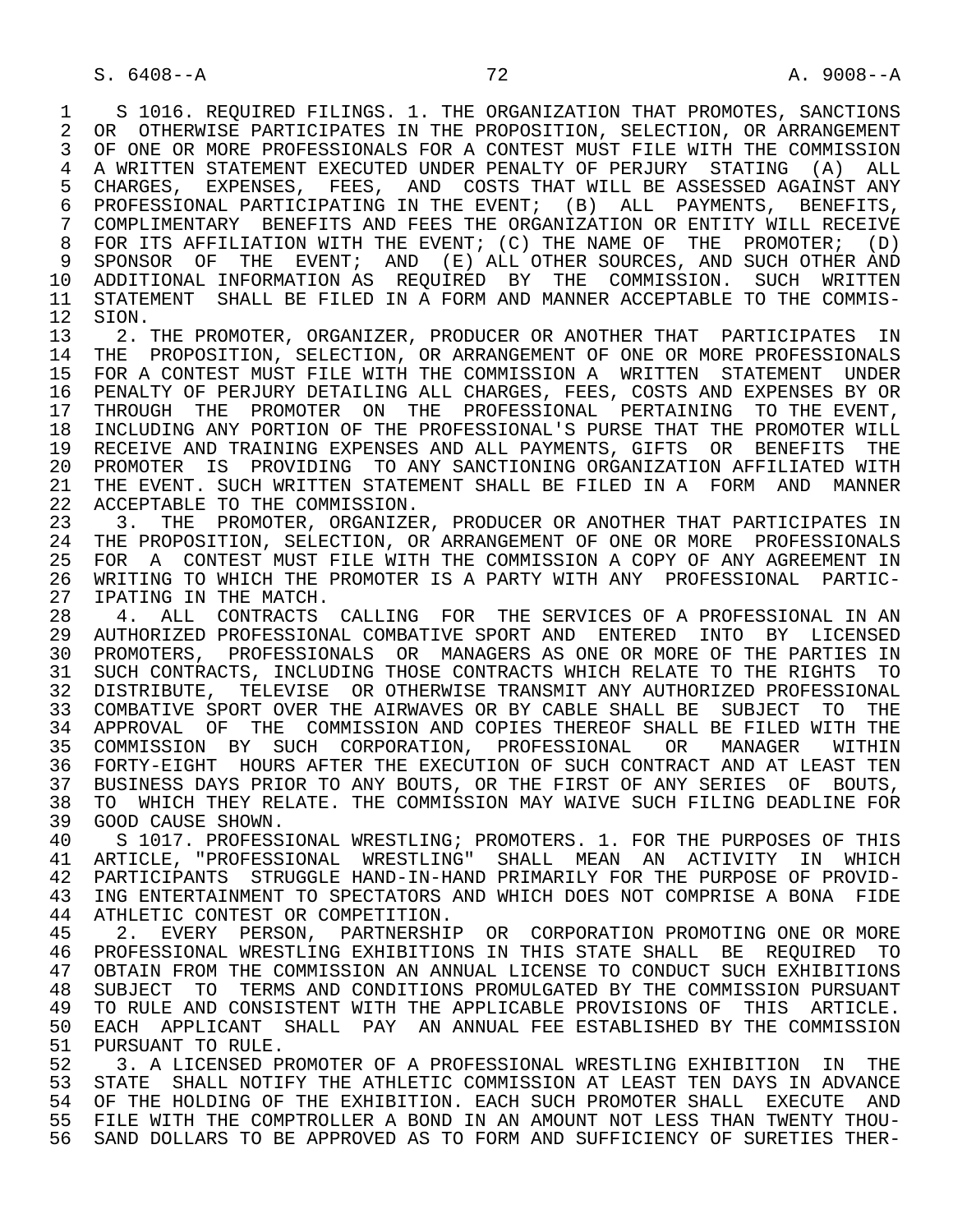1 EON BY THE COMPTROLLER, CONDITIONED FOR AND GUARANTEEING THE PAYMENT OF<br>2 PROFESSIONAL WRESTLER'S PURSES, SALARIES OF CLUB EMPLOYEES LICENSED BY 2 PROFESSIONAL WRESTLER'S PURSES, SALARIES OF CLUB EMPLOYEES LICENSED BY<br>3 THE COMMISSION, THE LEGITIMATE EXPENSES OF PRINTING TICKETS AND ALL 3 THE COMMISSION, THE LEGITIMATE EXPENSES OF PRINTING TICKETS AND ALL<br>4 ADVERTISING MATERIAL, PAYMENTS TO SPONSORING ORGANIZATIONS, AND THE 4 ADVERTISING MATERIAL, PAYMENTS TO SPONSORING ORGANIZATIONS, AND THE 41 APPLICABLE STATE AND LOCAL SALES AND COMPENSATING USE TAX. 5 APPLICABLE STATE AND LOCAL SALES AND COMPENSATING USE TAX.<br>6 4. A LICENSED PROMOTER OF A PROFESSIONAL WRESTLING EXH

6 4. A LICENSED PROMOTER OF A PROFESSIONAL WRESTLING EXHIBITION SHALL<br>7 PROVIDE FOR A LICENSED PHYSICIAN TO BE PRESENT AT EACH EXHIBITION, AND 7 PROVIDE FOR A LICENSED PHYSICIAN TO BE PRESENT AT EACH EXHIBITION, AND<br>8 SUCH PHYSICIAN SHALL EXAMINE EACH WRESTLER PRIOR TO FACH PERFORMANCE. 8 SUCH PHYSICIAN SHALL EXAMINE EACH WRESTLER PRIOR TO EACH PERFORMANCE,<br>9 AND EACH SUCH PRE-PERFORMANCE EXAMINATION SHALL BE CONDUCTED IN ACCORD-9 AND EACH SUCH PRE-PERFORMANCE EXAMINATION SHALL BE CONDUCTED IN ACCORD-<br>10 ANCE WITH REGULATIONS PRESCRIBED BY THE COMMISSION 10 ANCE WITH REGULATIONS PRESCRIBED BY THE COMMISSION.<br>11 5. EVERY LICENSED PROMOTER OF PROFESSIONAL WRESTL

11 5. EVERY LICENSED PROMOTER OF PROFESSIONAL WRESTLING WHO PROMOTES SIX<br>12 OR MORE EXHIBITIONS IN THE STATE IN A CALENDAR YEAR MUST HAVE IN PLACE 12 OR MORE EXHIBITIONS IN THE STATE IN A CALENDAR YEAR MUST HAVE IN PLACE<br>13 AN ANTI-DRUG PLAN AND FILE WITH THE COMMISSION A WRITTEN COPY OF THE 13 AN ANTI-DRUG PLAN AND FILE WITH THE COMMISSION A WRITTEN COPY OF THE 14 PLAN. EACH SUCH PLAN SHALL, ADDRESS THE USE OF A CONTROLLED SUBSTANCE PLAN. EACH SUCH PLAN SHALL ADDRESS THE USE OF A CONTROLLED SUBSTANCE 15 DEFINED IN ARTICLE THIRTY-THREE OF THE PUBLIC HEALTH LAW, AND SUCH PLAN<br>16 SHALL AT MINIMUM PROVIDE FOR THE FOLLOWING: 16 SHALL AT MINIMUM PROVIDE FOR THE FOLLOWING:<br>17 (A) DISSEMINATION OF EDUCATIONAL MATERI.

 17 (A) DISSEMINATION OF EDUCATIONAL MATERIALS TO PROFESSIONAL WRESTLERS 18 WHO PERFORM FOR ANY SUCH PROMOTER INCLUDING A LIST OF PROHIBITED DRUGS<br>19 AND AVAILABLE REHABILITATION SERVICES; AND 19 AND AVAILABLE REHABILITATION SERVICES; AND 20 (B) A REFERRAL PROCEDURE TO PERMIT ANY

 20 (B) A REFERRAL PROCEDURE TO PERMIT ANY SUCH PROFESSIONAL WRESTLER TO 21 OBTAIN REHABILITATION SERVICES.<br>22 S 1018. PROHIBITED CONDUCT. 1

22 S 1018. PROHIBITED CONDUCT. 1. NO CORPORATION OR PERSON SHALL HAVE,<br>23 EITHER DIRECTLY OR INDIRECTLY, ANY FINANCIAL INTEREST IN A PROFESSIONAL EITHER DIRECTLY OR INDIRECTLY, ANY FINANCIAL INTEREST IN A PROFESSIONAL 24 BOXER COMPETING ON PREMISES OWNED OR LEASED BY THE CORPORATION OR<br>25 PERSON, OR IN WHICH SUCH CORPORATION OR PERSON IS OTHERWISE INTERESTED 25 PERSON, OR IN WHICH SUCH CORPORATION OR PERSON IS OTHERWISE INTERESTED 26 EXCEPT PURSUANT TO THE SPECIFIC WRITTEN AUTHORIZATION OF THE COMMISSION.<br>27 . 2. NO CONTESTANT IN A BOXING OR SPARRING MATCH OR EXHIBITION SHALL BE 27 2. NO CONTESTANT IN A BOXING OR SPARRING MATCH OR EXHIBITION SHALL BE<br>28 PAID FOR SERVICES BEFORE THE CONTEST, AND SHOULD IT BE DETERMINED BY THE 28 PAID FOR SERVICES BEFORE THE CONTEST, AND SHOULD IT BE DETERMINED BY THE 29 COMMISSION THAT SUCH CONTESTANT DID NOT GIVE AN HONEST EXHIBITION OF HIS 29 COMMISSION THAT SUCH CONTESTANT DID NOT GIVE AN HONEST EXHIBITION OF HIS<br>30 OR HER SKILL, SUCH SERVICES SHALL NOT BE PAID FOR. 30 OR HER SKILL, SUCH SERVICES SHALL NOT BE PAID FOR.<br>31 3. ANY PERSON, INCLUDING ANY CORPORATION AND THE

31 3. ANY PERSON, INCLUDING ANY CORPORATION AND THE OFFICERS THEREOF, ANY 32 PHYSICIAN. REFEREE, JUDGE, TIMEKEEPER, PROFESSIONAL, MANAGER, TRAINER OR 32 PHYSICIAN, REFEREE, JUDGE, TIMEKEEPER, PROFESSIONAL, MANAGER, TRAINER OR<br>33 SECOND, WHO SHALL PROMOTE, CONDUCT, GIVE OR PARTICIPATE IN ANY SHAM OR 33 SECOND, WHO SHALL PROMOTE, CONDUCT, GIVE OR PARTICIPATE IN ANY SHAM OR<br>34 COLLUSIVE AUTHORIZED PROFESSIONAL COMBATIVE SPORTS, SHALL BE DEPRIVED OF 34 COLLUSIVE AUTHORIZED PROFESSIONAL COMBATIVE SPORTS, SHALL BE DEPRIVED OF<br>35 HIS OR HER LICENSE BY THE COMMISSION AND ANY OTHER APPROPRIATE LEGAL 35 HIS OR HER LICENSE BY THE COMMISSION AND ANY OTHER APPROPRIATE LEGAL<br>36 REMEDIES. REMEDIES.

37 4. NO LICENSED PROMOTER OR MATCHMAKER SHALL KNOWINGLY ENGAGE IN A<br>38 COURSE OF CONDUCT IN WHICH FIGHTS ARE ARRANGED WHERE ONE PROFESSIONAL 38 COURSE OF CONDUCT IN WHICH FIGHTS ARE ARRANGED WHERE ONE PROFESSIONAL<br>39 HAS SKILLS OR EXPERIENCE SIGNIFICANTLY IN EXCESS OF THE OTHER PROFES-39 HAS SKILLS OR EXPERIENCE SIGNIFICANTLY IN EXCESS OF THE OTHER PROFES-<br>40 SIONAL SO THAT A MISMATCH RESULTS WITH THE POTENTIAL OF PHYSICAL HARM TO 40 SIONAL SO THAT A MISMATCH RESULTS WITH THE POTENTIAL OF PHYSICAL HARM TO 41 THE PROFESSIONAL. 41 THE PROFESSIONAL.<br>42 S 1019. PENALTI

42 S 1019. PENALTIES. 1. A PERSON WHO KNOWINGLY ADVANCES OR PROFITS FROM<br>43 A PROHIBITED COMBATIVE SPORT SHALL BE GUILTY OF A CLASS A MISDEMEANOR. 43 A PROHIBITED COMBATIVE SPORT SHALL BE GUILTY OF A CLASS A MISDEMEANOR,<br>44 AND SHALL BE GUILTY OF A CLASS E FELONY IF HE OR SHE HAS BEEN CONVICTED 44 AND SHALL BE GUILTY OF A CLASS E FELONY IF HE OR SHE HAS BEEN CONVICTED<br>45 IN THE PREVIOUS FIVE YEARS OF VIOLATING THIS SUBDIVISION. IN THE PREVIOUS FIVE YEARS OF VIOLATING THIS SUBDIVISION.

46 2. ANY PERSON WHO KNOWINGLY ADVANCES OR PROFITS FROM A PROHIBITED<br>47 COMBATIVE SPORT SHALL ALSO BE SUBJECT TO A CIVIL PENALTY NOT TO EXCEED 47 COMBATIVE SPORT SHALL ALSO BE SUBJECT TO A CIVIL PENALTY NOT TO EXCEED<br>48 FOR THE FIRST VIOLATION TEN THOUSAND DOLLARS OR TWICE THE AMOUNT OF GAIN 48 FOR THE FIRST VIOLATION TEN THOUSAND DOLLARS OR TWICE THE AMOUNT OF GAIN<br>49 DERIVED THEREFROM WHICHEVER IS GREATER, OR FOR A SUBSEQUENT VIOLATION 49 DERIVED THEREFROM WHICHEVER IS GREATER, OR FOR A SUBSEQUENT VIOLATION<br>50 TWENTY-FIVE THOUSAND DOLLARS OR TWICE THE AMOUNT OF GAIN DERIVED THERE-50 TWENTY-FIVE THOUSAND DOLLARS OR TWICE THE AMOUNT OF GAIN DERIVED THERE-<br>51 FROM WHICHEVER IS GREATER. THE ATTORNEY GENERAL IS HEREBY EMPOWERED TO 51 FROM WHICHEVER IS GREATER. THE ATTORNEY GENERAL IS HEREBY EMPOWERED TO 52 COMMENCE JUDICIAL PROCEEDINGS TO RECOVER SUCH PENALTIES AND TO OBTAIN<br>53 INJUNCTIVE RELIEF TO ENFORCE THE PROVISIONS OF THIS SECTION. 53 INJUNCTIVE RELIEF TO ENFORCE THE PROVISIONS OF THIS SECTION.<br>54 3. ANY PERSON OR CORPORATION WHO DIRECTLY OR INDIRECTLY

54 3. ANY PERSON OR CORPORATION WHO DIRECTLY OR INDIRECTLY CONDUCTS ANY<br>55 COMBATIVE SPORT WITHOUT FIRST HAVING PROCURED AN APPROPRIATE LICENSE, OR 55 COMBATIVE SPORT WITHOUT FIRST HAVING PROCURED AN APPROPRIATE LICENSE, OR 56 HAVING BEEN DESIGNATED AN AUTHORIZED SANCTIONING ENTITY AS PRESCRIBED IN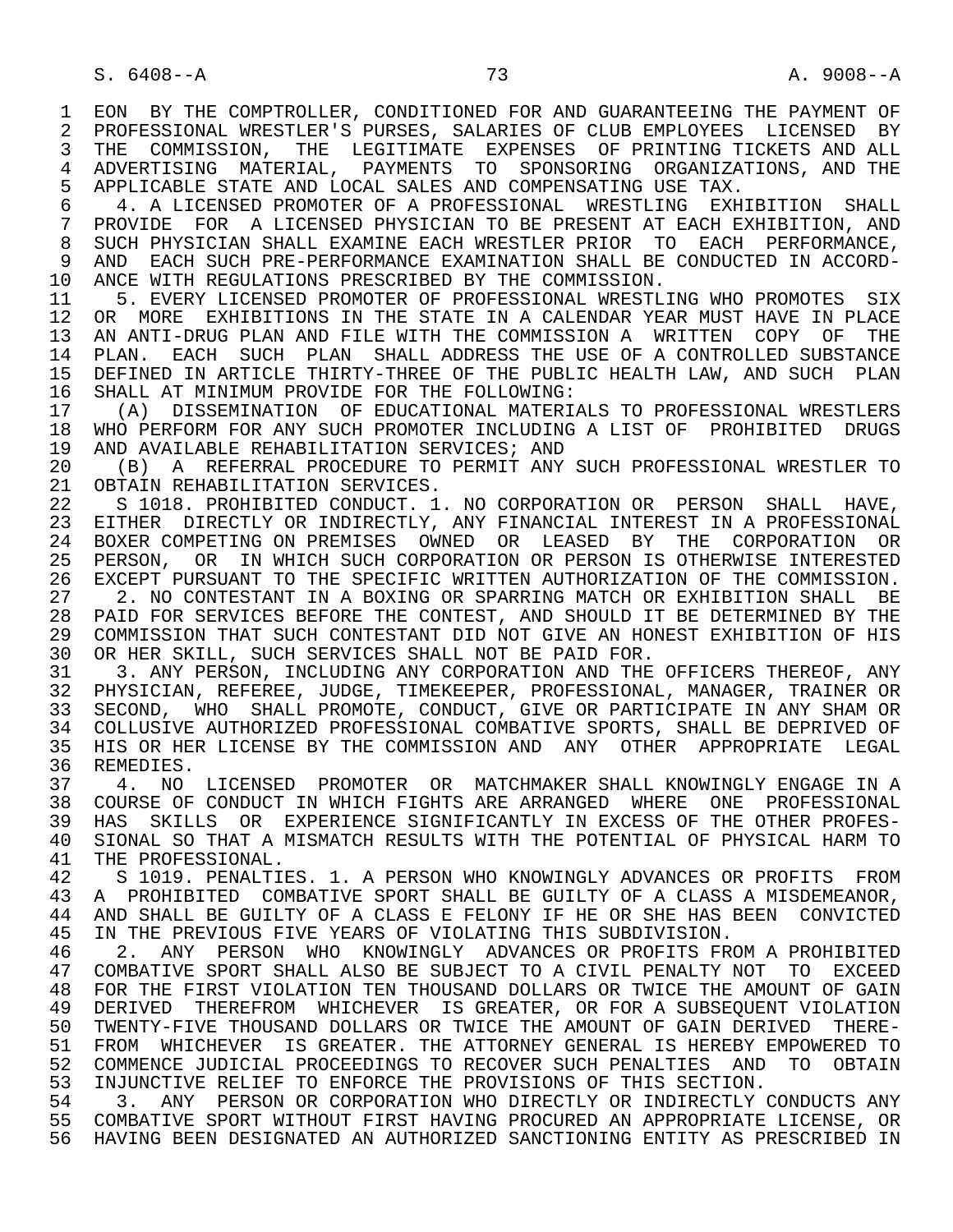1 THIS ARTICLE SHALL BE GUILTY OF A MISDEMEANOR. ANY PERSON WHO PARTIC-<br>2 IPATES IN A COMBATIVE SPORT AS A REFEREE, JUDGE, MATCH-MAKER, TIMEKEEP-2 IPATES IN A COMBATIVE SPORT AS A REFEREE, JUDGE, MATCH-MAKER, TIMEKEEP-<br>3 ER. PROFESSIONAL. MANAGER. TRAINER. OR SECOND WITHOUT FIRST HAVING 3 ER, PROFESSIONAL, MANAGER, TRAINER, OR SECOND WITHOUT FIRST HAVING 4 PROCURED AN APPROPRIATE LICENSE AS PRESCRIBED IN THIS ARTICLE, OR WHERE<br>5 SUCH COMBATIVE SPORT IS PROHIBITED UNDER THIS ARTICLE SHALL BE GUILTY OF 5 SUCH COMBATIVE SPORT IS PROHIBITED UNDER THIS ARTICLE SHALL BE GUILTY OF<br>6 A MISDEMEANOR, ANY PERSON, PARTNERSHIP OR CORPORATION WHO PROMOTES A 6 A MISDEMEANOR. ANY PERSON, PARTNERSHIP OR CORPORATION WHO PROMOTES A<br>7 PROFESSIONAL WRESTLING MATCH OR EXHIBITION IN THE STATE WITHOUT FIRST 7 PROFESSIONAL WRESTLING MATCH OR EXHIBITION IN THE STATE WITHOUT FIRST<br>8 HAVING PROCURED AN APPROPRIATE LICENSE IN ACCORDANCE WITH SECTION ONE 8 HAVING PROCURED AN APPROPRIATE LICENSE IN ACCORDANCE WITH SECTION ONE<br>9 THOUSAND SEVENTEEN OF THIS ARTICLE, SHALL BE GUILTY OF A MISDEMEANOR.

9 THOUSAND SEVENTEEN OF THIS ARTICLE, SHALL BE GUILTY OF A MISDEMEANOR.<br>10 4. ANY CORPORATION, ENTITY, PERSON OR PERSONS, LICENSED, PERMITTED 10 4. ANY CORPORATION, ENTITY, PERSON OR PERSONS, LICENSED, PERMITTED OR<br>11 OTHERWISE AUTHORIZED UNDER THE PROVISIONS OF THIS ARTICLE. THAT SHALL 11 OTHERWISE AUTHORIZED UNDER THE PROVISIONS OF THIS ARTICLE, THAT SHALL<br>12 KNOWINGLY VIOLATE ANY RULE OR ORDER OF THE COMMISSION OR ANY PROVISION 12 KNOWINGLY VIOLATE ANY RULE OR ORDER OF THE COMMISSION OR ANY PROVISION<br>13 OF THIS ARTICLE, IN ADDITION TO ANY OTHER PENALTY BY LAW PRESCRIBED, 13 OF THIS ARTICLE, IN ADDITION TO ANY OTHER PENALTY BY LAW PRESCRIBED,<br>14 SHALL, BE LIABLE, TO A CIVIL PENALTY NOT TO EXCEED TEN THOUSAND DOLLARS SHALL BE LIABLE TO A CIVIL PENALTY NOT TO EXCEED TEN THOUSAND DOLLARS 15 FOR THE FIRST OFFENSE AND NOT TO EXCEED TWENTY-FIVE THOUSAND DOLLARS FOR<br>16 THE SECOND AND EACH SUBSEOUENT OFFENSE, TO BE IMPOSED BY THE COMMISSION, 16 THE SECOND AND EACH SUBSEQUENT OFFENSE, TO BE IMPOSED BY THE COMMISSION,<br>17 TO BE SUED FOR BY THE ATTORNEY-GENERAL IN THE NAME OF THE PEOPLE OF THE 17 TO BE SUED FOR BY THE ATTORNEY-GENERAL IN THE NAME OF THE PEOPLE OF THE THE STATE OF THE LIRECTED BY THE COMMISSION, FOR 18 STATE OF NEW YORK IF DIRECTED BY THE COMMISSION. THE COMMISSION, FOR<br>19 CAUSE SHOWN, MAY EXTEND THE TIME FOR THE PAYMENT OF SUCH PENALTY AND, BY 19 CAUSE SHOWN, MAY EXTEND THE TIME FOR THE PAYMENT OF SUCH PENALTY AND, BY<br>20 COMPROMISE, MAY ACCEPT LESS THAN THE AMOUNT OF SUCH PENALTY AS IMPOSED 20 COMPROMISE, MAY ACCEPT LESS THAN THE AMOUNT OF SUCH PENALTY AS IMPOSED<br>21 IN SETTLEMENT THEREOF. FOR THE PURPOSES OF THIS SECTION, EACH TRANS-21 IN SETTLEMENT THEREOF. FOR THE PURPOSES OF THIS SECTION, EACH TRANS-<br>22 ACTION OR STATUTORY VIOLATION SHALL CONSTITUTE A SEPARATE OFFENSE. 22 ACTION OR STATUTORY VIOLATION SHALL CONSTITUTE A SEPARATE OFFENSE,<br>23 EXCEPT THAT A SECOND OR SUBSEOUENT OFFENSE SHALL NOT BE DEEMED TO EXIST 23 EXCEPT THAT A SECOND OR SUBSEQUENT OFFENSE SHALL NOT BE DEEMED TO EXIST<br>24 UNLESS A DECISION HAS BEEN RENDERED IN A PRIOR, SEPARATE AND INDEPENDENT 24 UNLESS A DECISION HAS BEEN RENDERED IN A PRIOR, SEPARATE AND INDEPENDENT<br>25 PROCEEDING. 25 PROCEEDING.

26 5. ON THE FIRST INFRACTION OF RULES OR REGULATIONS PROMULGATED PURSU-<br>27 ANT TO SUBDIVISION TWO OF SECTION ONE THOUSAND NINE OF THIS ARTICLE, 27 ANT TO SUBDIVISION TWO OF SECTION ONE THOUSAND NINE OF THIS ARTICLE,<br>28 WHICH INFRACTION MAY INCLUDE MORE THAN ONE INDIVIDUAL VIOLATION, THE 28 WHICH INFRACTION MAY INCLUDE MORE THAN ONE INDIVIDUAL VIOLATION, THE<br>29 COMMISSION MAY IMPOSE A CIVIL FINE OF UP TO TWO HUNDRED FIFTY DOLLARS 29 COMMISSION MAY IMPOSE A CIVIL FINE OF UP TO TWO HUNDRED FIFTY DOLLARS 30 FOR EACH HEALTH AND SAFETY VIOLATION AND MAY SUSPEND THE TRAINING FACIL-<br>31 ITY'S LICENSE UNTIL THE VIOLATION OR VIOLATIONS ARE CORRECTED. ON THE 31 ITY'S LICENSE UNTIL THE VIOLATION OR VIOLATIONS ARE CORRECTED. ON THE 32 SECOND SUCH INFRACTION, THE COMMISSION MAY IMPOSE A CIVIL FINE OF UP TO 32 SECOND SUCH INFRACTION, THE COMMISSION MAY IMPOSE A CIVIL FINE OF UP TO 33 FIVE HUNDRED DOLLARS FOR EACH HEALTH AND SAFETY VIOLATION AND MAY<br>34 SUSPEND THE TRAINING FACILITY'S LICENSE UNTIL THE VIOLATION OR THE TRAINING FACILITY'S LICENSE UNTIL THE VIOLATION OR 35 VIOLATIONS ARE CORRECTED. ON THE THIRD SUCH INFRACTION OR FOR SUBSEQUENT 36 INFRACTIONS, THE COMMISSION MAY IMPOSE A CIVIL FINE OF UP TO SEVEN 37 HUNDRED FIFTY DOLLARS FOR EACH HEALTH AND SAFETY VIOLATION AND MAY 38 REVOKE THE TRAINING FACILITY'S LICENSE.<br>39 6. ANY INDIVIDUAL. CORPORATION. ASSOC.

 39 6. ANY INDIVIDUAL, CORPORATION, ASSOCIATION OR CLUB FAILING TO FULLY 40 COMPLY WITH PARAGRAPH (A) OF SUBDIVISION TWELVE OF SECTION ONE THOUSAND<br>41 FIFTEEN OF THIS ARTICLE SHALL BE SUBJECT TO A PENALTY OF FIVE HUNDRED 41 FIFTEEN OF THIS ARTICLE SHALL BE SUBJECT TO A PENALTY OF FIVE HUNDRED 42 DOLLARS TO BE COLLECTED BY AND PAID TO THE DEPARTMENT OF STATE. ANY 43 INDIVIDUAL, CORPORATION, ASSOCIATION OR CLUB IS PROHIBITED FROM OPERAT- 43 INDIVIDUAL, CORPORATION, ASSOCIATION OR CLUB IS PROHIBITED FROM OPERAT- 44 ING ANY SHOWS OR EXHIBITIONS UNTIL ALL PENALTIES DUE PURSUANT TO THIS<br>45 SECTION AND TAXES, INTEREST AND PENALTIES DUE PURSUANT TO ARTICLE NINE- 45 SECTION AND TAXES, INTEREST AND PENALTIES DUE PURSUANT TO ARTICLE NINE- 46 TEEN OF THE TAX LAW HAVE BEEN PAID.<br>47 17. ALL PENALTIES IMPOSED AND

47 T. ALL PENALTIES IMPOSED AND COLLECTED BY THE COMMISSION FROM ANY 48 CORPORATION. ENTITY, PERSON OR PERSONS LICENSED UNDER THE PROVISIONS OF 48 CORPORATION, ENTITY, PERSON OR PERSONS LICENSED UNDER THE PROVISIONS OF<br>49 THIS ARTICLE, WHICH FINES AND PENALTIES ARE IMPOSED AND COLLECTED UNDER 49 THIS ARTICLE, WHICH FINES AND PENALTIES ARE IMPOSED AND COLLECTED UNDER<br>50 AUTHORITY HEREBY VESTED SHALL WITHIN THIRTY DAYS AFTER THE RECEIPT THER-50 AUTHORITY HEREBY VESTED SHALL WITHIN THIRTY DAYS AFTER THE RECEIPT THER-<br>51 EOF BY THE COMMISSION BE PAID BY THEM INTO THE STATE TREASURY. 51 EOF BY THE COMMISSION BE PAID BY THEM INTO THE STATE TREASURY.<br>52 S 1020. SUBPOENAS BY COMMISSION; OATHS. THE COMMISSION S

52 S 1020. SUBPOENAS BY COMMISSION; OATHS. THE COMMISSION SHALL HAVE<br>53 AUTHORITY TO ISSUE, UNDER THE HAND OF ITS CHAIRPERSON, AND THE SEAL OF 53 AUTHORITY TO ISSUE, UNDER THE HAND OF ITS CHAIRPERSON, AND THE SEAL OF<br>54 THE COMMISSION, SUBPOENAS FOR THE ATTENDANCE OF WITNESSES BEFORE THE 54 THE COMMISSION, SUBPOENAS FOR THE ATTENDANCE OF WITNESSES BEFORE THE<br>55 COMMISSION. A SUBPOENA ISSUED UNDER THIS SECTION SHALL BE REGULATED BY 55 COMMISSION. A SUBPOENA ISSUED UNDER THIS SECTION SHALL BE REGULATED BY 56 THE CIVIL PRACTICE LAW AND RULES.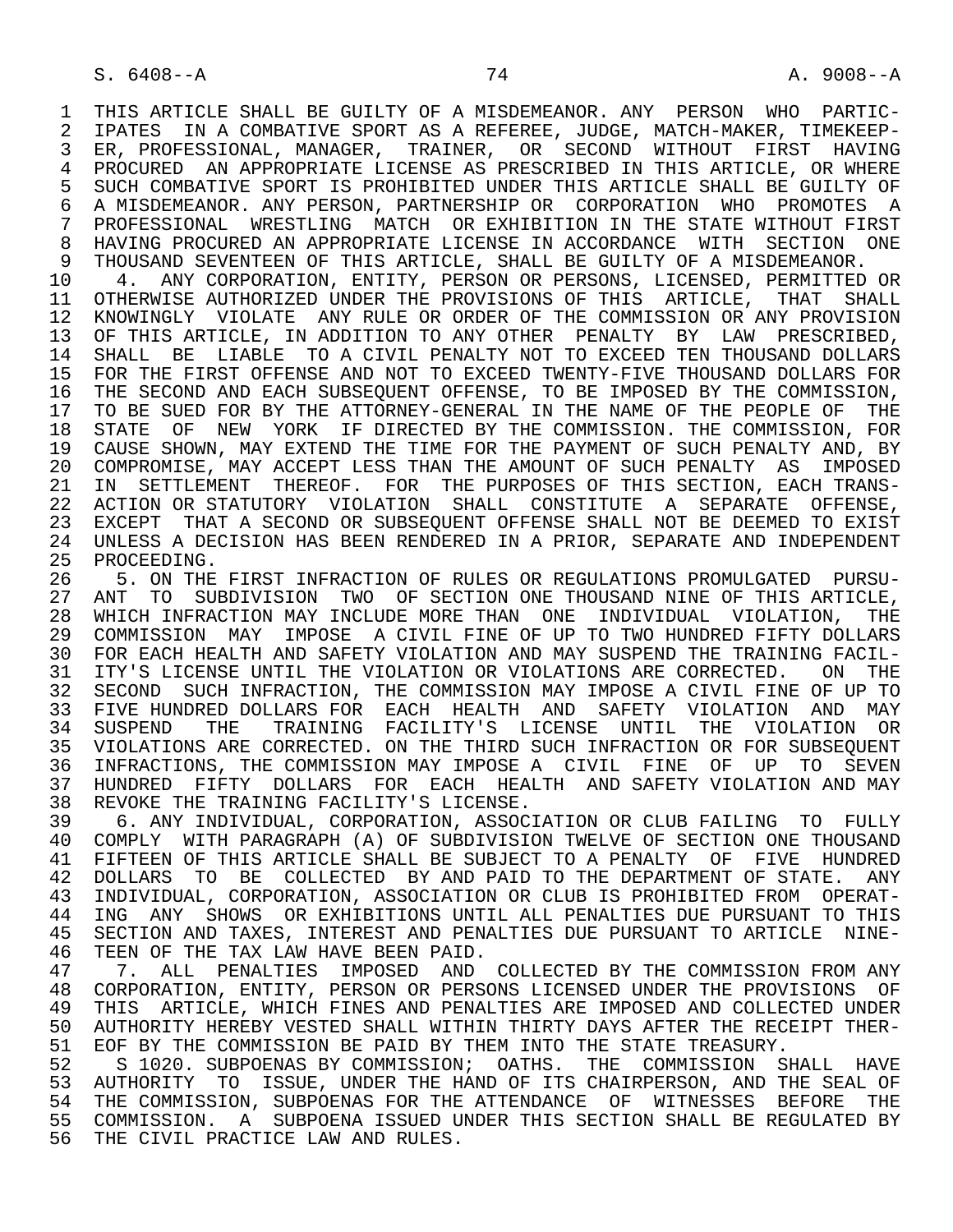1 S 1021. EXCEPTIONS. THE PROVISIONS OF THIS ARTICLE EXCEPT AS PROVIDED<br>2 IN SUBDIVISION TWELVE OF SECTION ONE THOUSAND FIFTEEN OF THIS ARTICLE 2 IN SUBDIVISION TWELVE OF SECTION ONE THOUSAND FIFTEEN OF THIS ARTICLE<br>3 SHALL NOT BE CONSTRUED TO APPLY TO ANY SPARRING OR BOXING CONTEST OR 3 SHALL NOT BE CONSTRUED TO APPLY TO ANY SPARRING OR BOXING CONTEST OR 4 EXHIBITION CONDUCTED UNDER THE SUPERVISION OR THE CONTROL OF THE NEW<br>5 YORK STATE NATIONAL GUARD OR NAVAL MILITIA WHERE ALL OF THE CONTESTANTS 5 YORK STATE NATIONAL GUARD OR NAVAL MILITIA WHERE ALL OF THE CONTESTANTS<br>6 ARE MEMBERS OF THE ACTIVE MILITIA; NOR TO ANY SUCH CONTEST OR EXHIBITION 6 ARE MEMBERS OF THE ACTIVE MILITIA; NOR TO ANY SUCH CONTEST OR EXHIBITION<br>7 WHERE THE CONTESTANTS ARE ALL AMATEURS, SPONSORED BY AND UNDER THE 7 WHERE THE CONTESTANTS ARE ALL AMATEURS, SPONSORED BY AND UNDER THE 8 SUPERVISION OF ANY UNIVERSITY, COLLEGE, SCHOOL OR OTHER INSTITUTION OF 3 LEARNING, RECOGNIZED BY THE REGENTS OF THE STATE OF NEW YORK; NOR TO ANY 9 LEARNING, RECOGNIZED BY THE REGENTS OF THE STATE OF NEW YORK; NOR TO ANY<br>10 BUSINESS ENTITY INCORPORATED FOR THE PURPOSES OF PROVIDING INSTRUCTION 10 BUSINESS ENTITY INCORPORATED FOR THE PURPOSES OF PROVIDING INSTRUCTION<br>11 AND EVALUATION IN A COMBATIVE SPORT TO CUSTOMERS FOR THE PURPOSES OF 11 AND EVALUATION IN A COMBATIVE SPORT TO CUSTOMERS FOR THE PURPOSES OF<br>12 HEALTH AND FITNESS, PERSONAL DEVELOPMENT, SELF-DEFENSE OR PARTICIPATION 12 HEALTH AND FITNESS, PERSONAL DEVELOPMENT, SELF-DEFENSE OR PARTICIPATION<br>13 IN AMATEUR EVENTS CONDUCTED BY AN AUTHORIZED SANCTIONING ENTITY; NOR TO 13 IN AMATEUR EVENTS CONDUCTED BY AN AUTHORIZED SANCTIONING ENTITY; NOR TO<br>14 ANY SUCH CONTEST OR EXHIBITIONS WHERE THE CONTESTANTS ARE ALL AMATEURS 14 ANY SUCH CONTEST OR EXHIBITIONS WHERE THE CONTESTANTS ARE ALL AMATEURS 15 SPONSORED BY AND UNDER THE SUPERVISION OF THE AMERICAN OLYMPIC ASSOCI- 16 ATION OR, IN THE CASE OF BOXING, THE U.S. AMATEUR BOXING FEDERATION OR<br>17 ITS LOCAL AFFILIATES OR THE AMERICAN OLYMPIC ASSOCIATION; NOR EXCEPT AS 17 ITS LOCAL AFFILIATES OR THE AMERICAN OLYMPIC ASSOCIATION; NOR EXCEPT AS<br>18 TO THE EXTENT PROVIDED OTHERWISE IN THIS ARTICLE, TO ANY PROFESSIONAL 18 TO THE EXTENT PROVIDED OTHERWISE IN THIS ARTICLE, TO ANY PROFESSIONAL<br>19 WRESTLING CONTEST OR EXHIBITION AS DEFINED IN THIS ARTICLE. ANY INDIVID-19 WRESTLING CONTEST OR EXHIBITION AS DEFINED IN THIS ARTICLE. ANY INDIVID-<br>20 UAL, ASSOCIATION, CORPORATION OR CLUB, EXCEPT ELEMENTARY OR HIGH SCHOOLS 20 UAL, ASSOCIATION, CORPORATION OR CLUB, EXCEPT ELEMENTARY OR HIGH SCHOOLS<br>21 OR EOUIVALENT INSTITUTIONS OF LEARNING RECOGNIZED BY THE REGENTS OF THE 21 OR EQUIVALENT INSTITUTIONS OF LEARNING RECOGNIZED BY THE REGENTS OF THE<br>22 STATE OF NEW YORK, WHO OR WHICH CONDUCTS AN AMATEUR CONTEST PURSUANT TO 22 STATE OF NEW YORK, WHO OR WHICH CONDUCTS AN AMATEUR CONTEST PURSUANT TO<br>23 THIS SECTION MUST REGISTER WITH THE U. S. AMATEUR BOXING FEDERATION OR THIS SECTION MUST REGISTER WITH THE U. S. AMATEUR BOXING FEDERATION OR 24 ITS LOCAL AFFILIATES AND ABIDE BY ITS RULES AND REGULATIONS.<br>25 S 1022. DISPOSITION OF RECEIPTS. ALL RECEIPTS OF THE COMMI 25 S 1022. DISPOSITION OF RECEIPTS. ALL RECEIPTS OF THE COMMISSION SHALL

26 BE PAID INTO THE STATE TREASURY, PROVIDED, HOWEVER, THAT RECEIPTS FROM<br>27 THE TAX IMPOSED BY ARTICLE NINETEEN OF THE TAX LAW SHALL BE DEPOSITED AS 27 THE TAX IMPOSED BY ARTICLE NINETEEN OF THE TAX LAW SHALL BE DEPOSITED AS<br>28 PROVIDED BY SECTION ONE HUNDRED SEVENTY-ONE-A OF THE TAX LAW. 28 PROVIDED BY SECTION ONE HUNDRED SEVENTY-ONE-A OF THE TAX LAW.<br>29 S 3. Subdivision 1 of section 451 of the tax law, as

29 S 3. Subdivision 1 of section 451 of the tax law, as amended by<br>30 section 1 of part F of chapter 407 of the laws of 1999, is amended to 30 section 1 of part F of chapter 407 of the laws of 1999, is amended to 31 read as follows:<br>32 1. "Gross rece

 32 1. "Gross receipts from ticket sales" shall mean the total gross 33 receipts of every person from the sale of tickets to any [professional<br>34 or amateur boxing, sparring or wrestling match or exhibition] AUTHORIZED 34 or amateur boxing, sparring or wrestling match or exhibition] AUTHORIZED<br>35 COMBATIVE SPORT held in this state, and without any deduction whatsoever 35 COMBATIVE SPORT held in this state, and without any deduction whatsoever<br>36 for commissions, brokerage, distribution fees, advertising or any other for commissions, brokerage, distribution fees, advertising or any other 37 expenses, charges and recoupments in respect thereto.

38 S 4. Section 451 of the tax law is amended by adding a new subdivision<br>39 4 to read as follows: 39 4 to read as follows:<br>40 4. "AUTHORIZED COMB

40 4. "AUTHORIZED COMBATIVE SPORT" SHALL MEAN ANY COMBATIVE SPORT AUTHOR-<br>41 IZED PURSUANT TO SECTION ONE THOUSAND ONE OF THE GENERAL BUSINESS LAW. 41 IZED PURSUANT TO SECTION ONE THOUSAND ONE OF THE GENERAL BUSINESS LAW.<br>42 S 5. Section 452 of the tax law, as amended by section 2 of part F

42 S 5. Section 452 of the tax law, as amended by section 2 of part F of 43 chapter 407 of the laws of 1999, is amended to read as follows: 43 chapter 407 of the laws of 1999, is amended to read as follows:<br>44 S 452. Imposition of tax. 1. On and after October first.

44 S 452. Imposition of tax. 1. On and after October first, nineteen<br>45 hundred ninety-nine, a tax is hereby imposed and shall be paid upon the hundred ninety-nine, a tax is hereby imposed and shall be paid upon the 46 gross receipts of every person holding any professional or amateur<br>47 boxing, sparring or wrestling match or exhibition in this state. Such 47 boxing, sparring or wrestling match or exhibition in this state. Such<br>48 tax shall be imposed on such gross receipts, exclusive of any federal 48 tax shall be imposed on such gross receipts, exclusive of any federal<br>49 taxes, as follows: 49 taxes, as follows:<br>50 (a) three perce

50 (a) three percent of gross receipts from ticket sales, except that in<br>51 no event shall the tax imposed by this [subdivision] PARAGRAPH exceed 51 no event shall the tax imposed by this [subdivision] PARAGRAPH exceed<br>52 fifty thousand dollars for any match or exhibition; 52 fifty thousand dollars for any match or exhibition;<br>53 (b) three percent of gross receipts from broadc

 53 (b) three percent of gross receipts from broadcasting rights, except that in no event shall the tax imposed by this [subdivision] PARAGRAPH 55 exceed fifty thousand dollars for any match or exhibition.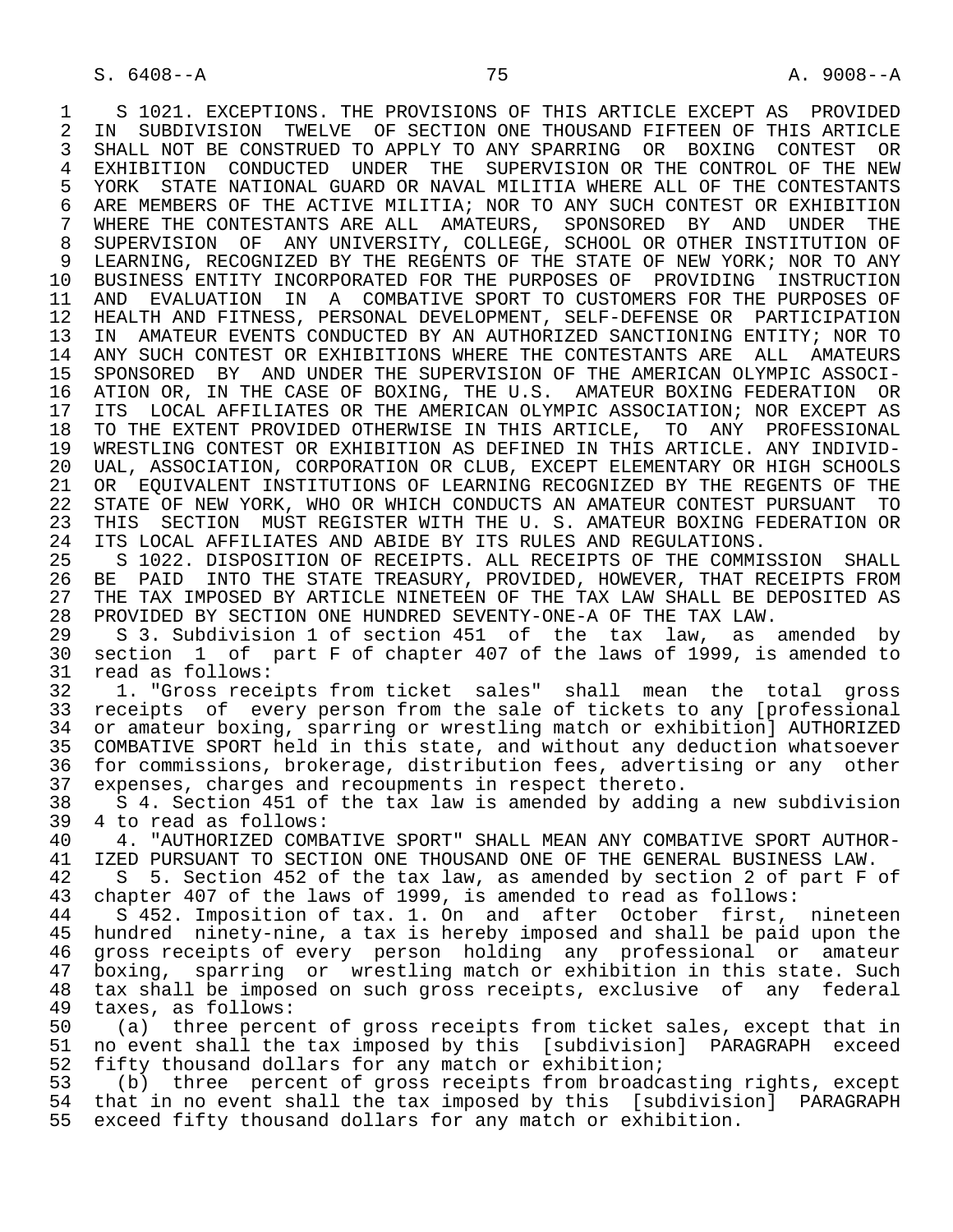1 2. ON AND AFTER THE EFFECTIVE DATE OF THIS SUBDIVISION, A TAX IS HERE-<br>2 BY IMPOSED AND SHALL BE PAID UPON THE GROSS RECEIPTS OF EVERY PERSON 2 BY IMPOSED AND SHALL BE PAID UPON THE GROSS RECEIPTS OF EVERY PERSON<br>3 HOLDING ANY AUTHORIZED COMBATIVE SPORT IN THIS STATE, OTHER THAN ANY 3 HOLDING ANY AUTHORIZED COMBATIVE SPORT IN THIS STATE, OTHER THAN ANY<br>4 PROFESSIONAL OR AMATEUR BOXING. SPARRING OR WRESTLING EXHIBITION OR 4 PROFESSIONAL OR AMATEUR BOXING, SPARRING ORWRESTLINGEXHIBITION OR<br>5 MATCH, EXCLUSIVE OF ANYFEDERAL TAXES ASFOLLOWS: 5 MATCH, EXCLUSIVE OF ANY FEDERAL TAXES AS FOLLOWS: 6 (A) EIGHT AND ONE-HALF PERCENT OF GROSS RECEIPTS FROM TICKET SALES;<br>7 AND 7 AND<br>8 (1 8 (B) THREE PERCENT OF THE SUM OF (I) GROSS RECEIPTS FROM BROADCASTING<br>9 RIGHTS, AND (II) GROSS RECEIPTS FROM DIGITAL STREAMING OVER THE INTER-9 RIGHTS, AND (II) GROSS RECEIPTS FROM DIGITAL STREAMING OVER THE INTER-<br>10 NET, EXCEPT THAT IN NO EVENT SHALL SUCH TAX IMPOSED PURSUANT TO THIS 10 NET, EXCEPT THAT IN NO EVENT SHALL SUCH TAX IMPOSED PURSUANT TO THIS<br>11 PARAGRAPH EXCEED FIFTY THOUSAND DOLLARS FOR ANY MATCH OR EXHIBITION. 11 PARAGRAPH EXCEED FIFTY THOUSAND DOLLARS FOR ANY MATCH OR EXHIBITION.<br>12 S 6. The article heading of article 19 of the tax law, as adde 12 S 6. The article heading of article 19 of the tax law, as added by<br>13 chapter 833 of the laws of 1987, is amended to read as follows: 13 chapter 833 of the laws of 1987, is amended to read as follows: 14 [BOXING AND WRESTLING EXHIBITIONS] AUTHORIZED COMBATIVE<br>SPORTS TAX 15 SPORTS TAX<br>16 S 7. Paragraph 1 of subdivision (f) of : 16 S 7. Paragraph 1 of subdivision (f) of section 1105 of the tax law, as<br>17 amended by section 100 of part A of chapter 389 of the laws of 1997, is 17 amended by section 100 of part A of chapter 389 of the laws of 1997, is<br>18 amended to read as follows: 18 amended to read as follows:<br>19 (1) Any admission charg 19 (1) Any admission charge where such admission charge is in excess of 20 ten cents to or for the use of any place of amusement in the state. 20 ten cents to or for the use of any place of amusement in the state, 21 except charges for admission to race tracks[, boxing, sparring or wres- 22 tling matches or exhibitions] OR AUTHORIZED COMBATIVE SPORTS which<br>23 charges are taxed under any other law of this state, or dramatic or 23 charges are taxed under any other law of this state, or dramatic or 24 musical arts performances, or live circus performances, or motion 25 picture theaters, and except charges to a patron for admission to, or 26 use of, facilities for sporting activities in which such patron is to be<br>27 a participant, such as bowling alleys and swimming pools. For any person 27 a participant, such as bowling alleys and swimming pools. For any person<br>28 having the permanent use or possession of a box or seat or a lease or a 28 having the permanent use or possession of a box or seat or a lease or a<br>29 license, other than a season ticket, for the use of a box or seat at a 29 license, other than a season ticket, for the use of a box or seat at a<br>20 place of amusement, the tax shall be upon the amount for which a similar 30 place of amusement, the tax shall be upon the amount for which a similar<br>31 box or seat is sold for each performance or exhibition at which the box 31 box or seat is sold for each performance or exhibition at which the box<br>32 or seat is used or reserved by the holder, licensee or lessee, and shall 32 or seat is used or reserved by the holder, licensee or lessee, and shall<br>33 be paid by the holder, licensee or lessee. 33 be paid by the holder, licensee or lessee.<br>34 S 8. The section heading of section 18 34 S 8. The section heading of section 1820 of the tax law, as amended<br>35 by section 32 of subpart I of part V-1 of chapter 57 of the laws of 35 by section 32 of subpart I of part V-1 of chapter 57 of the laws of 36 2009, is amended to read as follows: 37 [Boxing and wrestling exhibitions] AUTHORIZED COMBATIVE SPORTS tax.<br>38 S 9. Paragraph (b) of subdivision 6-c of section 106 of the alcoho 38 S 9. Paragraph (b) of subdivision 6-c of section 106 of the alcoholic 39 beverage control law, as added by chapter 254 of the laws of 2001, is 40 amended to read as follows:<br>41 (b) The prohibition conta 41 (b) The prohibition contained in paragraph (a) of this subdivision,<br>42 however, shall not be applied to any [professional match or exhibition 42 however, shall not be applied to any  $\overline{p}$  professional match or exhibition<br>43 which consists of boxing, sparring, wrestling, or martial arts and which 43 which consists of boxing, sparring, wrestling, or martial arts and which<br>44 is excepted from the definition of the term "combative sport" contained 44 is excepted from the definition of the term "combative sport" contained<br>45 in subdivision one of section five-a of chapter nine hundred twelve of in subdivision one of section five-a of chapter nine hundred twelve of 46 the laws of nineteen hundred twenty, as added by chapter fourteen of the<br>47 laws of nineteen hundred ninety-sevenl AUTHORIZED COMBATIVE SPORT. 47 laws of nineteen hundred ninety-seven] AUTHORIZED COMBATIVE SPORT.<br>48 S 10. The department of state, with the assistance of the 48 S 10. The department of state, with the assistance of the state<br>49 athletic commission, medical advisory board, departments of health and 49 athletic commission, medical advisory board, departments of health and<br>50 financial services, state insurance fund, division of budget and such 50 financial services, state insurance fund, division of budget and such<br>51 other state entities as appropriate, shall carefully consider potential other state entities as appropriate, shall carefully consider potential 52 mechanisms to provide financial resources for the payment of expenses 53 related to medical and rehabilitative care for professionals licensed 54 under article forty-one of the general business law who experience 55 debilitating brain injuries associated with repetitive head injuries 56 sustained through their participation in combative sports. The depart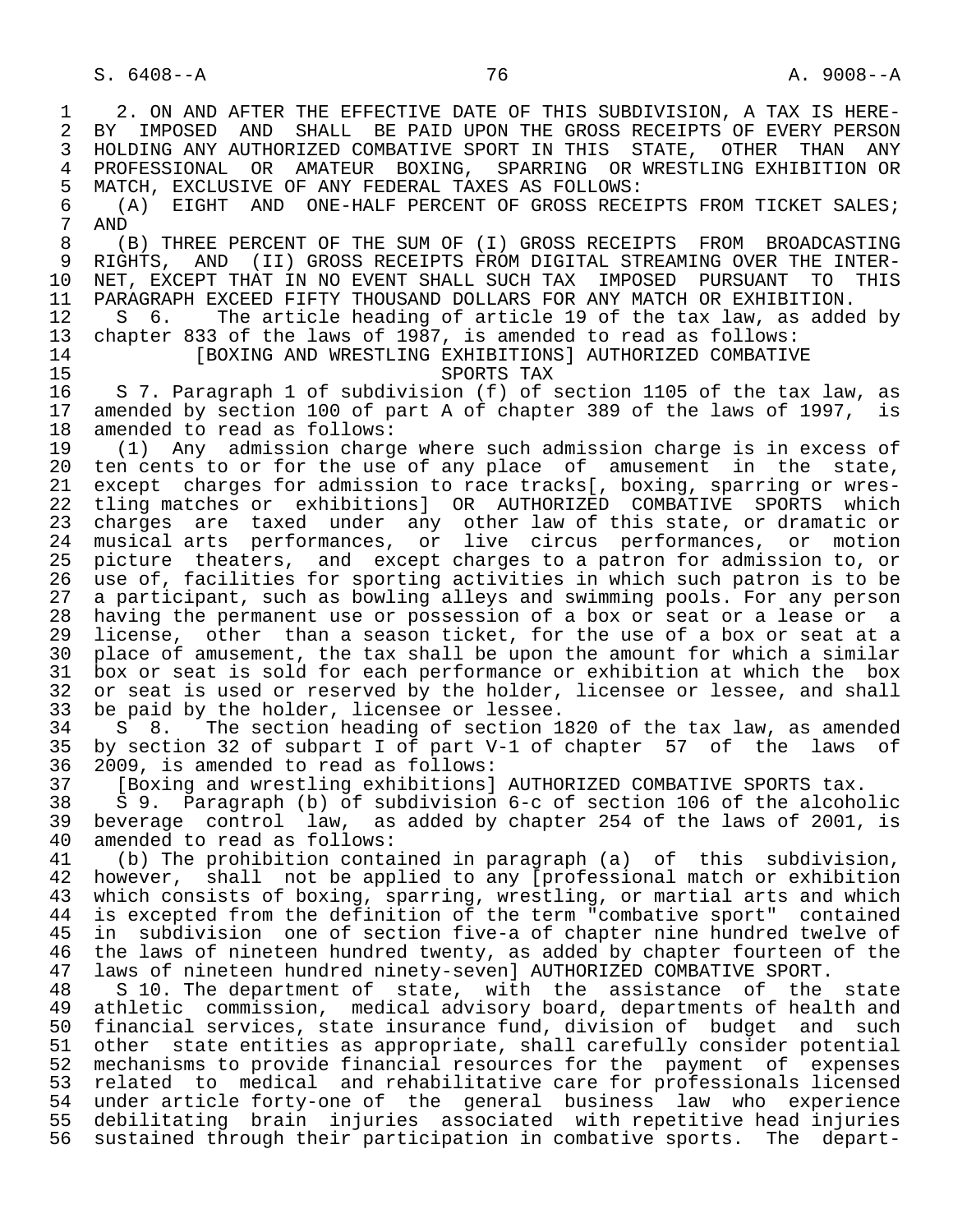S. 6408--A 77 A. 9008--A

1 ment of state may consult and contract with third parties for services<br>2 in the course of this review. The department of state shall report its 2 in the course of this review. The department of state shall report its<br>3 findings and recommendations to the governor, temporary president of the 3 findings and recommendations to the governor, temporary president of the<br>4 senate and speaker of the assembly within eighteen months of the effec-4 senate and speaker of the assembly within eighteen months of the effec-<br>5 tive date of this section. In addition to the foregoing, within twelve 5 tive date of this section. In addition to the foregoing, within twelve<br>6 months of the effective date of this section, the state athletic commis-6 months of the effective date of this section, the state athletic commis-<br>7 sion shall make any recommendations to the governor, temporary president 7 sion shall make any recommendations to the governor, temporary president<br>8 of the senate and speaker of the assembly regarding legislative changes 8 of the senate and speaker of the assembly regarding legislative changes<br>8 which may be necessary to effectuate the purpose and intent of this 9 which may be necessary to effectuate the purpose and intent of this 10 chapter, including, but not limited to, appropriate adjustments to the 11 insurance requirements contained therein.<br>12 S 11. This act shall take effect on the

12 S 11. This act shall take effect on the first day of the first month<br>13 next succeeding the one hundred twentieth day after it shall have become 13 next succeeding the one hundred twentieth day after it shall have become<br>14 a law and shall apply to gross receipts from combative sports held on or a law and shall apply to gross receipts from combative sports held on or 15 after that date; provided, however, that the addition, amendment and/or<br>16 repeal of any rule or regulation of the state athletic commission neces-16 repeal of any rule or regulation of the state athletic commission neces-<br>17 sary for the implementation of this act on its effective date is author-17 sary for the implementation of this act on its effective date is author-<br>18 ized to be made on or before such effective date. ized to be made on or before such effective date.

## 19 PART P

20 Section 1. Section 2 of chapter 584 of the laws of 2011, amending the<br>21 public authorities law relating to the powers and duties of the dormitopublic authorities law relating to the powers and duties of the dormito-22 ry authority of the state of New York relative to the establishment of<br>23 subsidiaries for certain purposes, as amended by section 1 of part X of 23 subsidiaries for certain purposes, as amended by section 1 of part X of 24 chapter 57 of the laws of 2014, is amended to read as follows: 24 chapter 57 of the laws of 2014, is amended to read as follows:

25 S 2. This act shall take effect immediately and shall expire and be<br>26 deemed repealed on July 1, [2016] 2018; provided however, that the expi-26 deemed repealed on July 1, [2016] 2018; provided however, that the expi-<br>27 ration of this act shall not impair or otherwise affect any of the 27 ration of this act shall not impair or otherwise affect any of the<br>28 powers, duties, responsibilities, functions, rights or liabilities of 28 powers, duties, responsibilities, functions, rights or liabilities of 29 any subsidiary duly created pursuant to subdivision twenty-five of<br>30 section 1678 of the public authorities law prior to such expiration. 30 section 1678 of the public authorities law prior to such expiration.<br>31 S 2. This act shall take effect immediately. S 2. This act shall take effect immediately.

## 32 PART Q

 33 Section 1. Subdivisions 10, 11, 12 and 13 of section 351 of the public 34 authorities law are REPEALED and subdivision 14 of such section is 35 renumbered subdivision 10.<br>36 S 2. Subdivisions 6, 8 a

36 S 2. Subdivisions 6, 8 and 10 of section 354 of the public authorities<br>37 law, subdivision 6 as amended by chapter 506 of the laws of 2009, and 37 law, subdivision 6 as amended by chapter 506 of the laws of 2009, and 38 subdivisions 8 and 10 as amended by chapter 766 of the laws of 1992, are 39 amended to read as follows:<br>40 6. To appoint officers

40 6. To appoint officers, agents and employees and fix their compen-<br>41 sation, provided, however, that the appointment of the executive direc-41 sation, provided, however, that the appointment of the executive direc-<br>42 tor shall be subject to confirmation by the senate in accordance with 42 tor shall be subject to confirmation by the senate in accordance with<br>43 section twenty-eight hundred fifty-two of this chapter; subject however 43 section twenty-eight hundred fifty-two of this chapter; subject however<br>44 to the provisions of the civil service law, which shall apply to the 44 to the provisions of the civil service law, which shall apply to the<br>45 authority [and to the subsidiary corporation thereof] as a municipal 45 authority [and to the subsidiary corporation thereof] as a municipal<br>46 corporation other than a city; 46 corporation other than a city;<br>47 8. Subject to agreements w

47 8. Subject to agreements with noteholders or bondholders, to fix and<br>48 collect such fees, rentals and charges for the use of the thruway 48 collect such fees, rentals and charges for the use of the thruway<br>49 [system] or any part thereof necessary or convenient, with an adequate 49 [system] or any part thereof necessary or convenient, with an adequate<br>50 margin of safety, to produce sufficient revenue to meet the expense of 50 margin of safety, to produce sufficient revenue to meet the expense of<br>51 maintenance and operation and to fulfill the terms of any agreements 51 maintenance and operation and to fulfill the terms of any agreements<br>52 made with the holders of its notes or bonds, and to establish the rights made with the holders of its notes or bonds, and to establish the rights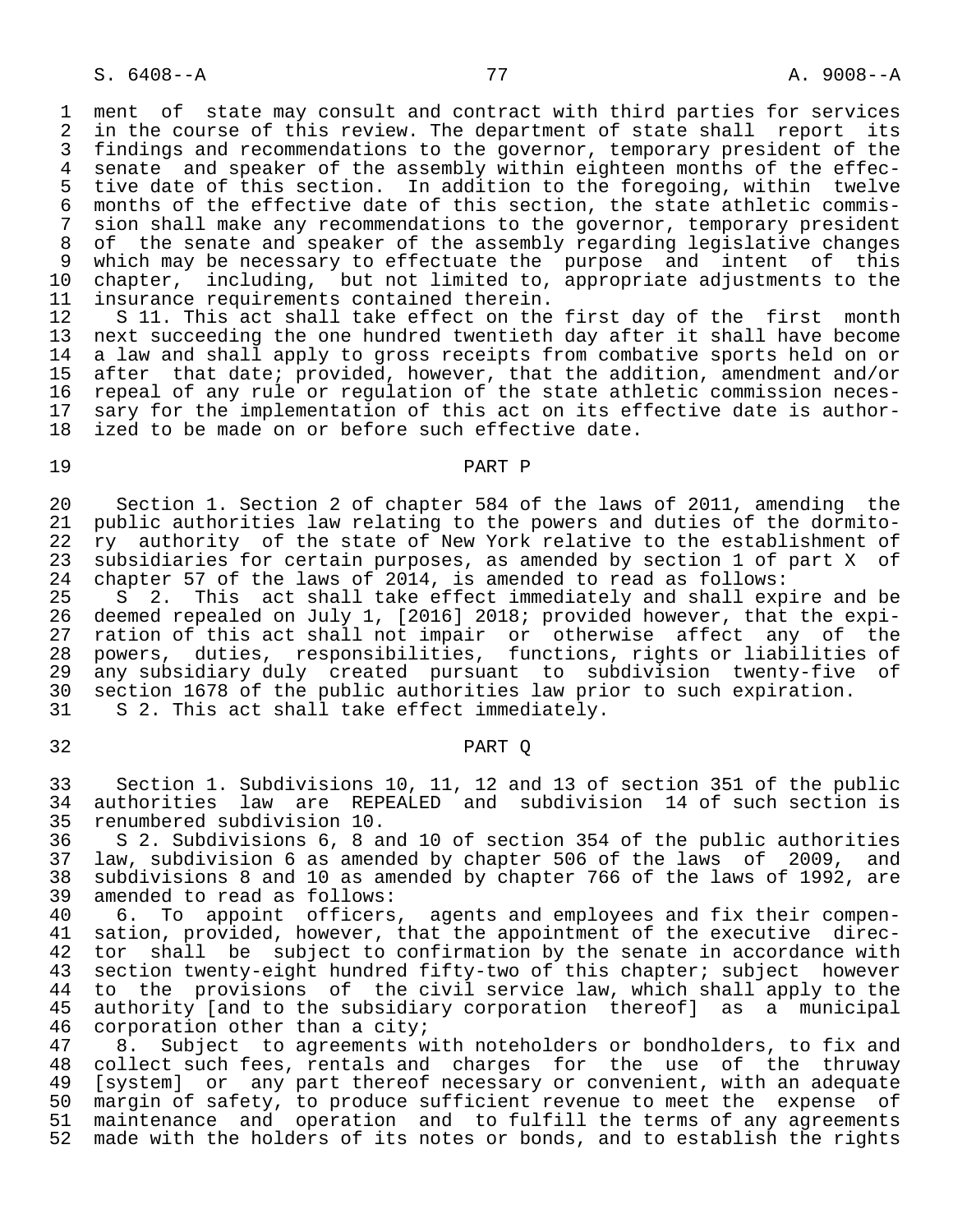1 and privileges granted upon payment thereof[; provided, however, that<br>2 tolls may only be imposed for the passage through locks and lift bridges 2 tolls may only be imposed for the passage through locks and lift bridges<br>3 by vessels which are propelled in whole or in part by mechanical power; 3 by vessels which are propelled in whole or in part by mechanical power;<br>4 and provided further that no tolls shall be imposed or collected prior 4 and provided further that no tolls shall be imposed or collected prior<br>5 to the first day of April, nineteen hundred ninety-three]. 5 to the first day of April, nineteen hundred ninety-three].

 6 10. To construct, reconstruct or improve on or along the thruway 7 [system] in the manner herein provided, suitable facilities for gas<br>8 stations, restaurants, and other facilities for the public, or to lease 8 stations, restaurants, and other facilities for the public, or to lease<br>8 the right to construct, reconstruct or improve and operate such facili-9 the right to construct, reconstruct or improve and operate such facili-<br>10 ties; such facilities shall be publicly offered for leasing for opera-10 ties; such facilities shall be publicly offered for leasing for opera-<br>11 tion, or the right to construct, reconstruct or improve and operate such 11 tion, or the right to construct, reconstruct or improve and operate such<br>12 facilities shall be publicly offered under rules and regulations to be 12 facilities shall be publicly offered under rules and regulations to be<br>13 established by the authority, provided, however, that lessees operating 13 established by the authority, provided, however, that lessees operating<br>14 such facilities at the time this act becomes effective, may reconstruct such facilities at the time this act becomes effective, may reconstruct 15 or improve them or may construct additional like facilities, in the<br>16 manner and upon such terms and conditions as the board shall determine[; 16 manner and upon such terms and conditions as the board shall determine[;<br>17 and provided further, however, that such facilities constructed, recon-17 and provided further, however, that such facilities constructed, recon-<br>18 structed or improved on or along the canal system shall be consistent 18 structed or improved on or along the canal system shall be consistent<br>19 with the canal recreationway plan approved pursuant to section one 19 with the canal recreationway plan approved pursuant to section one 20 hundred thirty-eight-c of the canal law and section three hundred eight-<br>21 y-two of this title]; 21 y-two of this title];<br>22 S 3. Section 355 of

22 S 3. Section 355 of the public authorities law, as amended by chapter<br>23 138 of the laws of 1997, is amended to read as follows: 138 of the laws of 1997, is amended to read as follows:

24 S 355. Officers and employees; transfer, promotion and seniority. 1.<br>25 Officers and employees of state departments, agencies, for the canal 25 Officers and employees of state departments, agencies, [or the canal 26 corporation] OR DIVISIONS may be transferred to the authority and offi- 27 cers, agents and employees of the authority may be transferred to state<br>28 departments, agencies, [or the canal corporation] OR DIVISIONS, without 28 departments, agencies, [or the canal corporation] OR DIVISIONS, without<br>29 examination and without loss of any civil service status or rights. No 29 examination and without loss of any civil service status or rights. No<br>20 such transfer from the authority (or canal corporation) to any state 30 such transfer from the authority [or canal corporation] to any state<br>31 department, agency, or division may, howeyer, be made except with the 31 department, agency, or division may, however, be made except with the<br>32 approval of the head of the state department, agency, or division 32 approval of the head of the state department, agency, or division<br>33 involved and the director of the budget and in compliance with the rules 33 involved and the director of the budget and in compliance with the rules<br>34 and requlations of the state civil service commission. 34 and regulations of the state civil service commission.<br>35 2. Promotions from positions in state departments

35 2. Promotions from positions in state departments and agencies to<br>36 positions in the authority [or canal corporation], and vice versa, may positions in the authority [or canal corporation], and vice versa, may 37 be made from interdepartmental promotion lists resulting from promotion<br>38 examinations in which employees of the authority[, employees of the 38 examinations in which employees of the authority[, employees of the 39 canal corporation,] and employees of the state are eligible to partic- 40 ipate.<br>41 3. I

41 3. In computing seniority for purposes of promotion or for purposes of<br>42 suspension or demotion upon the abolition of positions in the service of 42 suspension or demotion upon the abolition of positions in the service of<br>43 the authority or in the service of the state, in the case of an employee 43 the authority or in the service of the state, in the case of an employee<br>44 of the authority a period of prior employment in the service of the 44 of the authority a period of prior employment in the service of the<br>45 state shall be counted in the same manner as though such period of state shall be counted in the same manner as though such period of 46 employment had been in the service of the authority, and in the case of<br>47 an employee of the state a period of prior employment in the service of 47 an employee of the state a period of prior employment in the service of<br>48 the authority shall be counted in the same manner as though such period 48 the authority shall be counted in the same manner as though such period<br>49 of employment had been in the service of the state. For the purposes of 49 of employment had been in the service of the state. For the purposes of<br>50 the establishment and certification of preferred lists, employees 50 the establishment and certification of preferred lists, employees<br>51 suspended from the authority shall be eligible for reinstatement in the 51 suspended from the authority shall be eligible for reinstatement in the<br>52 service of the state, and employees suspended from the service of the 52 service of the state, and employees suspended from the service of the<br>53 state shall be eligible for reinstatement in the service of the authori-53 state shall be eligible for reinstatement in the service of the authori-<br>54 ty, in the same manner as though the authority were a department of the 54 ty, in the same manner as though the authority were a department of the<br>55 state. [All provisions contained within this subdivision shall apply to state. [All provisions contained within this subdivision shall apply to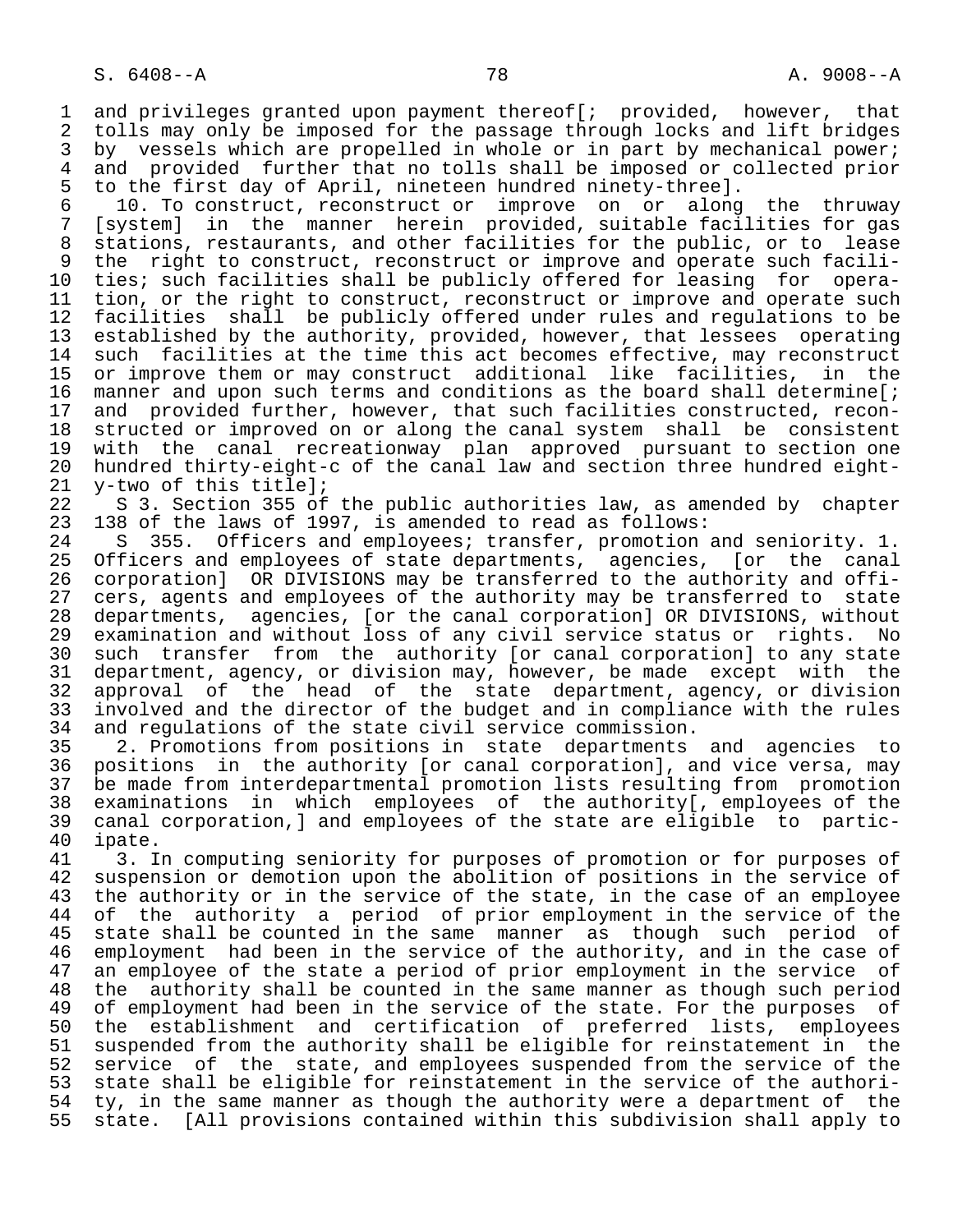1 the canal corporation in the same manner that they apply to the authori-<br>2 tv.l 2 ty.]<br>3 S

3 S 4. Section 357 of the public authorities law, as amended by chapter<br>4 766 of the laws of 1992, is amended to read as follows: 4 766 of the laws of 1992, is amended to read as follows:<br>5 S 357. Right of authority to use state property; paym

5 S 357. Right of authority to use state property; payment for improve-<br>6 ments. On assuming jurisdiction of a thruway highway section or 6 ments. On assuming jurisdiction of a thruway highway section or 7 connection or any part thereof, or of a highway connection, [or of the<br>8 New York state canal system, I the authority shall have the right to New York state canal system, ] the authority shall have the right to 9 possess and use for its corporate purposes so long as its corporate<br>10 existence shall continue, any real property and rights in real property 10 existence shall continue, any real property and rights in real property<br>11 theretofore acquired by the state, including all improvements thereon 11 theretofore acquired by the state, including all improvements thereon<br>12 [and state canal lands and properties; provided that the use by the 12 [and state canal lands and properties; provided that the use by the 13 authority of canal lands and properties for highway purposes shall not 14 interfere with the use thereof for canal purposes].<br>15 S 5. Subdivisions 2 and 3 of section 357-a of the

15 S 5. Subdivisions 2 and 3 of section 357-a of the public authorities<br>16 law are REPEALED and subdivision 1, as added by section 1 of part E of 16 law are REPEALED and subdivision 1, as added by section 1 of part E of<br>17 chapter 58 of the laws of 2013, is amended to read as follows: 17 chapter 58 of the laws of 2013, is amended to read as follows:<br>18 1. Enforcement assistance [shall be] provided by the divisio

18 1. Enforcement assistance [shall be] provided by the division of state<br>19 police at [a level consistent with historical precedents, as a matter of 19 police at [a level consistent with historical precedents, as a matter of<br>20 state interest, on all sections of the thruway. The authority shall 20 state interest, on all sections of the thruway. The authority shall<br>21 provide goods and services to the division of state police in connection 21 provide goods and services to the division of state police in connection<br>22 with its enforcement activity on the thruway. The division of state 22 with its enforcement activity on the thruway. The division of state<br>23 police and the authority shall enter into an agreement identifying those 23 police and the authority shall enter into an agreement identifying those<br>24 goods, and services, that the authority will provide to the division of 24 goods and services that the authority will provide to the division of<br>25 state police and determine reporting and other requirements related state police and determine reporting and other requirements related 26 thereto. Any costs borne by the state police outside of such agreement<br>27 shall not be reimbursed by the authority nor shall they be deemed costs 27 shall not be reimbursed by the authority nor shall they be deemed costs<br>28 of the authority] THE REOUEST OF THE AUTHORITY SHALL BE REIMBURSED BY 28 of the authority] THE REQUEST OF THE AUTHORITY SHALL BE REIMBURSED BY<br>29 THE AUTHORITY TO THE DIVISION OF STATE POLICE FROM THE GENERAL RESERVE 29 THE AUTHORITY TO THE DIVISION OF STATE POLICE FROM THE GENERAL RESERVE<br>30 FUND ESTABLISHED BY THE AUTHORITY UNDER ITS AGREEMENT WITH BONDHOLDERS. 30 FUND ESTABLISHED BY THE AUTHORITY UNDER ITS AGREEMENT WITH BONDHOLDERS,<br>31 AFTER PAYMENT OF ANY AMOUNTS DUE ON ANY BONDS OR NOTES OF THE AUTHORITY. 31 AFTER PAYMENT OF ANY AMOUNTS DUE ON ANY BONDS OR NOTES OF THE AUTHORITY.<br>32 THE COMPTROLLER IS HEREBY AUTHORIZED AND DIRECTED TO DEPOSIT TO THE 32 THE COMPTROLLER IS HEREBY AUTHORIZED AND DIRECTED TO DEPOSIT<br>33 POLICING NYS THRUWAY ACCOUNT, REVENUES RECEIVED FROM THE AUTI THRUWAY ACCOUNT, REVENUES RECEIVED FROM THE AUTHORITY AS<br>FOR PERSONAL SERVICE EXPENSES INCLUDING GENERAL STATE 34 REIMBURSEMENT FOR PERSONAL SERVICE EXPENSES INCLUDING GENERAL<br>35 CHARGES, IN ADDITION, THE AUTHORITY SHALL-REIMBURSE-THE-DIVIS CHARGES. IN ADDITION, THE AUTHORITY SHALL REIMBURSE THE DIVISION OF 36 STATE POLICE FOR NON-PERSONAL SERVICE EXPENSES CONNECTED WITH SUCH 37 ASSISTANCE. SUCH REIMBURSEMENT SHALL BE MADE FROM SUCH GENERAL RESERVE<br>38 FUND. THE AUTHORITY SHALL DEPOSIT SAID REIMBURSEMENT FUNDS FOR NON-PER- 38 FUND. THE AUTHORITY SHALL DEPOSIT SAID REIMBURSEMENT FUNDS FOR NON-PER- 39 SONAL SERVICE EXPENSES TO THE CREDIT OF THE DIVISION OF STATE POLICE. NO<br>40 PAYMENTS MADE BY THE AUTHORITY UNDER THIS SUBSECTION SHALL BE DEEMED 40 PAYMENTS MADE BY THE AUTHORITY UNDER THIS SUBSECTION SHALL BE DEEMED<br>41 OPERATING EXPENSES OF THE AUTHORITY.

41 OPERATING EXPENSES OF THE AUTHORITY.<br>42 S 6. Subdivision 1 of section 359 42 S 6. Subdivision 1 of section 359 of the public authorities law, as<br>43 amended by chapter 766 of the laws of 1992, is amended to read as 43 amended by chapter 766 of the laws of 1992, is amended to read as 44 follows: 44 follows:<br>45 1. On

1. On assuming jurisdiction of a thruway section or connection or any 46 part thereof, or of a highway connection, [or of the New York state<br>47 canal system, I the authority shall proceed with the construction, recon-47 canal system,] the authority shall proceed with the construction, recon-<br>48 struction or improvement thereof. All such work shall be done pursuant 48 struction or improvement thereof. All such work shall be done pursuant<br>49 to a contract or contracts which shall be let to the lowest responsible 49 to a contract or contracts which shall be let to the lowest responsible<br>50 bidder, by sealed proposals publicly opened, after public advertisement 50 bidder, by sealed proposals publicly opened, after public advertisement<br>51 and upon such terms and conditions as the authority shall require; 51 and upon such terms and conditions as the authority shall require;<br>52 provided, however, that the authority may reject any and all proposals 52 provided, however, that the authority may reject any and all proposals<br>53 and may advertise for new proposals, as herein provided, if in its opin-53 and may advertise for new proposals, as herein provided, if in its opin-<br>54 ion, the best interests of the authority will thereby be promoted; ion, the best interests of the authority will thereby be promoted; 55 provided further, however, that at the request of the authority, all or 56 any portion of such work, together with any engineering required by the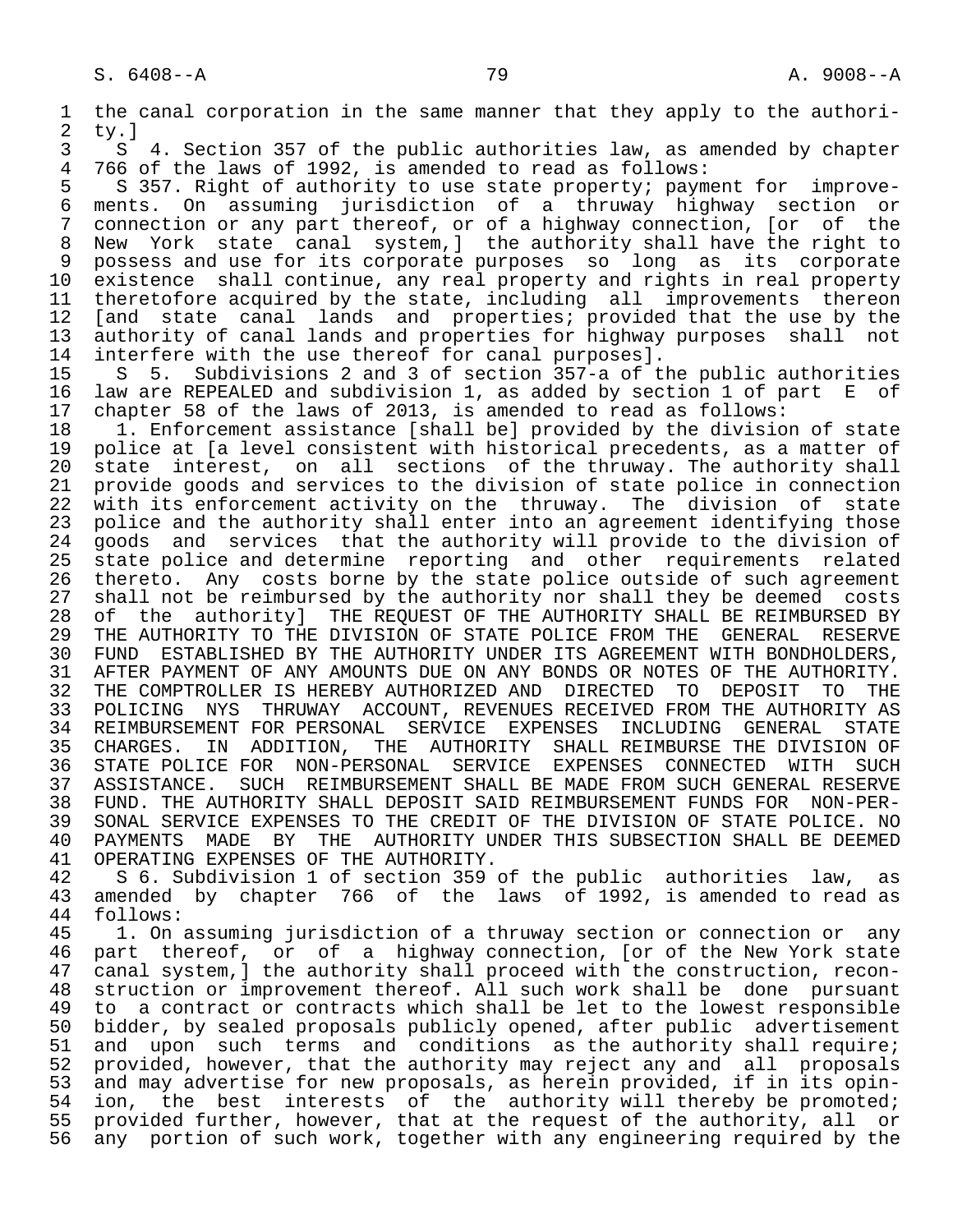1 authority in connection therewith, shall be performed by the commission-<br>2 er and his subordinates in the department of transportation as agents 2 er and his subordinates in the department of transportation as agents<br>3 for, and at the expense of, the authority. 3 for, and at the expense of, the authority.<br>4 S 7. Section 359-a of the public author

4 S 7. Section 359-a of the public authorities law, as added by chapter<br>5 140 of the laws of 2002, is amended to read as follows: 5 140 of the laws of 2002, is amended to read as follows:

6 S 359-a. Procurement contracts. For the purposes of section twenty-<br>7 eight hundred seventy-nine of this chapter as applied to the authority eight hundred seventy-nine of this chapter as applied to the authority 8 [or the canal corporation], the term "procurement contract" shall mean 9 any written agreement for the acquisition of goods or services of any<br>10 kind by the authority for the canal corporationl in the actual or esti-10 kind by the authority [or the canal corporation] in the actual or esti-<br>11 mated amount of fifteen thousand dollars or more. 11 mated amount of fifteen thousand dollars or more.<br>12 S 8. Section 360 of the public authorities law

12 S 8. Section 360 of the public authorities law, as amended by chapter<br>13 766 of the laws of 1992, is amended to read as follows: 13 766 of the laws of 1992, is amended to read as follows:

S 360. Operation and maintenance. Operation and maintenance by the 15 authority of any thruway section or connection or any part thereof or of<br>16 a highway connection[, the New York state canal system] of which it has 16 a highway connection[, the New York state canal system] of which it has<br>17 assumed jurisdiction shall be performed (a) by the use of authority 17 assumed jurisdiction shall be performed (a) by the use of authority<br>18 forces and equipment at the expense of the authority or by agreement at 18 forces and equipment at the expense of the authority or by agreement at<br>19 the expense of the state or other parties; (b) by contract with munici-19 the expense of the state or other parties; (b) by contract with munici-<br>20 palities or independent contractors; (c) at the request of the authori-20 palities or independent contractors; (c) at the request of the authori-<br>21 ty, by the commissioner and his subordinates in the department of trans-21 ty, by the commissioner and his subordinates in the department of trans-<br>22 portation as agents for, and at the expense of the authority, or (d) by 22 portation as agents for, and at the expense of the authority, or (d) by 23 a combination of such methods. 23 a combination of such methods.<br>24 S 9. Section 362 of the pub

24 S 9. Section 362 of the public authorities law, as amended by chapter<br>25 766 of the laws of 1992, is amended to read as follows: 25 766 of the laws of 1992, is amended to read as follows:

26 S 362. Assistance by state officers, departments, boards, divisions<br>27 and commissions. At the request of the authority, engineering and legal 27 and commissions. At the request of the authority, engineering and legal<br>28 services for such authority shall be performed by forces or officers of 28 services for such authority shall be performed by forces or officers of<br>29 the department of transportation and the department of law respectively, 29 the department of transportation and the department of law respectively,<br>20 and all other state officers, departments, boards, divisions and commis-30 and all other state officers, departments, boards, divisions and commis-<br>31 sions shall render services within their respective functions. At the 31 sions shall render services within their respective functions. At the<br>32 request of the authority, services in connection with the collection of 32 request of the authority, services in connection with the collection of<br>33 any charges or fees for the use of the thruway[, the New York state 33 any charges or fees for the use of the thruway[, the New York state<br>34 canal system] or any part thereof may be performed by the department of 34 canal system] or any part thereof may be performed by the department of 35 motor vehicles.

35 motor vehicles.<br>36 S 10. Paragra 36 S 10. Paragraph (a) of subdivision 1, and paragraph (i) of subdivision 37 3 of section 365 of the public authorities law, as amended by chapter<br>38 766 of the laws of 1992, are amended to read as follows: 38 766 of the laws of 1992, are amended to read as follows:

 39 (a) Subject to the provisions of section three hundred sixty-six of 40 this title, the authority shall have the power and is hereby authorized<br>41 from time to time to issue its negotiable notes and bonds in conformity 41 from time to time to issue its negotiable notes and bonds in conformity<br>42 with applicable provisions of the uniform commercial code in such prin-42 with applicable provisions of the uniform commercial code in such prin-<br>43 cipal amount as, in the opinion of the authority, shall be necessary to 43 cipal amount as, in the opinion of the authority, shall be necessary to<br>44 provide sufficient moneys for achieving the corporate purposes thereof, 44 provide sufficient moneys for achieving the corporate purposes thereof,<br>45 including construction, reconstruction and improvement of the thruway including construction, reconstruction and improvement of the thruway 46 sections and connections, and highway connections herein described, [the<br>47 New York state canal system subject to the provisions of section three New York state canal system subject to the provisions of section three 48 hundred eighty-three of this title,] together with suitable facilities 49 and appurtenances, the payment of all indebtedness to the state, the<br>50 cost of acquisition of all real property, the expense of maintenance and 50 cost of acquisition of all real property, the expense of maintenance and<br>51 operation, interest on notes and bonds during construction and for a 51 operation, interest on notes and bonds during construction and for a 52 reasonable period thereafter, establishment of reserves to secure notes 53 or bonds, and all other expenditures of the authority incident to and 54 necessary or convenient to carry out its corporate purposes and powers.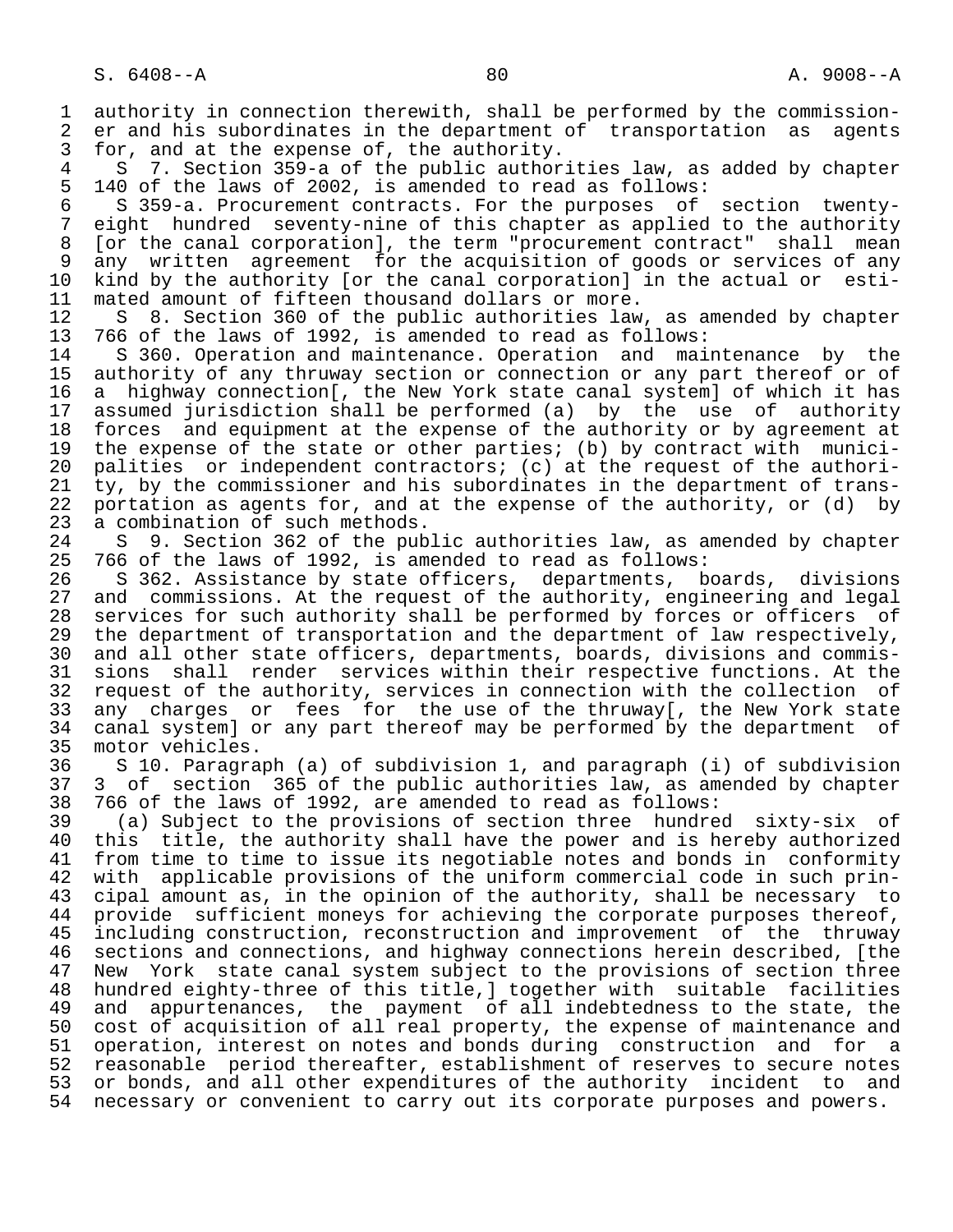1 (i) the acquisition of jurisdiction over, and of property for, thru- 2 ways, [the New York state canal system,] and the construction, recon-<br>3 struction, improvement, maintenance or operation thereof; 3 struction, improvement, maintenance or operation thereof;<br>4 S 11. Section 382 of the public authorities law is REPE

4 S 11. Section 382 of the public authorities law is REPEALED.<br>5 S 12. Section 383 of the public authorities law is REPEALED.

5 S 12. Section 383 of the public authorities law is REPEALED.<br>5 S 13. Section 388 of the public authorities law, as added 6 S 13. Section 388 of the public authorities law, as added by chapter<br>7 500 of the laws of 2011, is amended to read as follows:

 7 500 of the laws of 2011, is amended to read as follows: 8 S 388. Limitation on powers of the authority. A department, authority,<br>8 division or agency of the state shall not offer or permit any officer or 9 division or agency of the state shall not offer or permit any officer or<br>10 employee of such department, authority, division or agency to use a pass 10 employee of such department, authority, division or agency to use a pass<br>11 to access and/or use the thruway [system] without the officer's or 11 to access and/or use the thruway [system] without the officer's or<br>12 employee's personal payment of tolls except when the use of such a pass 12 employee's personal payment of tolls except when the use of such a pass<br>13 and/or use of the thruway [system] without personal payment of tolls 13 and/or use of the thruway [system] without personal payment of tolls<br>14 occurs in the normal course of the employment or duties of such officer occurs in the normal course of the employment or duties of such officer 15 or employee. This section shall not diminish the rights of any employee<br>16 pursuant to a collective bargaining agreement. 16 pursuant to a collective bargaining agreement.<br>17 S 14. Subdivisions 18 and 21 of section 2

17 S 14. Subdivisions 18 and 21 of section 2 of the canal law, subdivi-<br>18 sion 18 as amended and subdivision 21 as renumbered by chapter 335 of 18 sion 18 as amended and subdivision 21 as renumbered by chapter 335 of 19 the laws of 2001, subdivision 21 as added by chapter 442 of the laws of<br>20 1996, are amended and a new subdivision 24 is added to read as follows: 20 1996, are amended and a new subdivision 24 is added to read as follows:<br>21 18. "Authority" shall mean the [New York state thruway authority,

21 18. "Authority" shall mean the [New York state thruway authority, a<br>22 body corporate and politic constituting a public corporation created and 22 body corporate and politic constituting a public corporation created and<br>23 constituted pursuant to title nine of article twol POWER AUTHORITY OF 23 constituted pursuant to title nine of article two] POWER AUTHORITY OF 24 THE STATE OF NEW YORK, A BODY CORPORATE AND POLITIC CONSTITUTING A POLI- 25 TICAL SUBDIVISION OF THE STATE CREATED AND CONSTITUTED PURSUANT TO TITLE

26 ONE OF ARTICLE FIVE of the public authorities law.<br>27 21. "Corporation" AND "CANAL CORPORATION" shall 27 21. "Corporation" AND "CANAL CORPORATION" shall mean the New York<br>28 state canal corporation, [a subsidiary of the New York state thruway 28 state canal corporation, [a subsidiary of the New York state thruway<br>29 authority,] A PUBLIC BENEFIT CORPORATION created pursuant to [section 29 authority, ] A PUBLIC BENEFIT CORPORATION created pursuant to [section<br>30 three hundred eighty-two of the public authorities lawl CHAPTER SEVEN 30 three hundred eighty-two of the public authorities law] CHAPTER SEVEN 31 HUNDRED SIXTY-SIX OF THE LAWS OF NINETEEN HUNDRED NINETY-TWO AND CONTIN-<br>32 UED AND RECONSTITUTED AS A SUBSIDIARY CORPORATION OF THE POWER AUTHORITY 32 UED AND RECONSTITUTED AS A SUBSIDIARY CORPORATION OF THE POWER AUTHORITY<br>33 OF THE STATE OF NEW YORK PURSUANT TO SUBDIVISION ONE OF SECTION ONE 33 OF THE STATE OF NEW YORK PURSUANT TO SUBDIVISION ONE OF SECTION ONE 34 THOUSAND FIVE-B OF THE PUBLIC AUTHORITIES LAW. 34 THOUSAND FIVE-B OF THE PUBLIC AUTHORITIES LAW.<br>35 24. "THRUWAY AUTHORITY" SHALL MEAN THE NEW Y

35 24. "THRUWAY AUTHORITY" SHALL MEAN THE NEW YORK STATE THRUWAY AUTHORI-<br>36 TY, A BODY CORPORATE AND POLITIC CONSTITUTING A PUBLIC CORPORATION 36 TY, A BODY CORPORATE AND POLITIC CONSTITUTING A PUBLIC CORPORATION 37 CREATED AND CONSTITUTED PURSUANT TO TITLE NINE OF ARTICLE TWO OF THE 38 PUBLIC AUTHORITIES LAW. 38 PUBLIC AUTHORITIES LAW.<br>39 S 15. The article hea

39 S 15. The article heading of article 1-A of the canal law, as added by<br>40 chapter 766 of the laws of 1992, is amended to read as follows: 40 chapter 766 of the laws of 1992, is amended to read as follows:

41 TRANSFER TO [NEW YORK STATE THRUWAY AUTHORITY]

42 **POWER AUTHORITY OF THE STATE OF NEW YORK**<br>43 S 16. Section 5 of the canal law, as amended by amended 43 S 16. Section 5 of the canal law, as amended by amended chapter 335 of 44 the laws of 2001, is amended to read as follows: 44 the laws of 2001, is amended to read as follows:<br>45 S 5. Transfer of powers and duties relating t

5 5. Transfer of powers and duties relating to canals and canal lands 46 to the [New York state thruway authority] POWER AUTHORITY OF THE STATE<br>47 OF NEW YORK. The powers and duties of the [commissioner of transporta-OF NEW YORK. The powers and duties of the [commissioner of transporta- 48 tion] THRUWAY AUTHORITY relating to the New York state canal system as 49 set forth in articles one through and including fourteen, except article<br>50 seven, of this chapter, and except properties in use on the effective 50 seven, of this chapter, and except properties in use on the effective<br>51 date of this article in support of highway maintenance, equipment 51 date of this article in support of highway maintenance, equipment<br>52 management and traffic signal operations of the department of transpor- 52 management and traffic signal operations of the department of transpor- 53 tation, HERETOFORE TRANSFERRED BY THE COMMISSIONER OF TRANSPORTATION TO<br>54 THE THRUWAY AUTHORITY, are hereby transferred to and merged with the 54 THE THRUWAY AUTHORITY, are hereby transferred to and merged with the<br>55 authority, to be exercised by the authority DIRECTLY OR THROUGH THE 55 authority, to be exercised by the authority DIRECTLY OR THROUGH THE<br>56 CANAL CORPORATION on behalf of the people of the state of New York. In CANAL CORPORATION on behalf of the people of the state of New York. In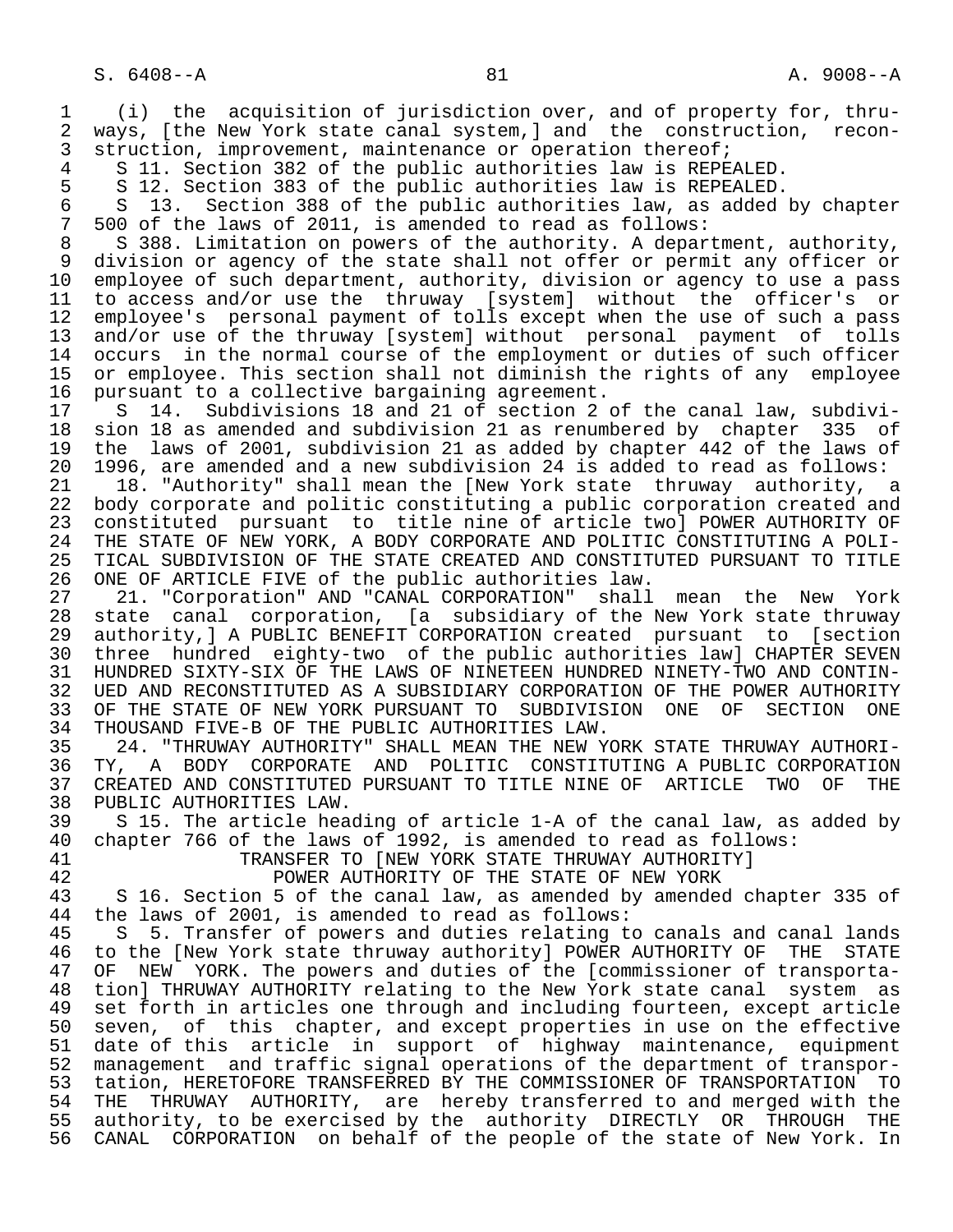1 addition, the commissioner of transportation and the [chairman] CHAIR of<br>2 the authority OR HIS OR HER DESIGNEE may, in their discretion, enter 2 the authority OR HIS OR HER DESIGNEE may, in their discretion, enter<br>3 into an agreement or agreements transferring the powers and duties of 3 into an agreement or agreements transferring the powers and duties of<br>4 the commissioner of transportation relating to any or all of the bridges 4 the commissioner of transportation relating to any or all of the bridges<br>5 and highways as set forth in article seven of this chapter, to be exer-5 and highways as set forth in article seven of this chapter, to be exer-<br>6 cised by the authority DIRECTLY OR THROUGH THE CANAL CORPORATION on 6 cised by the authority DIRECTLY OR THROUGH THE CANAL CORPORATION on<br>7 behalf of the people of the state of New York, and, AS DETERMINED TO BE 7 behalf of the people of the state of New York, and, AS DETERMINED TO BE<br>8 FEASIBLE AND ADVISABLE BY THE AUTHORITY'S TRUSTEES, shall enter into an 8 FEASIBLE AND ADVISABLE BY THE AUTHORITY'S TRUSTEES, shall enter into an<br>9 agreement or agreements DIRECTLY OR THROUGH THE CANAL CORPORATION for 9 agreement or agreements DIRECTLY OR THROUGH THE CANAL CORPORATION for<br>10 the financing, construction, reconstruction or improvement of lift and 10 the financing, construction, reconstruction or improvement of lift and<br>11 movable bridges on the canal system. Such powers shall be in addition to 11 movable bridges on the canal system. Such powers shall be in addition to<br>12 other powers enumerated in title [nine] ONE of article [two] FIVE of the 12 other powers enumerated in title [nine] ONE of article [two] FIVE of the<br>13 public authorities law. All of the provisions of title [nine] ONE of 13 public authorities law. All of the provisions of title [nine] ONE of<br>14 article [two] FIVE of such law which are not inconsistent with this article [two] FIVE of such law which are not inconsistent with this 15 chapter shall apply to the actions and duties of the authority pursuant<br>16 to this chapter. The authority shall be deemed to be the state in exer-16 to this chapter. The authority shall be deemed to be the state in exer-<br>17 cising the powers and duties transferred pursuant to this section but 17 cising the powers and duties transferred pursuant to this section but<br>18 for no other purposes.

18 for no other purposes.<br>19 S 17. Subdivisions 1 19 S 17. Subdivisions 1, 2, 3, 4 and 5 of section 6 of the canal law,<br>20 subdivisions 2 and 5 as added by chapter 766 of the laws of 1992, and 20 subdivisions 2 and 5 as added by chapter 766 of the laws of 1992, and 21 subdivisions 1, 3 and 4 as amended by chapter 335 of the laws of 2001,<br>22 are amended to read as follows: 22 are amended to read as follows:<br>23 1. The jurisdiction of the

23 1. The jurisdiction of the [commissioner of transportation] THRUWAY<br>24 AUTHORITY over the New York state canal system and over all state 24 AUTHORITY over the New York state canal system and over all state<br>25 assets, equipment and property, both tangible and intangible, owned or assets, equipment and property, both tangible and intangible, owned or 26 used in connection with the planning, development, construction, recon- 27 struction, maintenance and operation of the New York state canal system,<br>28 as set forth in articles one through and including fourteen, except 28 as set forth in articles one through and including fourteen, except<br>29 article seven, of this chapter, and except properties in use on the 29 article seven, of this chapter, and except properties in use on the<br>30 effective date of this article in support of highway maintenance, equip- 30 effective date of this article in support of highway maintenance, equip- 31 ment management and traffic signal operations of the department of<br>32 transportation, HERETOFORE TRANSFERRED BY THE COMMISSIONER OF TRANSPOR-32 transportation, HERETOFORE TRANSFERRED BY THE COMMISSIONER OF TRANSPOR-<br>33 TATION TO THE THRUWAY AUTHORITY, are hereby transferred without consid-33 TATION TO THE THRUWAY AUTHORITY, are hereby transferred without consid-<br>34 eration to the authority, to be held by the authority in the name of the 34 eration to the authority, to be held by the authority in the name of the<br>35 people of the state of New York. In addition the commissioner of trans-35 people of the state of New York. In addition the commissioner of trans-<br>36 portation and the [chairman] CHAIR of the authority OR HIS OR HER DESIG- 36 portation and the [chairman] CHAIR of the authority OR HIS OR HER DESIG- 37 NEE may, in their discretion, enter into an agreement or agreements<br>38 transferring jurisdiction over any or all of the bridges and highways 38 transferring jurisdiction over any or all of the bridges and highways<br>39 set forth in article seven of this chapter, and any or all state assets, 39 set forth in article seven of this chapter, and any or all state assets,<br>40 equipment and property, both tangible and intangible, owned or used in 40 equipment and property, both tangible and intangible, owned or used in<br>41 connection with the planning, development, construction, reconstruction, 41 connection with the planning, development, construction, reconstruction,<br>42 maintenance and operation of such bridges and highways, which shall be 42 maintenance and operation of such bridges and highways, which shall be<br>43 transferred without consideration to the authority, to be held by the 43 transferred without consideration to the authority, to be held by the<br>44 authority through the corporation in the name of the people of the state 44 authority through the corporation in the name of the people of the state<br>45 of New York. Any other rights and obligations resulting from or arising of New York. Any other rights and obligations resulting from or arising 46 out of the planning, development, construction, reconstruction, opera-<br>47 tion or maintenance of the New York state canal system shall be deemed 47 tion or maintenance of the New York state canal system shall be deemed<br>48 assigned to and shall be exercised by the authority through the corpo- 48 assigned to and shall be exercised by the authority through the corpo- 49 ration, except that the authority may designate the [commissioner of 50 transportation] CHAIR OF THE THRUWAY AUTHORITY to be its agent for the 51 operation and maintenance of the New York state canal system, provided<br>52 that such designation shall have no force or effect after [March thir-52 that such designation shall have no force or effect after [March thir-<br>53 ty-first, nineteen hundred ninety-three] JANUARY FIRST, TWO THOUSAND 53 ty-first, nineteen hundred ninety-three] JANUARY FIRST, TWO THOUSAND 54 SEVENTEEN. Such canal system shall remain the property of the state and<br>55 under its management and control as exercised by and through the author-55 under its management and control as exercised by and through the author-<br>56 ity, through the corporation which shall be deemed to be the state for ity, through the corporation which shall be deemed to be the state for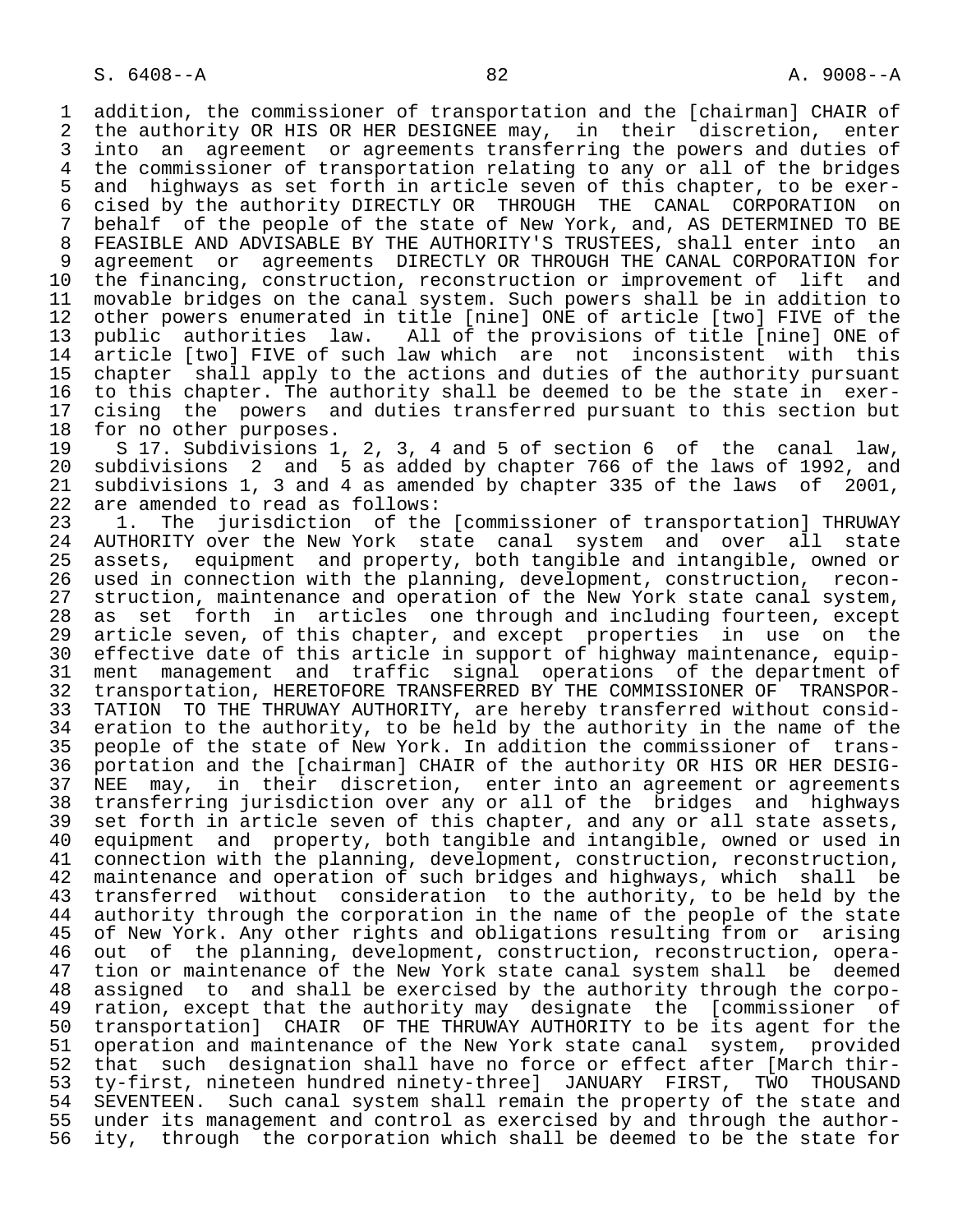1 the purposes of such management and control of the canals but for no<br>2 other purposes. 2 other purposes.<br>3 2. The depart 3 2. The department of transportation AND THRUWAY AUTHORITY shall deliv-<br>4 er to the authority all books, policies, procedures, papers, plans, 4 er to the authority all books, policies, procedures, papers, plans,<br>5 maps, records, equipment and property of such department pertaining to 5 maps, records, equipment and property of such department pertaining to<br>6 the functions transferred pursuant to this article. 6 the functions transferred pursuant to this article.<br>7 3. All rules, regulations, acts, determinations, 7 3. All rules, regulations, acts, determinations, orders and decisions<br>8 of the commissioner of transportation [and of the], department of transof the commissioner of transportation [and of the], department of trans-9 portation, OR THRUWAY AUTHORITY pertaining to the functions transferred<br>10 pursuant to this article in force at the time of such transfer shall 10 pursuant to this article in force at the time of such transfer shall<br>11 continue in force and effect as rules, regulations, acts, determi-11 continue in force and effect as rules, regulations, acts, determi-<br>12 nations, orders and decisions of the authority and corporation until 12 nations, orders and decisions of the authority and corporation until<br>13 duly modified or abrogated by such authority [and] OR corporation. 13 duly modified or abrogated by such authority [and] OR corporation.<br>14 14. Any business or other matters undertaken or commenced b 14 4. Any business or other matters undertaken or commenced by the<br>15 [commissioner of transportation or the department of transportation] 15 [commissioner of transportation or the department of transportation] 16 THRUWAY AUTHORITY, including executed contracts, permits and other 17 agreements, BUT EXCLUDING BONDS, NOTES OR OTHER EVIDENCES OF INDEBT-<br>18 EDNESS, pertaining to or connected with the [functions,] powers, [obli-18 EDNESS, pertaining to or connected with the [functions,] powers, [obli-<br>19 gations and] duties AND OBLIGATIONS transferred pursuant to this arti-19 gations and] duties AND OBLIGATIONS transferred pursuant to this arti-<br>20 cle, and in effect on the effective date [hereof] OF THE TRANSFER OF 20 cle, and in effect on the effective date [hereof] OF THE TRANSFER OF<br>21 SUCH MATTERS FROM THE THRUWAY AUTHORITY TO THE AUTHORITY PROVIDED FOR IN 21 SUCH MATTERS FROM THE THRUWAY AUTHORITY TO THE AUTHORITY PROVIDED FOR IN<br>22 THIS ARTICLE, shall, EXCEPT AS OTHERWISE AGREED BY THE AUTHORITY AND THE 22 THIS ARTICLE, shall, EXCEPT AS OTHERWISE AGREED BY THE AUTHORITY AND THE<br>23 THRUWAY AUTHORITY, be conducted and completed by the authority through THRUWAY AUTHORITY, be conducted and completed by the authority through 24 the corporation in the same manner and under the same terms and condi-<br>25 tions and with the same effect as if conducted and completed by the 25 tions and with the same effect as if conducted and completed by the 26 [commissioner of transportation or the department of transportation] 27 THRUWAY AUTHORITY, PROVIDED THAT NOTHING IN THIS SUBDIVISION SHALL BE<br>28 DEEMED TO REOUIRE THE AUTHORITY TO TAKE ANY ACTION IN A MANNER THAT 28 DEEMED TO REQUIRE THE AUTHORITY TO TAKE ANY ACTION IN A MANNER THAT<br>29 WOULD IN ITS JUDGMENT BE INCONSISTENT WITH THE PROVISIONS OF ANY BOND OR 29 WOULD IN ITS JUDGMENT BE INCONSISTENT WITH THE PROVISIONS OF ANY BOND OR<br>30 NOTE RESOLUTION OR ANY OTHER CONTRACT WITH THE HOLDERS OF THE AUTHORI-30 NOTE RESOLUTION OR ANY OTHER CONTRACT WITH THE HOLDERS OF THE AUTHORI-<br>31 TY'S BONDS, NOTES OR OTHER OBLIGATIONS. 31 TY'S BONDS, NOTES OR OTHER OBLIGATIONS.<br>32 5. No existing rights or remedies 32 5. No existing rights or remedies of the state, [including the]<br>33 authority, THRUWAY AUTHORITY, OR CANAL CORPORATION shall be lost, 33 authority, THRUWAY AUTHORITY, OR CANAL CORPORATION shall be lost,<br>34 impaired or affected by reason of this article. 34 impaired or affected by reason of this article.<br>35 S 18. Subdivision 6 of section 6 of the canal 35 S 18. Subdivision 6 of section 6 of the canal law, as added by chapter<br>36 766 of the laws of 1992, paragraph (b) as amended by chapter 335 of the 36 766 of the laws of 1992, paragraph (b) as amended by chapter 335 of the 37 laws of 2001, is amended and a new subdivision 7 is added to read as 38 follows:<br>39 6. (a) 39 6. (a) No action or proceeding pending on the effective date of [this<br>40 article,] THE TRANSFER OF POWERS, DUTIES AND OBLIGATIONS FROM THE THRU-40 article, THE TRANSFER OF POWERS, DUTIES AND OBLIGATIONS FROM THE THRU-<br>41 WAY AUTHORITY TO THE AUTHORITY brought by or against THE THRUWAY AUTHOR-41 WAY AUTHORITY TO THE AUTHORITY brought by or against THE THRUWAY AUTHOR-<br>42 ITY, the commissioner of transportation [or], THE CORPORATION, the 42 ITY, the commissioner of transportation [or], THE CORPORATION, the<br>43 department of transportation OR THE AUTHORITY shall be affected by this 43 department of transportation OR THE AUTHORITY shall be affected by this<br>44 article, Any liability arising out of any act or omission occurring 44 article. Any liability arising out of any act or omission occurring<br>45 prior to the effective date of the transfer of THE powers [and], duties prior to the effective date of the transfer of THE powers [and], duties 46 [authorized herein] AND OBLIGATIONS FROM THE THRUWAY AUTHORITY TO THE<br>47 AUTHORITY, of the officers, employees or agents of THE THRUWAY AUTHORI- 47 AUTHORITY, of the officers, employees or agents of THE THRUWAY AUTHORI- 48 TY, the department of transportation, or any other agency of the state,<br>49 other than the authority, in the performance of their obligations or 49 other than the authority, in the performance of their obligations or<br>50 duties under the canal law, any other law of the state or any federal 50 duties under the canal law, any other law of the state or any federal<br>51 law, or pursuant to a contract entered into prior to the effective date 51 law, or pursuant to a contract entered into prior to the effective date<br>52 of such transfer, shall remain a liability of THE THRUWAY AUTHORITY, the 52 of such transfer, shall remain a liability of THE THRUWAY AUTHORITY, the<br>53 department of transportation or such other agency of the state and not 53 department of transportation or such other agency of the state and not<br>54 of the authority. 54 of the authority.<br>55 (b) Notwithsta 55 (b) Notwithstanding any provision to the contrary contained in para-<br>56 graph (a) of this subdivision, the state shall indemnify and hold harmgraph (a) of this subdivision, the state shall indemnify and hold harm-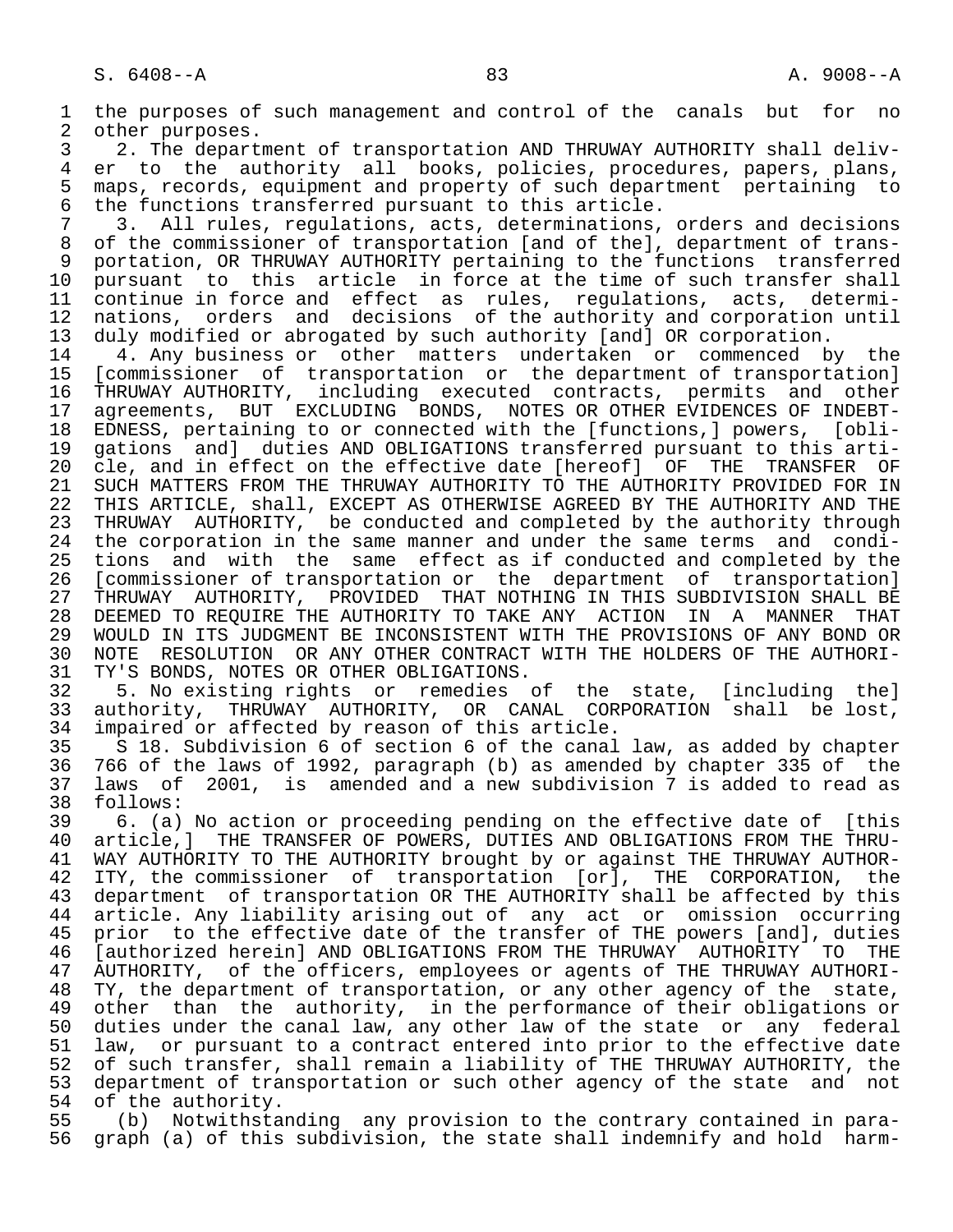1 less the THRUWAY authority [and], THE corporation AND THE AUTHORITY for<br>2 any and all claims, damages, or liabilities, whether or not caused by 2 any and all claims, damages, or liabilities, whether or not caused by<br>3 negligence, including civil and criminal fines, arising out of or relatnegligence, including civil and criminal fines, arising out of or relat-4 ing to any generation, processing, handling, transportation, storage,<br>5 treatment, or disposal of solid or hazardous wastes in the canal system 5 treatment, or disposal of solid or hazardous wastes in the canal system<br>6 by any person or entity other than the THRUWAY AUTHORITY OR THE authori-6 by any person or entity other than the THRUWAY AUTHORITY OR THE authori-<br>7 ty occurring prior to Ithe effective date of the transfer of powers and ty occurring prior to [the effective date of the transfer of powers and 8 duties authorized herein] AUGUST THIRD, NINETEEN HUNDRED NINETY-TWO. 9 Such indemnification shall extend to, without limitation, any releases<br>10 into land, water or air, including but not limited to releases as 10 into land, water or air, including but not limited to releases as<br>11 defined under the federal comprehensive environmental response compen-11 defined under the federal comprehensive environmental response compen-<br>12 sation and liability act of nineteen hundred eighty, occurring or exist-12 sation and liability act of nineteen hundred eighty, occurring or exist-<br>13 ing prior to Ithe effective date of this sectionl AUGUST THIRD, NINETEEN 13 ing prior to [the effective date of this section] AUGUST THIRD, NINETEEN<br>14 HUNDRED NINETY-TWO; provided that the THRUWAY AUTHORITY, THE CORPORATION 14 HUNDRED NINETY-TWO; provided that the THRUWAY AUTHORITY, THE CORPORATION 15 AND THE authority shall cooperate in the investigation and remediation<br>16 of hazardous waste and other environmental problems. 16 of hazardous waste and other environmental problems.<br>17 (C) NOTWITHSTANDING ANY PROVISION TO THE CONTRAR

17 (C) NOTWITHSTANDING ANY PROVISION TO THE CONTRARY CONTAINED IN PARA-<br>18 GRAPH (A) OF THIS SUBDIVISION, THE THRUWAY AUTHORITY SHALL INDEMNIFY AND 18 GRAPH (A) OF THIS SUBDIVISION, THE THRUWAY AUTHORITY SHALL INDEMNIFY AND 19 HOLD HARMLESS THE CORPORATION AND THE AUTHORITY FOR ANY AND ALL CLAIMS. 19 HOLD HARMLESS THE CORPORATION AND THE AUTHORITY FOR ANY AND ALL CLAIMS,<br>20 DAMAGES, OR LIABILITIES, WHETHER OR NOT CAUSED BY NEGLIGENCE, INCLUDING 20 DAMAGES, OR LIABILITIES, WHETHER OR NOT CAUSED BY NEGLIGENCE, INCLUDING<br>21 CIVIL AND CRIMINAL FINES, ARISING OUT OF OR RELATING TO ANY GENERATION, 21 CIVIL AND CRIMINAL FINES, ARISING OUT OF OR RELATING TO ANY GENERATION,<br>22 PROCESSING, HANDLING, TRANSPORTATION, STORAGE, TREATMENT, OR DISPOSAL OF 22 PROCESSING, HANDLING, TRANSPORTATION, STORAGE, TREATMENT, OR DISPOSAL OF<br>23 SOLID OR HAZARDOUS WASTES IN THE CANAL SYSTEM BY ANY PERSON OR ENTITY 23 SOLID OR HAZARDOUS WASTES IN THE CANAL SYSTEM BY ANY PERSON OR ENTITY<br>24 OTHER THAN THE AUTHORITY OCCURRING AFTER AUGUST THIRD, NINETEEN HUNDRED 24 OTHER THAN THE AUTHORITY OCCURRING AFTER AUGUST THIRD, NINETEEN HUNDRED<br>25 NINETY-TWO AND NO LATER THAN THE EFFECTIVE DATE OF THE TRANSFER OF 25 NINETY-TWO AND NO LATER THAN THE EFFECTIVE DATE OF THE TRANSFER OF 26 POWERS, DUTIES AND OBLIGATIONS FROM THE THRUWAY AUTHORITY TO THE AUTHOR-<br>27 ITY. SUCH INDEMNIFICATION SHALL EXTEND TO, WITHOUT LIMITATION, ANY 27 ITY. SUCH INDEMNIFICATION SHALL EXTEND TO, WITHOUT LIMITATION, ANY<br>28 RELEASES INTO LAND, WATER OR AIR, INCLUDING BUT NOT LIMITED TO RELEASES 28 RELEASES INTO LAND, WATER OR AIR, INCLUDING BUT NOT LIMITED TO RELEASES<br>29 AS DEFINED UNDER THE FEDERAL COMPREHENSIVE ENVIRONMENTAL RESPONSE 29 AS DEFINED UNDER THE FEDERAL COMPREHENSIVE ENVIRONMENTAL RESPONSE<br>30 COMPENSATION AND LIABILITY ACT OF NINETEEN HUNDRED EIGHTY, OCCURRING OR 30 COMPENSATION AND LIABILITY ACT OF NINETEEN HUNDRED EIGHTY, OCCURRING OR<br>31 EXISTING PRIOR TO THE EFFECTIVE DATE OF THE TRANSFER OF POWERS. DUTIES 31 EXISTING PRIOR TO THE EFFECTIVE DATE OF THE TRANSFER OF POWERS, DUTIES<br>32 AND OBLIGATIONS FROM THE THRUWAY AUTHORITY TO THE AUTHORITY; PROVIDED 32 AND OBLIGATIONS FROM THE THRUWAY AUTHORITY TO THE AUTHORITY; PROVIDED<br>33 THAT THE CORPORATION AND THE AUTHORITY SHALL COOPERATE IN THE INVESTI-33 THAT THE CORPORATION AND THE AUTHORITY SHALL COOPERATE IN THE INVESTI-<br>34 GATION AND REMEDIATION OF HAZARDOUS WASTE AND OTHER ENVIRONMENTAL PROB-34 GATION AND REMEDIATION OF HAZARDOUS WASTE AND OTHER ENVIRONMENTAL PROB-<br>35 LEMS. 35 LEMS.<br>36 (D)

36 (D) EXCEPT AS OTHERWISE PROVIDED IN THIS CHAPTER, THE THRUWAY AUTHORI-<br>37 TY SHALL RETAIN ALL LIABILITIES, WHETHER OR NOT CAUSED BY NEGLIGENCE, 37 TY SHALL RETAIN ALL LIABILITIES, WHETHER OR NOT CAUSED BY NEGLIGENCE,<br>38 ARISING OUT OF ANY ACTS OR OMISSIONS OCCURRING ON OR AFTER AUGUST THIRD, 38 ARISING OUT OF ANY ACTS OR OMISSIONS OCCURRING ON OR AFTER AUGUST THIRD,<br>39 NINETEEN HUNDRED NINETY-TWO, IN CONNECTION WITH ITS POWERS, DUTIES AND 39 NINETEEN HUNDRED NINETY-TWO, IN CONNECTION WITH ITS POWERS, DUTIES AND<br>40 OBLIGATIONS WITH RESPECT TO THE CORPORATION. THE AUTHORITY AND THE STATE 40 OBLIGATIONS WITH RESPECT TO THE CORPORATION. THE AUTHORITY AND THE STATE<br>41 SHALL NOT BE HELD LIABLE IN CONNECTION WITH ANY LIABILITIES ARISING OUT 41 SHALL NOT BE HELD LIABLE IN CONNECTION WITH ANY LIABILITIES ARISING OUT 42 OF SUCH ACTS OR OMISSIONS. 42 OF SUCH ACTS OR OMISSIONS.<br>43 7. NOTWITHSTANDING ANY P

43 T. NOTWITHSTANDING ANY PROVISION OF LAW TO THE CONTRARY, IN CONNECTION<br>44 WITH THE TRANSFER OF JURISDICTION OF THE CORPORATION TO THE AUTHORITY 44 WITH THE TRANSFER OF JURISDICTION OF THE CORPORATION TO THE AUTHORITY<br>45 AND THE ASSUMPTION OF MANAGEMENT OF THE CORPORATION AS A SUBSIDIARY 45 AND THE ASSUMPTION OF MANAGEMENT OF THE CORPORATION AS A SUBSIDIARY 46 CORPORATION OF THE AUTHORITY PURSUANT TO THE CHAPTER OF THE LAWS OF TWO<br>47 THOUSAND SIXTEEN WHICH ADDED THIS SUBDIVISION, THE THRUWAY AUTHORITY 47 THOUSAND SIXTEEN WHICH ADDED THIS SUBDIVISION, THE THRUWAY AUTHORITY<br>48 SHALL HAVE THE POWER TO FULFILL ANY EXISTING AGREEMENTS OR OBLIGATIONS. 48 SHALL HAVE THE POWER TO FULFILL ANY EXISTING AGREEMENTS OR OBLIGATIONS, 49 MAKE ANY AGREEMENTS, RECEIVE, RETAIN OR PAY ANY FUNDS, DEEMED NECESSARY<br>50 AND IN THE PUBLIC INTEREST TO EFFECTUATE THE PROVISIONS AND INTENT OF 50 AND IN THE PUBLIC INTEREST TO EFFECTUATE THE PROVISIONS AND INTENT OF<br>51 THIS CHAPTER, INCLUDING BUT NOT LIMITED TO, THE ENTERING INTO ANY AGREE-THIS CHAPTER, INCLUDING BUT NOT LIMITED TO, THE ENTERING INTO ANY AGREE- 52 MENTS WITH THE CORPORATION, THE AUTHORITY AND ANY OTHER FEDERAL, STATE, 53 MUNICIPAL OR OTHER ENTITIES, AND TO RECEIVE FUNDS FROM THE FEDERAL EMER-<br>54 GENCY MANAGEMENT AGENCY OR THE STATE, TO FULFILL THE THRUWAY AUTHORITY'S 54 GENCY MANAGEMENT AGENCY OR THE STATE, TO FULFILL THE THRUWAY AUTHORITY'S<br>55 EXISTING FINANCIAL OR OTHER OBLIGATIONS ARISING FROM ITS JURISDICTION 55 EXISTING FINANCIAL OR OTHER-OBLIGATIONS ARISING FROM ITS JURISDICTION<br>56 OVER THE CANAL SYSTEM AND THE CORPORATION. OVER THE CANAL SYSTEM AND THE CORPORATION.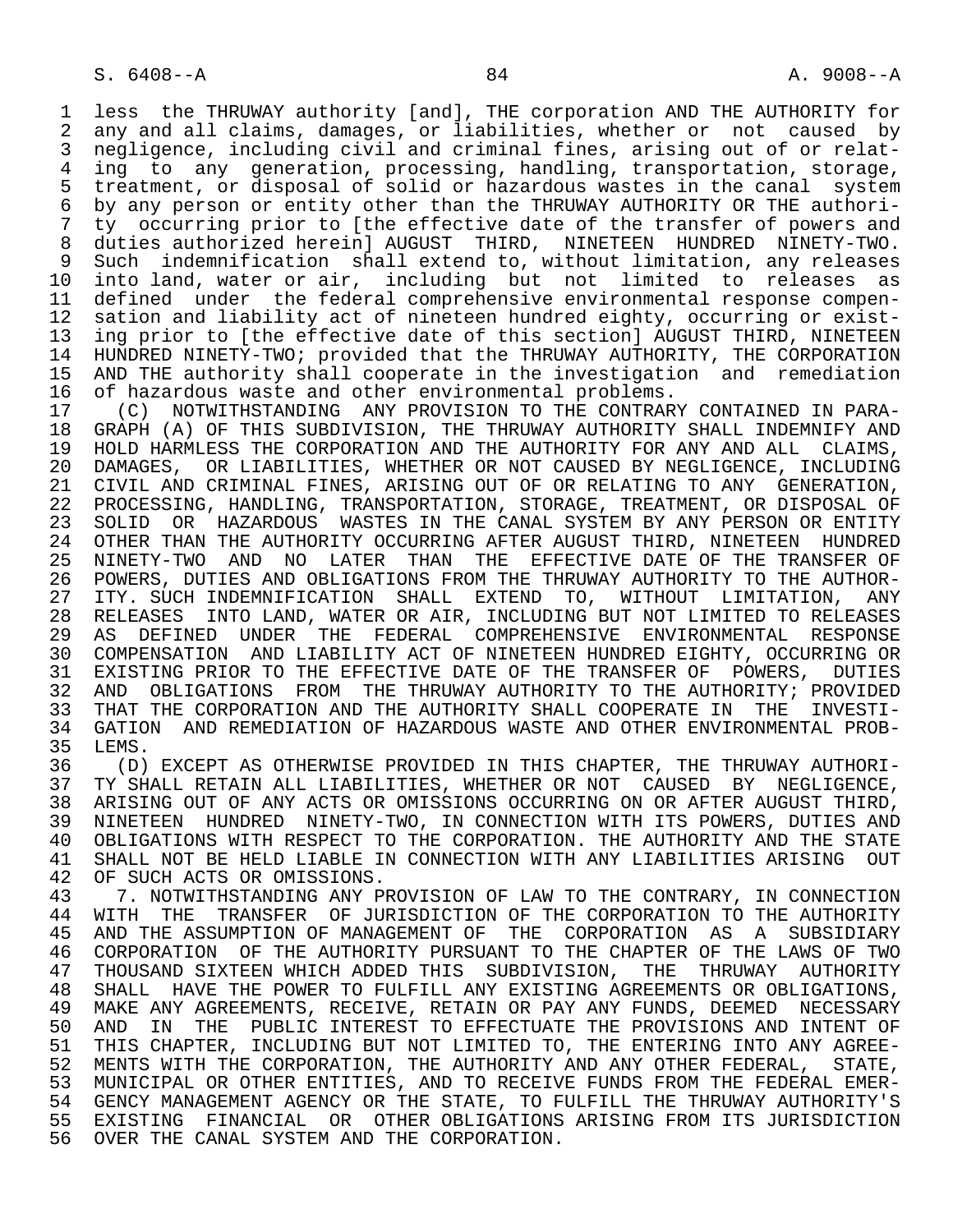1 S 19. Subdivisions 2 and 5 of section 92-u of the state finance law,<br>2 subdivision 2 as added by chapter 766 of the laws of 1992, and subdivi-2 subdivision 2 as added by chapter 766 of the laws of 1992, and subdivi-<br>3 sion 5 as amended by chapter 483 of the laws of 1996, are amended to 3 sion 5 as amended by chapter 483 of the laws of 1996, are amended to<br>4 read as follows:

4 read as follows:<br>5 2. Such fund s 5 2. Such fund shall consist of all revenues received from the operation<br>6 of the New York state canal system as defined in section three hundred 6 of the New York state canal system as defined in section three hundred<br>7 fifty-one of the public authorities law and section two of the canal 7 fifty-one of the public authorities law and section two of the canal 8 law, including payments on leases for use of canal lands, terminals and 9 terminal lands, tolls received for lock and lift bridge passage, 10 payments for hydroelectric easements and sales, for purchase of other 11 abandoned canal lands, payments for any permits and leases for use of<br>12 the water and lands of the system and payments for use of dry docks and 12 the water and lands of the system and payments for use of dry docks and<br>13 other moneys made available to the fund from any other source other than 13 other moneys made available to the fund from any other source other than<br>14 a grant, loan or other inter-corporate transfer of funds of the INew a grant, loan or other inter-corporate transfer of funds of the [New 15 York state thruway authority] POWER AUTHORITY OF THE STATE OF NEW YORK,<br>16 and any income earned by, or incremental to, the fund due to investment 16 and any income earned by, or incremental to, the fund due to investment 17 thereof, or any repayment of any moneys advanced by the fund.

18 5. Moneys of the fund, following appropriation by the legislature,<br>19 shall be available to the [New York state thruway authority] POWER 19 shall be available to the [New York state thruway authority] POWER 20 AUTHORITY OF THE STATE OF NEW YORK and shall be expended by such author-<br>21 ity or [subsidiary corporation thereof] THE CANAL CORPORATION only for 21 ity or [subsidiary corporation thereof] THE CANAL CORPORATION only for<br>22 the maintenance, construction, reconstruction, development or promotion 22 the maintenance, construction, reconstruction, development or promotion<br>23 of the canal system[; provided, however, that in the initial years, 23 of the canal system[; provided, however, that in the initial years,<br>24 expenditures of moneys of the fund for the development and/or promotion 23 of the canar system, presence,<br>24 expenditures of moneys of the fund for the development and/or promotion<br>25 of the canal system shall be accorded a priority by the authority or 25 of the canal system shall be accorded a priority by the authority or 26 subsidiary corporation thereof]. In addition, moneys of the fund may be 27 used for the purposes of interpretive signage and promotion for appro-<br>28 priate historically significant Erie canal lands and related sites. 28 priate historically significant Erie canal lands and related sites.<br>29 Moneys shall be paid out of the fund by the state comptroller on certif-29 Moneys shall be paid out of the fund by the state comptroller on certif-<br>30 icates issued by the director of the budget. 30 icates issued by the director of the budget.<br>31 S 20. Notwithstanding any other provision

31 S 20. Notwithstanding any other provision of law, the power authority<br>32 of the state of New York ("power authority"), New York state thruway 32 of the state of New York ("power authority"), New York state thruway<br>33 authority and New York state canal corporation ("canal corporation"), 33 authority and New York state canal corporation ("canal corporation"),<br>34 and any other state or municipal agency, department, office, board, 34 and any other state or municipal agency, department, office, board, 35 division, commission, public authority or public benefit corporation may 36 enter into such agreements and understandings relating to the transition 37 of the canal corporation to its status as a subsidiary of the power<br>38 authority and for the administration, maintenance and operation of the 38 authority and for the administration, maintenance and operation of the<br>39 canal corporation and the canal system as they may deem necessary or 39 canal corporation and the canal system as they may deem necessary or 40 desirable.<br>41 S 21. Se

41 S 21. Section 1005 of the public authorities law is amended by adding<br>42 a new subdivision 25 to read as follows: 42 a new subdivision 25 to read as follows:<br>43 25. NOTWITHSTANDING ANY OTHER PROV

43 25. NOTWITHSTANDING ANY OTHER PROVISION OF LAW, TO ACCEPT GIFTS,<br>44 GRANTS, LOANS, OR CONTRIBUTIONS OF FUNDS OR PROPERTY IN ANY FORM FROM 44 GRANTS, LOANS, OR CONTRIBUTIONS OF FUNDS OR PROPERTY IN ANY FORM FROM<br>45 THE FEDERAL GOVERNMENT OR ANY AGENCY OR INSTRUMENTALLY THEREOF OR FROM THE FEDERAL GOVERNMENT OR ANY AGENCY OR INSTRUMENTALLY THEREOF OR FROM 46 THE STATE OR ANY OTHER SOURCE (COLLECTIVELY, "RESOURCES"), AND ENTER<br>47 INTO CONTRACTS OR OTHER TRANSACTIONS REGARDING SUCH RESOURCES, AND TO 47 INTO CONTRACTS OR OTHER TRANSACTIONS REGARDING SUCH RESOURCES, AND TO 48 USE SUCH RESOURCES FOR ANY OF ITS CORPORATE PURPOSES. 48 USE SUCH RESOURCES FOR ANY OF ITS CORPORATE PURPOSES.<br>49 S 22. The public authorities law is amended by addi

49 S 22. The public authorities law is amended by adding a new section<br>50 1005-b to read as follows: 50 1005-b to read as follows:<br>51 S 1005-B. NEW YORK S

51 S 1005-B. NEW YORK STATE CANAL CORPORATION. 1. THE PUBLIC BENEFIT<br>52 CORPORATION KNOWN AS THE "NEW YORK STATE CANAL CORPORATION" (HEREINAFTER 52 CORPORATION KNOWN AS THE "NEW YORK STATE CANAL CORPORATION" (HEREINAFTER<br>53 REFERRED TO AS THE "CANAL CORPORATION") CREATED AS A SUBSIDIARY CORPO-53 REFERRED TO AS THE "CANAL CORPORATION") CREATED AS A SUBSIDIARY CORPO-<br>54 RATION OF THE NEW YORK STATE THRUWAY AUTHORITY PURSUANT TO CHAPTER SEVEN 54 RATION OF THE NEW YORK STATE THRUWAY AUTHORITY PURSUANT TO CHAPTER SEVEN<br>55 HUNDRED SIXTY-SIX OF THE LAWS OF NINETEEN HUNDRED NINETY-TWO IS HEREBY 55 HUNDRED SIXTY-SIX OF THE LAWS OF NINETEEN HUNDRED NINETY-TWO IS HEREBY<br>56 CONTINUED AND RECONSTITUTED AS A SUBSIDIARY CORPORATION OF THE AUTHORITY 56 CONTINUED AND RECONSTITUTED AS A SUBSIDIARY CORPORATION OF THE AUTHORITY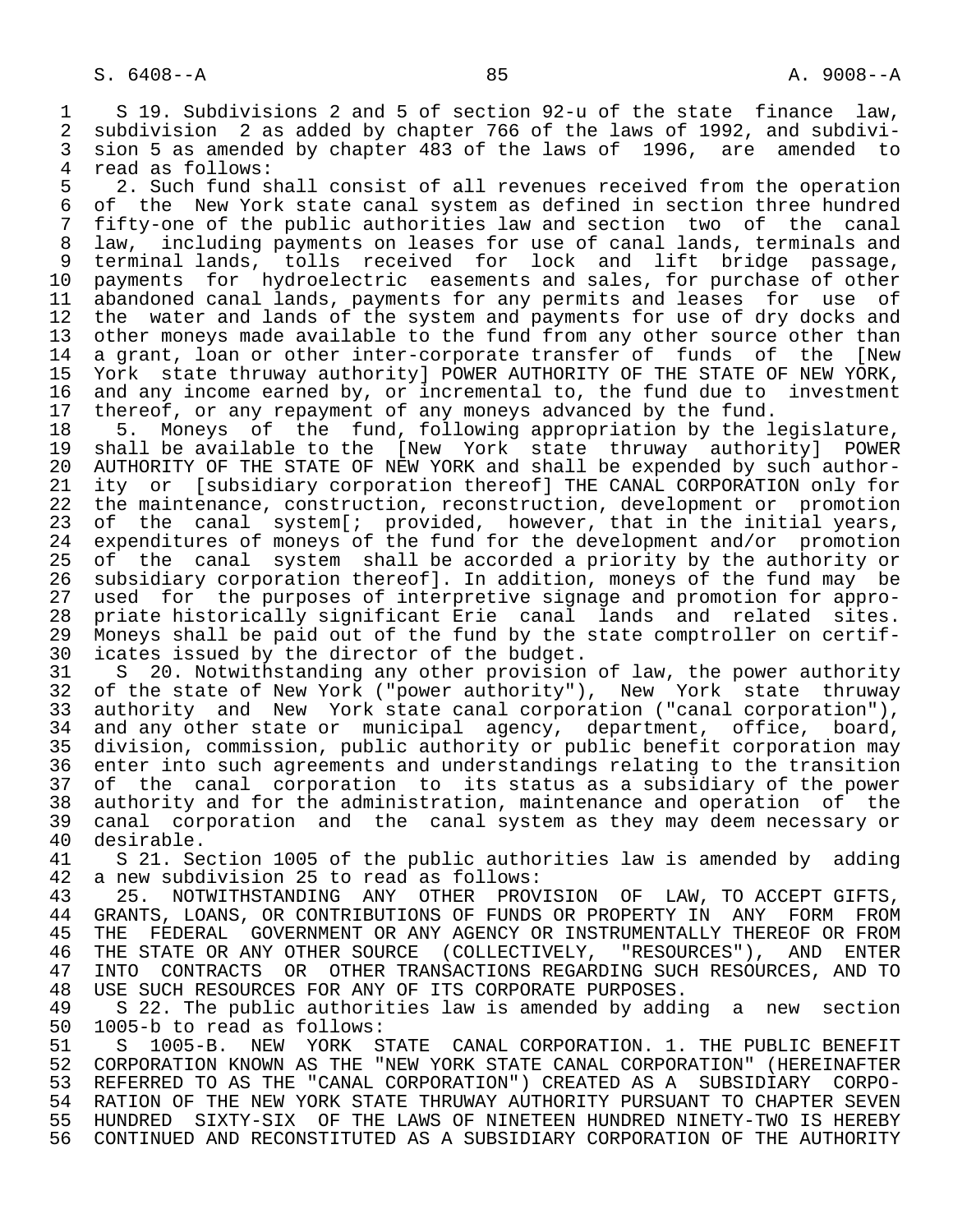1 AND SHALL HAVE ONLY THE POWER TO OPERATE, MAINTAIN, CONSTRUCT, RECON-<br>2 STRUCT, IMPROVE, DEVELOP, FINANCE, AND PROMOTE ALL OF THE CANALS, CANAL 2 STRUCT, IMPROVE, DEVELOP, FINANCE, AND PROMOTE ALL OF THE CANALS, CANAL<br>3 LANDS, FEEDER CANALS, RESERVOIRS, CANAL TERMINALS, CANAL TERMINAL LANDS LANDS, FEEDER CANALS, RESERVOIRS, CANAL TERMINALS, CANAL TERMINAL LANDS 4 AND OTHER PROPERTY UNDER THE JURISDICTION OF THE CANAL CORPORATION<br>5 PURSUANT TO ARTICLE ONE-A OF THE CANAL LAW (HEREINAFTER REFERRED TO AS 5 PURSUANT TO ARTICLE ONE-A OF THE CANAL LAW (HEREINAFTER REFERRED TO AS<br>6 THE "CANAL SYSTEM"), REFERENCE IN ANY PROVISION OF LAW, GENERAL, SPECIAL 6 THE "CANAL SYSTEM"). REFERENCE IN ANY PROVISION OF LAW, GENERAL, SPECIAL<br>7 OR LOCAL, OR IN ANY RULE, REGULATION OR PUBLIC DOCUMENT TO THE CANAL 7 OR LOCAL, OR IN ANY RULE, REGULATION OR PUBLIC DOCUMENT TO THE CANAL 8 CORPORATION OR THE CANAL CORPORATION AS A SUBSIDIARY OF THE NEW YORK<br>9 STATE THRUWAY AUTHORITY SHALL BE DEEMED TO BE AND CONSTRUED AS A REFER-9 STATE THRUWAY AUTHORITY SHALL BE DEEMED TO BE AND CONSTRUED AS A REFER-<br>10 ENCE TO THE CANAL CORPORATION CONTINUED BY THIS SECTION. 10 ENCE TO THE CANAL CORPORATION CONTINUED BY THIS SECTION.<br>11 2. THE MANAGEMENT AND ADMINISTRATION OF THE CANAL CORP

2. THE MANAGEMENT AND ADMINISTRATION OF THE CANAL CORPORATION SHALL BE 12 AN ADDITIONAL CORPORATE PURPOSE OF THE AUTHORITY. TO THE EXTENT THAT THE 13 TRUSTEES DEEM IT FEASIBLE AND ADVISABLE, THE AUTHORITY MAY TRANSFER TO 13 TRUSTEES DEEM IT FEASIBLE AND ADVISABLE, THE AUTHORITY MAY TRANSFER TO<br>14 THE CANAL, CORPORATION ANY MONEYS, REAL, PERSONAL, OR MIXED PROPERTY OR 14 THE CANAL CORPORATION ANY MONEYS, REAL, PERSONAL, OR MIXED PROPERTY OR 15 ANY PERSONNEL IN ORDER TO CARRY OUT THE PURPOSES OF THIS SECTION, 16 PROVIDED THAT NOTHING IN THIS SECTION SHALL BE DEEMED TO REQUIRE THE 17 AUTHORITY TO APPLY ANY MONEYS, REVENUES OR PROPERTY OR TO TAKE ANY 18 ACTION IN A MANNER THAT WOULD BE INCONSISTENT WITH THE PROVISIONS OF ANY 19 BOND OR NOTE RESOLUTION OR ANY OTHER CONTRACT WITH THE HOLDERS OF THE 20 AUTHORITY'S BONDS. NOTES OR OTHER OBLIGATIONS. 20 AUTHORITY'S BONDS, NOTES OR OTHER OBLIGATIONS.<br>21 3. THE CANAL CORPORATION AND ANY OF ITS

3. THE CANAL CORPORATION AND ANY OF ITS PROPERTY, FUNCTIONS, AND 22 ACTIVITIES SHALL HAVE ALL OF THE PRIVILEGES, IMMUNITIES, TAX EXEMPTIONS 23 AND OTHER EXEMPTIONS OF THE AUTHORITY AND OF THE AUTHORITY'S PROPERTY, 24 FUNCTIONS, AND ACTIVITIES. THE CANAL CORPORATION SHALL BE SUBJECT TO THE 25 RESTRICTIONS AND LIMITATIONS TO WHICH THE AUTHORITY MAY BE SUBJECT. THE 25 RESTRICTIONS AND LIMITATIONS TO WHICH THE AUTHORITY MAY BE SUBJECT. THE 26 CANAL CORPORATION MAY DELEGATE TO ONE OR MORE OF ITS MEMBERS, OR ITS<br>27 OFFICERS, AGENTS AND EMPLOYEES, SUCH DUTIES AND POWERS AS IT MAY DEEM 27 OFFICERS, AGENTS AND EMPLOYEES, SUCH DUTIES AND POWERS AS IT MAY DEEM<br>28 PROPER. 28 PROPER.<br>29 4. EX

29 4. EXCLUSIVE JURISDICTION IS CONFERRED UPON THE COURT OF CLAIMS TO<br>30 HEAR AND DETERMINE THE CLAIMS OF ANY PERSON AGAINST THE CANAL CORPO-30 HEAR AND DETERMINE THE CLAIMS OF ANY PERSON AGAINST THE CANAL CORPO-<br>31 RATION (A) FOR ITS TORTIOUS ACTS AND THOSE OF ITS AGENTS, AND (B) FOR 31 RATION (A) FOR ITS TORTIOUS ACTS AND THOSE OF ITS AGENTS, AND (B) FOR<br>32 BREACH OF A CONTRACT, RELATING TO CONSTRUCTION, RECONSTRUCTION, IMPROVE-32 BREACH OF A CONTRACT, RELATING TO CONSTRUCTION, RECONSTRUCTION, IMPROVE-<br>33 MENT, MAINTENANCE OR OPERATION, IN THE SAME MANNER AND TO THE EXTENT 33 MENT, MAINTENANCE OR OPERATION, IN THE SAME MANNER AND TO THE EXTENT<br>34 PROVIDED BY AND SUBJECT TO THE PROVISIONS OF THE COURT OF CLAIMS ACT 34 PROVIDED BY AND SUBJECT TO THE PROVISIONS OF THE COURT OF CLAIMS ACT<br>35 WITH RESPECT TO CLAIMS AGAINST THE STATE, AND TO MAKE AWARDS AND RENDER 35 WITH RESPECT TO CLAIMS AGAINST THE STATE, AND TO MAKE AWARDS AND RENDER<br>36 JUDGMENTS THEREFOR. ALL AWARDS AND JUDGMENTS ARISING FROM SUCH CLAIMS 36 JUDGMENTS THEREFOR. ALL AWARDS AND JUDGMENTS ARISING FROM SUCH CLAIMS 37 SHALL BE PAID OUT OF MONEYS OF THE CANAL CORPORATION.<br>38 5. THE MEMBERS OF THE CANAL CORPORATION SHALL I

38 5. THE MEMBERS OF THE CANAL CORPORATION SHALL BE THE SAME PERSONS<br>39 HOLDING THE OFFICES OF TRUSTEES OF THE AUTHORITY. 39 HOLDING THE OFFICES OF TRUSTEES OF THE AUTHORITY.<br>40 6. NO OFFICER OR MEMBER OF THE CANAL CORPORATI

 40 6. NO OFFICER OR MEMBER OF THE CANAL CORPORATION SHALL RECEIVE ANY 41 ADDITIONAL COMPENSATION, EITHER DIRECT OR INDIRECT, OTHER THAN<br>42 REIMBURSEMENT\_FOR\_ACTUAL\_AND\_NECESSARY\_EXPENSES\_INCURRED\_IN\_THE\_PERFORM-42 REIMBURSEMENT FOR ACTUAL AND NECESSARY EXPENSES INCURRED IN THE PERFORM-<br>43 ANCE OF HIS OR HER DUTIES, BY REASON OF HIS OR HER SERVING AS A MEMBER. 43 ANCE OF HIS OR HER DUTIES, BY REASON OF HIS OR HER SERVING AS A MEMBER, 44 DIRECTOR, OR TRUSTEE OF THE CANAL CORPORATION. 44 DIRECTOR, OR TRUSTEE OF THE CANAL CORPORATION.<br>45 7. THE EMPLOYEES OF THE CANAL CORPORATION

 45 7. THE EMPLOYEES OF THE CANAL CORPORATION SHALL NOT BE DEEMED TO BE 46 EMPLOYEES OF THE AUTHORITY BY REASON OF THEIR EMPLOYMENT BY THE CANAL<br>47 CORPORATION. ALL OFFICERS AND EMPLOYEES OF THE CANAL CORPORATION SHALL 47 CORPORATION. ALL OFFICERS AND EMPLOYEES OF THE CANAL CORPORATION SHALL 48 BE SUBJECT TO THE PROVISIONS OF THE CIVIL SERVICE LAW WHICH SHALL APPLY 48 BE SUBJECT TO THE PROVISIONS OF THE CIVIL SERVICE LAW WHICH SHALL APPLY<br>49 TO THE CANAL CORPORATION AS A MUNICIPAL CORPORATION OTHER THAN A CITY. 49 TO THE CANAL CORPORATION AS A MUNICIPAL CORPORATION OTHER THAN A CITY.<br>50 THE CANAL CORPORATION SHALL PARTICIPATE IN THE NEW YORK STATE AND LOCAL 50 THE CANAL CORPORATION SHALL PARTICIPATE IN THE NEW YORK STATE AND LOCAL<br>51 EMPLOYEES' RETIREMENT SYSTEM. NOTHING CONTAINED IN A CHAPTER OF THE LAWS 51 EMPLOYEES' RETIREMENT SYSTEM. NOTHING CONTAINED IN A CHAPTER OF THE LAWS 52 OF TWO THOUSAND SIXTEEN THAT ADDED THIS SECTION SHALL BE CONSTRUED TO 53 AFFECT THE RIGHTS OF THE CANAL CORPORATION OR ANY OF ITS EMPLOYEES UNDER 54 ANY COLLECTIVE BARGAINING AGREEMENT IN EFFECT AS OF THE EFFECTIVE DATE 55 OF TRANSFER OF THE CANAL CORPORATION FROM THE THRUWAY AUTHORITY TO THE 56 AUTHORITY.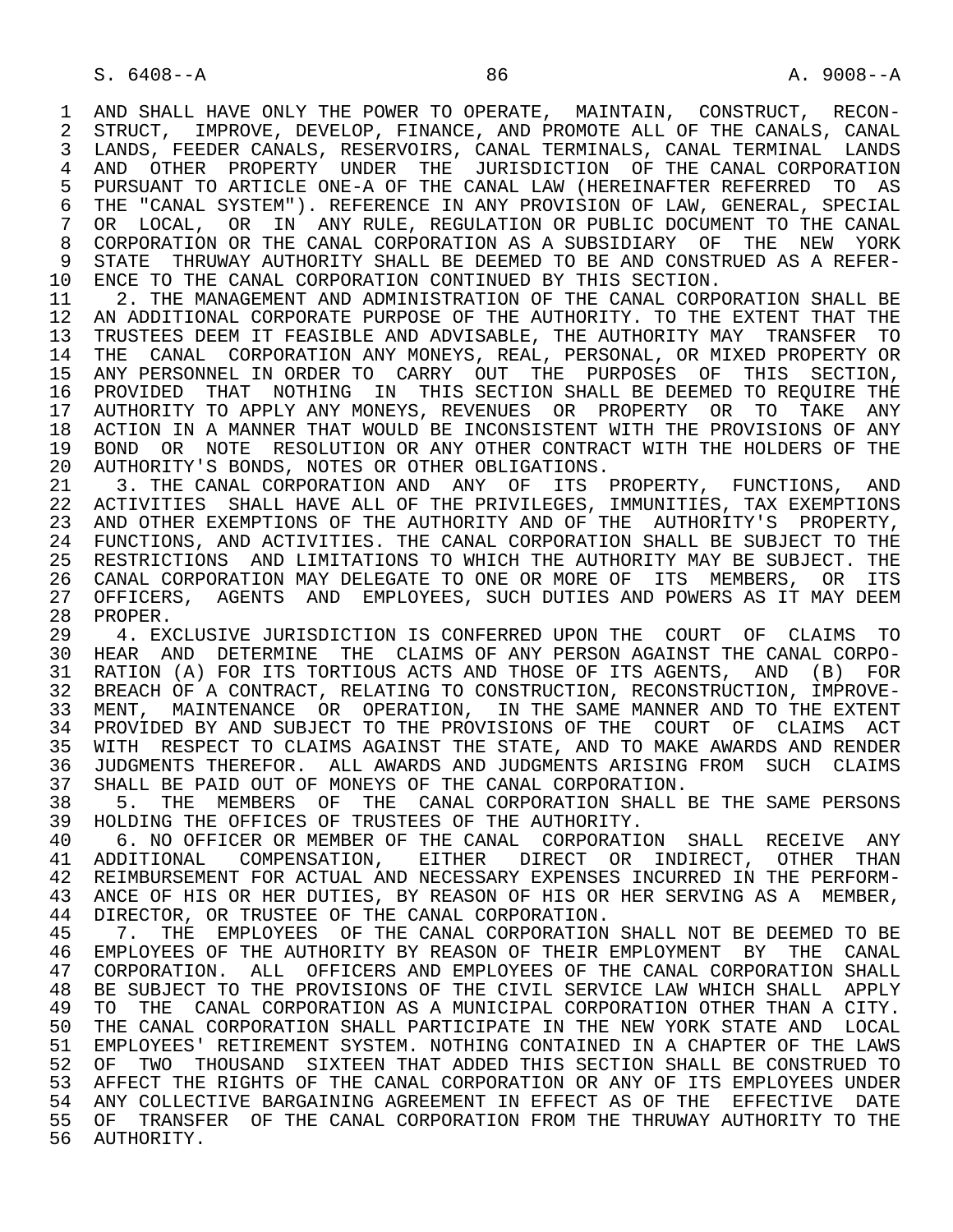1 8. THE FISCAL YEAR OF THE CANAL CORPORATION SHALL BE THE SAME AS THE 2 FISCAL YEAR FOR THE AUTHORITY. 2 FISCAL YEAR FOR THE AUTHORITY.<br>3 9. THE CANAL CORPORATION SHA 3 9. THE CANAL CORPORATION SHALL HAVE THE POWER TO: 4 (A) OPERATE, MAINTAIN, CONSTRUCT, RECONSTRUCT, IMPROVE, DEVELOP, 5 FINANCE, AND PROMOTE THE CANAL SYSTEM;<br>6 (B) SUE AND BE SUED; 6 (B) SUE AND BE SUED;<br>7 (C) HAVE A SEAL AND. 7 (C) HAVE A SEAL AND ALTER THE SAME AT PLEASURE;<br>8 (D) MAKE AND ALTER BY-LAWS FOR TTS ORGANIZATION 8 (D) MAKE AND ALTER BY-LAWS FOR ITS ORGANIZATION AND INTERNAL MANAGE- 9 MENT AND MAKE RULES AND REGULATIONS GOVERNING THE USE OF ITS PROPERTY<br>10 AND FACILITIES: 10 AND FACILITIES;<br>11 (E) APPOINT OF 11 (E) APPOINT OFFICERS AND EMPLOYEES AND FIX THEIR COMPENSATION;<br>12 (F) MAKE AND EXECUTE CONTRACTS AND ALL OTHER INSTRUMENTS NECES 12 (F) MAKE AND EXECUTE CONTRACTS AND ALL OTHER INSTRUMENTS NECESSARY OR<br>13 CONVENIENT FOR THE EXERCISE OF ITS POWERS AND FUNCTIONS UNDER THIS CHAP-13 CONVENIENT FOR THE EXERCISE OF ITS POWERS AND FUNCTIONS UNDER THIS CHAP-<br>14 TER: TER; 15 (G) ACQUIRE, HOLD, AND DISPOSE OF REAL OR PERSONAL PROPERTY FOR ITS<br>16 CORPORATE PURPOSES; 16 CORPORATE PURPOSES;<br>17 (H) ENGAGE THE SE 17 (H) ENGAGE THE SERVICES OF PRIVATE CONSULTANTS ON A CONTRACT BASIS FOR<br>18 RENDERING PROFESSIONAL AND TECHNICAL ASSISTANCE AND ADVICE; 18 RENDERING PROFESSIONAL AND TECHNICAL ASSISTANCE AND ADVICE;<br>19 (I) PROCURE INSURANCE AGAINST ANY LOSS IN CONNECTION WITH 19 (I) PROCURE INSURANCE AGAINST ANY LOSS IN CONNECTION WITH ITS ACTIV- 20 ITIES, PROPERTIES, AND OTHER ASSETS, IN SUCH AMOUNT AND FROM SUCH INSUR-<br>21 ERS AS IT DEEMS DESIRABLE; 21 ERS AS IT DEEMS DESIRABLE;<br>22 (J) INVEST ANY FUNDS 22 (J) INVEST ANY FUNDS OF THE CANAL CORPORATION, OR ANY OTHER MONIES<br>23 UNDER ITS CUSTODY AND CONTROL NOT REOUIRED FOR IMMEDIATE USE OR 23 UNDER ITS CUSTODY AND CONTROL NOT REQUIRED FOR IMMEDIATE USE OR 24 DISBURSEMENT, AT THE DISCRETION OF THE CANAL CORPORATION, IN OBLIGATIONS<br>25 OF THE STATE OR THE UNITED STATES GOVERNMENT OR OBLIGATIONS THE PRINCI- 25 OF THE STATE OR THE UNITED STATES GOVERNMENT OR OBLIGATIONS THE PRINCI- 26 PAL AND INTEREST OF WHICH ARE GUARANTEED BY THE STATE OR THE UNITED<br>27 STATES GOVERNMENT, OR IN ANY OTHER OBLIGATIONS IN WHICH THE COMPTROLLER 27 STATES GOVERNMENT, OR IN ANY OTHER OBLIGATIONS IN WHICH THE COMPTROLLER<br>28 OF THE STATE IS AUTHORIZED TO INVEST PURSUANT TO SECTION NINETY-EIGHT-A 28 OF THE STATE IS AUTHORIZED TO INVEST PURSUANT TO SECTION NINETY-EIGHT-A<br>29 OF THE STATE FINANCE LAW; 29 OF THE STATE FINANCE LAW;<br>30 (K) EXERCISE THOSE POW 30 (K) EXERCISE THOSE POWERS AND DUTIES OF THE AUTHORITY DELEGATED TO IT 31 BY THE AUTHORITY; 31 BY THE AUTHORITY;<br>32 (L) PREPARE AND 32 (L) PREPARE AND SUBMIT A CAPITAL PROGRAM PLAN PURSUANT TO SECTION TEN 33 OF THE CANAL LAW;<br>34 (M) APPROVE ANI 34 TM (M) APPROVE AND IMPLEMENT THE NEW YORK STATE CANAL RECREATIONWAY PLAN<br>35 SUBMITTED PURSUANT TO SECTION ONE HUNDRED THIRTY-EIGHT-C OF THE CANAL 35 SUBMITTED PURSUANT TO SECTION ONE HUNDRED THIRTY-EIGHT-C OF THE CANAL<br>36 LAW, THE CANAL CORPORATION'S REVIEW AND APPROVAL OF THE CANAL RECREA-LAW. THE CANAL CORPORATION'S REVIEW AND APPROVAL OF THE CANAL RECREA- 37 TIONWAY PLAN SHALL BE BASED UPON ITS CONSIDERATION OF A GENERIC ENVIRON- 38 MENTAL IMPACT STATEMENT PREPARED BY THE CANAL CORPORATION IN ACCORDANCE<br>39 WITH ARTICLE EIGHT OF THE ENVIRONMENTAL CONSERVATION LAW AND THE REGU- 39 WITH ARTICLE EIGHT OF THE ENVIRONMENTAL CONSERVATION LAW AND THE REGU- 40 LATIONS THEREUNDER. PRIOR TO THE IMPLEMENTATION OF ANY SUBSTANTIAL 41 IMPROVEMENT BY THE CANAL CORPORATION ON CANAL LANDS, CANAL TERMINALS, OR 42 CANAL TERMINAL LANDS, OR THE LEASE OF CANAL LANDS, CANAL TERMINALS, OR 43 CANAL TERMINAL LANDS FOR SUBSTANTIAL COMMERCIAL IMPROVEMENT, THE CANAL 44 CORPORATION, IN ADDITION TO ANY REVIEW TAKEN PURSUANT TO SECTION 14.09<br>45 OF THE PARKS, RECREATION AND HISTORIC PRESERVATION LAW, SHALL CONDUCT A OF THE PARKS, RECREATION AND HISTORIC PRESERVATION LAW, SHALL CONDUCT A 46 RECONNAISSANCE LEVEL SURVEY WITHIN THREE THOUSAND FEET OF SUCH LANDS TO<br>47 BE IMPROVED OF THE TYPE, LOCATION, AND SIGNIFICANCE OF HISTORIC BUILD-BE IMPROVED OF THE TYPE, LOCATION, AND SIGNIFICANCE OF HISTORIC BUILD- 48 INGS, SITES, AND DISTRICTS LISTED ON, OR WHICH MAY BE ELIGIBLE, FOR THE 49 STATE OR NATIONAL REGISTERS OF HISTORIC PLACES. THE FINDINGS OF SUCH<br>50 SURVEY SHALL BE USED TO IDENTIFY SIGNIFICANT HISTORICAL RESOURCES AND TO 50 SURVEY SHALL BE USED TO IDENTIFY SIGNIFICANT HISTORICAL RESOURCES AND TO<br>51 DETERMINE WHETHER THE PROPOSED IMPROVEMENTS ARE COMPATIBLE WITH SUCH 51 DETERMINE WHETHER THE PROPOSED IMPROVEMENTS ARE COMPATIBLE WITH SUCH 52 HISTORIC BUILDINGS, SITES, AND DISTRICTS;<br>53 (N) ENTER ON ANY LANDS, WATERS, OR PREM 53 (N) ENTER ON ANY LANDS, WATERS, OR PREMISES FOR THE PURPOSE OF MAKING<br>54 RORINGS, SOUNDINGS, AND SURVEYS; 54 BORINGS, SOUNDINGS, AND SURVEYS;<br>55 (O) ACCEPT ANY GIFTS OR ANY GR 55 (O) ACCEPT ANY GIFTS OR ANY GRANT OF FUNDS OR PROPERTY FROM THE FEDER-<br>56 AL GOVERNMENT OR FROM THE STATE OR ANY OTHER FEDERAL OR STATE PUBLIC 56 AL GOVERNMENT OR FROM THE STATE OR ANY OTHER FEDERAL OR STATE PUBLIC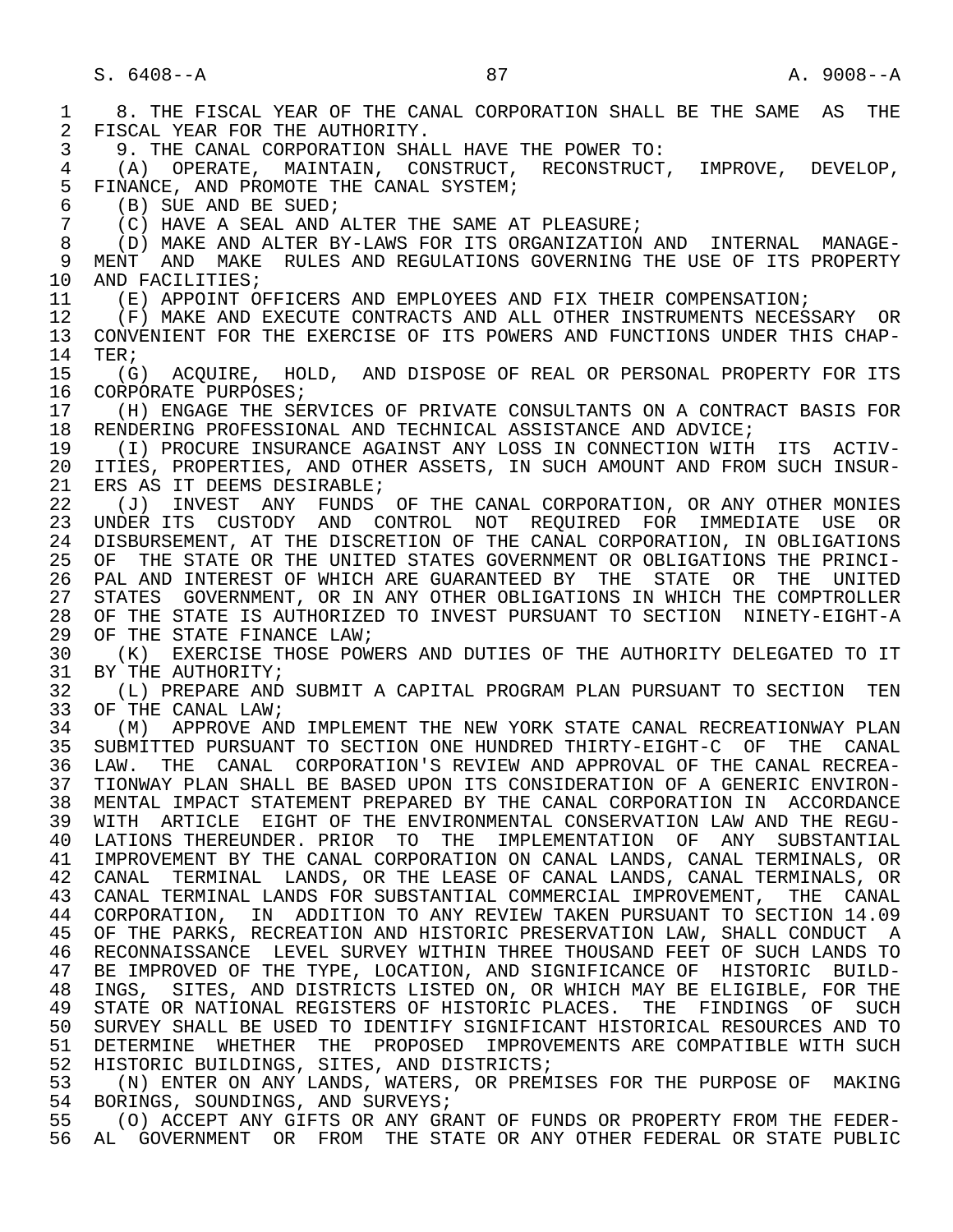1 BODY OR POLITICAL SUBDIVISION OR ANY OTHER PERSON AND TO COMPLY WITH THE 2 TERMS AND CONDITIONS THEREOF; AND 2 TERMS AND CONDITIONS THEREOF; AND<br>3 (P) WAIVE ANY FEE FOR A WORK PEE 3 (P) WAIVE ANY FEE FOR A WORK PERMIT WHICH IT HAS THE POWER TO ISSUE IF 4 IN ITS DISCRETION THE PROJECT WHICH IS SUBJECT TO A WORK PERMIT WOULD<br>5 ADD VALUE TO CANAL LANDS WITHOUT ANY COST TO THE CANAL CORPORATION, THE 5 ADD VALUE TO CANAL LANDS WITHOUT ANY COST TO THE CANAL CORPORATION, THE 5TATE. 6 AUTHORITY, OR THE STATE.<br>7 10. (A) THE CANAL COR 7 10. (A) THE CANAL CORPORATION SHALL REVIEW THE BUDGET REQUEST SUBMIT- 8 TED BY THE CANAL RECREATIONWAY COMMISSION PURSUANT TO SECTION ONE<br>9 HUNDRED THIRTY-EIGHT-B OF THE CANAL LAW. 9 HUNDRED THIRTY-EIGHT-B OF THE CANAL LAW.<br>10 (B) THE CANAL CORPORATION, ON OR BEFOR 10 (B) THE CANAL CORPORATION, ON OR BEFORE THE FIFTEENTH DAY OF SEPTEMBER<br>11 OF EACH YEAR, SHALL SUBMIT TO THE DIRECTOR OF THE BUDGET A REOUEST FOR 11 OF EACH YEAR, SHALL SUBMIT TO THE DIRECTOR OF THE BUDGET A REQUEST FOR<br>12 THE EXPENDITURE OF FUNDS AVAILABLE FROM THE NEW YORK STATE CANAL SYSTEM THE EXPENDITURE OF FUNDS AVAILABLE FROM THE NEW YORK STATE CANAL SYSTEM 13 DEVELOPMENT FUND PURSUANT TO SECTION NINETY-TWO-U OF THE STATE FINANCE<br>14 LAW OR AVAILABLE FROM ANY OTHER NON-FEDERAL, SOURCES, APPROPRIATED, FROM 14 LAW OR AVAILABLE FROM ANY OTHER NON-FEDERAL SOURCES APPROPRIATED FROM<br>15 THE STATE TREASURY. 15 THE STATE TREASURY.<br>16 (C) IN THE EVENT 16 (C) IN THE EVENT THAT THE REQUEST SUBMITTED BY THE CANAL CORPORATION<br>17 TO THE DIRECTOR OF THE BUDGET DIFFERS FROM THE REOUEST SUBMITTED BY THE 17 TO THE DIRECTOR OF THE BUDGET DIFFERS FROM THE REQUEST SUBMITTED BY THE 18 COMMISSION TO THE CANAL CORPORATION, THEN THE REOUEST SUBMITTED BY THE 18 COMMISSION TO THE CANAL CORPORATION, THEN THE REQUEST SUBMITTED BY THE 19 CANAL CORPORATION TO THE DIRECTOR OF THE BUDGET SHALL SPECIFY THE 19 CANAL CORPORATION TO THE DIRECTOR OF THE BUDGET SHALL SPECIFY THE 20 DIFFERENCES. 20 DIFFERENCES AND SHALL SET FORTH THE REASONS FOR SUCH DIFFERENCES.<br>21 11. THE CANAL CORPORATION SHALL NOT HAVE THE POWER TO ISSUE 21 11. THE CANAL CORPORATION SHALL NOT HAVE THE POWER TO ISSUE BONDS,<br>22 NOTES, OR OTHER EVIDENCES OF INDEBTEDNESS; PROVIDED THAT NOTWITHSTANDING 22 NOTES, OR OTHER EVIDENCES OF INDEBTEDNESS; PROVIDED THAT NOTWITHSTANDING<br>23 THE FOREGOING, THE CANAL CORPORATION MAY AGREE TO REPAY AMOUNTS ADVANCED THE FOREGOING, THE CANAL CORPORATION MAY AGREE TO REPAY AMOUNTS ADVANCED 24 TO THE CANAL CORPORATION BY THE AUTHORITY AND TO EVIDENCE SUCH AGREEMENT<br>25 BY DELIVERY OF A PROMISSORY NOTE OR NOTES TO THE AUTHORITY. BY DELIVERY OF A PROMISSORY NOTE OR NOTES TO THE AUTHORITY. 26 12. THE CANAL CORPORATION MAY DO ANY AND ALL THINGS NECESSARY OR 27 CONVENIENT TO CARRY OUT AND EXERCISE THE POWERS GIVEN AND GRANTED BY 28 THIS SECTION. 28 THIS SECTION.<br>29 13. THE AUT 29 13. THE AUTHORITY AND ALL OTHER STATE OFFICERS, DEPARTMENTS, BOARDS,<br>20 DIVISIONS, COMMISSIONS, PUBLIC AUTHORITIES, AND PUBLIC BENEFIT CORPO-30 DIVISIONS, COMMISSIONS, PUBLIC AUTHORITIES, AND PUBLIC BENEFIT CORPO-<br>31 RATIONS MAY RENDER SUCH SERVICES TO THE CANAL CORPORATION WITHIN THEIR 31 RATIONS MAY RENDER SUCH SERVICES TO THE CANAL CORPORATION WITHIN THEIR<br>32 RESPECTIVE FUNCTIONS AS MAY BE REOUESTED BY THE CANAL CORPORATION. 32 RESPECTIVE FUNCTIONS AS MAY BE REQUESTED BY THE CANAL CORPORATION.<br>33 14. WHENEVER ANY STATE POLITICAL SUBDIVISION, MUNICIPALITY, CO 33 14. WHENEVER ANY STATE POLITICAL SUBDIVISION, MUNICIPALITY, COMMIS-<br>34 SION, AGENCY, OFFICER, DEPARTMENT, BOARD, DIVISION, OR PERSON IS AUTHOR-34 SION, AGENCY, OFFICER, DEPARTMENT, BOARD, DIVISION, OR PERSON IS AUTHOR-<br>35 IZED AND EMPOWERED FOR ANY OF THE PURPOSES OF THIS TITLE TO COOPERATE 35 IZED AND EMPOWERED FOR ANY OF THE PURPOSES OF THIS TITLE TO COOPERATE<br>36 AND ENTER INTO AGREEMENTS WITH THE AUTHORITY, SUCH STATE POLITICAL 36 AND ENTER INTO AGREEMENTS WITH THE AUTHORITY, SUCH STATE POLITICAL 37 SUBDIVISION, MUNICIPALITY, COMMISSION, AGENCY, OFFICER, DEPARTMENT,<br>38 BOARD, DIVISION, OR PERSON SHALL HAVE THE SAME AUTHORIZATION AND POWER 38 BOARD, DIVISION, OR PERSON SHALL HAVE THE SAME AUTHORIZATION AND POWER<br>39 FOR ANY SUCH PURPOSES TO COOPERATE AND ENTER INTO AGREEMENTS WITH THE 39 FOR ANY SUCH PURPOSES TO COOPERATE AND ENTER INTO AGREEMENTS WITH THE 30 CANAL CORPORATION. 40 CANAL CORPORATION.<br>41 S 23, The pub 41 S 23. The public authorities law is amended by adding a new section<br>42 1005-c to read as follows: 42 1005-c to read as follows: 43 S 1005-C. ADDITIONAL POWERS OF THE AUTHORITY TO FINANCE CERTAIN<br>44 PROJECTS IN CONNECTION WITH THE NEW YORK STATE CANAL SYSTEM. 1. (A) THE 44 PROJECTS IN CONNECTION WITH THE NEW YORK STATE CANAL SYSTEM. 1. (A) THE 45 AUTHORITY IS HEREBY AUTHORIZED. AS AN ADDITIONAL CORPORATE PURPOSE THER- 45 AUTHORITY IS HEREBY AUTHORIZED, AS AN ADDITIONAL CORPORATE PURPOSE THER- 46 EOF, TO ISSUE ITS BONDS, NOTES AND OTHER EVIDENCES OF INDEBTEDNESS IN<br>47 CONFORMITY WITH APPLICABLE PROVISIONS OF THE UNIFORM COMMERCIAL CODE FOR 47 CONFORMITY WITH APPLICABLE PROVISIONS OF THE UNIFORM COMMERCIAL CODE FOR<br>48 PURPOSES OF FINANCING THE CONSTRUCTION, RECONSTRUCTION, DEVELOPMENT AND 48 PURPOSES OF FINANCING THE CONSTRUCTION, RECONSTRUCTION, DEVELOPMENT AND<br>49 IMPROVEMENT OF THE NEW YORK STATE CANAL SYSTEM. 49 IMPROVEMENT OF THE NEW YORK STATE CANAL SYSTEM.<br>50 (B) THE AUTHORITY SHALL ISSUE ANY SUCH BONDS. 50 (B) THE AUTHORITY SHALL ISSUE ANY SUCH BONDS, NOTES, OR EVIDENCES OF<br>51 INDEBTEDNESS PURSUANT TO PARAGRAPH (A) OF THIS SUBDIVISION ON A BASIS 51 INDEBTEDNESS PURSUANT TO PARAGRAPH (A) OF THIS SUBDIVISION ON A BASIS<br>52 SUBORDINATE IN LIEN AND PRIORITY OF PAYMENT TO THE AUTHORITY'S SENIOR 52 SUBORDINATE IN LIEN AND PRIORITY OF PAYMENT TO THE AUTHORITY'S SENIOR<br>53 LIEN INDEBTEDNESS AS THE AUTHORITY SHALL PROVIDE BY RESOLUTION. 53 LIEN INDEBTEDNESS AS THE AUTHORITY SHALL PROVIDE BY RESOLUTION.<br>54 The ALL OF THE PROVISIONS OF THIS TITLE RELATING TO BONDS. 54 2. ALL OF THE PROVISIONS OF THIS TITLE RELATING TO BONDS, NOTES AND<br>55 OTHER EVIDENCE OF INDEBTEDNESS, WHICH ARE NOT INCONSISTENT WITH THIS 55 OTHER EVIDENCE OF INDEBTEDNESS, WHICH ARE NOT INCONSISTENT WITH THIS 56 SECTION, SHALL APPLY TO OBLIGATIONS AUTHORIZED BY THIS SECTION, INCLUD-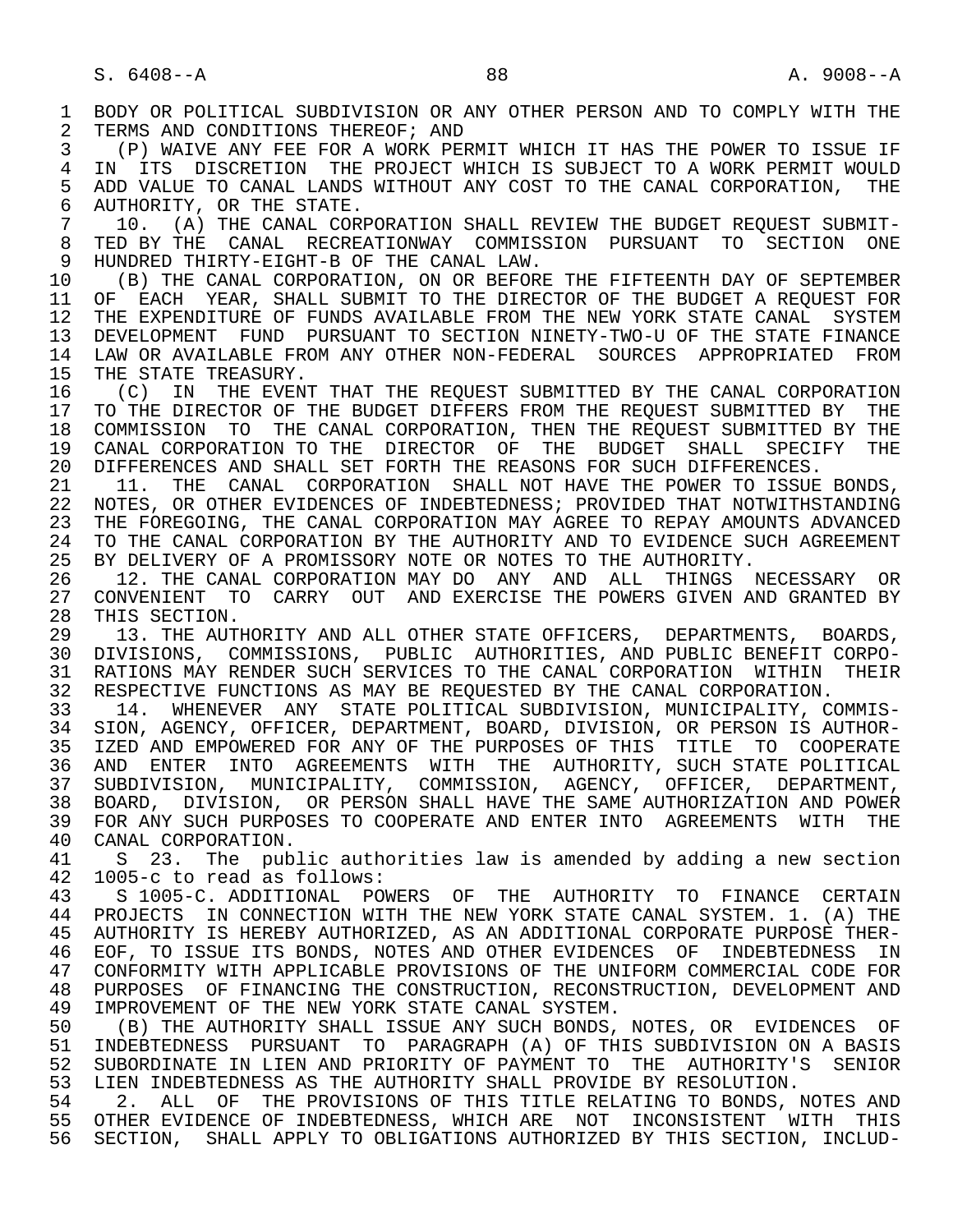1 ING BUT NOT LIMITED TO THE POWER TO ISSUE RENEWAL NOTES OR REFUNDING<br>2 BONDS THEREOF. 2 BONDS THEREOF.<br>3 3. SUBJECT T

3 3. SUBJECT TO AGREEMENTS WITH NOTEHOLDERS OR BONDHOLDERS, THE AUTHORI-<br>4 TY SHALL HAVE THE AUTHORITY TO FIX AND COLLECT SUCH FEES, RENTALS AND 4 TY SHALL HAVE THE AUTHORITY TO FIX AND COLLECT SUCH FEES, RENTALS AND 5 CHARGES FOR THE USE OF THE CANAL SYSTEM OR ANY PART THEREOF NECESSARY OR 5 CHARGES FOR THE USE OF THE CANAL SYSTEM OR ANY PART THEREOF NECESSARY OR<br>6 CONVENIENT, WITH AN ADEOUATE MARGIN OF SAFETY, TO PRODUCE SUFFICIENT 6 CONVENIENT, WITH AN ADEQUATE MARGIN OF SAFETY, TO PRODUCE SUFFICIENT<br>7 REVENUE TO MEET THE EXPENSE OF MAINTENANCE AND OPERATION AND TO FULFILL 7 REVENUE TO MEET THE EXPENSE OF MAINTENANCE AND OPERATION AND TO FULFILL<br>8 THE TERMS OF ANY AGREEMENTS MADE WITH THE HOLDERS OF ITS NOTES OR BONDS. 8 THE TERMS OF ANY AGREEMENTS MADE WITH THE HOLDERS OF ITS NOTES OR BONDS,<br>9 AND TO ESTABLISH THE RIGHTS AND PRIVILEGES GRANTED UPON PAYMENT THEREOF; 9 AND TO ESTABLISH THE RIGHTS AND PRIVILEGES GRANTED UPON PAYMENT THEREOF;<br>10 PROVIDED, HOWEVER, THAT TOLLS MAY ONLY BE IMPOSED FOR THE PASSAGE 10 PROVIDED, HOWEVER, THAT TOLLS MAY ONLY BE IMPOSED FOR THE 11 THROUGH LOCKS AND LIFT BRIDGES BY VESSELS WHICH ARE PROPELLED 11 THROUGH LOCKS AND LIFT BRIDGES BY VESSELS WHICH ARE PROPELLED IN WHOLE 12 OR IN PART BY MECHANICAL POWER. 12 OR IN PART BY MECHANICAL POWER.<br>13 S 24, Paragraph (i) of subdiv.

13 S 24. Paragraph (i) of subdivision 1 of section 19 of the public offi-<br>14 cers law, as added by chapter 115 of the laws of 2000, is REPEALED and a 14 cers law, as added by chapter 115 of the laws of 2000, is REPEALED and a<br>15 new paragraph (i) is added to read as follows: 15 new paragraph (j) is added to read as follows:

 16 (J) FOR PURPOSES OF THIS SECTION, THE TERM "EMPLOYEE" SHALL INCLUDE 17 DIRECTORS, OFFICERS AND EMPLOYEES OF THE THRUWAY AUTHORITY, AND THE 18 DIRECTORS, OFFICERS AND EMPLOYEES OF THE CANAL CORPORATION. IN THOSE<br>19 CASES WHERE THE DEFINITION OF THE TERM "EMPLOYEE" PROVIDED IN THIS PARA-19 CASES WHERE THE DEFINITION OF THE TERM "EMPLOYEE" PROVIDED IN THIS PARA-<br>20 GRAPH IS APPLICABLE, THE TERM "STATE", AS UTILIZED IN SUBDIVISIONS TWO, 20 GRAPH IS APPLICABLE, THE TERM "STATE", AS UTILIZED IN SUBDIVISIONS TWO, 21 THREE, AND FOUR OF THIS SECTION, SHALL MEAN THE THRUWAY AUTHORITY WHEN<br>22 THE EMPLOYEE IS A DIRECTOR, OFFICER, OR EMPLOYEE OF THE THRUWAY AUTHORI-22 THE EMPLOYEE IS A DIRECTOR, OFFICER, OR EMPLOYEE OF THE THRUWAY AUTHORI-<br>23 TY, OR THE CANAL CORPORATION, WHEN THE EMPLOYEE IS A DIRECTOR, OFFICER, 23 TY, OR THE CANAL CORPORATION, WHEN THE EMPLOYEE IS A DIRECTOR, OFFICER, 24 OR EMPLOYEE OF THE CANAL CORPORATION. 24 OR EMPLOYEE OF THE CANAL CORPORATION.<br>25 S 25. Subdivisions 9 and 10 of sect

 25 S 25. Subdivisions 9 and 10 of section 481 of the transportation law, 26 as added by section 1 of part A of chapter 60 of the laws of 2005, are 27 amended to read as follows:<br>28 9. "Canal corporation" sh

28 9. "Canal corporation" shall mean the New York state canal corporation<br>29 created [pursuant to section three hundred eighty-two] AS A SUBSIDIARY 29 created [pursuant to section three hundred eighty-two] AS A SUBSIDIARY<br>20 CORPORATION OF THE NEW YORK STATE THRUWAY AUTHORITY PURSUANT TO CHAPTER 30 CORPORATION OF THE NEW YORK STATE THRUWAY AUTHORITY PURSUANT TO CHAPTER<br>31 SEVEN HUNDRED SIXTY-SIX OF THE LAWS OF NINETEEN HUNDRED NINETY-TWO AND 31 SEVEN HUNDRED SIXTY-SIX OF THE LAWS OF NINETEEN HUNDRED NINETY-TWO AND<br>32 CONTINUED AND RECONSTITUTED AS A SUBSIDIARY CORPORATION OF THE POWER 32 CONTINUED AND RECONSTITUTED AS A-SUBSIDIARY-CORPORATION-OF THE POWER 33 AUTHORITY OF THE STATE OF NEW YORK PURSUANT TO SUBDIVISION ONE OF 33 AUTHORITY OF THE STATE OF NEW YORK PURSUANT TO SUBDIVISION ONE OF<br>34 SECTION ONE THOUSAND FIVE-B of the public authorities law. 34 SECTION ONE THOUSAND FIVE-B of the public authorities law.<br>35 10. "Canal system" shall mean the "New York state cana

 35 10. "Canal system" shall mean the "New York state canal system"[, as such term is defined by subdivision ten of section three hundred fifty-37 one of the public authorities law] SHALL MEAN ALL OF THE CANALS, CANAL<br>38 LANDS, FEEDER CANALS, RESERVOIRS, CANAL TERMINALS, CANAL TERMINAL LANDS 38 LANDS, FEEDER CANALS, RESERVOIRS, CANAL TERMINALS, CANAL TERMINAL LANDS<br>39 AND OTHER PROPERTY UNDER THE JURISDICTION OF THE CANAL CORPORATION OF 39 AND OTHER PROPERTY UNDER THE JURISDICTION OF THE CANAL CORPORATION OF 40 THE STATE OF NEW YORK PURSUANT TO ARTICLE ONE-A OF THE CANAL LAW. 40 THE STATE OF NEW YORK PURSUANT TO ARTICLE ONE-A OF THE CANAL LAW.<br>41 S 26. Section 33.01 of the parks, recreation and historic prese:

41 S 26. Section 33.01 of the parks, recreation and historic preservation<br>42 law, as amended by chapter 317 of the laws of 2009, is amended to read 42 law, as amended by chapter 317 of the laws of 2009, is amended to read 43 as follows: 43 as follows:<br>44 S 33.01

44 S 33.01 New York state heritage areas advisory council. There shall<br>45 continue to be in the office a New York state heritage areas advisory 45 continue to be in the office a New York state heritage areas advisory 46 council which shall consist of twenty-six members or their designated<br>47 representatives. The commissioner shall be a member of the advisory 47 representatives. The commissioner shall be a member of the advisory<br>48 council. In addition, the advisory council shall consist of the follow-48 council. In addition, the advisory council shall consist of the follow-<br>49 ing twenty-five other members: the commissioner of economic development, 49 ing twenty-five other members: the commissioner of economic development,<br>50 to advise and assist regarding related tourism and economic revitaliza-50 to advise and assist regarding related tourism and economic revitaliza-<br>51 tion; the commissioner of education, to advise and assist regarding the tion; the commissioner of education, to advise and assist regarding the 52 interpretive and educational aspects of the programs; the secretary of 53 state, to advise and assist regarding matters of community development<br>54 and state planning and to advise on the identification and preservation 54 and state planning and to advise on the identification and preservation<br>55 of rural resources; the commissioner of transportation, to advise and 55 of rural resources; the commissioner of transportation, to advise and<br>56 assist regarding matters of transportation to and within heritage areas; assist regarding matters of transportation to and within heritage areas;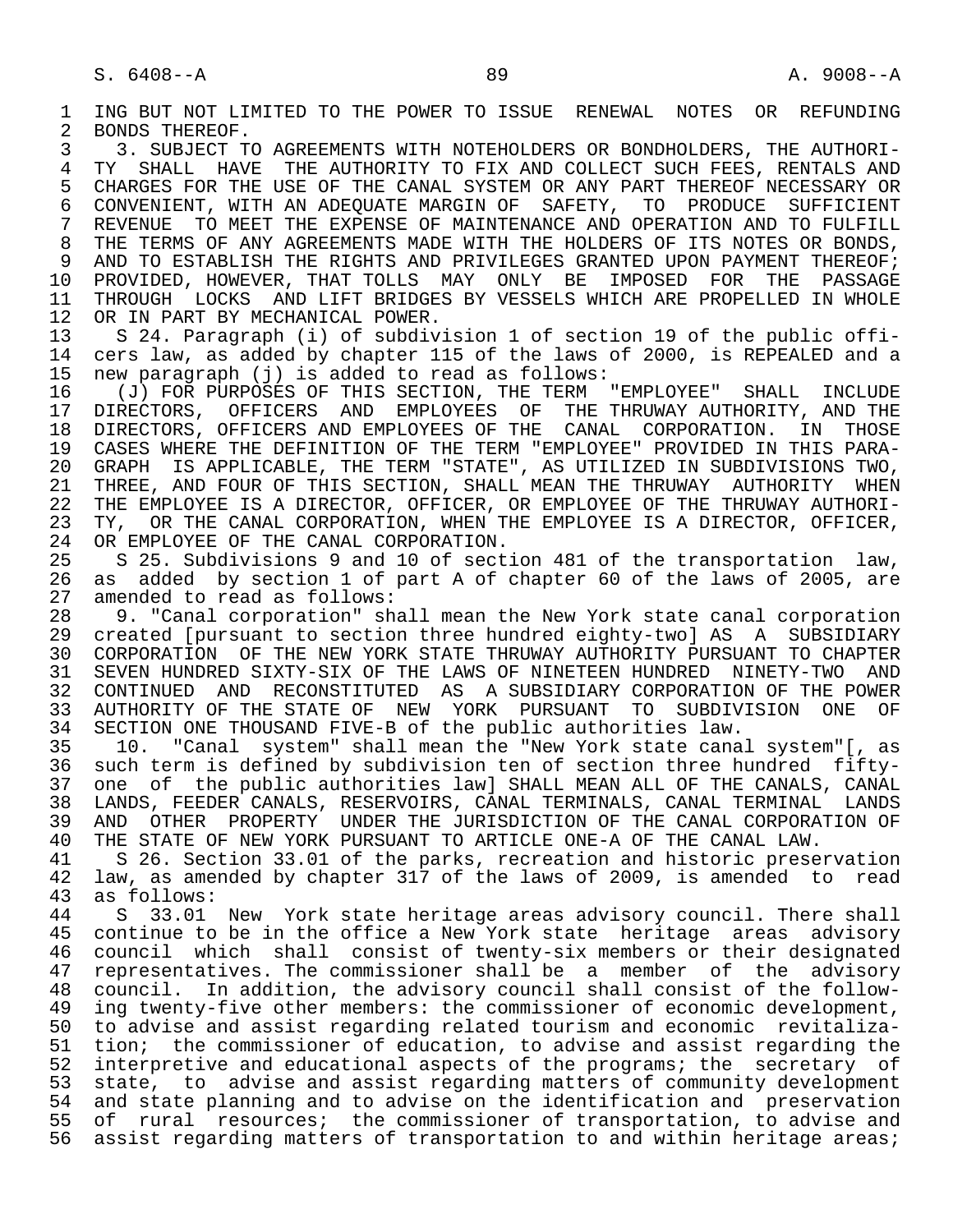1 the president of the New York state urban development corporation, to<br>2 advise and assist regarding matters of economic development; the commis-2 advise and assist regarding matters of economic development; the commis-<br>3 sioner of environmental conservation, to advise and assist regarding 3 sioner of environmental conservation, to advise and assist regarding 4 matters of conservation and use of natural resources; the chairman of<br>5 the state board for historic preservation, to advise and assist in 5 the state board for historic preservation, to advise and assist in<br>6 matters regarding historic preservation; the commissioner of housing and 6 matters regarding historic preservation; the commissioner of housing and 7 community renewal to advise and assist regarding neighborhood and commu-<br>8 nity development and preservation programs; the [chairman of the New 8 nity development and preservation programs; the [chairman of the New<br>9 York state thruway authority] PRESIDENT AND CHIEF EXECUTIVE OFFICER OF 9 York state thruway authority] PRESIDENT AND CHIEF EXECUTIVE OFFICER OF<br>10 THE POWER AUTHORITY OF THE STATE OF NEW YORK regarding the operation of 10 THE POWER AUTHORITY OF THE STATE OF NEW YORK regarding the operation of<br>11 the New York state canal system; the commissioner of agriculture and 11 the New York state canal system; the commissioner of agriculture and<br>12 markets regarding agriculture in heritage areas; a representative of the 12 markets regarding agriculture in heritage areas; a representative of the<br>13 State Heritage Area Association; the director or chief executive officer 13 State Heritage Area Association; the director or chief executive officer<br>14 of the Hudson River National Heritage Area, the Erie Canalway National 14 of the Hudson River National Heritage Area, the Erie Canalway National<br>15 Heritage Corridor, the Champlain Valley National Heritage Partnership 15 Heritage Corridor, the Champlain Valley National Heritage Partnership 16 and the Niagara Falls National Heritage Area; and ten members to be 17 appointed by the governor, three of such members shall be municipal 18 officers, elected officials or representatives of local government<br>19 interest and seven of such members shall be, by professional training or 19 interest and seven of such members shall be, by professional training or<br>20 experience or attainment, qualified to analyze or interpret matters 20 experience or attainment, qualified to analyze or interpret matters<br>21 relevant to the establishment and maintenance of state designated herit-21 relevant to the establishment and maintenance of state designated herit-<br>22 age areas including urban cultural parks and heritage corridors, one of 22 age areas including urban cultural parks and heritage corridors, one of<br>23 whom shall be the director of a heritage area. Of these last seven, two 23 whom shall be the director of a heritage area. Of these last seven, two<br>24 are to be appointed from names recommended by the majority leader of the 24 are to be appointed from names recommended by the majority leader of the<br>25 senate, two are to be appointed from names recommended by the speaker of senate, two are to be appointed from names recommended by the speaker of 26 the assembly, one is to be appointed from names recommended by the<br>27 minority leader of the senate and one is to be appointed from names 27 minority leader of the senate and one is to be appointed from names<br>28 recommended by the minority leader of the assembly. The governor may 28 recommended by the minority leader of the assembly. The governor may<br>29 designate such ex-officio members who shall be from the executive 29 designate such ex-officio members who shall be from the executive<br>30 department, state agencies or public corporations as he or she deems 30 department, state agencies or public corporations as he or she deems<br>31 appropriate; provided that such ex-officio members shall not vote on 31 appropriate; provided that such ex-officio members shall not vote on<br>32 matters before the advisory council. For the ten members appointed by 32 matters before the advisory council. For the ten members appointed by<br>33 the governor, each shall hold office for a term of five years and until 33 the governor, each shall hold office for a term of five years and until<br>34 his or her successor shall have been appointed or until he or she shall 34 his or her successor shall have been appointed or until he or she shall<br>35 resign. The members of the advisory council shall elect a chair from 35 resign. The members of the advisory council shall elect a chair from<br>36 amongst its members for a term of three years. Eleven members of the amongst its members for a term of three years. Eleven members of the 37 advisory council shall constitute a quorum for the transaction of any<br>38 business at both reqular and special meetings. Any ex-officio member may 38 business at both regular and special meetings. Any ex-officio member may<br>39 delegate all his or her duties of membership, including voting rights, 39 delegate all his or her duties of membership, including voting rights,<br>40 to an officer or employee of such member's organization. No member shall 40 to an officer or employee of such member's organization. No member shall<br>41 receive any compensation. 41 receive any compensation.<br>42 S 27. Paragraph (h-1) o

42 S 27. Paragraph (h-1) of subdivision 2 of section 35.07 of the parks,<br>43 recreation and historic preservation law, as amended by chapter 666 of 43 recreation and historic preservation law, as amended by chapter 666 of<br>44 the laws of 1994, is amended to read as follows: 44 the laws of 1994, is amended to read as follows:<br>45 (h-1) [Chairman of the New York state thruway

 45 (h-1) [Chairman of the New York state thruway authority] PRESIDENT AND 46 CHIEF EXECUTIVE OFFICER OF THE POWER AUTHORITY OF THE STATE OF NEW YORK<br>47 regarding [its] operation of the New York state canal system; 47 regarding [its] operation of the New York state canal system;<br>48 S 28. Notwithstanding any other provision of law, the powe

48 S 28. Notwithstanding any other provision of law, the power authority<br>49 of the state of New York (power authority) and the New York state thru-49 of the state of New York (power authority) and the New York state thru-<br>50 way authority (thruway authority) are hereby authorized to enter into an 50 way authority (thruway authority) are hereby authorized to enter into an<br>51 agreement, effective April 1, 2016, whereby the power authority shall 51 agreement, effective April 1, 2016, whereby the power authority shall<br>52 reimburse the thruway authority, monthly, for any and all operating and 52 reimburse the thruway authority, monthly, for any and all operating and<br>53 capital costs, expended by the thruway authority for the operation and 53 capital costs, expended by the thruway authority for the operation and<br>54 maintenance of the New York state canal system (canal system), and the 54 maintenance of the New York state canal system (canal system),<br>55 operation of the New York state canal corporation (canal corp 55 operation of the New York state canal corporation (canal corporation),<br>56 for the period of April 1, 2016 through January 1, 2017. The thruway 56 for the period of April 1, 2016 through January 1, 2017. The thruway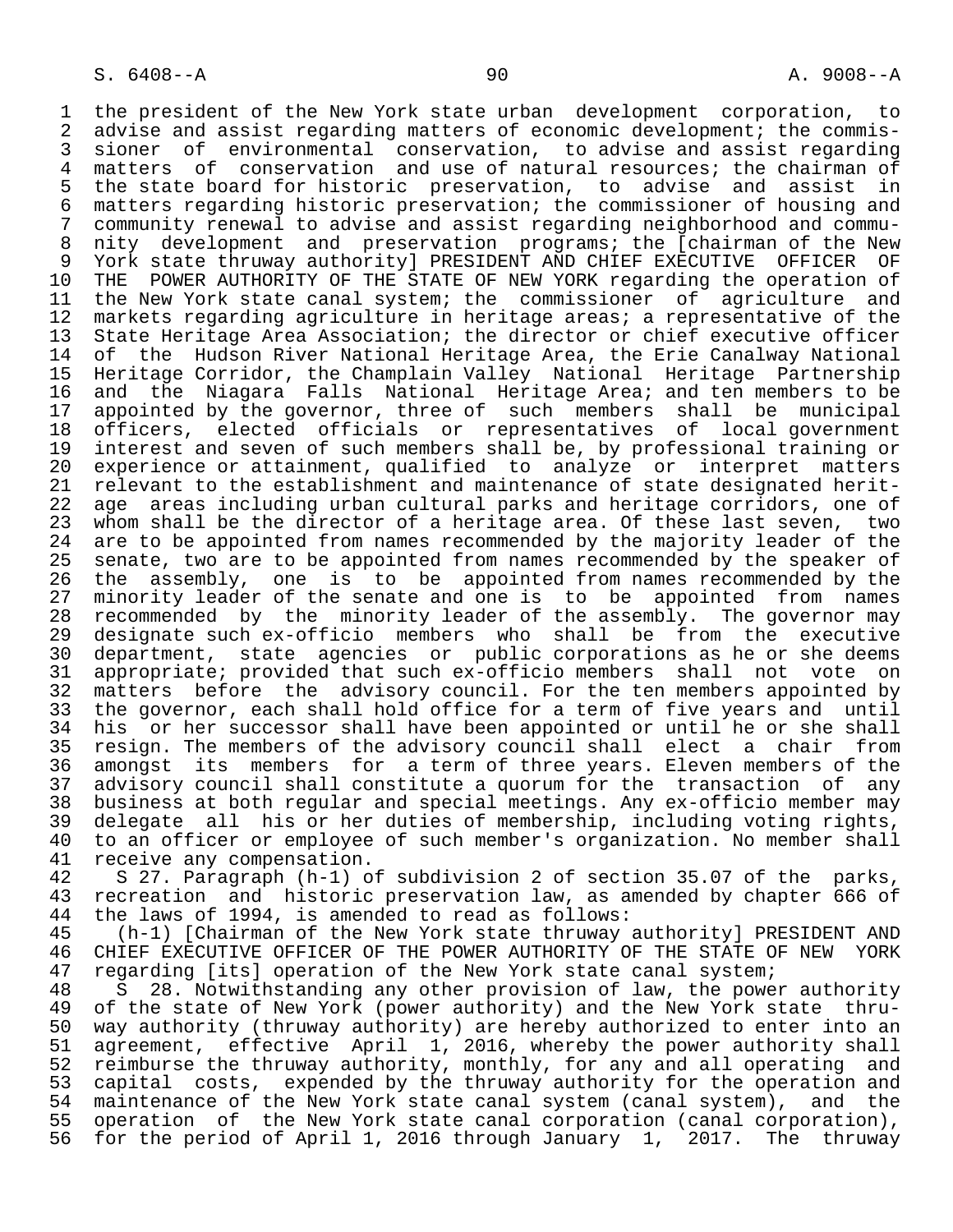1 authority shall provide the power authority with a monthly report of all<br>2 expenditures related to the canal corporation and the canal system, and 2 expenditures related to the canal corporation and the canal system, and<br>3 provide access to all necessary financial records to carry out the 3 provide access to all necessary financial records to carry out the

4 intent of this section.<br>5 S 29. This act, bei 5 S 29. This act, being necessary for the welfare of the state and its<br>6 inhabitants, shall be liberally construed to effect the purposes there-6 inhabitants, shall be liberally construed to effect the purposes there-<br>7 of. 7 of.

8 S 30. This act shall take effect on January 1, 2017; provided, howev-<br>9 er, that sections five and twenty-eight of this act shall take effect 9 er, that sections five and twenty-eight of this act shall take effect<br>10 immediately. immediately.

## 11 PART R

12 Section 1. Short title. This act shall be known and may be cited as<br>13 the "private activity bond allocation act of 2016". 13 the "private activity bond allocation act of 2016".<br>14 S 2. Legislative findings and declaration. The

14 S 2. Legislative findings and declaration. The legislature hereby<br>15 finds and declares that the federal tax reform act of 1986 established a 15 finds and declares that the federal tax reform act of 1986 established a 16 statewide bond volume ceiling on the issuance of certain tax exempt<br>17 private activity bonds and notes and, under certain circumstances, private activity bonds and notes and, under certain circumstances, 18 governmental use bonds and notes issued by the state and its public<br>19 authorities, local governments, agencies which issue on behalf of local 19 authorities, local governments, agencies which issue on behalf of local<br>20 governments, and certain other issuers. The federal tax reform act 20 governments, and certain other issuers. The federal tax reform act<br>21 establishes a formula for the allocation of the bond volume ceiling 21 establishes a formula for the allocation of the bond volume ceiling<br>22 which was subject to temporary modification by qubernatorial executive 22 which was subject to temporary modification by gubernatorial executive<br>23 order until December 31, 1987. That act also permits state legislatures 23 order until December 31, 1987. That act also permits state legislatures<br>24 to establish, by statute, an alternative formula for allocating the 24 to establish, by statute, an alternative formula for allocating the<br>25 volume ceiling. Bonds and notes subject to the volume ceiling require 25 volume ceiling. Bonds and notes subject to the volume ceiling require<br>26 an allocation from the state's annual volume ceiling in order to qualify 26 an allocation from the state's annual volume ceiling in order to qualify<br>27 for federal tax exemption. 27 for federal tax exemption.<br>28 It is hereby declared

28 It is hereby declared to be the policy of the state to maximize the<br>29 public benefit through the issuance of private activity bonds for the 29 public benefit through the issuance of private activity bonds for the<br>30 purposes of, among other things, allocating a fair share of the bond 30 purposes of, among other things, allocating a fair share of the bond<br>31 volume ceiling upon initial allocation and from a bond reserve to local 31 volume ceiling upon initial allocation and from a bond reserve to local<br>32 agencies and for needs identified by local governments; providing hous-32 agencies and for needs identified by local governments; providing hous-<br>33 ing and promoting economic development; iob creation; an economical  $33$  ing and promoting economic development; job creation; an economical  $34$  energy supply; and resource recovery and to provide for an orderly and energy supply; and resource recovery and to provide for an orderly and 35 efficient volume ceiling allocation process for state and local agencies<br>36 by establishing an alternative formula for making such allocations. 36 by establishing an alternative formula for making such allocations.

37 S 3. Definitions. As used in this act, unless the context requires<br>38 otherwise: 38 otherwise:<br>39 1. "Bond

39 1. "Bonds" means bonds, notes or other obligations.

40 2. "Carryforward" means an amount of unused private activity bond<br>41 ceiling available to an issuer pursuant to an election filed with the 41 ceiling available to an issuer pursuant to an election filed with the<br>42 internal revenue service pursuant to section 146(f) of the code. 42 internal revenue service pursuant to section 146(f) of the code.<br>43 3. "Code" means the internal revenue code of 1986, as amended.

43 3. "Code" means the internal revenue code of 1986, as amended.<br>44 4. "Commissioner" means the commissioner of the New York state 44 4. "Commissioner" means the commissioner of the New York state depart-<br>45 ment of economic development. ment of economic development.

46 5. "Covered bonds" means those tax exempt private activity bonds and<br>47 that portion of the non-qualified amount of an issue of governmental use 47 that portion of the non-qualified amount of an issue of governmental use<br>48 bonds for which an allocation of the statewide ceiling is required for 48 bonds for which an allocation of the statewide ceiling is required for<br>49 the interest earned by holders of such bonds to be excluded from the 49 the interest earned by holders of such bonds to be excluded from the<br>50 gross income of such holders for federal income tax purposes under the 50 gross income of such holders for federal income tax purposes under the<br>51 code. 51 code.<br>52 6.

 52 6. "Director" means the director of the New York state division of the 53 budget.<br>54 7. "I

7. "Issuer" means a local agency, state agency or other issuer.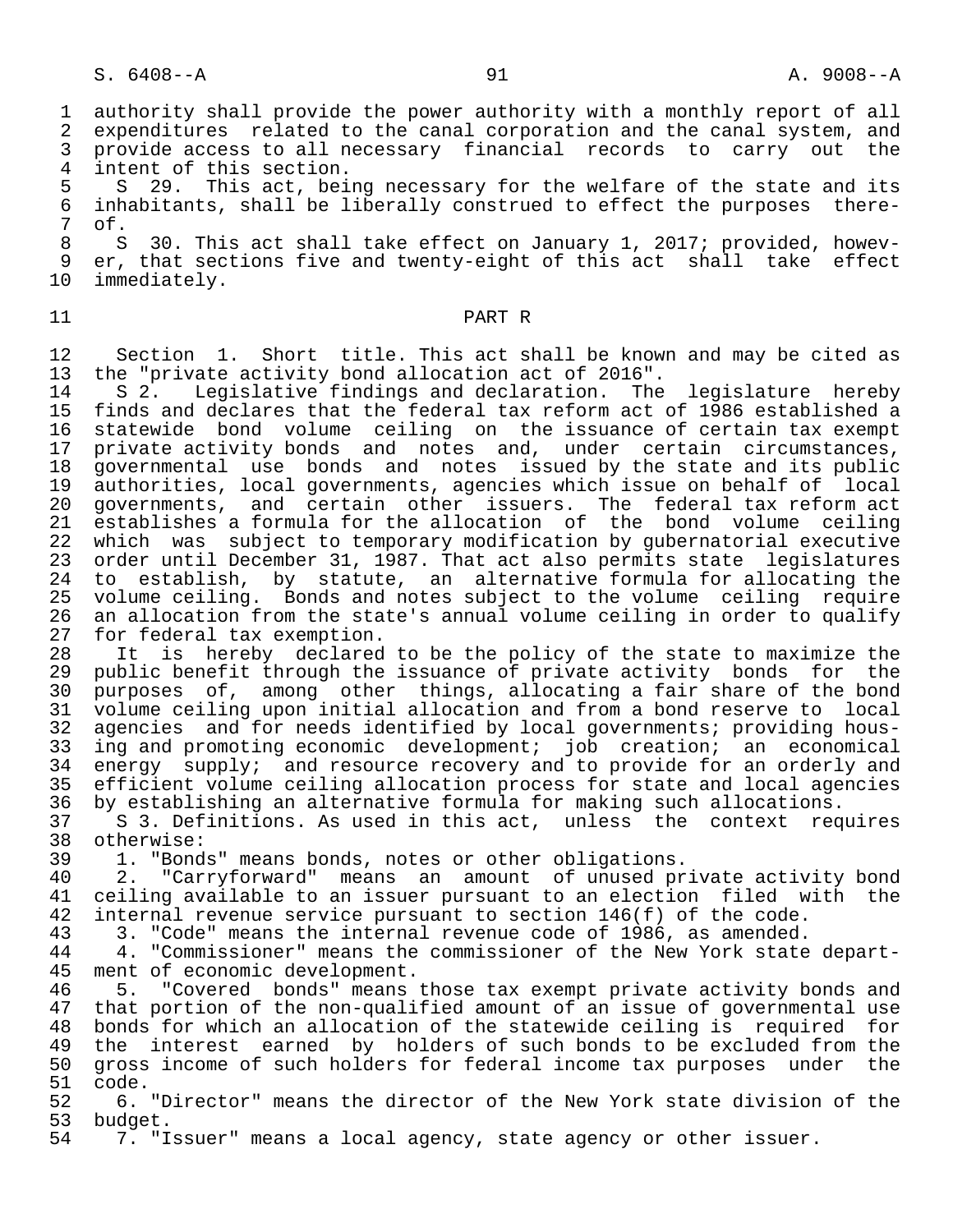1 8. "Local agency" means an industrial development agency established 2 or operating pursuant to article 18-A of the general municipal law, the<br>3 Trov industrial development authority and the Auburn industrial develop-3 Troy industrial development authority and the Auburn industrial develop-<br>4 ment authority. 4 ment authority.<br>5 9. "Other i 5 9. "Other issuer" means any agency, political subdivision or other<br>6 entity, other than a local agency or state agency, that is authorized to 6 entity, other than a local agency or state agency, that is authorized to<br>7 issue covered bonds. 7 issue covered bonds.<br>8 10. "Qualified sma 8 10. "Qualified small issue bonds" means qualified small issue bonds,<br>9 as defined in section 144(a) of the code. 9 as defined in section 144(a) of the code.<br>10 11. "State agency" means the state 10 11. "State agency" means the state of New York, the New York state<br>11 energy research and development authority, the New York job development 11 energy research and development authority, the New York job development<br>12 authority, the New York state environmental facilities corporation, the authority, the New York state environmental facilities corporation, the 13 New York state urban development corporation and its subsidiaries, the<br>14 Battery Park city authority, the port authority of New York and New Battery Park city authority, the port authority of New York and New 15 Jersey, the power authority of the state of New York, the dormitory 16 authority of the state of New York, the New York state housing finance<br>17 agency, the state of New York mortgage agency, and any other public 17 agency, the state of New York mortgage agency, and any other public<br>18 benefit corporation or public authority designated by the governor for 18 benefit corporation or public authority designated by the governor for<br>19 the purposes of this act. 19 the purposes of this act.<br>20 12. "Statewide ceiling" 20 12. "Statewide ceiling" means for any calendar year the highest state<br>21 ceiling (as such term is used in section 146 of the code) applicable to 21 ceiling (as such term is used in section 146 of the code) applicable to<br>22 New York state. 22 New York state.<br>23 13. "Future a 23 13. "Future allocations" means allocations of statewide ceiling for up<br>24 to two future vears. 24 to two future years.<br>25 14. "Multi-vear ho 25 14. "Multi-year housing development project" means a project (a) which 26 qualifies for covered bonds;<br>27 (b) which is to be constru 27 (b) which is to be constructed over two or more years; and<br>28 (c) in which at least twenty percent of the dwelling unit 28 (c) in which at least twenty percent of the dwelling units will be 29 occupied by persons and families of low income. 29 occupied by persons and families of low income.<br>30 S 4. Local agency set-aside. (a) A set-aside 30 S 4. Local agency set-aside. (a) A set-aside of statewide ceiling for 31 local agencies for any calendar year shall be an amount which bears the<br>32 same ratio to one-third of the statewide ceiling as the population of 32 same ratio to one-third of the statewide ceiling as the population of<br>33 the jurisdiction of such local agency bears to the population of the 33 the jurisdiction of such local agency bears to the population of the<br>34 entire state. The commissioner shall administer allocations of such 34 entire state. The commissioner shall administer allocations of such<br>35 set-aside to local agencies. 35 set-aside to local agencies.<br>36 (b) Any financings or bond (b) Any financings or bond issuances that utilize the local agency 37 set-aside authorized by this section and executed by entities or succes- 38 sor entities defined by subdivisions 8 and 9 of section 3 of this act, 39 including entities established pursuant to article 18-A of the general 40 municipal law, and corporations established pursuant to section 1411 of<br>41 the not-for-profit corporation law and article 12 of the private housing 41 the not-for-profit corporation law and article 12 of the private housing<br>42 finance law, shall be subject to the provisions of article 1-A of the 42 finance law, shall be subject to the provisions of article 1-A of the 43 public authorities law. 43 public authorities law. 44 S 5. State agency set-aside. A set-aside of statewide ceiling for all state agencies for any calendar year shall be one-third of the statewide 46 ceiling. The director shall administer allocations of such set-aside to<br>47 state agencies and may grant an allocation to any state agency upon state agencies and may grant an allocation to any state agency upon 48 receipt of an application in such form as the director shall require.<br>49 S 6. Statewide bond reserve. One-third of the statewide ceiling 49 S 6. Statewide bond reserve. One-third of the statewide ceiling is<br>50 hereby set aside as a statewide bond reserve to be administered by the 50 hereby set aside as a statewide bond reserve to be administered by the<br>51 director. 1. Allocation of the statewide bond reserve among state agendirector. 1. Allocation of the statewide bond reserve among state agen-52 cies, local agencies and other issuers. The director shall transfer a<br>53 portion of the statewide bond reserve to the commissioner for allocation 53 portion of the statewide bond reserve to the commissioner for allocation<br>54 to and use by local agencies and other issuers in accordance with the 54 to and use by local agencies and other issuers in accordance with the<br>55 terms of this section. The remainder of the statewide bond reserve may terms of this section. The remainder of the statewide bond reserve may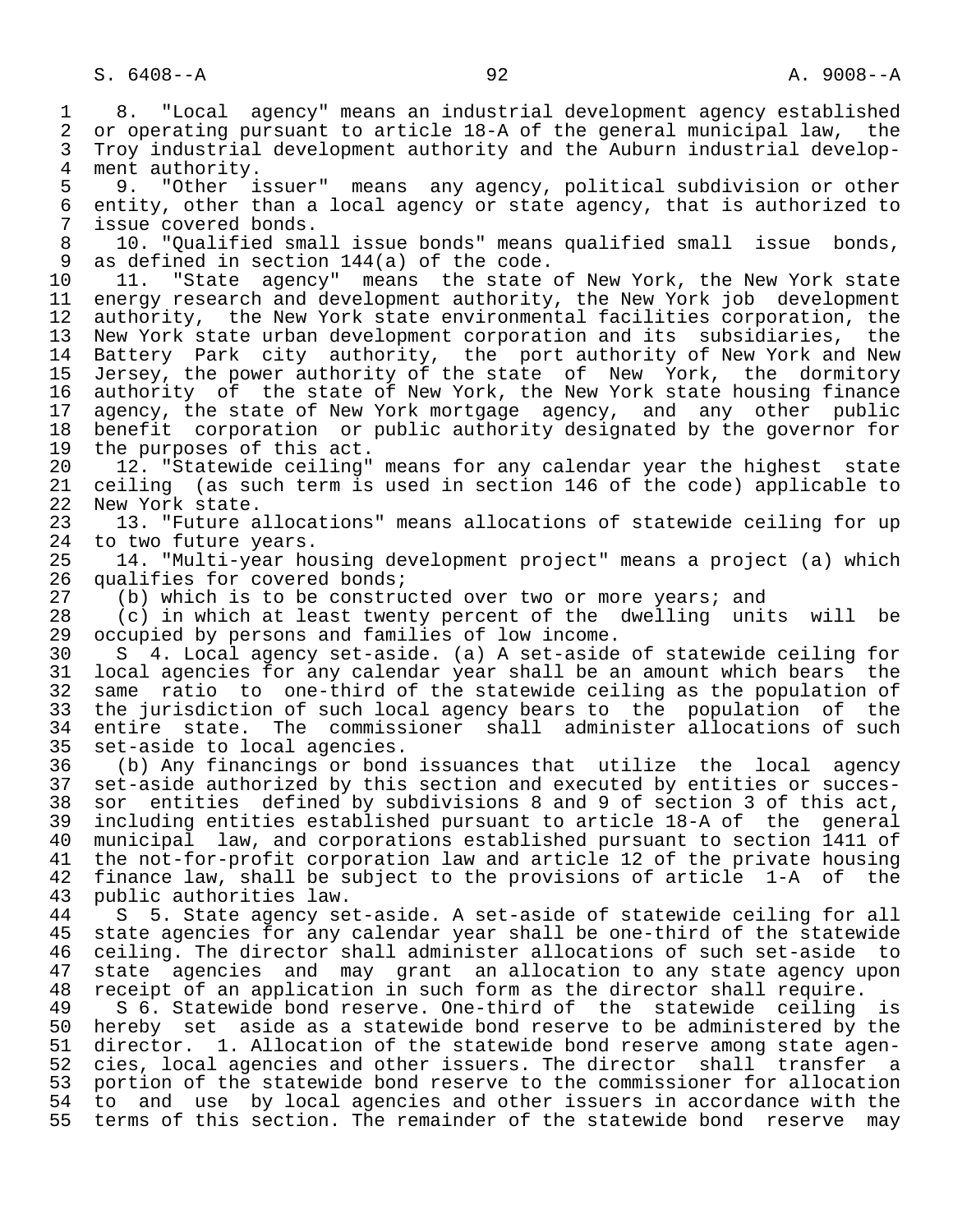1 be allocated by the director to state agencies in accordance with the<br>2 terms of this section. 2 terms of this section.<br>3 2. Allocation of

3 2. Allocation of statewide bond reserve to local agencies or other<br>4 issuers. (a) Local agencies or other issuers may at any time apply to 4 issuers. (a) Local agencies or other issuers may at any time apply to<br>5 the commissioner for an allocation from the statewide bond reserve. Such 5 the commissioner for an allocation from the statewide bond reserve. Such<br>6 application shall demonstrate: 6 application shall demonstrate:

 7 (i) that the requested allocation is required under the code for the 8 interest earned on the bonds to be excluded from the gross income of<br>9 bondholders for federal income tax purposes; 9 bondholders for federal income tax purposes;<br>10 (ii) that the local agency's remaining

 10 (ii) that the local agency's remaining unused allocation provided 11 pursuant to section four of this act, and other issuer's remaining<br>12 unused allocation, or any available carryforward will be insufficient 12 unused allocation, or any available carryforward will be insufficient<br>13 for the specific project or projects for which the reserve allocation is 13 for the specific project or projects for which the reserve allocation is<br>14 requested; and 14 requested; and<br>15 (iii) that,

 15 (iii) that, except for those allocations made pursuant to section 16 twelve of this act to enable carryforward elections, the requested allo-<br>17 cation is reasonably expected to be used during the calendar year, and 17 cation is reasonably expected to be used during the calendar year, and<br>18 the requested future allocation is reasonably expected to be used in the 18 the requested future allocation is reasonably expected to be used in the 19 calendar vear to which the future allocation relates. 19 calendar year to which the future allocation relates.<br>20 (b) In reviewing and approving or disapproving

20 (b) In reviewing and approving or disapproving applications, the<br>21 commissioner shall exercise-discretion to ensure an equitable-distrib-21 commissioner shall exercise discretion to ensure an equitable distrib-<br>22 ution of allocations from the statewide bond reserve to local agencies 22 ution of allocations from the statewide bond reserve to local agencies<br>23 and other issuers. Prior to making a determination on such applications, 23 and other issuers. Prior to making a determination on such applications,<br>24 the commissioner shall notify and seek the recommendation of the presi-24 the commissioner shall notify and seek the recommendation of the presi-<br>25 dent and chief executive officer of the New York state housing finance dent and chief executive officer of the New York state housing finance 26 agency in the case of an application related to the issuance of multi-<br>27 family housing or mortgage revenue bonds, and in the case of other 27 family housing or mortgage revenue bonds, and in the case of other<br>28 requests, such state officers, departments, divisions and agencies as 28 requests, such state officers, departments, divisions and agencies as<br>29 the commissioner deems appropriate. 29 the commissioner deems appropriate.<br>30 (c) Applications for allocations

30 (c) Applications for allocations shall be made in such form and<br>31 contain such information and reports as the commissioner shall require. 31 contain such information and reports as the commissioner shall require.<br>32 3. Allocation of statewide bond reserve to state agencies. The direc

32 3. Allocation of statewide bond reserve to state agencies. The direc-<br>33 tor may make an allocation from the statewide bond reserve to any state 33 tor may make an allocation from the statewide bond reserve to any state<br>34 agency. Before making any allocation of statewide bond reserve to state 34 agency. Before making any allocation of statewide bond reserve to state<br>35 agencies the director shall be satisfied: (a) that the allocation is 35 agencies the director shall be satisfied: (a) that the allocation is<br>36 required under the code for the interest earned on the bonds to be required under the code for the interest earned on the bonds to be 37 excluded from the gross income of bondholders for federal income tax<br>38 purposes; 38 purposes;<br>39 (b) th

 39 (b) that the state agency's remaining unused allocation provided 40 pursuant to section five of this act or any available carryforward will<br>41 be insufficient to accommodate the specific bond issue or issues for 41 be insufficient to accommodate the specific bond issue or issues for<br>42 which the reserve allocation is requested; and 42 which the reserve allocation is requested; and  $(2)$  that, except for those allocations made  $\mathfrak n$ 

43 (c) that, except for those allocations made pursuant to section twelve<br>44 of this act to enable carryforward elections, the requested allocation 44 of this act to enable carryforward elections, the requested allocation<br>45 is reasonably expected to be used during the calendar year, and the 45 is reasonably expected to be used during the calendar year, and the<br>46 requested future allocation is reasonably expected to be used in the 46 requested future allocation is reasonably expected to be used in the<br>47 calendar vear to which the future allocation relates. 47 calendar year to which the future allocation relates.<br>48 S 7. Access to employment opportunities. 1. All is

 48 S 7. Access to employment opportunities. 1. All issuers shall require 49 that any new employment opportunities created in connection with the<br>50 industrial or manufacturing projects financed through the issuance of 50 industrial or manufacturing projects financed through the issuance of<br>51 qualified small issue bonds shall be listed with the New York state 51 qualified small issue bonds shall be listed with the New York state<br>52 department of labor and with the one-stop career center established 52 department of labor and with the one-stop career center established<br>53 pursuant to the federal workforce investment act (Pub. L. No. 105-220) 53 pursuant to the federal workforce investment act (Pub. L. No. 105-220)<br>54 serving the locality in which the employment opportunities are being 54 serving the locality in which the employment opportunities are being<br>55 created. Such listing shall be in a manner and form prescribed by the 55 created. Such listing shall be in a manner and form prescribed by the<br>56 commissioner. All issuers shall further require that for any new employcommissioner. All issuers shall further require that for any new employ-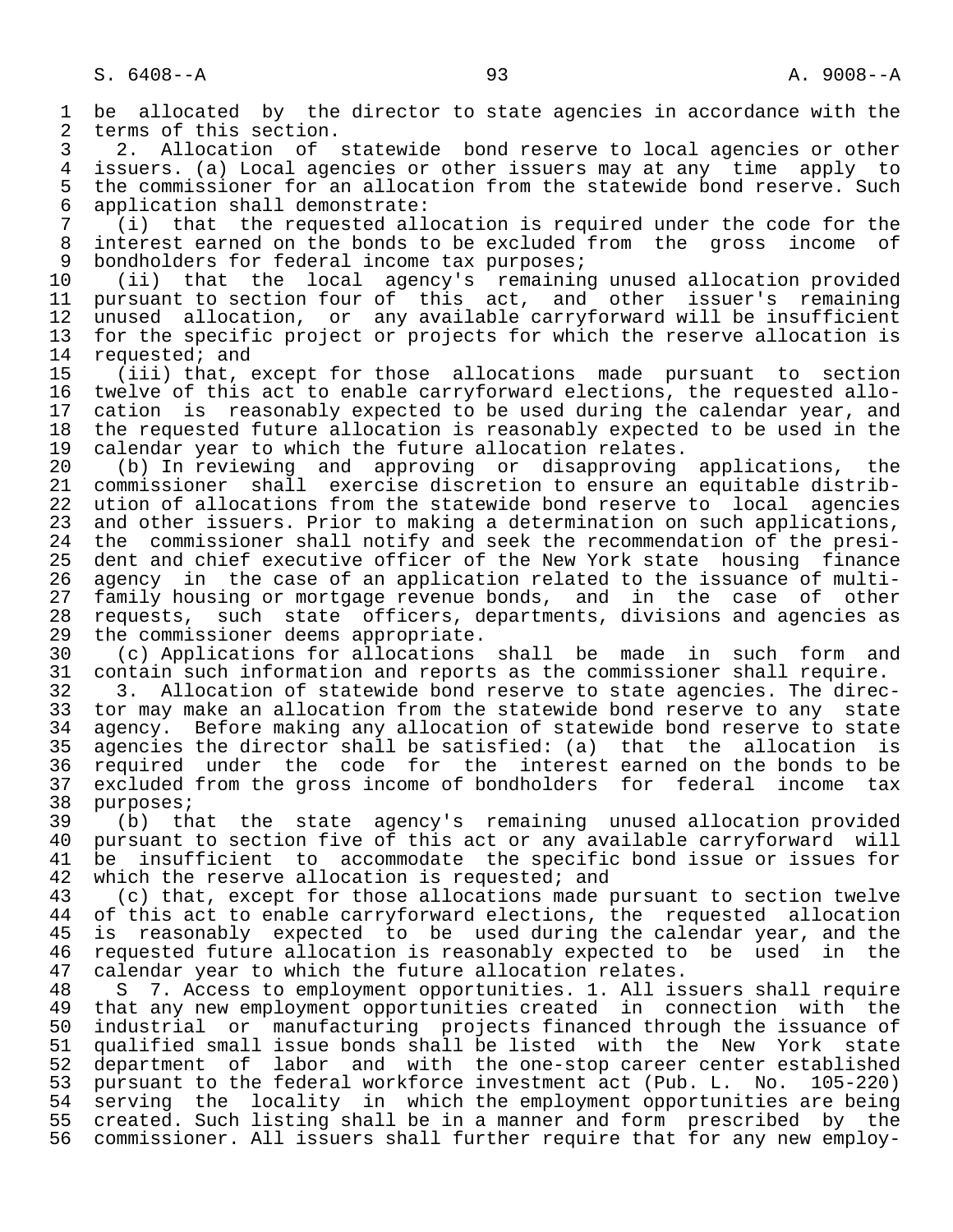1 ment opportunities created in connection with an industrial or manufac-<br>2 turing project financed through the issuance of qualified small issue 2 turing project financed through the issuance of qualified small issue<br>3 bonds by such issuer, industrial or manufacturing firms shall first 3 bonds by such issuer, industrial or manufacturing firms shall first<br>4 consider persons eligible to participate in workforce investment act 4 consider persons eligible to participate in workforce investment act 5 (Pub. L. No. 105-220) programs who shall be referred to the industrial 6 or manufacturing firm by one-stop centers in local workforce investment<br>7 areas or by the department of labor. Issuers of qualified small issue 7 areas or by the department of labor. Issuers of qualified small issue<br>8 bonds are required to monitor compliance with the provisions of this 8 bonds are required to monitor compliance with the provisions of this<br>9 section as prescribed by the commissioner. 9 section as prescribed by the commissioner.<br>10 2. Nothing in this section shall be con

10 2. Nothing in this section shall be construed to require users of<br>11 qualified small issue bonds to violate any existing collective bargain-11 qualified small issue bonds to violate any existing collective bargain-<br>12 ing agreement with respect to the hiring of new employees. Failure on 12 ing agreement with respect to the hiring of new employees. Failure on<br>13 the part of any user of qualified small issue bonds to comply with the 13 the part of any user of qualified small issue bonds to comply with the<br>14 requirements of this section shall not affect the allocation of bonding requirements of this section shall not affect the allocation of bonding 15 authority to the issuer of the bonds or the validity or tax exempt<br>16 status of such bonds. 16 status of such bonds.<br>17 S 8. Overlapping ju

17 S 8. Overlapping jurisdictions. In a geographic area represented by a<br>18 county local agency and one or more sub-county local agencies, the allo- 18 county local agency and one or more sub-county local agencies, the allo- 19 cation granted by section four of this act with respect to such area of<br>20 overlapping jurisdiction shall be apportioned one-half to the county 20 overlapping jurisdiction shall be apportioned one-half to the county<br>21 local agency and one-half to the sub-county local agency or agencies. 21 local agency and one-half to the sub-county local agency or agencies.<br>22 Where there is a local agency for the benefit of a village within the 22 Where there is a local agency for the benefit of a village within the<br>23 geographic area of a town for the benefit of which there is a local 23 geographic area of a town for the benefit of which there is a local<br>24 agency, the allocation of the village local agency shall be based on the 24 agency, the allocation of the village local agency shall be based on the<br>25 population of the geographic area of the village, and the allocation of 25 population of the geographic area of the village, and the allocation of 26 the town local agency shall be based upon the population of the 27 geographic area of the town outside of the village. Notwithstanding the<br>28 foregoing, a local agency may surrender all or part of its allocation 28 foregoing, a local agency may surrender all or part of its allocation 29 for such calendar year to another local-agency with an overlapping<br>20 jurisdiction, Such-surrender-shall-be-made-at such time and in such 30 jurisdiction. Such surrender shall be made at such time and in such<br>31 manner as the commissioner shall prescribe. 31 manner as the commissioner shall prescribe.<br>32 S 9. Ineligible local agencies. To the e

32 S 9. Ineligible local agencies. To the extent that any allocation of<br>33 the local agency set-aside would be made by this act to a local agency 33 the local agency set-aside would be made by this act to a local agency<br>34 which is ineligible to receive such allocation under the code or under 34 which is ineligible to receive such allocation under the code or under<br>35 regulations interpreting the state volume ceiling provisions of the 35 regulations interpreting the state volume ceiling provisions of the<br>36 code, such allocation shall instead be made to the political subdivision code, such allocation shall instead be made to the political subdivision 37 for whose benefit that local agency was created.<br>38 S 10. Municipal reallocation. The chief execut

 38 S 10. Municipal reallocation. The chief executive officer of any poli- 39 tical subdivision or, if such political subdivision has no chief execu- 40 tive officer, the governing board of the political subdivision for the<br>41 benefit of which a local agency has been established, may withdraw all 41 benefit of which a local agency has been established, may withdraw all<br>42 or any portion of the allocation granted by section four of this act to 42 or any portion of the allocation granted by section four of this act to<br>43 such local agency. The political subdivision may then reallocate all or 43 such local agency. The political subdivision may then reallocate all or<br>44 any portion of such allocation, as well as all or any portion of the 44 any portion of such allocation, as well as all or any portion of the<br>45 allocation received pursuant to section nine of this act, to itself or 45 allocation received pursuant to section nine of this act, to itself or<br>46 any other issuer established for the benefit of that political subdivi- 46 any other issuer established for the benefit of that political subdivi- 47 sion or may assign all or any portion of the allocation received pursu- 48 ant to section nine of this act to the local agency created for its<br>49 benefit. The chief executive officer or governing board of the political 49 benefit. The chief executive officer or governing board of the political<br>50 subdivision, as the case may be, shall notify, and receive prior 50 subdivision, as the case may be, shall notify, and receive prior<br>51 approval from the commissioner before any such reallocation. 51 approval from the commissioner before any such reallocation.<br>52 S 11. Future allocations for multi-year housing developmen

52 S 11. Future allocations for multi-year housing development projects.<br>53 1. In addition to other powers granted under this act, the commissioner 53 1. In addition to other powers granted under this act, the commissioner<br>54 is authorized to make the following future allocations of statewide 54 is authorized to make the following future allocations of statewide<br>55 ceiling for any multi-year housing development project for which the 55 ceiling for any multi-year housing development project for which the<br>56 commissioner also makes an allocation of statewide ceiling for the 56 commissioner also makes an allocation of statewide ceiling for the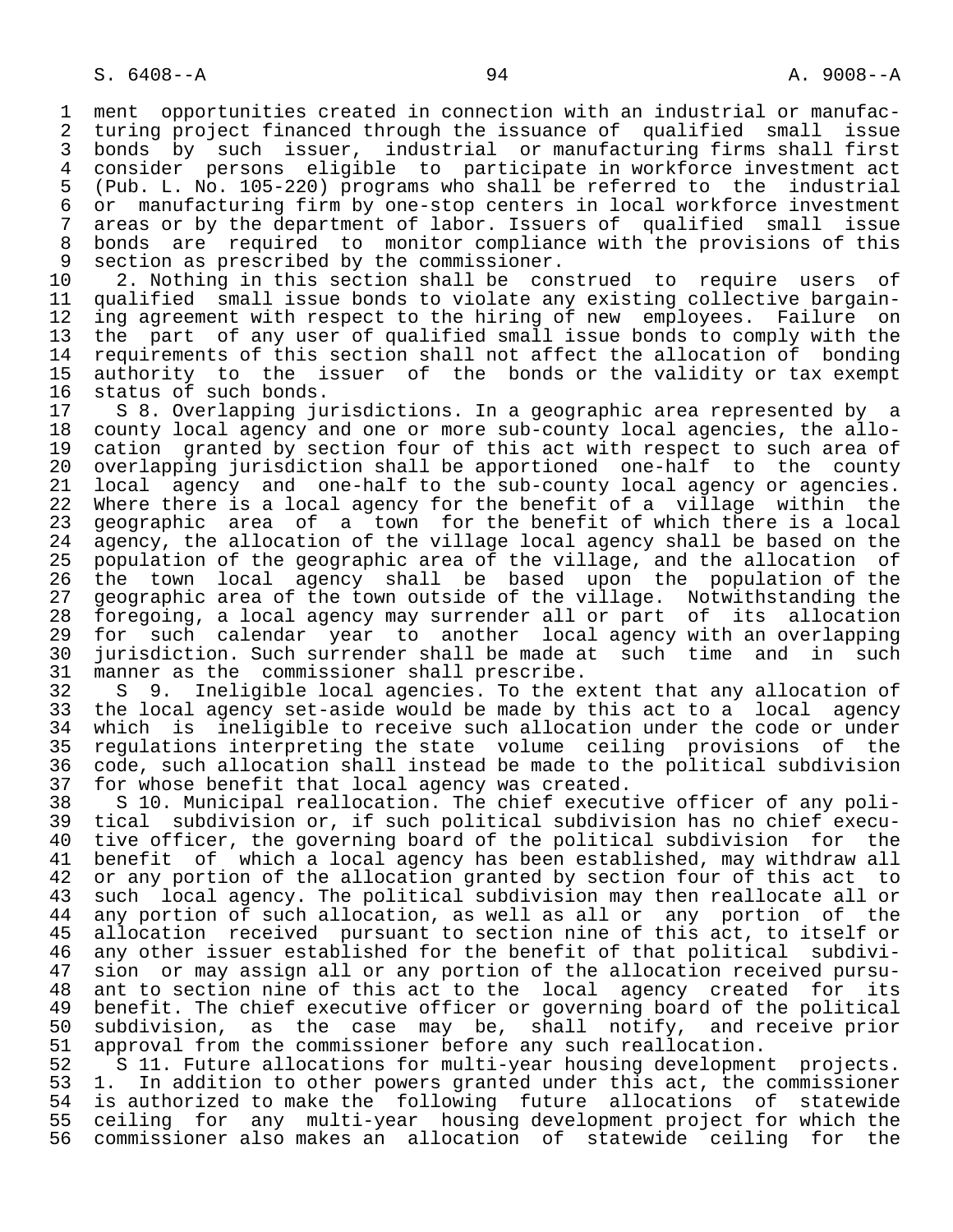1 current year under this act: (a) to local agencies from the local agen-<br>2 cy set-aside (but only with the approval of the chief executive officer 2 cy set-aside (but only with the approval of the chief executive officer<br>3 of the political subdivision to which the local agency set-aside relates 3 of the political subdivision to which the local agency set-aside relates<br>4 or the governing body of a political subdivision having no chief execu- 4 or the governing body of a political subdivision having no chief execu- 5 tive officer) and<br>6 (b) to other is:

 6 (b) to other issuers from that portion, if any, of the statewide bond 7 reserve transferred to the commissioner by the director. Any future<br>8 allocation made by the commissioner shall constitute an allocation of 8 allocation made by the commissioner shall constitute an allocation of<br>8 statewide ceiling for the future year specified by the commissioner and 9 statewide ceiling for the future year specified by the commissioner and<br>10 shall be deemed to have been made on the first day of the future year so 10 shall be deemed to have been made on the first day of the future year so 11 specified.

11 specified.<br>12 2. In ad 12 1. In addition to other powers granted under this act, the director is<br>13 authorized to make future allocations of statewide ceiling from the 13 authorized to make future allocations of statewide ceiling from the state agency set-aside or from the statewide bond reserve to state agen-15 cies for any multi-year housing development project for which the direc-<br>16 tor also makes an allocation of statewide ceiling from the current year 16 tor also makes an allocation of statewide ceiling from the current year<br>17 under this act, and is authorized to make transfers of the statewide 17 under this act, and is authorized to make transfers of the statewide<br>18 bond reserve to the commissioner for future allocations to other issuers 18 bond reserve to the commissioner for future allocations to other issuers<br>19 for multi-vear housing development projects for which the commissioner 19 for multi-year housing development projects for which the commissioner<br>20 has made an allocation of statewide ceiling for the current year. Any 20 has made an allocation of statewide ceiling for the current year. Any<br>21 such future allocation or transfer of the statewide bond reserve for 21 such future allocation or transfer of the statewide bond reserve for<br>22 future allocation made by the director shall constitute an allocation of 22 future allocation made by the director shall constitute an allocation of<br>23 statewide ceiling or transfer of the statewide bond reserve for the 23 statewide ceiling or transfer of the statewide bond reserve for the<br>24 future vears specified by the director and shall be deemed to have been 24 future years specified by the director and shall be deemed to have been<br>25 made on the first day of the future year so specified. made on the first day of the future year so specified.

26 1. (a) If an allocation made with respect to a multi-year housing<br>27 development project is not used by October fifteenth of the year to 27 development project is not used by October fifteenth of the year to 28 which the allocation relates, the allocation with respect to the then 29 current year shall be subject to recapture in accordance with the<br>20 provisions of section twelve of this act, and in the event of such a 30 provisions of section twelve of this act, and in the event of such a<br>31 recapture, unless a carryforward election by another issuer shall have 31 recapture, unless a carryforward election by another issuer shall have<br>32 been approved by the commissioner or a carryforward election by a state 32 been approved by the commissioner or a carryforward election by a state<br>33 agency shall have been approved by the director, all future allocations 33 agency shall have been approved by the director, all future allocations<br>34 made with respect to such project pursuant to subdivision one or two of 34 made with respect to such project pursuant to subdivision one or two of 35 this section shall be canceled. 35 this section shall be canceled.<br>36 (b) The commissioner and the

36 (b) The commissioner and the director shall have the authority to make<br>37 future allocations from recaptured current year allocations and canceled 37 future allocations from recaptured current year allocations and canceled 38 future allocations to multi-year housing development projects in a<br>39 manner consistent with the provisions of this act. 39 manner consistent with the provisions of this act.<br>40 (c) The commissioner and the director shall

40 (c) The commissioner and the director shall establish procedures<br>41 consistent with the provisions of this act relating to carryforward of 41 consistent with the provisions of this act relating to carryforward of 42 future allocations. 42 future allocations.<br>43 4. The aggregate

43 4. The aggregate future allocations from either of the two succeeding<br>44 years shall not exceed six hundred fifty million dollars for each such 44 years shall not exceed six hundred fifty million dollars for each such<br>45 year. 45 year.

46 S 12. Year end allocation recapture. On or before October first of 47 each vear, each state agency shall report to the director and each local each year, each state agency shall report to the director and each local 48 agency and each other issuer shall report to the commissioner the amount<br>49 of bonds subject to allocation under this act that will be issued prior 49 of bonds subject to allocation under this act that will be issued prior<br>50 to the end of the then current calendar year, and the amount of the 50 to the end of the then current calendar year, and the amount of the<br>51 issuer's then total allocation that will remain unused. As of October 51 issuer's then total allocation that will remain unused. As of October<br>52 fifteenth of each year, the unused portion of each local agency's and 52 fifteenth of each year, the unused portion of each local agency's and<br>53 other issuer's then total allocation as reported and the unallocated 53 other issuer's then total allocation as reported and the unallocated<br>54 portion of the set-aside for state agencies shall be recaptured and 54 portion of the set-aside for state agencies shall be recaptured and<br>55 added to the statewide bond reserve and shall no longer be available to added to the statewide bond reserve and shall no longer be available to 56 covered bond issuers except as otherwise provided herein. From October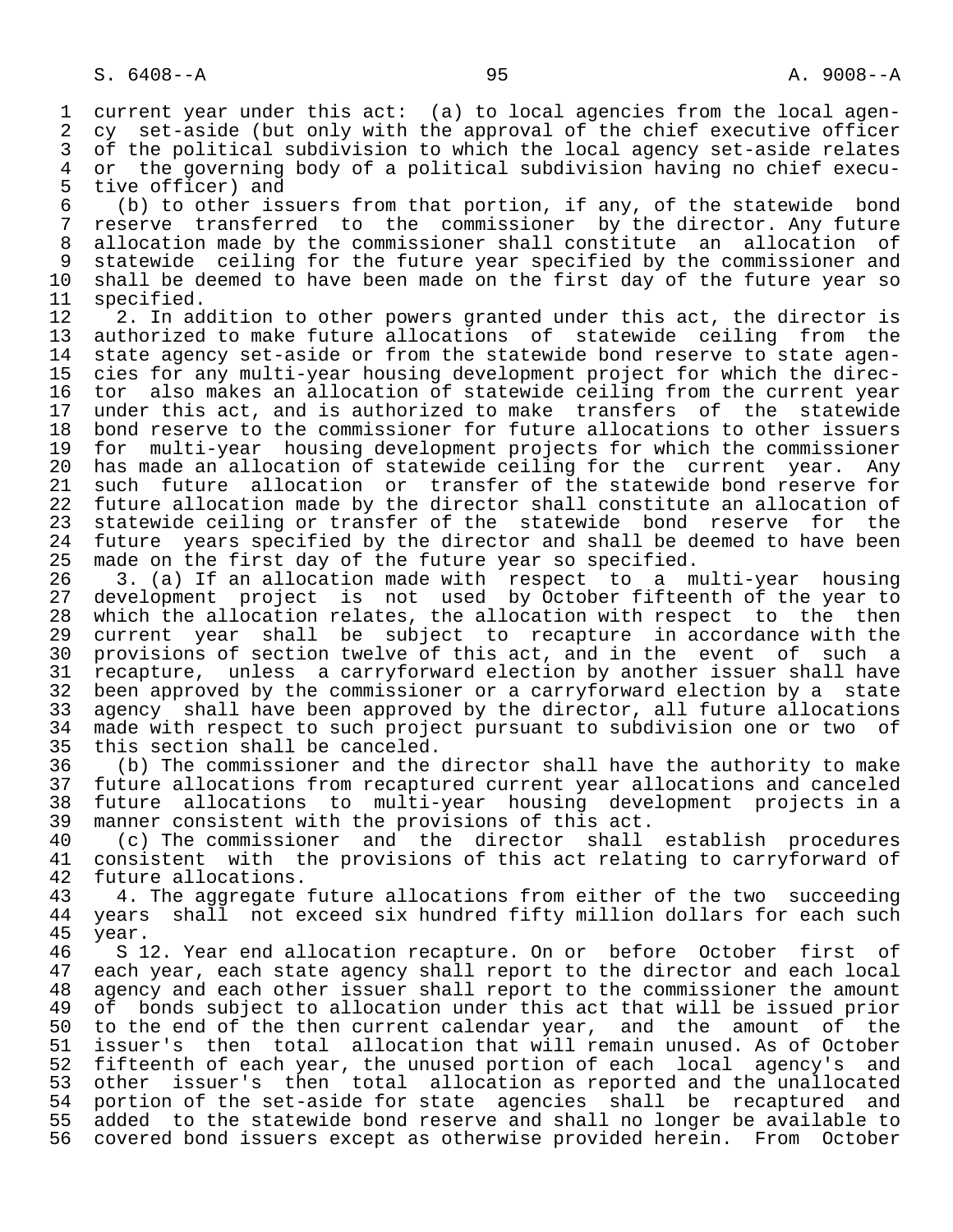1 fifteenth through the end of the year, each local agency or other issuer<br>2 having an allocation shall immediately report to the commissioner and 2 having an allocation shall immediately report to the commissioner and<br>3 each state agency having an allocation shall immediately report to the 3 each state agency having an allocation shall immediately report to the<br>4 director any changes to the status of its allocation or the status of 4 director any changes to the status of its allocation or the status of<br>5 projects for which allocations have been made which should affect the 5 projects for which allocations have been made which should affect the<br>6 timing or likelihood of the issuance of covered bonds therefor. If the 6 timing or likelihood of the issuance of covered bonds therefor. If the 7 commissioner determines that a local agency or other issuer has overes-<br>8 timated the amount of covered bonds subject to allocation that will be 8 timated the amount of covered bonds subject to allocation that will be<br>9 issued prior to the end of the calendar year, the commissioner may 9 issued prior to the end of the calendar year, the commissioner may 10 recapture the amount of the allocation to such local agency or other<br>11 issuer represented by such overestimation by notice to the local agency 11 issuer represented by such overestimation by notice to the local agency<br>12 or other issuer, and add such allocation to the statewide bond reserve. 12 or other issuer, and add such allocation to the statewide bond reserve.<br>13 The director may likewise make such determination and recapture with 13 The director may likewise make such determination and recapture with<br>14 respect to state agency allocations. 14 respect to state agency allocations.<br>15 S 13. Allocation carryforward.

 15 S 13. Allocation carryforward. 1. No local agency or other issuer 16 shall make a carryforward election utilizing any unused allocation<br>17 (pursuant to section 146(f) of the code) without the prior approval of 17 (pursuant to section 146(f) of the code) without the prior approval of<br>18 the commissioner. Likewise no state agency shall make or file such an 18 the commissioner. Likewise no state agency shall make or file such an<br>19 election, or elect to issue or carryforward mortgage credit certif-19 election, or elect to issue or carryforward mortgage credit certif-<br>20 icates, without the prior approval of the director. 20 icates, without the prior approval of the director.<br>21 2. On or before November fifteenth of each vear.

21 2. On or before November fifteenth of each year, each state agency<br>22 seeking unused statewide ceiling for use in future years shall make a 22 seeking unused statewide ceiling for use in future years shall make a<br>23 request for an allocation for a carryforward to the director, whose 23 request for an allocation for a carryforward to the director, whose<br>24 approval shall be required before a carryforward election is filed by or 24 approval shall be required before a carryforward election is filed by or 25 on behalf of any state agency. A later request may also be considered by 26 the director, who may file a carryforward election for any state agency<br>27 with the consent of such agency. 27 with the consent of such agency.<br>28 3. On or before November fifte

28 3. On or before November fifteenth of each year, each local agency or<br>29 other issuer seeking unused statewide ceiling for use in future years 29 other issuer seeking unused statewide ceiling for use in future years<br>30 shall make a request for an allocation for a carryforward to the commis- 30 shall make a request for an allocation for a carryforward to the commis- 31 sioner, whose approval shall be required before a carryforward election<br>32 is filed by or on behalf of any local or other agency. A later request 32 is filed by or on behalf of any local or other agency. A later request<br>33 may also be considered by the commissioner.

33 may also be considered by the commissioner.<br>34 S 14. New York state bond allocation poli 34 S 14. New York state bond allocation policy advisory panel. 1. There<br>35 is hereby created a policy advisory panel and process to provide policy 35 is hereby created a policy advisory panel and process to provide policy<br>36 advice regarding the priorities for distribution of the statewide ceiladvice regarding the priorities for distribution of the statewide ceil-37 ing.

38 2. The panel shall consist of five members, one-designee-being<br>39 appointed by each of the following: the governor, the temporary presi-39 appointed by each of the following: the governor, the temporary presi-<br>40 dent of the senate, the speaker of the assembly, the minority leader of 40 dent of the senate, the speaker of the assembly, the minority leader of<br>41 the senate and the minority leader of the assembly. The designee of the 41 the senate and the minority leader of the assembly. The designee of the<br>42 governor shall chair the panel. The panel shall monitor the allocation 42 governor shall chair the panel. The panel shall monitor the allocation<br>43 process through the year, and in that regard, the division of the budget 43 process through the year, and in that regard, the division of the budget<br>44 and the department of economic development shall assist and cooperate 44 and the department of economic development shall assist and cooperate<br>45 with the panel as provided in this section. The advisory process shall with the panel as provided in this section. The advisory process shall 46 operate through the issuance of advisory opinions by members of the<br>47 panel as provided in subdivisions six and seven of this section. A meet- 47 panel as provided in subdivisions six and seven of this section. A meet- 48 ing may be held at the call of the chair with the unanimous consent of 49 the members. 49 the members.<br>50 3. (a) Upo

50 3. (a) Upon receipt of a request for allocation or a request for<br>51 approval of a carryforward election from the statewide reserve from a 51 approval of a carryforward election from the statewide reserve from a<br>52 local agency or other issuer, the commissioner shall, within five work-52 local agency or other issuer, the commissioner shall, within five work-<br>53 ing days, notify the panel of such request and provide the panel with 53 ing days, notify the panel of such request and provide the panel with  $54$  copies of all application materials submitted by the applicant. 54 copies of all application materials submitted by the applicant.<br>55 (b) Upon receipt of a request for allocation or a request for

55 (b) Upon receipt of a request for allocation or a request for approval<br>56 of carryforward election from the statewide reserve from a state agency, of carryforward election from the statewide reserve from a state agency,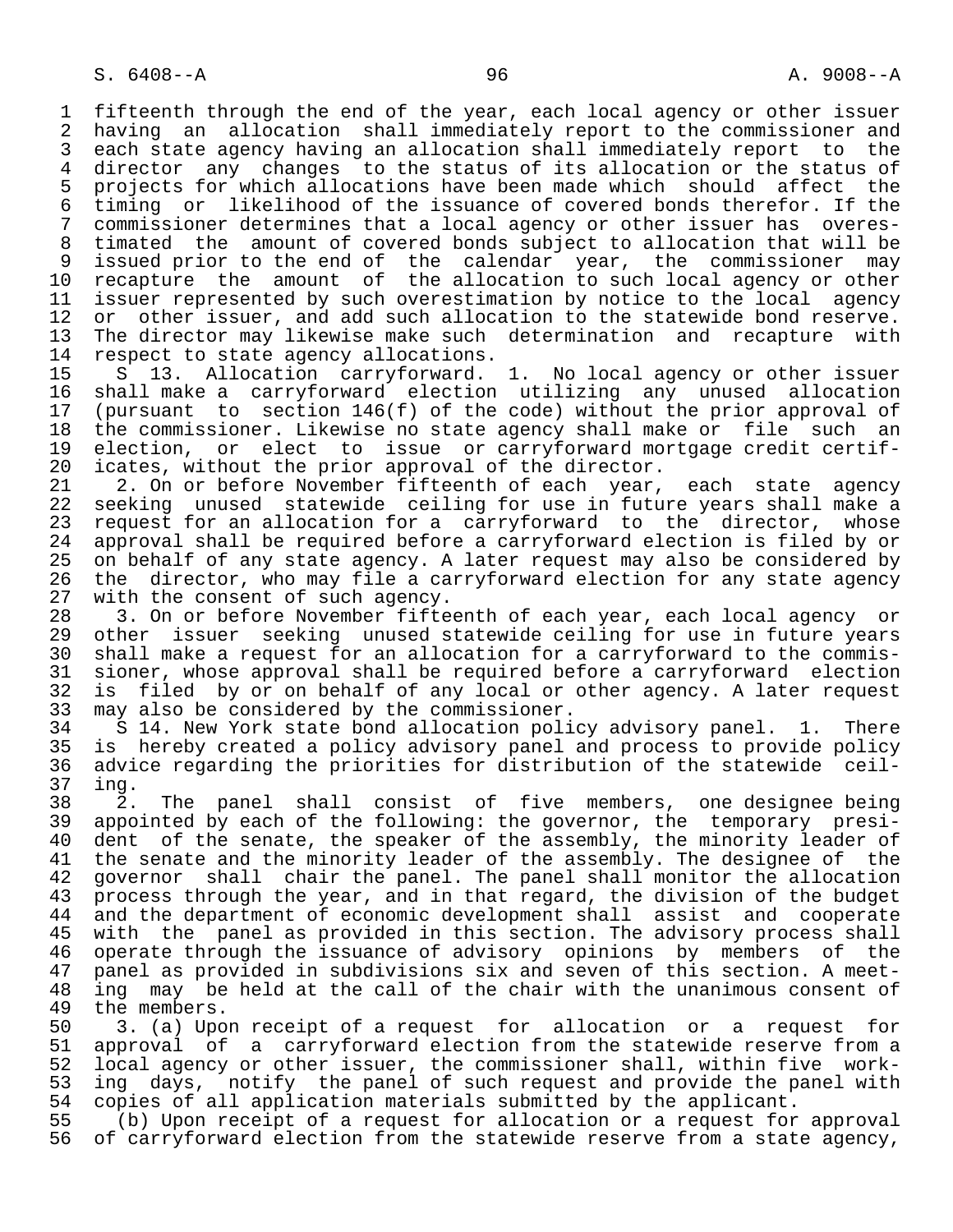1 the director shall, within five working days, notify the panel of such<br>2 request and provide the panel with copies of all application materials 2 request and provide the panel with copies of all application materials<br>3 submitted by the applicant. 3 submitted by the applicant.<br>4 (a) Following recei

4. (a) Following receipt of a request for allocation from a local<br>5 agency or other issuer, the commissioner shall notify the panel of a 5 agency or other issuer, the commissioner shall notify the panel of a 6 decision to approve or exclude from further consideration such request, 7 and the commissioner shall state the reasons. Such notification shall be 7 and the reasons. Such notification shall be 7 and the reasons. 8 made with or after the transmittal of the information specified in<br>9 subdivision three of this section and at least five working days before 9 subdivision three of this section and at least five working days before<br>10 formal notification is made to the applicant. 10 formal notification is made to the applicant.<br>11 (b) Following receipt of a request for allo

11 (b) Following receipt of a request for allocation from a state agency,<br>12 the director shall notify the panel of a decision to approve or exclude 12 the director shall notify the panel of a decision to approve or exclude<br>13 from further consideration such request, and shall state the reasons. 13 from further consideration such request, and shall state the reasons.<br>14 Such notification shall be made with or after the transmission of the Such notification shall be made with or after the transmission of the 15 information specified in subdivision three of this section and at least 16 five working days before formal notification is made to the state agen-<br>17 cv.

 17 cy. 18 5. The requirements of subdivisions three and four of this section<br>19 shall not apply to adjustments to allocations due to bond sizing changshall not apply to adjustments to allocations due to bond sizing chang-20 es.<br>21 6

21 6. In the event that any decision to approve or to exclude from<br>22 further consideration a request for allocation is made within ten work-22 further consideration a request for allocation is made within ten work-<br>23 ing days of the end of the calendar year and in the case of all requests ing days of the end of the calendar year and in the case of all requests 24 for consent to a carryforward election, the commissioner or director, as<br>25 is appropriate, shall provide the panel with the longest possible is appropriate, shall provide the panel with the longest possible 26 advance notification of the action, consistent with the requirements of<br>27 the code, and shall, wherever possible, solicit the opinions of the 27 the code, and shall, wherever possible, solicit the opinions of the<br>28 members of the panel before formally notifying any applicant of the 28 members of the panel before formally notifying any applicant of the<br>29 action. Such notification may be made by means of telephone communi-29 action. Such notification may be made by means of telephone communi-<br>30 cation to the members or by written notice delivered to the Albany 30 cation to the members or by written notice delivered to the Albany<br>31 office of the appointing authority of the respective members. 31 office of the appointing authority of the respective members.<br>32 7. Upon notification by the director or the commissioner.

32 7. Upon notification by the director or the commissioner, any member<br>33 of the panel may, within five working days, notify the commissioner or 33 of the panel may, within five working days, notify the commissioner or<br>34 the director of any policy objection concerning the expected action. If 34 the director of any policy objection concerning the expected action. If<br>35 three or more members of the panel shall submit policy objections in 35 three or more members of the panel shall submit policy objections in<br>36 writing to the intended action, the commissioner or the director shall writing to the intended action, the commissioner or the director shall 37 respond in writing to the objection prior to taking the intended action 38 unless exigent circumstances make it necessary to respond after the 39 action has been taken.<br>40 8. On or before the

40 8. On or before the first day of July, in any year, the director shall<br>41 report to the members of the New York state bond allocation policy advi-41 report to the members of the New York state bond allocation policy advi-<br>42 sory panel on the actual utilization of volume cap for the issuance of 42 sory panel on the actual utilization of volume cap for the issuance of<br>43 bonds during the prior calendar year and the amount of such cap allo-43 bonds during the prior calendar year and the amount of such cap allo-<br>44 cated for carryforwards for future bond issuance. The report shall 44 cated for carryforwards for future bond issuance. The report shall<br>45 include, for each local agency or other issuer and each state agency the include, for each local agency or other issuer and each state agency the 46 initial allocation, the amount of bonds issued subject to the allo-<br>47 cation, the amount of the issuer's allocation that remained unused, the 47 cation, the amount of the issuer's allocation that remained unused, the<br>48 allocation of the statewide bond reserve, carryforward allocations and 48 allocation of the statewide bond reserve, carryforward allocations and<br>49 recapture of allocations. Further, the report shall include projections 49 recapture of allocations. Further, the report shall include projections 50 regarding private activity bond issuance for state and local issuers for 51 the calendar year, as well as any recommendations for legislative

52 action.<br>53 S 15. 53 S 15. Severability. If any clause, sentence, paragraph, section, or<br>54 part of this act shall be adjudged by any court of competent jurisdic-54 part of this act shall be adjudged by any court of competent jurisdic-<br>55 tion to be invalid, such judgment shall not affect, impair, or invali-55 tion to be invalid, such judgment shall not affect, impair, or invali-<br>56 date the remainder thereof, but shall be confined in its operation to date the remainder thereof, but shall be confined in its operation to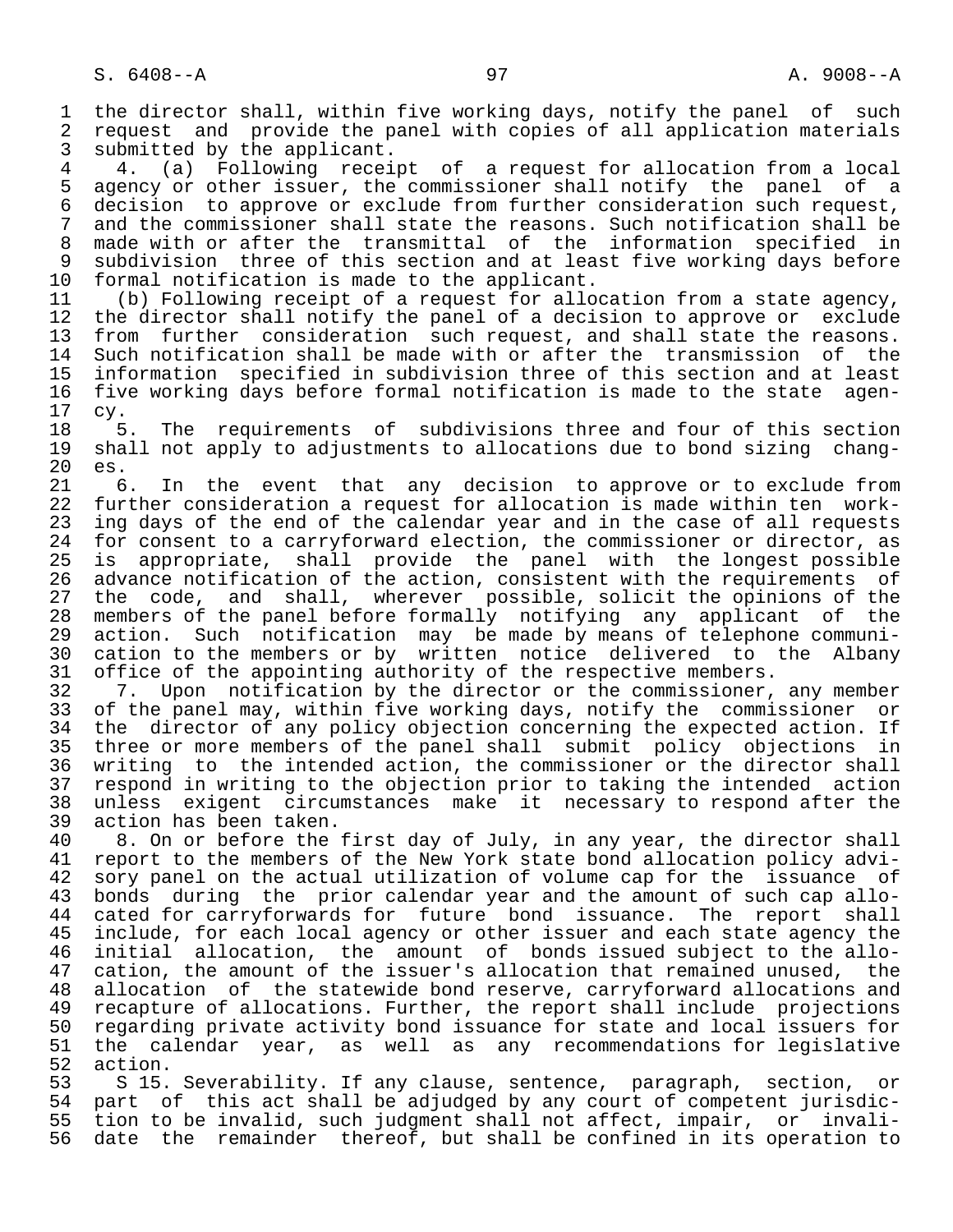1 the clause, sentence, paragraph, section, or part thereof directly<br>2 involved in the controversy in which such judgment shall have been 2 involved in the controversy in which such judgment shall have been<br>3 rendered. 3 rendered.<br>4 S 16 C

4 S 16. Chapter 49 of the laws of 2014 is REPEALED.<br>5 S 17. Section 51 of the public authorities law i

5 S 17. Section 51 of the public authorities law is amended by adding a<br>6 new subdivision 6 to read as follows: 6 new subdivision 6 to read as follows:

7 6. NOTWITHSTANDING ANY OTHER PROVISIONS OF LAW, THE BOARD SHALL HAVE<br>8 THE POWER AND IT SHALL BE ITS DUTY TO RECEIVE APPLICATIONS FOR APPROVAL 8 THE POWER AND IT SHALL BE ITS DUTY TO RECEIVE APPLICATIONS FOR APPROVAL<br>9 FOR ANY FINANCING OR BOND ISSUANCES THAT UTILIZE THE LOCAL AGENCY SET-9 FOR ANY FINANCING OR BOND ISSUANCES THAT UTILIZE THE LOCAL AGENCY SET-<br>10 ASIDE, AS AUTHORIZED BY THE "PRIVATE ACTIVITY BOND ALLOCATION ACT OF 10 ASIDE, AS AUTHORIZED BY THE "PRIVATE ACTIVITY BOND ALLOCATION ACT OF<br>11 2016", EXECUTED BY ENTITIES OR SUCCESSOR ENTITIES AS DEFINED BY SUBDIVI-11 2016", EXECUTED BY ENTITIES OR SUCCESSOR ENTITIES AS DEFINED BY SUBDIVI-<br>12 SIONS EIGHT AND NINE OF SECTION THREE OF THAT ACT, INCLUDING ENTITIES 12 SIONS EIGHT AND NINE OF SECTION THREE OF THAT ACT, INCLUDING ENTITIES<br>13 ESTABLISHED PURSUANT TO ARTICLE EIGHTEEN-A OF THE GENERAL MUNICIPAL LAW, 13 ESTABLISHED PURSUANT TO ARTICLE EIGHTEEN-A OF THE GENERAL MUNICIPAL LAW, 14 AND CORPORATIONS ESTABLISHED PURSUANT TO SECTION FOURTEEN HUNDRED ELEVEN 15 OF THE NOT-FOR-PROFIT CORPORATION LAW AND ARTICLE TWELVE OF THE PRIVATE 16 HOUSING FINANCE LAW.<br>17 S 18. This act sha

S 18. This act shall take effect immediately.

18 PART S

 19 Section 1. Section 258-aa and article 25 of the agriculture and 20 markets law are REPEALED.<br>21 S 2. Section 1 of ch

21 S 2. Section 1 of chapter 174 of the laws of 1968, constituting the<br>22 New York state urban development corporation act, is amended by adding 22 New York state urban development corporation act, is amended by adding<br>23 three new sections 16-x, 16-y and 16-z to read as follows: 23 three new sections 16-x, 16-y and 16-z to read as follows:<br>24 S 16-X. DAIRY PROMOTION ACT. 1. DECLARATION OF POLICY. (

24 S 16-X. DAIRY PROMOTION ACT. 1. DECLARATION OF POLICY. (A) IT IS HERE-<br>25 BY DECLARED THAT THE MISSION OF THE CORPORATION IS TO PROMOTE A VIGOROUS 25 BY DECLARED THAT THE MISSION OF THE CORPORATION IS TO PROMOTE A VIGOROUS<br>26 AND GROWING STATE ECONOMY. IN IMPLEMENTING THIS MISSION, THE CORPORATION 26 AND GROWING STATE ECONOMY. IN IMPLEMENTING THIS MISSION, THE CORPORATION<br>27 HAS UNDERTAKEN A VIGOROUS CAMPAIGN TO MARKET THE STATE'S ASSETS AND, BY 27 HAS UNDERTAKEN A VIGOROUS CAMPAIGN TO MARKET THE STATE'S ASSETS AND, BY<br>28 CARRYING OUT THE PROVISIONS OF THIS SECTION, WOULD FURTHER THIS MISSION 28 CARRYING OUT THE PROVISIONS OF THIS SECTION, WOULD FURTHER THIS MISSION<br>29 BY PROMOTING THE STATE'S DAIRY INDUSTRY. 29 BY PROMOTING THE STATE'S DAIRY INDUSTRY.<br>30 (B) IT IS FURTHER DECLARED THAT THE

30 (B) IT IS FURTHER DECLARED THAT THE CONTINUED EXISTENCE OF THE STATE<br>31 DAIRY INDUSTRY, AND THE CONTINUED PRODUCTION OF MILK ON THE FARMS OF 31 DAIRY INDUSTRY, AND THE CONTINUED PRODUCTION OF MILK ON THE FARMS OF<br>32 THIS STATE, IS OF VAST ECONOMIC IMPORTANCE TO THE STATE AND TO THE 32 THIS STATE, IS OF VAST ECONOMIC IMPORTANCE TO THE STATE AND TO THE 33 HEALTH AND WELFARE OF THE INHABITANTS THEREOF; THAT IT IS ESSENTIAL, IN HEALTH AND WELFARE OF THE INHABITANTS THEREOF; THAT IT IS ESSENTIAL, IN 34 ORDER TO ASSURE SUCH CONTINUED PRODUCTION OF MILK AND ITS HANDLING AND 35 DISTRIBUTION, THAT PRICES TO PRODUCERS BE SUCH AS TO RETURN REASONABLE 36 COSTS OF PRODUCTION, AND AT THE SAME TIME TO ASSURE AN ADEQUATE SUPPLY<br>37 OF MILK AND DAIRY PRODUCTS TO CONSUMERS AT REASONABLE PRICES; AND TO 37 OF MILK AND DAIRY PRODUCTS TO CONSUMERS AT REASONABLE PRICES; AND TO<br>38 THESE ENDS IT IS ESSENTIAL THAT CONSUMERS AND OTHERS BE ADEOUATELY 38 THESE ENDS IT IS ESSENTIAL THAT CONSUMERS AND OTHERS BE ADEQUATELY<br>39 INFORMED AS TO THE DIETARY NEEDS AND ADVANTAGES OF MILK AND DAIRY 39 INFORMED AS TO THE DIETARY NEEDS AND ADVANTAGES OF MILK AND DAIRY 40 PRODUCTS AND AS TO THE ECONOMIES RESULTING FROM THE USE OF MILK AND 41 DAIRY PRODUCTS, AND TO COMMAND FOR MILK AND DAIRY PRODUCTS, CONSUMER 42 ATTENTION AND DEMAND CONSISTENT WITH THEIR IMPORTANCE AND VALUE. IT IS 43 FURTHER DECLARED THAT CONTINUED DECLINE IN THE CONSUMPTION OF FLUID MILK 44 AND SOME OTHER DAIRY PRODUCTS WILL JEOPARDIZE THE PRODUCTION OF ADEQUATE<br>45 SUPPLIES OF MILK AND DAIRY PRODUCTS BECAUSE OF INCREASING SURPLUSES 45 SUPPLIES OF MILK AND DAIRY PRODUCTS BECAUSE OF INCREASING SURPLUSES 46 NECESSARILY RETURNING LESS TO PRODUCERS; AND THAT CONTINUED ADEQUATE 47 SUPPLIES OF MILK AND DAIRY PRODUCTS IS A MATTER OF VITAL CONCERN AS<br>48 AFFECTING THE HEALTH AND GENERAL WELFARE OF THE PEOPLE OF THIS STATE. IT 48 AFFECTING THE HEALTH AND GENERAL WELFARE OF THE PEOPLE OF THIS STATE. IT<br>49 IS THEREFORE DECLARED TO BE THE LEGISLATIVE INTENT AND POLICY OF THE 49 IS THEREFORE DECLARED TO BE THE LEGISLATIVE INTENT AND POLICY OF THE 50 STATE: 50 STATE:<br>51 (I)'

51 (I) TO ENABLE MILK PRODUCERS AND OTHERS IN THE DAIRY INDUSTRY, WITH 52 THE AID OF THE STATE. TO MORE EFFECTIVELY PROMOTE THE CONSUMPTION OF 52 THE AID OF THE STATE, TO MORE EFFECTIVELY PROMOTE THE CONSUMPTION OF 53 MILK AND DAIRY PRODUCTS. 53 MILK AND DAIRY PRODUCTS,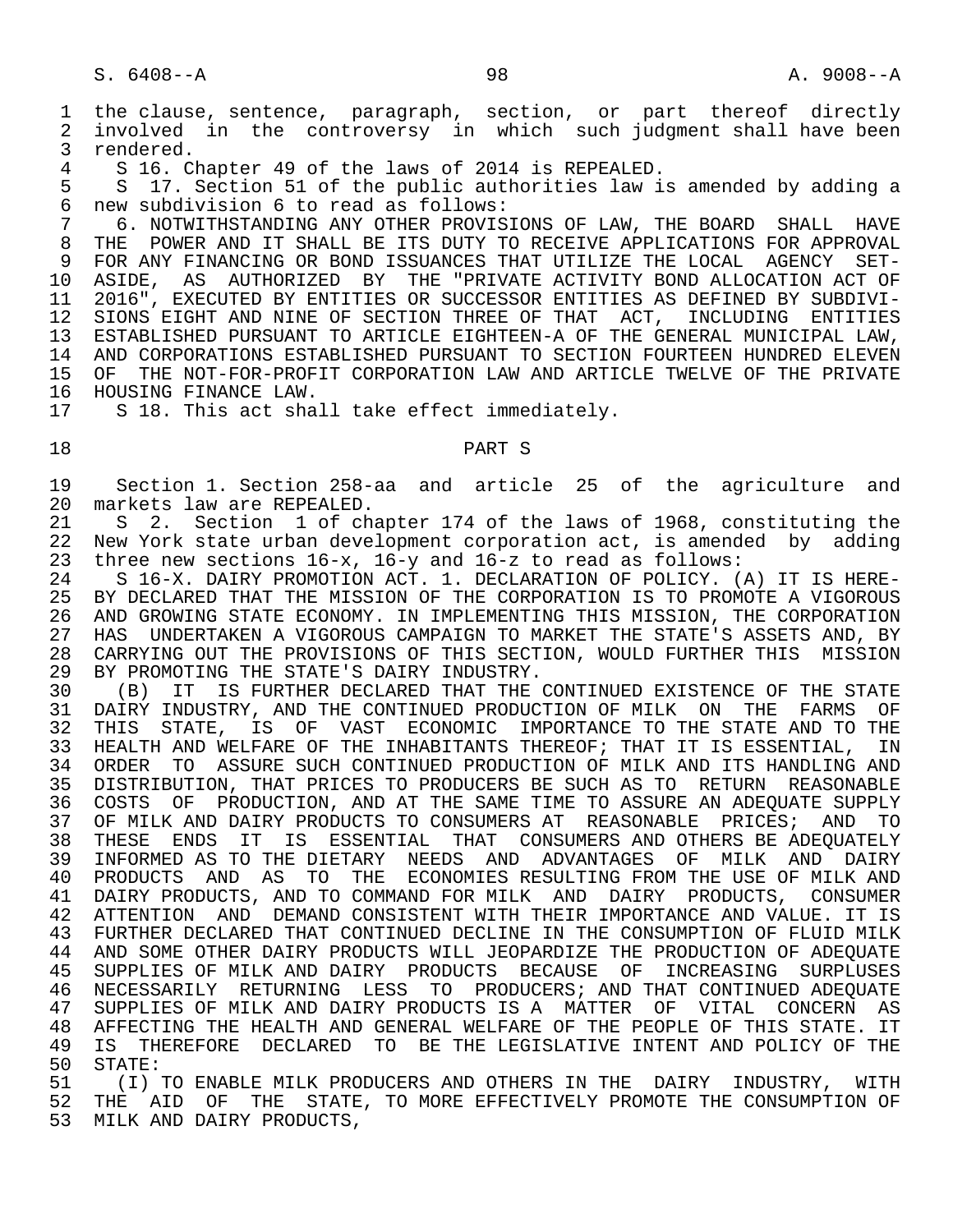1 (II) TO PROVIDE METHODS AND MEANS FOR THE DEVELOPMENT OF NEW AND<br>2 IMPROVED DAIRY PRODUCTS, AND TO PROMOTE THEIR USE, AND 2 IMPROVED DAIRY PRODUCTS, AND TO PROMOTE THEIR USE, AND<br>3 (III) TO THIS END, TO ELIMINATE THE POSSIBLE 3 (III) TO THIS END, TO ELIMINATE THE POSSIBLE IMPAIRMENT OF THE 4 PURCHASING POWER OF THE MILK PRODUCERS OF THIS STATE AND TO ASSURE AN<br>5 ADEOUATE SUPPLY OF MILK FOR CONSUMERS AT REASONABLE PRICES. 5 ADEQUATE SUPPLY OF MILK FOR CONSUMERS AT REASONABLE PRICES.<br>6 3. DEFINITIONS, AS USED IN THIS SECTION THE FOLLOWING TERN 6 2. DEFINITIONS. AS USED IN THIS SECTION THE FOLLOWING TERMS SHALL HAVE 7 THE FOLLOWING MEANINGS: 7 THE FOLLOWING MEANINGS:<br>8 (A) "PRESIDENT" MEANS 8 (A) "PRESIDENT" MEANS THE PRESIDENT OF THE CORPORATION. 9 (B) "DAIRY PRODUCTS" MEANS MILK AND PRODUCTS DERIVED THEREFROM, AND 10 PRODUCTS OF WHICH MILK OR A PORTION THEREOF IS A SIGNIFICANT PART. 10 PRODUCTS OF WHICH MILK OR A PORTION THEREOF IS A SIGNIFICANT PART.<br>11 (C) "PRODUCER" MEANS ANY PERSON IN THIS STATE WHO IS ENGAGED IN 11 (C) "PRODUCER" MEANS ANY PERSON IN THIS STATE WHO IS ENGAGED IN THE 12 PRODUCTION OF MILK OR WHO CAUSES MILK TO BE PRODUCED FOR ANY MARKET IN 12 PRODUCTION OF MILK OR WHO CAUSES MILK TO BE PRODUCED FOR ANY MARKET IN 13 THIS OR ANY OTHER STATE. 13 THIS OR ANY OTHER STATE.<br>14 (D) "ADVISORY BOARD" M 14 (D) "ADVISORY BOARD" MEANS THE PERSONS APPOINTED BY THE PRESIDENT FROM<br>15 NOMINATIONS FROM PRODUCERS TO ASSIST THE PRESIDENT IN ADMINISTERING A 15 NOMINATIONS FROM PRODUCERS TO ASSIST THE PRESIDENT IN ADMINISTERING A<br>16 DAIRY PROMOTION ORDER. 16 DAIRY PROMOTION ORDER.<br>17 (E) "MILK DEALER" 17 (E) "MILK DEALER" MEANS ANY PERSON WHO PURCHASES OR HANDLES OR 18 RECEIVES OR SELLS MILK, INCLUDING INDIVIDUALS, PARTNERSHIPS, CORPO-<br>19 RATIONS, COOPERATIVE ASSOCIATIONS, AND UNINCORPORATED COOPERATIVE ASSO-19 RATIONS, COOPERATIVE ASSOCIATIONS, AND UNINCORPORATED COOPERATIVE ASSO-<br>20 CIATIONS. 20 CIATIONS.<br>21 (F) "DA 21 (F) "DAIRY PROMOTION ORDER" MEANS AN ORDER ISSUED BY THE PRESIDENT,<br>22 PURSUANT TO THE PROVISIONS OF THIS SECTION. 22 PURSUANT TO THE PROVISIONS OF THIS SECTION.<br>23 (G) "COOPERATIVE" MEANS AN ASSOCIATION OR 23 (G) "COOPERATIVE" MEANS AN ASSOCIATION OR FEDERATION OR COOPERATIVE OF<br>24 MILK PRODUCERS ORGANIZED UNDER THE LAWS OF NEW YORK STATE, OR ANY OTHER 24 MILK PRODUCERS ORGANIZED UNDER THE LAWS OF NEW YORK STATE, OR ANY OTHER<br>25 STATE, HAVING AGREEMENTS WITH THEIR PRODUCER MEMBERS TO MARKET, BARGAIN 25 STATE, HAVING AGREEMENTS WITH THEIR PRODUCER MEMBERS TO MARKET, BARGAIN 26 FOR OR SELL THE MILK OF SUCH PRODUCERS, AND IS ACTUALLY PERFORMING ONE<br>27 OR MORE OF THESE SERVICES IN THE MARKETING OF THE MILK PRODUCED BY THEIR 27 OR MORE OF THESE SERVICES IN THE MARKETING OF THE MILK PRODUCED BY THEIR<br>28 MEMBERS, THROUGH THE COOPERATIVE OR THROUGH A FEDERATION OF MILK COOPER-28 MEMBERS, THROUGH THE COOPERATIVE OR THROUGH A FEDERATION OF MILK COOPER-<br>29 ATIVES IN WHICH THE COOPERATIVE HAS MEMBERSHIP. 29 ATIVES IN WHICH THE COOPERATIVE HAS MEMBERSHIP.<br>30 (H) "STATE" MEANS THE STATE OF NEW YORK. 30 (H) "STATE" MEANS THE STATE OF NEW YORK.<br>31 3. POWERS AND DUTIES OF THE PRESIDENT. ( 31 3. POWERS AND DUTIES OF THE PRESIDENT. (A) THE PRESIDENT SHALL ADMIN-<br>32 ISTER AND ENFORCE THE PROVISIONS OF THIS SECTION. IN ORDER TO EFFECTUATE 32 ISTER AND ENFORCE THE PROVISIONS OF THIS SECTION. IN ORDER TO EFFECTUATE<br>33 THE DECLARED POLICY OF THIS SECTION THE PRESIDENT, IN CONSULTATION WITH 33 THE DECLARED POLICY OF THIS SECTION THE PRESIDENT, IN CONSULTATION WITH 34 THE COMMISSIONER OF AGRICULTURE AND MARKETS, MAY, AFTER DUE NOTICE AND 34 THE COMMISSIONER OF AGRICULTURE AND MARKETS, MAY, AFTER DUE NOTICE AND<br>35 HEARING, MAKE AND ISSUE A DAIRY PROMOTION ORDER, OR ORDERS. 35 HEARING, MAKE AND ISSUE A DAIRY PROMOTION ORDER, OR ORDERS.<br>36 (B) SUCH ORDER OR ORDERS SHALL BE ISSUED AND AMENDED OR T 36 (B) SUCH ORDER OR ORDERS SHALL BE ISSUED AND AMENDED OR TERMINATED IN<br>37 ACCORDANCE WITH THE FOLLOWING PROCEDURES: 37 ACCORDANCE WITH THE FOLLOWING PROCEDURES:<br>38 (I) BEFORE ANY SUCH ORDER MAY BECOME EFI 38 THE TRING ORDER MAY BECOME EFFECTIVE IT MUST BE APPROVED BY A SALE AND SUCH ORDER MAY BECOME SEFECTIVE IN THE REFERENDUM 39 FIFTY-ONE PER CENTUM OF THE PRODUCERS OF MILK VOTING IN THE REFERENDUM<br>40 FOR THE AREA TO BE REGULATED BY SUCH ORDER. SUCH REFERENDUM SHALL NOT 40 FOR THE AREA TO BE REGULATED BY SUCH ORDER. SUCH REFERENDUM SHALL NOT 41 CONSTITUTE VALID APPROVAL UNLESS FIFTY-ONE PER CENTUM OF ALL MILK<br>42 PRODUCERS FOR THE AREA TO BE REGULATED VOTE IN THE REFERENDUM. PRODUCERS 42 PRODUCERS FOR THE AREA TO BE REGULATED VOTE IN THE REFERENDUM. PRODUCERS<br>43 MAY VOTE BY INDIVIDUAL BALLOT OR THROUGH THEIR COOPERATIVES IN ACCORD-43 MAY VOTE BY INDIVIDUAL BALLOT OR THROUGH THEIR COOPERATIVES IN ACCORD-<br>44 ANCE WITH THE FOLLOWING PROCEDURES: 44 ANCE WITH THE FOLLOWING PROCEDURES:<br>45 (A) COOPERATIVES MAY SUBMIT WR (A) COOPERATIVES MAY SUBMIT WRITTEN APPROVAL OF SUCH ORDER WITHIN A 46 PERIOD OF ONE HUNDRED TWENTY DAYS AFTER THE PRESIDENT HAS ANNOUNCED A<br>47 REFERENDUM ON A PROPOSED ORDER, FOR SUCH PRODUCERS WHO ARE LISTED AND 47 REFERENDUM ON A PROPOSED ORDER, FOR SUCH PRODUCERS WHO ARE LISTED AND 48 CERTIFIED TO THE PRESIDENT AS MEMBERS OF SUCH COOPERATIVE; PROVIDED. 48 CERTIFIED TO THE PRESIDENT AS MEMBERS OF SUCH COOPERATIVE; PROVIDED, 49 HOWEVER, THAT ANY COOPERATIVE BEFORE SUBMITTING SUCH WRITTEN APPROVAL<br>50 SHALL GIVE AT LEAST SIXTY DAYS PRIOR WRITTEN NOTICE TO EACH PRODUCER WHO SHALL GIVE AT LEAST SIXTY DAYS PRIOR WRITTEN NOTICE TO EACH PRODUCER WHO 51 IS ITS MEMBER, OF THE INTENTION OF THE COOPERATIVE TO APPROVE SUCH 52 PROPOSED ORDER, AND FURTHER PROVIDE THAT IF SUCH COOPERATIVE DOES NOT 53 INTEND TO APPROVE SUCH PROPOSED ORDER, IT SHALL LIKEWISE GIVE WRITTEN 54 NOTICE TO EACH SUCH PRODUCER WHO IS ITS MEMBER, OF ITS INTENTION NOT TO 55 APPROVE OF SUCH PROPOSED ORDER.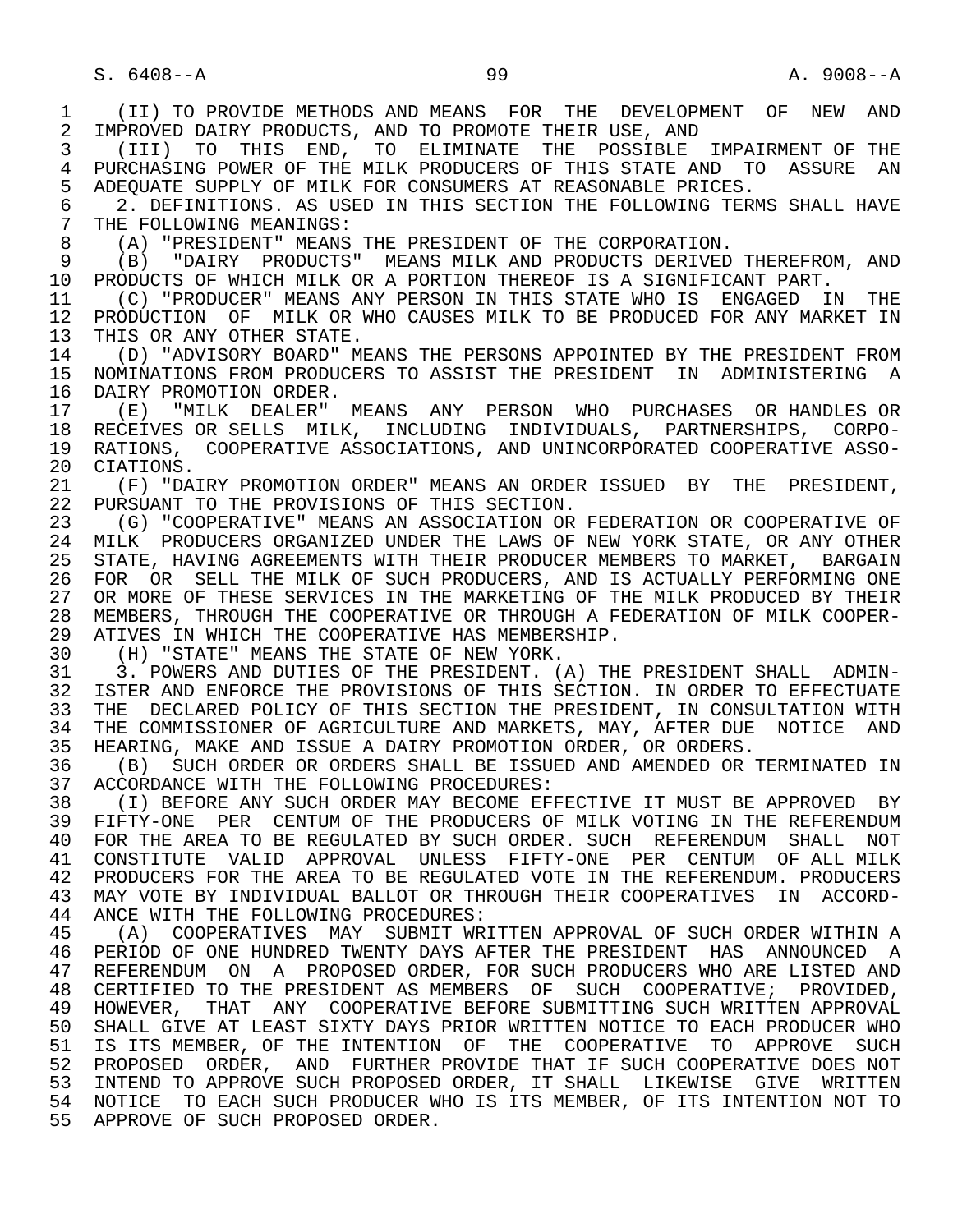1 (B) ANY PRODUCER MAY OBTAIN A BALLOT FROM THE PRESIDENT SO THAT HE OR 2 SHE MAY REGISTER HIS OR HER OWN APPROVAL OR DISAPPROVAL OF THE PROPOSED<br>3 ORDER. 3 ORDER. 4 THE REPORT OF A REALLY OF A COOPERATIVE WHICH HAS NOTIFIED HIM A SUMBER OF A PROPOSED ORDER, 5 OR HER OF ITS INTENT TO APPROVE OR NOT TO APPROVE OF A PROPOSED ORDER,<br>6 AND WHO OBTAINS A BALLOT AND WITH SUCH BALLOT EXPRESSES HIS OR HER 6 AND WHO OBTAINS A BALLOT AND WITH SUCH BALLOT EXPRESSES HIS OR HER<br>7 APPROVAL OR DISAPPROVAL OF THE PROPOSED ORDER, SHALL NOTIFY THE PRESI- 7 APPROVAL OR DISAPPROVAL OF THE PROPOSED ORDER, SHALL NOTIFY THE PRESI- 8 DENT AS TO THE NAME OF THE COOPERATIVE OF WHICH HE OR SHE IS A MEMBER, 9 AND THE PRESIDENT SHALL REMOVE SUCH PRODUCER'S NAME FROM THE LIST CERTI-<br>10 FIED BY SUCH COOPERATIVE 10 FIED BY SUCH COOPERATIVE.<br>11 (D) IN ORDER TO ENSURE 11 (D) IN ORDER TO ENSURE THAT ALL MILK PRODUCERS ARE INFORMED REGARDING 12 A PROPOSED ORDER, THE PRESIDENT SHALL NOTIFY ALL MILK PRODUCERS THAT AN 13 ORDER IS BEING CONSIDERED AND THAT EACH PRODUCER MAY REGISTER HIS OR HER<br>14 APPROVAL, OR DISAPPROVAL, WITH THE PRESIDENT EITHER DIRECTLY OR THROUGH 14 APPROVAL OR DISAPPROVAL WITH THE PRESIDENT EITHER DIRECTLY OR THROUGH 15 HIS OR HER COOPERATIVE.<br>16 (E) THE PRESIDENT MAY 16 (E) THE PRESIDENT MAY APPOINT A REFERENDUM ADVISORY COMMITTEE TO<br>17 ASSIST AND ADVISE HIM OR HER IN THE CONDUCT OF THE REFERENDUM. SUCH 17 ASSIST AND ADVISE HIM OR HER IN THE CONDUCT OF THE REFERENDUM. SUCH 18 COMMITTEE SHALL REVIEW REFERENDUM PROCEDURES AND THE TABULATION OF 18 COMMITTEE SHALL REVIEW REFERENDUM PROCEDURES AND THE TABULATION OF<br>19 RESULTS, AND SHALL ADVISE THE PRESIDENT OF ITS-FINDINGS, THE-FINAL 19 RESULTS, AND SHALL ADVISE THE PRESIDENT OF ITS FINDINGS. THE FINAL<br>20 CERTIFICATION OF THE REFERENDUM RESULTS SHALL BE MADE BY THE PRESIDENT. 20 CERTIFICATION OF THE REFERENDUM RESULTS SHALL BE MADE BY THE PRESIDENT.<br>21 THE COMMITTEE SHALL CONSIST OF NOT LESS THAN THREE MEMBERS. NONE OF WHOM 21 THE COMMITTEE SHALL CONSIST OF NOT LESS THAN THREE MEMBERS, NONE OF WHOM<br>22 SHALL BE PERSONS DIRECTLY AFFECTED BY THE PROMOTION ORDER BEING VOTED 22 SHALL BE PERSONS DIRECTLY AFFECTED BY THE PROMOTION ORDER BEING VOTED<br>23 UPON. TWO MEMBERS SHALL BE REPRESENTATIVES OF GENERAL FARM ORGANIZA- 23 UPON. TWO MEMBERS SHALL BE REPRESENTATIVES OF GENERAL FARM ORGANIZA- 24 TIONS WHICH ARE NOT DIRECTLY AFFECTED BY THE ORDER BEING VOTED UPON. THE 25 MEMBERS OF THE COMMITTEE SHALL NOT RECEIVE A SALARY BUT SHALL BE ENTL 25 MEMBERS OF THE COMMITTEE SHALL NOT RECEIVE A SALARY BUT SHALL BE ENTI- 26 TLED TO ACTUAL AND REASONABLE EXPENSES INCURRED IN THE PERFORMANCE OF<br>27 THEIR DUTIES. 27 THEIR DUTIES.<br>28 (II) THE PR 28 THE PRESIDENT MAY, AND UPON WRITTEN PETITION OF NOT LESS THAN TEN 29 PER CENTUM OF THE PRODUCERS IN THE AREA, EITHER AS INDIVIDUALS OR PER CENTUM OF THE PRODUCERS IN THE AREA, EITHER AS INDIVIDUALS OR 30 THROUGH COOPERATIVE REPRESENTATION, SHALL CALL A HEARING TO AMEND OR<br>31 TERMINATE SUCH ORDER, AND ANY SUCH AMENDMENT OR TERMINATION SHALL BE 31 TERMINATE SUCH ORDER, AND ANY SUCH AMENDMENT OR TERMINATION SHALL BE<br>32 EFFECTIVE ONLY UPON APPROVAL OF FIFTY-ONE PER CENTUM OF THE PRODUCERS OF 32 EFFECTIVE ONLY UPON APPROVAL OF FIFTY-ONE PER CENTUM OF THE PRODUCERS OF<br>33 MILK FOR THE AREA REGULATED PARTICIPATING IN A REFERENDUM VOTE AS 33 MILK FOR THE AREA REGULATED PARTICIPATING IN A REFERENDUM VOTE AS<br>34 PROVIDED PURSUANT TO THIS PARAGRAPH. 34 PROVIDED PURSUANT TO THIS PARAGRAPH.<br>35 (C) THE PRESIDENT SHALL ADMINI 35 (C) THE PRESIDENT SHALL ADMINISTER AND ENFORCE ANY SUCH DAIRY<br>36 PROMOTION-ORDER-WHILE-IT-IS-IN-EFFECT, FOR-THE-PURPOSE-OF: PROMOTION ORDER WHILE IT IS IN EFFECT, FOR THE PURPOSE OF: 37 (I) ENCOURAGING THE CONSUMPTION OF MILK AND DAIRY PRODUCTS BY 38 ACQUAINTING CONSUMERS AND OTHERS WITH THE ADVANTAGES AND ECONOMY OF SUCH PRODUCTS. 39 USING MORE OF SUCH PRODUCTS,<br>40 (II) PROTECTING THE HEALTH 40 (II) PROTECTING THE HEALTH AND WELFARE OF CONSUMERS BY ASSURING AN 41 ADEOUATE SUPPLY OF MILK AND DAIRY PRODUCTS. 41 ADEQUATE SUPPLY OF MILK AND DAIRY PRODUCTS,<br>42 (III) PROVIDING FOR RESEARCH PROGRAMS 42 (III) PROVIDING FOR RESEARCH PROGRAMS DESIGNED TO DEVELOP NEW AND<br>43 IMPROVED DAIRY PRODUCTS 43 IMPROVED DAIRY PRODUCTS,<br>44 (IV) PROVIDING FOR RES 44 (IV) PROVIDING FOR RESEARCH PROGRAMS DESIGNED TO ACQUAINT CONSUMERS<br>45 AND THE PUBLIC GENERALLY WITH THE EFFECTS OF THE USE OF MILK AND DAIRY AND THE PUBLIC GENERALLY WITH THE EFFECTS OF THE USE OF MILK AND DAIRY 46 PRODUCTS ON THE HEALTH OF SUCH CONSUMERS,<br>47 (V) CARRYING OUT, IN OTHER WAYS, THE DE 47 (V) CARRYING OUT, IN OTHER WAYS, THE DECLARED POLICY AND INTENT OF 48 THIS SECTION. 48 THIS SECTION.<br>49 4. PROVISI 49 4. PROVISIONS OF DAIRY PROMOTION ORDERS. ANY DAIRY PROMOTION ORDER OR<br>50 ORDERS MAY CONTAIN, AMONG OTHERS, ANY OR ALL OF THE FOLLOWING: 50 ORDERS MAY CONTAIN, AMONG OTHERS, ANY OR ALL OF THE FOLLOWING:<br>51 (A) PROVISION FOR LEVYING AN ASSESSMENT AGAINST ALL PRODUCER; 51 (A) PROVISION FOR LEVYING AN ASSESSMENT AGAINST ALL PRODUCERS SUBJECT<br>52 TO THE REGULATION FOR THE PURPOSE OF CARRYING OUT THE PROVISIONS OF SUCH 52 TO THE REGULATION FOR THE PURPOSE OF CARRYING OUT THE PROVISIONS OF SUCH 53 ORDER AND TO PAY THE COST OF ADMINISTERING AND ENFORCING SUCH ORDER. IN<br>54 ORDER TO COLLECT ANY SUCH ASSESSMENTS, PROVISION SHALL BE MADE FOR EACH 54 ORDER TO COLLECT ANY SUCH ASSESSMENTS, PROVISION SHALL BE MADE FOR EACH<br>55 MILK DEALER WHO RECEIVES MILK FROM PRODUCERS TO DEDUCT THE AMOUNT OF 55 MILK DEALER WHO RECEIVES MILK FROM PRODUCERS TO DEDUCT THE AMOUNT OF 56 ASSESSMENT FROM MONEYS OTHERWISE DUE TO PRODUCERS FOR THE MILK SO DELIV-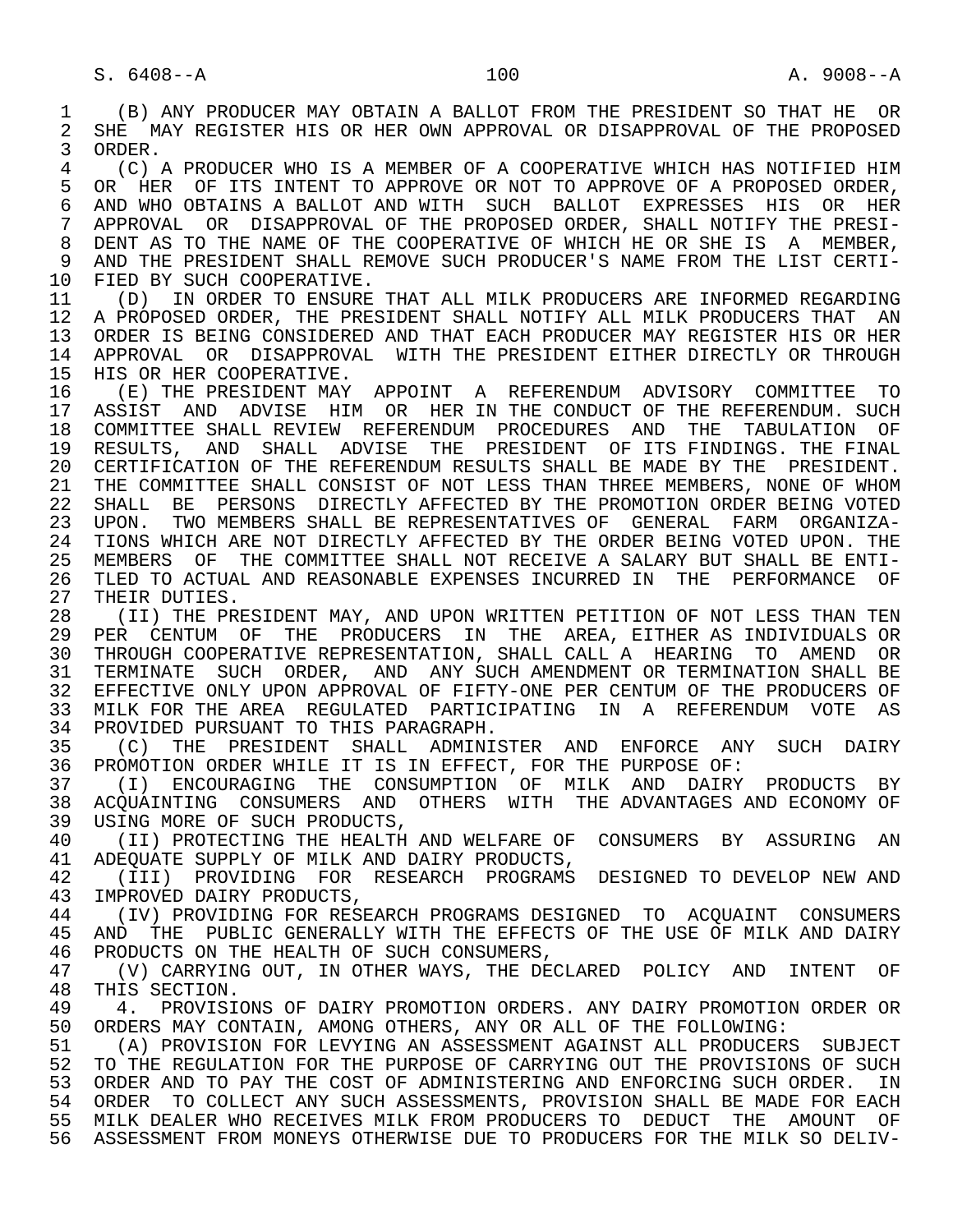1 ERED. THE RATE OF SUCH ASSESSMENT SHALL NOT EXCEED TWO PERCENT PER<br>2 HUNDREDWEIGHT OF THE GROSS VALUE OF THE PRODUCERS' MILK, AND THERE MAY 2 HUNDREDWEIGHT OF THE GROSS VALUE OF THE PRODUCERS' MILK, AND THERE MAY<br>3 BE CREDITED AGAINST ANY SUCH ASSESSMENT THE AMOUNTS PER HUNDREDWEIGHT BE CREDITED AGAINST ANY SUCH ASSESSMENT THE AMOUNTS PER HUNDREDWEIGHT 4 OTHERWISE PAID BY ANY PRODUCER COVERED BY THE ORDER BY VOLUNTARY<br>5 CONTRIBUTION OR OTHERWISE PURSUANT TO ANY OTHER FEDERAL OR STATE MILK 5 CONTRIBUTION OR OTHERWISE PURSUANT TO ANY OTHER FEDERAL OR STATE MILK<br>6 MARKET ORDER FOR ANY SIMILAR RESEARCH PROMOTION OR ADVERTISING PROGRAM. 6 MARKET ORDER FOR ANY SIMILAR RESEARCH PROMOTION OR ADVERTISING PROGRAM.<br>7 NOTWITHSTANDING THE PROVISIONS OF PARAGRAPH (B) OF SUBDIVISION THREE OF 7 NOTWITHSTANDING THE PROVISIONS OF PARAGRAPH (B) OF SUBDIVISION THREE OF 8 THIS SECTION, THE PRESIDENT, UPON WRITTEN PETITION OF NO LESS THAN TWEN-<br>9 TY-FIVE PERCENT OF PRODUCERS IN THE AREA, EITHER AS INDIVIDUALS OR 9 TY-FIVE PERCENT OF PRODUCERS IN THE AREA, EITHER AS INDIVIDUALS OR<br>10 THROUGH COOPERATIVE REPRESENTATION, MAY CALL A HEARING FOR THE SOLE 10 THROUGH COOPERATIVE REPRESENTATION, MAY CALL A HEARING FOR THE SOLE<br>11 PURPOSE OF ESTABLISHING A NEW RATE OF ASSESSMENT HEREUNDER AND MAY 11 PURPOSE OF ESTABLISHING A NEW RATE OF ASSESSMENT HEREUNDER AND MAY<br>12 SUBMIT A PROPOSED CHANGE IN THE RATE OF ASSESSMENT TO THE PRODUCERS FOR SUBMIT A PROPOSED CHANGE IN THE RATE OF ASSESSMENT TO THE PRODUCERS FOR 13 ACCEPTANCE OR REJECTION WITHOUT OTHERWISE AFFECTING THE ORDER. THE 14 PRODUCERS IN THE AREA MAY VOTE ON THE PROPOSED RATE EITHER AS INDIVID- 14 PRODUCERS IN THE AREA MAY VOTE ON THE PROPOSED RATE EITHER AS INDIVID- 15 UALS OR THROUGH COOPERATIVE REPRESENTATION. NOTWITHSTANDING THE FOREGO-<br>16 ING PROVISIONS OF THIS PARAGRAPH AND OF PARAGRAPH (B) OF SUBDIVISION 16 ING PROVISIONS OF THIS PARAGRAPH AND OF PARAGRAPH (B) OF SUBDIVISION<br>17 THREE OF THIS SECTION, OR THE PROVISIONS OF ANY ORDER PROMULGATED PURSU-THREE OF THIS SECTION, OR THE PROVISIONS OF ANY ORDER PROMULGATED PURSU-18 ANT TO THIS SECTION, THE RATE OF ASSESSMENT, FOR ANY PERIOD DURING WHICH<br>19 A DAIRY PRODUCTS PROMOTION AND RESEARCH ORDER ESTABLISHED PURSUANT TO 19 A DAIRY PRODUCTS PROMOTION AND RESEARCH ORDER ESTABLISHED PURSUANT TO<br>20 THE FEDERAL DAIRY AND TOBACCO ADJUSTMENT ACT OF 1983 IS IN EFFECT, SHALL 20 THE FEDERAL DAIRY AND TOBACCO ADJUSTMENT ACT OF 1983 IS IN EFFECT, SHALL<br>21 NOT BE LESS THAN AN AMOUNT EOUAL TO THE MAXIMUM CREDIT WHICH PRODUCERS 21 NOT BE LESS THAN AN AMOUNT EQUAL TO THE MAXIMUM CREDIT WHICH PRODUCERS<br>22 PARTICIPATING IN THIS STATE'S DAIRY PRODUCTS PROMOTION OR NUTRITION 22 PARTICIPATING IN THIS STATE'S DAIRY PRODUCTS PROMOTION OR NUTRITION<br>23 EDUCATION PROGRAMS MAY RECEIVE PURSUANT TO SUBDIVISION (G) OF SEC. 113 23 EDUCATION PROGRAMS MAY RECEIVE PURSUANT TO SUBDIVISION (G) OF SEC. 113 24 OF SAID FEDERAL ACT.<br>25 (B) PROVISION FOI 25 (B) PROVISION FOR PAYMENTS TO ORGANIZATIONS ENGAGED IN CAMPAIGNS BY 26 ADVERTISEMENTS OR OTHERWISE, INCLUDING PARTICIPATION IN SIMILAR REGIONAL 27 OR NATIONAL PLANS OR CAMPAIGNS TO PROMOTE THE INCREASED CONSUMPTION OF<br>28 MILK AND DAIRY PRODUCTS, TO ACOUAINT THE PUBLIC WITH THE DIETARY ADVAN-28 MILK AND DAIRY PRODUCTS, TO ACQUAINT THE PUBLIC WITH THE DIETARY ADVAN-<br>29 TAGES OF MILK AND DAIRY PRODUCTS AND WITH THE ECONOMY OF THEIR INCLUSION 29 TAGES OF MILK AND DAIRY PRODUCTS AND WITH THE ECONOMY OF THEIR INCLUSION<br>30 IN THE DIET AND TO COMMAND. FOR MILK AND DAIRY PRODUCTS. CONSUMER ATTEN-30 IN THE DIET AND TO COMMAND, FOR MILK AND DAIRY PRODUCTS, CONSUMER ATTEN-<br>31 TION CONSISTENT WITH THEIR IMPORTANCE AND VALUE. 31 TION CONSISTENT WITH THEIR IMPORTANCE AND VALUE.<br>32 (C) PROVISION FOR PAYMENTS TO INSTITUTIONS OR 32 (C) PROVISION FOR PAYMENTS TO INSTITUTIONS OR ORGANIZATIONS ENGAGED IN<br>33 RESEARCH LEADING TO THE DEVELOPMENT OF NEW OR IMPROVED DAIRY PRODUCTS OR 33 RESEARCH LEADING TO THE DEVELOPMENT OF NEW OR IMPROVED DAIRY PRODUCTS OR<br>34 RESEARCH WITH RESPECT TO THE VALUE OF MILK AND DAIRY PRODUCTS IN THE 34 RESEARCH WITH RESPECT TO THE VALUE OF MILK AND DAIRY PRODUCTS IN THE 35 HUMAN DIET. 35 HUMAN DIET.<br>36 (D) PROVI 36 THE ON PROVISION FOR REQUIRING RECORDS TO BE KEPT AND REPORTS TO BE FILED 37 BY MILK DEALERS WITH RESPECT TO MILK RECEIVED FROM PRODUCERS AND WITH 37 BY MILK DEALERS WITH RESPECT TO MILK RECEIVED FROM PRODUCERS AND WITH 38 RESPECT TO ASSESSMENTS ON THE MILK OF SUCH PRODUCERS.

38 RESPECT TO ASSESSMENTS ON THE MILK OF SUCH PRODUCERS.<br>39 (E) PROVISION FOR THE AUDITING OF THE RECORDS OF SU 39 (E) PROVISION FOR THE AUDITING OF THE RECORDS OF SUCH MILK DEALERS FOR<br>40 THE PURPOSE OF VERIFYING PAYMENT OF PRODUCER ASSESSMENTS. 40 THE PURPOSE OF VERIFYING PAYMENT OF PRODUCER ASSESSMENTS.<br>41 (F) PROVISION FOR AN ADVISORY BOARD PURSUANT TO SUBDIVI.

41 (F) PROVISION FOR AN ADVISORY BOARD PURSUANT TO SUBDIVISION 10 OF THIS<br>42 SECTION. 42 SECTION.<br>43 (G) PR

43 (G) PROVISION FOR THE PRESIDENT TO RETAIN MONEY COLLECTED UNDER ANY<br>44 MARKETING ORDER ISSUED PURSUANT TO THIS SECTION, TO DEFRAY THE COSTS AND 44 MARKETING ORDER ISSUED PURSUANT TO THIS SECTION, TO DEFRAY THE COSTS AND 45 EXPENSES IN THE ADMINISTRATION THEREOF. EXPENSES IN THE ADMINISTRATION THEREOF.

 46 (H) SUCH OTHER PROVISIONS AS MAY BE NECESSARY TO EFFECTUATE THE 47 DECLARED POLICIES OF THIS SECTION.<br>48 5. MATTERS TO BE CONSIDERED. IN (

48 5. MATTERS TO BE CONSIDERED. IN CARRYING OUT THE PROVISIONS OF THIS<br>49 SECTION AND PARTICULARLY IN DETERMINING WHETHER OR NOT A DAIRY PROMOTION 49 SECTION AND PARTICULARLY IN DETERMINING WHETHER OR NOT A DAIRY PROMOTION<br>50 ORDER SHALL BE ISSUED, THE PRESIDENT, IN CONSULTATION WITH THE COMMIS-50 ORDER SHALL BE ISSUED, THE PRESIDENT, IN CONSULTATION WITH THE COMMIS-<br>51 SIONER OF AGRICULTURE AND MARKETS, SHALL TAKE INTO CONSIDERATION, AMONG 51 SIONER OF AGRICULTURE AND MARKETS, SHALL TAKE INTO CONSIDERATION, AMONG<br>52 OTHERS, FACTS AVAILABLE TO HIM OR HER WITH RESPECT TO THE FOLLOWING: 52 OTHERS, FACTS AVAILABLE TO HIM OR HER WITH RESPECT TO THE FOLLOWING:<br>53 (A) THE TOTAL PRODUCTION OF MILK IN THE AREA AND THE PROPORTION

53 (A) THE TOTAL PRODUCTION OF MILK IN THE AREA AND THE PROPORTION OF 54 SUCH MILK BEING UTILIZED IN FLUID FORM AND IN OTHER PRODUCTS. 54 SUCH MILK BEING UTILIZED IN FLUID FORM AND IN OTHER PRODUCTS,<br>55 (B) THE PRICES BEING RECEIVED FOR MILK BY PRODUCERS IN THE

55 (B) THE PRICES BEING RECEIVED FOR MILK BY PRODUCERS IN THE AREA,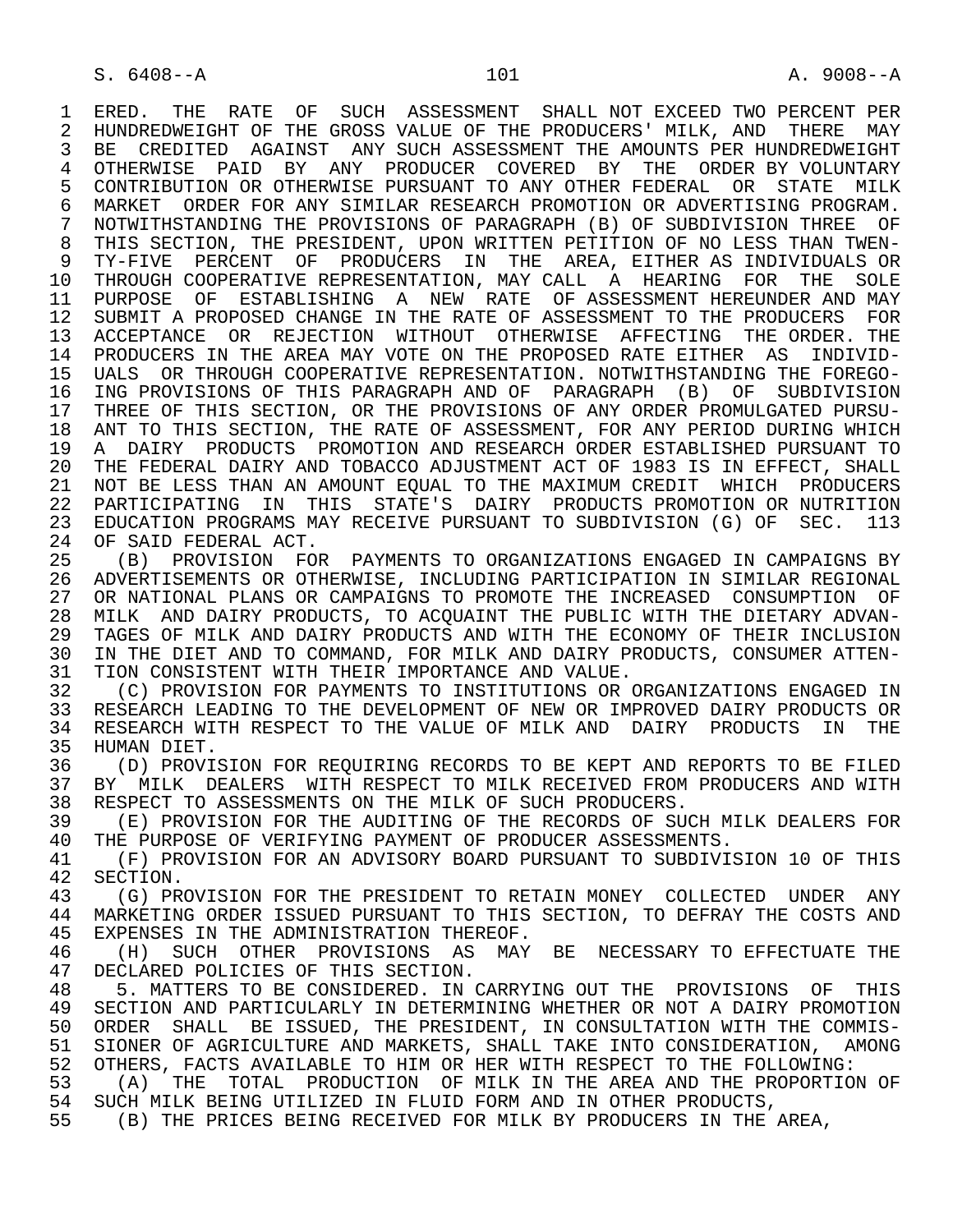1 (C) THE LEVEL OF CONSUMPTION PER CAPITA FOR FLUID MILK AND OF OTHER<br>2 DAIRY PRODUCTS. 2 DAIRY PRODUCTS,<br>3 (D) THE PURCH

3 (D) THE PURCHASING POWER OF CONSUMERS,

 4 (E) OTHER PRODUCTS WHICH COMPETE WITH MILK AND DAIRY PRODUCTS AND 5 PRICES OF SUCH PRODUCTS.<br>6 6. INTERSTATE ORDERS FO

6 6. INTERSTATE ORDERS FOR COMPACTS. THE PRESIDENT, IN CONSULTATION WITH  $\overline{7}$  THE COMMISSIONER OF AGRICULTURE AND MARKETS, IS AUTHORIZED TO CONFER AND T THE COMMISSIONER OF AGRICULTURE AND MARKETS, IS AUTHORIZED TO CONFER AND THE THAT THE LEGALLY CONSTITUTED AUTHORITIES OF OTHER STATES AND 8 COOPERATE WITH THE LEGALLY CONSTITUTED AUTHORITIES OF OTHER STATES AND OF THE UNITED STATES WITH RESPECT TO THE ISSUANCE AND OPERATION OF JOINT 9 OF THE UNITED STATES WITH RESPECT TO THE ISSUANCE AND OPERATION OF JOINT<br>10 AND CONCURRENT DAIRY PROMOTION ORDERS OR OTHER ACTIVITIES TENDING TO 10 AND CONCURRENT DAIRY PROMOTION ORDERS OR OTHER ACTIVITIES TENDING TO 11 CARRY OUT THE DECLARED INTENT OF THE ACT. HE OR SHE MAY JOIN WITH SUCH 11 CARRY OUT THE DECLARED INTENT OF THE ACT. HE OR SHE MAY JOIN WITH SUCH 12 OTHER AUTHORITIES IN CONDUCTING JOINT INVESTIGATIONS, HOLDING JOINT 12 OTHER AUTHORITIES IN CONDUCTING JOINT INVESTIGATIONS, HOLDING JOINT<br>13 HEARINGS AND ISSUING JOINT OR CONCURRENT ORDER OR ORDERS COMPLEMENTARY 13 HEARINGS AND ISSUING JOINT OR CONCURRENT ORDER OR ORDERS COMPLEMENTARY<br>14 TO THOSE OF THE FEDERAL GOVERNMENT AND SHALL HAVE THE AUTHORITY TO 14 TO THOSE OF THE FEDERAL GOVERNMENT AND SHALL HAVE THE AUTHORITY TO 15 EMPLOY OR DESIGNATE A JOINT AGENT OR JOINT AGENCIES TO CARRY OUT AND<br>16 ENFORCE SUCH JOINT, CONCURRENT OR SUPPLEMENTARY ORDERS. 16 ENFORCE SUCH JOINT, CONCURRENT OR SUPPLEMENTARY ORDERS.<br>17 7. PRIOR ASSESSMENTS. PRIOR TO THE EFFECTIVE DA

17 1. PRIOR ASSESSMENTS. PRIOR TO THE EFFECTIVE DATE OF ANY DAIRY<br>18 PROMOTION ORDER AS PROVIDED IN THIS SECTION, THE PRESIDENT MAY REOUIRE 18 PROMOTION ORDER AS PROVIDED IN THIS SECTION, THE PRESIDENT MAY REQUIRE<br>19 THAT COOPERATIVE ASSOCIATIONS WHICH HAVE PETITIONED FOR SUCH AN ORDER 19 THAT COOPERATIVE ASSOCIATIONS WHICH HAVE PETITIONED FOR SUCH AN ORDER<br>20 AND THAT HAVE APPROVED OF THE ISSUANCE OF SUCH AN ORDER. TO DEPOSIT WITH 20 AND THAT HAVE APPROVED OF THE ISSUANCE OF SUCH AN ORDER, TO DEPOSIT WITH 21 THE PRESIDENT SUCH AMOUNTS AS HE OR SHE MAY DEEM NECESSARY TO DEFRAY THE 21 THE PRESIDENT SUCH AMOUNTS AS HE OR SHE MAY DEEM NECESSARY TO DEFRAY THE 22 EXPENSE OF ADMINISTERING AND ENFORCING SUCH ORDER UNTIL SUCH TIME AS THE 22 EXPENSE OF ADMINISTERING AND ENFORCING SUCH ORDER UNTIL SUCH TIME AS THE 23 ASSESSMENTS AS HEREIN BEFORE PROVIDED ARE ADEOUATE FOR THAT PURPOSE. 23 ASSESSMENTS AS HEREIN BEFORE PROVIDED ARE ADEQUATE FOR THAT PURPOSE. 24 SUCH FUNDS SHALL BE RECEIVED, DEPOSITED AND DISBURSED BY THE PRESIDENT<br>25 IN THE SAME MANNER AS OTHER FUNDS RECEIVED BY HIM OR HER PURSUANT TO 25 IN THE SAME MANNER AS OTHER FUNDS RECEIVED BY HIM OR HER PURSUANT TO 26 THIS SECTION AND THE PRESIDENT SHALL REIMBURSE THOSE WHO PAID THESE<br>27 PRIOR ASSESSMENTS FROM OTHER FUNDS RECEIVED BY HIM OR HER PURSUANT TO 27 PRIOR ASSESSMENTS FROM OTHER FUNDS RECEIVED BY HIM OR HER PURSUANT TO 28 THIS SECTION. 28 THIS SECTION.<br>29 8. STATUS O

29 8. STATUS OF FUNDS. ANY MONEYS COLLECTED UNDER ANY MARKET ORDER ISSUED<br>30 PURSUANT TO THIS SECTION SHALL NOT BE DEEMED TO BE STATE FUNDS AND SHALL 30 PURSUANT TO THIS SECTION SHALL NOT BE DEEMED TO BE STATE FUNDS AND SHALL<br>31 BE DEPOSITED IN A BANK OR OTHER DEPOSITORY OF THE CORPORATION, APPROVED 31 BE DEPOSITED IN A BANK OR OTHER DEPOSITORY OF THE CORPORATION, APPROVED<br>32 BY THE PRESIDENT, ALLOCATED TO EACH DAIRY PROMOTION ORDER UNDER WHICH 32 BY THE PRESIDENT, ALLOCATED TO EACH DAIRY PROMOTION ORDER UNDER WHICH<br>33 THEY WERE COLLECTED, AND SHALL BE DISBURSED BY THE PRESIDENT ONLY FOR 33 THEY WERE COLLECTED, AND SHALL BE DISBURSED BY THE PRESIDENT ONLY FOR<br>34 THE NECESSARY EXPENSES INCURRED BY THE PRESIDENT WITH RESPECT TO EACH 34 THE NECESSARY EXPENSES INCURRED BY THE PRESIDENT WITH RESPECT TO EACH<br>35 SEPARATE ORDER, ALL IN ACCORDANCE WITH THE RULES AND REGULATIONS OF THE 35 SEPARATE ORDER, ALL IN ACCORDANCE WITH THE RULES AND REGULATIONS OF THE 36 PRESIDENT. ALL SUCH EXPENSES SHALL BE AUDITED BY THE CORPORATION AT 37 LEAST ANNUALLY. ANY MONEYS REMAINING IN SUCH FUND ALLOCABLE TO A 38 PARTICULAR ORDER, AFTER THE TERMINATION OF SUCH ORDER AND NOT REQUIRED<br>39 BY THE PRESIDENT TO DEFRAY THE EXPENSES OF OPERATING SUCH ORDER, MAY IN 39 BY THE PRESIDENT TO DEFRAY THE EXPENSES OF OPERATING SUCH ORDER, MAY IN<br>40 THE DISCRETION OF THE PRESIDENT BE REFUNDED ON A PRO-RATA BASIS TO ALL 40 THE DISCRETION OF THE PRESIDENT BE REFUNDED ON A PRO-RATA BASIS TO ALL<br>41 PERSONS FROM WHOM ASSESSMENTS THEREFOR WERE COLLECTED; PROVIDED, HOWEV-41 PERSONS FROM WHOM ASSESSMENTS THEREFOR WERE COLLECTED; PROVIDED, HOWEV-<br>42 ER, THAT IF THE PRESIDENT FINDS THAT THE AMOUNTS SO REFUNDABLE ARE SO 42 ER, THAT IF THE PRESIDENT FINDS THAT THE AMOUNTS SO REFUNDABLE ARE SO<br>43 SMALL AS TO MAKE IMPRACTICABLE THE COMPUTATION AND REFUNDING OF SUCH 43 SMALL AS TO MAKE IMPRACTICABLE THE COMPUTATION AND REFUNDING OF SUCH 44 MONEYS, THE PRESIDENT MAY USE SUCH MONEYS TO DEFRAY THE EXPENSES 44 MONEYS, THE PRESIDENT MAY USE SUCH MONEYS TO DEFRAY THE EXPENSES<br>45 INCURRED BY HIM OR HER IN THE PROMULGATION, ISSUANCE, ADMINISTRATION OR 45 INCURRED BY HIM OR HER IN THE PROMULGATION, ISSUANCE, ADMINISTRATION OR 46 ENFORCEMENT OF ANY OTHER SIMILAR DAIRY PROMOTION ORDER OR IN THE ABSENCE<br>47 OF ANY OTHER SUCH DAIRY PROMOTION ORDER. THE PRESIDENT MAY PAY SUCH 47 OF ANY OTHER SUCH DAIRY PROMOTION ORDER, THE PRESIDENT MAY PAY SUCH 48 MONEYS TO ANY ORGANIZATION OR INSTITUTION AS PROVIDED IN PARAGRAPH (B) 48 MONEYS TO ANY ORGANIZATION OR INSTITUTION AS PROVIDED IN PARAGRAPH (B)<br>49 OR (C) OF SUBDIVISION FOUR OF THIS SECTION. 49 OR (C) OF SUBDIVISION FOUR OF THIS SECTION.<br>50 9. BUDGET. THE PRESIDENT SHALL PREPARE A I

50 9. BUDGET. THE PRESIDENT SHALL PREPARE A BUDGET FOR THE ADMINISTRATION<br>51 AND OPERATING COSTS AND EXPENSES INCLUDING ADVERTISING AND SALES 51 AND OPERATING COSTS AND EXPENSES INCLUDING ADVERTISING AND SALES<br>52 PROMOTION WHENREOUIRED IN ANY DAIRY PROMOTION ORDER EXECUTED HEREUNDER 52 PROMOTION WHEN REQUIRED IN ANY DAIRY PROMOTION ORDER EXECUTED HEREUNDER<br>53 AND TO PROVIDE FOR THE COLLECTION OF SUCH NECESSARY FEES OR ASSESSMENTS 53 AND TO PROVIDE FOR THE COLLECTION OF SUCH NECESSARY FEES OR ASSESSMENTS<br>54 TO DEFRAY COSTS AND EXPENSES. IN NO CASE TO EXCEED TWO PERCENT PER 54 TO DEFRAY COSTS AND EXPENSES, IN NO-CASE-TO-EXCEED-TWO-PERCENT-PER<br>55 HUNDREDWEIGHT-OF-THE-GROSS-VALUE-OF-MILK-MARKETED-BY-PRODUCERS IN THE 55 HUNDREDWEIGHT OF THE GROSS VALUE OF MILK MARKETED BY PRODUCERS IN THE 56 AREA COVERED BY THE ORDER.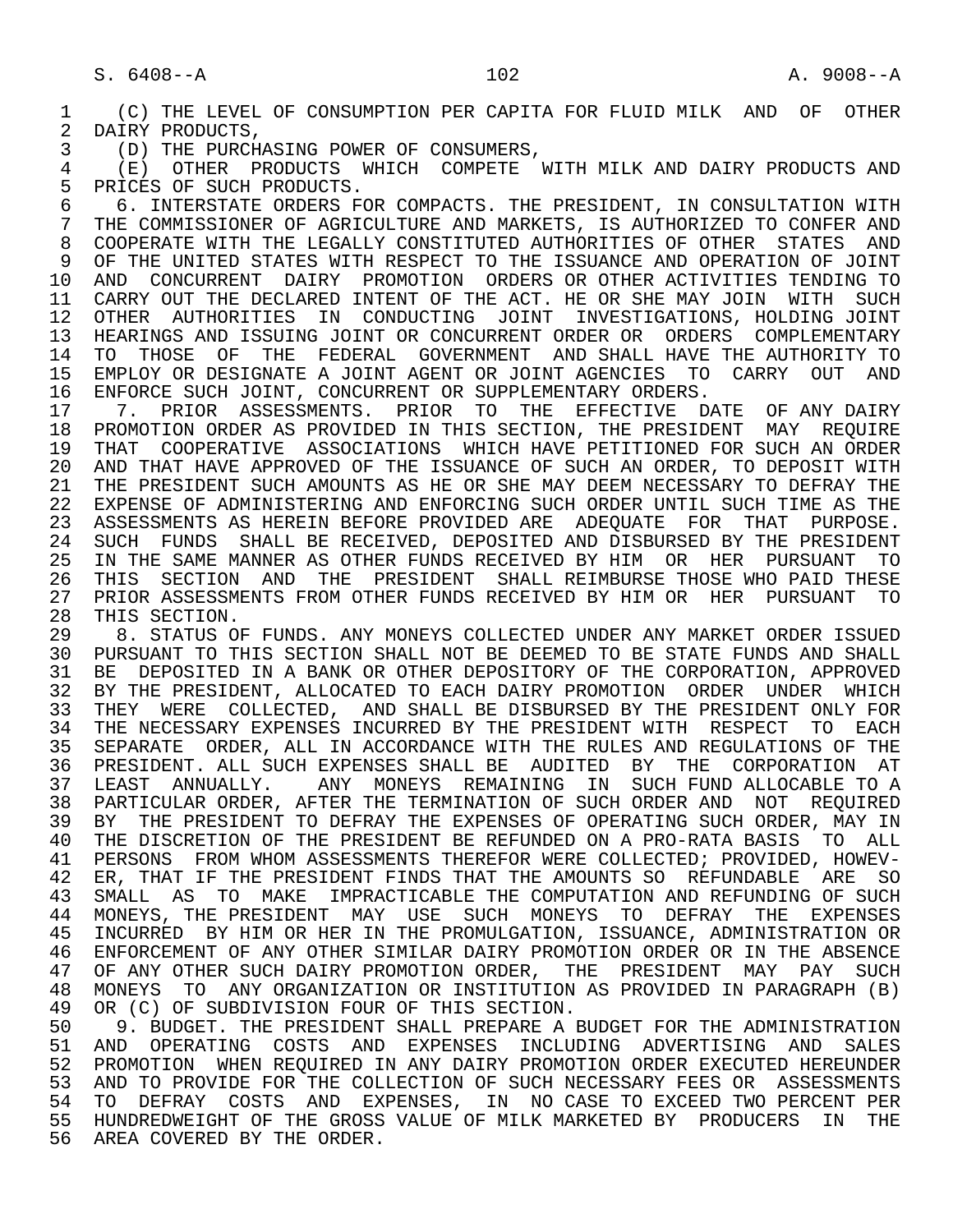1 10. ADVISORY BOARD. (A) ANY DAIRY PROMOTION ORDER ISSUED PURSUANT TO<br>2 THIS SECTION SHALL PROVIDE FOR THE ESTABLISHMENT OF AN ADVISORY BOARD TO 2 THIS SECTION SHALL PROVIDE FOR THE ESTABLISHMENT OF AN ADVISORY BOARD TO<br>3 ADVISE AND ASSIST THE PRESIDENT IN THE ADMINISTRATION OF SUCH ORDER. 3 ADVISE AND ASSIST THE PRESIDENT IN THE ADMINISTRATION OF SUCH ORDER. 4 THIS BOARD SHALL CONSIST OF NOT-LESS-THAN-FIVE-MEMBERS AND SHALL BE 15 APPOINTED BY THE PRESIDENT FROM NOMINATIONS SUBMITTED BY PRODUCERS 5 APPOINTED BY THE PRESIDENT FROM NOMINATIONS SUBMITTED— BY PRODUCERS<br>6 MARKETING—MILK IN THE AREA TO WHICH THE ORDER APPLIES, NOMINATING PROCE-6 MARKETING MILK IN THE AREA TO WHICH THE ORDER APPLIES. NOMINATING PROCE-<br>7 DURE, OUALIFICATION, REPRESENTATION, AND SIZE OF THE ADVISORY BOARD 7 DURE, QUALIFICATION, REPRESENTATION, AND SIZE OF THE ADVISORY BOARD 8 SHALL BE PRESCRIBED IN THE ORDER FOR WHICH SUCH BOARD WAS APPOINTED.<br>9 (B) NO MEMBER OF AN ADVISORY BOARD SHALL RECEIVE A SALARY BUT SHAL 9 (B) NO MEMBER OF AN ADVISORY BOARD SHALL RECEIVE A SALARY BUT SHALL BE 10 ENTITLED TO HIS OR HER ACTUAL AND REASONABLE EXPENSES INCURRED WHILE<br>11 PERFORMING HIS OR HER DUTIES AS AUTHORIZED IN THIS SECTION. 11 PERFORMING HIS OR HER DUTIES AS AUTHORIZED IN THIS SECTION.<br>12 (C) THE DUTIES AND RESPONSIBILITIES OF THE ADVISORY BOA 12 (C) THE DUTIES AND RESPONSIBILITIES OF THE ADVISORY BOARD SHALL BE<br>13 PRESCRIBED BY THE PRESIDENT AND HE OR SHE MAY SPECIFICALLY DELEGATE TO 13 PRESCRIBED BY THE PRESIDENT AND HE OR SHE MAY SPECIFICALLY DELEGATE TO<br>14 THE ADVISORY BOARD, BY INCLUSION IN THE DAIRY PROMOTION ORDER, ALL, OR THE ADVISORY BOARD, BY INCLUSION IN THE DAIRY PROMOTION ORDER, ALL OR 15 ANY OF THE FOLLOWING DUTIES AND RESPONSIBILITIES:<br>16 (I) THE RECOMMENDATION TO THE PRESIDENT OF A 16 (I) THE RECOMMENDATION TO THE PRESIDENT OF ADMINISTRATIVE RULES AND 17 REGULATIONS RELATING TO THE ORDER. 17 REGULATIONS RELATING TO THE ORDER.<br>18 (II) RECOMMENDING TO THE PRESIDE 18 (II) RECOMMENDING TO THE PRESIDENT SUCH AMENDMENTS TO THE ORDER AS<br>19 DEEMED ADVISABLE. 19 DEEMED ADVISABLE.<br>20 (III) THE PREP. 20 (III) THE PREPARATION AND SUBMISSION TO THE PRESIDENT OF AN ESTIMATED<br>21 BUDGET REOUIRED FOR THE PROPER OPERATION OF THE ORDER. 21 BUDGET REQUIRED FOR THE PROPER OPERATION OF THE ORDER.<br>22 (IV) RECOMMENDING TO THE PRESIDENT METHODS FOR ASSES 22 (IV) RECOMMENDING TO THE PRESIDENT METHODS FOR ASSESSING PRODUCERS AND 23 METHODS FOR COLLECTING THE NECESSARY FUNDS. METHODS FOR COLLECTING THE NECESSARY FUNDS. 24 (V) ASSISTING THE PRESIDENT IN THE COLLECTION AND ASSEMBLY OF INFORMA-<br>25 TION AND DATA NECESSARY FOR THE PROPER ADMINISTRATION OF THE ORDER. TION AND DATA NECESSARY FOR THE PROPER ADMINISTRATION OF THE ORDER. 26 (VI) THE PERFORMANCE OF SUCH OTHER DUTIES IN CONNECTION WITH THE ORDER 27 AS THE PRESIDENT SHALL DESIGNATE. 27 AS THE PRESIDENT SHALL DESIGNATE.<br>28 11. RULES AND REGULATIONS; ENFO 28 11. RULES AND REGULATIONS; ENFORCEMENT. (A) THE PRESIDENT MAY, WITH<br>29 THE ADVICE AND ASSISTANCE OF THE ADVISORY BOARD, MAKE AND ISSUE SUCH 29 THE ADVICE AND ASSISTANCE OF THE ADVISORY BOARD, MAKE AND ISSUE SUCH<br>30 RULES AND REGULATIONS AS MAY BE NECESSARY TO EFFECTUATE THE PROVISIONS 30 RULES AND REGULATIONS AS MAY BE NECESSARY TO EFFECTUATE THE PROVISIONS<br>31 AND INTENT OF THIS SECTION AND TO ENFORCE THE PROVISIONS OF ANY DAIRY 31 AND INTENT OF THIS SECTION AND TO ENFORCE THE PROVISIONS OF ANY DAIRY<br>32 PROMOTION ORDER, ALL OF WHICH SHALL HAVE THE FORCE AND EFFECT OF LAW. 32 PROMOTION ORDER, ALL OF WHICH SHALL HAVE THE FORCE AND EFFECT OF LAW.<br>33 (B) THE PRESIDENT MAY INSTITUTE SUCH ACTION AT LAW OR IN EOUITY AS 33 (B) THE PRESIDENT MAY INSTITUTE SUCH ACTION AT LAW OR IN EQUITY AS MAY 34 APPEAR NECESSARY TO ENFORCE COMPLIANCE WITH ANY PROVISION OF THIS<br>35 SECTION, OR ANY RULE OR REGULATION, OR DAIRY PROMOTION ORDER COMMITTED 35 SECTION, OR ANY RULE OR REGULATION, OR DAIRY PROMOTION ORDER COMMITTED<br>36 TO HIS OR HER ADMINISTRATION, AND MAY APPLY FOR RELIEF BY INJUNCTION IF 36 TO HIS OR HER ADMINISTRATION, AND MAY APPLY FOR RELIEF BY INJUNCTION IF 37 NECESSARY TO PROTECT THE PUBLIC INTEREST\_WITHOUT\_BEING\_COMPELLED\_TO<br>38 ALLEGE\_OR\_PROVE\_THAT\_AN\_ADEQUATE\_REMEDY\_AT\_\_LAW\_\_DOES\_\_NOT\_\_EXIST.\_\_SUCH 38 ALLEGE OR PROVE THAT AN ADEQUATE REMEDY AT LAW DOES NOT EXIST. SUCH<br>39 APPLICATION SHALL BE MADE TO THE SUPREME COURT IN ANY DISTRICT OR COUNTY 39 APPLICATION SHALL BE MADE TO THE SUPREME COURT IN ANY DISTRICT OR COUNTY<br>40 PROVIDED IN THE CIVIL PRACTICE LAW AND RULES, OR TO THE SUPREME COURT IN 40 PROVIDED IN THE CIVIL PRACTICE LAW AND RULES, OR TO THE SUPREME COURT IN 41 THE THIRD JUDICIAL DISTRICT. 41 THE THIRD JUDICIAL DISTRICT.<br>42 12. COOPERATION BY THE 42 12. COOPERATION BY THE DEPARTMENT OF AGRICULTURE AND MARKETS. THE 43 PRESIDENT OF THE CORPORATION MAY REQUEST AND RECEIVE. WITHIN NINETY DAYS 43 PRESIDENT OF THE CORPORATION MAY REQUEST AND RECEIVE, WITHIN NINETY DAYS<br>44 OF SUCH REOUEST FROM THE NEW YORK STATE DEPARTMENT OF AGRICULTURE AND 44 OF SUCH REQUEST FROM THE NEW YORK STATE DEPARTMENT OF AGRICULTURE AND 45 MARKETS (HEREAFTER REFERRED TO IN THIS SUBDIVISION AS THE "DEPARTMENT") MARKETS (HEREAFTER REFERRED TO IN THIS SUBDIVISION AS THE "DEPARTMENT") 46 SUCH ASSISTANCE, INFORMATION AND COOPERATION AS MAY BE NECESSARY FOR THE 47 CORPORATION OF 47 CORPORATION TO PROVIDE SERVICES WITH RESPECT TO THE ADMINISTRATION OF 48 THE PROCEDURES SET FORTH FOR THE ISSUANCE, TERMINATION OR AMENDMENT OF<br>49 ANY DAIRY PROMOTION ORDER AND/OR THE ADMINISTRATION OF ANY SUCH ORDER. 49 ANY DAIRY PROMOTION ORDER AND/OR THE ADMINISTRATION OF ANY SUCH ORDER.<br>50 THE CORPORATION SHALL RETAIN AN AMOUNT EOUAL TO THE EXPENSES INCURRED BY 50 THE CORPORATION SHALL RETAIN AN AMOUNT EQUAL TO THE EXPENSES INCURRED BY<br>51 THE CORPORATION IN PERFORMING ITS DUTIES PURSUANT TO THIS SECTION AND 51 THE CORPORATION IN PERFORMING ITS DUTIES PURSUANT TO THIS SECTION AND<br>52 REIMBURSE THE DEPARTMENT AN AMOUNT EOUAL TO THE EXPENSES INCURRED BY THE 52 REIMBURSE THE DEPARTMENT AN AMOUNT EQUAL TO THE EXPENSES INCURRED BY THE 53 DEPARTMENT IN SUPPLYING SUCH SERVICES, SUBSEQUENT TO SUBMISSION AND<br>54 AUDIT OF A VOUCHER THEREFOR. SUCH REIMBURSEMENT SHALL NOT EXCEED THE 54 AUDIT OF A VOUCHER THEREFOR. SUCH REIMBURSEMENT SHALL NOT EXCEED THE<br>55 TOTAL AMOUNT OF FUNDS COLLECTED BY THE CORPORATION PURSUANT TO THIS 55 TOTAL AMOUNT OF FUNDS COLLECTED BY THE CORPORATION PURSUANT TO THIS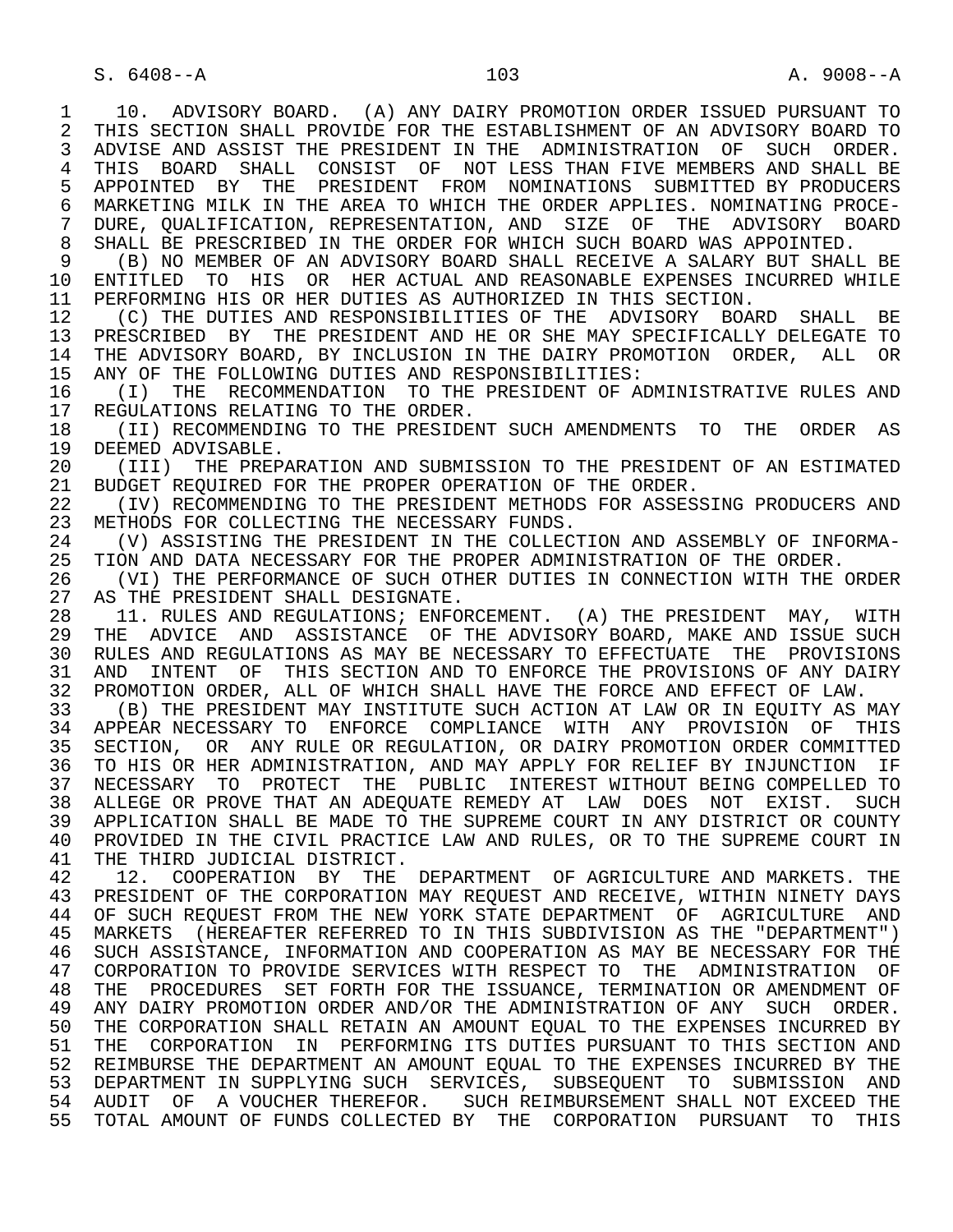1 SECTION LESS THE REASONABLE EXPENSES INCURRED BY THE CORPORATION IN<br>2 PERFORMING ITS DUTIES PURSUANT TO THIS SECTION. 2 PERFORMING ITS DUTIES PURSUANT TO THIS SECTION.<br>3 13. INDEMNIFICATION. THE STATE SHALL DEFEND.

 3 13. INDEMNIFICATION. THE STATE SHALL DEFEND, INDEMNIFY AND HOLD HARM- 4 LESS THE CORPORATION, ITS DIRECTORS, OFFICERS, AND EMPLOYEES, FROM AND<br>5 AGAINST ANY AND ALL CLAIMS, DEMANDS, CAUSES OF ACTION, DAMAGES, COSTS 5 AGAINST ANY AND ALL CLAIMS, DEMANDS, CAUSES OF ACTION, DAMAGES, COSTS<br>6 AND EXPENSES WHATSOEVER ARISING DIRECTLY OR INDIRECTLY FROM, OR RELATING 6 AND EXPENSES WHATSOEVER ARISING DIRECTLY OR INDIRECTLY FROM, OR RELATING<br>7 TO. THE ADMINISTRATION OF A DAIRY PROMOTION ORDER ISSUED OR ADMINISTERED 7 TO, THE ADMINISTRATION OF A DAIRY PROMOTION ORDER ISSUED OR ADMINISTERED 8 PURSUANT TO THIS SECTION. IN CONNECTION WITH THE FOREGOING, THE CORPO- 9 RATION SHALL GIVE THE STATE (A) PROMPT WRITTEN NOTICE OF ANY ACTION, 10 CLAIM OR THREAT OF SUIT, (B) THE OPPORTUNITY TO TAKE OVER, SETTLE OR<br>11 DEFEND SUCH ACTION, CLAIM OR SUIT AT THE STATE'S SOLE EXPENSE, AND (C) 11 DEFEND SUCH ACTION, CLAIM OR SUIT AT THE STATE'S SOLE EXPENSE, AND (C)<br>12 ASSISTANCE IN THE DEFENSE OF ANY SUCH ACTION AT THE EXPENSE OF THE 12 ASSISTANCE IN THE DEFENSE OF ANY SUCH ACTION AT THE EXPENSE OF THE 13 STATE.

13 STATE.<br>14 14 14. CONTRACTUAL PROVISIONS. THE CORPORATION MAY CONTRACT FOR SERVICES 15 WITH RESPECT TO THE IMPLEMENTATION OF THIS SECTION IN ACCORDANCE WITH<br>16 THE CORPORATION'S POLICIES, PROCEDURES AND GUIDELINES. NOTWITHSTANDING 16 THE CORPORATION'S POLICIES, PROCEDURES AND GUIDELINES. NOTWITHSTANDING<br>17 SECTION 2879 OF THE PUBLIC AUTHORITIES LAW OR ANY OTHER LAW TO THE 17 SECTION 2879 OF THE PUBLIC AUTHORITIES LAW OR ANY OTHER LAW TO THE 18 CONTRARY, ANY SUCH CONTRACT MAY BE PROCURED BY THE CORPORATION ON A 18 CONTRARY, ANY SUCH CONTRACT MAY BE PROCURED BY THE CORPORATION ON A<br>19 SOLE-SOURCE BASIS, AND SHALL NOT BE SUBJECT TO COMPETITIVE BID OR 19 SOLE-SOURCE BASIS, AND SHALL NOT BE SUBJECT TO COMPETITIVE BID OR<br>20 COMPETITIVE REOUEST FOR PROPOSAL REOUIREMENTS. 20 COMPETITIVE REQUEST FOR PROPOSAL REQUIREMENTS.<br>21 S 16-Y. MARKETING OF AGRICULTURAL PRODUCTS.

 21 S 16-Y. MARKETING OF AGRICULTURAL PRODUCTS. DECLARATION OF POLICY. (A) 22 IT IS HEREBY DECLARED THAT THE MISSION OF THE CORPORATION IS TO PROMOTE<br>23 A VIGOROUS AND GROWING STATE ECONOMY. IN IMPLEMENTING THIS MISSION, THE 23 A VIGOROUS AND GROWING STATE ECONOMY. IN IMPLEMENTING THIS MISSION, THE 24 CORPORATION HAS UNDERTAKEN A VIGOROUS CAMPAIGN TO MARKET THE STATE'S<br>25 ASSETS AND BY CARRYING OUT THE PROVISIONS OF THIS SECTION, WOULD FURTHER 25 ASSETS AND BY CARRYING OUT THE PROVISIONS OF THIS SECTION, WOULD FURTHER 26 THIS MISSION BY PROMOTING THE DEVELOPMENT OF MARKETS FOR AGRICULTURAL<br>27 PRODUCTS GROWN AND PRODUCED IN THE STATE. 27 PRODUCTS GROWN AND PRODUCED IN THE STATE.<br>28 (B) IT IS FURTHER DECLARED THAT THE MA

28 (B) IT IS FURTHER DECLARED THAT THE MARKETING OF AGRICULTURAL COMMOD-<br>29 ITIES AND AOUATIC PRODUCTS IN THIS STATE, IN EXCESS OF REASONABLE AND ITIES AND AOUATIC PRODUCTS IN THIS STATE, IN EXCESS OF REASONABLE AND 30 NORMAL MARKET DEMANDS THEREFOR; DISORDERLY MARKETING OF SUCH COMMOD-<br>31 ITIES; IMPROPER PREPARATION FOR MARKET AND LACK OF UNIFORM GRADING AND 31 ITIES; IMPROPER PREPARATION FOR MARKET AND LACK OF UNIFORM GRADING AND<br>32 CLASSIFICATION OF AGRICULTURAL COMMODITIES AND AOUATIC PRODUCTS; UNFAIR CLASSIFICATION OF AGRICULTURAL COMMODITIES AND AQUATIC PRODUCTS; UNFAIR 33 METHODS OF COMPETITION IN THE MARKETING OF SUCH COMMODITIES AND THE 34 INABILITY OF INDIVIDUAL PRODUCERS TO DEVELOP NEW AND LARGER MARKETS FOR 35 AGRICULTURAL COMMODITIES AND AQUATIC PRODUCTS, RESULT IN AN UNREASONABLE 36 AND UNNECESSARY ECONOMIC WASTE OF THE AGRICULTURAL WEALTH OF THIS STATE. 37 SUCH CONDITIONS AND THE ACCOMPANYING WASTE JEOPARDIZE THE FUTURE CONTIN- 38 UED PRODUCTION OF ADEQUATE FOOD SUPPLIES FOR THE PEOPLE OF THIS AND<br>39 OTHER STATES. THESE CONDITIONS VITALLY CONCERN THE HEALTH. SAFETY AND 39 OTHER STATES. THESE CONDITIONS VITALLY CONCERN THE HEALTH, SAFETY AND 40 GENERAL WELFARE OF THE PEOPLE OF THIS STATE. 40 GENERAL WELFARE OF THE PEOPLE OF THIS STATE.<br>41 TT IS THEREFORE DECLARED THE LEGISLATIVE PI

41 IT IS THEREFORE DECLARED THE LEGISLATIVE PURPOSE AND THE POLICY OF 42 THIS STATE: 42 THIS STATE:<br>43 (T) TO

43 (I) TO ENABLE AGRICULTURAL PRODUCERS AND AQUATIC PRODUCERS OF THIS<br>44 STATE, WITH THE AID OF THE STATE, MORE EFFECTIVELY TO CORRELATE THE 44 STATE, WITH THE AID OF THE STATE, MORE EFFECTIVELY TO CORRELATE THE 45 MARKETING OF THEIR AGRICULTURAL COMMODITIES AND AOUATIC PRODUCTS WITH 45 MARKETING OF THEIR AGRICULTURAL COMMODITIES AND AQUATIC PRODUCTS WITH 46 MARKET DEMANDS THEREFOR.<br>47 (II) TO ESTABLISH ORDE

47 (II) TO ESTABLISH ORDERLY, EFFICIENT AND EQUITABLE MARKETING OF AGRI-<br>48 CULTURAL COMMODITIES AND AOUATIC PRODUCTS. 48 CULTURAL COMMODITIES AND AQUATIC PRODUCTS.<br>49 (III) TO PROVIDE FOR UNIFORM GRADING A

49 (III) TO PROVIDE FOR UNIFORM GRADING AND PROPER PREPARATION OF AGRI-<br>50 CULTURAL COMMODITIES AND AOUATIC PRODUCTS FOR MARKET. 50 CULTURAL COMMODITIES AND AQUATIC PRODUCTS FOR MARKET.<br>51 (IV) TO PROVIDE METHODS AND MEANS FOR THE DEVELOPME

51 (IV) TO PROVIDE METHODS AND MEANS FOR THE DEVELOPMENT OF NEW AND LARG-<br>52 ER MARKETS FOR AGRICULTURAL COMMODITIES AND AOUATIC PRODUCTS PRODUCED IN 52 ER MARKETS FOR AGRICULTURAL COMMODITIES AND AQUATIC PRODUCTS PRODUCED IN<br>53 NEW YORK. 53 NEW YORK.<br>54 (V) TO

(V) TO ELIMINATE OR REDUCE THE ECONOMIC WASTE IN THE MARKETING OF 55 AGRICULTURAL COMMODITIES AND AQUATIC PRODUCTS.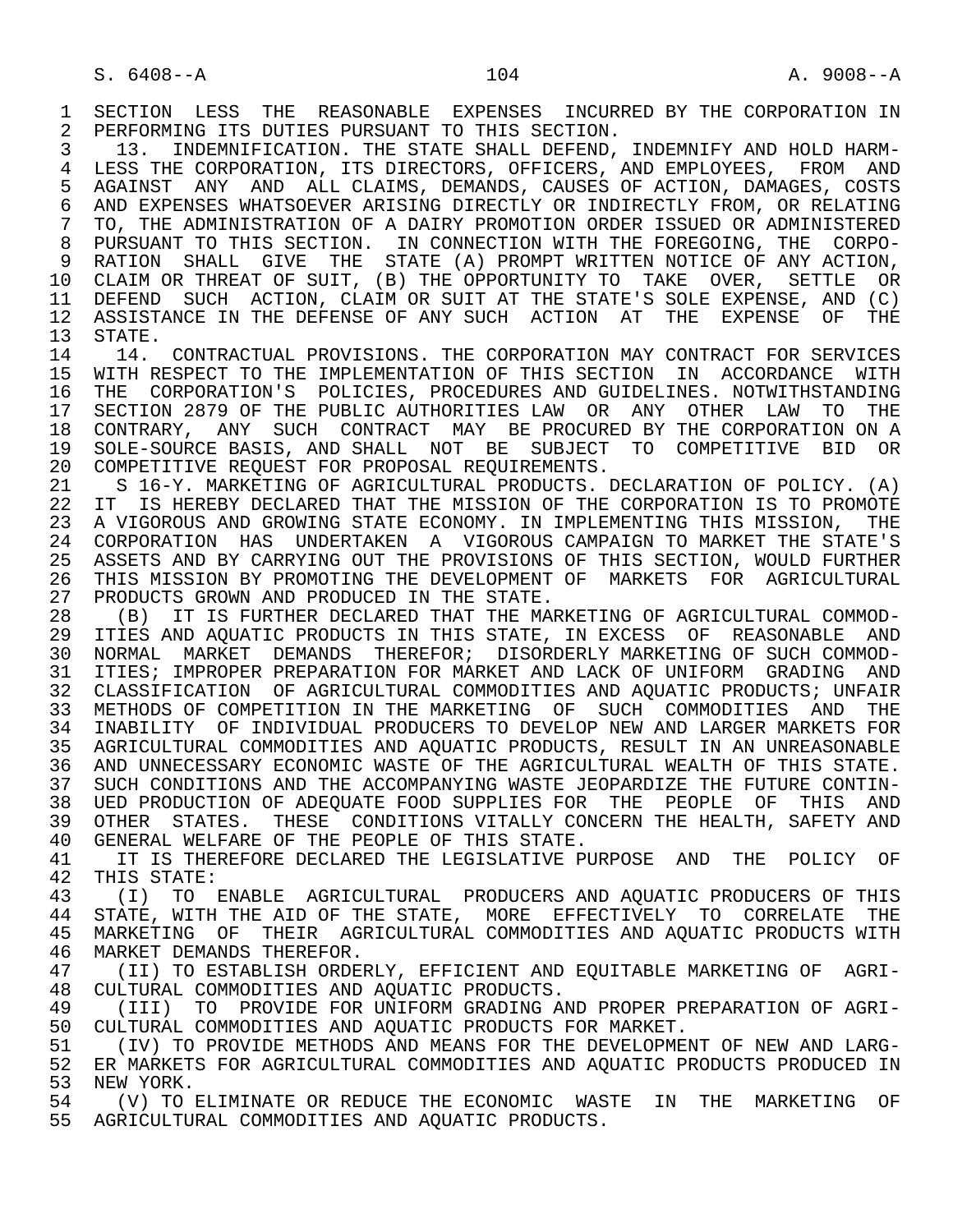1 (VI) TO ELIMINATE UNJUST IMPAIRMENT OF THE PURCHASING POWER OF AQUATIC<br>2 PRODUCERS AND THE AGRICULTURAL PRODUCERS OF THIS STATE; AND 2 PRODUCERS AND THE AGRICULTURAL PRODUCERS OF THIS STATE; AND<br>3 (VII) TO AID AGRICULTURAL AND AOUATIC PRODUCERS IN MA 3 (VII) TO AID AGRICULTURAL AND AQUATIC PRODUCERS IN MAINTAINING AN 4 INCOME AT AN ADEQUATE AND EQUITABLE LEVEL.<br>5 2. DEFINITIONS. (A) "AGRICULTURAL COMMOD 5 2. DEFINITIONS. (A) "AGRICULTURAL COMMODITY" MEANS ANY AND ALL AGRI-<br>6 CULTURAL, HORTICULTURAL, VINEYARD PRODUCTS, CORN FOR GRAIN, OATS, SOYBE-6 CULTURAL, HORTICULTURAL, VINEYARD PRODUCTS, CORN FOR GRAIN, OATS, SOYBE-<br>7 ANS. BARLEY. WHEAT. POULTRY OR POULTRY PRODUCTS. BEES. MAPLE SAP AND 7 ANS, BARLEY, WHEAT, POULTRY OR POULTRY PRODUCTS, BEES, MAPLE SAP AND 8 PURE MAPLE PRODUCTS PRODUCED THEREFROM, CHRISTMAS TREES, LIVESTOCK, 9 INCLUDING SWINE, AND HONEY, SOLD IN THE STATE EITHER IN THEIR NATURAL<br>10 STATE OR AS PROCESSED BY THE PRODUCER THEREOF BUT DOES NOT INCLUDE MILK. 10 STATE OR AS PROCESSED BY THE PRODUCER THEREOF BUT DOES NOT INCLUDE MILK,<br>11 TIMBER OR TIMBER PRODUCTS, OTHER THAN CHRISTMAS TREES, ALL HAY, RYE AND 11 TIMBER OR TIMBER PRODUCTS, OTHER THAN CHRISTMAS TREES, ALL HAY, RYE AND 12 LEGUMES EXCEPT FOR SOYBEANS. 12 LEGUMES EXCEPT FOR SOYBEANS.<br>13 (B) "AOUACULTURE" MEANS THI 13 (B) "AQUACULTURE" MEANS THE CULTURE, CULTIVATION AND HARVEST OF AQUAT-<br>14 IC PLANTS AND ANIMALS IC PLANTS AND ANIMALS. 15 (C) "AQUATIC PRODUCTS" MEANS ANY FOOD OR FIBER PRODUCTS OBTAINED<br>16 THROUGH THE PRACTICE OF AOUACULTURE, INCLUDING MARICULTURE; OR BY 16 THROUGH THE PRACTICE OF AQUACULTURE, INCLUDING MARICULTURE; OR BY<br>17 HARVEST FROM THE SEA WHEN SUCH PRODUCTS ARE CULTURED OR LANDED IN THIS 17 HARVEST FROM THE SEA WHEN SUCH PRODUCTS ARE CULTURED OR LANDED IN THIS<br>18 STATE. SUCH PRODUCTS INCLUDE BUT ARE NOT LIMITED TO FISH, SHELLFISH, 18 STATE. SUCH PRODUCTS INCLUDE BUT ARE NOT LIMITED TO FISH, SHELLFISH,<br>19 SEAWEED OR OTHER WATER BASED PLANT LIFE. 19 SEAWEED OR OTHER WATER BASED PLANT LIFE.<br>20 (D) "PRODUCER" MEANS ANY PERSON ENGAGEI 20 (D) "PRODUCER" MEANS ANY PERSON ENGAGED WITHIN THIS STATE IN THE BUSI-<br>21 NESS OF PRODUCING, OR CAUSING TO BE PRODUCED FOR ANY MARKET, ANY AGRI-21 NESS OF PRODUCING, OR CAUSING TO BE PRODUCED FOR ANY MARKET, ANY AGRI-<br>22 CULTURAL COMMODITY OR AOUATIC PRODUCT. 22 CULTURAL COMMODITY OR AQUATIC PRODUCT.<br>23 (E) "HANDLER" MEANS ANY PERSON ENGAG 23 (E) "HANDLER" MEANS ANY PERSON ENGAGED IN THE OPERATION OF PACKING, 24 GRADING, SELLING, OFFERING FOR SALE OR MARKETING ANY MARKETABLE AGRICUL-<br>25 TURAL COMMODITIES OR AOUATIC PRODUCTS, WHO AS OWNER, AGENT OR OTHERWISE 25 TURAL COMMODITIES OR AQUATIC PRODUCTS, WHO AS OWNER, AGENT OR OTHERWISE 26 SHIPS OR CAUSES AN AGRICULTURAL COMMODITY TO BE SHIPPED.<br>27 (F) "PROCESSOR" MEANS ANY PERSON ENGAGED WITHIN THIS S 27 (F) "PROCESSOR" MEANS ANY PERSON ENGAGED WITHIN THIS STATE IN PROCESS-<br>28 ING, OR IN THE OPERATION OF RECEIVING, GRADING, PACKING, CANNING, FREEZ-28 ING, OR IN THE OPERATION OF RECEIVING, GRADING, PACKING, CANNING, FREEZ-<br>29 ING, DEHYDRATING, FERMENTING, DISTILLING, EXTRACTING, PRESERVING, GRIND-ING, DEHYDRATING, FERMENTING, DISTILLING, EXTRACTING, PRESERVING, GRIND-30 ING, CRUSHING, OR IN ANY OTHER WAY PRESERVING OR CHANGING THE FORM OF AN<br>31 AGRICULTURAL PRODUCT OR AOUATIC PRODUCT FOR THE PURPOSE OF MARKETING 31 AGRICULTURAL PRODUCT OR AQUATIC PRODUCT FOR THE PURPOSE OF MARKETING<br>32 SUCH COMMODITY BUT SHALL NOT INCLUDE A PERSON ENGAGED IN MANUFACTURING 32 SUCH COMMODITY BUT SHALL NOT INCLUDE A PERSON ENGAGED IN MANUFACTURING<br>33 FROM AN AGRICULTURAL COMMODITY OR AOUATIC PRODUCT ANOTHER AND DIFFERENT 33 FROM AN AGRICULTURAL COMMODITY OR AQUATIC PRODUCT ANOTHER AND DIFFERENT<br>34 PRODUCT. 34 PRODUCT.<br>35 (G) "D 35 (G) "DISTRIBUTOR" MEANS ANY PERSON ENGAGED WITHIN THIS STATE, IN SELL-<br>36 ING. OFFERING FOR SALE. MARKETING OR DISTRIBUTING AN AGRICULTURAL ING, OFFERING FOR SALE, MARKETING OR DISTRIBUTING AN AGRICULTURAL 37 COMMODITY OR AQUATIC PRODUCT WHICH HE OR SHE HAS PURCHASED OR ACQUIRED<br>38 FROM A PRODUCER OR OTHER PERSON OR WHICH HE OR SHE IS MARKETING ON 38 FROM A PRODUCER OR OTHER PERSON OR WHICH HE OR SHE IS MARKETING ON 39 BEHALF OF A PRODUCER OR OTHER PERSON, WHETHER AS OWNER, AGENT, EMPLOYEE, 40 BROKER OR OTHERWISE, BUT SHALL NOT INCLUDE A RETAILER, EXCEPT SUCH 41 RETAILER WHO PURCHASES OR ACQUIRES FROM, OR HANDLES ON BEHALF OF ANY<br>42 PRODUCER OR OTHER PERSON, AN AGRICULTURAL COMMODITY OR AOUATIC PRODUCT 42 PRODUCER OR OTHER PERSON, AN AGRICULTURAL COMMODITY OR AQUATIC PRODUCT<br>43 SUBJECT TO REGULATION BY THE MARKETING AGREEMENT OR ORDER COVERING SUCH 43 SUBJECT TO REGULATION BY THE MARKETING AGREEMENT OR ORDER COVERING SUCH 44 COMMODITY. 44 COMMODITY.<br>45 (H) "PRE 45 (H) "PRESIDENT" MEANS THE PRESIDENT OF THE CORPORATION. 46 (I) "MARKETING AGREEMENT" MEANS AN AGREEMENT ENTERED INTO, WITH THE 47 APPROVAL OF THE PRESIDENT, BY PRODUCERS WITH DISTRIBUTORS, PROCESSORS 48 AND HANDLERS REGULATING THE PREPARATION, SALE AND HANDLING OF AGRICUL-<br>49 TURAL COMMODITIES OR AOUATIC PRODUCTS. 49 TURAL COMMODITIES OR AQUATIC PRODUCTS.<br>50 (J) "MARKETING ORDER" MEANS AN ORDER 50 (J) "MARKETING ORDER" MEANS AN ORDER ISSUED BY THE PRESIDENT PURSUANT<br>51 TO THIS SECTION, PRESCRIBING RULES AND REGULATIONS GOVERNING THE MARKET-51 TO THIS SECTION, PRESCRIBING RULES AND REGULATIONS GOVERNING THE MARKET-<br>52 ING FOR PROCESSING, THE DISTRIBUTING, THE SALE OF, OR THE HANDLING IN 52 ING FOR PROCESSING, THE DISTRIBUTING, THE SALE OF, OR THE HANDLING IN<br>53 ANY MANNER OF ANY AGRICULTURAL COMMODITY OR AOUATIC PRODUCT SOLD IN THIS 53 ANY MANNER OF ANY AGRICULTURAL COMMODITY OR AQUATIC PRODUCT SOLD IN THIS<br>54 STATE DURING ANY SPECIFIED PERIOD OR PERIODS. 54 STATE DURING ANY SPECIFIED PERIOD OR PERIODS.<br>55 3. POWERS AND DUTIES OF THE PRESIDENT. (A) 55 3. POWERS AND DUTIES OF THE PRESIDENT. (A) IN ORDER TO EFFECTUATE THE 56 DECLARED POLICY OF THIS SECTION, THE PRESIDENT, IN CONSULTATION WITH THE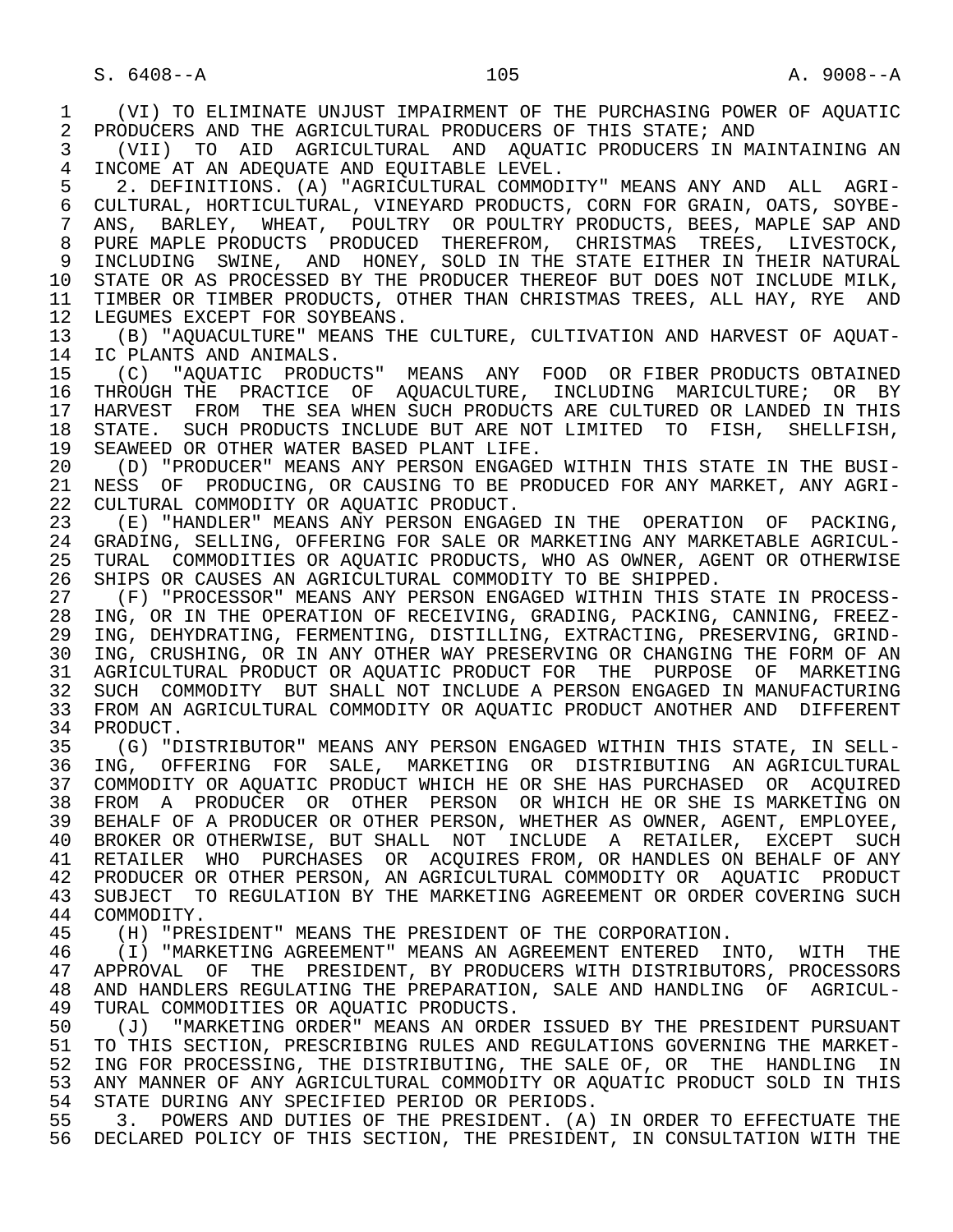1 COMMISSIONER OF AGRICULTURE AND MARKETS, MAY, AFTER DUE NOTICE AND<br>2 OPPORTUNITY FOR HEARING, APPROVE MARKETING AGREEMENTS, WHICH MARKETING 2 OPPORTUNITY FOR HEARING, APPROVE MARKETING AGREEMENTS, WHICH MARKETING<br>3 AGREEMENTS SHALL THEREUPON BE BINDING UPON THE SIGNATORIES THERETO 3 AGREEMENTS SHALL THEREUPON BE BINDING UPON THE SIGNATORIES THERETO 4 EXCLUSIVELY.<br>5 (B) THE 5 (B) THE PRESIDENT MAY MAKE AND ISSUE-MARKETING-ORDERS, AFTER DUE<br>6 NOTICE AND OPPORTUNITY FOR HEARING, SUBJECT TO: 6 NOTICE AND OPPORTUNITY FOR HEARING, SUBJECT TO:<br>7 (I) APPROVAL OF NOT LESS THAN SIXTY-SIX AND T 7 (I) APPROVAL OF NOT LESS THAN SIXTY-SIX AND TWO-THIRDS PER CENTUM OF 7<br>8 THE PRODUCERS PARTICIPATING IN A REFERENDUM IN THE AREA AFFECTED. OR 8 THE PRODUCERS PARTICIPATING IN A REFERENDUM IN THE AREA AFFECTED, OR<br>9 (II) APPROVAL OF NOT LESS THAN SIXTY-FIVE PER CENTUM OF THE PRODUG 9 (II) APPROVAL OF NOT LESS THAN SIXTY-FIVE PER CENTUM OF THE PRODUCERS 10 PARTICIPATING IN A REFERENDUM VOTE, IN THE AREA AFFECTED, AND HAVING<br>11 MARKETED NOT LESS THAN FIFTY-ONE PER CENTUM OF THE TOTAL OUANTITY OF THE 11 MARKETED NOT LESS THAN FIFTY-ONE PER CENTUM OF THE TOTAL QUANTITY OF THE 12 COMMODITY WHICH WAS MARKETED IN THE NEXT PRECEDING, ORDINARY MARKETING 12 COMMODITY WHICH WAS MARKETED IN THE NEXT PRECEDING, ORDINARY MARKETING<br>13 SEASON BY ALL PRODUCERS THAT VOTED IN THE REFERENDUM, OR 13 SEASON BY ALL PRODUCERS THAT VOTED IN THE REFERENDUM, OR<br>14 (TIT) APPROVAL OF NOT LESS THAN FIFTY-ONE PER CENTUM OF (III) APPROVAL OF NOT LESS THAN FIFTY-ONE PER CENTUM OF THE PRODUCERS 15 PARTICIPATING IN A REFERENDUM VOTE, IN THE AREA AFFECTED, AND HAVING 16 MARKETED NOT LESS THAN SIXTY-FIVE PER CENTUM OF THE TOTAL QUANTITY OF<br>17 THE COMMODITY WHICH WAS MARKETED IN THE NEXT PRECEDING, ORDINARY MARKET-17 THE COMMODITY WHICH WAS MARKETED IN THE NEXT PRECEDING, ORDINARY MARKET-<br>18 ING SEASON BY ALL PRODUCERS THAT VOTED IN THE REFERENDUM. THE PRESIDENT 18 ING SEASON BY ALL PRODUCERS THAT VOTED IN THE REFERENDUM. THE PRESIDENT 19 MAY, AND UPON WRITTEN PETITION DULY SIGNED BY TWENTY-FIVE PER CENTUM OF<br>20 THE PRODUCERS IN THE AREA AMEND OR TERMINATE SUCH ORDER AFTER DUE NOTICE 20 THE PRODUCERS IN THE AREA AMEND OR TERMINATE SUCH ORDER AFTER DUE NOTICE<br>21 AND OPPORTUNITY FOR HEARING, BUT SUBJECT TO THE APPROVAL OF NOT LESS 21 AND OPPORTUNITY FOR HEARING, BUT SUBJECT TO THE APPROVAL OF NOT LESS<br>22 THAN FIFTY PER CENTUM OF SUCH PRODUCERS PARTICIPATING IN A REFERENDUM 22 THAN FIFTY PER CENTUM OF SUCH PRODUCERS PARTICIPATING IN A REFERENDUM<br>23 VOTE. VOTE.<br>(C) 24 (C) THE PRESIDENT SHALL ADMINISTER AND ENFORCE ANY MARKETING ORDER,<br>25 WHILE IT IS IN EFFECT. TO: WHILE IT IS IN EFFECT, TO: 26 (I) ENCOURAGE AND MAINTAIN STABLE PRICES RECEIVED BY PRODUCERS FOR 27 SUCH AGRICULTURAL COMMODITY AND AQUATIC PRODUCT AT A LEVEL WHICH IS<br>28 CONSISTENT WITH THE PROVISIONS AND AIMS OF THIS ACT. 28 CONSISTENT WITH THE PROVISIONS AND AIMS OF THIS ACT.<br>29 (II) PREVENT THE UNREASONABLE OR UNNECESSARY WASTE 29 (II) PREVENT THE UNREASONABLE OR UNNECESSARY WASTE OF LAND OR WATER<br>30 BASED WEALTH 30 BASED WEALTH.<br>31 (III) PROT 31 (III) PROTECT THE INTERESTS OF CONSUMERS OF SUCH COMMODITY, BY EXER-<br>32 CISING THE POWERS OF THIS SECTION TO SUCH EXTENT AS IS NECESSARY TO 32 CISING THE POWERS OF THIS SECTION TO SUCH EXTENT AS IS NECESSARY TO 33 EFFECTUATE THE PURPOSES OF THIS ACT. 33 EFFECTUATE THE PURPOSES OF THIS ACT.<br>34 (IV) PREPARE A BUDGET FOR THE ADI 34 (IV) PREPARE A BUDGET FOR THE ADMINISTRATION AND OPERATING COSTS AND<br>35 EXPENSES INCLUDING ADVERTISING AND SALES PROMOTION WHEN REOUIRED IN ANY EXPENSES INCLUDING ADVERTISING AND SALES PROMOTION WHEN REQUIRED IN ANY 36 MARKETING AGREEMENT OR ORDER EXECUTED IN THIS SECTION AND TO PROVIDE FOR 37 THE COLLECTION AND RETENTION OF SUCH NECESSARY FEES TO DEFRAY SUCH COSTS<br>38 AND EXPENSES, IN NO CASE TO EXCEED FIVE PERCENT OF THE GROSS DOLLAR 38 AND EXPENSES, IN NO CASE TO EXCEED FIVE PERCENT OF THE GROSS DOLLAR 39 VOLUME OF SALES OR DOLLAR VOLUME OF PURCHASES OR AMOUNTS HANDLED, TO BE 40 COLLECTED FROM EACH PERSON ENGAGED IN THE PRODUCTION, PROCESSING, 41 DISTRIBUTING OR THE HANDLING OF ANY MARKETABLE AGRICULTURAL COMMODITY<br>42 AND AOUATIC PRODUCT PRODUCED OR LANDED IN THIS STATE AND DIRECTLY 42 AND AQUATIC PRODUCT PRODUCED OR LANDED IN THIS STATE AND DIRECTLY<br>43 AFFECTED BY ANY MARKETING ORDER ISSUED PURSUANT TO THIS SECTION FOR SUCH 43 AFFECTED BY ANY MARKETING ORDER ISSUED PURSUANT TO THIS SECTION FOR SUCH 44 COMMODITY. 44 COMMODITY.<br>45 (V) CONF 45 (V) CONFER AND COOPERATE WITH THE LEGALLY CONSTITUTED AUTHORITIES OF 46 OTHER STATES AND THE UNITED STATES. 47 (D) ANY MARKETING AGREEMENT OR ORDER ISSUED BY THE PRESIDENT PURSUANT 48 TO THIS SECTION MAY CONTAIN ANY OR ALL OF THE FOLLOWING: 48 TO THIS SECTION MAY CONTAIN ANY OR ALL OF THE FOLLOWING:<br>49 (I) PROVISIONS FOR DETERMINING THE EXISTENCE AND EXTEN 49 (I) PROVISIONS FOR DETERMINING THE EXISTENCE AND EXTENT OF THE SURPLUS<br>50 OF ANY AGRICULTURAL COMMODITY, OR OF ANY GRADE, SIZE OR OUALITY THEREOF, 50 OF ANY AGRICULTURAL COMMODITY, OR OF ANY GRADE, SIZE OR QUALITY THEREOF,<br>51 AND PROVIDING FOR THE REGULATION AND DISPOSITION OF SUCH SURPLUS. 51 AND PROVIDING FOR THE REGULATION AND DISPOSITION OF SUCH SURPLUS.<br>52 (II) PROVISIONS FOR LIMITING THE TOTAL OUANTITY OF ANY AGRICU 52 (II) PROVISIONS FOR LIMITING THE TOTAL QUANTITY OF ANY AGRICULTURAL<br>53 PRODUCT, OR OF ANY GRADE OR GRADES, SIZE OR SIZES, OR OUALITY OR 53 PRODUCT, OR OF ANY GRADE OR GRADES, SIZE OR SIZES, OR QUALITY OR 54 PORTIONS OR COMBINATIONS THEREOF, WHICH MAY BE MARKETED DURING ANY SPEC- 55 IFIED PERIOD OR PERIODS. SUCH TOTAL QUANTITY OF ANY SUCH COMMODITY SO 56 REGULATED SHALL NOT BE LESS THAN THE QUANTITY WHICH THE PRESIDENT SHALL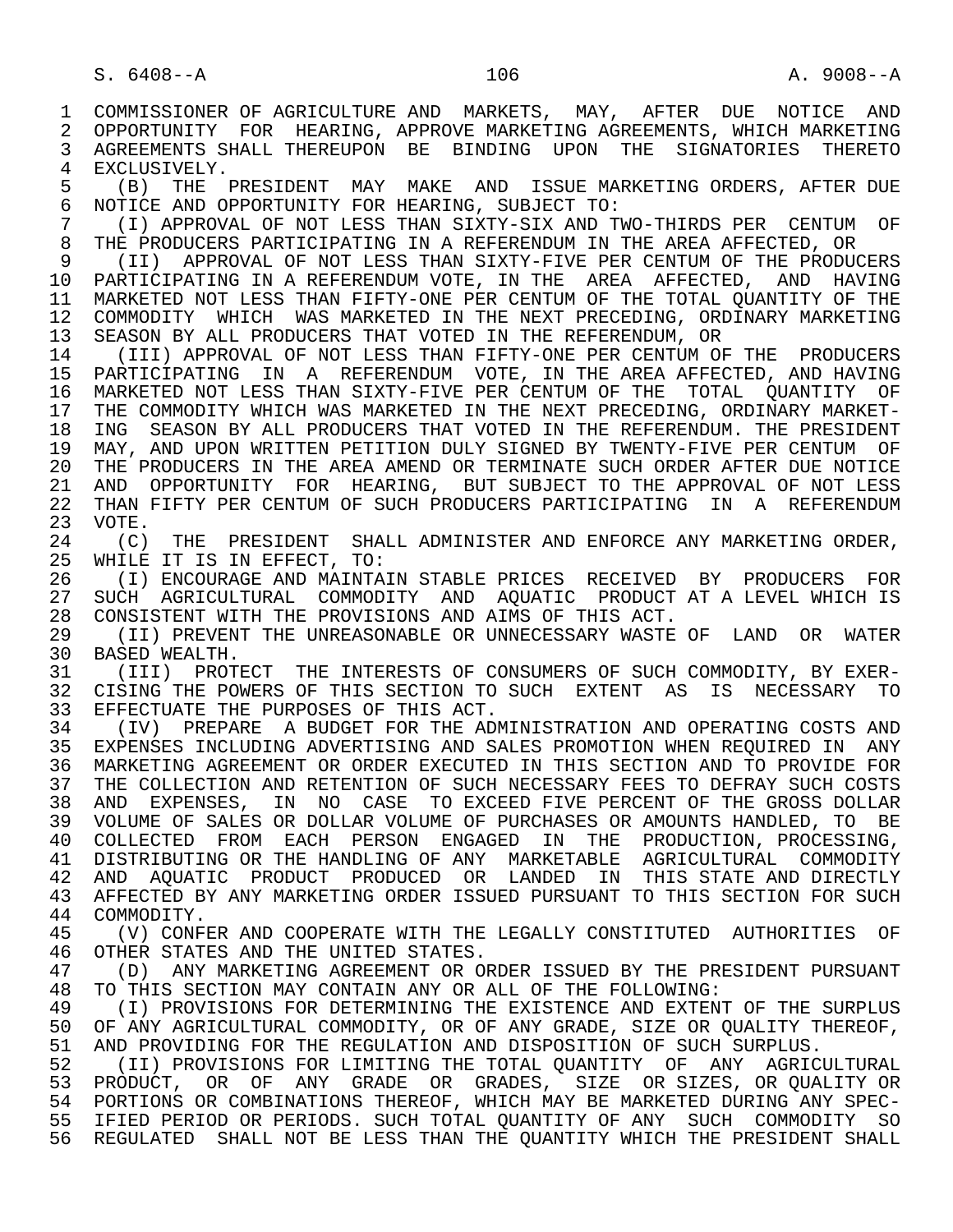1 FIND IS REASONABLY NECESSARY TO SUPPLY THE MARKET DEMAND OF CONSUMERS<br>2 FOR SUCH COMMODITY. 2 FOR SUCH COMMODITY.<br>3 (III) PROVISIONS 3 (III) PROVISIONS REGULATING TO THE PERIOD, OR PERIODS, DURING WHICH 4 ANY AGRICULTURAL COMMODITY, OR ANY GRADE OR GRADES, SIZE OR SIZES OR<br>5 OUALITY OR PORTIONS OR COMBINATIONS OF SUCH COMMODITY, MAY BE MARKETED. 5 QUALITY OR PORTIONS OR COMBINATIONS OF SUCH COMMODITY, MAY BE MARKETED.<br>6 (IV) PROVISIONS FOR THE ESTABLISHMENT OF UNIFORM GRADING, STANDARDS 6 (IV) PROVISIONS FOR THE ESTABLISHMENT OF UNIFORM GRADING, STANDARDS, 7 AND INSPECTION OF ANY AGRICULTURAL COMMODITY DELIVERED BY PRODUCERS OR 8 OTHER PERSONS TO HANDLERS, PROCESSORS, DISTRIBUTORS OR OTHERS ENGAGING 9 IN THE HANDLING THEREOF, AND FOR THE ESTABLISHMENT OF GRADING OR STAND-<br>10 ARDS OF OUALITY, CONDITION, SIZE, MATURITY OR PACK FOR ANY AGRICULTURAL 10 ARDS OF QUALITY, CONDITION, SIZE, MATURITY OR PACK FOR ANY AGRICULTURAL<br>11 COMMODITY, AND THE INSPECTION AND GRADING OF SUCH COMMODITY IN ACCORD- 11 COMMODITY, AND THE INSPECTION AND GRADING OF SUCH COMMODITY IN ACCORD- 12 ANCE WITH SUCH GRADING OR STANDARDS SO ESTABLISHED; AND FOR PROVISIONS 13 THAT NO PRODUCER, HANDLER, PROCESSOR OR DISTRIBUTOR OF ANY AGRICULTURAL<br>14 COMMODITY FOR WHICH GRADING OR STANDARDS ARE SO ESTABLISHED MAY, EXCEPT 14 COMMODITY FOR WHICH GRADING OR STANDARDS ARE SO ESTABLISHED MAY, EXCEPT 15 AS OTHERWISE PROVIDED IN SUCH MARKETING AGREEMENT OR ORDER, SELL, OFFER<br>16 FOR SALE, PROCESS, DISTRIBUTE OR OTHERWISE HANDLE ANY SUCH COMMODITY 16 FOR SALE, PROCESS, DISTRIBUTE OR OTHERWISE HANDLE ANY SUCH COMMODITY 17 WHETHER PRODUCED WITHIN OR WITHOUT THIS STATE, NOT MEETING AND COMPLYING<br>18 WITH SUCH ESTABLISHED GRADING OR STANDARDS. FOR THE PURPOSES OF THIS 18 WITH SUCH ESTABLISHED GRADING OR STANDARDS. FOR THE PURPOSES OF THIS<br>19 SECTION, THE FEDERAL-STATE INSPECTION SERVICE SHALL PERFORM ALL 19 SECTION, THE FEDERAL-STATE INSPECTION SERVICE SHALL PERFORM ALL<br>20 INSPECTIONS MADE-NECESSARY BY SUCH PROVISIONS. 20 INSPECTIONS MADE NECESSARY BY SUCH PROVISIONS.<br>21 (V) PROVISIONS FOR THE ESTABLISHMENT OF RESE 21 (V) PROVISIONS FOR THE ESTABLISHMENT OF RESEARCH PROGRAMS DESIGNED TO<br>22 BENEFIT A SPECIFIED COMMODITY OR NEW YORK AGRICULTURE IN GENERAL. 22 BENEFIT A SPECIFIED COMMODITY OR NEW YORK AGRICULTURE IN GENERAL.<br>23 (VI) PROVISIONS FOR THE PRESIDENT TO RETAIN MONEY COLLECTED UN 23 (VI) PROVISIONS FOR THE PRESIDENT TO RETAIN MONEY COLLECTED UNDER ANY<br>24 MARKETING ORDER ISSUED PURSUANT TO THIS SECTION TO DEFRAY THE COSTS AND 24 MARKETING ORDER ISSUED PURSUANT TO THIS SECTION TO DEFRAY THE COSTS AND 25 EXPENSES IN THE ADMINISTRATION THEREOF. EXPENSES IN THE ADMINISTRATION THEREOF. 26 (VII) SUCH OTHER PROVISIONS AS MAY BE NECESSARY TO EFFECTUATE THE 27 DECLARED POLICIES OF THIS SECTION. 27 DECLARED POLICIES OF THIS SECTION.<br>28 (VIII) PROVISIONS TO ESTABLISE 28 (VIII) PROVISIONS TO ESTABLISH MARKETING PROMOTION AND RESEARCH 29 PROGRAMS FOR AQUATIC PRODUCTS WHICH MAY INCLUDE SUBPARAGRAPHS (I)<br>30 THROUGH (VII) OF THIS PARAGRAPH. 30 THROUGH (VII) OF THIS PARAGRAPH.<br>31 (E) THE PRESIDENT MAY TEMPORARI 31 (E) THE PRESIDENT MAY TEMPORARILY SUSPEND THE OPERATION OF AN EFFEC-<br>32 TIVE MARKETING ORDER FOR A CONTINUING PERIOD OF NOT LONGER THAN ONE 32 TIVE MARKETING ORDER FOR A CONTINUING PERIOD OF NOT LONGER THAN ONE<br>33 GROWING AND MARKETING SEASON, IF THE PURPOSES OF THIS SECTION ARE DEEMED 33 GROWING AND MARKETING SEASON, IF THE PURPOSES OF THIS SECTION ARE DEEMED<br>34 UNNECESSARY DURING SUCH SEASON. 34 UNNECESSARY DURING SUCH SEASON.<br>35 (F) IN CARRYING OUT THE PURPO 35 (F) IN CARRYING OUT THE PURPOSES OF THIS SECTION, THE PRESIDENT, IN<br>36 CONSULTATION WITH THE COMMISSIONER OF AGRICULTURE AND MARKETS, SHALL 36 CONSULTATION WITH THE COMMISSIONER OF AGRICULTURE AND MARKETS, SHALL 37 TAKE INTO CONSIDERATION ANY AND ALL FACTS AVAILABLE TO HIM OR HER WITH 38 RESPECT TO THE FOLLOWING ECONOMIC FACTORS: 38 RESPECT TO THE FOLLOWING ECONOMIC FACTORS:<br>39 (I) THE OUANTITY OF SUCH AGRICULTURAL CO 39 (I) THE QUANTITY OF SUCH AGRICULTURAL COMMODITY AVAILABLE FOR DISTRIB- 40 UTION.<br>41 (TT) 41 (II) THE QUANTITY OF SUCH AGRICULTURAL COMMODITY NORMALLY REQUIRED BY<br>42 CONSUMERS. 42 CONSUMERS.<br>43 (TTT) TH 43 (III) THE COST OF PRODUCING SUCH AGRICULTURAL COMMODITY.<br>44 (IV) THE PURCHASING POWER OF CONSUMERS. 44 (IV) THE PURCHASING POWER OF CONSUMERS.<br>45 (V) THE LEVEL OF PRICES OF COMMODITIES, (V) THE LEVEL OF PRICES OF COMMODITIES, SERVICES AND SECTIONS WHICH 46 THE FARMERS COMMONLY BUY.<br>47 (VI) THE LEVEL OF PR 47 (VI) THE LEVEL OF PRICES OF OTHER COMMODITIES WHICH COMPETE WITH OR<br>48 ARE UTILIZED AS SUBSTITUTES FOR SUCH AGRICULTURAL COMMODITY. 48 ARE UTILIZED AS SUBSTITUTES FOR SUCH AGRICULTURAL COMMODITY.<br>49 (G) THE EXECUTION OF SUCH MARKETING AGREEMENTS SHALL IN 49 (G) THE EXECUTION OF SUCH MARKETING AGREEMENTS SHALL IN NO MANNER<br>50 AFFECT THE ISSUANCE, ADMINISTRATION OR ENFORCEMENT OF ANY MARKETING AFFECT THE ISSUANCE, ADMINISTRATION OR ENFORCEMENT OF ANY MARKETING 51 ORDER PROVIDED FOR IN THIS SECTION. THE PRESIDENT MAY ISSUE SUCH MARKET- 52 ING ORDER WITHOUT EXECUTING A MARKETING AGREEMENT OR MAY EXECUTE A 53 MARKETING AGREEMENT WITHOUT ISSUING A MARKETING ORDER COVERING THE SAME 54 COMMODITY. THE PRESIDENT, IN HIS OR HER DISCRETION, MAY HOLD A CONCUR- 55 RENT HEARING UPON A PROPOSED MARKETING AGREEMENT AND A PROPOSED MARKET-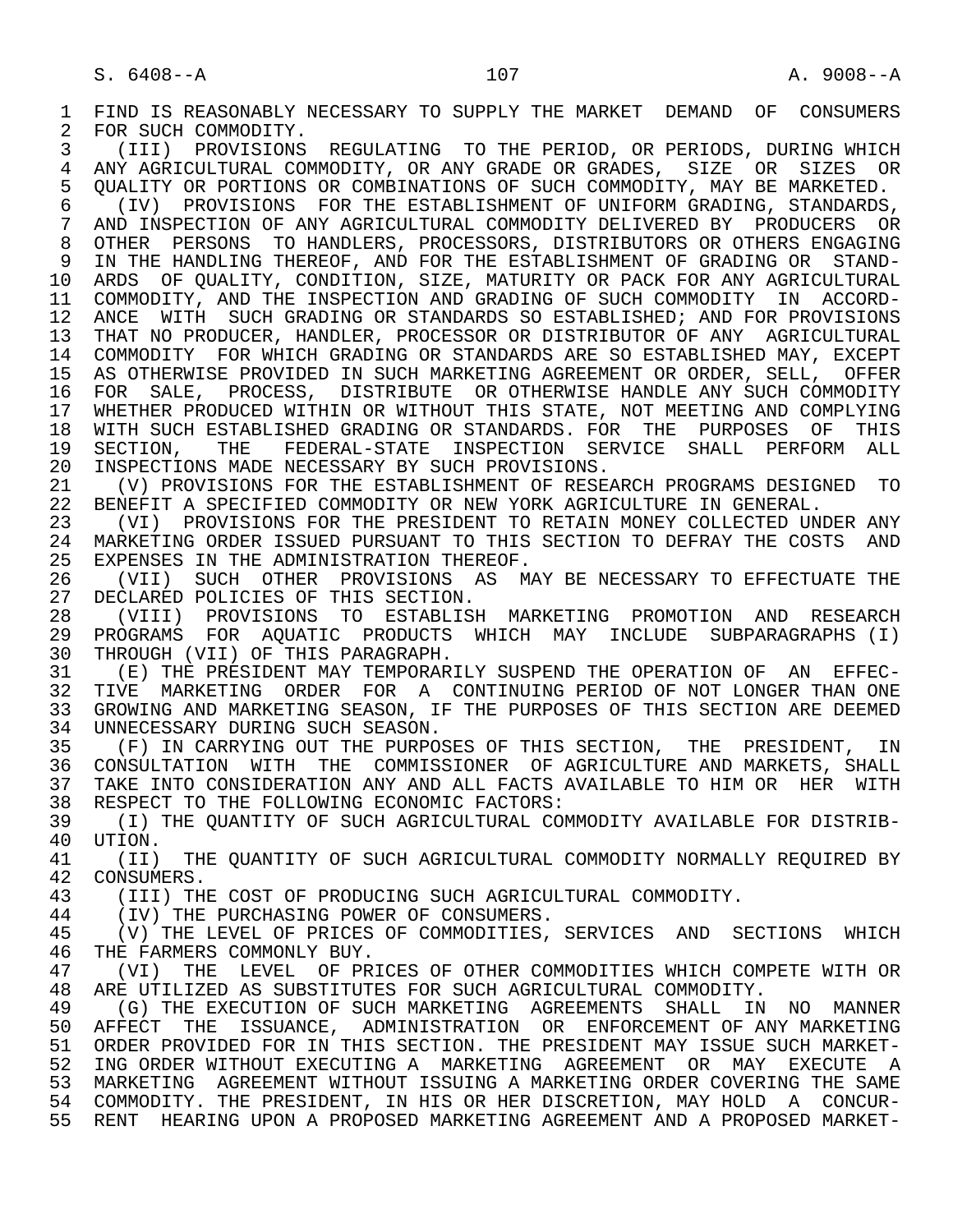1 ING ORDER IN THE MANNER PROVIDED FOR GIVING DUE NOTICE AND OPPORTUNITY<br>2 FOR HEARING FOR A MARKETING ORDER AS PROVIDED IN THIS SECTION.

2 FOR HEARING FOR A MARKETING ORDER AS PROVIDED IN THIS SECTION.<br>3 (H) PRIOR TO THE ISSUANCE, AMENDMENT OR TERMINATION OF ANY 3 (H) PRIOR TO THE ISSUANCE, AMENDMENT OR TERMINATION OF ANY MARKETING<br>4 ORDER, THE PRESIDENT MAY REOUIRE, THE APPLICANTS FOR SUCH ISSUANCE. 4 ORDER, THE PRESIDENT MAY REQUIRE THE APPLICANTS FOR SUCH ISSUANCE,<br>5 AMENDMENT OR TERMINATION TO DEPOSIT WITH HIM OR HER SUCH AMOUNT AS HE OR 5 AMENDMENT OR TERMINATION TO DEPOSIT WITH HIM OR HER SUCH AMOUNT AS HE OR<br>6 SHE MAY DEEM NECESSARY TO DEFRAY THE EXPENSES OF PREPARING AND MAKING 6 SHE MAY DEEM NECESSARY TO DEFRAY THE EXPENSES OF PREPARING AND MAKING<br>7 EFFECTIVE AMENDING OR TERMINATING A MARKETING ORDER. SUCH FUNDS SHALL BE 7 EFFECTIVE AMENDING OR TERMINATING A MARKETING ORDER. SUCH FUNDS SHALL BE 8 RECEIVED, DEPOSITED AND DISBURSED BY THE PRESIDENT IN THE SAME MANNER AS<br>9 OTHER FEES RECEIVED BY HIM OR HER UNDER THIS SECTION AND, IN THE EVENT 9 OTHER FEES RECEIVED BY HIM OR HER UNDER THIS SECTION AND, IN THE EVENT 10 THE LOTENT APPLICATION FOR ADOPTION, AMENDMENT OR TERMINATION OF A MARKETING 10 THE APPLICATION FOR ADOPTION, AMENDMENT OR TERMINATION OF A MARKETING<br>11 ORDER IS APPROVED IN A REFERENDUM, THE PRESIDENT SHALL REIMBURSE ANY 11 ORDER IS APPROVED IN A REFERENDUM, THE PRESIDENT SHALL REIMBURSE ANY<br>12 SUCH APPLICANT IN THE AMOUNT OF ANY SUCH DEPOSIT FROM ANY UNEXPENDED 12 SUCH APPLICANT IN THE AMOUNT OF ANY SUCH DEPOSIT FROM ANY UNEXPENDED<br>13 MONIES COLLECTED UNDER THE MARKETING ORDER AFFECTED BY SUCH REFERENDUM. 13 MONIES COLLECTED UNDER THE MARKETING ORDER AFFECTED BY SUCH REFERENDUM.<br>14 (I) ANY MONEYS COLLECTED BY THE PRESIDENT PURSUANT TO THIS SECTION 14 (I) ANY MONEYS COLLECTED BY THE PRESIDENT PURSUANT TO THIS SECTION 15 SHALL NOT BE DEEMED STATE FUNDS AND SHALL BE DEPOSITED IN A BANK OR<br>16 OTHER DEPOSITORY OF THE CORPORATION, APPROVED BY THE PRESIDENT, ALLO-16 OTHER DEPOSITORY OF THE CORPORATION, APPROVED BY THE PRESIDENT, ALLO-<br>17 CATED TO EACH MARKETING ORDER UNDER WHICH THEY ARE COLLECTED. AND SHALL 17 CATED TO EACH MARKETING ORDER UNDER WHICH THEY ARE COLLECTED, AND SHALL<br>18 BE DISBURSED BY THE PRESIDENT ONLY FOR THE NECESSARY EXPENSES INCURRED 18 BE DISBURSED BY THE PRESIDENT ONLY FOR THE NECESSARY EXPENSES INCURRED<br>19 BY THE PRESIDENT WITH RESPECT TO EACH SUCH SEPARATE MARKETING ORDER, ALL 19 BY THE PRESIDENT WITH RESPECT TO EACH SUCH SEPARATE MARKETING ORDER, ALL 100 FER THE RESIDENT ALL SUCH 20 IN ACCORDANCE WITH THE RULES AND REGULATIONS OF THE PRESIDENT. ALL SUCH 21 EXPENDITURES SHALL BE AUDITED BY THE CORPORATION AT LEAST ANNUALLY. ANY 21 EXPENDITURES SHALL BE AUDITED BY THE CORPORATION AT LEAST ANNUALLY. ANY<br>22 MONEYS REMAINING IN SUCH FUND ALLOCABLE TO ANY PARTICULAR COMMODITY 22 MONEYS REMAINING IN SUCH FUND ALLOCABLE TO ANY PARTICULAR COMMODITY 23 AFFECTED BY A MARKETING ORDER MAY, IN THE DISCRETION OF THE PRESIDENT,<br>24 BE REFUNDED AT THE CLOSE OF ANY MARKETING SEASON UPON A PRO-RATA BASIS 24 BE REFUNDED AT THE CLOSE OF ANY MARKETING SEASON UPON A PRO-RATA BASIS<br>25 TO ALL PERSONS FROM WHOM ASSESSMENTS THEREFOR WERE COLLECTED OR, WHENEV- 25 TO ALL PERSONS FROM WHOM ASSESSMENTS THEREFOR WERE COLLECTED OR, WHENEV- 26 ER THE PRESIDENT FINDS THAT SUCH MONEYS MAY BE NECESSARY TO DEFRAY THE 27 COST OF OPERATING SUCH MARKETING ORDER IN A SUCCEEDING MARKETING SEASON, 27 COST OF OPERATING SUCH MARKETING ORDER IN A SUCCEEDING MARKETING SEASON,<br>28 HE OR SHE MAY CARRY OVER ALL OR ANY PORTION OF SUCH MONEYS INTO THE NEXT 28 HE OR SHE MAY CARRY OVER ALL OR ANY PORTION OF SUCH MONEYS INTO THE NEXT<br>29 SUCH SUCCEEDING SEASON. UPON THE TERMINATION BY THE PRESIDENT OF ANY SUCH SUCCEEDING SEASON. UPON THE TERMINATION BY THE PRESIDENT OF ANY 30 MARKETING ORDER, ALL MONEYS REMAINING AND NOT REQUIRED BY THE PRESIDENT<br>31 TO DEFRAY THE EXPENSES OF OPERATING SUCH MARKETING ORDER, SHALL BE 31 TO DEFRAY THE EXPENSES OF OPERATING SUCH MARKETING ORDER, SHALL BE<br>32 REFUNDED BY THE PRESIDENT UPON A PRO-RATA BASIS TO ALL PERSONS FROM WHOM 32 REFUNDED BY THE PRESIDENT UPON A PRO-RATA BASIS TO ALL PERSONS FROM WHOM<br>33 ASSESSMENTS THEREFOR WERE COLLECTED; PROVIDED, HOWEVER, THAT IF THE 33 ASSESSMENTS THEREFOR WERE COLLECTED; PROVIDED, HOWEVER, THAT IF THE 34 PRESIDENT FINDS THAT THE AMOUNTS SO REFUNDABLE ARE SO SMALL AS TO MAKE<br>35 IMPRACTICABLE THE COMPUTATION AND REFUNDING OF SUCH REFUNDS, THE PRESI-35 IMPRACTICABLE THE COMPUTATION AND REFUNDING OF SUCH REFUNDS, THE PRESI-<br>36 DENT MAY USE SUCH MONEYS TO DEFRAY THE EXPENSES INCURRED BY HIM OR HER 36 DENT MAY USE SUCH MONEYS TO DEFRAY THE EXPENSES INCURRED BY HIM OR HER 37 IN THE FORMULATION, ISSUANCE, ADMINISTRATION OR ENFORCEMENT OF ANY<br>38 SUBSEOUENT MARKETING ORDER FOR SUCH COMMODITY.

38 SUBSEQUENT MARKETING ORDER FOR SUCH COMMODITY.<br>39 (J) ADVISORY BOARD. (I) ANY MARKETING ORD 39 (J) ADVISORY BOARD. (I) ANY MARKETING ORDER ISSUED PURSUANT TO THIS 40 SECTION SHALL PROVIDE FOR THE ESTABLISHMENT OF AN ADVISORY BOARD, TO<br>41 CONSIST OF NOT LESS THAN FIVE MEMBERS NOR MORE THAN NINE MEMBERS, TO 41 CONSIST OF NOT LESS THAN FIVE MEMBERS NOR MORE THAN NINE MEMBERS, TO<br>42 ADVISE THE PRESIDENT IN THE ADMINISTRATION OF SUCH MARKETING ORDER IN 42 ADVISE THE PRESIDENT IN THE ADMINISTRATION OF SUCH MARKETING ORDER IN<br>43 ACCORDANCE WITH ITS TERMS AND PROVISIONS. THE MEMBERS OF SAID BOARD 43 ACCORDANCE WITH ITS TERMS AND PROVISIONS. THE MEMBERS OF SAID BOARD<br>44 SHALL BE APPOINTED BY THE PRESIDENT FROM NOMINATIONS RECEIVED FROM THE 44 SHALL BE APPOINTED BY THE PRESIDENT FROM NOMINATIONS RECEIVED FROM THE 45 COMMODITY GROUP FOR WHICH THE MARKETING ORDER IS ESTABLISHED. NOMINATING 45 COMMODITY GROUP FOR WHICH THE MARKETING ORDER IS ESTABLISHED. NOMINATING 46 PROCEDURE, QUALIFICATION, REPRESENTATION AND SIZE OF THE ADVISORY BOARD<br>47 SHALL BE PRESCRIBED IN EACH MARKETING ORDER FOR WHICH SUCH BOARD IS 47 SHALL BE PRESCRIBED IN EACH MARKETING ORDER FOR WHICH SUCH BOARD IS<br>48 APPOINTED. EACH ADVISORY BOARD SHALL BE COMPOSED OF SUCH PRODUCERS AND 48 APPOINTED. EACH ADVISORY BOARD SHALL BE COMPOSED OF SUCH PRODUCERS AND<br>49 HANDLERS OR PROCESSORS AS ARE DIRECTLY AFFECTED BY THE MARKETING ORDER 49 HANDLERS OR PROCESSORS AS ARE DIRECTLY AFFECTED BY THE MARKETING ORDER<br>50 IN SUCH PROPORTION OF REPRESENTATION AS THE ORDER SHALL PRESCRIBE. THE 50 IN SUCH PROPORTION OF REPRESENTATION AS THE ORDER SHALL PRESCRIBE. THE 51 PRESIDENT MAY APPOINT ONE PERSON WHO IS NEITHER A PRODUCER, PROCESSOR OR 51 PRESIDENT MAY APPOINT ONE PERSON WHO IS NEITHER A PRODUCER, PROCESSOR OR<br>52 OTHER HANDLER TO REPRESENT THE DEPARTMENT OF AGRICULTURE AND MARKETS, 52 OTHER HANDLER TO REPRESENT THE DEPARTMENT OF AGRICULTURE AND MARKETS,<br>53 THE CORPORATION, OR THE PUBLIC GENERALLY. 53 THE CORPORATION, OR THE PUBLIC GENERALLY.<br>54 (TI) NO MEMBER OF AN ADVISORY BOARD SI

54 (II) NO MEMBER OF AN ADVISORY BOARD SHALL RECEIVE A SALARY, BUT EACH<br>55 SHALL BE ENTITLED TO HIS OR HER ACTUAL EXPENSES INCURRED WHILE ENGAGED 55 SHALL BE ENTITLED TO HIS OR HER ACTUAL EXPENSES INCURRED WHILE ENGAGED<br>56 IN PERFORMING HIS OR HER DUTIES HEREIN AUTHORIZED. IN PERFORMING HIS OR HER DUTIES HEREIN AUTHORIZED.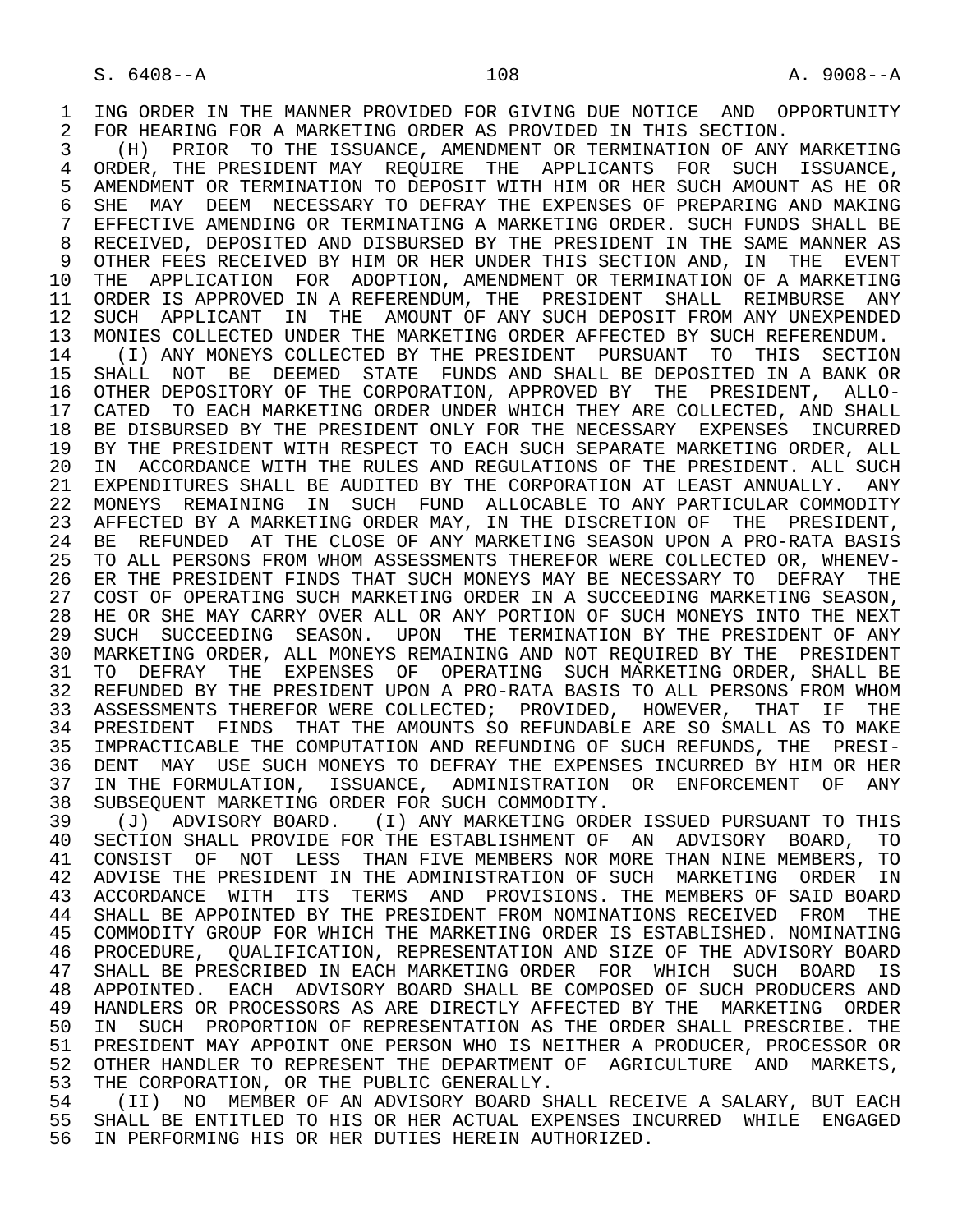1 (III) THE DUTIES AND RESPONSIBILITIES OF EACH ADVISORY BOARD SHALL BE 2 PRESCRIBED BY THE PRESIDENT, AND HE OR SHE MAY SPECIFICALLY DELEGATE TO<br>3 THE ADVISORY BOARD, BY INCLUSION IN THE MARKETING ORDER, ALL OR ANY OF THE ADVISORY BOARD, BY INCLUSION IN THE MARKETING ORDER, ALL OR ANY OF 4 THE FOLLOWING DUTIES AND RESPONSIBILITIES:<br>5 (A) THE RECOMMENDATION TO THE PRESIDE 5 (A) THE RECOMMENDATION TO THE PRESIDENT OF ADMINISTRATIVE RULES AND <br>6 REGULATIONS RELATING TO THE MARKETING ORDER. 6 REGULATIONS RELATING TO THE MARKETING ORDER.<br>7 (B) RECOMMENDING TO THE PRESIDENT SUCH AM 7 (B) RECOMMENDING TO THE PRESIDENT SUCH AMENDMENTS TO THE MARKETING<br>8 ORDER AS DEEMED ADVISABLE. 8 ORDER AS DEEMED ADVISABLE.<br>9 (C) THE PREPARATION ANI 9 (C) THE PREPARATION AND SUBMISSION TO THE PRESIDENT OF THE ESTIMATED<br>10 BUDGET REQUIRED FOR THE PROPER OPERATION OF THE MARKETING ORDER 10 BUDGET REQUIRED FOR THE PROPER OPERATION OF THE MARKETING ORDER.<br>11 (D) RECOMMENDING TO THE PRESIDENT METHODS FOR ASSESSING MEMBERS 11 (D) RECOMMENDING TO THE PRESIDENT METHODS FOR ASSESSING MEMBERS OF THE 12 INDUSTRY AND METHODS FOR COLLECTING THE NECESSARY FUNDS. 12 INDUSTRY AND METHODS FOR COLLECTING THE NECESSARY FUNDS.<br>13 (E) ASSISTING THE PRESIDENT IN THE COLLECTION AND ASSEN 13 (E) ASSISTING THE PRESIDENT IN THE COLLECTION AND ASSEMBLING OF INFOR-<br>14 MATION AND DATA NECESSARY TO THE PROPER ADMINISTRATION OF THE ORDER 14 MATION AND DATA NECESSARY TO THE PROPER ADMINISTRATION OF THE ORDER.<br>15 (F) THE PERFORMANCE OF SUCH OTHER DUTIES IN CONNECTION WITH 15 (F) THE PERFORMANCE OF SUCH OTHER DUTIES IN CONNECTION WITH THE THE THE SUCH OTHER AS THE PRESIDENT SHALL DESIGNATE. 16 MARKETING ORDER AS THE PRESIDENT SHALL DESIGNATE.<br>17 4. RULES AND REGULATIONS; ENFORCEMENT. THE 17 4. RULES AND REGULATIONS; ENFORCEMENT. THE PRESIDENT MAY MAKE AND REGULATIONS; ENFORCEMENT. THE PRESIDENT MAY MAKE AND REGULATIONS AS MAY BE NECESSARY TO EFFECTUATE 18 PROMULGATE SUCH RULES AND REGULATIONS AS MAY BE NECESSARY TO EFFECTUATE<br>19 THE PROVISIONS AND INTENT OF THIS SECTION AND TO ENFORCE THE PROVISION 19 THE PROVISIONS AND INTENT OF THIS SECTION AND TO ENFORCE THE PROVISION<br>20 OF ANY MARKETING AGREEMENT OR ORDER, ALL OF WHICH SHALL HAVE THE FORCE 20 OF ANY MARKETING AGREEMENT OR ORDER, ALL OF WHICH SHALL HAVE THE FORCE<br>21 AND EFFECT OF LAW. 21 AND EFFECT OF LAW.<br>22 THE PRESIDENT N THE PRESIDENT MAY INSTITUTE SUCH ACTION AT LAW OR IN EOUITY AS MAY 23 APPEAR NECESSARY TO ENFORCE COMPLIANCE WITH ANY PROVISION OF THIS 24 SECTION, OR ANY RULE OR REGULATION, MARKETING AGREEMENT OR ORDER,<br>25 COMMITTED TO HIS OR HER ADMINISTRATION, AND IN ADDITION MAY APPLY FOR 25 COMMITTED TO HIS OR HER ADMINISTRATION, AND IN ADDITION MAY APPLY FOR 26 RELIEF BY INJUNCTION IF NECESSARY TO PROTECT THE PUBLIC INTEREST WITHOUT 27 BEING COMPELLED TO ALLEGE OR PROVE THAT AN ADEQUATE REMEDY AT LAW DOES 28 NOT EXIST. SUCH APPLICATION MAY BE MADE TO THE SUPREME COURT IN ANY<br>29 DISTRICT OR COUNTY AS PROVIDED IN THE CIVIL PRACTICE LAW AND RULES, OR 29 DISTRICT OR COUNTY AS PROVIDED IN THE CIVIL PRACTICE LAW AND RULES, OR<br>30 TO THE SUPREME COURT IN THE THIRD JUDICIAL DISTRICT. 30 TO THE SUPREME COURT IN THE THIRD JUDICIAL DISTRICT.<br>31 5. COOPERATION BY THE DEPARTMENT OF AGRICULTURE ANI 31 5. COOPERATION BY THE DEPARTMENT OF AGRICULTURE AND MARKETS. THE PRES-<br>32 IDENT OF THE CORPORATION MAY REOUEST AND RECEIVE, WITHIN NINETY DAYS OF 32 IDENT OF THE CORPORATION MAY REQUEST AND RECEIVE, WITHIN NINETY DAYS OF<br>33 SUCH REOUEST, FROM THE NEW YORK STATE DEPARTMENT OF AGRICULTURE AND 33 SUCH REQUEST, FROM THE NEW YORK STATE DEPARTMENT OF AGRICULTURE AND 34 MARKETS (HEREINAFTER REFERRED TO IN THIS SUBDIVISION AS THE "DEPART- 35 MENT") SUCH ASSISTANCE, INFORMATION AND COOPERATION AS MAY BE NECESSARY 36 FOR THE CORPORATION TO PROVIDE SERVICES WITH RESPECT TO THE ADMINIS- 37 TRATION OF THE PROCEDURES SET FORTH FOR THE ISSUANCE, TERMINATION OR 38 AMENDMENT OF ANY AGRICULTURAL, COMMODITIES OR AQUATIC ORDER AND/OR THE 39 ADMINISTRATION OF ANY SUCH ORDER. THE CORPORATION SHALL RETAIN AN 40 AMOUNT EQUAL TO THE EXPENSES INCURRED BY THE CORPORATION IN PERFORMING 41 ITS DUTIES PURSUANT TO THIS SECTION AND REIMBURSE THE DEPARTMENT AN 42 AMOUNT EQUAL TO THE EXPENSES INCURRED BY THE DEPARTMENT IN SUPPLYING 43 SUCH SERVICES, SUBSEQUENT TO SUBMISSION AND AUDIT OF A VOUCHER THEREFOR.<br>44 SUCH REIMBURSEMENT SHALL NOT EXCEED THE TOTAL AMOUNT OF FUNDS COLLECTED 44 SUCH REIMBURSEMENT SHALL NOT EXCEED THE TOTAL AMOUNT OF FUNDS COLLECTED<br>45 BY THE CORPORATION PURSUANT TO THIS SECTION LESS THE REASONABLE EXPENSES BY THE CORPORATION PURSUANT TO THIS SECTION LESS THE REASONABLE EXPENSES 46 INCURRED BY THE CORPORATION IN PERFORMING ITS DUTIES PURSUANT TO THIS<br>47 SECTION. 47 SECTION.<br>48 6. IN 48 6. INDEMNIFICATION. THE STATE SHALL DEFEND, INDEMNIFY AND HOLD HARM-<br>49 LESS THE CORPORATION, ITS DIRECTORS, OFFICERS, AND EMPLOYEES, FROM AND 49 LESS THE CORPORATION, ITS DIRECTORS, OFFICERS, AND EMPLOYEES, FROM AND<br>50 AGAINST ANY AND ALL CLAIMS, DEMANDS, CAUSES OF ACTION, DAMAGES, COSTS AGAINST ANY AND ALL CLAIMS, DEMANDS, CAUSES OF ACTION, DAMAGES, COSTS 51 AND EXPENSES WHATSOEVER ARISING DIRECTLY OR INDIRECTLY FROM, OR RELATING 52 TO, THE ADMINISTRATION OF ANY AGRICULTURAL, COMMODITIES OR AQUATIC 53 PROMOTION ORDER ISSUED OR ADMINISTERED PURSUANT TO THIS SECTION. IN 54 CONNECTION WITH THE FOREGOING, THE CORPORATION SHALL GIVE THE STATE (A) 55 PROMPT WRITTEN NOTICE OF ANY ACTION, CLAIM OR THREAT OF SUIT, (B) THE 56 OPPORTUNITY TO TAKE OVER, SETTLE OR DEFEND SUCH ACTION, CLAIM OR SUIT AT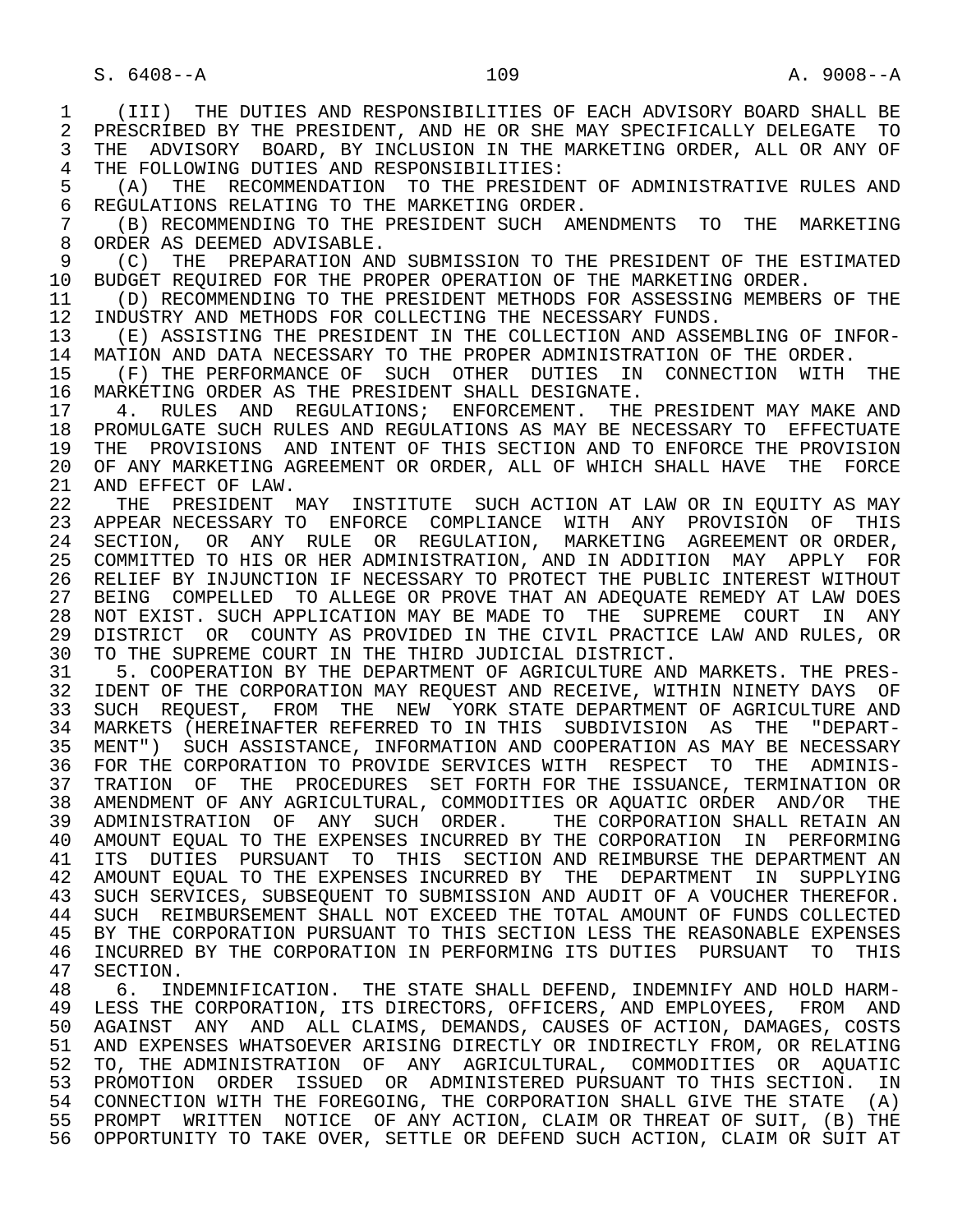1 THE STATE'S SOLE EXPENSE, AND (C) ASSISTANCE IN THE DEFENSE OF ANY SUCH 2 ACTION AT THE EXPENSE OF THE STATE. 2 ACTION AT THE EXPENSE OF THE STATE.<br>3 7. CONTRACTUAL PROVISIONS. THE

3 7. CONTRACTUAL PROVISIONS. THE CORPORATION MAY CONTRACT FOR SERVICES<br>4 WITH RESPECT TO THE IMPLEMENTATION OF THIS SECTION IN ACCORDANCE WITH 4 WITH RESPECT TO THE IMPLEMENTATION OF THIS SECTION IN ACCORDANCE WITH<br>5 THE CORPORATION'S POLICIES, PROCEDURES AND GUIDELINES. NOTWITHSTANDING 5 THE CORPORATION'S POLICIES, PROCEDURES AND GUIDELINES. NOTWITHSTANDING<br>6 SECTION 2879 OF THE PUBLIC AUTHORITIES LAW OR ANY OTHER LAW TO THE 6 SECTION 2879 OF THE PUBLIC AUTHORITIES LAW OR ANY OTHER LAW TO THE 7 CONTRARY, ANY SUCH CONTRACT MAY BE PROCURED BY THE CORPORATION ON A 7 CONTRARY, ANY SUCH CONTRACT MAY BE PROCURED BY THE CORPORATION ON A<br>8 SOLE-SOURCE BASIS, AND SHALL, NOT BE, SUBJECT TO COMPETITIVE, BID OR 8 SOLE-SOURCE BASIS, AND SHALL NOT BE SUBJECT TO COMPETITIVE<br>9 COMPETITIVE REOUEST FOR PROPOSAL REOUIREMENTS. 9 COMPETITIVE REQUEST FOR PROPOSAL REQUIREMENTS.<br>10 S 16-Z. MARKETING ORDERS. THE MARKETI

 10 S 16-Z. MARKETING ORDERS. THE MARKETING ORDERS, THE REGULATORY 11 PROVISIONS RELATING THERETO, SET FORTH IN TITLE ONE OF THE OFFICIAL<br>12 COMPILATION OF CODES, RULES AND REGULATIONS OF THE STATE OF NEW YORK 12 COMPILATION OF CODES, RULES AND REGULATIONS OF THE STATE OF NEW YORK 13 PARTS 40, 200, 201, 202, 203, 204, AND 205, AND THE CONTRACTS RELATING 14 THERETO SHALL REMAIN IN FULL FORCE AND EFFECT UNTIL AMENDED OR REPEALED 15 PURSUANT TO THE STATUTORY AUTHORITY SET FORTH IN SECTIONS 16-X AND 16-Y<br>16 OF THIS ACT EXCEPT THAT: (A) SUCH MARKETING ORDERS, THE REGULATORY 16 OF THIS ACT EXCEPT THAT: (A) SUCH-MARKETING-ORDERS, THE REGULATORY<br>17 PROVISIONS RELATING THERETO, AND THE CONTRACTS RELATING THERETO SHALL BE 17 PROVISIONS RELATING THERETO, AND THE CONTRACTS RELATING THERETO SHALL BE<br>18 ADMINISTERED BY AND UNDER THE SUPERVISION OF THE PRESIDENT OF THE CORPO-18 ADMINISTERED BY AND UNDER THE SUPERVISION OF THE PRESIDENT OF THE CORPO-<br>19 RATION AS OF THE EFFECTIVE DATE OF SECTIONS 16-X AND 16-Y OF THIS ACT; 19 RATION AS OF THE EFFECTIVE DATE OF SECTIONS 16-X AND 16-Y OF THIS ACT;<br>20 (B) ALL UNDISBURSED FUNDS UNDER THE CONTROL OF THE DEPARTMENT OF AGRI-20 (B) ALL UNDISBURSED FUNDS UNDER THE CONTROL OF THE DEPARTMENT OF AGRI-<br>21 CULTURE AND MARKETS SHALL BE TRANSFERRED TO THE CORPORATION ON OR BEFORE 21 CULTURE AND MARKETS SHALL BE TRANSFERRED TO THE CORPORATION ON OR BEFORE<br>22 SUCH EFFECTIVE DATE; AND (C) ANY ASSESSMENTS DUE AND PAYABLE UNDER SUCH SUCH EFFECTIVE DATE; AND (C) ANY ASSESSMENTS DUE AND PAYABLE UNDER SUCH 23 MARKETING ORDERS SHALL BE REMITTED TO THE CORPORATION STARTING 30 DAYS 24 AFTER THE EFFECTIVE DATE OF THIS SECTION.<br>25 S 3. This act shall take effect on the

 25 S 3. This act shall take effect on the ninetieth day after it shall 26 have become a law and shall expire and be deemed repealed five years<br>27 after such date; provided, however, that any assessment due and payable 27 after such date; provided, however, that any assessment due and payable 28 under such marketing orders shall be remitted to the urban development 29 corporation starting 30 days after such effective date.

## 30 PART T

 31 Section 1. Subdivision 1 and the opening paragraph of subdivision 2 of 32 section 27-1905 of the environmental conservation law, as amended by 33 section 1 of part G of chapter 58 of the laws of 2013, are amended to 34 read as follows:<br>35 1. [Until Dece

 35 1. [Until December thirty-first, two thousand sixteen, accept] ACCEPT 36 from a customer, waste tires of approximately the same size and in a<br>37 quantity equal to the number of new tires purchased or installed by the 37 quantity equal to the number of new tires purchased or installed by the 38 customer; and 38 customer; and<br>39 [Until Decem

 39 [Until December thirty-first, two thousand sixteen, post] POST written 40 notice in a prominent location, which must be at least eight and one-<br>41 half inches by fourteen inches in size and contain the following 41 half inches by fourteen inches in size and contain the following<br>42 language: 42 language:<br>43 S 2.T

43 S 2. The opening paragraph of subdivision 1, the opening paragraph of<br>44 subdivision 2 and the opening paragraph of subdivision 3 and paragraph 44 subdivision 2 and the opening paragraph of subdivision 3 and paragraph<br>45 (a) of subdivision 6 of section 27-1913 of the environmental conserva-(a) of subdivision 6 of section 27-1913 of the environmental conserva-46 tion law, as amended by section 2 of part G of chapter 58 of the laws of 47 2013, are amended to read as follows: 47 2013, are amended to read as follows:

48 [Until December thirty-first, two thousand sixteen, a] A waste tire<br>49 management and recycling fee of two dollars and fifty cents shall be management and recycling fee of two dollars and fifty cents shall be 50 charged on each new tire sold. The fee shall be paid by the purchaser to 51 the tire service at the time the new tire or new motor vehicle is<br>52 purchased. 52 purchased.<br>53 [Until]

[Until December thirty-first, two thousand sixteen, the] THE tire 54 service shall collect the waste tire management and recycling fee from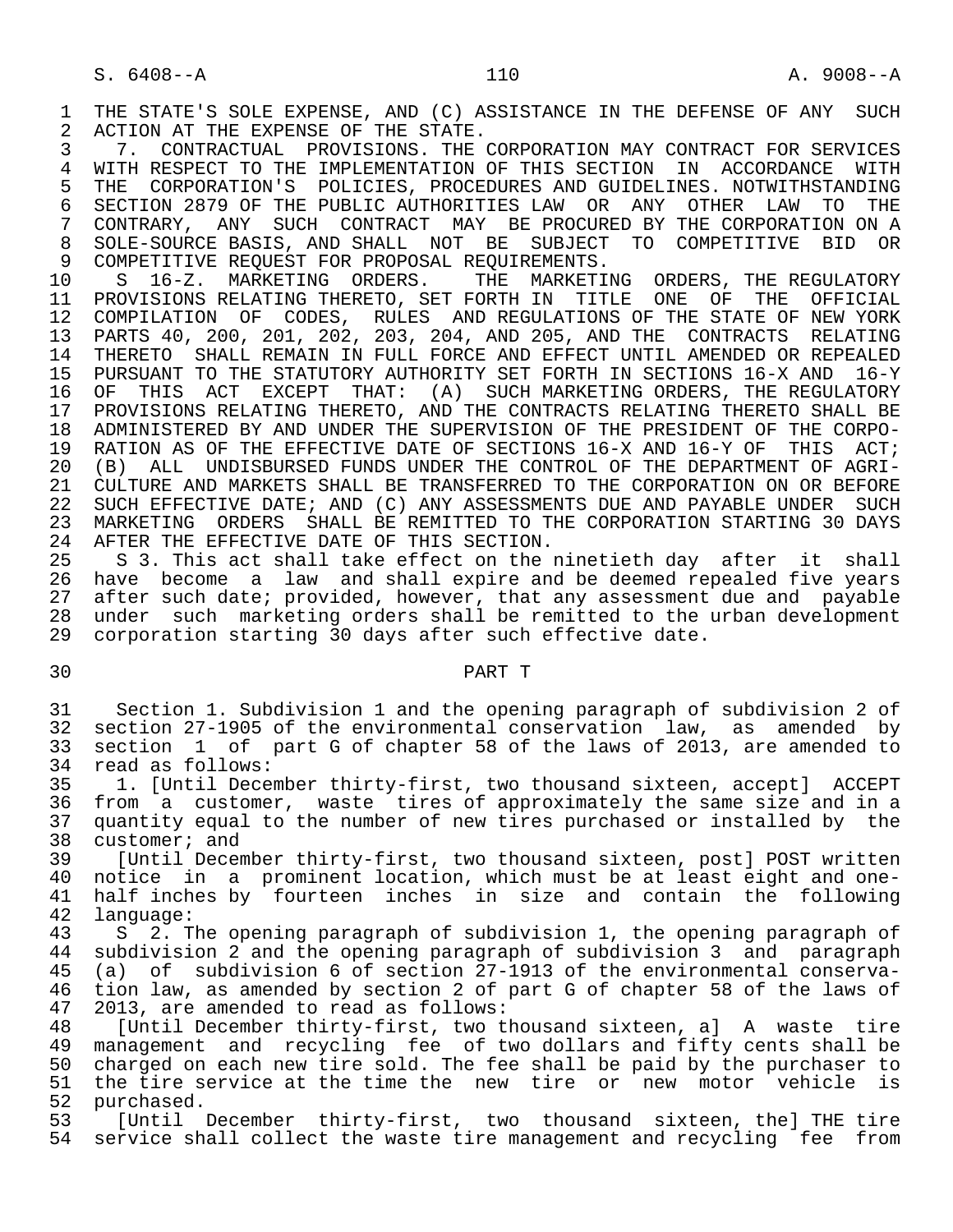1 the purchaser at the time of the sale and shall remit such fee to the<br>2 department of taxation and finance with the quarterly report filed 2 department of taxation and finance with the quarterly report filed<br>3 pursuant to subdivision three of this section. 3 pursuant to subdivision three of this section.<br>4 [Until March thirty-first, two thousand:

 4 [Until March thirty-first, two thousand seventeen, each] EACH tire 5 service maintaining a place of business in this state shall make a<br>6 return to the department of taxation and finance on a quarterly basis. 6 return to the department of taxation and finance on a quarterly basis,<br>7 with the return for December, January, and February being due on or with the return for December, January, and February being due on or 8 before the immediately following March thirty-first; the return for<br>9 March, April, and May being due on or before the immediately following 9 March, April, and May being due on or before the immediately following<br>10 June thirtieth; the return for June, July, and August being due on or 10 June thirtieth; the return for June, July, and August being due on or<br>11 before the immediately following September thirtieth; and the return for 11 before the immediately following September thirtieth; and the return for<br>12 September, October, and November being due on or before the immediately 12 September, October, and November being due on or before the immediately<br>13 following December thirty-first. 13 following December thirty-first.<br>14 (a) [Until December thirty-fir

 14 (a) [Until December thirty-first, two thousand sixteen, any] ANY addi- 15 tional waste tire management and recycling costs of the tire service in 16 excess of the amount authorized to be retained pursuant to paragraph (b)<br>17 of subdivision two of this section may be included in the published 17 of subdivision two of this section may be included in the published<br>18 selling price of the new tire, or charged as a separate per-tire charge 18 selling price of the new tire, or charged as a separate per-tire charge<br>19 on each new tire sold. When such costs are charged as a separate per-19 on each new tire sold. When such costs are charged as a separate per-<br>20 tire charge: (i) such charge shall be stated as an invoice item separate 20 tire charge: (i) such charge shall be stated as an invoice item separate<br>21 and distinct from the selling price of the tire; (ii) the invoice shall 21 and distinct from the selling price of the tire; (ii) the invoice shall<br>22 state that the charge is imposed at the sole discretion of the tire 22 state that the charge is imposed at the sole discretion of the tire<br>23 service; and (iii) the amount of such charge shall reflect the actual 23 service; and (iii) the amount of such charge shall reflect the actual<br>24 cost to the tire service for the management and recycling of waste tires 24 cost to the tire service for the management and recycling of waste tires<br>25 accepted by the tire service pursuant to section 27-1905 of this title. accepted by the tire service pursuant to section 27-1905 of this title, 26 provided however, that in no event shall such charge exceed two dollars<br>27 and fifty cents on each new tire sold. 27 and fifty cents on each new tire sold.<br>28 S 3. This act shall take effect imme

S 3. This act shall take effect immediately.

29 PART U

 30 Section 1. Paragraph a of subdivision 2 of section 92-s of the state 31 finance law, as added by chapter 610 of the laws of 1993, is amended to 32 read as follows:<br>33 a. The comptro

33 a. The comptroller shall establish the following separate and distinct<br>34 accounts within the environmental protection fund: 34 accounts within the environmental protection fund:<br>35 (i) solid waste account;

35 (i) solid waste account;<br>36 (ii) parks, recreation a

36 (ii) parks, recreation and historic preservation account;<br>37 (iii) open space account; [and]

37 (iii) open space account; [and]<br>38 (iv) CLIMATE CHANGE MITIGATION.

38 (iv) CLIMATE CHANGE MITIGATION AND ADAPTATION ACCOUNT; AND 39 (V) environmental protection transfer account.

39 (V) environmental protection transfer account.

 40 S 2. Paragraph (b) of subdivision 6 of section 92-s of the state 41 finance law, as amended by chapter 432 of the laws of 1997, is amended 42 to read as follows: 42 to read as follows:<br>43 (b) Moneys from t

43 (b) Moneys from the solid waste account shall be available, pursuant<br>44 to appropriation and upon certificate of approval of availability by the 44 to appropriation and upon certificate of approval of availability by the<br>45 director of the budget, for any non-hazardous municipal landfill closure director of the budget, for any non-hazardous municipal landfill closure 46 project; municipal waste reduction or recycling project, as defined in 47 article fifty-four of the environmental conservation law; for the<br>48 purposes of section two hundred sixty-one and section two hundred 48 purposes of section two hundred sixty-one and section two hundred<br>49 sixty-four of the economic development law; any project for the develop-49 sixty-four of the economic development law; any project for the develop-<br>50 ment, updating or revision of local solid waste management plans pursu- 50 ment, updating or revision of local solid waste management plans pursu- 51 ant to sections 27-0107 and 27-0109 of the environmental conservation<br>52 law; ENVIRONMENTAL JUSTICE PROGRAMS, PROJECTS AND GRANTS; and for the law; ENVIRONMENTAL JUSTICE PROGRAMS, PROJECTS AND GRANTS; and for the 53 development of the pesticide sales and use data base [in conjunction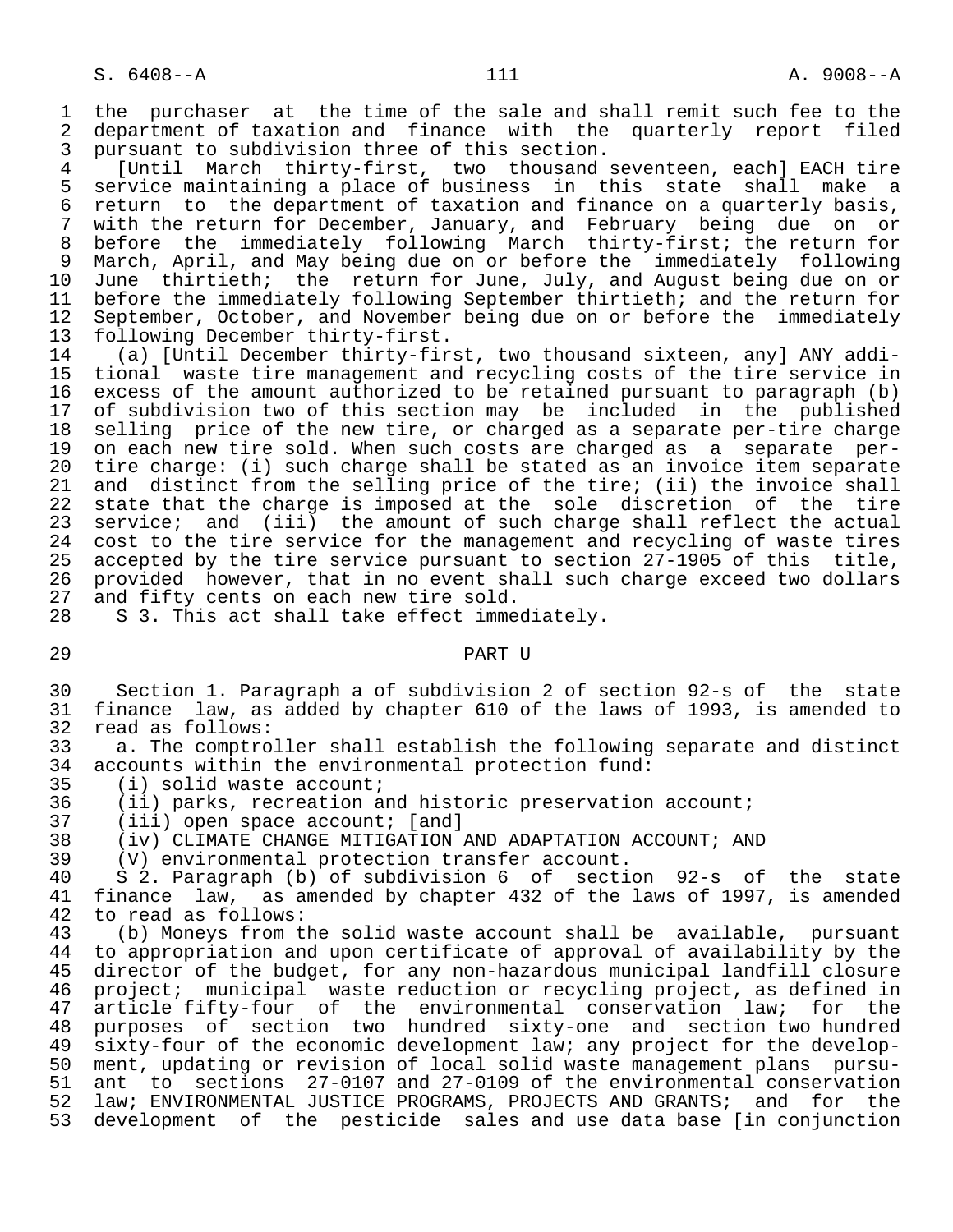1 with Cornell University] pursuant to title twelve of article thirty- 2 three of the environmental conservation law.<br>3 S 3. Subdivision 6 of section 92-s of the 3

 3 S 3. Subdivision 6 of section 92-s of the state finance law is amended 4 by adding a new paragraph (f) to read as follows:

 5 (F) MONEYS FROM THE CLIMATE CHANGE MITIGATION AND ADAPTATION ACCOUNT 6 SHALL BE AVAILABLE, PURSUANT TO APPROPRIATION AND UPON CERTIFICATE OF 3 APPROVAL OF AVAILABILITY BY THE DIRECTOR OF THE BUDGET, FOR PROGRAMS AND 7 APPROVAL OF AVAILABILITY BY THE DIRECTOR OF THE BUDGET, FOR PROGRAMS AND 7 APPROVAL OF REDUCE GREENHOUSE GASSES: FOR THE DEVELOPMENT, UPDATING OR 8 PROJECTS TO REDUCE GREENHOUSE GASSES; FOR THE DEVELOPMENT, UPDATING OR<br>9 REVISION OF LOCAL WATERFRONT REVITALIZATION PLANS PURSUANT TO TITLE 9 REVISION OF LOCAL WATERFRONT REVITALIZATION PLANS PURSUANT TO TITLE<br>10 ELEVEN OF ARTICLE FIFTY-FOUR OF THE ENVIRONMENTAL CONSERVATION LAW TO 10 ELEVEN OF ARTICLE FIFTY-FOUR OF THE ENVIRONMENTAL CONSERVATION LAW TO<br>11 ADAPT FOR CLIMATE CHANGE, OR FOR OTHER PLANNING UNDERTAKEN TO IMPROVE 11 ADAPT FOR CLIMATE CHANGE, OR FOR OTHER PLANNING UNDERTAKEN TO<br>12 RESILIENCY FROM IMPACTS OF CLIMATE CHANGE; FOR SMART GROWTH I RESILIENCY FROM IMPACTS OF CLIMATE CHANGE; FOR SMART GROWTH PROGRAMS; 13 AND FOR ADAPTIVE INFRASTRUCTURE, INCLUDING GRANTS PURSUANT TO THE 14 CLIMATE SMART COMMUNITIES PROGRAM; RESILIENCY PLANTING PROJECTS; THE CLIMATE SMART COMMUNITIES PROGRAM; RESILIENCY PLANTING PROJECTS; THE 15 CLIMATE RESILIENT FARMS PROGRAM; STATE VULNERABILITY ASSESSMENTS; AND<br>16 PROGRAMS AND PROJECTS TO IMPLEMENT AND COMPLY WITH THE PROVISIONS OF 16 PROGRAMS AND PROJECTS TO IMPLEMENT AND COMPLY WITH THE PROVISIONS OF<br>17 CHAPTER THREE HUNDRED FIFTY-FIVE OF THE LAWS OF TWO THOUSAND FOURTEEN. 17 CHAPTER THREE HUNDRED FIFTY-FIVE OF THE LAWS OF TWO THOUSAND FOURTEEN,<br>18 KNOWN AS THE "COMMUNITY RISK AND RESILIENCY ACT". 18 KNOWN AS THE "COMMUNITY RISK AND RESILIENCY ACT".<br>19 S 4. Section 54-1101 of the environmental conse

19 S 4. Section 54-1101 of the environmental conservation law, as amended<br>20 by chapter 309 of the laws of 1996, subdivisions 1 and 5 as amended by 20 by chapter 309 of the laws of 1996, subdivisions 1 and 5 as amended by<br>21 chapter 355 of the laws of 2014, is amended to read as follows: 21 chapter 355 of the laws of 2014, is amended to read as follows:<br>22 S 54-1101. Local waterfront revitalization programs.

22 S 54-1101. Local waterfront revitalization programs.<br>23 1. The secretary is authorized to provide on a 23 1. The secretary is authorized to provide on a competitive basis,<br>24 within amounts appropriated, state assistance payments AND/OR TECHNICAL 24 within amounts appropriated, state assistance payments AND/OR TECHNICAL<br>25 ASSISTANCE to municipalities toward the [cost] DEVELOPMENT of any local 25 ASSISTANCE to municipalities toward the [cost] DEVELOPMENT of any local 26 waterfront revitalization program, including planning projects to miti- 27 gate future physical climate risks. Eligible costs include planning, 28 studies, preparation of local laws, and construction projects.

29 2. State assistance payments AND/OR TECHNICAL ASSISTANCE shall not<br>30 exceed fifty percent of the cost of the program, EXCEPT WHERE THE MUNIexceed fifty percent of the cost of the program, EXCEPT WHERE THE MUNI- 31 CIPALITY HAS A POPULATION, AS DETERMINED IN THE MOST RECENT UNITED 32 STATES CENSUS, OF UNDER THREE HUNDRED THOUSAND AND A MEDIAN HOUSEHOLD 33 INCOME OF LESS THAN OR EQUAL TO ONE HUNDRED TWENTY-FIVE PERCENT OF THE 34 STATEWIDE MEDIAN HOUSEHOLD INCOME FOR THE MOST RECENT UNITED STATES 34 STATEWIDE MEDIAN HOUSEHOLD INCOME FOR THE MOST RECENT UNITED STATES<br>35 CENSUS, OR AS OTHERWISE DETERMINED BY REGULATION PROMULGATED BY THE CENSUS, OR AS OTHERWISE DETERMINED BY REGULATION PROMULGATED BY THE 36 DEPARTMENT OF STATE, OR FOR PLANNING PROJECTS TO MITIGATE FUTURE PHYS- 37 ICAL CLIMATE RISKS, IN WHICH CASE STATE ASSISTANCE PAYMENTS AND/OR TECH- 38 NICAL ASSISTANCE SHALL NOT EXCEED NINETY PERCENT OF THE COST OF THE 39 PROGRAM. For the purpose of determining the amount of state assistance<br>40 payments, costs shall not be more than the amount set forth in the 40 payments, costs shall not be more than the amount set forth in the<br>41 application for state assistance payments approved by the secretary. The 41 application for state assistance payments approved by the secretary. The 42 state assistance payments shall be paid on audit and warrant of the 42 state assistance payments shall be paid on audit and warrant of the<br>43 state comptroller on a certificate of availability of the director of 43 state comptroller on a certificate of availability of the director of<br>44 the budget.

44 the budget.<br>45 3. THE SE 3. THE SECRETARY IS AUTHORIZED TO PROVIDE ON A NONCOMPETITIVE BASIS, 46 WITHIN AMOUNTS APPROPRIATED, STATE ASSISTANCE PAYMENTS AND/OR TECHNICAL<br>47 ASSISTANCE TOWARD THE DEVELOPMENT OF PLANNING PROJECTS TO MITIGATE 47 ASSISTANCE TOWARD THE DEVELOPMENT OF PLANNING PROJECTS TO MITIGATE 48 FUTURE PHYSICAL CLIMATE RISKS TO MUNICIPALITIES THAT HAVE BEEN AWARDED 49 STATE ASSISTANCE PAYMENTS AND/OR TECHNICAL ASSISTANCE UNDER SUBDIVISION<br>50 ONE OF THIS SECTION. SUCH PAYMENTS MAY BE USED FOR UPDATES DESIGNED TO 50 ONE OF THIS SECTION. SUCH PAYMENTS MAY BE USED FOR UPDATES DESIGNED TO 51 MITIGATE FUTURE PHYSICAL CLIMATE RISKS. 51 MITIGATE FUTURE PHYSICAL CLIMATE RISKS.<br>52 – 4. The secretary shall have the power

52 4. The secretary shall have the power to approve vouchers for payments<br>53 pursuant to an approved contract. 53 pursuant to an approved contract.<br>54 [4.] 5. No moneys shall be expe

54 [4.] 5. No moneys shall be expended as authorized by this section<br>55 except pursuant to an appropriation therefor. except pursuant to an appropriation therefor.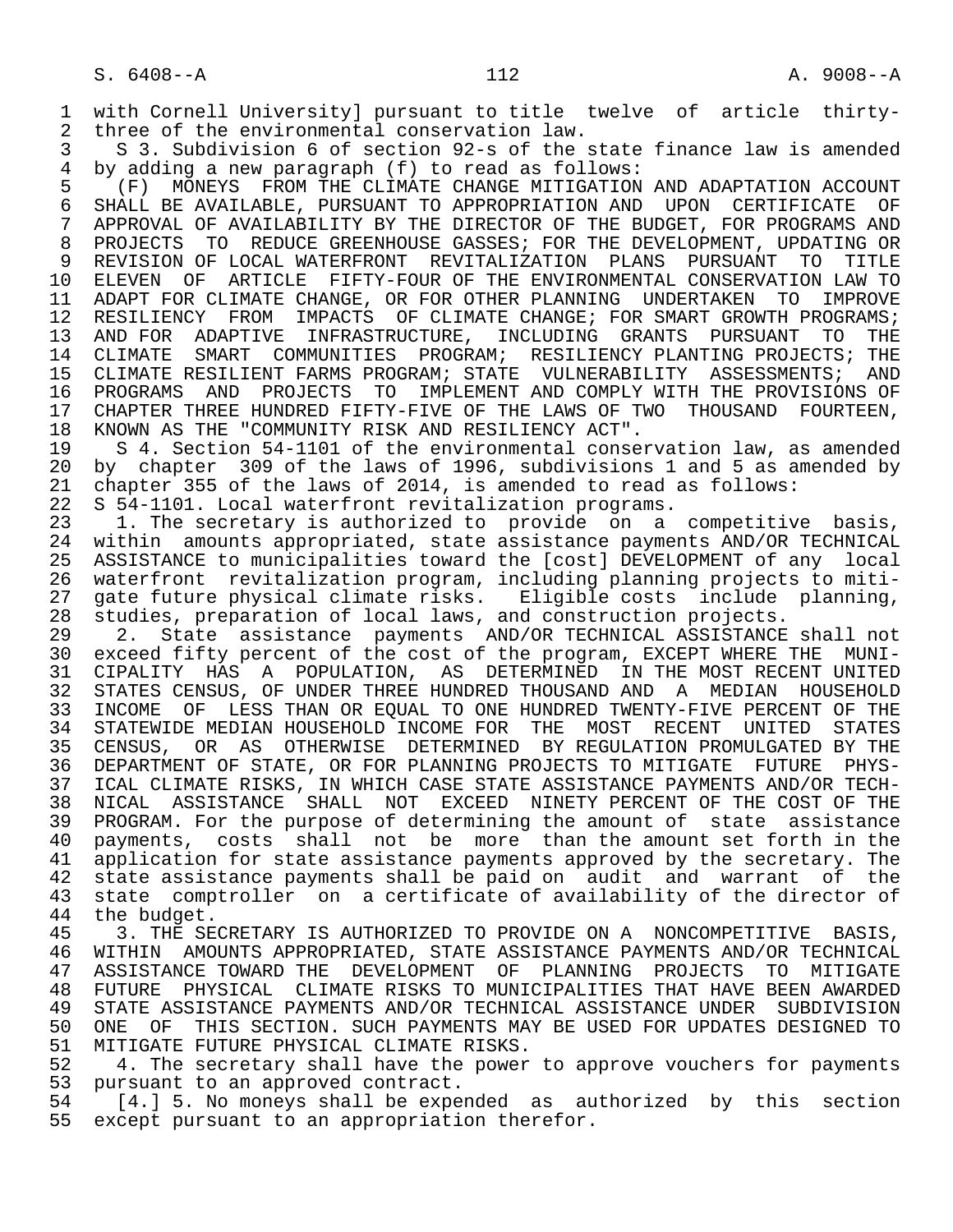1 [5.] 6. The secretary shall impose such contractual requirements and<br>2 conditions upon any municipality which receives state assistance 2 conditions upon any municipality which receives state assistance<br>3 payments pursuant to this article as may be necessary and appropriate to payments pursuant to this article as may be necessary and appropriate to 4 ensure that a public benefit shall accrue from the use of such funds by<br>5 the municipality including but not limited to, a demonstration that 5 the municipality including but not limited to, a demonstration that 6 future physical climate risk due to sea level rise, and/or storm surges 7 and/or flooding, based on available data predicting the likelihood of 8 future extreme weather events, including hazard risk analysis data if<br>9 applicable, has been considered. 9 applicable, has been considered.<br>10 S 5. Section 912 of the 10 S 5. Section 912 of the executive law is amended by adding a new<br>11 subdivision 17 to read as follows: 11 subdivision 17 to read as follows:<br>12 17. TO ENCOURAGE STATE AGENCIES 12 17. TO ENCOURAGE STATE AGENCIES AND LOCAL GOVERNMENTS TO CONSIDER<br>13 PHYSICAL CLIMATE RISKS IN PLANNING AND DEVELOPMENT EFFORTS. 13 PHYSICAL CLIMATE RISKS IN PLANNING AND DEVELOPMENT EFFORTS.<br>14 S 6. Subdivision 1 of section 918 of the executive law 14 S 6. Subdivision 1 of section 918 of the executive law, as added by<br>15 chapter 840 of the laws of 1981, is amended to read as follows: 15 chapter 840 of the laws of 1981, is amended to read as follows:<br>16 1. The secretary may enter into a contract or contracts for q 16 1. The secretary may enter into a contract or contracts for grants OR<br>17 PAYMENTS to be made, within the limits of any appropriations therefor, 17 PAYMENTS to be made, within the limits of any appropriations therefor,<br>18 for the following: 18 for the following:<br>19 a. To any local 19 a. To any local governments, or to two or more local governments, for<br>20 projects approved by the secretary which lead to preparation of a water-20 projects approved by the secretary which lead to preparation of a water-<br>21 front revitalization program; provided, however, that such grants OR 21 front revitalization program; provided, however, that such grants OR<br>22 PAYMENTS shall not exceed fifty percent of the approved cost of such 22 PAYMENTS shall not exceed fifty percent of the approved cost of such<br>23 projects, EXCEPT WHERE EACH LOCAL GOVERNMENT HAS A POPULATION, AS DETER- 23 projects, EXCEPT WHERE EACH LOCAL GOVERNMENT HAS A POPULATION, AS DETER- 24 MINED IN THE MOST-RECENT-UNITED-STATES-CENSUS, OF-UNDER-THREE-HUNDRED-<br>25 THOUSAND-AND-A-MEDIAN-HOUSEHOLD-INCOME-OF-LESS-THAN-OR-EOUAL-TO-ONE 25 THOUSAND AND A MEDIAN HOUSEHOLD INCOME OF LESS THAN OR EQUAL TO ONE 26 HUNDRED TWENTY-FIVE PERCENT OF THE STATEWIDE MEDIAN HOUSEHOLD INCOME FOR<br>27 THE MOST RECENT UNITED STATES CENSUS, OR AS OTHERWISE DETERMINED BY 27 THE MOST RECENT UNITED STATES CENSUS, OR<sup>AS</sup> OTHERWISE DETERMINED BY<br>28 REGULATION PROMULGATED BY THE DEPARTMENT OF STATE, OR FOR PLANNING 28 REGULATION PROMULGATED BY THE DEPARTMENT OF STATE, OR FOR PLANNING<br>29 PROJECTS TO MITIGATE FUTURE PHYSICAL CLIMATE RISKS, IN WHICH CASE SUCH 29 PROJECTS TO MITIGATE FUTURE PHYSICAL CLIMATE RISKS, IN WHICH CASE SUCH<br>30 GRANTS OR PAYMENTS SHALL NOT EXCEED NINETY PERCENT OF THE APPROVED COST 30 GRANTS OR PAYMENTS SHALL NOT EXCEED NINETY PERCENT OF THE APPROVED COST 31 OF SUCH PROJECTS; 31 OF SUCH PROJECTS;<br>32 b. TO SERVICE 32 b. TO SERVICE PROVIDERS, ON BEHALF OF AND IN CONSULTATION WITH ANY<br>33 LOCAL GOVERNMENTS OR TWO OR MORE LOCAL GOVERNMENTS, FOR PROJECTS 33 LOCAL GOVERNMENTS OR TWO OR MORE LOCAL GOVERNMENTS, FOR PROJECTS<br>34 APPROVED BY THE SECRETARY WHICH LEAD TO PREPARATION OF A WATERFRONT 34 APPROVED BY THE SECRETARY WHICH LEAD TO PREPARATION OF A WATERFRONT 35 REVITALIZATION PROGRAM; HOWEVER, THAT SUCH GRANTS OR PAYMENTS SHALL NOT 36 EXCEED FIFTY PERCENT OF THE APPROVED COST OF SUCH PROJECTS, EXCEPT WHERE 37 EACH LOCAL GOVERNMENT HAS A POPULATION, AS DETERMINED IN THE MOST RECENT 38 UNITED STATES CENSUS, OF UNDER THREE HUNDRED THOUSAND AND A MEDIAN 39 HOUSEHOLD INCOME OF LESS THAN OR EQUAL TO ONE HUNDRED TWENTY-FIVE<br>40 PERCENT OF THE STATEWIDE MEDIAN HOUSEHOLD INCOME FOR THE MOST RECENT 40 PERCENT OF THE STATEWIDE MEDIAN HOUSEHOLD INCOME FOR THE MOST RECENT 41 UNITED STATES CENSUS, OR AS OTHERWISE DETERMINED BY REGULATION PROMUL-<br>42 GATED BY THE DEPARTMENT OF STATE, OR FOR PLANNING PROJECTS TO MITIGATE 42 GATED BY THE DEPARTMENT OF STATE, OR FOR PLANNING PROJECTS TO MITIGATE<br>43 FUTURE PHYSICAL CLIMATE RISKS, IN WHICH CASE SUCH GRANTS OR PAYMENTS 43 FUTURE PHYSICAL CLIMATE RISKS, IN WHICH CASE SUCH GRANTS OR<br>44 SHALL NOT EXCEED NINETY PERCENT OF THE APPROVED COST OF SUCH PR 44 SHALL NOT EXCEED NINETY PERCENT OF THE APPROVED COST OF SUCH PROJECTS;<br>45 C. To any local government or local government agency for researc C. To any local government or local government agency for research, 46 design, and other activities which serve to facilitate construction<br>47 projects provided for in an approved waterfront revitalization program; 47 projects provided for in an approved waterfront revitalization program;<br>48 provided, however, that such grants or payments shall not exceed ten 48 provided, however, that such grants or payments shall not exceed ten<br>49 percent of the estimated cost of such construction project. 49 percent of the estimated cost of such construction project.<br>50 S 7. This act shall take effect immediately. S 7. This act shall take effect immediately. 51 PART V

52 Section 1. Subdivision 3 of section 79-b of the navigation law, as<br>53 amended by section 1 of part D of chapter 109 of the laws of 2010, is 53 amended by section 1 of part D of chapter 109 of the laws of 2010, is<br>54 amended to read as follows: amended to read as follows: